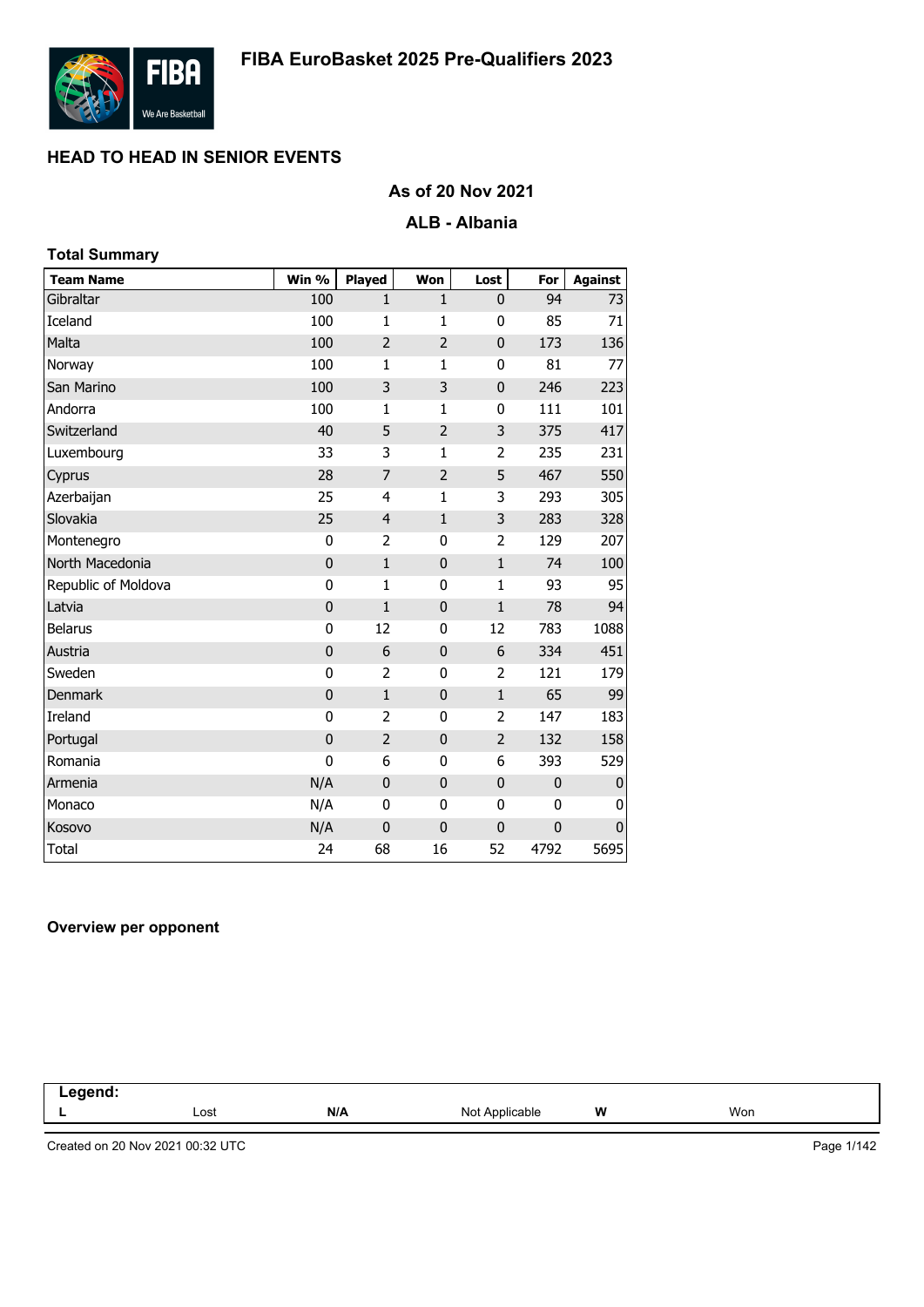

# **As of 20 Nov 2021**

#### **ALB - Albania**

### **AND - Andorra**

|     | Won           | Lost                                |                    |
|-----|---------------|-------------------------------------|--------------------|
|     |               |                                     |                    |
|     |               |                                     |                    |
| W/L | <b>Result</b> |                                     | Year   Competition |
| W   | $111 - 101$   | 2006 European Promotion Cup for Men |                    |

#### **AUT - Austria**

|     | Won       | Lost |                                    |                                                             |                             |
|-----|-----------|------|------------------------------------|-------------------------------------------------------------|-----------------------------|
|     | 0         | 6    |                                    |                                                             |                             |
| W/L | Result    |      | <b>Year Competition</b>            |                                                             | <b>Phase</b>                |
| L   | $51 - 79$ |      |                                    | 2017 FIBA Basketball World Cup 2019 European Pre-Qualifiers | European Pre-Qualifers      |
|     | $63 - 97$ |      |                                    | 2017 FIBA Basketball World Cup 2019 European Pre-Qualifiers | European Pre-Qualifers      |
| L   | $66 - 83$ |      | 2005 EuroBasket                    |                                                             | Qualifying Round            |
|     | $82 - 90$ |      | 2005 EuroBasket                    |                                                             | Qualifying Round            |
| L   | $45 - 58$ |      | 1957 European Championship for Men |                                                             | <b>Classification Round</b> |
|     | $27 - 44$ |      | 1947 European Championship for Men |                                                             | Semi-Final Round            |

# **AZE - Azerbaijan**

| Won<br>Lost |           |   |                  |                                     |  |                   |
|-------------|-----------|---|------------------|-------------------------------------|--|-------------------|
|             |           | 3 |                  |                                     |  |                   |
| W/L         | Result    |   | Year Competition |                                     |  | <b>Phase</b>      |
|             | $63 - 81$ |   |                  | 2011 EuroBasket - DIVISION B        |  | Qualifying Round  |
|             | $86 - 99$ |   |                  | 2011 EuroBasket - DIVISION B        |  | Qualifying Round  |
| W           | $87 - 59$ |   |                  | 2006 European Promotion Cup for Men |  | Preliminary Round |
|             | $57 - 66$ |   |                  | 2006 European Promotion Cup for Men |  | Final             |

| -- - |      |     |                        |   |     |
|------|------|-----|------------------------|---|-----|
|      | Lost | N/A | Not<br>Annlıc<br>able. | W | Won |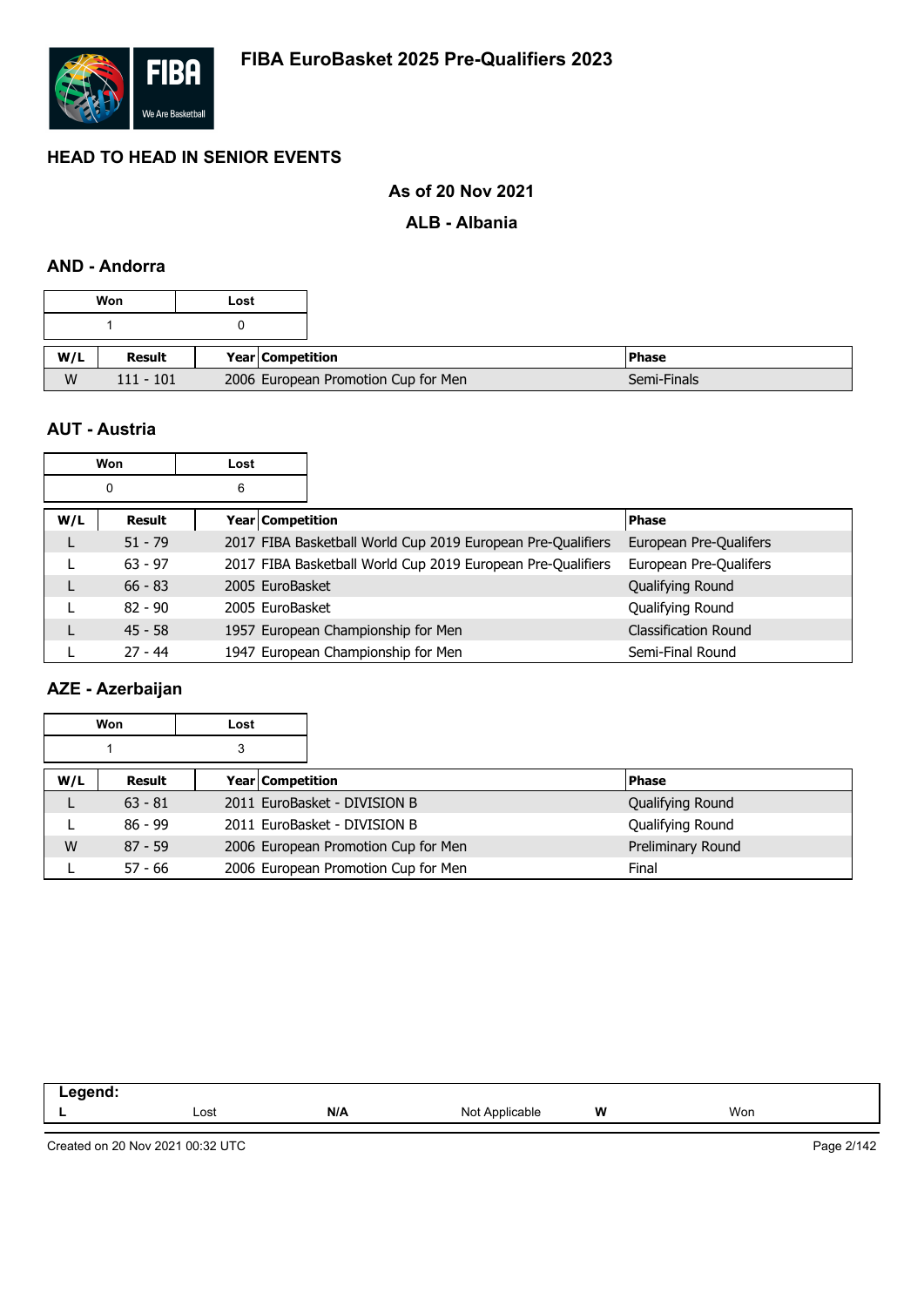

# **As of 20 Nov 2021**

### **ALB - Albania**

#### **BLR - Belarus**

|     | Won        | Lost               |                                                             |                    |
|-----|------------|--------------------|-------------------------------------------------------------|--------------------|
|     | 0          | 12                 |                                                             |                    |
| W/L | Result     | Year   Competition |                                                             | <b>Phase</b>       |
|     | $72 - 93$  |                    | 2021 FIBA Basketball World Cup 2023 European Pre-Qualifiers | <b>First Round</b> |
|     | $50 - 90$  |                    | 2021 FIBA Basketball World Cup 2023 European Pre-Qualifiers | First Round        |
|     | $71 - 77$  |                    | 2011 EuroBasket - DIVISION B                                | Qualifying Round   |
|     | 76 - 94    |                    | 2011 EuroBasket - DIVISION B                                | Qualifying Round   |
|     | 75 - 76    |                    | 2009 EuroBasket - DIVISION B                                | Qualifying Round   |
|     | $46 - 92$  |                    | 2009 EuroBasket - DIVISION B                                | Qualifying Round   |
|     | $45 - 87$  |                    | 2007 EuroBasket - DIVISION B                                | Qualifying Round   |
|     | 73 - 78    |                    | 2007 EuroBasket - DIVISION B                                | Qualifying Round   |
|     | $72 - 84$  | 2005 EuroBasket    |                                                             | Qualifying Round   |
|     | $58 - 110$ | 2005 EuroBasket    |                                                             | Qualifying Round   |
|     | 73 - 108   |                    | 1997 European Championship for Men - Qualifying Round       | Group Phase        |
|     | 72 - 99    |                    | 1995 European Championship for Men - Qualifying Round       | Group Phase        |

# **CYP - Cyprus**

|     | Won           | Lost             |                                                             |                  |
|-----|---------------|------------------|-------------------------------------------------------------|------------------|
|     | 2             | 5                |                                                             |                  |
| W/L | <b>Result</b> | Year Competition |                                                             | <b>Phase</b>     |
|     | $66 - 88$     |                  | 2021 FIBA Basketball World Cup 2023 European Pre-Qualifiers | First Round      |
| W   | $71 - 64$     |                  | 2021 FIBA Basketball World Cup 2023 European Pre-Qualifiers | First Round      |
| L   | $56 - 91$     |                  | 2009 EuroBasket - DIVISION B                                | Qualifying Round |
| W   | $69 - 63$     |                  | 2009 EuroBasket - DIVISION B                                | Qualifying Round |
| L   | $75 - 96$     | 2005 EuroBasket  |                                                             | Qualifying Round |
|     | $67 - 76$     | 2005 EuroBasket  |                                                             | Qualifying Round |
|     | $63 - 72$     |                  | 1999 European Championship for Men - Preliminary Round      | Group Phase      |

### **DEN - Denmark**

|         | Won       | Lost |                  |                                                        |              |  |
|---------|-----------|------|------------------|--------------------------------------------------------|--------------|--|
|         | 0         |      |                  |                                                        |              |  |
| W/L     | Result    |      | Year Competition |                                                        | <b>Phase</b> |  |
|         | $65 - 99$ |      |                  | 1999 European Championship for Men - Preliminary Round | Group Phase  |  |
|         |           |      |                  |                                                        |              |  |
| Legend: |           |      |                  |                                                        |              |  |

|  | .os | NI I<br>. | NK. | W | Wor |  |
|--|-----|-----------|-----|---|-----|--|
|  |     |           |     |   |     |  |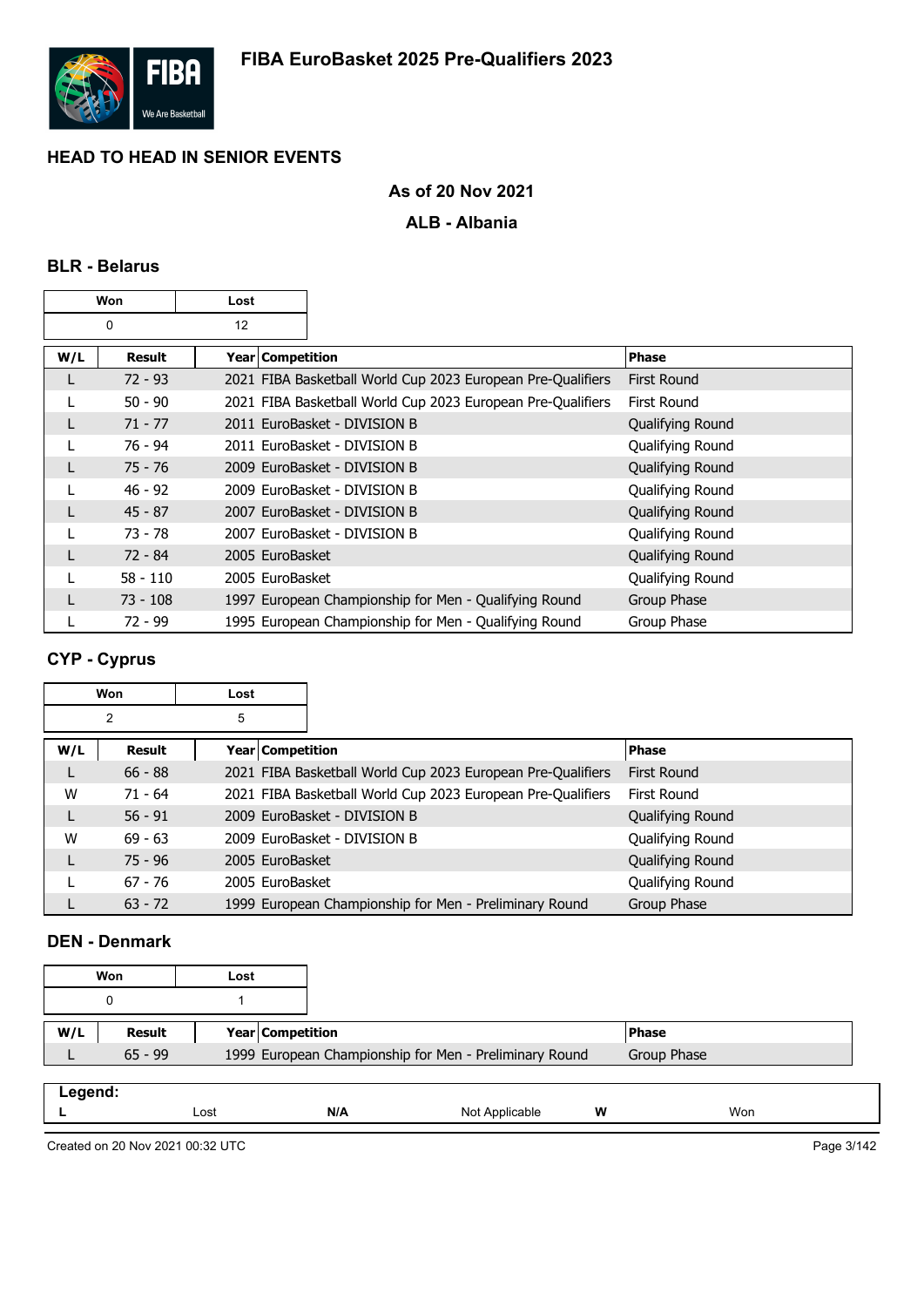

#### **As of 20 Nov 2021**

#### **ALB - Albania**

#### **DEN - Denmark**

| Won | Lost |
|-----|------|
|     |      |

## **GIB - Gibraltar**

|     | Won       | Lost                                |
|-----|-----------|-------------------------------------|
|     |           |                                     |
|     |           |                                     |
| W/L | Result    | <b>Year Competition</b>             |
| W   | $94 - 73$ | 2002 European Promotion Cup for Men |

## **IRL - Ireland**

|     | Won       | Lost |                         |                                                        |              |
|-----|-----------|------|-------------------------|--------------------------------------------------------|--------------|
|     |           |      |                         |                                                        |              |
| W/L | Result    |      | <b>Year Competition</b> |                                                        | <b>Phase</b> |
|     | $77 - 96$ |      |                         | 1999 European Championship for Men - Preliminary Round | Group Phase  |
|     | 70 - 87   |      |                         | 1997 European Championship for Men - Qualifying Round  | Group Phase  |

# **ISL - Iceland**

|     | Won       | Lost |                         |                                                        |              |
|-----|-----------|------|-------------------------|--------------------------------------------------------|--------------|
|     |           |      |                         |                                                        |              |
| W/L | Result    |      | <b>Year Competition</b> |                                                        | <b>Phase</b> |
| W   | $85 - 71$ |      |                         | 1999 European Championship for Men - Preliminary Round | Group Phase  |

### **LAT - Latvia**

|     | Won       | Lost |                  |                                                     |
|-----|-----------|------|------------------|-----------------------------------------------------|
|     |           |      |                  |                                                     |
|     |           |      |                  |                                                     |
| W/L | Result    |      | Year Competition |                                                     |
|     | $78 - 94$ |      |                  | 1992 European Olympic Qualifying Tournament for Men |

| nand<br>-- - -<br>$\sim$ $\sim$ $\sim$ $\sim$ $\sim$ $\sim$ |      |     |                              |   |     |
|-------------------------------------------------------------|------|-----|------------------------------|---|-----|
| . .                                                         | Lost | N/A | Nnt<br>* Applicable<br>, וער | W | Won |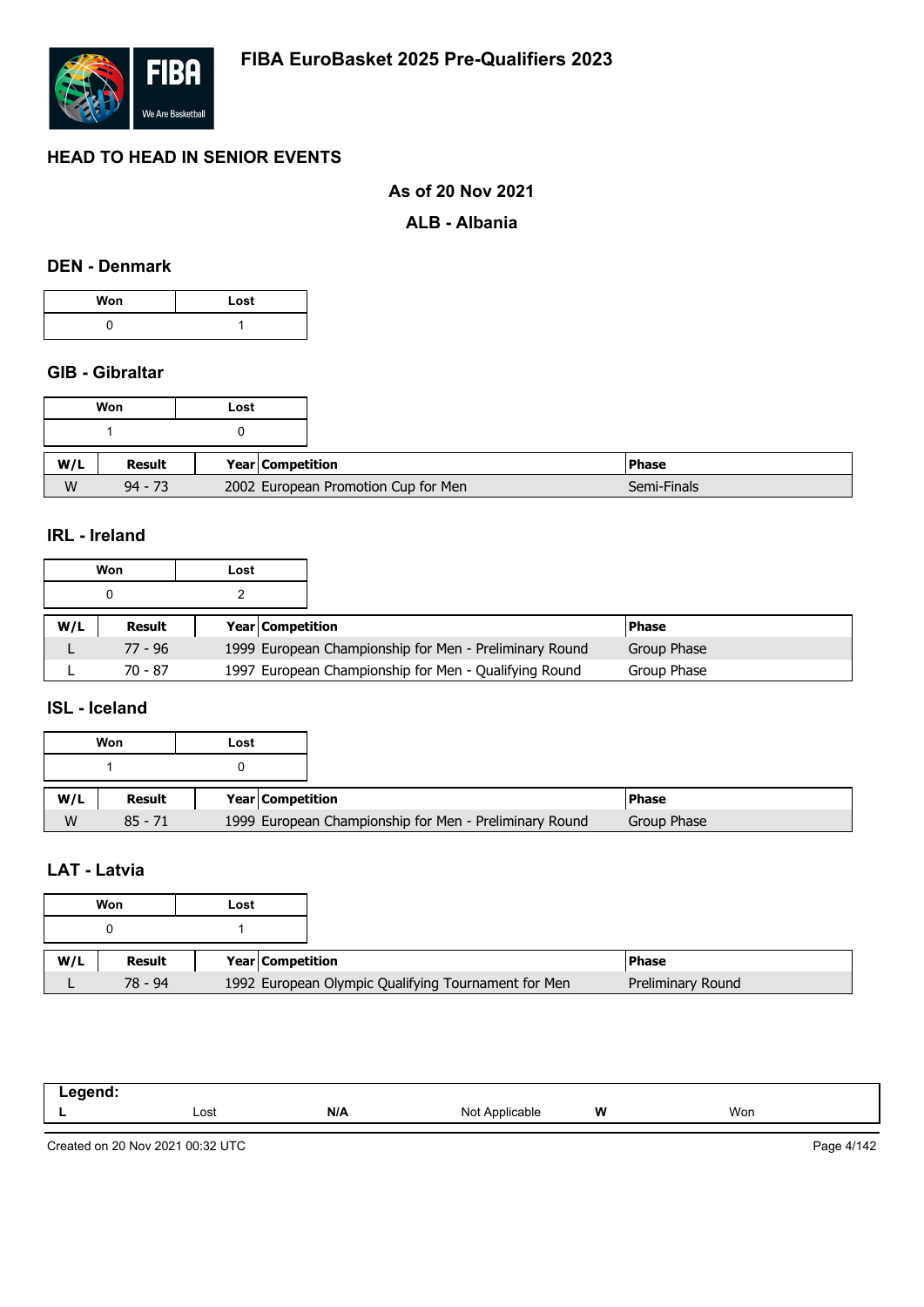

# **As of 20 Nov 2021**

### **ALB - Albania**

### **LUX - Luxembourg**

|     | Won       | Lost |                         |                                                        |                   |
|-----|-----------|------|-------------------------|--------------------------------------------------------|-------------------|
|     |           |      |                         |                                                        |                   |
| W/L | Result    |      | <b>Year Competition</b> |                                                        | <b>Phase</b>      |
|     | $71 - 77$ |      |                         | 2004 European Promotion Cup for Men                    | Preliminary Round |
|     | 71 - 74   |      |                         | 1999 European Championship for Men - Preliminary Round | Group Phase       |
| W   | $93 - 80$ |      |                         | 1995 European Championship for Men - Qualifying Round  | Group Phase       |

### **MDA - Republic of Moldova**

|     | Won       | Lost |                  |                                     |              |
|-----|-----------|------|------------------|-------------------------------------|--------------|
|     |           |      |                  |                                     |              |
| W/L | Result    |      | Year Competition |                                     | <b>Phase</b> |
|     | $93 - 95$ |      |                  | 2002 European Promotion Cup for Men |              |

# **MKD - North Macedonia**

|     | Won        | Lost |                                                       |  |
|-----|------------|------|-------------------------------------------------------|--|
|     |            |      |                                                       |  |
| W/L | Result     |      | <b>Year Competition</b>                               |  |
|     | $74 - 100$ |      | 1997 European Championship for Men - Qualifying Round |  |

#### **MLT - Malta**

|     | Won       | Lost |                         |                                     |                   |
|-----|-----------|------|-------------------------|-------------------------------------|-------------------|
|     |           |      |                         |                                     |                   |
| W/L | Result    |      | <b>Year Competition</b> |                                     | <b>Phase</b>      |
| W   | $86 - 76$ |      |                         | 2004 European Promotion Cup for Men | Preliminary Round |
| W   | $87 - 60$ |      |                         | 2002 European Promotion Cup for Men | Preliminary Round |

| -----<br>- - - |      |     |                        |   |     |  |
|----------------|------|-----|------------------------|---|-----|--|
|                | Lost | N/A | Not<br>Ann<br>plicable | W | Won |  |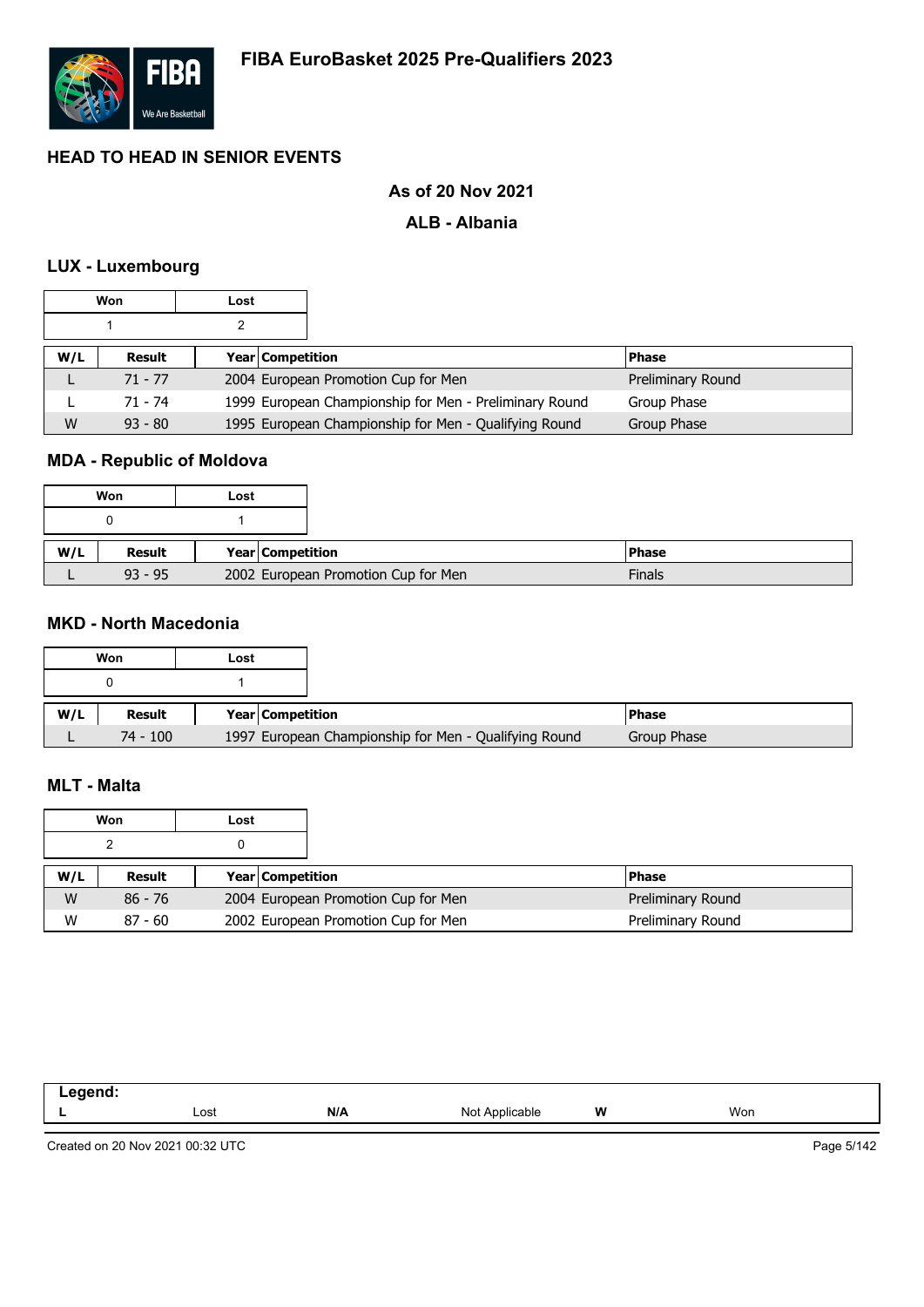

# **As of 20 Nov 2021**

#### **ALB - Albania**

#### **MNE - Montenegro**

|     | Won       | Lost |                         |                                   |              |
|-----|-----------|------|-------------------------|-----------------------------------|--------------|
|     |           |      |                         |                                   |              |
| W/L | Result    |      | <b>Year Competition</b> |                                   | <b>Phase</b> |
|     | $56 - 94$ |      |                         | 2017 FIBA EuroBasket - Qualifiers | Group Phase  |
|     | 73 - 113  |      |                         | 2017 FIBA EuroBasket - Qualifiers | Group Phase  |

# **NOR - Norway**

|     | Won       | Lost |                  |                                                       |              |  |
|-----|-----------|------|------------------|-------------------------------------------------------|--------------|--|
|     |           |      |                  |                                                       |              |  |
| W/L | Result    |      | Year Competition |                                                       | <b>Phase</b> |  |
| W   | $81 - 77$ |      |                  | 1997 European Championship for Men - Qualifying Round | Group Phase  |  |

#### **POR - Portugal**

|     | Won       | Lost |                         |                                                             |              |
|-----|-----------|------|-------------------------|-------------------------------------------------------------|--------------|
|     |           |      |                         |                                                             |              |
| W/L | Result    |      | <b>Year Competition</b> |                                                             | <b>Phase</b> |
|     | $70 - 88$ |      |                         | 2021 FIBA Basketball World Cup 2023 European Pre-Qualifiers | First Round  |
|     | $62 - 70$ |      |                         | 2021 FIBA Basketball World Cup 2023 European Pre-Qualifiers | First Round  |

### **ROU - Romania**

|     | Won        | Lost |                                                       |                  |
|-----|------------|------|-------------------------------------------------------|------------------|
|     | 0          | 6    |                                                       |                  |
| W/L | Result     |      | Year   Competition                                    | <b>Phase</b>     |
| L   | $78 - 79$  |      | 2011 EuroBasket - DIVISION B                          | Qualifying Round |
|     | 74 - 93    |      | 2011 EuroBasket - DIVISION B                          | Qualifying Round |
| L   | $66 - 80$  |      | 2009 EuroBasket - DIVISION B                          | Qualifying Round |
|     | $69 - 100$ |      | 2009 EuroBasket - DIVISION B                          | Qualifying Round |
| L   | $87 - 104$ |      | 1995 European Championship for Men - Qualifying Round | Group Phase      |
|     | $19 - 73$  |      | 1947 European Championship for Men                    | Semi-Final Round |

| .<br>. |      |     |                   |   |     |  |
|--------|------|-----|-------------------|---|-----|--|
|        | Lost | N/A | Not /<br>olicable | W | Won |  |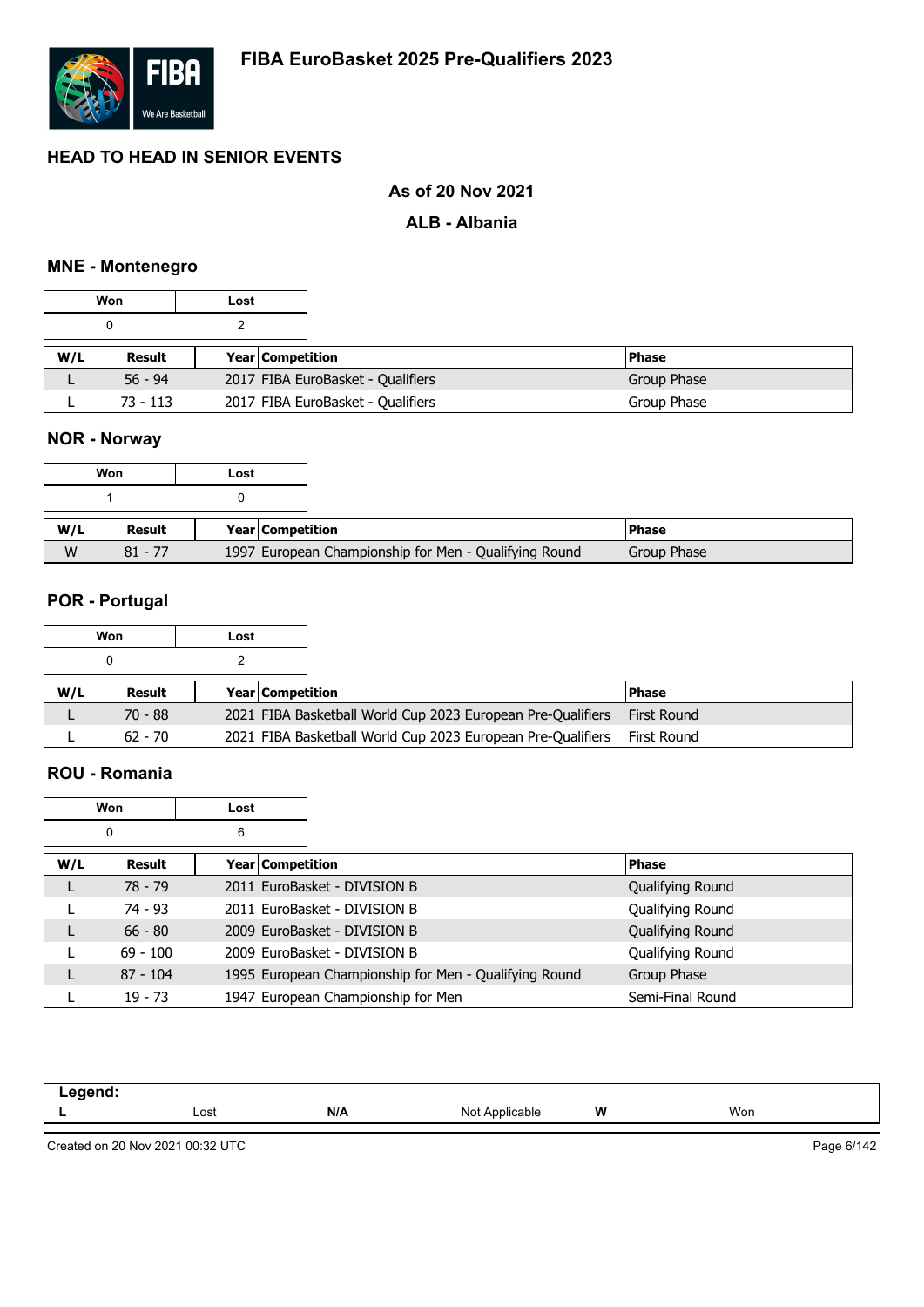

# **As of 20 Nov 2021**

### **ALB - Albania**

#### **SMR - San Marino**

|     | Won       | Lost |                                     |                   |
|-----|-----------|------|-------------------------------------|-------------------|
|     | 3         |      |                                     |                   |
| W/L | Result    |      | Year   Competition                  | <b>Phase</b>      |
| W   | 84 - 76   |      | 2006 European Promotion Cup for Men | Preliminary Round |
| W   | $84 - 70$ |      | 2004 European Promotion Cup for Men | <b>Finals</b>     |
| W   | $78 - 77$ |      | 2002 European Promotion Cup for Men | Preliminary Round |

### **SUI - Switzerland**

|     | Won       | Lost |                                                     |                   |
|-----|-----------|------|-----------------------------------------------------|-------------------|
|     | 2         | 3    |                                                     |                   |
| W/L | Result    |      | Year Competition                                    | <b>Phase</b>      |
|     | $84 - 93$ |      | 2013 EuroBasket - Qualification Round               | Qualifying Round  |
|     | $51 - 76$ |      | 2013 EuroBasket - Qualification Round               | Qualifying Round  |
|     | $79 - 91$ |      | 2009 EuroBasket - DIVISION B                        | Qualifying Round  |
| W   | $76 - 73$ |      | 2009 EuroBasket - DIVISION B                        | Qualifying Round  |
| W   | $85 - 84$ |      | 1992 European Olympic Qualifying Tournament for Men | Preliminary Round |

# **SVK - Slovakia**

|     | Won        | Lost |                  |                                   |                  |
|-----|------------|------|------------------|-----------------------------------|------------------|
|     |            | 3    |                  |                                   |                  |
| W/L | Result     |      | Year Competition |                                   | <b>Phase</b>     |
| W   | $72 - 65$  |      |                  | 2017 FIBA EuroBasket - Qualifiers | Group Phase      |
|     | $60 - 69$  |      |                  | 2017 FIBA EuroBasket - Qualifiers | Group Phase      |
|     | $63 - 93$  |      |                  | 2007 EuroBasket - DIVISION B      | Qualifying Round |
|     | $88 - 101$ |      |                  | 2007 EuroBasket - DIVISION B      | Qualifying Round |

# **SWE - Sweden**

|     | Won        | Lost |                              |                  |
|-----|------------|------|------------------------------|------------------|
|     | 0          |      |                              |                  |
| W/L | Result     |      | <b>Year Competition</b>      | <b>Phase</b>     |
|     | $57 - 68$  |      | 2011 EuroBasket - DIVISION B | Qualifying Round |
|     | $64 - 111$ |      | 2011 EuroBasket - DIVISION B | Qualifying Round |

| .<br>____<br>- - - |      |     |            |   |     |
|--------------------|------|-----|------------|---|-----|
| -                  | Lost | N/A | NM<br>able | W | Won |
|                    |      |     |            |   |     |

Created on 20 Nov 2021 00:32 UTC

Page 7/142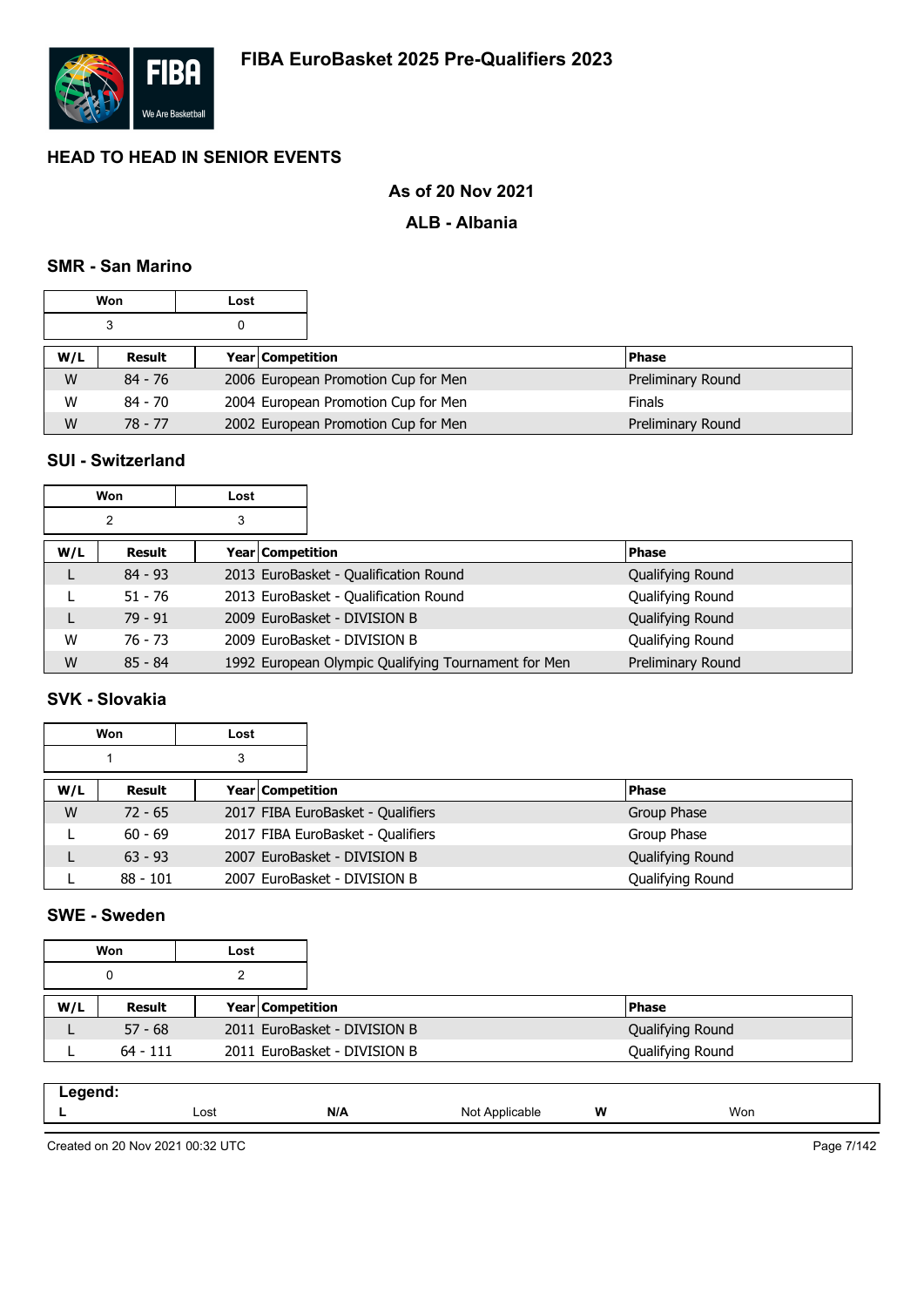

## **As of 20 Nov 2021**

### **AND - Andorra**

| <b>Total Summary</b> |             |                |              |              |                |                |
|----------------------|-------------|----------------|--------------|--------------|----------------|----------------|
| <b>Team Name</b>     | Win %       | <b>Played</b>  | Won          | Lost         | For            | <b>Against</b> |
| Luxembourg           | 100         | $\mathbf{1}$   | $\mathbf{1}$ | $\mathbf{0}$ | 95             | 83             |
| Malta                | 100         | 7              | 7            | 0            | 535            | 439            |
| Azerbaijan           | 100         | $\mathbf{1}$   | $\mathbf{1}$ | $\mathbf 0$  | 99             | 84             |
| San Marino           | 83          | 6              | 5            | $\mathbf{1}$ | 468            | 399            |
| Gibraltar            | 81          | 11             | 9            | 2            | 939            | 717            |
| Republic of Moldova  | 75          | 8              | 6            | 2            | 663            | 642            |
| Armenia              | 50          | $\overline{2}$ | $\mathbf{1}$ | $\mathbf{1}$ | 141            | 142            |
| Albania              | 0           | 1              | 0            | $\mathbf{1}$ | 101            | 111            |
| Austria              | $\mathbf 0$ | $\mathbf{1}$   | $\mathbf 0$  | $\mathbf{1}$ | 75             | 91             |
| Cyprus               | $\mathbf 0$ | $\mathbf{1}$   | 0            | $\mathbf{1}$ | 50             | 55             |
| <b>Denmark</b>       | $\mathbf 0$ | $\mathbf{1}$   | $\mathbf 0$  | $\mathbf{1}$ | 69             | 87             |
| Iceland              | $\mathbf 0$ | $\mathbf{1}$   | 0            | $\mathbf{1}$ | 90             | 99             |
| Latvia               | N/A         | $\pmb{0}$      | $\pmb{0}$    | 0            | $\mathbf 0$    | $\bf 0$        |
| Montenegro           | N/A         | 0              | 0            | 0            | 0              | 0              |
| Slovakia             | N/A         | $\mathbf 0$    | $\bf 0$      | $\mathbf 0$  | 0              | $\mathbf 0$    |
| Switzerland          | N/A         | $\mathbf{0}$   | $\mathbf{0}$ | 0            | 0              | 0              |
| Romania              | N/A         | $\mathbf{0}$   | $\mathbf{0}$ | 0            | $\overline{0}$ | $\pmb{0}$      |
| Ireland              | N/A         | 0              | 0            | 0            | 0              | 0              |
| Portugal             | N/A         | $\mathbf 0$    | $\pmb{0}$    | 0            | 0              | $\pmb{0}$      |
| <b>Belarus</b>       | N/A         | 0              | 0            | 0            | 0              | 0              |
| North Macedonia      | N/A         | $\mathbf 0$    | $\bf 0$      | $\mathbf 0$  | $\pmb{0}$      | $\mathbf 0$    |
| Monaco               | N/A         | 0              | 0            | 0            | 0              | 0              |
| Kosovo               | N/A         | $\mathbf{0}$   | $\mathbf{0}$ | 0            | $\mathbf{0}$   | 0              |
| Norway               | N/A         | $\mathbf{0}$   | 0            | 0            | 0              | 0              |
| Sweden               | N/A         | $\mathbf 0$    | 0            | $\mathbf 0$  | 0              | $\mathbf{0}$   |
| <b>Total</b>         | 73          | 41             | 30           | 11           | 3325           | 2949           |

#### **Overview per opponent**

| ------<br>11 L<br>-- |      |     |                           |   |     |  |
|----------------------|------|-----|---------------------------|---|-----|--|
|                      | Lost | N/A | Not<br>Annlicable<br>apie | W | Won |  |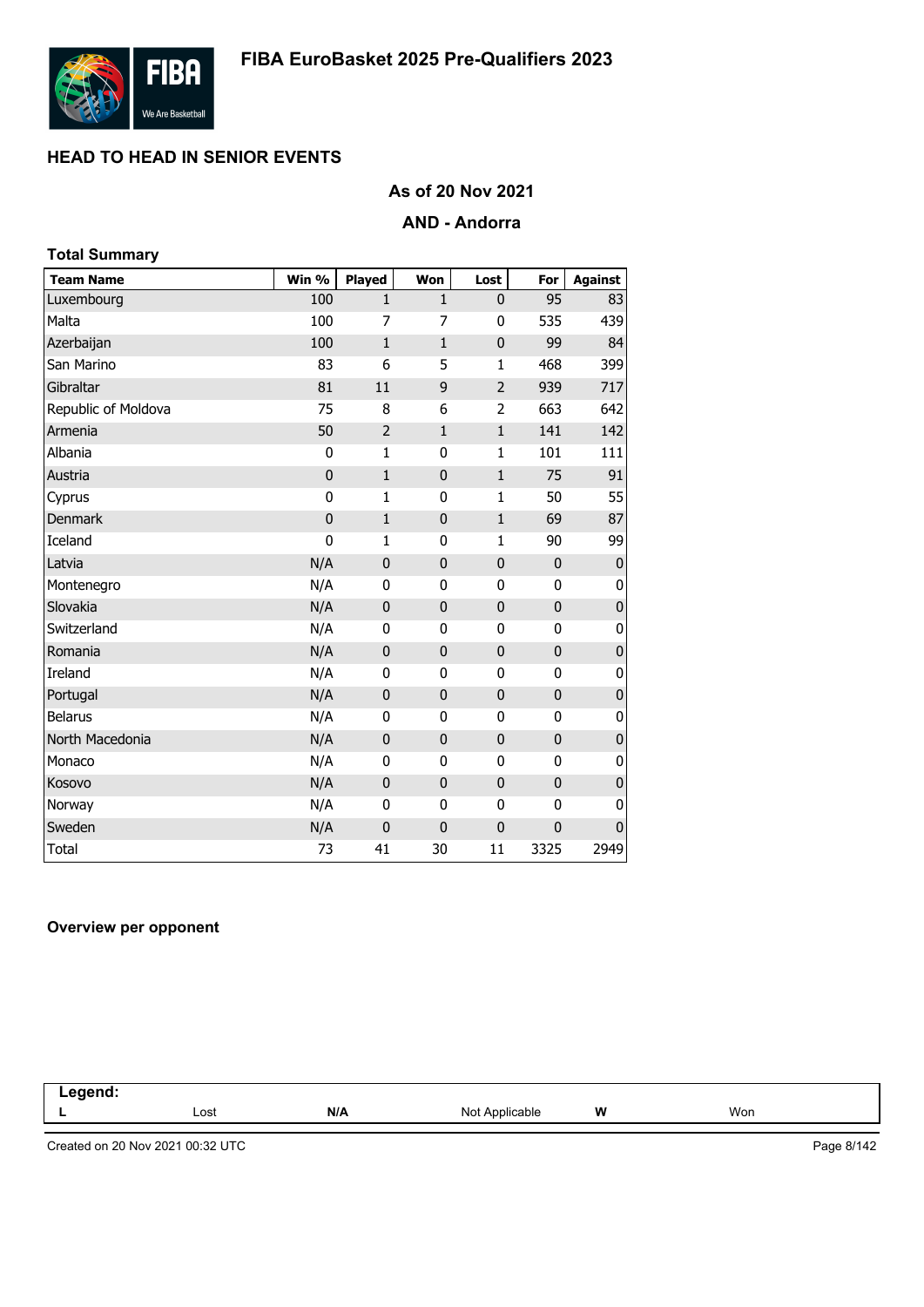

# **As of 20 Nov 2021**

#### **AND - Andorra**

### **ALB - Albania**

|     | Won         | Lost                    |                                     |               |
|-----|-------------|-------------------------|-------------------------------------|---------------|
|     |             |                         |                                     |               |
| W/L | Result      | <b>Year Competition</b> |                                     | <b>IPhase</b> |
|     | $101 - 111$ |                         | 2006 European Promotion Cup for Men |               |

#### **ARM - Armenia**

|     | Won       | Lost |                         |                                                     |             |  |
|-----|-----------|------|-------------------------|-----------------------------------------------------|-------------|--|
|     |           |      |                         |                                                     |             |  |
| W/L | Result    |      | <b>Year Competition</b> |                                                     | l Phase     |  |
| W   | $70 - 63$ |      |                         | 2016 FIBA European Championship For Small Countries | Group Phase |  |
|     | 71 - 79   |      |                         | 2016 FIBA European Championship For Small Countries | Final       |  |

### **AUT - Austria**

|     | Won       | Lost |                                     |
|-----|-----------|------|-------------------------------------|
|     |           |      |                                     |
| W/L | Result    |      | Year Competition                    |
|     | $75 - 91$ |      | 1996 European Promotion Cup for Men |

# **AZE - Azerbaijan**

|     | Won       | Lost |                                     |
|-----|-----------|------|-------------------------------------|
|     |           |      |                                     |
| W/L | Result    |      | <b>Year Competition</b>             |
| W   | $99 - 84$ |      | 2004 European Promotion Cup for Men |

## **CYP - Cyprus**

|     | Won       | Lost |                  |                                     |
|-----|-----------|------|------------------|-------------------------------------|
|     |           |      |                  |                                     |
|     |           |      |                  |                                     |
| W/L | Result    |      | Year Competition |                                     |
|     | $50 - 55$ |      |                  | 1994 European Promotion Cup for Men |

| .<br>- - - |      |     |                               |   |     |  |
|------------|------|-----|-------------------------------|---|-----|--|
|            | Lost | N/A | Not<br>n r<br>าnlıca<br>ible. | W | Won |  |

Created on 20 Nov 2021 00:32 UTC

Page 9/142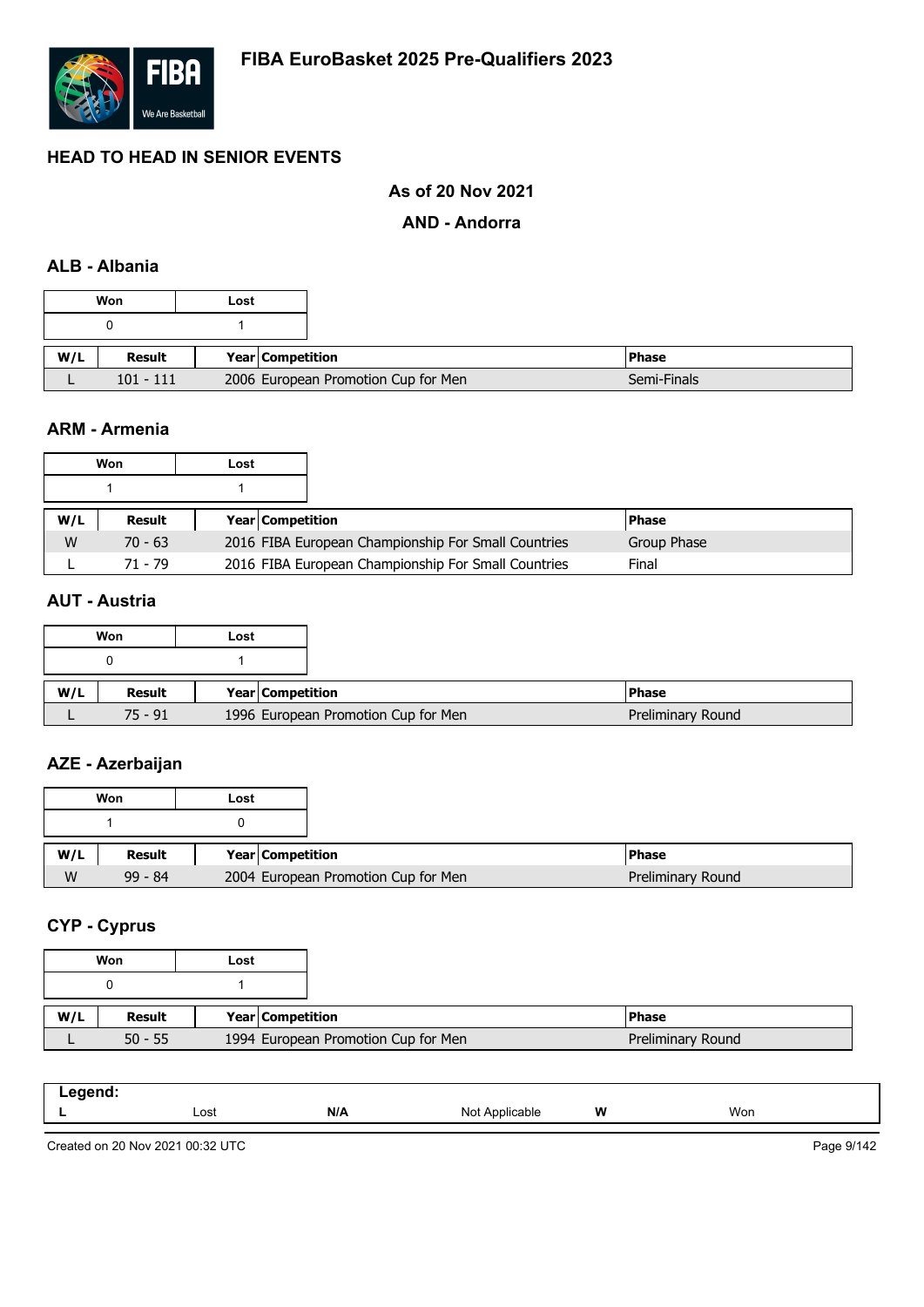

# **As of 20 Nov 2021**

### **AND - Andorra**

### **DEN - Denmark**

| Won |               | Lost                    |                                           |         |
|-----|---------------|-------------------------|-------------------------------------------|---------|
|     |               |                         |                                           |         |
| W/L | <b>Result</b> | <b>Year Competition</b> |                                           | l Phase |
|     | $69 - 87$     |                         | 2010 European Championship Men Division C |         |

#### **GIB - Gibraltar**

| Won |               | Lost               |                                                         |                    |
|-----|---------------|--------------------|---------------------------------------------------------|--------------------|
|     | 9             | $\overline{2}$     |                                                         |                    |
| W/L | <b>Result</b> | Year   Competition |                                                         | <b>Phase</b>       |
| W   | $83 - 48$     |                    | 2014 European Championship for Small Countries Men      | <b>First Round</b> |
| W   | $96 - 47$     |                    | 2012 European Championship Small Countries Men          | First Round        |
| W   | $93 - 51$     |                    | 2010 European Championship Men Division C               | Preliminary Round  |
| W   | $68 - 67$     |                    | 2006 European Promotion Cup for Men                     | Preliminary Round  |
| W   | $105 - 82$    |                    | 2004 European Promotion Cup for Men                     | Preliminary Round  |
| W   | $100 - 56$    |                    | 2002 European Promotion Cup for Men                     | Preliminary Round  |
| W   | $82 - 59$     |                    | 2000 European Promotion Cup for Men - Preliminary Round | Group Phase        |
| W   | $94 - 76$     |                    | 1998 European Promotion Cup for Men                     | Group Phase        |
| W   | $85 - 74$     |                    | 1996 European Promotion Cup for Men                     | Semi-Finals        |
|     | $69 - 88$     |                    | 1994 European Promotion Cup for Men                     | Preliminary Round  |
|     | $64 - 69$     |                    | 1994 European Promotion Cup for Men                     | <b>Finals</b>      |

#### **ISL - Iceland**

|     | Won       | Lost                                |
|-----|-----------|-------------------------------------|
|     |           |                                     |
| W/L | Result    | Year Competition                    |
|     | $90 - 99$ | 1994 European Promotion Cup for Men |

| - | Lost | N/A | nnlica.<br>NIC<br>. | W | Won |
|---|------|-----|---------------------|---|-----|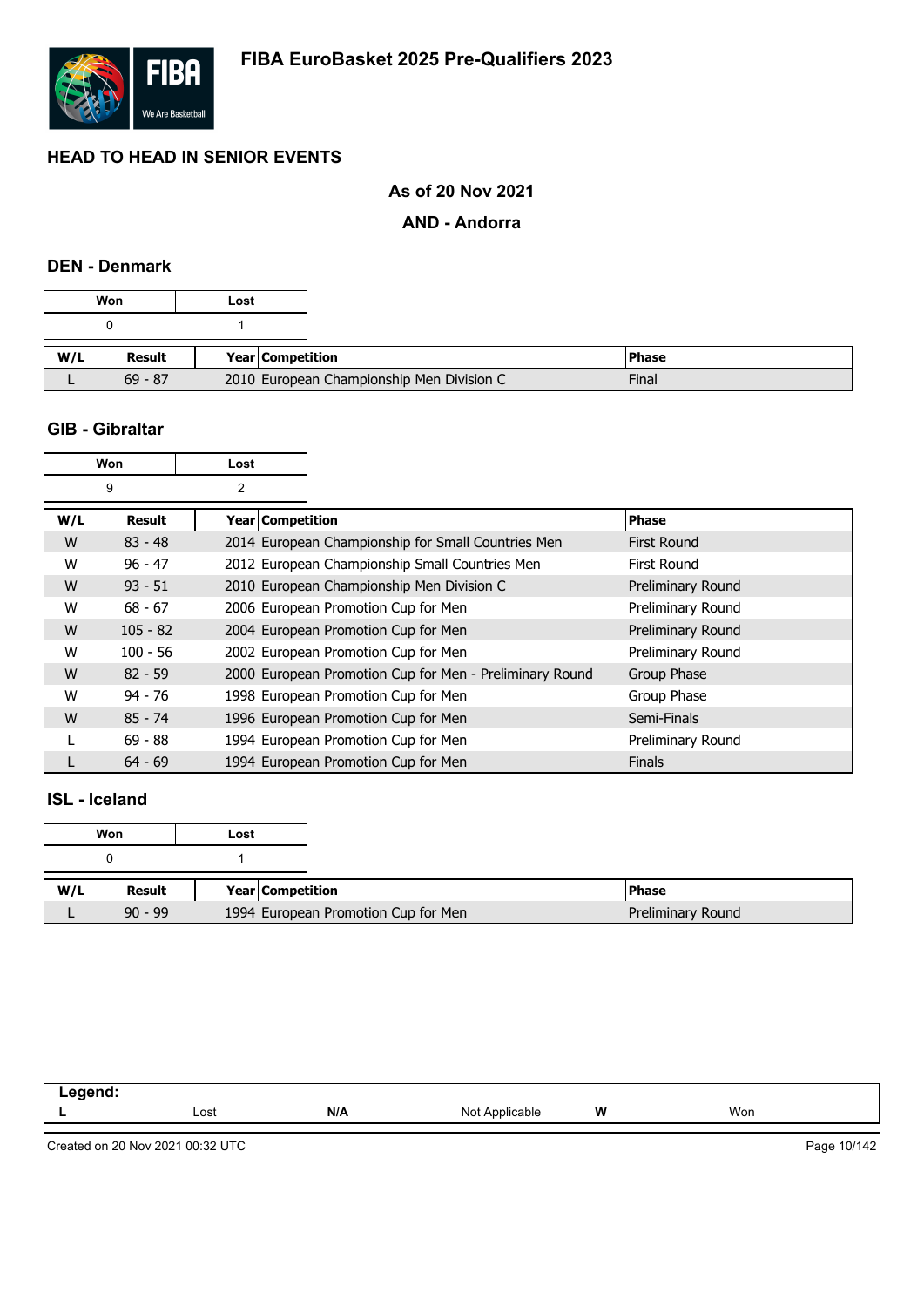

# **As of 20 Nov 2021**

### **AND - Andorra**

# **LUX - Luxembourg**

|     | Won           | Lost |                  |                                     |
|-----|---------------|------|------------------|-------------------------------------|
|     |               |      |                  |                                     |
|     |               |      |                  |                                     |
| W/L | <b>Result</b> |      | Year Competition | <b>IPhase</b>                       |
| W   | $95 - 83$     |      |                  | 2004 European Promotion Cup for Men |

# **MDA - Republic of Moldova**

|     | Won        | Lost               |                                                     |                      |
|-----|------------|--------------------|-----------------------------------------------------|----------------------|
|     | 6          | 2                  |                                                     |                      |
| W/L | Result     | Year   Competition |                                                     | <b>Phase</b>         |
| W   | $80 - 72$  |                    | 2016 FIBA European Championship For Small Countries | Group Phase          |
| W   | $100 - 84$ |                    | 2012 European Championship Small Countries Men      | First Round          |
| W   | $74 - 72$  |                    | 2012 European Championship Small Countries Men      | Final                |
| W   | $73 - 70$  |                    | 2010 European Championship Men Division C           | Preliminary Round    |
|     | $74 - 85$  |                    | 2008 European Championship Men Division C           | Semi-Finals          |
|     | $73 - 87$  |                    | 2006 European Promotion Cup for Men                 | Preliminary Round    |
| W   | $94 - 85$  |                    | 2006 European Promotion Cup for Men                 | Placings 3rd and 4th |
| W   | $95 - 87$  |                    | 2002 European Promotion Cup for Men                 | Preliminary Round    |

### **MLT - Malta**

|     | <b>Won</b> | Lost                    |                                                         |                   |
|-----|------------|-------------------------|---------------------------------------------------------|-------------------|
|     |            | 0                       |                                                         |                   |
| W/L | Result     | <b>Year Competition</b> |                                                         | <b>Phase</b>      |
| W   | $66 - 63$  |                         | 2014 European Championship for Small Countries Men      | Final             |
| W   | $75 - 65$  |                         | 2012 European Championship Small Countries Men          | Semi-Finals       |
| W   | $82 - 60$  |                         | 2010 European Championship Men Division C               | Semi-Final Round  |
| W   | $55 - 52$  |                         | 2008 European Championship Men Division C               | Preliminary Round |
| W   | $87 - 73$  |                         | 2006 European Promotion Cup for Men                     | Preliminary Round |
| W   | $90 - 65$  |                         | 2000 European Promotion Cup for Men - Preliminary Round | Group Phase       |
| W   | $80 - 61$  |                         | 1998 European Promotion Cup for Men                     | Group Phase       |

| - | Lost | N/A | <b>N<sub>IC</sub></b><br>11011 | W | Won |  |
|---|------|-----|--------------------------------|---|-----|--|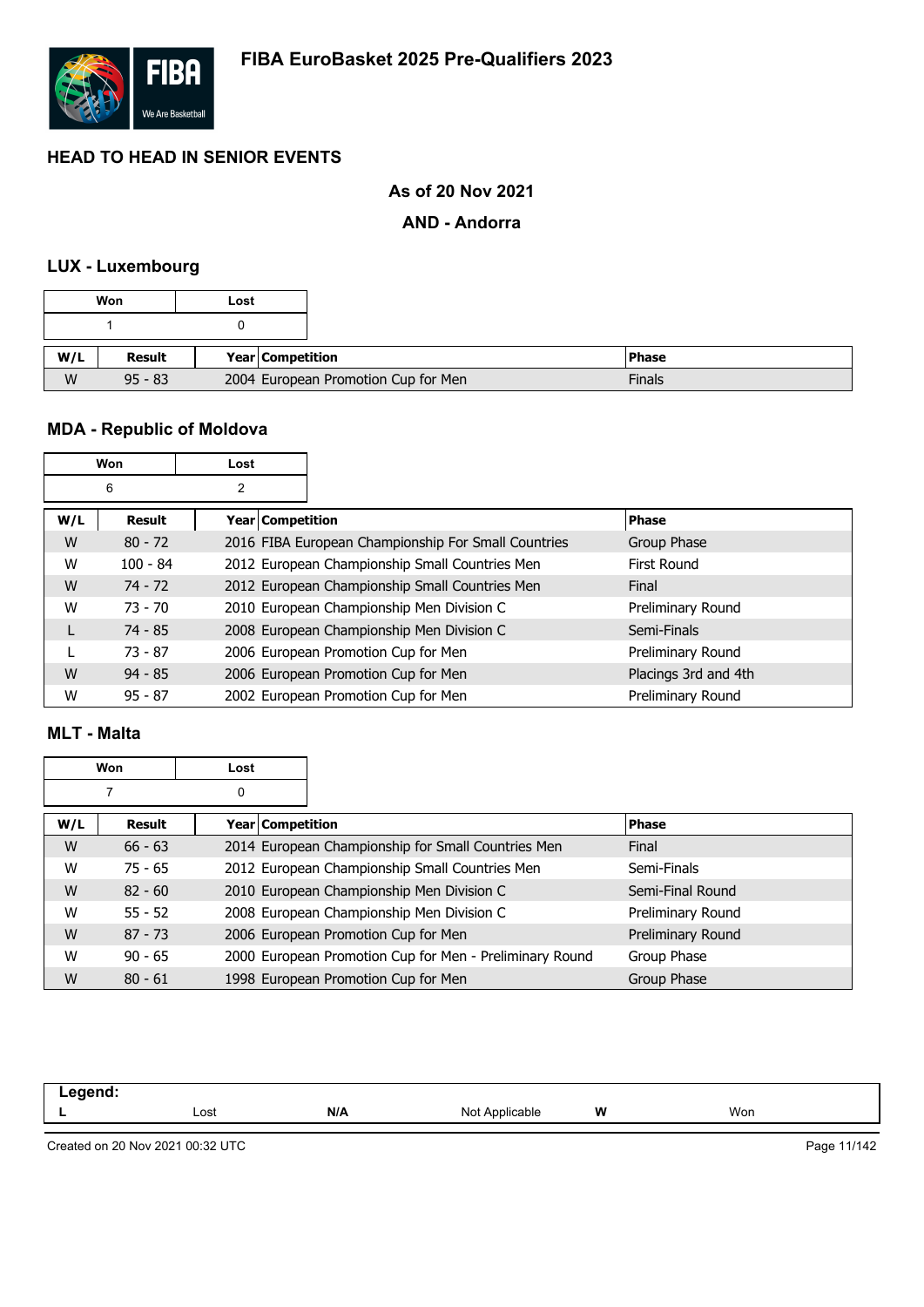

# **As of 20 Nov 2021**

### **AND - Andorra**

#### **SMR - San Marino**

|     | Won       | Lost |                    |                                                         |                   |
|-----|-----------|------|--------------------|---------------------------------------------------------|-------------------|
|     | 5         |      |                    |                                                         |                   |
| W/L | Result    |      | Year   Competition |                                                         | <b>Phase</b>      |
| W   | $63 - 57$ |      |                    | 2016 FIBA European Championship For Small Countries     | Semi-Finals       |
| W   | $83 - 47$ |      |                    | 2014 European Championship for Small Countries Men      | First Round       |
| W   | $86 - 82$ |      |                    | 2004 European Promotion Cup for Men                     | Preliminary Round |
|     | 77 - 78   |      |                    | 2002 European Promotion Cup for Men                     | Semi-Finals       |
| W   | $69 - 61$ |      |                    | 2000 European Promotion Cup for Men - Preliminary Round | Group Phase       |
| W   | $90 - 74$ |      |                    | 1998 European Promotion Cup for Men                     | Group Phase       |

| $\overline{\phantom{a}}$<br>-- - |      |     |                   |          |     |
|----------------------------------|------|-----|-------------------|----------|-----|
|                                  | Lost | N/A | Not<br>Applicable | W<br>. . | Won |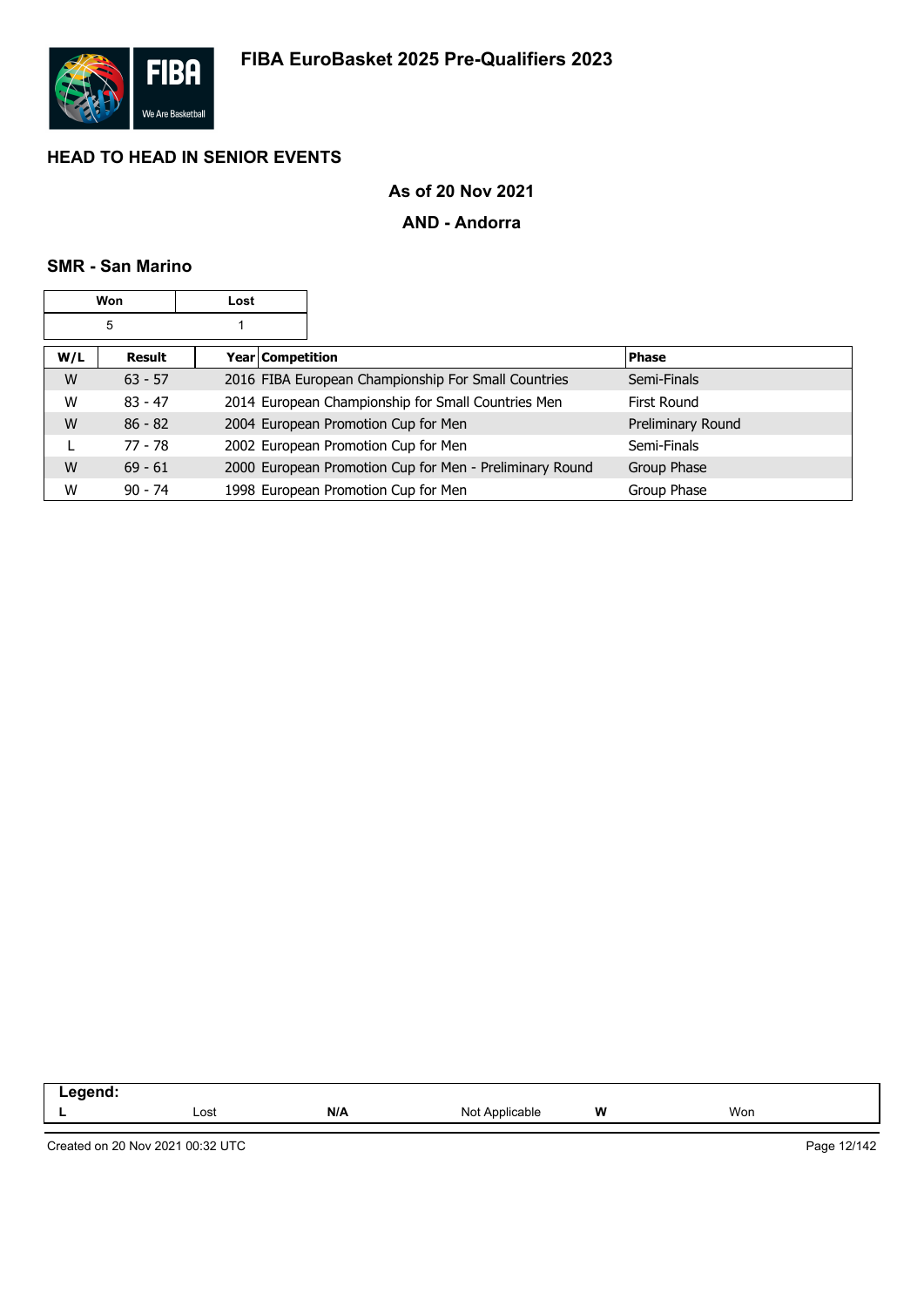

## **As of 20 Nov 2021**

#### **ARM - Armenia**

| <b>Total Summary</b> |       |                |                |                |              |                |
|----------------------|-------|----------------|----------------|----------------|--------------|----------------|
| <b>Team Name</b>     | Win % | Played         | Won            | Lost           | For          | <b>Against</b> |
| Republic of Moldova  | 100   | $\mathbf{1}$   | $\mathbf{1}$   | $\mathbf{0}$   | 83           | 64             |
| Slovakia             | 100   | $\overline{2}$ | $\overline{2}$ | 0              | 167          | 139            |
| Ireland              | 100   | $\mathbf{1}$   | $\mathbf{1}$   | $\mathbf 0$    | 74           | 60             |
| Sweden               | 50    | $\overline{2}$ | $\mathbf{1}$   | $\mathbf{1}$   | 152          | 162            |
| Andorra              | 50    | $\overline{2}$ | $\mathbf{1}$   | $\mathbf{1}$   | 142          | 141            |
| Cyprus               | N/A   | 0              | 0              | 0              | 0            | 0              |
| Latvia               | N/A   | $\mathbf 0$    | $\mathbf{0}$   | 0              | $\mathbf 0$  | 0              |
| Albania              | N/A   | 0              | 0              | 0              | $\mathbf{0}$ | 0              |
| Montenegro           | N/A   | $\mathbf 0$    | $\bf{0}$       | $\mathbf 0$    | $\mathbf 0$  | $\pmb{0}$      |
| Gibraltar            | N/A   | 0              | 0              | 0              | $\mathbf 0$  | 0              |
| Switzerland          | N/A   | $\mathbf 0$    | $\bf{0}$       | $\mathbf 0$    | $\mathbf 0$  | $\pmb{0}$      |
| Romania              | N/A   | $\mathbf 0$    | 0              | $\mathbf 0$    | $\mathbf 0$  | 0              |
| San Marino           | N/A   | $\pmb{0}$      | $\pmb{0}$      | $\pmb{0}$      | $\mathbf 0$  | $\pmb{0}$      |
| Malta                | N/A   | 0              | 0              | 0              | $\mathbf{0}$ | 0              |
| Portugal             | N/A   | $\mathbf 0$    | $\bf{0}$       | $\mathbf 0$    | $\mathbf 0$  | $\pmb{0}$      |
| <b>Belarus</b>       | N/A   | 0              | $\mathbf{0}$   | $\mathbf{0}$   | $\mathbf 0$  | 0              |
| Luxembourg           | N/A   | $\mathbf 0$    | $\mathbf{0}$   | $\mathbf 0$    | $\mathbf{0}$ | $\pmb{0}$      |
| Azerbaijan           | N/A   | $\mathbf 0$    | 0              | $\mathbf 0$    | 0            | 0              |
| North Macedonia      | N/A   | 0              | $\pmb{0}$      | $\pmb{0}$      | $\mathbf 0$  | $\pmb{0}$      |
| Iceland              | N/A   | 0              | 0              | 0              | 0            | 0              |
| Monaco               | N/A   | $\mathbf 0$    | $\pmb{0}$      | $\mathbf 0$    | $\mathbf 0$  | $\pmb{0}$      |
| <b>Denmark</b>       | N/A   | 0              | 0              | 0              | $\mathbf 0$  | 0              |
| Kosovo               | N/A   | $\mathbf{0}$   | $\mathbf{0}$   | $\mathbf 0$    | $\mathbf{0}$ | $\pmb{0}$      |
| Norway               | N/A   | 0              | 0              | 0              | 0            | 0              |
| Austria              | N/A   | 0              | $\bf{0}$       | $\pmb{0}$      | $\mathbf 0$  | $\bf{0}$       |
| <b>Total</b>         | 75    | 8              | 6              | $\overline{2}$ | 618          | 566            |

#### **Overview per opponent**

| ------<br>-- |      |     |                |   |     |  |
|--------------|------|-----|----------------|---|-----|--|
|              | Lost | N/A | Not Applicable | W | Won |  |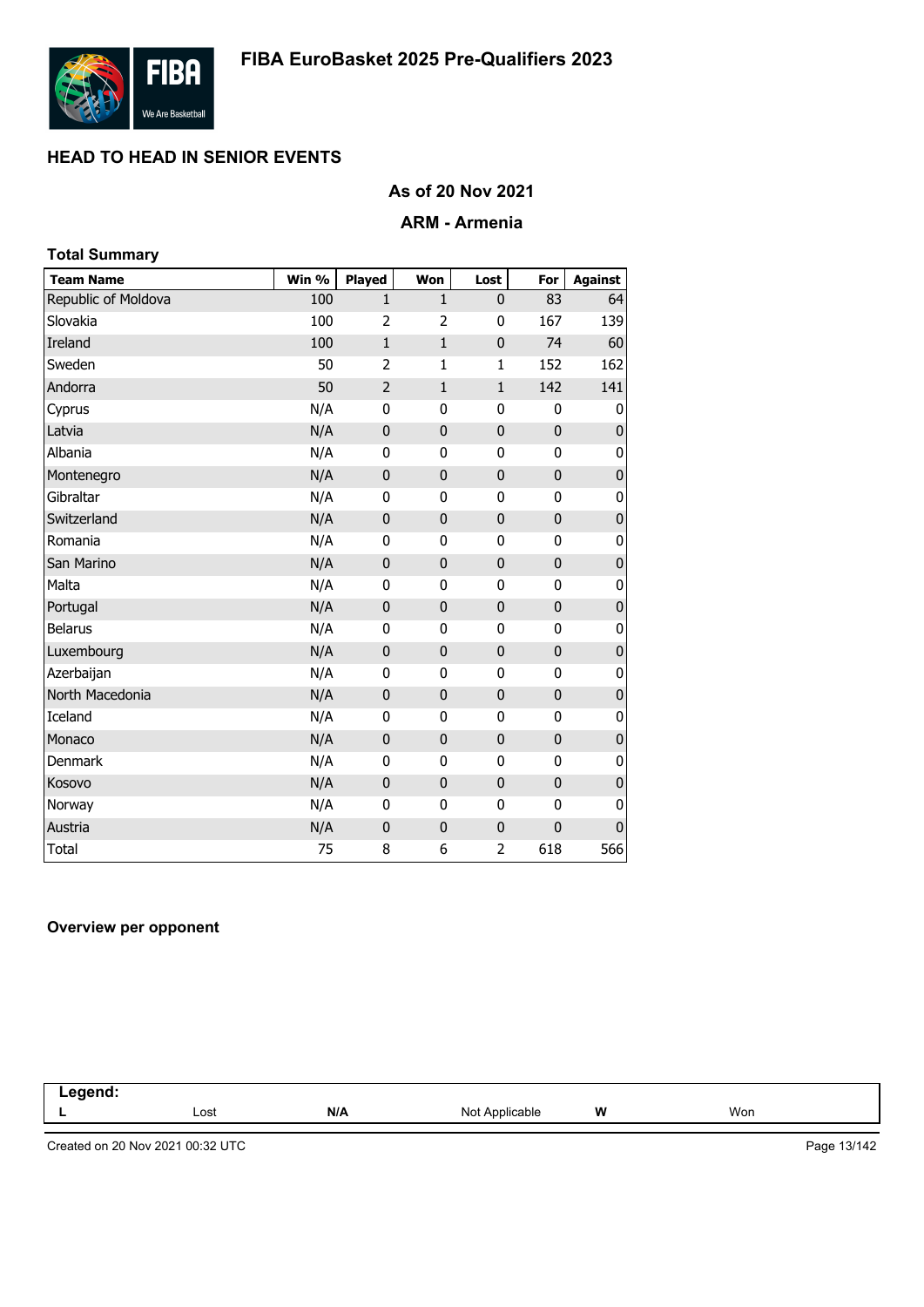

# **As of 20 Nov 2021**

#### **ARM - Armenia**

### **AND - Andorra**

|     | Won       | Lost |                         |                                                     |             |  |
|-----|-----------|------|-------------------------|-----------------------------------------------------|-------------|--|
|     |           |      |                         |                                                     |             |  |
| W/L | Result    |      | <b>Year Competition</b> |                                                     | l Phase     |  |
|     | $63 - 70$ |      |                         | 2016 FIBA European Championship For Small Countries | Group Phase |  |
| W   | 79 - 71   |      |                         | 2016 FIBA European Championship For Small Countries | Final       |  |

## **IRL - Ireland**

|     | Won       | Lost |                  |                                                     |             |
|-----|-----------|------|------------------|-----------------------------------------------------|-------------|
|     |           |      |                  |                                                     |             |
| W/L | Result    |      | Year Competition |                                                     | l Phase     |
|     |           |      |                  |                                                     |             |
| W   | $74 - 60$ |      |                  | 2016 FIBA European Championship For Small Countries | Semi-Finals |

## **MDA - Republic of Moldova**

|     | Won       | Lost |                                                     |               |
|-----|-----------|------|-----------------------------------------------------|---------------|
|     |           |      |                                                     |               |
| W/L | Result    |      | <b>Year Competition</b>                             | <b>IPhase</b> |
| W   | $83 - 64$ |      | 2016 FIBA European Championship For Small Countries | Group Phase   |

# **SVK - Slovakia**

|     | Won       | Lost |                         |                                                             |                        |
|-----|-----------|------|-------------------------|-------------------------------------------------------------|------------------------|
|     |           |      |                         |                                                             |                        |
| W/L | Result    |      | <b>Year Competition</b> |                                                             | <b>Phase</b>           |
| W   | $75 - 61$ |      |                         | 2017 FIBA Basketball World Cup 2019 European Pre-Qualifiers | European Pre-Qualifers |
| W   | $92 - 78$ |      |                         | 2017 FIBA Basketball World Cup 2019 European Pre-Qualifiers | European Pre-Qualifers |

| .<br>nenc<br>--<br>-- 3 |      |     |                    |   |     |
|-------------------------|------|-----|--------------------|---|-----|
|                         | Lost | N/A | Not<br>`Applicable | W | Won |

Created on 20 Nov 2021 00:32 UTC

Page 14/142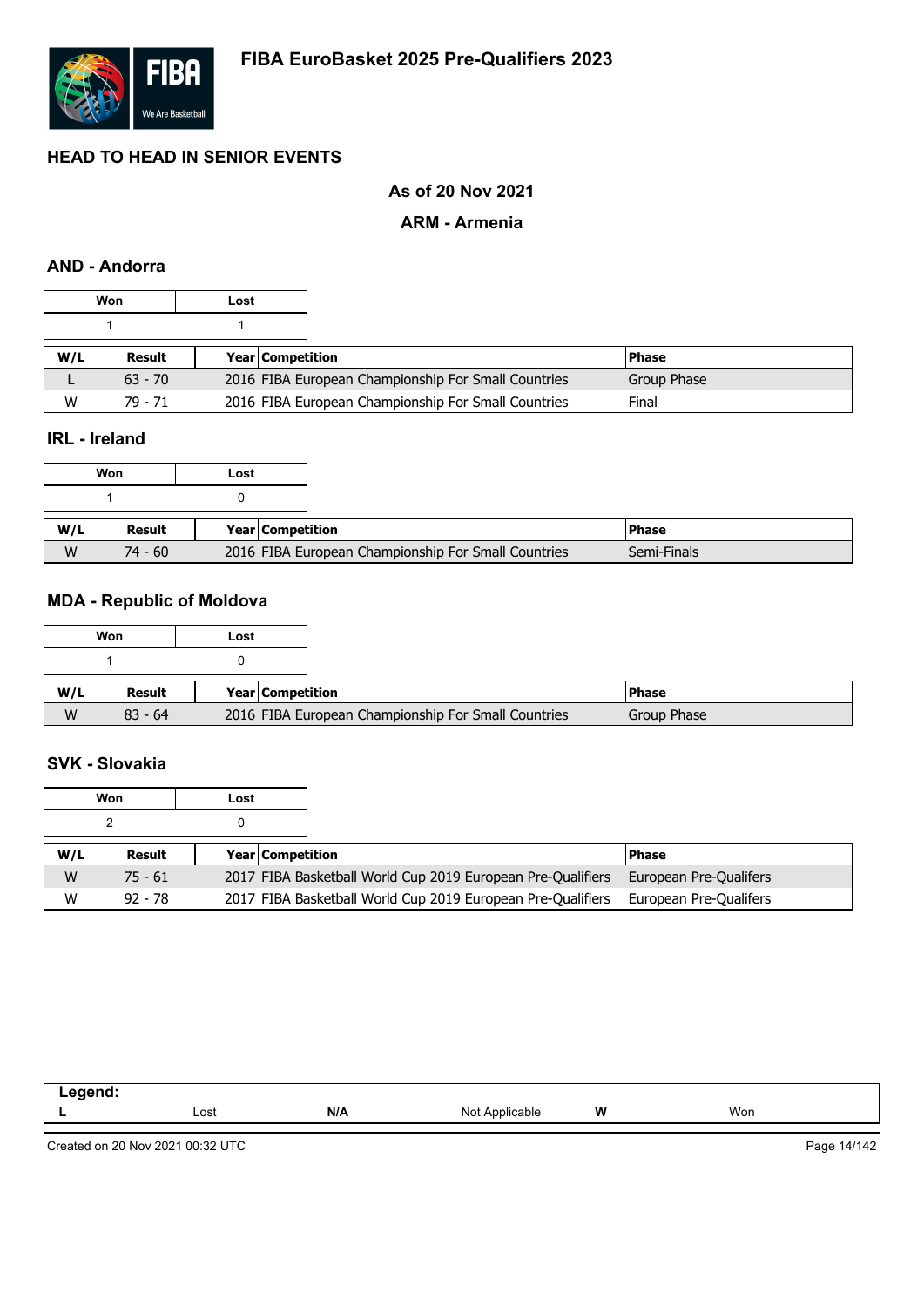

# **As of 20 Nov 2021**

### **ARM - Armenia**

#### **SWE - Sweden**

|     | Won       | Lost |                         |                                                             |                        |
|-----|-----------|------|-------------------------|-------------------------------------------------------------|------------------------|
|     |           |      |                         |                                                             |                        |
| W/L | Result    |      | <b>Year Competition</b> |                                                             | <b>Phase</b>           |
| ட   | $70 - 93$ |      |                         | 2017 FIBA Basketball World Cup 2019 European Pre-Qualifiers | European Pre-Qualifers |
| W   | $82 - 69$ |      |                         | 2017 FIBA Basketball World Cup 2019 European Pre-Qualifiers | European Pre-Qualifers |

| .<br>$\sim$ $\sim$ |      |     |                   |          |     |
|--------------------|------|-----|-------------------|----------|-----|
|                    | Lost | N/A | NM<br>able<br>טוי | W<br>. . | Won |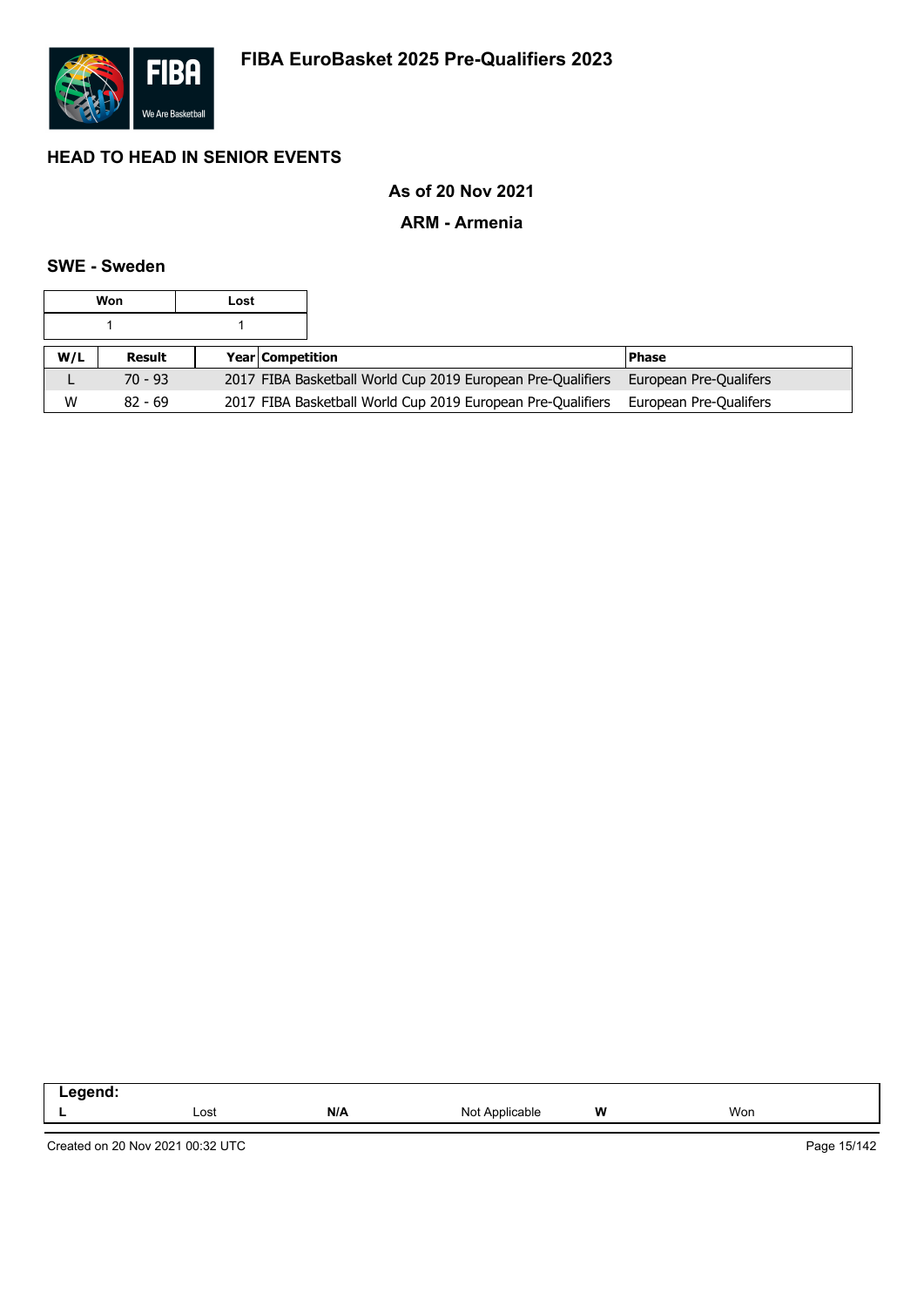

# **As of 20 Nov 2021**

### **AUT - Austria**

| <b>Total Summary</b> |             |                |                |                |              |                |
|----------------------|-------------|----------------|----------------|----------------|--------------|----------------|
| <b>Team Name</b>     | Win %       | Played         | Won            | Lost           | For          | <b>Against</b> |
| Albania              | 100         | 6              | 6              | 0              | 451          | 334            |
| Gibraltar            | 100         | 1              | 1              | 0              | 98           | 62             |
| Ireland              | 100         | 3              | 3              | $\mathbf 0$    | 272          | 216            |
| Luxembourg           | 100         | 12             | 12             | $\bf{0}$       | 1035         | 822            |
| Malta                | 100         | $\overline{2}$ | $\overline{2}$ | $\mathbf 0$    | 192          | 137            |
| Andorra              | 100         | $\mathbf{1}$   | 1              | $\bf{0}$       | 91           | 75             |
| San Marino           | 100         | $\mathbf{1}$   | $\mathbf{1}$   | $\pmb{0}$      | 82           | 72             |
| Cyprus               | 85          | 7              | 6              | 1              | 494          | 451            |
| Denmark              | 85          | 7              | 6              | $\mathbf{1}$   | 522          | 441            |
| Norway               | 66          | 3              | 2              | 1              | 202          | 207            |
| Switzerland          | 62          | 8              | 5              | 3              | 496          | 509            |
| Sweden               | 50          | $\overline{2}$ | 1              | 1              | 173          | 184            |
| Portugal             | 50          | $\overline{2}$ | $\mathbf{1}$   | $\mathbf{1}$   | 100          | 110            |
| Iceland              | 50          | 6              | 3              | 3              | 450          | 463            |
| <b>Belarus</b>       | 50          | $\overline{4}$ | $\overline{2}$ | $\overline{2}$ | 282          | 289            |
| North Macedonia      | 0           | 2              | 0              | 2              | 137          | 200            |
| Montenegro           | $\bf{0}$    | $\overline{2}$ | $\mathbf 0$    | $\overline{2}$ | 136          | 182            |
| Romania              | $\mathbf 0$ | 5              | $\mathbf 0$    | 5              | 261          | 368            |
| Latvia               | N/A         | $\mathbf 0$    | $\bf 0$        | $\pmb{0}$      | $\mathbf 0$  | 0              |
| Slovakia             | N/A         | $\mathbf{0}$   | 0              | 0              | 0            | 0              |
| Republic of Moldova  | N/A         | $\mathbf 0$    | $\bf{0}$       | $\mathbf 0$    | $\bf{0}$     | 0              |
| Armenia              | N/A         | 0              | 0              | 0              | $\mathbf{0}$ | 0              |
| Azerbaijan           | N/A         | $\mathbf{0}$   | $\mathbf 0$    | $\mathbf 0$    | $\mathbf 0$  | $\pmb{0}$      |
| Monaco               | N/A         | 0              | 0              | 0              | 0            | 0              |
| Kosovo               | N/A         | $\mathbf 0$    | $\mathbf 0$    | $\mathbf 0$    | 0            | 0              |
| <b>Total</b>         | 70          | 74             | 52             | 22             | 5474         | 5122           |

#### **Overview per opponent**

| .<br>.<br>- - - |      |     |                           |   |     |  |
|-----------------|------|-----|---------------------------|---|-----|--|
|                 | Lost | N/A | ™∩ N<br>Applicable<br>ישו | W | Won |  |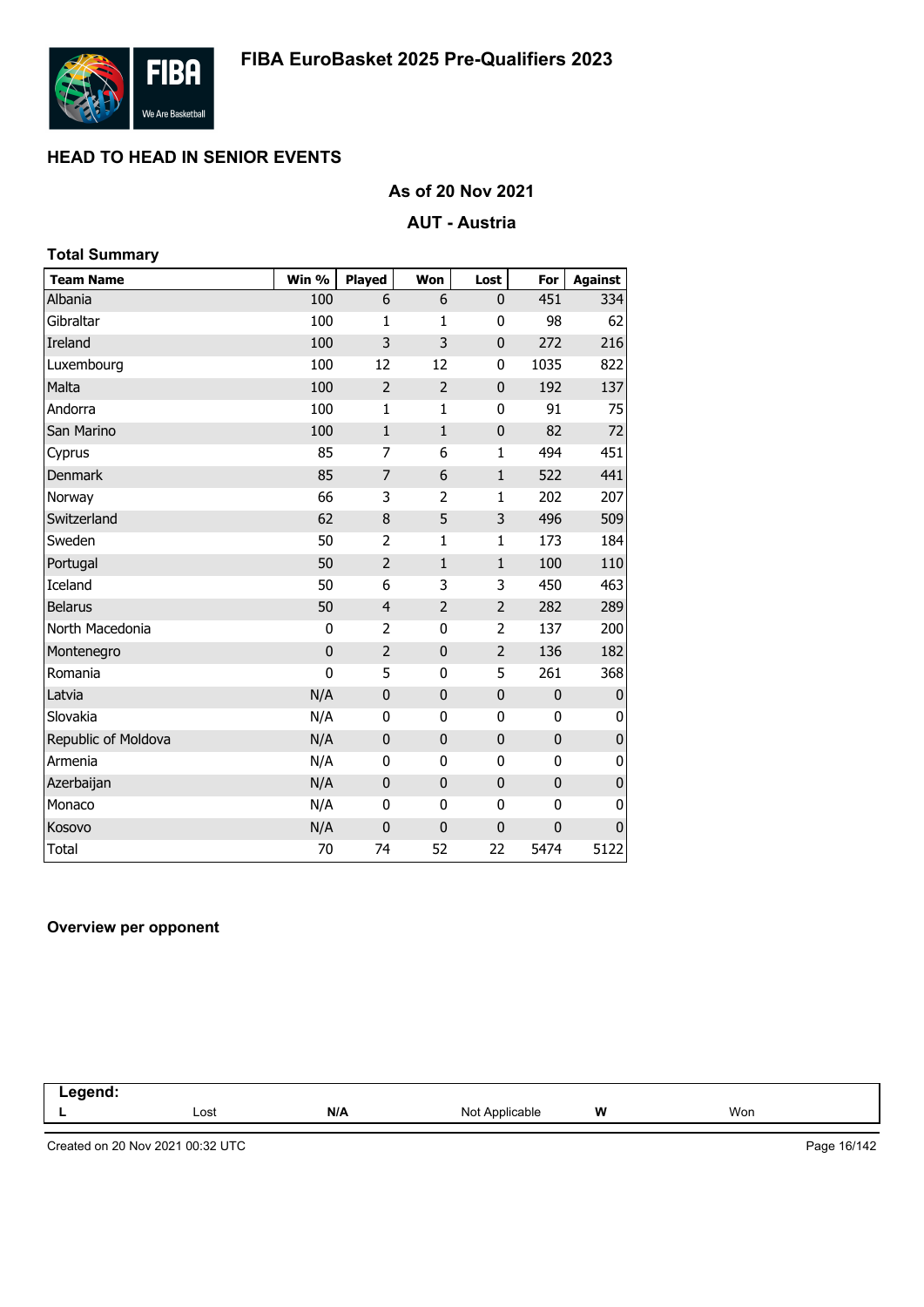

# **As of 20 Nov 2021**

#### **AUT - Austria**

## **ALB - Albania**

| Won<br>Lost |           |   |                    |                                                             |                             |
|-------------|-----------|---|--------------------|-------------------------------------------------------------|-----------------------------|
|             | 6         | 0 |                    |                                                             |                             |
| W/L         | Result    |   | Year   Competition |                                                             | Phase                       |
| W           | $79 - 51$ |   |                    | 2017 FIBA Basketball World Cup 2019 European Pre-Qualifiers | European Pre-Qualifers      |
| W           | $97 - 63$ |   |                    | 2017 FIBA Basketball World Cup 2019 European Pre-Qualifiers | European Pre-Qualifers      |
| W           | $83 - 66$ |   | 2005 EuroBasket    |                                                             | Qualifying Round            |
| W           | $90 - 82$ |   | 2005 EuroBasket    |                                                             | Qualifying Round            |
| W           | $58 - 45$ |   |                    | 1957 European Championship for Men                          | <b>Classification Round</b> |
| W           | $44 - 27$ |   |                    | 1947 European Championship for Men                          | Semi-Final Round            |

# **AND - Andorra**

| Won |           | Lost |                  |                                     |                   |
|-----|-----------|------|------------------|-------------------------------------|-------------------|
|     |           |      |                  |                                     |                   |
| W/L | Result    |      | Year Competition |                                     | <b>Phase</b>      |
| W   | $91 - 75$ |      |                  | 1996 European Promotion Cup for Men | Preliminary Round |

### **BLR - Belarus**

|     | Won       | Lost |                         |                                                       |                  |
|-----|-----------|------|-------------------------|-------------------------------------------------------|------------------|
|     | 2         | 2    |                         |                                                       |                  |
| W/L | Result    |      | <b>Year Competition</b> |                                                       | <b>Phase</b>     |
| W   | $69 - 60$ |      | 2005 EuroBasket         |                                                       | Qualifying Round |
|     | $91 - 92$ |      | 2005 EuroBasket         |                                                       | Qualifying Round |
| W   | $68 - 66$ |      |                         | 2001 European Championship for Men - Semi-Final Round | Group Phase      |
|     | $54 - 71$ |      |                         | 2001 European Championship for Men - Semi-Final Round | Group Phase      |

| ------<br>--<br>-- 3 |      |     |                   |   |     |
|----------------------|------|-----|-------------------|---|-----|
|                      | ∟ost | N/A | Not<br>Applicable | W | Won |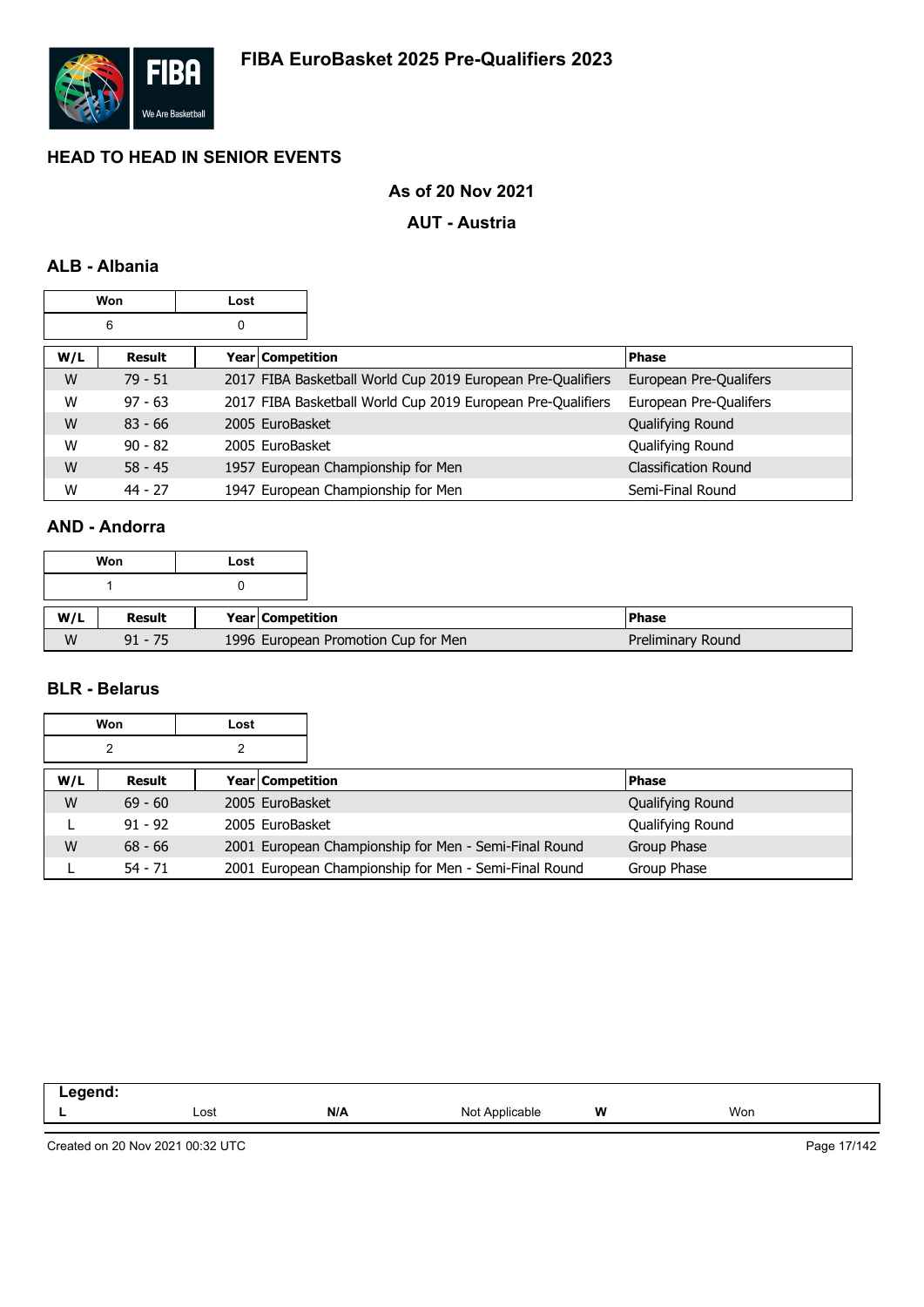

# **As of 20 Nov 2021**

### **AUT - Austria**

# **CYP - Cyprus**

| Won |           | Lost |                                                        |                  |
|-----|-----------|------|--------------------------------------------------------|------------------|
|     | 6         |      |                                                        |                  |
| W/L | Result    |      | Year Competition                                       | <b>Phase</b>     |
| W   | $77 - 52$ |      | 2013 EuroBasket - Qualification Round                  | Qualifying Round |
| W   | $89 - 86$ |      | 2013 EuroBasket - Qualification Round                  | Qualifying Round |
| W   | $74 - 65$ |      | 2005 EuroBasket                                        | Qualifying Round |
| W   | $73 - 66$ |      | 2005 EuroBasket                                        | Qualifying Round |
| W   | $63 - 49$ |      | 2001 European Championship for Men - Preliminary Round | Group Phase      |
| W   | $61 - 57$ |      | 1999 European Championship for Men - Qualifying Round  | Group Phase      |
|     | $57 - 76$ |      | 1997 European Championship for Men - Qualifying Round  | Group Phase      |

### **DEN - Denmark**

| <b>Won</b> |           | Lost |                    |                                             |                   |
|------------|-----------|------|--------------------|---------------------------------------------|-------------------|
|            | 6         |      |                    |                                             |                   |
| W/L        | Result    |      | Year   Competition |                                             | <b>Phase</b>      |
| L.         | $72 - 86$ |      |                    | 2017 FIBA EuroBasket - Qualifiers           | Group Phase       |
| W          | $86 - 66$ |      |                    | 2017 FIBA EuroBasket - Qualifiers           | Group Phase       |
| W          | $86 - 66$ |      |                    | 2015 EuroBasket - 1st Qualifying Tournament | Group Round       |
| W          | $80 - 72$ |      |                    | 2015 EuroBasket - 1st Qualifying Tournament | Group Round       |
| W          | $92 - 61$ |      |                    | 2009 EuroBasket - DIVISION B                | Qualifying Round  |
| W          | $73 - 64$ |      |                    | 2009 EuroBasket - DIVISION B                | Qualifying Round  |
| W          | $33 - 26$ |      |                    | 1951 European Championship for Men          | Preliminary Round |

### **GIB - Gibraltar**

|     | Won       | Lost |                                     |
|-----|-----------|------|-------------------------------------|
|     |           |      |                                     |
| W/L | Result    |      | Year Competition                    |
| W   | $98 - 62$ |      | 1992 European Promotion Cup for Men |

| ----- |      |     |                                                            |   |     |  |
|-------|------|-----|------------------------------------------------------------|---|-----|--|
| -     | Lost | N/A | N <sub>o</sub><br>∵nlicable<br>$\sim$ $\sim$ $\sim$ $\sim$ | W | Won |  |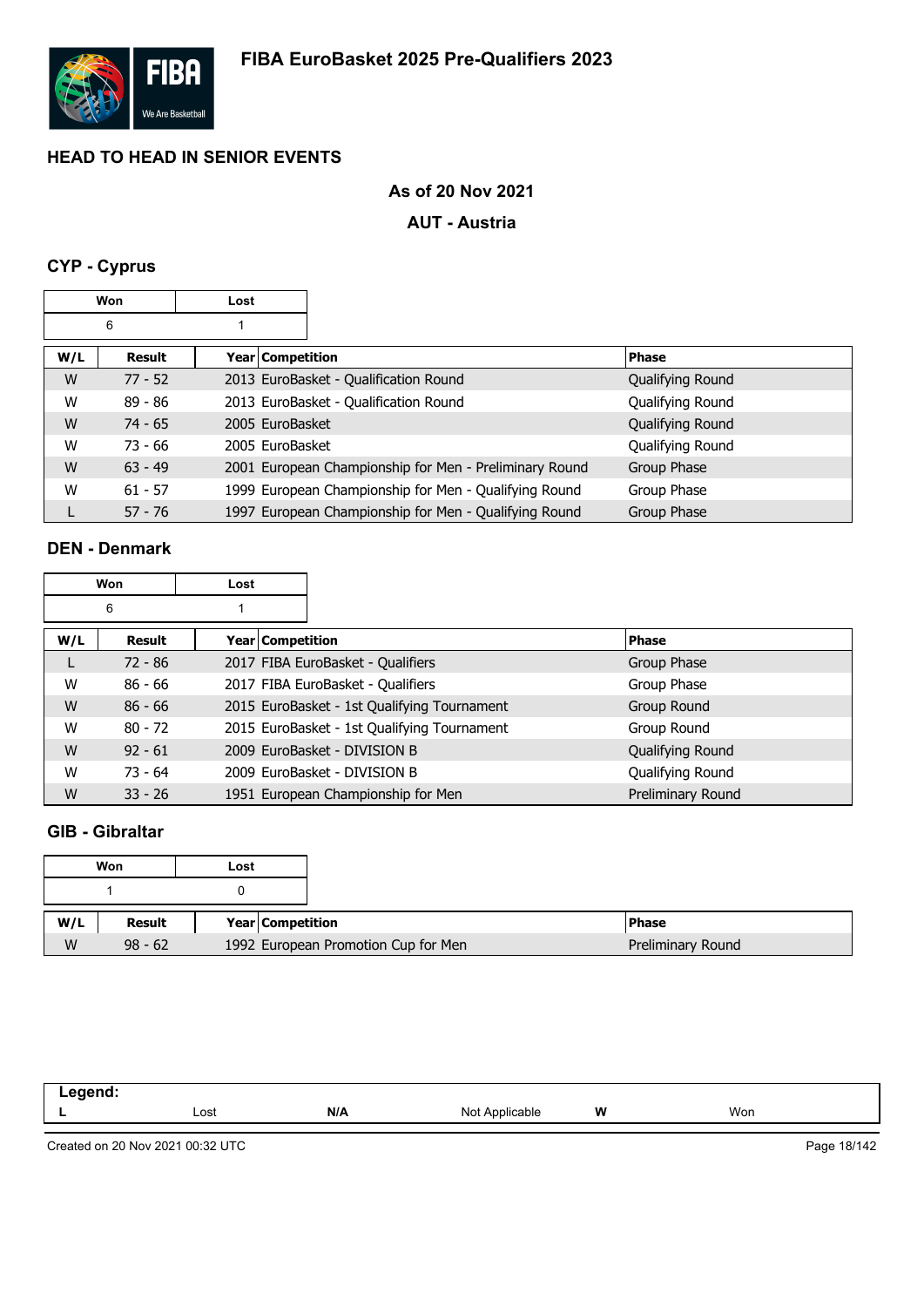

# **As of 20 Nov 2021**

### **AUT - Austria**

# **IRL - Ireland**

|     | Won        | Lost |                                                        |                   |
|-----|------------|------|--------------------------------------------------------|-------------------|
|     |            |      |                                                        |                   |
| W/L | Result     |      | <b>Year Competition</b>                                | <b>Phase</b>      |
| W   | $89 - 74$  |      | 2001 European Championship for Men - Preliminary Round | Group Phase       |
| W   | 76 - 73    |      | 1992 European Promotion Cup for Men                    | Semi-Finals       |
| W   | $107 - 69$ |      | 1972 European Olympic Qualifying Tournament for Men    | Preliminary Round |

### **ISL - Iceland**

|     | Won       | Lost |                                                       |                  |
|-----|-----------|------|-------------------------------------------------------|------------------|
|     | 3         | 3    |                                                       |                  |
| W/L | Result    |      | Year   Competition                                    | <b>Phase</b>     |
| W   | $76 - 65$ |      | 2009 EuroBasket - DIVISION B                          | Qualifying Round |
| W   | $81 - 74$ |      | 2009 EuroBasket - DIVISION B                          | Qualifying Round |
| L   | $77 - 91$ |      | 2007 EuroBasket - DIVISION B                          | Qualifying Round |
| W   | $85 - 64$ |      | 2007 EuroBasket - DIVISION B                          | Qualifying Round |
| L   | $58 - 74$ |      | 1997 European Championship for Men - Qualifying Round | Group Phase      |
|     | $73 - 95$ |      | 1995 European Championship for Men - Qualifying Round | Group Phase      |

| $     -$<br>- - -<br>$\sim$ $\sim$ |      |     |                    |          |     |  |
|------------------------------------|------|-----|--------------------|----------|-----|--|
|                                    | Lost | N/A | Nl∩'<br>Applicable | W<br>v v | Won |  |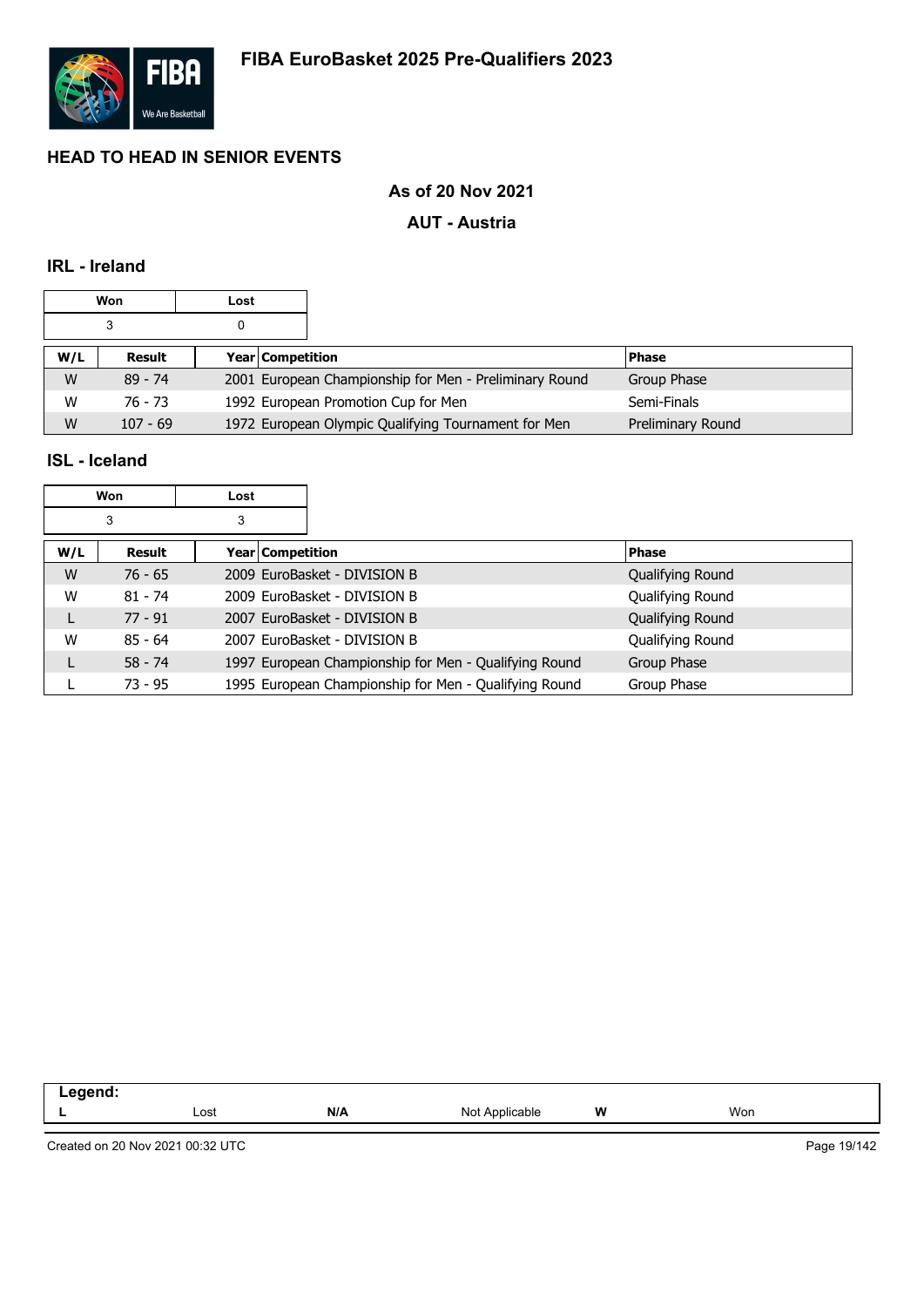

# **As of 20 Nov 2021**

### **AUT - Austria**

# **LUX - Luxembourg**

| Won |            | Lost               |                                                        |                         |
|-----|------------|--------------------|--------------------------------------------------------|-------------------------|
| 12  |            | 0                  |                                                        |                         |
| W/L | Result     | Year   Competition |                                                        | <b>Phase</b>            |
| W   | $84 - 76$  |                    | 2015 EuroBasket - 2nd Qualifying Round                 | Group Phase             |
| W   | $80 - 71$  |                    | 2015 EuroBasket - 2nd Qualifying Round                 | Group Phase             |
| W   | $111 - 77$ |                    | 2015 EuroBasket - 1st Qualifying Tournament            | Group Round             |
| W   | $98 - 65$  |                    | 2015 EuroBasket - 1st Qualifying Tournament            | Group Round             |
| W   | $83 - 67$  |                    | 2011 EuroBasket - DIVISION B                           | Qualifying Round        |
| W   | $103 - 72$ |                    | 2011 EuroBasket - DIVISION B                           | Qualifying Round        |
| W   | $79 - 46$  |                    | 2007 EuroBasket - DIVISION B                           | Qualifying Round        |
| W   | $64 - 62$  |                    | 2007 EuroBasket - DIVISION B                           | Qualifying Round        |
| W   | $98 - 82$  |                    | 2001 European Championship for Men - Preliminary Round | Group Phase             |
| W   | $85 - 81$  |                    | 1992 European Promotion Cup for Men                    | Preliminary Round       |
| W   | $70 - 68$  |                    | 1992 European Promotion Cup for Men                    | <b>Finals</b>           |
| W   | $80 - 55$  |                    | 1955 European Championship for Men                     | Classification Round II |

#### **MKD - North Macedonia**

|     | Won        | Lost |                         |  |
|-----|------------|------|-------------------------|--|
|     |            |      |                         |  |
| W/L | Result     |      | <b>Year Competition</b> |  |
|     | $75 - 101$ |      | 2005 EuroBasket         |  |
|     | $62 - 99$  |      | 2005 EuroBasket         |  |

# **MLT - Malta**

|     | Won        | Lost |                         |                                                       |             |
|-----|------------|------|-------------------------|-------------------------------------------------------|-------------|
|     |            |      |                         |                                                       |             |
| W/L | Result     |      | <b>Year Competition</b> |                                                       | l Phase     |
| W   | $90 - 53$  |      |                         | 2003 European Championship for Men - Qualifying Round | Group Phase |
| W   | $102 - 84$ |      |                         | 2003 European Championship for Men - Qualifying Round | Group Phase |

| eqend:<br>$-\cdot$ . |      |     |                |   |     |
|----------------------|------|-----|----------------|---|-----|
| . .                  | Lost | N/A | Not Applicable | W | Won |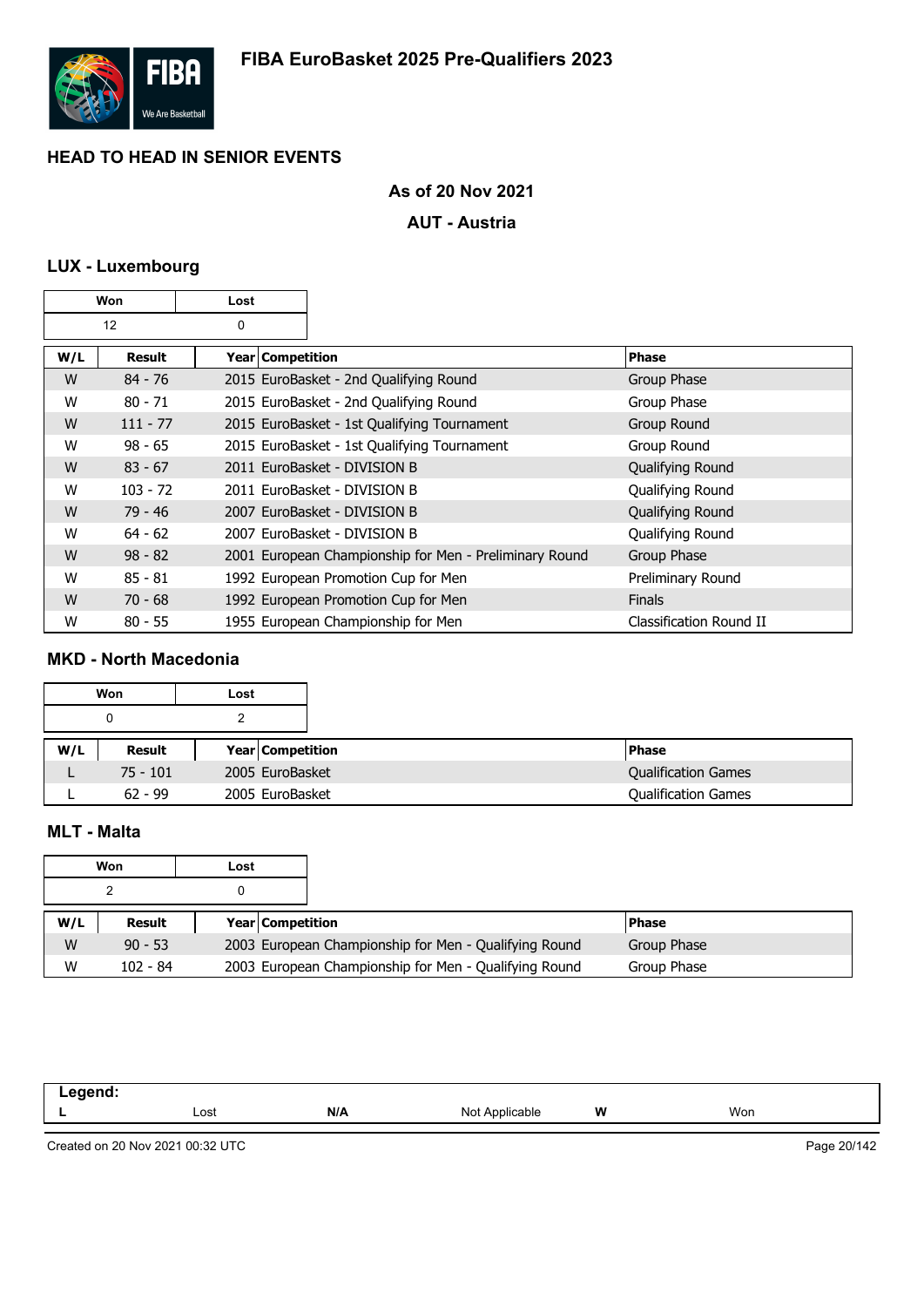

## **As of 20 Nov 2021**

#### **AUT - Austria**

#### **MNE - Montenegro**

|     | Won       | Lost |                         |                              |                  |
|-----|-----------|------|-------------------------|------------------------------|------------------|
|     |           |      |                         |                              |                  |
| W/L | Result    |      | <b>Year Competition</b> |                              | <b>Phase</b>     |
|     | $63 - 86$ |      |                         | 2009 EuroBasket - DIVISION B | Qualifying Round |
|     | 73 - 96   |      |                         | 2009 EuroBasket - DIVISION B | Qualifying Round |

# **NOR - Norway**

| Won |           | Lost                    |                                                        |                   |
|-----|-----------|-------------------------|--------------------------------------------------------|-------------------|
|     |           |                         |                                                        |                   |
| W/L | Result    | <b>Year Competition</b> |                                                        | l Phase           |
|     | $70 - 81$ |                         | 2001 European Championship for Men - Preliminary Round | Group Phase       |
| w   | $54 - 52$ |                         | 1996 European Promotion Cup for Men                    | <b>Finals</b>     |
| W   | 78 - 74   |                         | 1980 European Olympic Qualifying Tournament for Men    | Preliminary Round |

#### **POR - Portugal**

|     | Won       | Lost |                         |                                                       |                        |
|-----|-----------|------|-------------------------|-------------------------------------------------------|------------------------|
|     |           |      |                         |                                                       |                        |
| W/L | Result    |      | <b>Year Competition</b> |                                                       | l Phase                |
|     | $57 - 79$ |      |                         | 1997 European Championship for Men - Qualifying Round | Group Phase            |
| W   | $43 - 31$ |      |                         | 1951 European Championship for Men                    | Classification Round I |

#### **ROU - Romania**

| Won |           | Lost             |                                                       |                   |
|-----|-----------|------------------|-------------------------------------------------------|-------------------|
|     | 0         | 5                |                                                       |                   |
| W/L | Result    | Year Competition |                                                       | <b>Phase</b>      |
|     | $68 - 73$ |                  | 2003 European Championship for Men - Qualifying Round | Group Phase       |
|     | $59 - 74$ |                  | 2003 European Championship for Men - Qualifying Round | Group Phase       |
|     | $63 - 69$ |                  | 1997 European Championship for Men - Qualifying Round | Group Phase       |
|     | $48 - 83$ |                  | 1959 European Championship for Men                    | Preliminary Round |
|     | $23 - 69$ |                  | 1947 European Championship for Men                    | Semi-Final Round  |

| Lost | N/I<br>N/A | Not<br>ıcable | W | Won |
|------|------------|---------------|---|-----|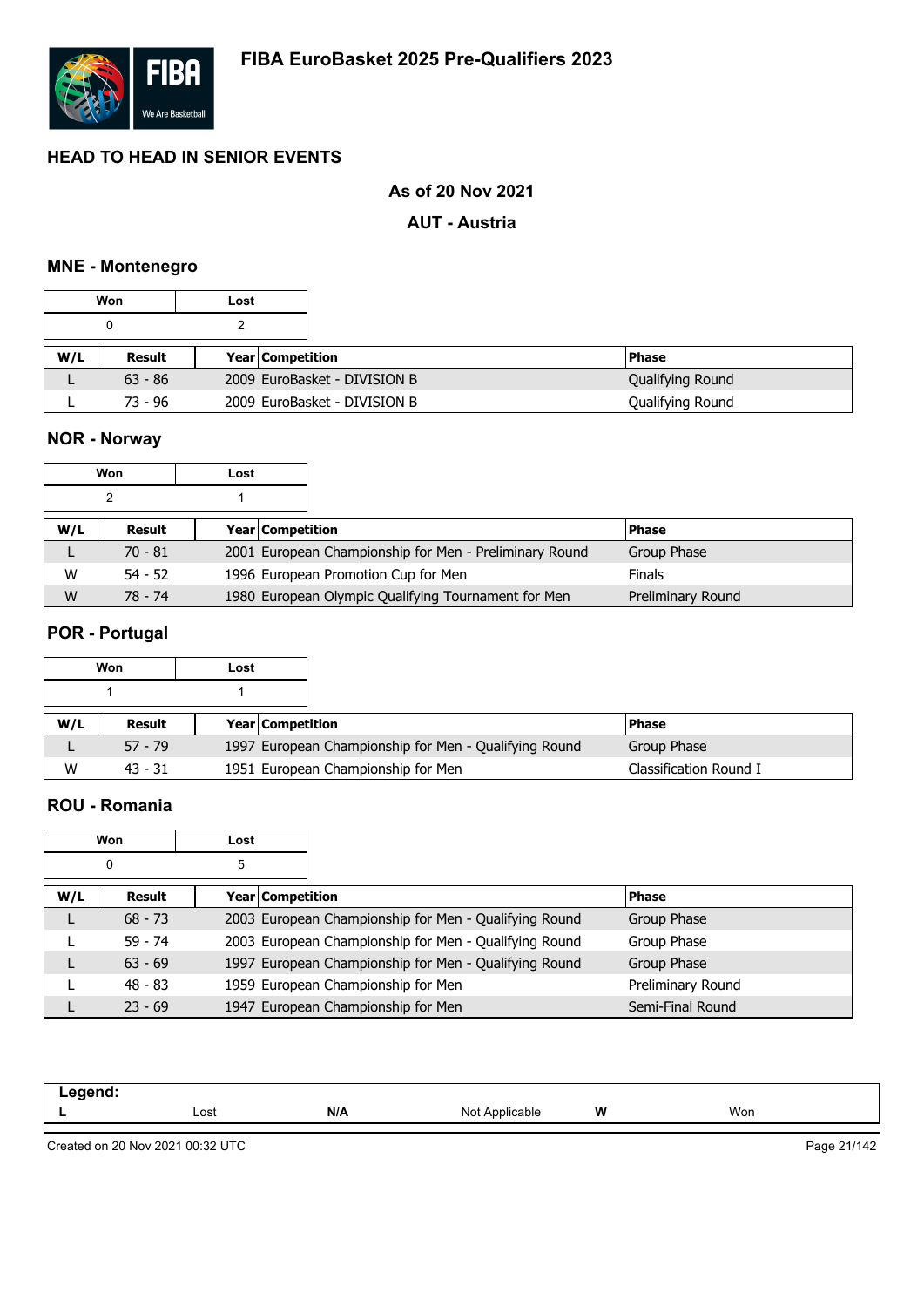

# **As of 20 Nov 2021**

#### **AUT - Austria**

#### **SMR - San Marino**

|     | Won       | Lost                                |                         |
|-----|-----------|-------------------------------------|-------------------------|
|     |           |                                     |                         |
|     |           |                                     |                         |
| W/L | Result    |                                     | <b>Year Competition</b> |
| W   | $82 - 72$ | 1996 European Promotion Cup for Men |                         |

#### **SUI - Switzerland**

|     | Won       | Lost                    |                                                        |                         |
|-----|-----------|-------------------------|--------------------------------------------------------|-------------------------|
|     | 5         | 3                       |                                                        |                         |
| W/L | Result    | <b>Year Competition</b> |                                                        | <b>Phase</b>            |
| W   | $97 - 96$ |                         | 2015 EuroBasket - 1st Qualifying Tournament            | Group Round             |
|     | $63 - 69$ |                         | 2015 EuroBasket - 1st Qualifying Tournament            | Group Round             |
| W   | $86 - 73$ |                         | 2001 European Championship for Men - Preliminary Round | Group Phase             |
|     | $51 - 58$ |                         | 1997 European Championship for Men - Qualifying Round  | Group Phase             |
| W   | $70 - 67$ |                         | 1964 European Olympic Qualifying Tournament for Men    | Preliminary Round       |
|     | $41 - 65$ |                         | 1955 European Championship for Men                     | Classification Round I  |
| W   | $52 - 47$ |                         | 1955 European Championship for Men                     | Classification Round II |
| W   | $36 - 34$ |                         | 1951 European Championship for Men                     | Classification Round I  |

### **SWE - Sweden**

|     | Won       | Lost |                         |                                                     |                      |
|-----|-----------|------|-------------------------|-----------------------------------------------------|----------------------|
|     |           |      |                         |                                                     |                      |
| W/L | Result    |      | <b>Year Competition</b> |                                                     | <b>IPhase</b>        |
|     | $80 - 97$ |      |                         | 1972 European Olympic Qualifying Tournament for Men | Preliminary Round    |
| W   | $93 - 87$ |      |                         | 1968 European Olympic Qualifying Tournament for Men | Classification Round |

| - |      |     |                     |   |     |
|---|------|-----|---------------------|---|-----|
|   | Lost | N/A | * Applicable<br>Not | W | Won |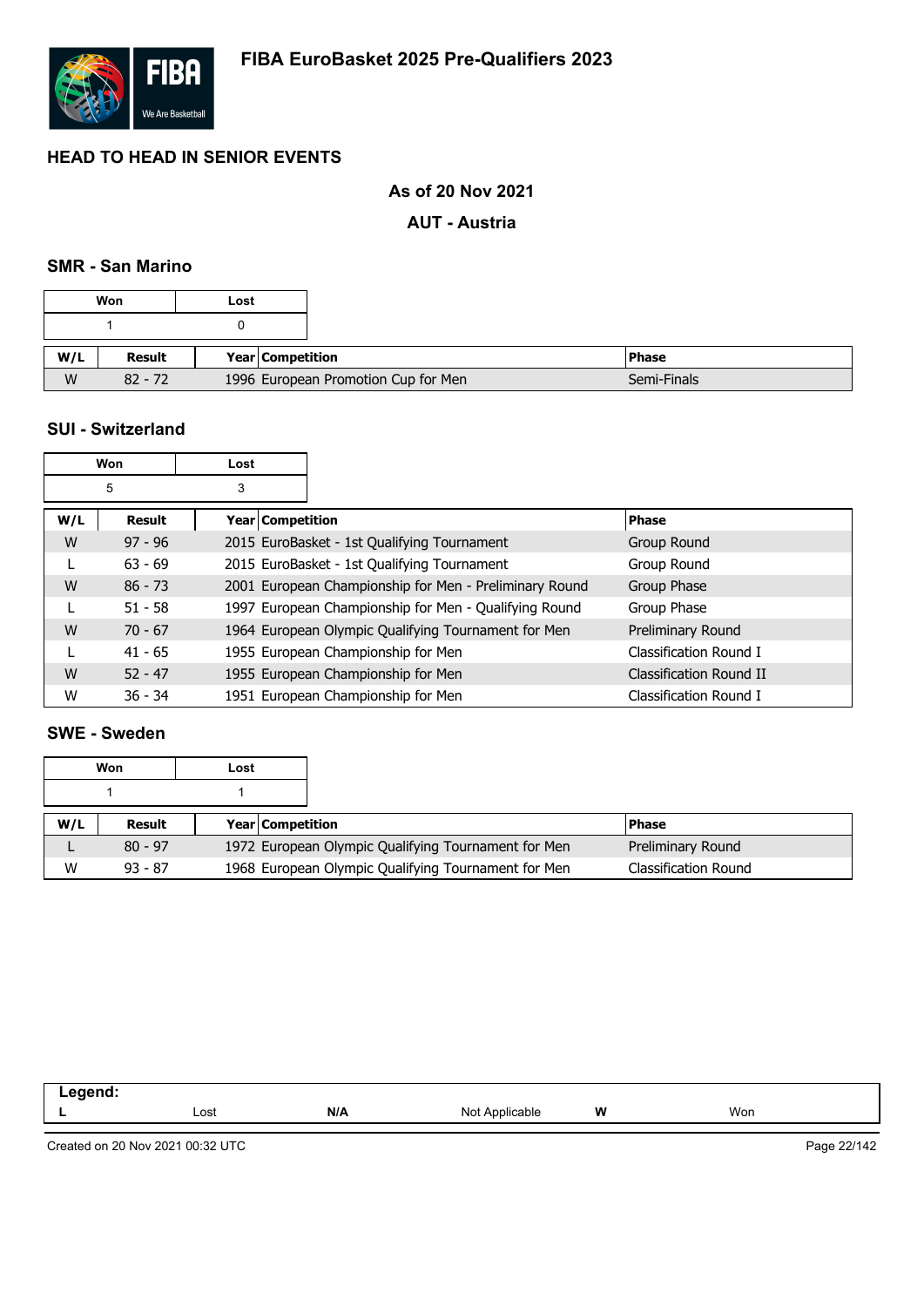

### **As of 20 Nov 2021**

# **AZE - Azerbaijan**

| <b>Total Summary</b> |              |                |                |              |              |                |
|----------------------|--------------|----------------|----------------|--------------|--------------|----------------|
| <b>Team Name</b>     | Win %        | Played         | Won            | Lost         | For          | <b>Against</b> |
| Gibraltar            | 100          | $\overline{2}$ | $\overline{2}$ | 0            | 183          | 125            |
| Luxembourg           | 100          | $\overline{2}$ | $\overline{2}$ | 0            | 196          | 155            |
| Romania              | 100          | $\overline{2}$ | $\overline{2}$ | 0            | 175          | 142            |
| San Marino           | 100          | 3              | 3              | 0            | 242          | 202            |
| Albania              | 75           | $\overline{4}$ | 3              | $\mathbf{1}$ | 305          | 293            |
| Republic of Moldova  | 66           | 3              | 2              | 1            | 222          | 218            |
| <b>Belarus</b>       | 25           | $\overline{4}$ | $\mathbf{1}$   | 3            | 266          | 393            |
| Sweden               | 25           | 4              | $\mathbf{1}$   | 3            | 295          | 401            |
| Andorra              | $\mathbf{0}$ | $\mathbf 1$    | $\pmb{0}$      | $\mathbf{1}$ | 84           | 99             |
| Cyprus               | N/A          | 0              | 0              | 0            | 0            | 0              |
| Latvia               | N/A          | $\mathbf 0$    | $\bf{0}$       | $\mathbf 0$  | $\mathbf 0$  | 0              |
| Montenegro           | N/A          | $\mathbf{0}$   | 0              | 0            | $\mathbf{0}$ | 0              |
| Slovakia             | N/A          | $\mathbf 0$    | $\bf{0}$       | 0            | $\mathbf 0$  | $\pmb{0}$      |
| Switzerland          | N/A          | 0              | 0              | 0            | 0            | 0              |
| Ireland              | N/A          | $\mathbf 0$    | $\pmb{0}$      | $\mathbf 0$  | $\mathbf 0$  | $\pmb{0}$      |
| Malta                | N/A          | 0              | 0              | 0            | 0            | 0              |
| Portugal             | N/A          | $\mathbf 0$    | $\bf{0}$       | $\mathbf 0$  | $\mathbf{0}$ | $\pmb{0}$      |
| Armenia              | N/A          | $\mathbf{0}$   | 0              | 0            | $\mathbf{0}$ | 0              |
| North Macedonia      | N/A          | $\mathbf 0$    | $\bf{0}$       | 0            | $\mathbf{0}$ | $\pmb{0}$      |
| Iceland              | N/A          | 0              | 0              | 0            | 0            | 0              |
| Monaco               | N/A          | $\mathbf 0$    | $\pmb{0}$      | $\mathbf 0$  | $\mathbf 0$  | $\pmb{0}$      |
| <b>Denmark</b>       | N/A          | 0              | 0              | 0            | 0            | 0              |
| Kosovo               | N/A          | $\mathbf 0$    | $\bf{0}$       | $\mathbf 0$  | $\mathbf{0}$ | $\pmb{0}$      |
| Norway               | N/A          | 0              | 0              | 0            | 0            | 0              |
| Austria              | N/A          | $\mathbf 0$    | $\bf{0}$       | 0            | $\mathbf{0}$ | 0              |
| <b>Total</b>         | 64           | 25             | 16             | 9            | 1968         | 2028           |

#### **Overview per opponent**

| .<br>nenc.<br>-- |      |     |                     |   |     |  |
|------------------|------|-----|---------------------|---|-----|--|
|                  | Lost | N/A | Not<br>`Applicable` | W | Won |  |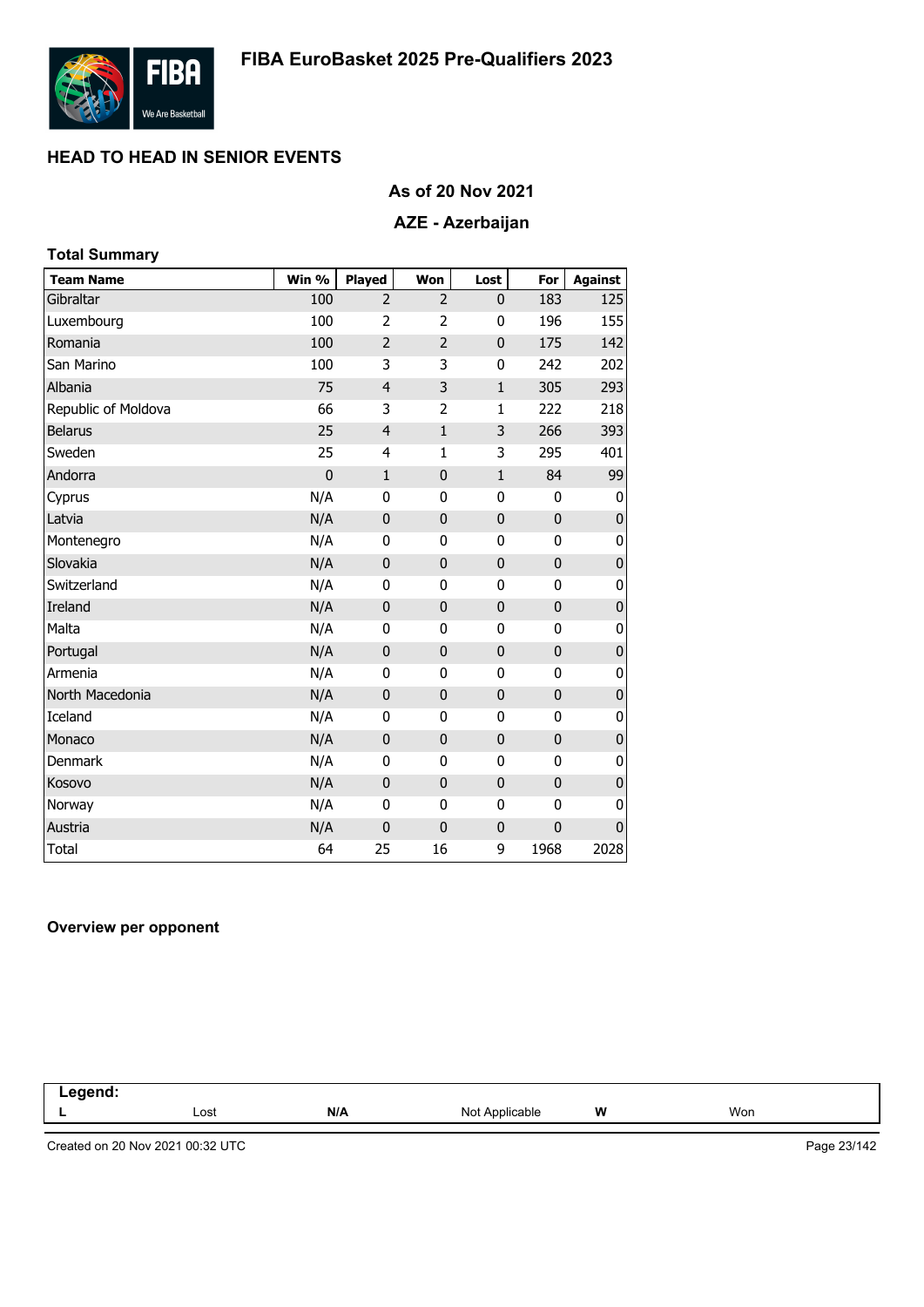

### **As of 20 Nov 2021**

### **AZE - Azerbaijan**

### **ALB - Albania**

|     | <b>Won</b> | Lost |                  |                                     |  |                   |
|-----|------------|------|------------------|-------------------------------------|--|-------------------|
|     | 3          |      |                  |                                     |  |                   |
| W/L | Result     |      | Year Competition |                                     |  | <b>Phase</b>      |
| W   | $81 - 63$  |      |                  | 2011 EuroBasket - DIVISION B        |  | Qualifying Round  |
| W   | $99 - 86$  |      |                  | 2011 EuroBasket - DIVISION B        |  | Qualifying Round  |
|     | $59 - 87$  |      |                  | 2006 European Promotion Cup for Men |  | Preliminary Round |
| W   | $66 - 57$  |      |                  | 2006 European Promotion Cup for Men |  | Final             |

#### **AND - Andorra**

|     | Won       | Lost |                  |                                     |
|-----|-----------|------|------------------|-------------------------------------|
|     |           |      |                  |                                     |
| W/L | Result    |      | Year Competition |                                     |
|     | $84 - 99$ |      |                  | 2004 European Promotion Cup for Men |

### **BLR - Belarus**

|     | <b>Won</b> | Lost |                                                       |                  |
|-----|------------|------|-------------------------------------------------------|------------------|
|     |            | 3    |                                                       |                  |
| W/L | Result     |      | <b>Year Competition</b>                               | <b>Phase</b>     |
| ┗   | $74 - 87$  |      | 2011 EuroBasket - DIVISION B                          | Qualifying Round |
| W   | $83 - 79$  |      | 2011 EuroBasket - DIVISION B                          | Qualifying Round |
|     | $50 - 121$ |      | 2003 European Championship for Men - Qualifying Round | Group Phase      |
|     | $59 - 106$ |      | 2003 European Championship for Men - Qualifying Round | Group Phase      |

# **GIB - Gibraltar**

|     | Won       | Lost |                         |                                           |                   |
|-----|-----------|------|-------------------------|-------------------------------------------|-------------------|
|     |           |      |                         |                                           |                   |
| W/L | Result    |      | <b>Year Competition</b> |                                           | <b>Phase</b>      |
| W   | $96 - 61$ |      |                         | 2008 European Championship Men Division C | Preliminary Round |
| W   | $87 - 64$ |      |                         | 2004 European Promotion Cup for Men       | Preliminary Round |

| .<br>. |      |     |                 |   |     |
|--------|------|-----|-----------------|---|-----|
| -      | Lost | N/A | Not /<br>∵°able | W | Won |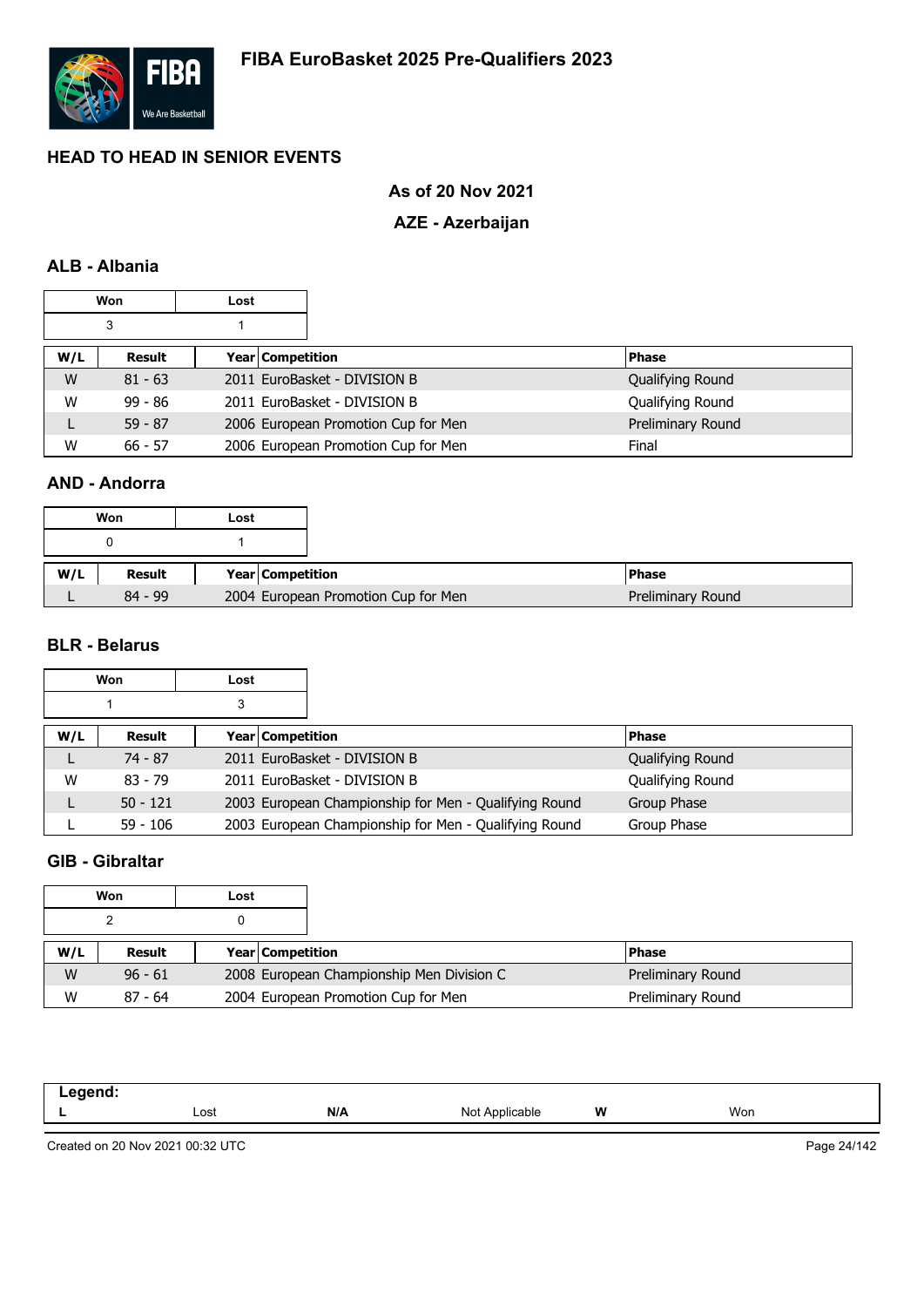

# **As of 20 Nov 2021**

### **AZE - Azerbaijan**

#### **LUX - Luxembourg**

|                 | Won                               | Lost                                  |                                       |                  |
|-----------------|-----------------------------------|---------------------------------------|---------------------------------------|------------------|
|                 |                                   |                                       |                                       |                  |
| W/L             | Result<br><b>Year Competition</b> |                                       |                                       | <b>Phase</b>     |
| W               | $95 - 77$                         |                                       | 2013 EuroBasket - Qualification Round | Qualifying Round |
| W<br>$101 - 78$ |                                   | 2013 EuroBasket - Qualification Round | Qualifying Round                      |                  |

# **MDA - Republic of Moldova**

| Won |           | Lost                    |                                           |                   |  |
|-----|-----------|-------------------------|-------------------------------------------|-------------------|--|
|     |           |                         |                                           |                   |  |
| W/L | Result    | <b>Year Competition</b> |                                           | <b>Phase</b>      |  |
|     | $61 - 70$ |                         | 2008 European Championship Men Division C | Preliminary Round |  |
| w   | $80 - 78$ |                         | 2008 European Championship Men Division C | Final             |  |
| W   | $81 - 70$ |                         | 2006 European Promotion Cup for Men       | Semi-Finals       |  |

#### **ROU - Romania**

|     | Won      | Lost |                              |                  |
|-----|----------|------|------------------------------|------------------|
|     |          |      |                              |                  |
| W/L | Result   |      | <b>Year Competition</b>      | l Phase          |
| W   | 74 - 56  |      | 2011 EuroBasket - DIVISION B | Qualifying Round |
| W   | 101 - 86 |      | 2011 EuroBasket - DIVISION B | Qualifying Round |

#### **SMR - San Marino**

|     | Won       | Lost                    |  |                                           |  |                   |
|-----|-----------|-------------------------|--|-------------------------------------------|--|-------------------|
|     | 3         |                         |  |                                           |  |                   |
| W/L | Result    | <b>Year Competition</b> |  |                                           |  | <b>Phase</b>      |
| W   | $75 - 69$ |                         |  | 2008 European Championship Men Division C |  | Preliminary Round |
| W   | 86 - 74   |                         |  | 2006 European Promotion Cup for Men       |  | Preliminary Round |
| W   | $81 - 59$ |                         |  | 2004 European Promotion Cup for Men       |  | Preliminary Round |

| ----- |      |     |                          |   |     |
|-------|------|-----|--------------------------|---|-----|
| -     | Lost | N/A | N <sub>Ic</sub><br>11011 | W | Won |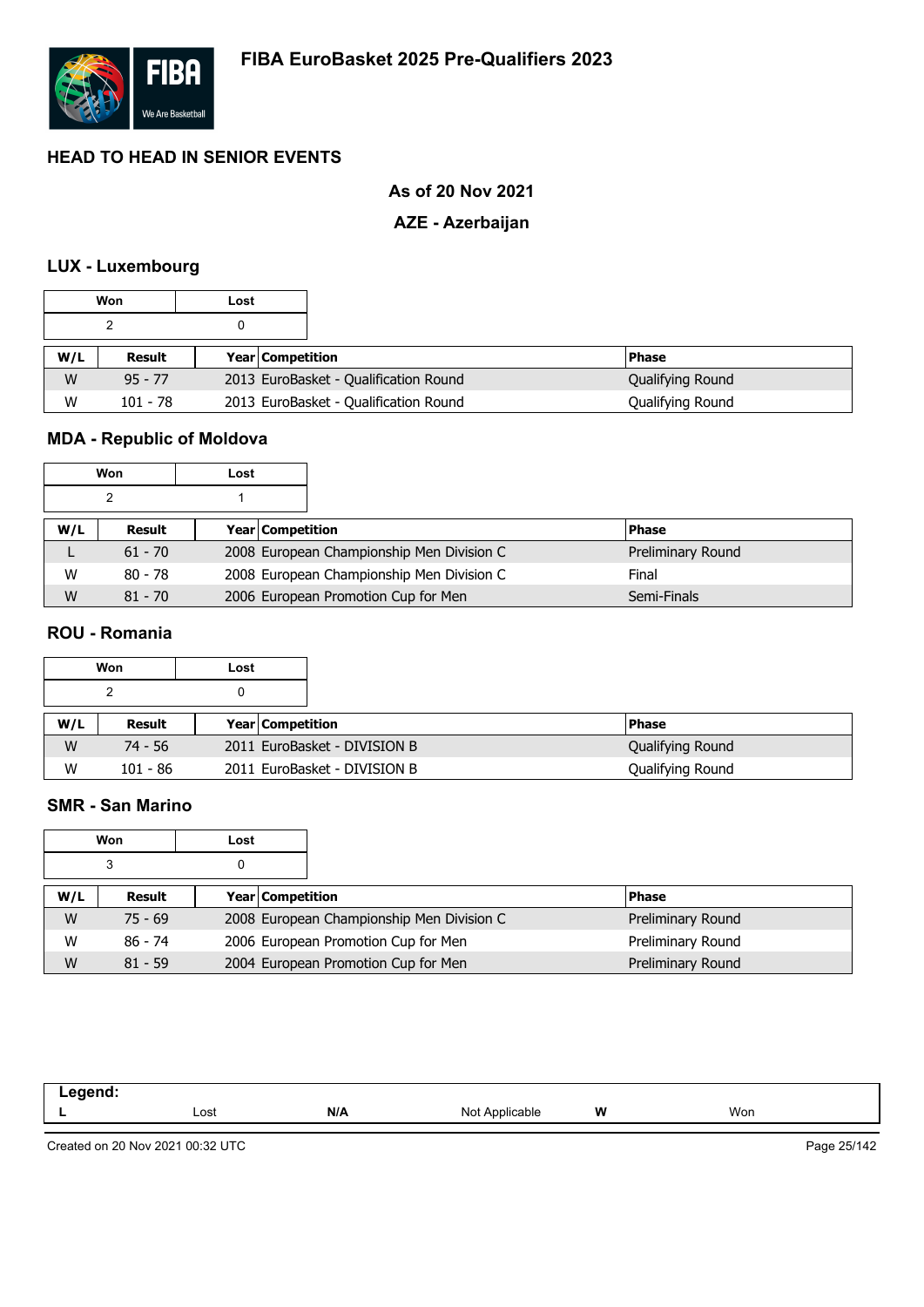

# **As of 20 Nov 2021**

# **AZE - Azerbaijan**

# **SWE - Sweden**

|     | Won        | Lost |                  |                                       |                  |
|-----|------------|------|------------------|---------------------------------------|------------------|
|     |            | 3    |                  |                                       |                  |
| W/L | Result     |      | Year Competition |                                       | <b>Phase</b>     |
| W   | $82 - 76$  |      |                  | 2013 EuroBasket - Qualification Round | Qualifying Round |
|     | 79 - 96    |      |                  | 2013 EuroBasket - Qualification Round | Qualifying Round |
| L   | $73 - 101$ |      |                  | 2011 EuroBasket - DIVISION B          | Qualifying Round |
|     | $61 - 128$ |      |                  | 2011 EuroBasket - DIVISION B          | Qualifying Round |

| --<br>-- - |      |     |                         |       |     |  |
|------------|------|-----|-------------------------|-------|-----|--|
|            | Lost | N/A | N∩t<br>Applicable<br>◥◡ | W<br> | Won |  |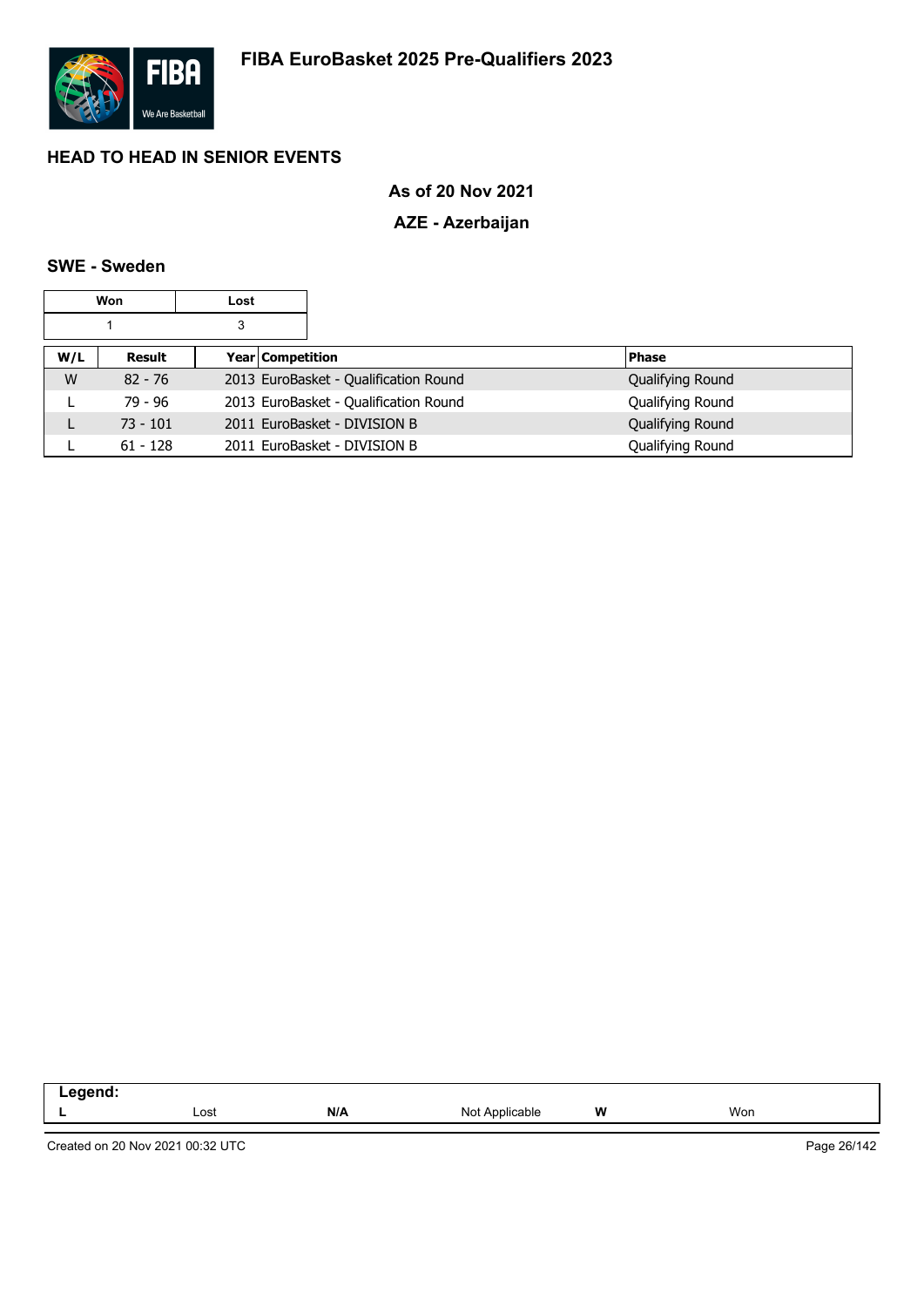

### **As of 20 Nov 2021**

### **BLR - Belarus**

| <b>Total Summary</b> |             |                |                |                |             |                |
|----------------------|-------------|----------------|----------------|----------------|-------------|----------------|
| <b>Team Name</b>     | Win %       | Played         | Won            | Lost           | For         | <b>Against</b> |
| <b>Denmark</b>       | 100         | $\overline{4}$ | $\overline{4}$ | 0              | 305         | 256            |
| Iceland              | 100         | 1              | 1              | 0              | 63          | 62             |
| Ireland              | 100         | $\mathbf{1}$   | $\mathbf{1}$   | $\mathbf 0$    | 108         | 62             |
| Luxembourg           | 100         | $\mathbf{1}$   | 1              | $\bf{0}$       | 90          | 65             |
| Norway               | 100         | $\mathbf{1}$   | 1              | $\mathbf 0$    | 100         | 68             |
| Albania              | 100         | 12             | 12             | $\bf{0}$       | 1088        | 783            |
| Cyprus               | 85          | $\overline{7}$ | 6              | $\mathbf 1$    | 568         | 454            |
| Slovakia             | 85          | 7              | 6              | $\mathbf{1}$   | 607         | 533            |
| Azerbaijan           | 75          | $\overline{4}$ | 3              | $\mathbf{1}$   | 393         | 266            |
| Portugal             | 62          | 8              | 5              | 3              | 578         | 563            |
| Romania              | 62          | 8              | 5              | 3              | 625         | 599            |
| Austria              | 50          | 4              | $\overline{2}$ | 2              | 289         | 282            |
| Switzerland          | 50          | $\overline{2}$ | $\mathbf{1}$   | $\mathbf{1}$   | 147         | 147            |
| North Macedonia      | 33          | 3              | 1              | 2              | 238         | 233            |
| Latvia               | $\mathbf 0$ | $\overline{4}$ | $\mathbf 0$    | $\overline{4}$ | 297         | 355            |
| Sweden               | 0           | 2              | $\mathbf 0$    | 2              | 143         | 161            |
| Montenegro           | $\mathbf 0$ | $\overline{2}$ | $\mathbf 0$    | $\overline{2}$ | 136         | 171            |
| Gibraltar            | N/A         | $\mathbf 0$    | $\mathbf 0$    | $\mathbf 0$    | $\mathbf 0$ | 0              |
| Republic of Moldova  | N/A         | $\mathbf 0$    | $\bf 0$        | $\pmb{0}$      | $\mathbf 0$ | $\pmb{0}$      |
| Andorra              | N/A         | $\mathbf{0}$   | 0              | 0              | 0           | 0              |
| San Marino           | N/A         | $\mathbf 0$    | $\bf{0}$       | $\mathbf 0$    | $\bf{0}$    | $\mathbf 0$    |
| Malta                | N/A         | 0              | 0              | 0              | 0           | 0              |
| Armenia              | N/A         | $\mathbf{0}$   | $\mathbf 0$    | $\mathbf 0$    | $\mathbf 0$ | $\pmb{0}$      |
| Monaco               | N/A         | 0              | 0              | 0              | 0           | 0              |
| Kosovo               | N/A         | $\mathbf 0$    | $\mathbf 0$    | $\mathbf 0$    | 0           | 0              |
| <b>Total</b>         | 69          | 71             | 49             | 22             | 5775        | 5060           |

#### **Overview per opponent**

| . |      |     |                    |         |     |  |
|---|------|-----|--------------------|---------|-----|--|
| - | Lost | N/A | Not<br>'\pplicable | W<br>-- | Won |  |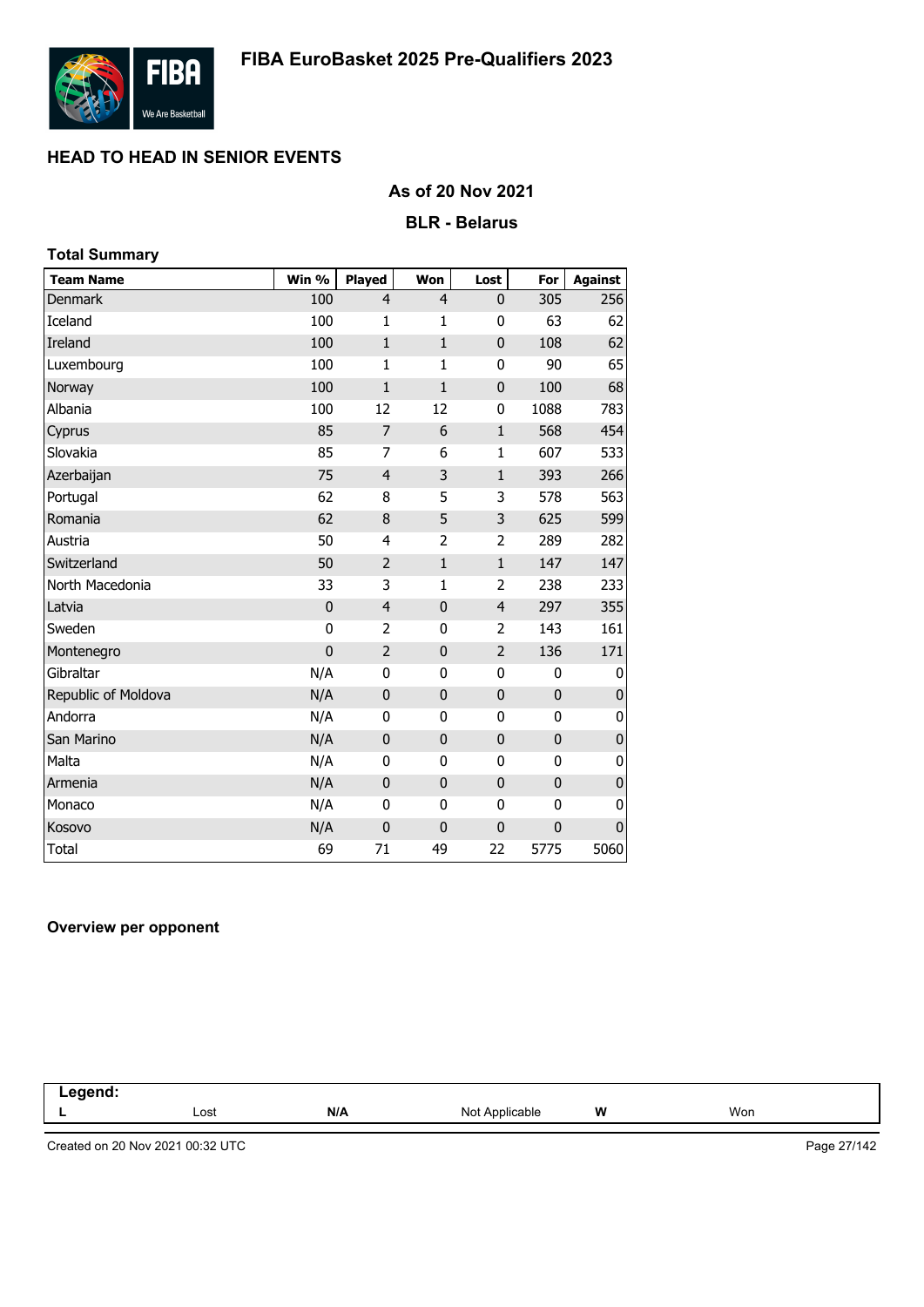

### **As of 20 Nov 2021**

### **BLR - Belarus**

# **ALB - Albania**

|     | Won        | Lost             |                                                             |                    |
|-----|------------|------------------|-------------------------------------------------------------|--------------------|
|     | 12         | 0                |                                                             |                    |
| W/L | Result     | Year Competition |                                                             | <b>Phase</b>       |
| W   | $93 - 72$  |                  | 2021 FIBA Basketball World Cup 2023 European Pre-Qualifiers | <b>First Round</b> |
| W   | $90 - 50$  |                  | 2021 FIBA Basketball World Cup 2023 European Pre-Qualifiers | First Round        |
| W   | $77 - 71$  |                  | 2011 EuroBasket - DIVISION B                                | Qualifying Round   |
| W   | $94 - 76$  |                  | 2011 EuroBasket - DIVISION B                                | Qualifying Round   |
| W   | $76 - 75$  |                  | 2009 EuroBasket - DIVISION B                                | Qualifying Round   |
| W   | $92 - 46$  |                  | 2009 EuroBasket - DIVISION B                                | Qualifying Round   |
| W   | $87 - 45$  |                  | 2007 EuroBasket - DIVISION B                                | Qualifying Round   |
| W   | 78 - 73    |                  | 2007 EuroBasket - DIVISION B                                | Qualifying Round   |
| W   | $84 - 72$  | 2005 EuroBasket  |                                                             | Qualifying Round   |
| W   | $110 - 58$ | 2005 EuroBasket  |                                                             | Qualifying Round   |
| W   | $108 - 73$ |                  | 1997 European Championship for Men - Qualifying Round       | Group Phase        |
| W   | $99 - 72$  |                  | 1995 European Championship for Men - Qualifying Round       | Group Phase        |

# **AUT - Austria**

|     | Won       | Lost |                    |                                                       |                  |  |
|-----|-----------|------|--------------------|-------------------------------------------------------|------------------|--|
|     | 2         |      |                    |                                                       |                  |  |
| W/L | Result    |      | Year   Competition |                                                       | <b>Phase</b>     |  |
|     | $60 - 69$ |      | 2005 EuroBasket    |                                                       | Qualifying Round |  |
| W   | $92 - 91$ |      | 2005 EuroBasket    |                                                       | Qualifying Round |  |
| L   | $66 - 68$ |      |                    | 2001 European Championship for Men - Semi-Final Round | Group Phase      |  |
| W   | $71 - 54$ |      |                    | 2001 European Championship for Men - Semi-Final Round | Group Phase      |  |

# **AZE - Azerbaijan**

|     | Won        | Lost             |                                                       |                  |
|-----|------------|------------------|-------------------------------------------------------|------------------|
|     | 3          |                  |                                                       |                  |
| W/L | Result     | Year Competition |                                                       | <b>Phase</b>     |
| W   | $87 - 74$  |                  | 2011 EuroBasket - DIVISION B                          | Qualifying Round |
|     | 79 - 83    |                  | 2011 EuroBasket - DIVISION B                          | Qualifying Round |
| W   | $121 - 50$ |                  | 2003 European Championship for Men - Qualifying Round | Group Phase      |
| W   | $106 - 59$ |                  | 2003 European Championship for Men - Qualifying Round | Group Phase      |
|     |            |                  |                                                       |                  |

| -----<br>-- - - - |      |     |                   |   |     |
|-------------------|------|-----|-------------------|---|-----|
| -                 | Lost | N/A | പ്പ<br>Annlicable | W | Won |
|                   |      |     |                   |   |     |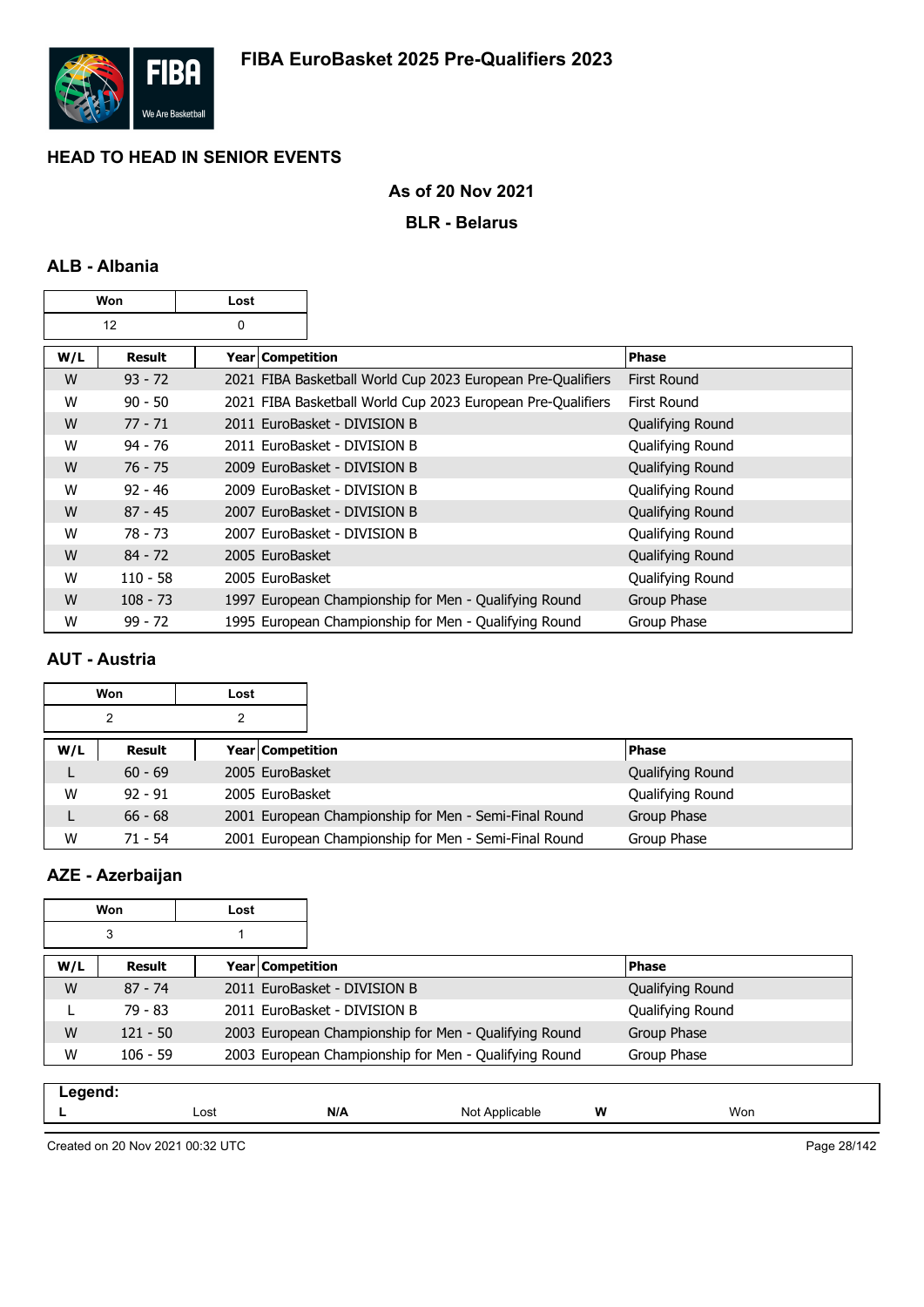

# **As of 20 Nov 2021**

### **BLR - Belarus**

# **CYP - Cyprus**

|     | Won       | Lost |                    |                                                             |                    |
|-----|-----------|------|--------------------|-------------------------------------------------------------|--------------------|
|     | 6         |      |                    |                                                             |                    |
| W/L | Result    |      | Year   Competition |                                                             | <b>Phase</b>       |
| W   | $89 - 53$ |      |                    | 2021 FIBA Basketball World Cup 2023 European Pre-Qualifiers | <b>First Round</b> |
| W   | $97 - 41$ |      |                    | 2021 FIBA Basketball World Cup 2023 European Pre-Qualifiers | First Round        |
| W   | $77 - 70$ |      |                    | 2009 EuroBasket - DIVISION B                                | Qualifying Round   |
| W   | $81 - 80$ |      |                    | 2009 EuroBasket - DIVISION B                                | Qualifying Round   |
|     | $77 - 87$ |      | 2005 EuroBasket    |                                                             | Qualifying Round   |
| W   | $77 - 72$ |      | 2005 EuroBasket    |                                                             | Qualifying Round   |
| W   | $70 - 51$ |      |                    | 2001 European Championship for Men - Qualifying Round       | Group Phase        |

### **DEN - Denmark**

|     | Won       | Lost |                  |                                                       |              |  |
|-----|-----------|------|------------------|-------------------------------------------------------|--------------|--|
|     | 4         | 0    |                  |                                                       |              |  |
| W/L | Result    |      | Year Competition |                                                       | <b>Phase</b> |  |
| W   | $97 - 72$ |      |                  | 2015 EuroBasket - 2nd Qualifying Round                | Group Phase  |  |
| W   | 73 - 66   |      |                  | 2015 EuroBasket - 2nd Qualifying Round                | Group Phase  |  |
| W   | $69 - 58$ |      |                  | 1999 European Championship for Men - Semi-Final Round | Group Phase  |  |
| W   | $66 - 60$ |      |                  | 1999 European Championship for Men - Semi-Final Round | Group Phase  |  |

# **IRL - Ireland**

|     | Won           | Lost |                  |                                                       |               |
|-----|---------------|------|------------------|-------------------------------------------------------|---------------|
|     |               |      |                  |                                                       |               |
| W/L | <b>Result</b> |      | Year Competition |                                                       | <b>IPhase</b> |
| W   | $108 - 62$    |      |                  | 1997 European Championship for Men - Qualifying Round | Group Phase   |

# **ISL - Iceland**

|     | Won<br>Lost |  |                  |                                                       |              |
|-----|-------------|--|------------------|-------------------------------------------------------|--------------|
|     |             |  |                  |                                                       |              |
| W/L | Result      |  | Year Competition |                                                       | <b>Phase</b> |
| W   | $63 - 62$   |  |                  | 2001 European Championship for Men - Qualifying Round | Group Phase  |

| - - - - - - -<br>--<br>- - - |      |     |                    |   |     |
|------------------------------|------|-----|--------------------|---|-----|
| -                            | Lost | N/A | Not<br>חור<br>able | W | Won |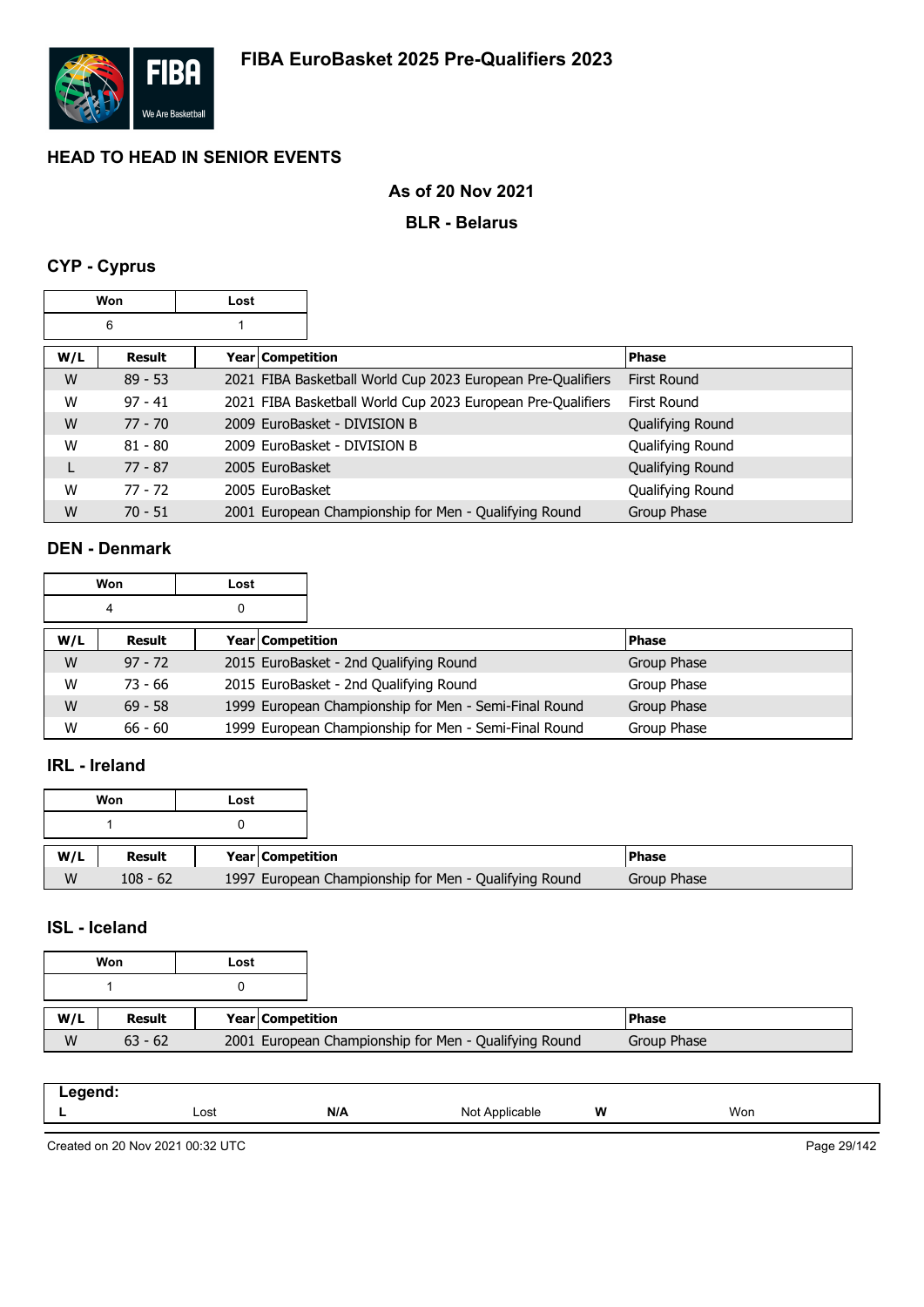

# **As of 20 Nov 2021**

#### **BLR - Belarus**

# **LAT - Latvia**

|     | <b>Won</b> | Lost |                  |                                                             |              |
|-----|------------|------|------------------|-------------------------------------------------------------|--------------|
|     | 0          | 4    |                  |                                                             |              |
| W/L | Result     |      | Year Competition |                                                             | <b>Phase</b> |
|     | $60 - 83$  |      |                  | 2021 FIBA Basketball World Cup 2023 European Pre-Qualifiers | Second Round |
|     | $83 - 92$  |      |                  | 2021 FIBA Basketball World Cup 2023 European Pre-Qualifiers | Second Round |
|     | $91 - 115$ |      |                  | 2003 European Championship for Men - Semi-Final Round       | First Leg    |
|     | $63 - 65$  |      |                  | 2003 European Championship for Men - Semi-Final Round       | Second Leg   |

## **LUX - Luxembourg**

|     | Won       | Lost |                                                       |
|-----|-----------|------|-------------------------------------------------------|
|     |           |      |                                                       |
| W/L | Result    |      | Year Competition                                      |
| W   | $90 - 65$ |      | 1995 European Championship for Men - Qualifying Round |

# **MKD - North Macedonia**

|     | Won        | Lost |                  |                                                       |              |             |
|-----|------------|------|------------------|-------------------------------------------------------|--------------|-------------|
|     |            |      |                  |                                                       |              |             |
| W/L | Result     |      | Year Competition |                                                       | <b>Phase</b> |             |
|     | $66 - 72$  |      |                  | 2015 EuroBasket - 2nd Qualifying Round                |              | Group Phase |
|     | $70 - 81$  |      |                  | 2015 EuroBasket - 2nd Qualifying Round                |              | Group Phase |
| W   | $102 - 80$ |      |                  | 1997 European Championship for Men - Qualifying Round |              | Group Phase |

## **MNE - Montenegro**

|     | Won       | Lost |                         |                                                         |              |
|-----|-----------|------|-------------------------|---------------------------------------------------------|--------------|
|     |           |      |                         |                                                         |              |
| W/L | Result    |      | <b>Year Competition</b> |                                                         | <b>Phase</b> |
|     | $67 - 91$ |      |                         | 2019 FIBA Basketball World Cup 2019 European Qualifiers | First Round  |
|     | $69 - 80$ |      |                         | 2019 FIBA Basketball World Cup 2019 European Qualifiers | First Round  |

| .eaend:<br>$- -$<br>____ |      |     |                |   |     |
|--------------------------|------|-----|----------------|---|-----|
|                          | Lost | N/A | Not Applicable | W | Won |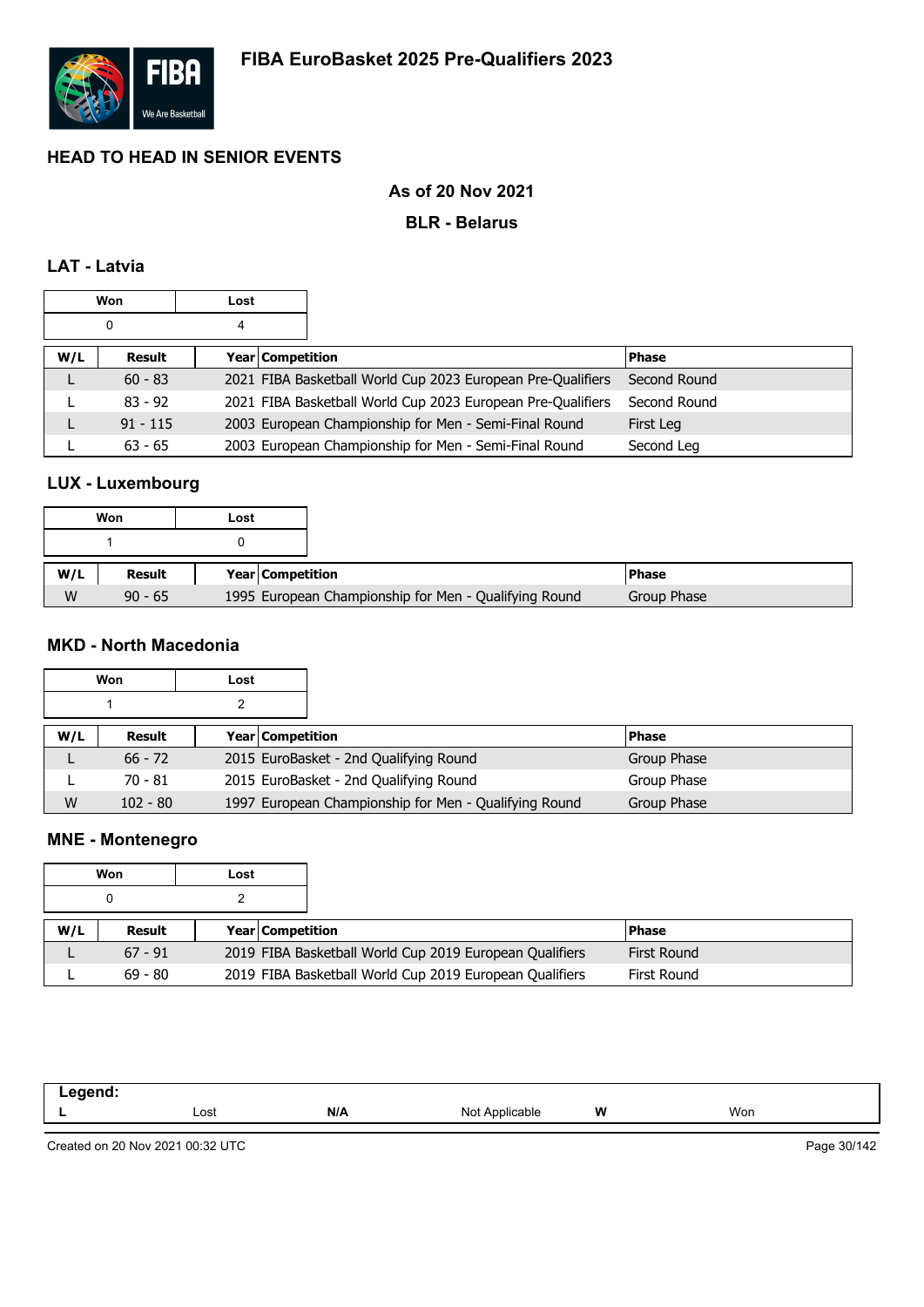

# **As of 20 Nov 2021**

#### **BLR - Belarus**

#### **NOR - Norway**

|   | Won           | Lost                                                  |
|---|---------------|-------------------------------------------------------|
|   |               |                                                       |
|   | <b>Result</b> | <b>Year Competition</b>                               |
| W | $100 - 68$    | 1997 European Championship for Men - Qualifying Round |

# **POR - Portugal**

|     | Won       | Lost                    |                                                             |                        |
|-----|-----------|-------------------------|-------------------------------------------------------------|------------------------|
|     | 5         | 3                       |                                                             |                        |
| W/L | Result    | <b>Year Competition</b> |                                                             | <b>Phase</b>           |
|     | $57 - 75$ |                         | 2021 FIBA Basketball World Cup 2023 European Pre-Qualifiers | First Round            |
| W   | $72 - 56$ |                         | 2021 FIBA Basketball World Cup 2023 European Pre-Qualifiers | First Round            |
| L   | $62 - 77$ |                         | 2017 FIBA EuroBasket - Qualifiers                           | Group Phase            |
| W   | $72 - 62$ |                         | 2017 FIBA EuroBasket - Qualifiers                           | Group Phase            |
| W   | $78 - 75$ |                         | 2017 FIBA Basketball World Cup 2019 European Pre-Qualifiers | European Pre-Qualifers |
|     | 78 - 79   |                         | 2017 FIBA Basketball World Cup 2019 European Pre-Qualifiers | European Pre-Qualifers |
| W   | $82 - 75$ |                         | 2013 EuroBasket - Qualification Round                       | Qualifying Round       |
| W   | $77 - 64$ |                         | 2013 EuroBasket - Qualification Round                       | Qualifying Round       |

### **ROU - Romania**

|     | Won        | Lost             |                                                             |                  |
|-----|------------|------------------|-------------------------------------------------------------|------------------|
|     | 5          | 3                |                                                             |                  |
| W/L | Result     | Year Competition |                                                             | <b>Phase</b>     |
| W   | $94 - 66$  |                  | 2021 FIBA Basketball World Cup 2023 European Pre-Qualifiers | Second Round     |
| W   | $77 - 72$  |                  | 2021 FIBA Basketball World Cup 2023 European Pre-Qualifiers | Second Round     |
| W   | $85 - 65$  |                  | 2011 EuroBasket - DIVISION B                                | Qualifying Round |
|     | 79 - 80    |                  | 2011 EuroBasket - DIVISION B                                | Qualifying Round |
| W   | $78 - 70$  |                  | 2009 EuroBasket - DIVISION B                                | Qualifying Round |
| W   | $70 - 59$  |                  | 2009 EuroBasket - DIVISION B                                | Qualifying Round |
|     | $67 - 81$  |                  | 2001 European Championship for Men - Qualifying Round       | Group Phase      |
|     | $75 - 106$ |                  | 1995 European Championship for Men - Qualifying Round       | Group Phase      |

| . |      |     |                     |   |     |
|---|------|-----|---------------------|---|-----|
| - | Lost | N/A | Not.<br>`Applicable | W | Won |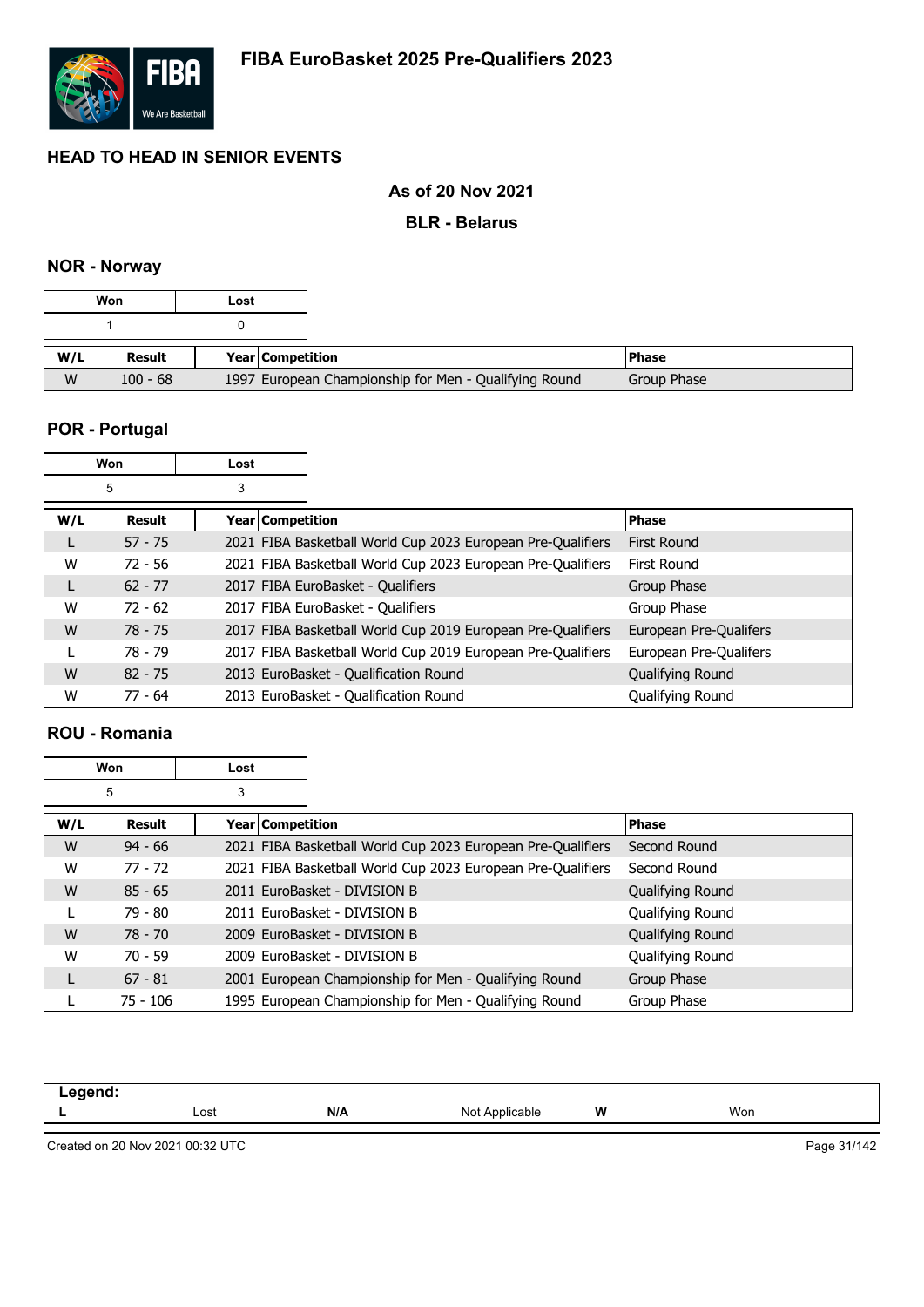

### **As of 20 Nov 2021**

#### **BLR - Belarus**

### **SUI - Switzerland**

|     | Won       | Lost |                  |                              |                  |
|-----|-----------|------|------------------|------------------------------|------------------|
|     |           |      |                  |                              |                  |
| W/L | Result    |      | Year Competition |                              | l Phase          |
|     | $66 - 70$ |      |                  | 2009 EuroBasket - DIVISION B | Qualifying Round |
| W   | $81 - 77$ |      |                  | 2009 EuroBasket - DIVISION B | Qualifying Round |

# **SVK - Slovakia**

|     | Won           | Lost             |                                                       |                  |
|-----|---------------|------------------|-------------------------------------------------------|------------------|
|     | 6             |                  |                                                       |                  |
| W/L | <b>Result</b> | Year Competition |                                                       | <b>Phase</b>     |
| L   | $85 - 97$     |                  | 2015 EuroBasket - 1st Qualifying Tournament           | Group Round      |
| W   | $114 - 73$    |                  | 2015 EuroBasket - 1st Qualifying Tournament           | Group Round      |
| W   | $75 - 68$     |                  | 2007 EuroBasket - DIVISION B                          | Qualifying Round |
| W   | $82 - 59$     |                  | 2007 EuroBasket - DIVISION B                          | Qualifying Round |
| W   | $71 - 70$     |                  | 2001 European Championship for Men - Qualifying Round | Group Phase      |
| W   | $86 - 81$     |                  | 1997 European Championship for Men - Semi-Final Round | Group Phase      |
| W   | $94 - 85$     |                  | 1997 European Championship for Men - Semi-Final Round | Group Phase      |

#### **SWE - Sweden**

| Won<br>Lost |               |  |                              |               |                  |
|-------------|---------------|--|------------------------------|---------------|------------------|
| 0           |               |  |                              |               |                  |
| W/L         | <b>Result</b> |  | <b>Year Competition</b>      | <b>IPhase</b> |                  |
|             | 77 - 86       |  | 2011 EuroBasket - DIVISION B |               | Qualifying Round |
|             | $66 - 75$     |  | 2011 EuroBasket - DIVISION B |               | Qualifying Round |

| $    -$<br>$-0.7$ |      |     |                |   |     |
|-------------------|------|-----|----------------|---|-----|
| -                 | Lost | N/A | Not Applicable | W | Won |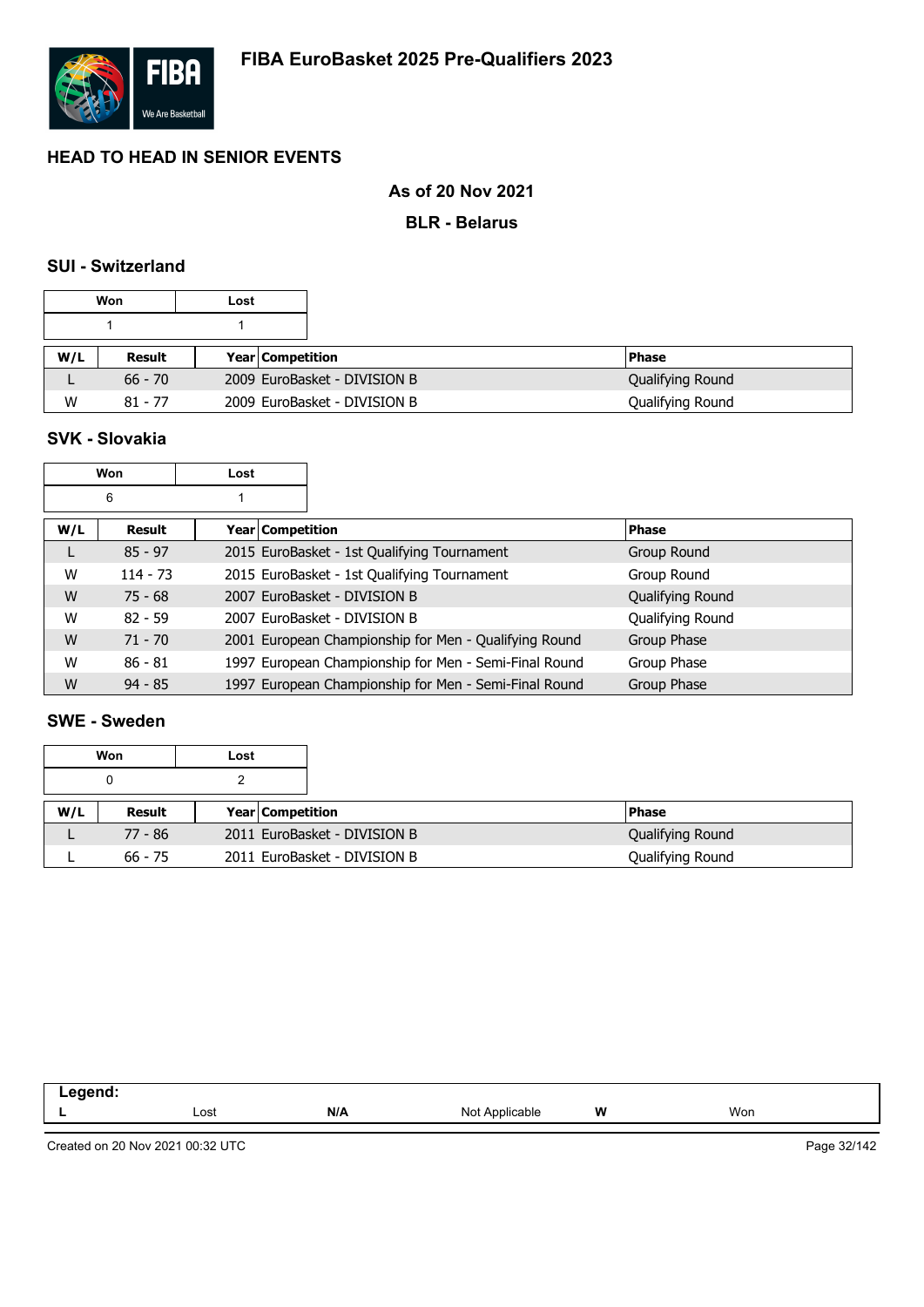

### **As of 20 Nov 2021**

#### **CYP - Cyprus**

| <b>Total Summary</b> |             |                |              |                |              |                |
|----------------------|-------------|----------------|--------------|----------------|--------------|----------------|
| <b>Team Name</b>     | Win %       | Played         | Won          | Lost           | For          | <b>Against</b> |
| Gibraltar            | 100         | $\mathbf{1}$   | $\mathbf{1}$ | 0              | 84           | 45             |
| Malta                | 100         | 3              | 3            | 0              | 290          | 196            |
| Norway               | 100         | $\mathbf{1}$   | $\mathbf{1}$ | $\mathbf 0$    | 55           | 49             |
| Andorra              | 100         | $\mathbf{1}$   | $\mathbf{1}$ | 0              | 55           | 50             |
| San Marino           | 100         | $\mathbf{1}$   | $\mathbf{1}$ | $\mathbf 0$    | 73           | 64             |
| Luxembourg           | 85          | 7              | 6            | $\mathbf{1}$   | 528          | 473            |
| Albania              | 71          | 7              | 5            | $\overline{2}$ | 550          | 467            |
| Ireland              | 63          | 11             | 7            | $\overline{4}$ | 852          | 850            |
| Romania              | 42          | $\overline{7}$ | 3            | $\overline{4}$ | 449          | 477            |
| Switzerland          | 27          | 11             | 3            | 8              | 691          | 742            |
| Austria              | 14          | $\overline{7}$ | $1\,$        | 6              | 451          | 494            |
| <b>Belarus</b>       | 14          | $\overline{7}$ | 1            | 6              | 454          | 568            |
| Iceland              | 11          | 9              | $1\,$        | 8              | 651          | 759            |
| <b>Denmark</b>       | 0           | 2              | $\mathbf 0$  | 2              | 120          | 156            |
| Portugal             | $\mathbf 0$ | $\overline{4}$ | $\mathbf 0$  | $\overline{4}$ | 245          | 356            |
| North Macedonia      | 0           | 2              | $\mathbf{0}$ | 2              | 128          | 176            |
| Slovakia             | $\mathbf 0$ | $\overline{4}$ | $\mathbf 0$  | $\overline{4}$ | 254          | 311            |
| Latvia               | N/A         | 0              | $\mathbf 0$  | 0              | 0            | 0              |
| Montenegro           | N/A         | $\mathbf 0$    | $\mathbf{0}$ | $\mathbf 0$    | $\mathbf 0$  | 0              |
| Republic of Moldova  | N/A         | $\mathbf{0}$   | 0            | 0              | 0            | 0              |
| Armenia              | N/A         | $\mathbf 0$    | $\mathbf{0}$ | $\mathbf 0$    | $\mathbf 0$  | 0              |
| Azerbaijan           | N/A         | 0              | $\mathbf{0}$ | 0              | 0            | 0              |
| Monaco               | N/A         | $\mathbf 0$    | $\mathbf 0$  | $\mathbf 0$    | $\mathbf 0$  | $\pmb{0}$      |
| Kosovo               | N/A         | 0              | 0            | 0              | 0            | 0              |
| Sweden               | N/A         | $\mathbf 0$    | $\mathbf 0$  | $\mathbf 0$    | $\mathbf{0}$ | $\mathbf{0}$   |
| Total                | 40          | 85             | 34           | 51             | 5930         | 6233           |

#### **Overview per opponent**

| and the state of the state of the<br>- - - |      |     |                              |   |     |  |
|--------------------------------------------|------|-----|------------------------------|---|-----|--|
|                                            | Lost | N/A | Not $\epsilon$<br>Applicable | W | Won |  |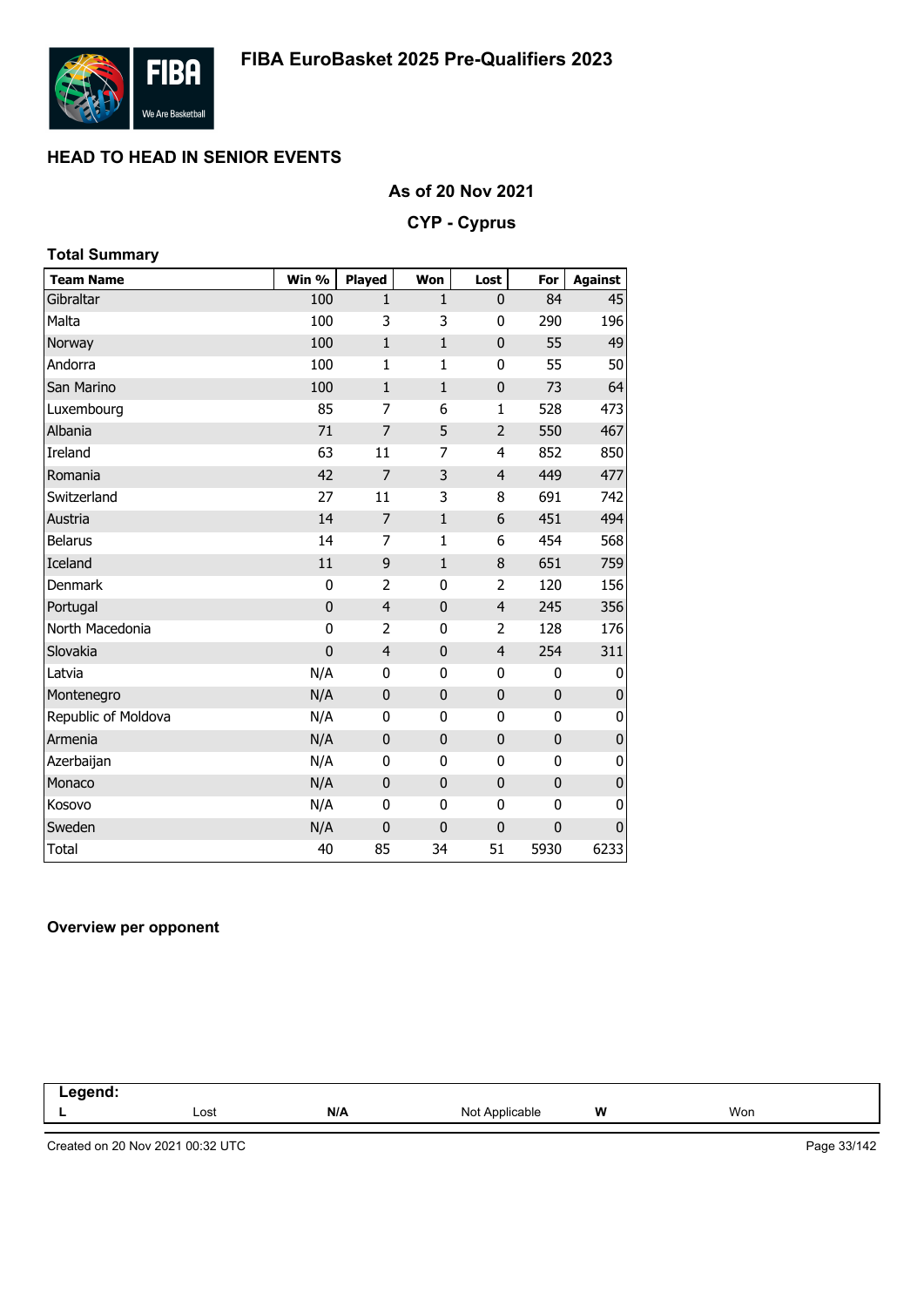

### **As of 20 Nov 2021**

**CYP - Cyprus**

# **ALB - Albania**

|     | Won       | Lost |                  |                                                             |                    |
|-----|-----------|------|------------------|-------------------------------------------------------------|--------------------|
|     | 5         | 2    |                  |                                                             |                    |
| W/L | Result    |      | Year Competition |                                                             | <b>Phase</b>       |
| W   | $88 - 66$ |      |                  | 2021 FIBA Basketball World Cup 2023 European Pre-Qualifiers | <b>First Round</b> |
|     | $64 - 71$ |      |                  | 2021 FIBA Basketball World Cup 2023 European Pre-Qualifiers | First Round        |
| W   | $91 - 56$ |      |                  | 2009 EuroBasket - DIVISION B                                | Qualifying Round   |
|     | $63 - 69$ |      |                  | 2009 EuroBasket - DIVISION B                                | Qualifying Round   |
| W   | $96 - 75$ |      | 2005 EuroBasket  |                                                             | Qualifying Round   |
| W   | $76 - 67$ |      | 2005 EuroBasket  |                                                             | Qualifying Round   |
| W   | $72 - 63$ |      |                  | 1999 European Championship for Men - Preliminary Round      | Group Phase        |

# **AND - Andorra**

|          | Won       | Lost |                                     |
|----------|-----------|------|-------------------------------------|
|          |           |      |                                     |
|          | Result    |      | Year Competition                    |
| W/L<br>W | $55 - 50$ |      | 1994 European Promotion Cup for Men |

## **AUT - Austria**

|     | Won           | Lost             |                                                        |                  |  |
|-----|---------------|------------------|--------------------------------------------------------|------------------|--|
|     |               | 6                |                                                        |                  |  |
| W/L | <b>Result</b> | Year Competition |                                                        | <b>Phase</b>     |  |
| L   | $52 - 77$     |                  | 2013 EuroBasket - Qualification Round                  | Qualifying Round |  |
|     | $86 - 89$     |                  | 2013 EuroBasket - Qualification Round                  | Qualifying Round |  |
| L   | $65 - 74$     | 2005 EuroBasket  |                                                        | Qualifying Round |  |
|     | $66 - 73$     | 2005 EuroBasket  |                                                        | Qualifying Round |  |
| L   | $49 - 63$     |                  | 2001 European Championship for Men - Preliminary Round | Group Phase      |  |
|     | $57 - 61$     |                  | 1999 European Championship for Men - Qualifying Round  | Group Phase      |  |
| W   | $76 - 57$     |                  | 1997 European Championship for Men - Qualifying Round  | Group Phase      |  |

| -----<br>--<br>-- 3 |      |     |                   |   |     |  |
|---------------------|------|-----|-------------------|---|-----|--|
|                     | Lost | N/A | Not<br>Applicable | W | Won |  |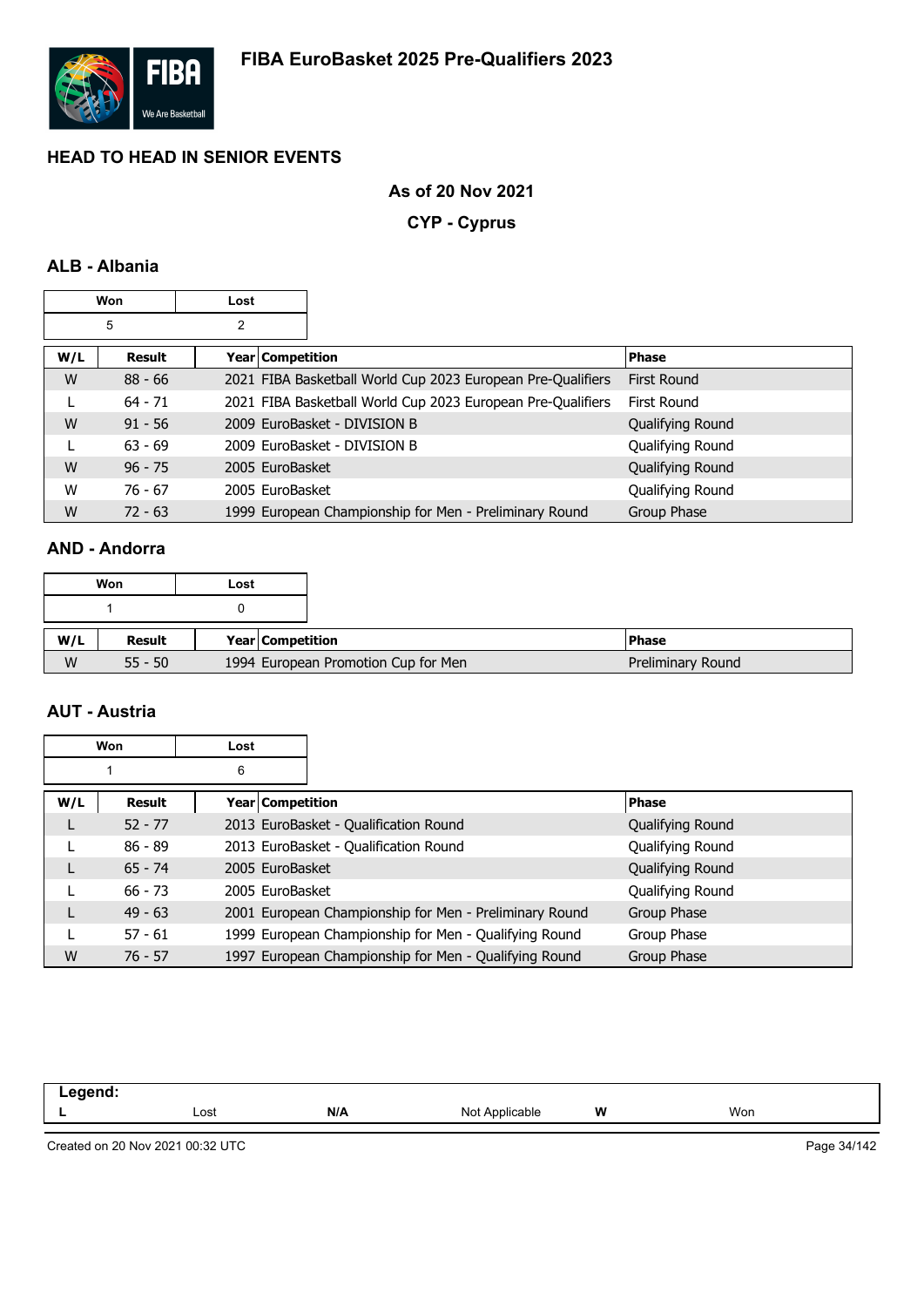

### **As of 20 Nov 2021**

**CYP - Cyprus**

# **BLR - Belarus**

|     | Won       | Lost |                  |                                                             |                    |
|-----|-----------|------|------------------|-------------------------------------------------------------|--------------------|
|     |           | 6    |                  |                                                             |                    |
| W/L | Result    |      | Year Competition |                                                             | Phase              |
|     | $53 - 89$ |      |                  | 2021 FIBA Basketball World Cup 2023 European Pre-Qualifiers | <b>First Round</b> |
|     | $41 - 97$ |      |                  | 2021 FIBA Basketball World Cup 2023 European Pre-Qualifiers | First Round        |
|     | $70 - 77$ |      |                  | 2009 EuroBasket - DIVISION B                                | Qualifying Round   |
|     | $80 - 81$ |      |                  | 2009 EuroBasket - DIVISION B                                | Qualifying Round   |
| W   | $87 - 77$ |      | 2005 EuroBasket  |                                                             | Qualifying Round   |
|     | $72 - 77$ |      | 2005 EuroBasket  |                                                             | Qualifying Round   |
|     | $51 - 70$ |      |                  | 2001 European Championship for Men - Qualifying Round       | Group Phase        |

### **DEN - Denmark**

|     | Won       | Lost |                         |                                                        |              |  |
|-----|-----------|------|-------------------------|--------------------------------------------------------|--------------|--|
|     |           |      |                         |                                                        |              |  |
| W/L | Result    |      | <b>Year Competition</b> |                                                        | <b>Phase</b> |  |
|     | $57 - 58$ |      |                         | 2003 European Championship for Men - Preliminary Round | Group Phase  |  |
|     | $63 - 98$ |      |                         | 1999 European Championship for Men - Preliminary Round | Group Phase  |  |

#### **GIB - Gibraltar**

|     | Won       | Lost |                                     |                   |
|-----|-----------|------|-------------------------------------|-------------------|
|     |           |      |                                     |                   |
| W/L | Result    |      | <b>Year Competition</b>             | <b>Phase</b>      |
| W   | $84 - 45$ |      | 1994 European Promotion Cup for Men | Preliminary Round |

| ----<br>-- 3 |      |     |                                                            |   |     |
|--------------|------|-----|------------------------------------------------------------|---|-----|
|              | Lost | N/A | N <sub>Io</sub><br>plicable<br>$\sim$ $\sim$ $\sim$ $\sim$ | W | Won |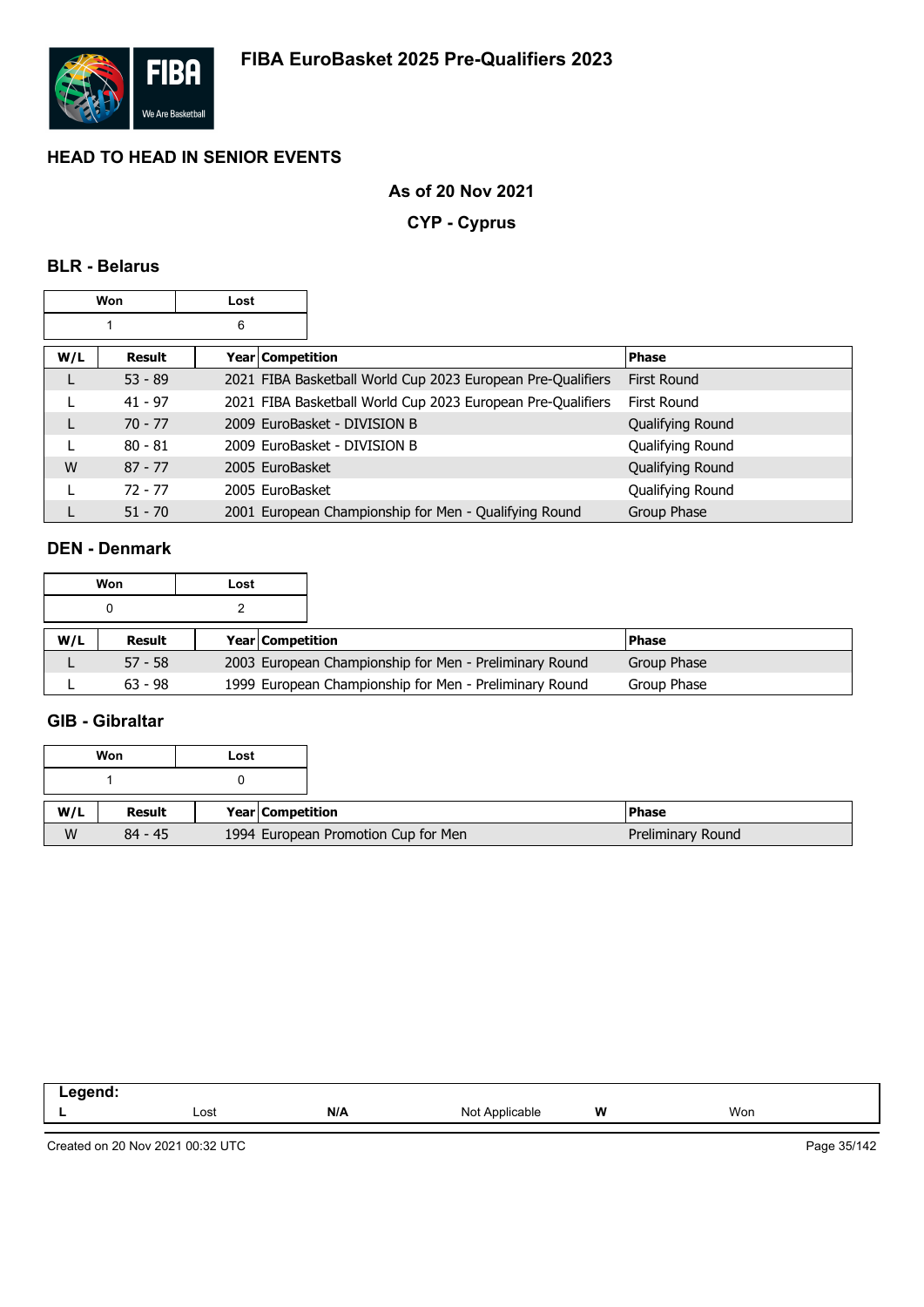

### **As of 20 Nov 2021**

**CYP - Cyprus**

# **IRL - Ireland**

| Won |            | Lost               |                                                        |                   |
|-----|------------|--------------------|--------------------------------------------------------|-------------------|
|     |            | 4                  |                                                        |                   |
| W/L | Result     | Year   Competition |                                                        | <b>Phase</b>      |
| W   | $78 - 73$  |                    | 2007 EuroBasket - DIVISION B                           | Qualifying Round  |
|     | $70 - 76$  |                    | 2007 EuroBasket - DIVISION B                           | Qualifying Round  |
| W   | $68 - 65$  |                    | 2003 European Championship for Men - Preliminary Round | Group Phase       |
| L   | $67 - 74$  |                    | 2003 European Championship for Men - Semi-Final Round  | First Leg         |
| L   | $99 - 104$ |                    | 2003 European Championship for Men - Semi-Final Round  | Second Leg        |
| W   | $57 - 56$  |                    | 2001 European Championship for Men - Preliminary Round | Group Phase       |
| W   | $84 - 73$  |                    | 1999 European Championship for Men - Preliminary Round | Group Phase       |
|     | 78 - 81    |                    | 1994 European Promotion Cup for Men                    | <b>Finals</b>     |
| W   | $90 - 89$  |                    | 1992 European Promotion Cup for Men                    | Preliminary Round |
| W   | $86 - 85$  |                    | 1992 European Promotion Cup for Men                    | <b>Finals</b>     |
| W   | $75 - 74$  |                    | 1990 European Promotion Cup for Men                    | Semi-Finals       |

### **ISL - Iceland**

| Won |            | Lost             |                                                        |                   |
|-----|------------|------------------|--------------------------------------------------------|-------------------|
|     |            | 8                |                                                        |                   |
| W/L | Result     | Year Competition |                                                        | <b>Phase</b>      |
|     | $62 - 84$  |                  | 2017 FIBA EuroBasket - Qualifiers                      | Group Phase       |
|     | $64 - 75$  |                  | 2017 FIBA EuroBasket - Qualifiers                      | Group Phase       |
|     | $69 - 74$  |                  | 2001 European Championship for Men - Qualifying Round  | Group Phase       |
|     | $61 - 70$  |                  | 1999 European Championship for Men - Preliminary Round | Group Phase       |
|     | $62 - 77$  |                  | 1997 European Championship for Men - Qualifying Round  | Group Phase       |
| W   | $83 - 75$  |                  | 1994 European Promotion Cup for Men                    | Preliminary Round |
|     | $79 - 95$  |                  | 1990 European Promotion Cup for Men                    | Preliminary Round |
|     | $93 - 101$ |                  | 1990 European Promotion Cup for Men                    | <b>Finals</b>     |
|     | $78 - 108$ |                  | 1988 European Promotion Cup for Men                    | Semi-Finals       |

| - | Lost | N/A | Not | W | Won |
|---|------|-----|-----|---|-----|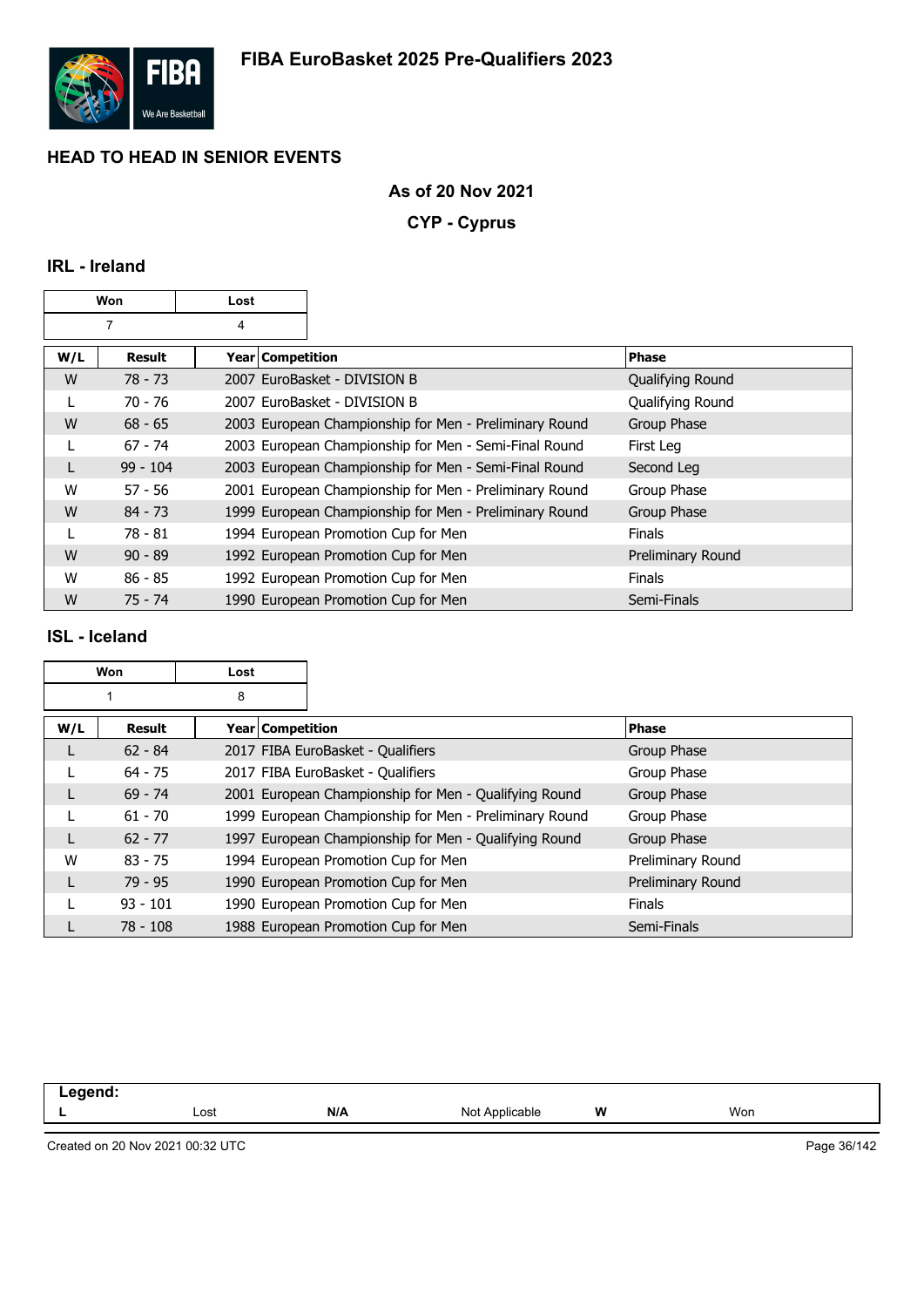

### **As of 20 Nov 2021**

**CYP - Cyprus**

# **LUX - Luxembourg**

| Won |               | Lost |                    |                                                        |                   |
|-----|---------------|------|--------------------|--------------------------------------------------------|-------------------|
|     | 6             |      |                    |                                                        |                   |
| W/L | <b>Result</b> |      | Year   Competition |                                                        | <b>Phase</b>      |
| W   | $77 - 68$     |      |                    | 2003 European Championship for Men - Preliminary Round | Group Phase       |
| W   | $52 - 38$     |      |                    | 2001 European Championship for Men - Preliminary Round | Group Phase       |
| W   | $78 - 62$     |      |                    | 1999 European Championship for Men - Preliminary Round | Group Phase       |
| W   | $85 - 76$     |      |                    | 1994 European Promotion Cup for Men                    | Semi-Finals       |
| L   | $69 - 82$     |      |                    | 1992 European Promotion Cup for Men                    | Semi-Finals       |
| W   | $94 - 79$     |      |                    | 1988 European Promotion Cup for Men                    | Preliminary Round |
| W   | $73 - 68$     |      |                    | 1988 European Promotion Cup for Men                    | <b>Finals</b>     |

### **MKD - North Macedonia**

|     | Won       | Lost |                  |                                                       |           |
|-----|-----------|------|------------------|-------------------------------------------------------|-----------|
|     | 0         |      |                  |                                                       |           |
| W/L | Result    |      | Year Competition |                                                       | l Phase   |
|     |           |      |                  |                                                       |           |
|     | $63 - 93$ |      |                  | 2003 European Championship for Men - Semi-Final Round | First Leg |

#### **MLT - Malta**

| Won |            | Lost |                                     |                   |
|-----|------------|------|-------------------------------------|-------------------|
|     | 3          |      |                                     |                   |
| W/L | Result     |      | <b>Year Competition</b>             | <b>Phase</b>      |
| W   | $100 - 51$ |      | 1992 European Promotion Cup for Men | Preliminary Round |
| W   | $104 - 87$ |      | 1990 European Promotion Cup for Men | Preliminary Round |
| W   | $86 - 58$  |      | 1988 European Promotion Cup for Men | Preliminary Round |

### **NOR - Norway**

|     | Won       | Lost |                  |                                                        |
|-----|-----------|------|------------------|--------------------------------------------------------|
|     |           |      |                  |                                                        |
|     |           |      |                  |                                                        |
| W/L | Result    |      | Year Competition |                                                        |
| W   | $55 - 49$ |      |                  | 2001 European Championship for Men - Preliminary Round |

| Lost | N/A | ∕ہا∧<br>cable<br>ישו | W | Won |
|------|-----|----------------------|---|-----|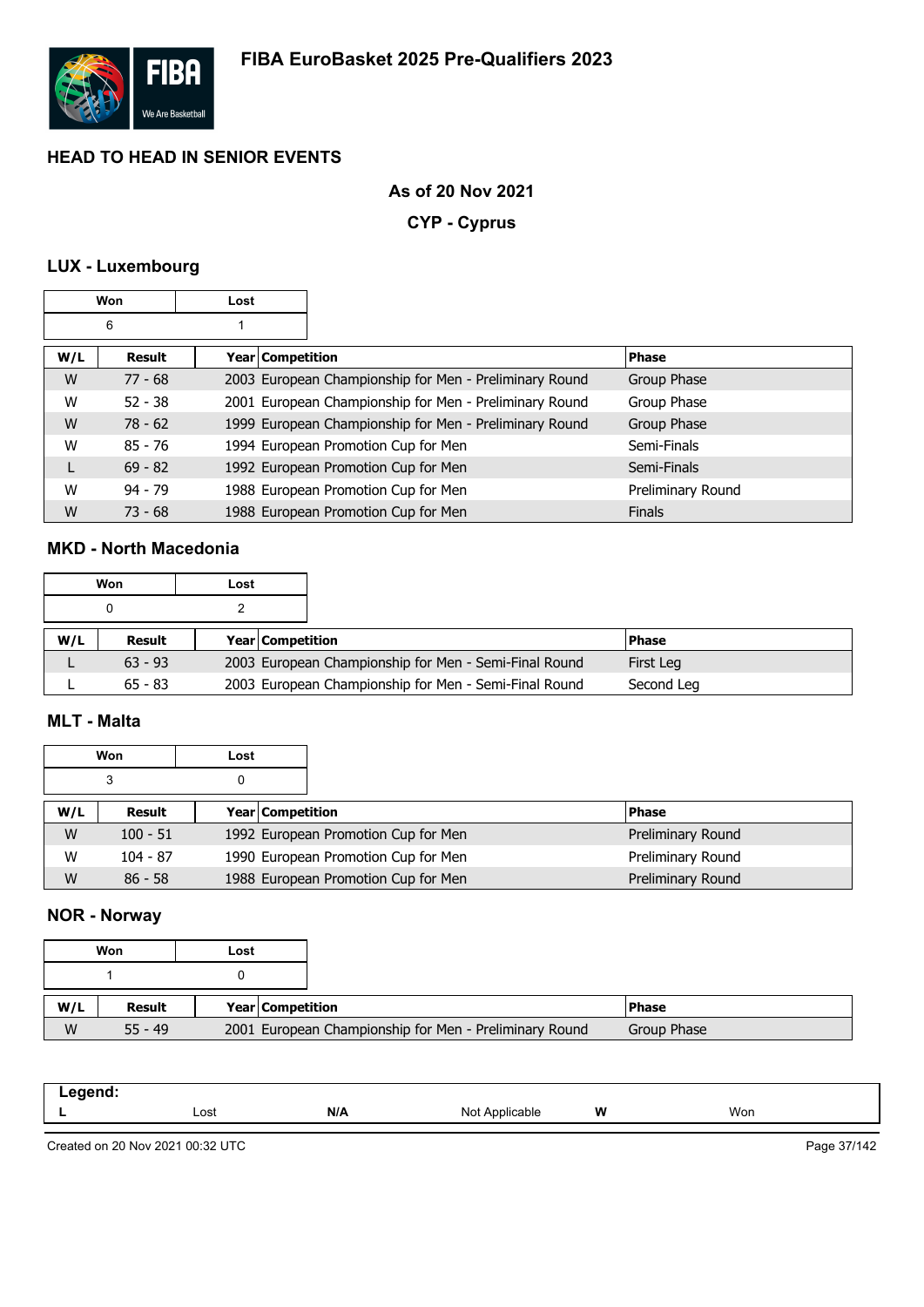

### **As of 20 Nov 2021**

**CYP - Cyprus**

# **POR - Portugal**

| Won |           | Lost |                  |                                                             |                    |
|-----|-----------|------|------------------|-------------------------------------------------------------|--------------------|
|     | 0         | 4    |                  |                                                             |                    |
| W/L | Result    |      | Year Competition |                                                             | <b>Phase</b>       |
|     | $56 - 74$ |      |                  | 2021 FIBA Basketball World Cup 2023 European Pre-Qualifiers | <b>First Round</b> |
|     | $52 - 84$ |      |                  | 2021 FIBA Basketball World Cup 2023 European Pre-Qualifiers | First Round        |
|     | $60 - 81$ |      |                  | 1997 European Championship for Men - Qualifying Round       | Group Phase        |
|     | 77 - 117  |      |                  | 1995 European Championship for Men - Qualifying Round       | Group Phase        |

### **ROU - Romania**

|     | Won       | Lost |                    |                                                        |                  |
|-----|-----------|------|--------------------|--------------------------------------------------------|------------------|
|     | 3         | 4    |                    |                                                        |                  |
| W/L | Result    |      | Year   Competition |                                                        | <b>Phase</b>     |
| W   | $78 - 69$ |      |                    | 2009 EuroBasket - DIVISION B                           | Qualifying Round |
| W   | $71 - 70$ |      |                    | 2009 EuroBasket - DIVISION B                           | Qualifying Round |
| L   | $64 - 79$ |      |                    | 2007 EuroBasket - DIVISION B                           | Qualifying Round |
|     | $65 - 68$ |      |                    | 2007 EuroBasket - DIVISION B                           | Qualifying Round |
| W   | $65 - 51$ |      |                    | 2003 European Championship for Men - Preliminary Round | Group Phase      |
|     | $65 - 78$ |      |                    | 2001 European Championship for Men - Qualifying Round  | Group Phase      |
|     | $41 - 62$ |      |                    | 1997 European Championship for Men - Qualifying Round  | Group Phase      |

### **SMR - San Marino**

|     |           | Won | Lost                                |
|-----|-----------|-----|-------------------------------------|
|     |           |     |                                     |
| W/L | Result    |     | Year Competition                    |
| W   | $73 - 64$ |     | 1992 European Promotion Cup for Men |

| ------<br>. |      |     |                   |   |     |
|-------------|------|-----|-------------------|---|-----|
| -           | Lost | N/A | Applicable<br>Not | W | Won |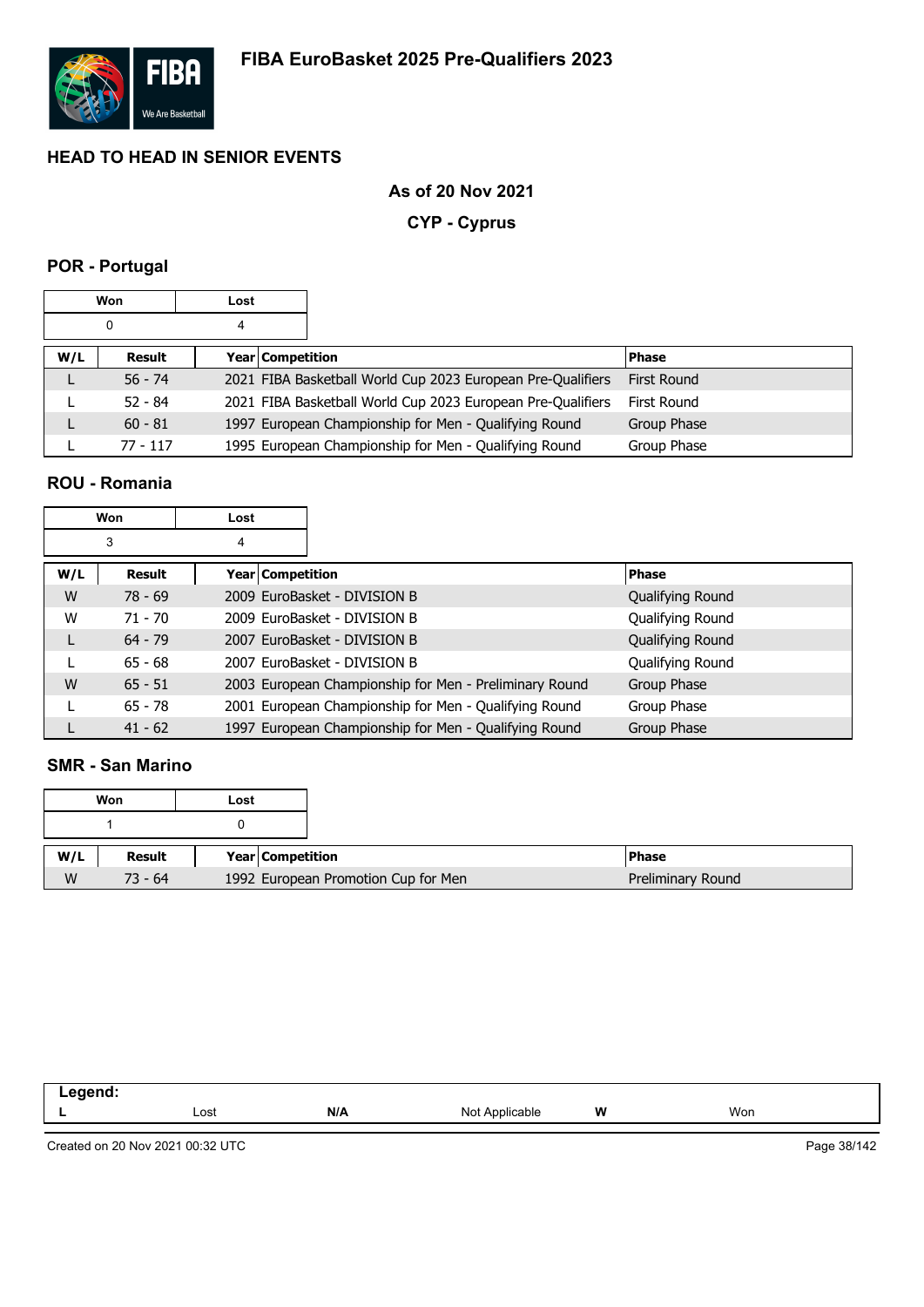

### **As of 20 Nov 2021**

**CYP - Cyprus**

# **SUI - Switzerland**

| Won    |           | Lost |                    |                                                        |                  |
|--------|-----------|------|--------------------|--------------------------------------------------------|------------------|
| 3<br>8 |           |      |                    |                                                        |                  |
| W/L    | Result    |      | Year   Competition |                                                        | <b>Phase</b>     |
| W      | $92 - 78$ |      |                    | 2017 FIBA EuroBasket - Qualifiers                      | Group Phase      |
| W      | $80 - 76$ |      |                    | 2017 FIBA EuroBasket - Qualifiers                      | Group Phase      |
| L      | $67 - 70$ |      |                    | 2011 EuroBasket - DIVISION B                           | Qualifying Round |
| L      | $43 - 71$ |      |                    | 2011 EuroBasket - DIVISION B                           | Qualifying Round |
| L      | $54 - 55$ |      |                    | 2009 EuroBasket - DIVISION B                           | Qualifying Round |
|        | $59 - 61$ |      |                    | 2009 EuroBasket - DIVISION B                           | Qualifying Round |
| L      | $67 - 76$ |      |                    | 2007 EuroBasket - DIVISION B                           | Qualifying Round |
|        | $46 - 64$ |      |                    | 2007 EuroBasket - DIVISION B                           | Qualifying Round |
| W      | $52 - 47$ |      |                    | 2001 European Championship for Men - Preliminary Round | Group Phase      |
|        | $58 - 66$ |      |                    | 1997 European Championship for Men - Qualifying Round  | Group Phase      |
|        | $73 - 78$ |      |                    | 1995 European Championship for Men - Qualifying Round  | Group Phase      |

## **SVK - Slovakia**

| Won |           | Lost |                  |                                                       |                  |
|-----|-----------|------|------------------|-------------------------------------------------------|------------------|
|     | 0<br>4    |      |                  |                                                       |                  |
| W/L | Result    |      | Year Competition |                                                       | <b>Phase</b>     |
|     | $68 - 76$ |      |                  | 2011 EuroBasket - DIVISION B                          | Qualifying Round |
|     | $58 - 85$ |      |                  | 2011 EuroBasket - DIVISION B                          | Qualifying Round |
|     | $64 - 72$ |      |                  | 2001 European Championship for Men - Qualifying Round | Group Phase      |
|     | $64 - 78$ |      |                  | 1995 European Championship for Men - Qualifying Round | Group Phase      |

| <b>ANANA</b><br>na<br>- - - |      |     |                     |          |     |
|-----------------------------|------|-----|---------------------|----------|-----|
|                             | Lost | N/A | Applicable<br>Not A | W<br>. . | Won |
|                             |      |     |                     |          |     |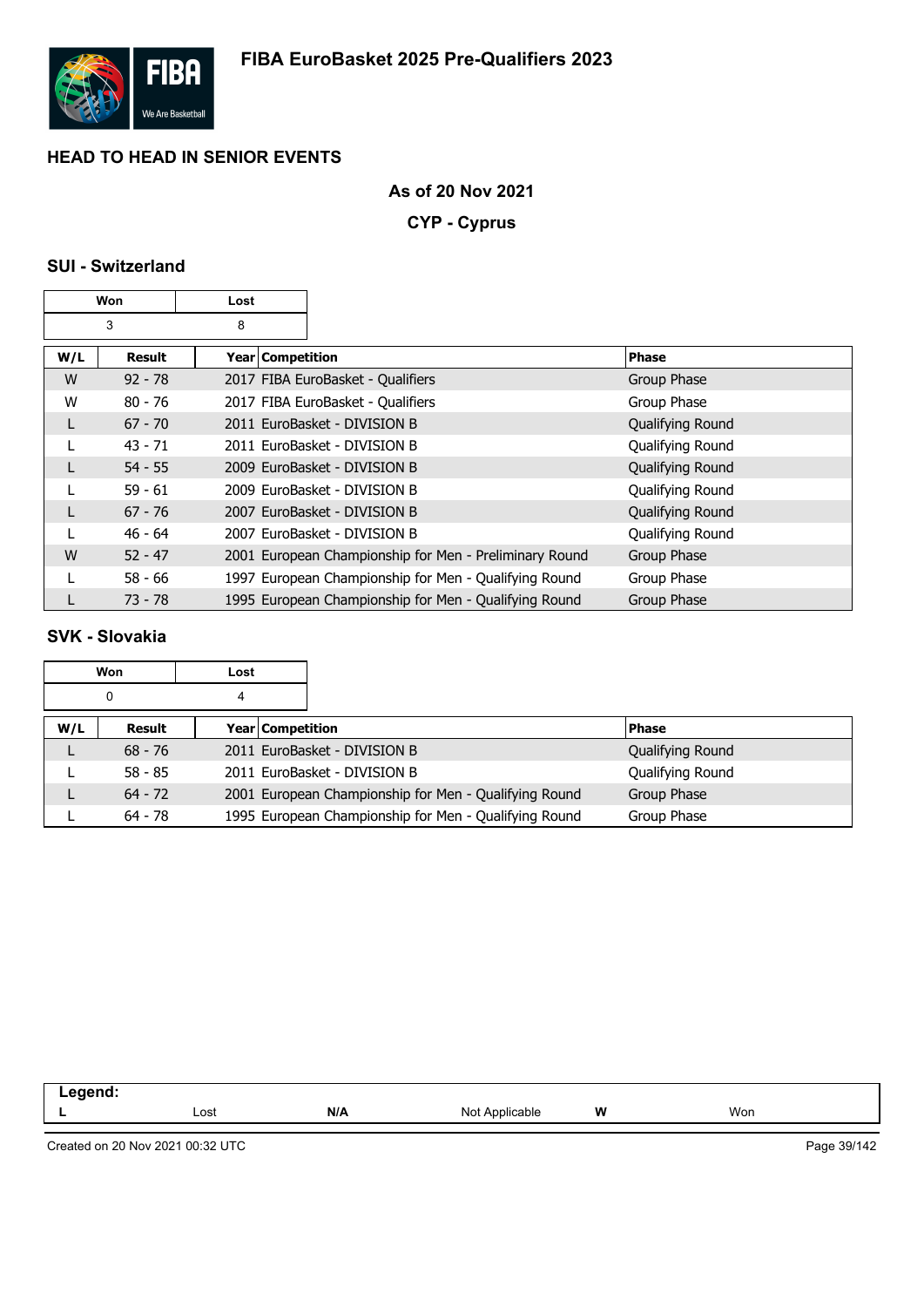

### **As of 20 Nov 2021**

### **DEN - Denmark**

| <b>Total Summary</b> |             |                |                |                |             |                |
|----------------------|-------------|----------------|----------------|----------------|-------------|----------------|
| <b>Team Name</b>     | Win %       | Played         | Won            | Lost           | For         | <b>Against</b> |
| Albania              | 100         | $\mathbf{1}$   | $\mathbf{1}$   | 0              | 99          | 65             |
| Cyprus               | 100         | $\overline{2}$ | 2              | 0              | 156         | 120            |
| Malta                | 100         | $\mathbf{1}$   | $\mathbf{1}$   | $\mathbf 0$    | 86          | 73             |
| San Marino           | 100         | $\mathbf{1}$   | $\mathbf{1}$   | $\mathbf{0}$   | 95          | 37             |
| Republic of Moldova  | 100         | $\mathbf{1}$   | $\mathbf{1}$   | 0              | 88          | 69             |
| Andorra              | 100         | $\mathbf{1}$   | $\mathbf{1}$   | 0              | 87          | 69             |
| Luxembourg           | 85          | $\overline{7}$ | 6              | $\mathbf{1}$   | 511         | 418            |
| Portugal             | 50          | $\overline{2}$ | 1              | $\mathbf{1}$   | 109         | 105            |
| <b>Iceland</b>       | 42          | $\overline{7}$ | 3              | $\overline{4}$ | 524         | 541            |
| Ireland              | 40          | 5              | $\overline{2}$ | 3              | 340         | 361            |
| Romania              | 33          | 6              | $\overline{2}$ | $\overline{4}$ | 380         | 440            |
| Austria              | 14          | $\overline{7}$ | 1              | 6              | 441         | 522            |
| Sweden               | $\mathbf 0$ | $\overline{2}$ | $\pmb{0}$      | $\overline{2}$ | 96          | 117            |
| Switzerland          | 0           | 5              | 0              | 5              | 233         | 331            |
| Montenegro           | $\mathbf 0$ | $\overline{4}$ | $\pmb{0}$      | $\overline{4}$ | 260         | 336            |
| Latvia               | 0           | 2              | 0              | 2              | 140         | 168            |
| <b>Belarus</b>       | $\mathbf 0$ | $\overline{4}$ | $\bf{0}$       | $\overline{4}$ | 256         | 305            |
| North Macedonia      | 0           | 2              | 0              | 2              | 121         | 161            |
| Slovakia             | N/A         | $\mathbf 0$    | $\mathbf{0}$   | $\mathbf 0$    | $\mathbf 0$ | 0              |
| Gibraltar            | N/A         | $\mathbf 0$    | 0              | 0              | 0           | 0              |
| Armenia              | N/A         | $\mathbf 0$    | $\mathbf{0}$   | 0              | $\mathbf 0$ | $\pmb{0}$      |
| Azerbaijan           | N/A         | 0              | 0              | 0              | 0           | 0              |
| Monaco               | N/A         | $\mathbf 0$    | $\bf{0}$       | $\mathbf 0$    | $\mathbf 0$ | $\pmb{0}$      |
| Kosovo               | N/A         | 0              | 0              | 0              | 0           | 0              |
| Norway               | N/A         | $\mathbf 0$    | $\bf{0}$       | $\mathbf 0$    | $\mathbf 0$ | 0              |
| <b>Total</b>         | 37          | 60             | 22             | 38             | 4022        | 4238           |

#### **Overview per opponent**

| $\blacksquare$ . And $\blacksquare$<br>nena. |      |     |                   |   |     |  |
|----------------------------------------------|------|-----|-------------------|---|-----|--|
|                                              | Lost | N/A | Not<br>Applicable | W | Won |  |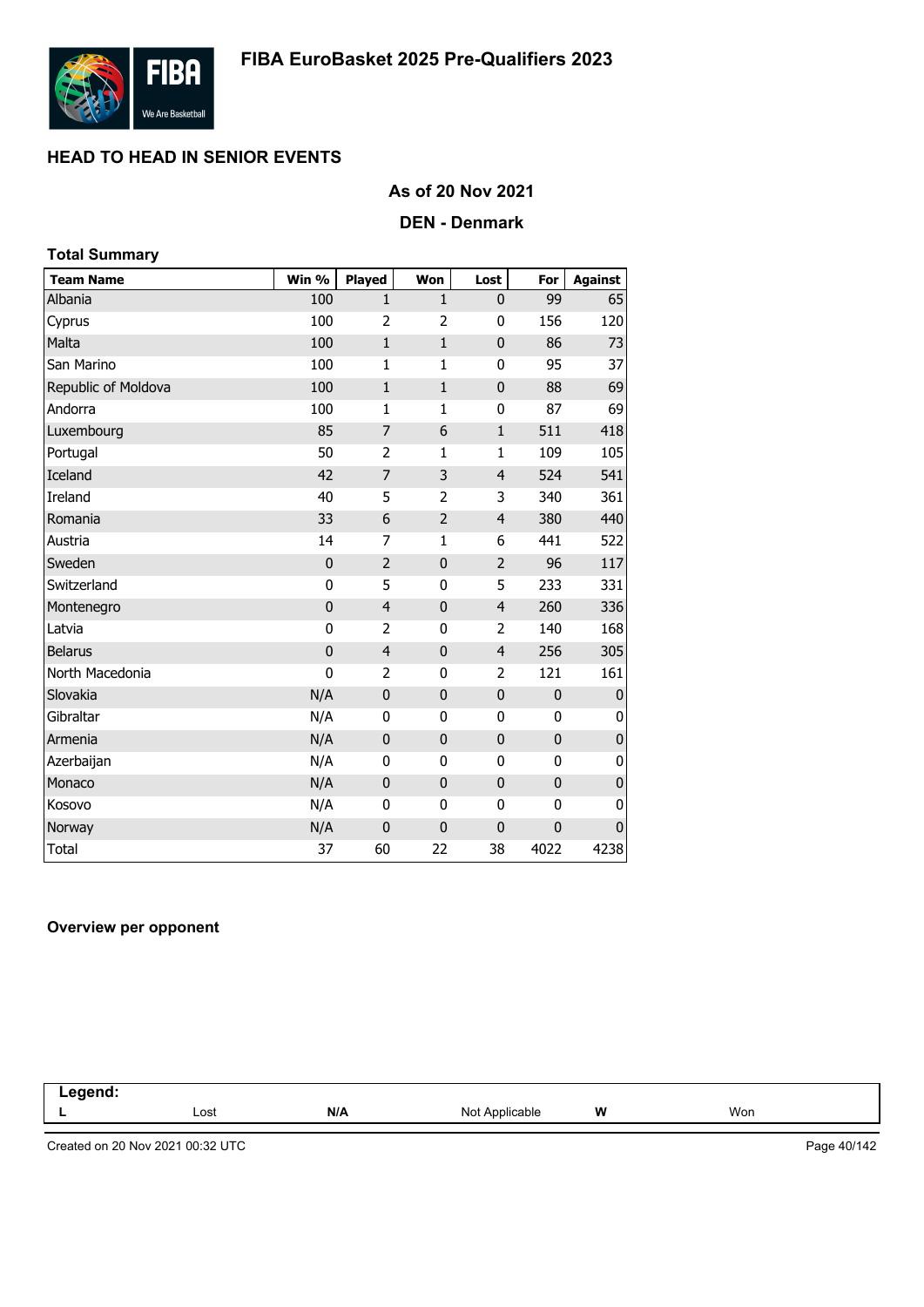

### **As of 20 Nov 2021**

### **DEN - Denmark**

### **ALB - Albania**

|     | Won           | Lost |                  |                                                        |             |
|-----|---------------|------|------------------|--------------------------------------------------------|-------------|
|     |               |      |                  |                                                        |             |
| W/L | <b>Result</b> |      | Year Competition |                                                        | l Phase     |
| W   | $99 - 65$     |      |                  | 1999 European Championship for Men - Preliminary Round | Group Phase |

### **AND - Andorra**

|     | Won       | Lost |                  |                                           |              |
|-----|-----------|------|------------------|-------------------------------------------|--------------|
|     |           |      |                  |                                           |              |
| W/L | Result    |      | Year Competition |                                           | <b>Phase</b> |
| W   | $87 - 69$ |      |                  | 2010 European Championship Men Division C | Final        |

### **AUT - Austria**

|     | Won       | Lost |                    |                                             |                   |
|-----|-----------|------|--------------------|---------------------------------------------|-------------------|
|     |           | 6    |                    |                                             |                   |
| W/L | Result    |      | Year   Competition |                                             | <b>Phase</b>      |
| W   | $86 - 72$ |      |                    | 2017 FIBA EuroBasket - Qualifiers           | Group Phase       |
|     | $66 - 86$ |      |                    | 2017 FIBA EuroBasket - Qualifiers           | Group Phase       |
| L   | $66 - 86$ |      |                    | 2015 EuroBasket - 1st Qualifying Tournament | Group Round       |
|     | $72 - 80$ |      |                    | 2015 EuroBasket - 1st Qualifying Tournament | Group Round       |
| L   | $61 - 92$ |      |                    | 2009 EuroBasket - DIVISION B                | Qualifying Round  |
|     | $64 - 73$ |      |                    | 2009 EuroBasket - DIVISION B                | Qualifying Round  |
|     | $26 - 33$ |      |                    | 1951 European Championship for Men          | Preliminary Round |

### **BLR - Belarus**

|     | Won       | Lost |                  |                                                       |              |  |
|-----|-----------|------|------------------|-------------------------------------------------------|--------------|--|
|     | 0         | 4    |                  |                                                       |              |  |
| W/L | Result    |      | Year Competition |                                                       | <b>Phase</b> |  |
|     | $72 - 97$ |      |                  | 2015 EuroBasket - 2nd Qualifying Round                | Group Phase  |  |
|     | $66 - 73$ |      |                  | 2015 EuroBasket - 2nd Qualifying Round                | Group Phase  |  |
|     | $58 - 69$ |      |                  | 1999 European Championship for Men - Semi-Final Round | Group Phase  |  |
|     | $60 - 66$ |      |                  | 1999 European Championship for Men - Semi-Final Round | Group Phase  |  |

| hnana |      |         |                   |   |     |
|-------|------|---------|-------------------|---|-----|
| . .   | Lost | M<br>ШF | Applicable<br>Not | W | Won |
|       |      |         |                   |   |     |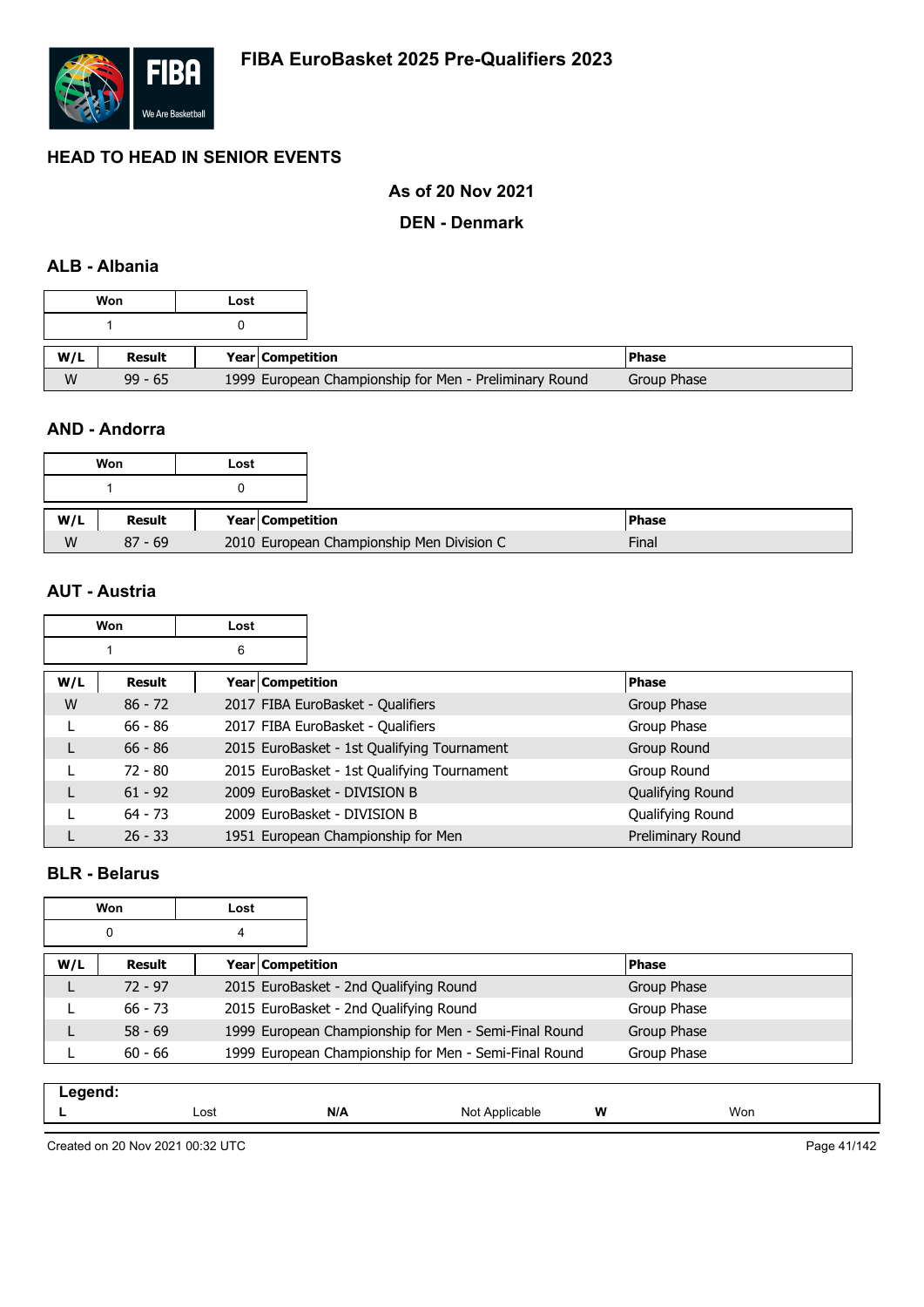

## **As of 20 Nov 2021**

### **DEN - Denmark**

# **CYP - Cyprus**

|     | Won           | Lost |                         |                                                        |              |
|-----|---------------|------|-------------------------|--------------------------------------------------------|--------------|
|     |               |      |                         |                                                        |              |
| W/L | <b>Result</b> |      | <b>Year Competition</b> |                                                        | <b>Phase</b> |
| W   | $58 - 57$     |      |                         | 2003 European Championship for Men - Preliminary Round | Group Phase  |
| W   | $98 - 63$     |      |                         | 1999 European Championship for Men - Preliminary Round | Group Phase  |

### **IRL - Ireland**

|     | Won           | Lost |                         |
|-----|---------------|------|-------------------------|
|     |               |      |                         |
| W/L | <b>Result</b> |      | <b>Year Competition</b> |
|     | 66 - QN       |      | 2005 EuroBackot         |

| W/L | Result    | Year Competition                                       | <b>Phase</b>               |
|-----|-----------|--------------------------------------------------------|----------------------------|
| ட   | $66 - 80$ | 2005 EuroBasket                                        | <b>Qualification Games</b> |
| W   | $86 - 70$ | 2005 EuroBasket                                        | <b>Qualification Games</b> |
| W   | $62 - 58$ | 2003 European Championship for Men - Preliminary Round | Group Phase                |
|     | $50 - 75$ | 2001 European Championship for Men - Qualifying Round  | Group Phase                |
|     | 76 - 78   | 1999 European Championship for Men - Preliminary Round | Group Phase                |

### **ISL - Iceland**

|     | Won       | Lost             |                                                             |                  |
|-----|-----------|------------------|-------------------------------------------------------------|------------------|
|     | 3         | 4                |                                                             |                  |
| W/L | Result    | Year Competition |                                                             | <b>Phase</b>     |
|     | $73 - 89$ |                  | 2021 FIBA Basketball World Cup 2023 European Pre-Qualifiers | Second Round     |
|     | $70 - 91$ |                  | 2021 FIBA Basketball World Cup 2023 European Pre-Qualifiers | Second Round     |
|     | $54 - 66$ |                  | 2009 EuroBasket - DIVISION B                                | Qualifying Round |
|     | $71 - 77$ |                  | 2009 EuroBasket - DIVISION B                                | Qualifying Round |
| W   | $81 - 71$ | 2005 EuroBasket  |                                                             | Qualifying Round |
| W   | $77 - 60$ | 2005 EuroBasket  |                                                             | Qualifying Round |
| W   | $98 - 87$ |                  | 1999 European Championship for Men - Preliminary Round      | Group Phase      |

| -- 9 - |      |     |     |   |     |
|--------|------|-----|-----|---|-----|
|        | Lost | N/A | Not | W | Won |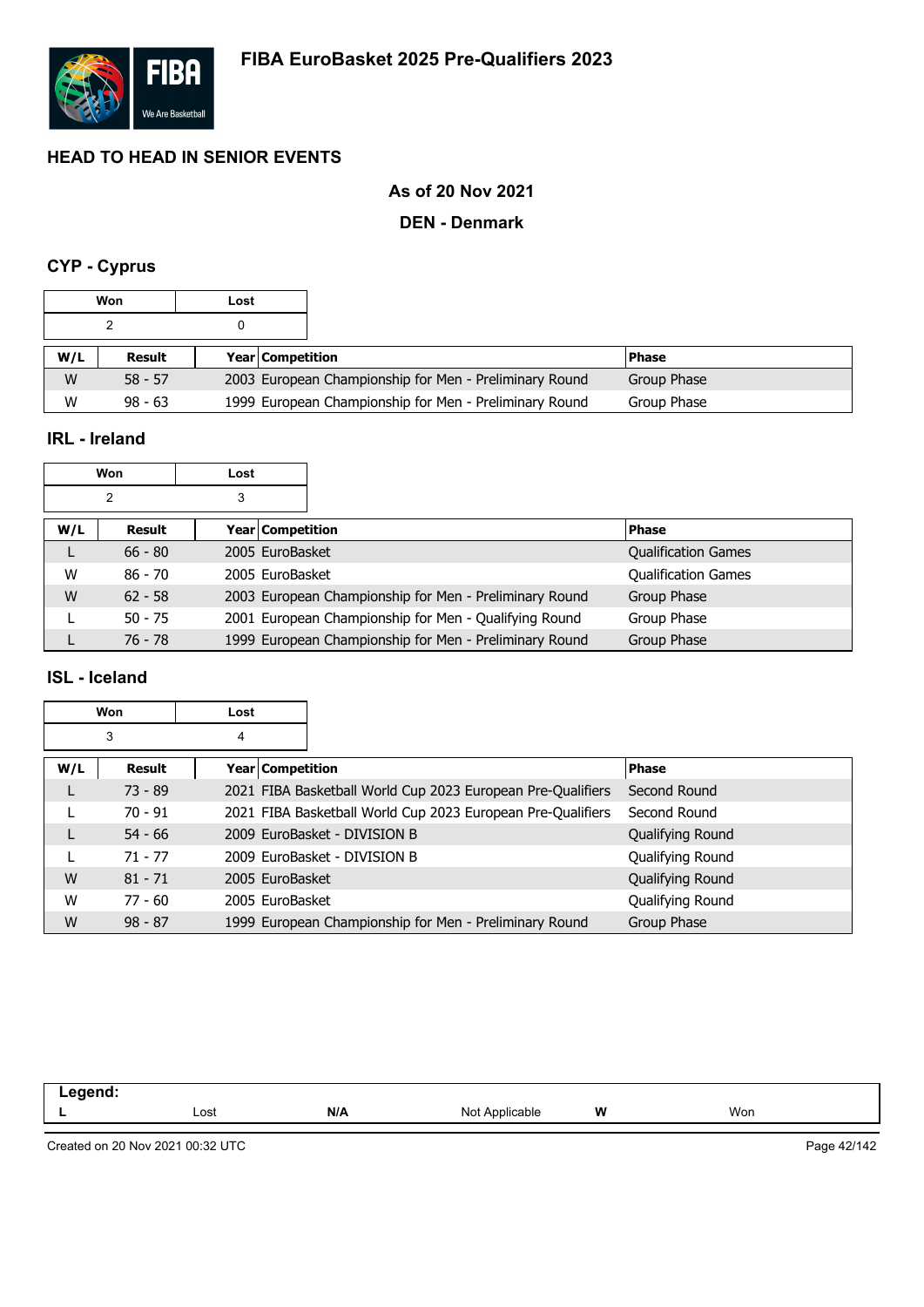

## **As of 20 Nov 2021**

### **DEN - Denmark**

### **LAT - Latvia**

| Won |           | Lost |                         |                              |                  |
|-----|-----------|------|-------------------------|------------------------------|------------------|
|     |           |      |                         |                              |                  |
| W/L | Result    |      | <b>Year Competition</b> |                              | <b>Phase</b>     |
|     | $66 - 78$ |      |                         | 2007 EuroBasket - DIVISION A | Qualifying Round |
|     | 74 - 90   |      |                         | 2007 EuroBasket - DIVISION A | Qualifying Round |

# **LUX - Luxembourg**

 $\Gamma$ 

| Won |            | Lost               |                                                        |                        |
|-----|------------|--------------------|--------------------------------------------------------|------------------------|
|     | 6          |                    |                                                        |                        |
| W/L | Result     | Year   Competition |                                                        | <b>Phase</b>           |
| W   | $87 - 58$  |                    | 2015 EuroBasket - 1st Qualifying Tournament            | Group Round            |
| W   | $73 - 62$  |                    | 2015 EuroBasket - 1st Qualifying Tournament            | Group Round            |
| W   | $74 - 60$  |                    | 2003 European Championship for Men - Preliminary Round | Group Phase            |
| W   | $105 - 72$ |                    | 1999 European Championship for Men - Preliminary Round | Group Phase            |
| W   | $95 - 75$  |                    | 1997 European Championship for Men - Qualifying Round  | Group Phase            |
|     | $31 - 46$  |                    | 1955 European Championship for Men                     | Classification Round I |
| W   | $46 - 45$  |                    | 1951 European Championship for Men                     | Qualification Game     |

٦

# **MDA - Republic of Moldova**

| Won |           | Lost |                  |                                           |                  |
|-----|-----------|------|------------------|-------------------------------------------|------------------|
|     |           |      |                  |                                           |                  |
| W/L | Result    |      | Year Competition |                                           | l Phase          |
| W   | $88 - 69$ |      |                  | 2010 European Championship Men Division C | Semi-Final Round |

### **MKD - North Macedonia**

| Won |           | Lost |                                        |              |
|-----|-----------|------|----------------------------------------|--------------|
| 0   |           |      |                                        |              |
| W/L | Result    |      | Year   Competition                     | <b>Phase</b> |
|     | $46 - 80$ |      | 2015 EuroBasket - 2nd Qualifying Round | Group Phase  |
|     | $75 - 81$ |      | 2015 EuroBasket - 2nd Qualifying Round | Group Phase  |

| .<br>-- 3 |      |     |                         |   |     |  |
|-----------|------|-----|-------------------------|---|-----|--|
|           | Lost | N/A | Nl∩t<br>Applicable<br>⋯ | W | Won |  |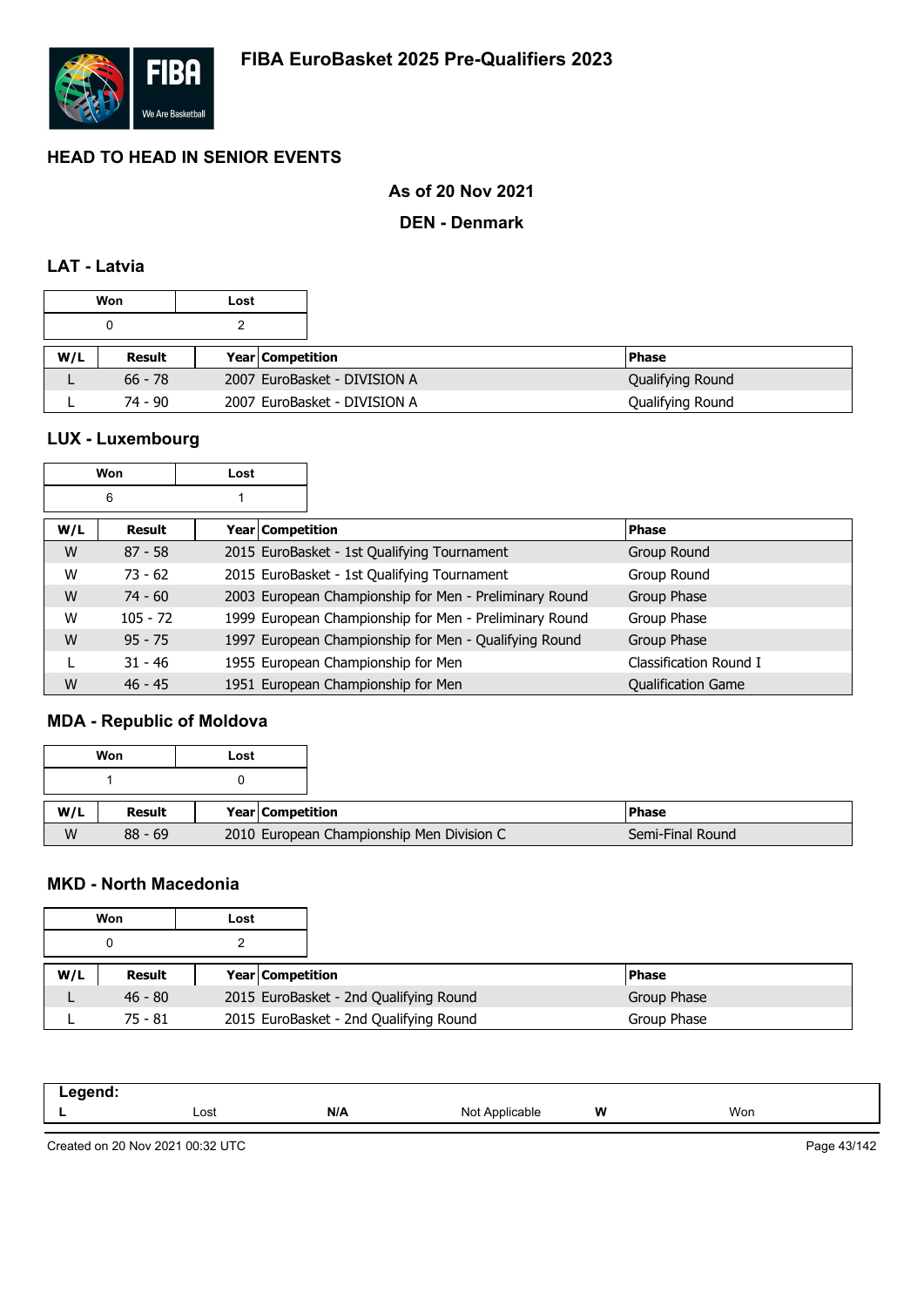

### **As of 20 Nov 2021**

### **DEN - Denmark**

### **MLT - Malta**

| Won |           | Lost |                                           |
|-----|-----------|------|-------------------------------------------|
|     |           |      |                                           |
|     |           |      |                                           |
| W/L | Result    |      | <b>Year Competition</b>                   |
| W   | $86 - 73$ |      | 2010 European Championship Men Division C |

# **MNE - Montenegro**

| Won |           | Lost |                                                             |                  |
|-----|-----------|------|-------------------------------------------------------------|------------------|
| 0   |           | 4    |                                                             |                  |
| W/L | Result    |      | <b>Year Competition</b>                                     | <b>Phase</b>     |
|     | $67 - 79$ |      | 2021 FIBA Basketball World Cup 2023 European Pre-Qualifiers | Second Round     |
|     | $68 - 79$ |      | 2021 FIBA Basketball World Cup 2023 European Pre-Qualifiers | Second Round     |
|     | $60 - 96$ |      | 2009 EuroBasket - DIVISION B                                | Qualifying Round |
|     | $65 - 82$ |      | 2009 EuroBasket - DIVISION B                                | Qualifying Round |

# **POR - Portugal**

| Won |           | Lost |                         |                                                       |                         |
|-----|-----------|------|-------------------------|-------------------------------------------------------|-------------------------|
|     |           |      |                         |                                                       |                         |
| W/L | Result    |      | <b>Year Competition</b> |                                                       | l Phase                 |
|     | $63 - 66$ |      |                         | 2001 European Championship for Men - Qualifying Round | Group Phase             |
| W   | $46 - 39$ |      |                         | 1951 European Championship for Men                    | Classification Round II |

### **ROU - Romania**

| Won |           | Lost |                         |                                                        |                         |
|-----|-----------|------|-------------------------|--------------------------------------------------------|-------------------------|
| 2   |           | 4    |                         |                                                        |                         |
| W/L | Result    |      | <b>Year Competition</b> |                                                        | <b>Phase</b>            |
| L   | $67 - 69$ |      | 2005 EuroBasket         |                                                        | Qualifying Round        |
| W   | 74 - 73   |      | 2005 EuroBasket         |                                                        | Qualifying Round        |
| W   | $64 - 54$ |      |                         | 2003 European Championship for Men - Preliminary Round | Group Phase             |
|     | 75 - 76   |      |                         | 2003 European Championship for Men - Semi-Final Round  | First Leg               |
|     | $47 - 88$ |      |                         | 2003 European Championship for Men - Semi-Final Round  | Second Leg              |
|     | $53 - 80$ |      |                         | 1953 European Championship for Men                     | Classification Round II |

| N/A<br>W<br>Won<br>Lost<br>Not<br>Applicable<br>- | .<br>. |  |  |  |
|---------------------------------------------------|--------|--|--|--|
|                                                   |        |  |  |  |

Created on 20 Nov 2021 00:32 UTC

Page 44/142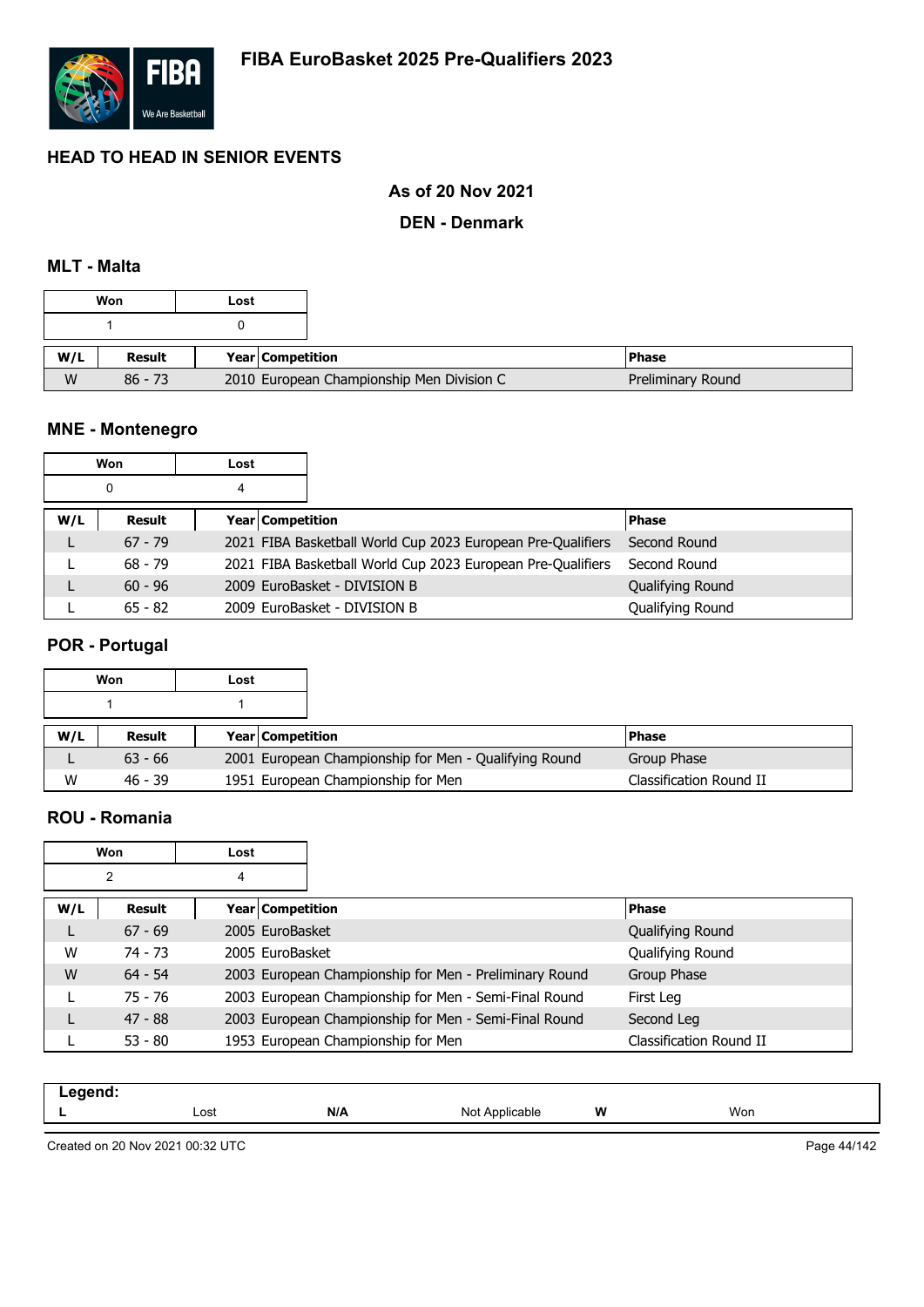

### **As of 20 Nov 2021**

### **DEN - Denmark**

### **SMR - San Marino**

| Won |           | Lost |                                           |
|-----|-----------|------|-------------------------------------------|
|     |           |      |                                           |
|     |           |      |                                           |
| W/L | Result    |      | <b>Year Competition</b>                   |
| W   | $95 - 37$ |      | 2010 European Championship Men Division C |

### **SUI - Switzerland**

| Won    |           | Lost |                                                       |                         |
|--------|-----------|------|-------------------------------------------------------|-------------------------|
| 5<br>0 |           |      |                                                       |                         |
| W/L    | Result    |      | Year Competition                                      | <b>Phase</b>            |
|        | $37 - 78$ |      | 2015 EuroBasket - 1st Qualifying Tournament           | Group Round             |
|        | $65 - 66$ |      | 2015 EuroBasket - 1st Qualifying Tournament           | Group Round             |
|        | $67 - 68$ |      | 2001 European Championship for Men - Qualifying Round | Group Phase             |
|        | $42 - 65$ |      | 1953 European Championship for Men                    | Classification Round I  |
|        | $22 - 54$ |      | 1951 European Championship for Men                    | Classification Round II |

### **SWE - Sweden**

|     | Won       | Lost |                         |                                    |  |                        |
|-----|-----------|------|-------------------------|------------------------------------|--|------------------------|
|     |           |      |                         |                                    |  |                        |
| W/L | Result    |      | <b>Year Competition</b> |                                    |  | <b>Phase</b>           |
|     | $55 - 66$ |      |                         | 2007 EuroBasket - DIVISION A       |  | Relegation Tournament  |
|     | $41 - 51$ |      |                         | 1955 European Championship for Men |  | Classification Round I |

| $\sim$ $\sim$ $\sim$ $\sim$ $\sim$<br>$-0.5$<br>____ |      |     |                     |   |     |
|------------------------------------------------------|------|-----|---------------------|---|-----|
|                                                      | Lost | N/A | Applicable<br>Not . | W | Won |
|                                                      |      |     |                     |   |     |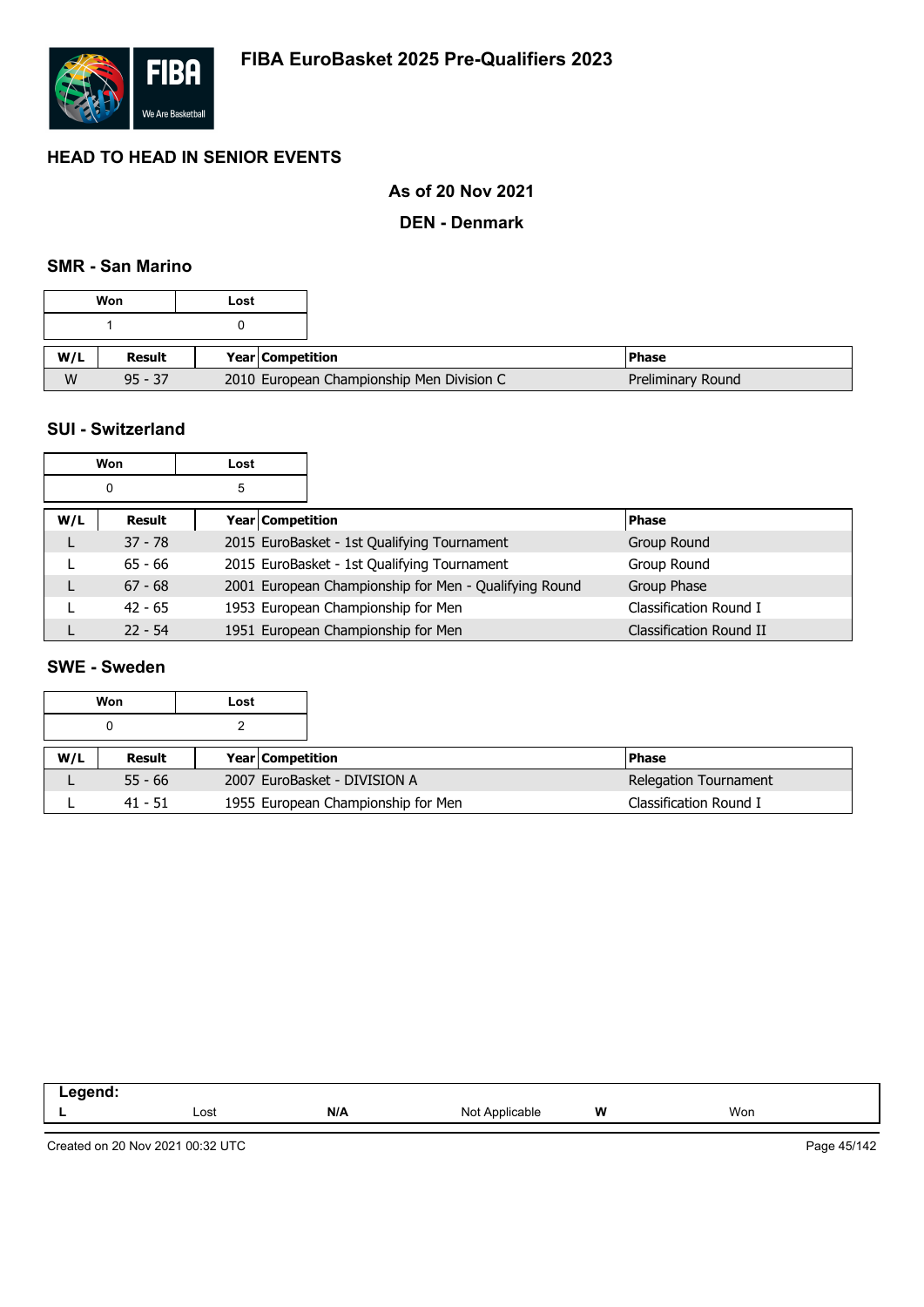

### **As of 20 Nov 2021**

#### **GIB - Gibraltar**

| <b>Total Summary</b> |             |                |                |                |             |                |
|----------------------|-------------|----------------|----------------|----------------|-------------|----------------|
| <b>Team Name</b>     | Win %       | Played         | Won            | Lost           | For         | <b>Against</b> |
| Malta                | 36          | 11             | 4              | $\overline{7}$ | 764         | 811            |
| Andorra              | 18          | 11             | 2              | 9              | 717         | 939            |
| San Marino           | 14          | 14             | 2              | 12             | 833         | 1082           |
| Norway               | 0           | 1              | 0              | $\mathbf{1}$   | 47          | 81             |
| Albania              | $\mathbf 0$ | $\mathbf{1}$   | $\mathbf 0$    | $\mathbf{1}$   | 73          | 94             |
| Austria              | 0           | $\mathbf{1}$   | 0              | $\mathbf 1$    | 62          | 98             |
| Cyprus               | $\mathbf 0$ | $\mathbf{1}$   | $\mathbf 0$    | $\mathbf 1$    | 45          | 84             |
| Iceland              | 0           | $\overline{2}$ | 0              | $\overline{2}$ | 103         | 176            |
| Ireland              | $\mathbf 0$ | 3              | $\mathbf 0$    | 3              | 141         | 326            |
| Luxembourg           | 0           | 2              | 0              | 2              | 131         | 186            |
| Azerbaijan           | 0           | $\overline{2}$ | $\overline{0}$ | $\overline{2}$ | 125         | 183            |
| Republic of Moldova  | 0           | 6              | 0              | 6              | 308         | 537            |
| Latvia               | N/A         | 0              | $\mathbf 0$    | $\mathbf 0$    | 0           | 0              |
| Montenegro           | N/A         | 0              | 0              | 0              | 0           | 0              |
| Slovakia             | N/A         | $\mathbf 0$    | 0              | $\mathbf{0}$   | $\mathbf 0$ | $\pmb{0}$      |
| Switzerland          | N/A         | 0              | 0              | 0              | 0           | 0              |
| Romania              | N/A         | 0              | $\mathbf 0$    | $\mathbf 0$    | 0           | $\pmb{0}$      |
| Portugal             | N/A         | 0              | 0              | 0              | 0           | 0              |
| <b>Belarus</b>       | N/A         | $\mathbf 0$    | $\mathbf 0$    | $\mathbf{0}$   | 0           | $\pmb{0}$      |
| Armenia              | N/A         | 0              | 0              | 0              | 0           | $\pmb{0}$      |
| North Macedonia      | N/A         | $\mathbf 0$    | $\mathbf 0$    | $\mathbf{0}$   | $\mathbf 0$ | $\pmb{0}$      |
| Monaco               | N/A         | 0              | 0              | 0              | 0           | 0              |
| Denmark              | N/A         | $\mathbf 0$    | $\mathbf 0$    | $\mathbf{0}$   | $\mathbf 0$ | $\pmb{0}$      |
| Kosovo               | N/A         | 0              | 0              | 0              | 0           | 0              |
| Sweden               | N/A         | 0              | $\mathbf 0$    | 0              | $\mathbf 0$ | 0              |
| <b>Total</b>         | 15          | 55             | 8              | 47             | 3349        | 4597           |

### **Overview per opponent**

| .<br>--<br>and the control of |      |     |                               |   |     |  |
|-------------------------------|------|-----|-------------------------------|---|-----|--|
|                               | Lost | N/A | Noi<br><b>Anr</b><br>plicable | W | Won |  |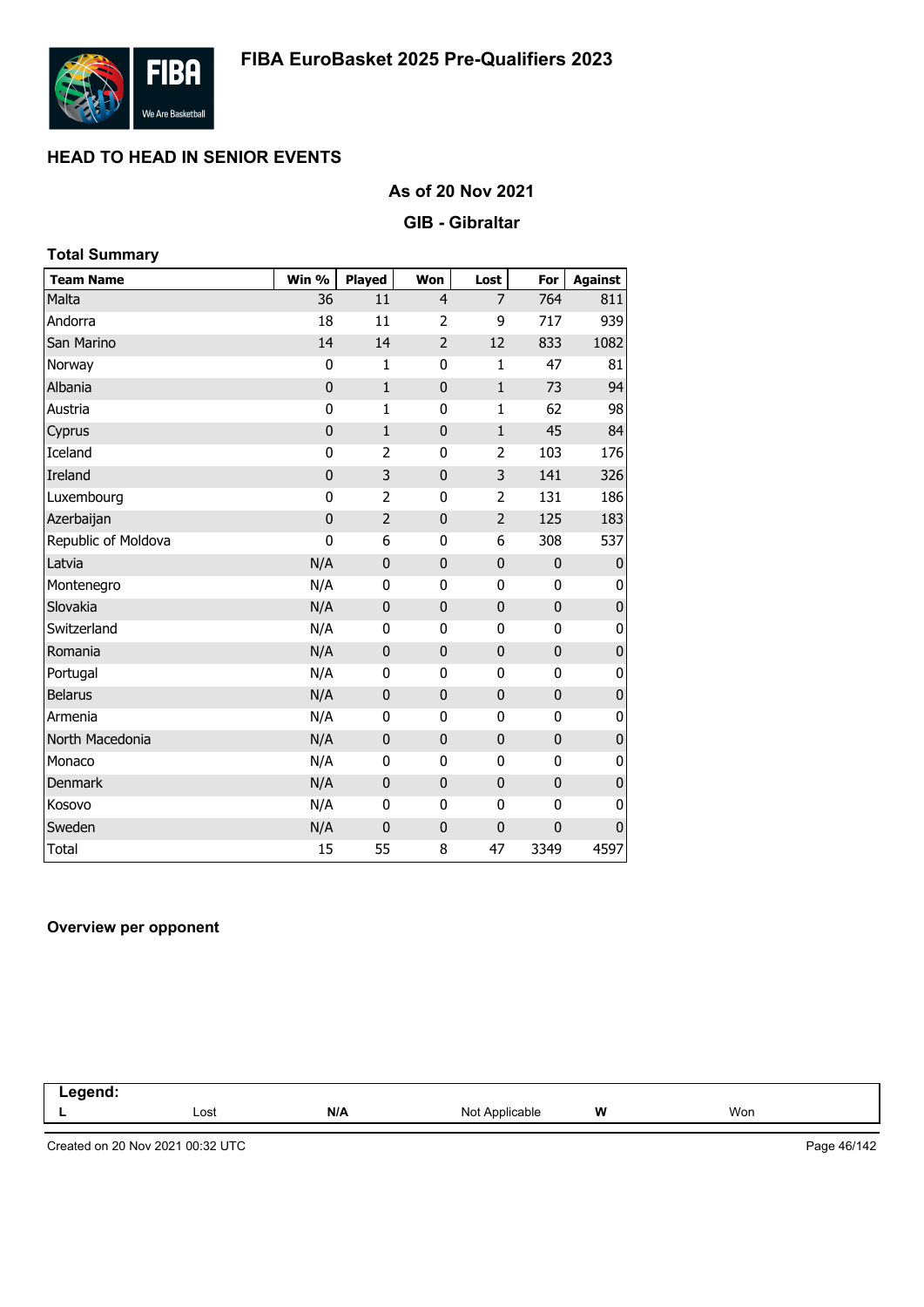

### **As of 20 Nov 2021**

**GIB - Gibraltar**

## **ALB - Albania**

| Won |           | Lost               |                                     |
|-----|-----------|--------------------|-------------------------------------|
|     |           |                    |                                     |
| W/L | Result    | Year   Competition |                                     |
|     | $73 - 94$ |                    | 2002 European Promotion Cup for Men |

### **AND - Andorra**

| Won    |            | Lost             |                                                         |                    |
|--------|------------|------------------|---------------------------------------------------------|--------------------|
| 2<br>9 |            |                  |                                                         |                    |
| W/L    | Result     | Year Competition |                                                         | <b>Phase</b>       |
| L      | $48 - 83$  |                  | 2014 European Championship for Small Countries Men      | <b>First Round</b> |
|        | $47 - 96$  |                  | 2012 European Championship Small Countries Men          | First Round        |
|        | $51 - 93$  |                  | 2010 European Championship Men Division C               | Preliminary Round  |
|        | $67 - 68$  |                  | 2006 European Promotion Cup for Men                     | Preliminary Round  |
|        | $82 - 105$ |                  | 2004 European Promotion Cup for Men                     | Preliminary Round  |
|        | $56 - 100$ |                  | 2002 European Promotion Cup for Men                     | Preliminary Round  |
|        | $59 - 82$  |                  | 2000 European Promotion Cup for Men - Preliminary Round | Group Phase        |
|        | 76 - 94    |                  | 1998 European Promotion Cup for Men                     | Group Phase        |
|        | $74 - 85$  |                  | 1996 European Promotion Cup for Men                     | Semi-Finals        |
| W      | $88 - 69$  |                  | 1994 European Promotion Cup for Men                     | Preliminary Round  |
| W      | $69 - 64$  |                  | 1994 European Promotion Cup for Men                     | <b>Finals</b>      |

### **AUT - Austria**

|     | Won       | Lost                                |
|-----|-----------|-------------------------------------|
|     |           |                                     |
| W/L | Result    | Year Competition                    |
|     | $62 - 98$ | 1992 European Promotion Cup for Men |

| - | Lost | N/A | NI∩t<br>anie<br>ישיו | W | Won |  |
|---|------|-----|----------------------|---|-----|--|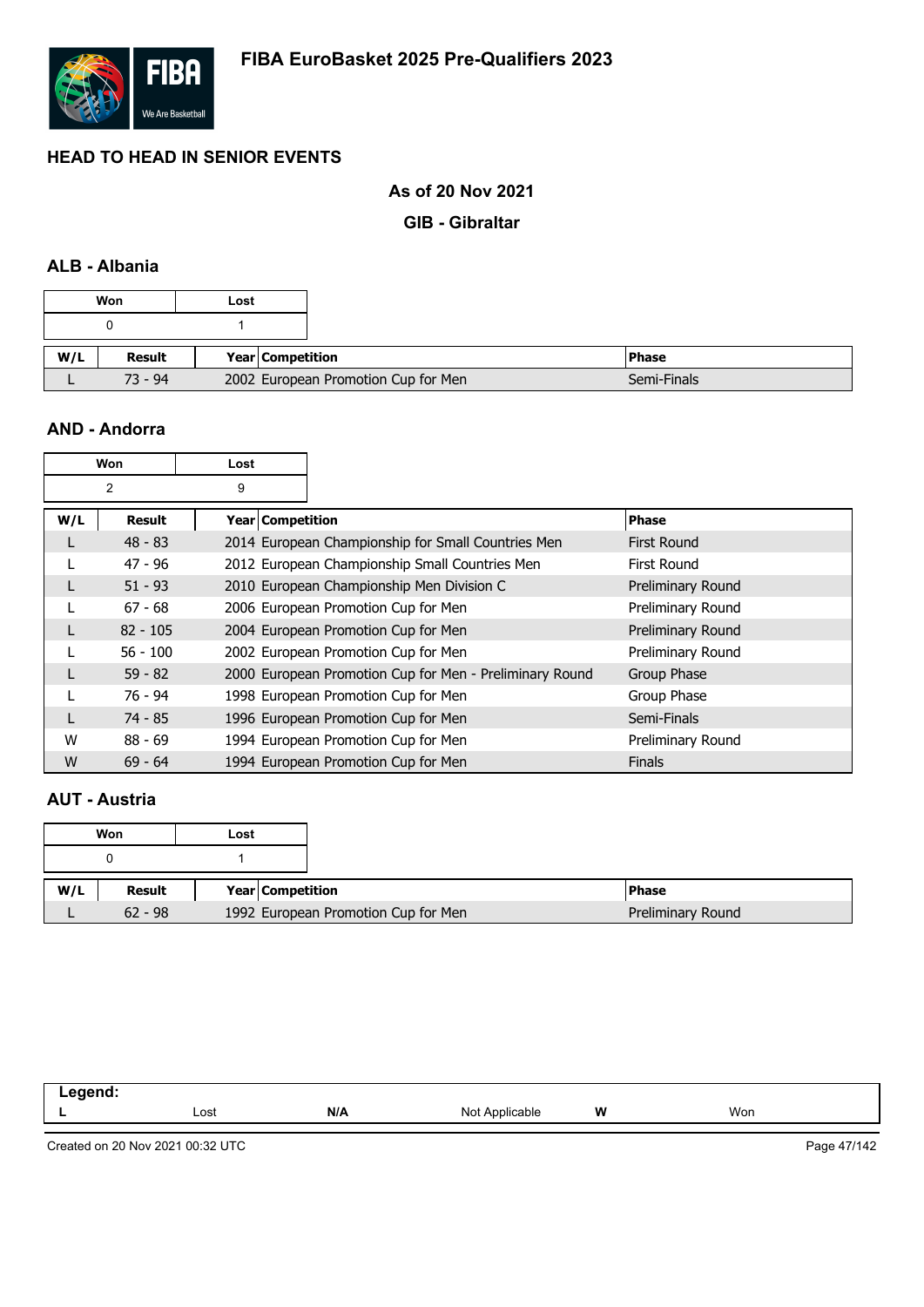

### **As of 20 Nov 2021**

### **GIB - Gibraltar**

# **AZE - Azerbaijan**

|     | Won       | Lost |                         |                                           |  |                   |
|-----|-----------|------|-------------------------|-------------------------------------------|--|-------------------|
|     |           |      |                         |                                           |  |                   |
| W/L | Result    |      | <b>Year Competition</b> |                                           |  | <b>Phase</b>      |
|     | $61 - 96$ |      |                         | 2008 European Championship Men Division C |  | Preliminary Round |
|     | $64 - 87$ |      |                         | 2004 European Promotion Cup for Men       |  | Preliminary Round |

# **CYP - Cyprus**

|     | Won       | Lost |                  |                                     |
|-----|-----------|------|------------------|-------------------------------------|
|     |           |      |                  |                                     |
| W/L | Result    |      | Year Competition |                                     |
|     | $45 - 84$ |      |                  | 1994 European Promotion Cup for Men |

### **IRL - Ireland**

|     | Won        | Lost |                         |                                                     |  |                   |
|-----|------------|------|-------------------------|-----------------------------------------------------|--|-------------------|
|     |            |      |                         |                                                     |  |                   |
| W/L | Result     |      | <b>Year Competition</b> |                                                     |  | <b>Phase</b>      |
|     | $43 - 100$ |      |                         | 2016 FIBA European Championship For Small Countries |  | Group Phase       |
|     | $39 - 112$ |      |                         | 1990 European Promotion Cup for Men                 |  | Preliminary Round |
|     | $59 - 114$ |      |                         | 1988 European Promotion Cup for Men                 |  | Preliminary Round |

## **ISL - Iceland**

|     | Won       | Lost |                         |                                     |                   |
|-----|-----------|------|-------------------------|-------------------------------------|-------------------|
|     |           |      |                         |                                     |                   |
| W/L | Result    |      | <b>Year Competition</b> |                                     | <b>Phase</b>      |
|     | $49 - 90$ |      |                         | 1994 European Promotion Cup for Men | Preliminary Round |
|     | $54 - 86$ |      |                         | 1988 European Promotion Cup for Men | Preliminary Round |

| ----- |      |     |                    |          |     |
|-------|------|-----|--------------------|----------|-----|
| --    | Lost | N/A | `nnlicable_<br>No. | W<br>. . | Won |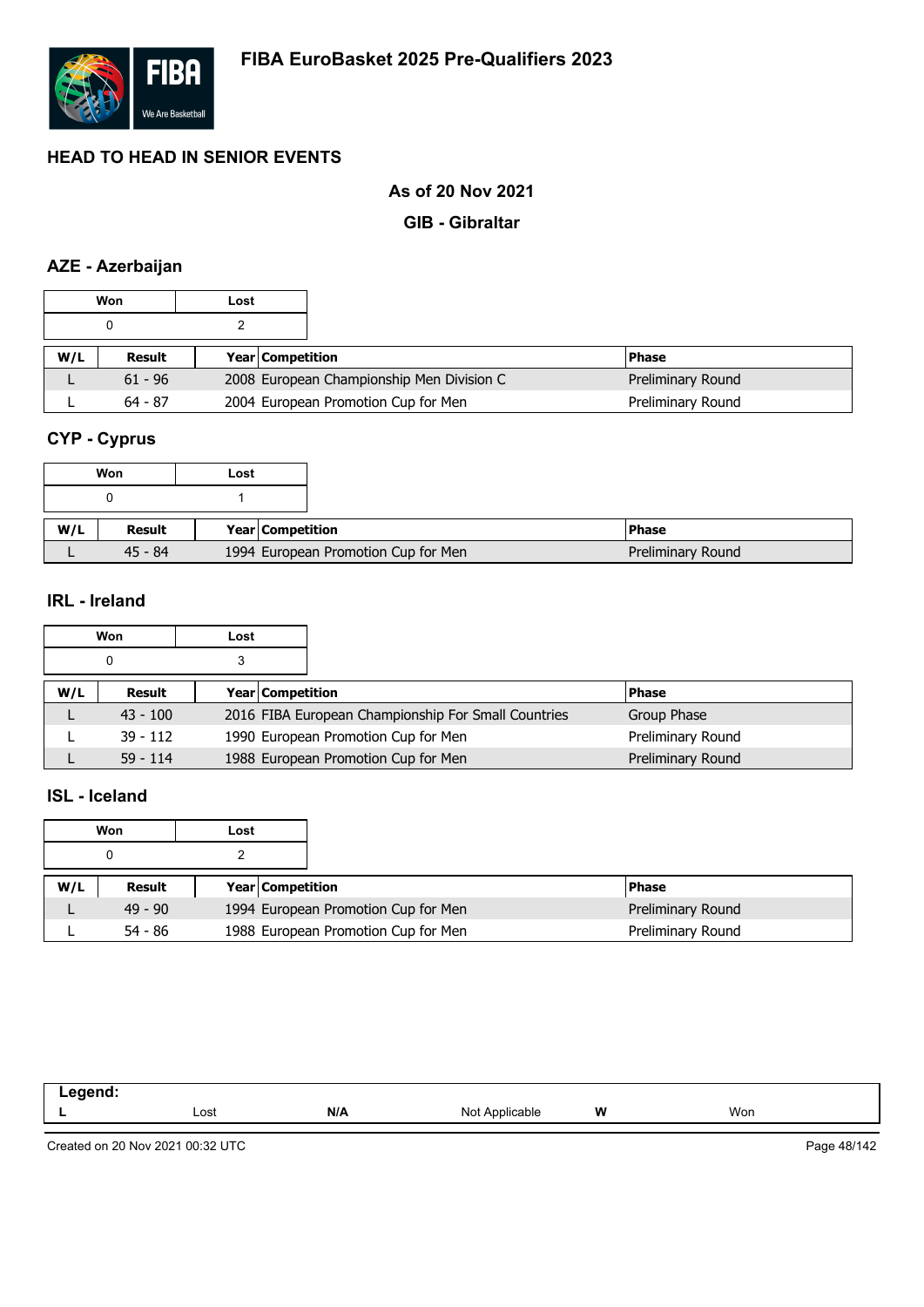

### **As of 20 Nov 2021**

### **GIB - Gibraltar**

### **LUX - Luxembourg**

|     | Won       | Lost |                         |                                     |                   |
|-----|-----------|------|-------------------------|-------------------------------------|-------------------|
|     |           |      |                         |                                     |                   |
| W/L | Result    |      | <b>Year Competition</b> |                                     | <b>Phase</b>      |
|     | $73 - 96$ |      |                         | 1992 European Promotion Cup for Men | Preliminary Round |
|     | $58 - 90$ |      |                         | 1990 European Promotion Cup for Men | Preliminary Round |

# **MDA - Republic of Moldova**

|     | Won        | Lost               |                                                     |                                              |
|-----|------------|--------------------|-----------------------------------------------------|----------------------------------------------|
|     | 0          | 6                  |                                                     |                                              |
| W/L | Result     | Year   Competition |                                                     | <b>Phase</b>                                 |
|     | $43 - 85$  |                    | 2016 FIBA European Championship For Small Countries | Classification Games for 5th to 8th<br>Place |
|     | $62 - 81$  |                    | 2012 European Championship Small Countries Men      | First Round                                  |
|     | $37 - 80$  |                    | 2010 European Championship Men Division C           | Preliminary Round                            |
|     | $54 - 97$  |                    | 2008 European Championship Men Division C           | Preliminary Round                            |
|     | $54 - 100$ |                    | 2006 European Promotion Cup for Men                 | Preliminary Round                            |
|     | $58 - 94$  |                    | 2002 European Promotion Cup for Men                 | Preliminary Round                            |

### **MLT - Malta**

|     | Won<br>Lost |                         |                                                         |                      |
|-----|-------------|-------------------------|---------------------------------------------------------|----------------------|
|     | 4           | $\overline{7}$          |                                                         |                      |
| W/L | Result      | <b>Year Competition</b> |                                                         | <b>Phase</b>         |
|     | $50 - 70$   |                         | 2016 FIBA European Championship For Small Countries     | Group Phase          |
|     | $63 - 70$   |                         | 2006 European Promotion Cup for Men                     | Preliminary Round    |
| W   | $60 - 55$   |                         | 2006 European Promotion Cup for Men                     | Placings 7th and 8th |
|     | $68 - 81$   |                         | 2002 European Promotion Cup for Men                     | <b>Finals</b>        |
|     | $67 - 83$   |                         | 2000 European Promotion Cup for Men - Preliminary Round | Group Phase          |
| W   | 76 - 74     |                         | 1998 European Promotion Cup for Men                     | Group Phase          |
| W   | $90 - 76$   |                         | 1996 European Promotion Cup for Men                     | Preliminary Round    |
|     | $84 - 93$   |                         | 1996 European Promotion Cup for Men                     | <b>Finals</b>        |
|     | $60 - 74$   |                         | 1994 European Promotion Cup for Men                     | Semi-Finals          |
| W   | $77 - 61$   |                         | 1990 European Promotion Cup for Men                     | Semi-Finals          |
|     | $69 - 74$   |                         | 1988 European Promotion Cup for Men                     | Semi-Finals          |

| -----<br>$-95$ |      |     |                   |   |          |
|----------------|------|-----|-------------------|---|----------|
| --             | ∟ost | N/A | Not<br>Applicable | W | Won<br>. |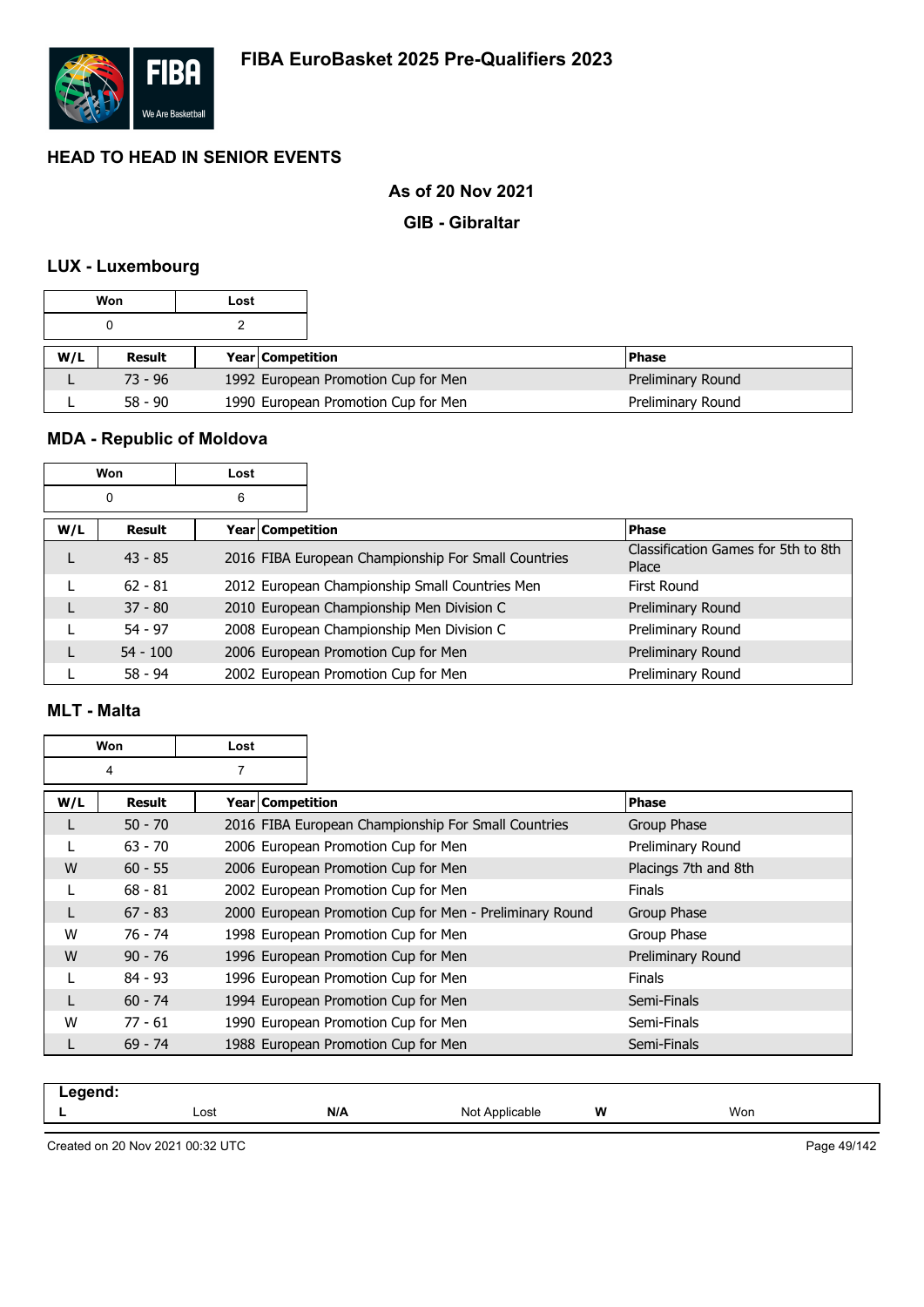

### **As of 20 Nov 2021**

**GIB - Gibraltar**

# **NOR - Norway**

#### **SMR - San Marino**

|     | Won            | Lost |                    |                                                         |                                               |
|-----|----------------|------|--------------------|---------------------------------------------------------|-----------------------------------------------|
|     | $\overline{2}$ | 12   |                    |                                                         |                                               |
| W/L | Result         |      | Year   Competition |                                                         | <b>Phase</b>                                  |
|     | $32 - 49$      |      |                    | 2016 FIBA European Championship For Small Countries     | Group Phase                                   |
|     | $39 - 80$      |      |                    | 2014 European Championship for Small Countries Men      | First Round                                   |
| W   | $89 - 81$      |      |                    | 2010 European Championship Men Division C               | Classification Game for 7th to 8th<br>Place   |
|     | $80 - 91$      |      |                    | 2008 European Championship Men Division C               | Preliminary Round                             |
|     | $64 - 77$      |      |                    | 2008 European Championship Men Division C               | 5th to 6th Place                              |
|     | $54 - 74$      |      |                    | 2006 European Promotion Cup for Men                     | Classification Games for 5th to 8th<br>places |
|     | $54 - 74$      |      |                    | 2004 European Promotion Cup for Men                     | Preliminary Round                             |
|     | $51 - 86$      |      |                    | 2000 European Promotion Cup for Men - Preliminary Round | Group Phase                                   |
|     | $58 - 83$      |      |                    | 1998 European Promotion Cup for Men                     | Group Phase                                   |
|     | $58 - 103$     |      |                    | 1996 European Promotion Cup for Men                     | Preliminary Round                             |
|     | $59 - 76$      |      |                    | 1992 European Promotion Cup for Men                     | Semi-Finals                                   |
|     | $60 - 66$      |      |                    | 1990 European Promotion Cup for Men                     | Preliminary Round                             |
| W   | $81 - 58$      |      |                    | 1990 European Promotion Cup for Men                     | <b>Finals</b>                                 |
|     | $54 - 84$      |      |                    | 1988 European Promotion Cup for Men                     | Preliminary Round                             |

| ------<br>_<br>. . |      |     |                               |        |     |
|--------------------|------|-----|-------------------------------|--------|-----|
|                    | Lost | N/A | $\cdots$<br>Not<br>`oplicable | W<br>. | Won |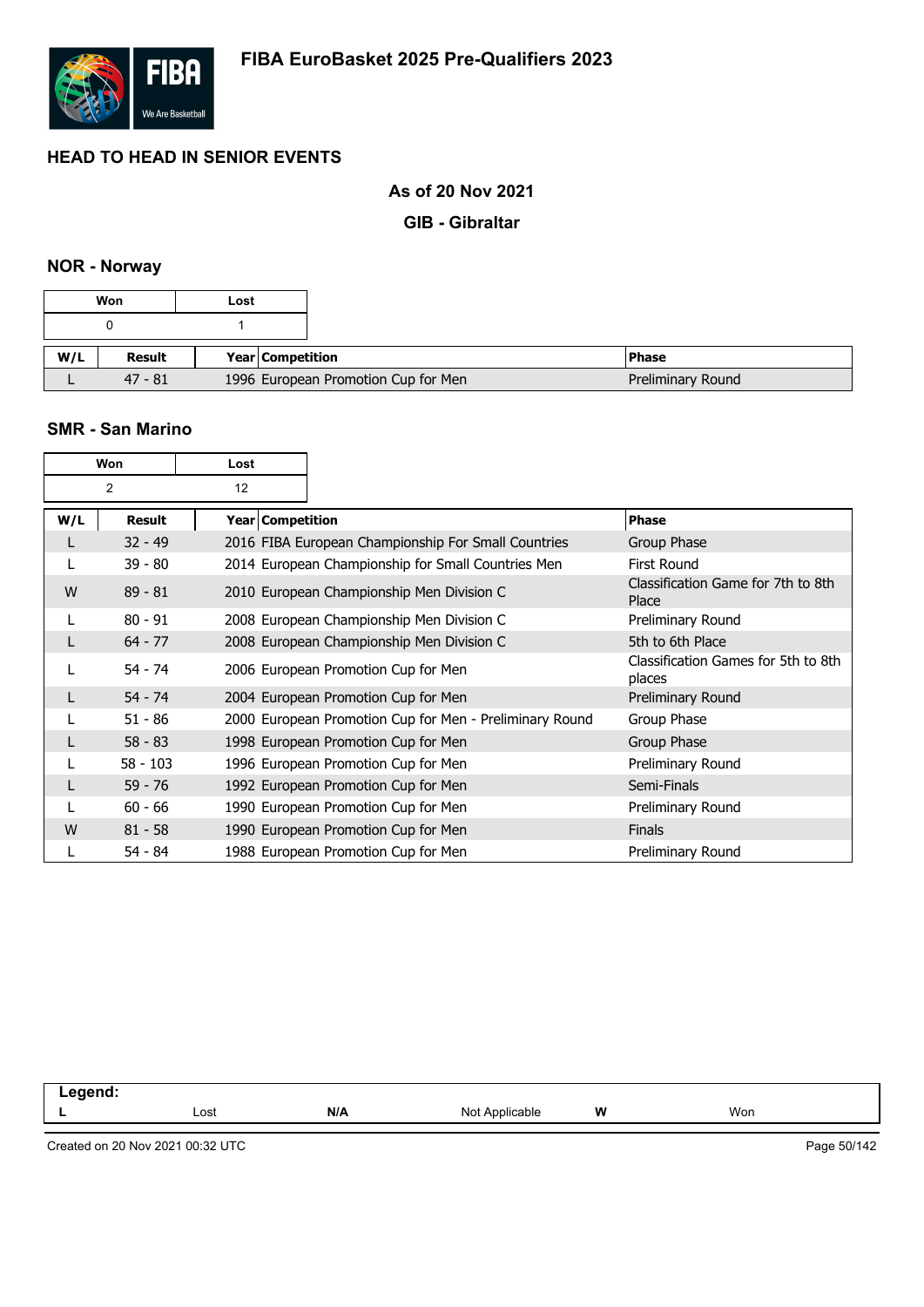

### **As of 20 Nov 2021**

### **IRL - Ireland**

| <b>Total Summary</b> |             |                |                |                |              |                |
|----------------------|-------------|----------------|----------------|----------------|--------------|----------------|
| <b>Team Name</b>     | Win %       | Played         | Won            | Lost           | For          | <b>Against</b> |
| Albania              | 100         | $\overline{2}$ | 2              | 0              | 183          | 147            |
| Gibraltar            | 100         | 3              | 3              | 0              | 326          | 141            |
| Malta                | 100         | 5              | 5              | $\mathbf 0$    | 465          | 233            |
| Luxembourg           | 88          | 9              | 8              | $\mathbf{1}$   | 804          | 677            |
| San Marino           | 80          | 5              | $\overline{4}$ | $\mathbf{1}$   | 354          | 309            |
| Norway               | 66          | 3              | $\overline{2}$ | $\mathbf{1}$   | 230          | 199            |
| Iceland              | 66          | 6              | $\overline{4}$ | $\overline{2}$ | 457          | 456            |
| Denmark              | 60          | 5              | 3              | 2              | 361          | 340            |
| Cyprus               | 36          | 11             | $\overline{4}$ | 7              | 850          | 852            |
| North Macedonia      | 33          | 3              | 1              | 2              | 221          | 261            |
| Romania              | 33          | 3              | $\mathbf{1}$   | $\overline{2}$ | 173          | 196            |
| Switzerland          | 33          | 9              | 3              | 6              | 546          | 622            |
| Slovakia             | 25          | $\overline{4}$ | $\mathbf{1}$   | 3              | 305          | 308            |
| Austria              | 0           | 3              | $\mathbf 0$    | 3              | 216          | 272            |
| Portugal             | $\mathbf 0$ | $\mathbf{1}$   | $\mathbf 0$    | $\mathbf{1}$   | 85           | 100            |
| <b>Belarus</b>       | 0           | 1              | $\mathbf 0$    | $\mathbf{1}$   | 62           | 108            |
| Armenia              | $\bf{0}$    | $\mathbf{1}$   | $\mathbf 0$    | $\mathbf{1}$   | 60           | 74             |
| Sweden               | $\mathbf 0$ | 6              | $\mathbf 0$    | 6              | 361          | 545            |
| Latvia               | N/A         | $\mathbf 0$    | $\bf 0$        | $\pmb{0}$      | $\mathbf 0$  | $\pmb{0}$      |
| Montenegro           | N/A         | $\mathbf{0}$   | 0              | 0              | 0            | 0              |
| Republic of Moldova  | N/A         | $\mathbf 0$    | $\bf{0}$       | $\mathbf 0$    | $\bf{0}$     | 0              |
| Andorra              | N/A         | 0              | 0              | 0              | $\mathbf{0}$ | 0              |
| Azerbaijan           | N/A         | $\mathbf{0}$   | $\mathbf 0$    | $\mathbf 0$    | $\mathbf{0}$ | $\pmb{0}$      |
| Monaco               | N/A         | 0              | 0              | $\bf{0}$       | 0            | 0              |
| Kosovo               | N/A         | $\mathbf 0$    | $\mathbf 0$    | $\mathbf 0$    | $\mathbf 0$  | $\mathbf{0}$   |
| <b>Total</b>         | 51          | 80             | 41             | 39             | 6059         | 5840           |

#### **Overview per opponent**

| .7001<br>$\sim$ $\sim$ $\sim$<br>-- |      |     |                              |       |     |  |
|-------------------------------------|------|-----|------------------------------|-------|-----|--|
|                                     | Lost | N/A | Not $\epsilon$<br>Applicable | W<br> | Won |  |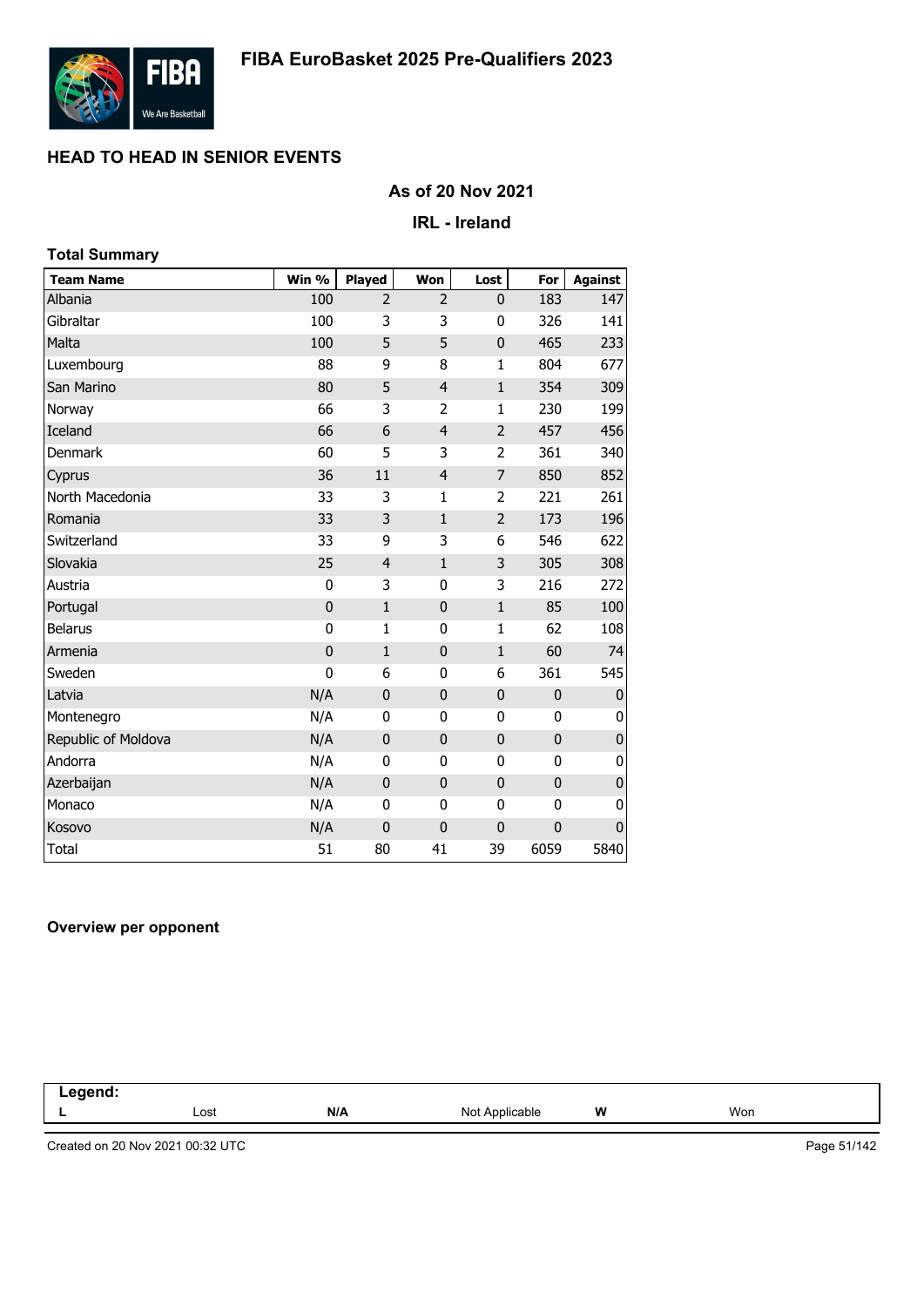

### **As of 20 Nov 2021**

### **IRL - Ireland**

### **ALB - Albania**

|     | Won       | Lost |                  |                                                        |              |
|-----|-----------|------|------------------|--------------------------------------------------------|--------------|
|     |           |      |                  |                                                        |              |
| W/L | Result    |      | Year Competition |                                                        | <b>Phase</b> |
| W   | $96 - 77$ |      |                  | 1999 European Championship for Men - Preliminary Round | Group Phase  |
| W   | $87 - 70$ |      |                  | 1997 European Championship for Men - Qualifying Round  | Group Phase  |

### **ARM - Armenia**

| Won | Lost                       |                                                     |
|-----|----------------------------|-----------------------------------------------------|
|     |                            |                                                     |
| W/L | Result<br>Year Competition |                                                     |
|     | $60 - 74$                  | 2016 FIBA European Championship For Small Countries |

### **AUT - Austria**

|     | Won        | Lost |                                                        |                   |
|-----|------------|------|--------------------------------------------------------|-------------------|
|     | 0          |      |                                                        |                   |
| W/L | Result     |      | Year Competition                                       | <b>Phase</b>      |
|     | 74 - 89    |      | 2001 European Championship for Men - Preliminary Round | Group Phase       |
|     | 73 - 76    |      | 1992 European Promotion Cup for Men                    | Semi-Finals       |
|     | $69 - 107$ |      | 1972 European Olympic Qualifying Tournament for Men    | Preliminary Round |

## **BLR - Belarus**

|     | Won        | Lost |                         |                                                       |  |
|-----|------------|------|-------------------------|-------------------------------------------------------|--|
|     |            |      |                         |                                                       |  |
| W/L | Result     |      | <b>Year Competition</b> |                                                       |  |
|     | $62 - 108$ |      |                         | 1997 European Championship for Men - Qualifying Round |  |

| $\sim$ $\sim$ |      |     |                        |   |     |
|---------------|------|-----|------------------------|---|-----|
| -             | Lost | N/A | nnlic.<br>Not<br>۱۵۱۴، | W | Won |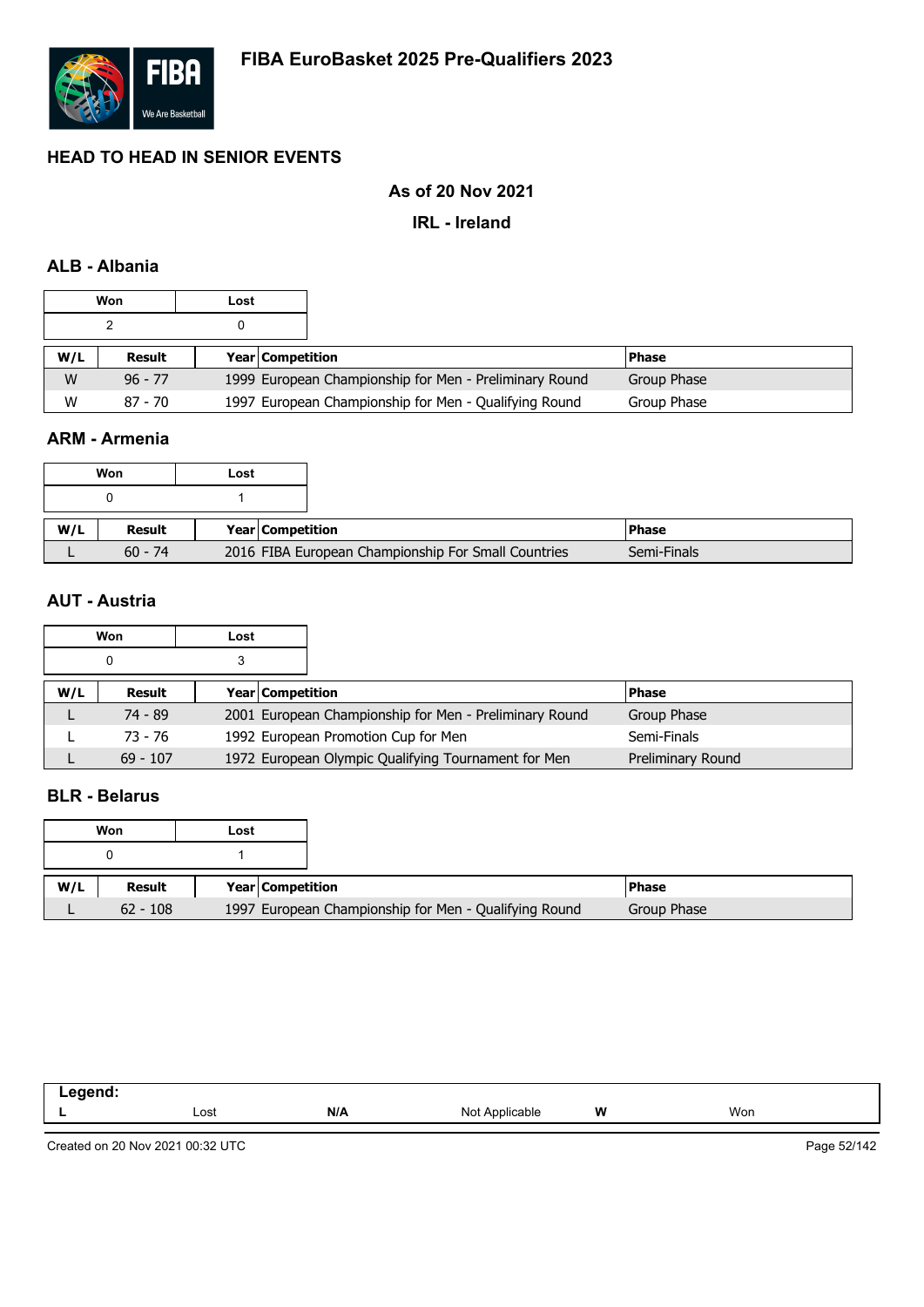

## **As of 20 Nov 2021**

**IRL - Ireland**

# **CYP - Cyprus**

| Won |            | Lost               |                                                        |                   |
|-----|------------|--------------------|--------------------------------------------------------|-------------------|
| 4   |            | 7                  |                                                        |                   |
| W/L | Result     | Year   Competition |                                                        | <b>Phase</b>      |
|     | $73 - 78$  |                    | 2007 EuroBasket - DIVISION B                           | Qualifying Round  |
| W   | 76 - 70    |                    | 2007 EuroBasket - DIVISION B                           | Qualifying Round  |
|     | $65 - 68$  |                    | 2003 European Championship for Men - Preliminary Round | Group Phase       |
| W   | $74 - 67$  |                    | 2003 European Championship for Men - Semi-Final Round  | First Leg         |
| W   | $104 - 99$ |                    | 2003 European Championship for Men - Semi-Final Round  | Second Leg        |
|     | $56 - 57$  |                    | 2001 European Championship for Men - Preliminary Round | Group Phase       |
|     | $73 - 84$  |                    | 1999 European Championship for Men - Preliminary Round | Group Phase       |
| W   | $81 - 78$  |                    | 1994 European Promotion Cup for Men                    | <b>Finals</b>     |
| L   | $89 - 90$  |                    | 1992 European Promotion Cup for Men                    | Preliminary Round |
|     | $85 - 86$  |                    | 1992 European Promotion Cup for Men                    | <b>Finals</b>     |
|     | 74 - 75    |                    | 1990 European Promotion Cup for Men                    | Semi-Finals       |

### **DEN - Denmark**

|     | <b>Won</b> |   |                  |                                                        |                            |
|-----|------------|---|------------------|--------------------------------------------------------|----------------------------|
|     | 3          | 2 |                  |                                                        |                            |
| W/L | Result     |   | Year Competition |                                                        | <b>Phase</b>               |
| W   | $80 - 66$  |   | 2005 EuroBasket  |                                                        | <b>Qualification Games</b> |
|     | 70 - 86    |   | 2005 EuroBasket  |                                                        | <b>Qualification Games</b> |
|     | $58 - 62$  |   |                  | 2003 European Championship for Men - Preliminary Round | Group Phase                |
| W   | $75 - 50$  |   |                  | 2001 European Championship for Men - Qualifying Round  | Group Phase                |
| W   | $78 - 76$  |   |                  | 1999 European Championship for Men - Preliminary Round | Group Phase                |

## **GIB - Gibraltar**

| Won |            | Lost |                                                     |                   |
|-----|------------|------|-----------------------------------------------------|-------------------|
|     | 3<br>0     |      |                                                     |                   |
| W/L | Result     |      | Year Competition                                    | <b>Phase</b>      |
| W   | $100 - 43$ |      | 2016 FIBA European Championship For Small Countries | Group Phase       |
| W   | $112 - 39$ |      | 1990 European Promotion Cup for Men                 | Preliminary Round |
| W   | $114 - 59$ |      | 1988 European Promotion Cup for Men                 | Preliminary Round |

| N/A<br>Lost<br>- | W<br>Won<br>Not<br><sup>*</sup> Applicable |  |
|------------------|--------------------------------------------|--|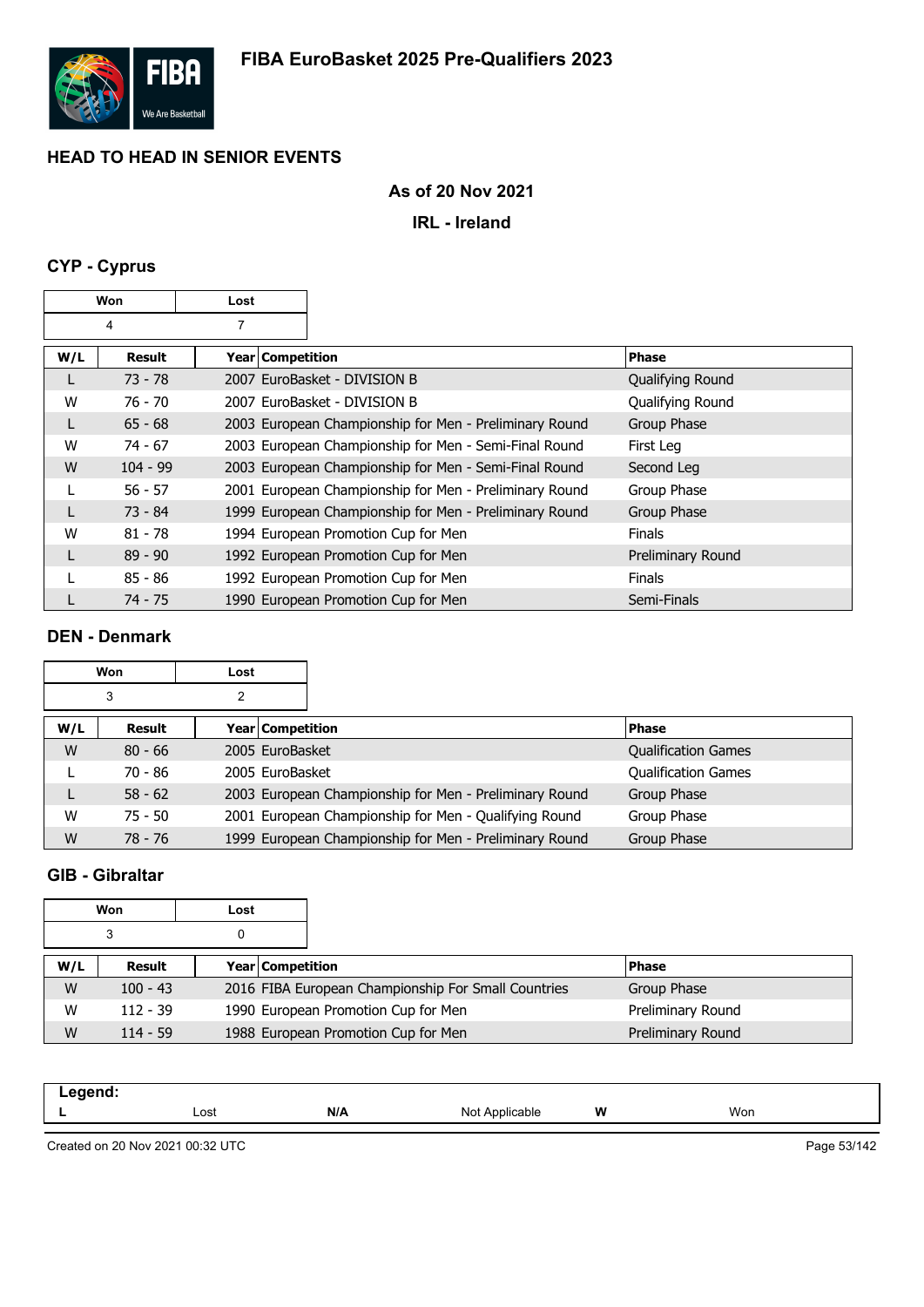

## **As of 20 Nov 2021**

### **IRL - Ireland**

### **ISL - Iceland**

| Won |           | Lost |                  |                                                        |                   |
|-----|-----------|------|------------------|--------------------------------------------------------|-------------------|
|     | 4         | 2    |                  |                                                        |                   |
| W/L | Result    |      | Year Competition |                                                        | <b>Phase</b>      |
| W   | $84 - 78$ |      |                  | 2003 European Championship for Men - Qualifying Round  | Group Phase       |
| W   | $70 - 59$ |      |                  | 2003 European Championship for Men - Qualifying Round  | Group Phase       |
| L   | $74 - 89$ |      |                  | 1999 European Championship for Men - Preliminary Round | Group Phase       |
| W   | $89 - 76$ |      |                  | 1994 European Promotion Cup for Men                    | Semi-Finals       |
| W   | $71 - 68$ |      |                  | 1988 European Promotion Cup for Men                    | Preliminary Round |
|     | $69 - 86$ |      |                  | 1988 European Promotion Cup for Men                    | <b>Finals</b>     |

# **LUX - Luxembourg**

| Won |            | Lost             |                                                        |                         |
|-----|------------|------------------|--------------------------------------------------------|-------------------------|
|     | 8          |                  |                                                        |                         |
| W/L | Result     | Year Competition |                                                        | <b>Phase</b>            |
| W   | $100 - 83$ |                  | 2009 EuroBasket - DIVISION B                           | Qualifying Round        |
| W   | $97 - 70$  |                  | 2009 EuroBasket - DIVISION B                           | <b>Oualifying Round</b> |
| W   | $76 - 68$  |                  | 2003 European Championship for Men - Preliminary Round | Group Phase             |
| W   | $73 - 59$  |                  | 2001 European Championship for Men - Preliminary Round | Group Phase             |
| W   | $115 - 81$ |                  | 1999 European Championship for Men - Preliminary Round | Group Phase             |
| W   | $87 - 69$  |                  | 1994 European Promotion Cup for Men                    | Preliminary Round       |
| W   | $95 - 85$  |                  | 1990 European Promotion Cup for Men                    | Preliminary Round       |
|     | $70 - 75$  |                  | 1990 European Promotion Cup for Men                    | <b>Finals</b>           |
| W   | $91 - 87$  |                  | 1988 European Promotion Cup for Men                    | Semi-Finals             |

## **MKD - North Macedonia**

|     | Won        | Lost |                         |                                                       |              |
|-----|------------|------|-------------------------|-------------------------------------------------------|--------------|
|     |            |      |                         |                                                       |              |
| W/L | Result     |      | <b>Year Competition</b> |                                                       | <b>Phase</b> |
| W   | $75 - 68$  |      |                         | 2003 European Championship for Men - Semi-Final Round | First Leg    |
|     | $72 - 83$  |      |                         | 2003 European Championship for Men - Semi-Final Round | Second Leg   |
|     | $74 - 110$ |      |                         | 1997 European Championship for Men - Qualifying Round | Group Phase  |

| ,,,,,,<br><br>. |      |     |                    |   |     |
|-----------------|------|-----|--------------------|---|-----|
|                 | Lost | N/A | Not.<br>Applicable | W | Won |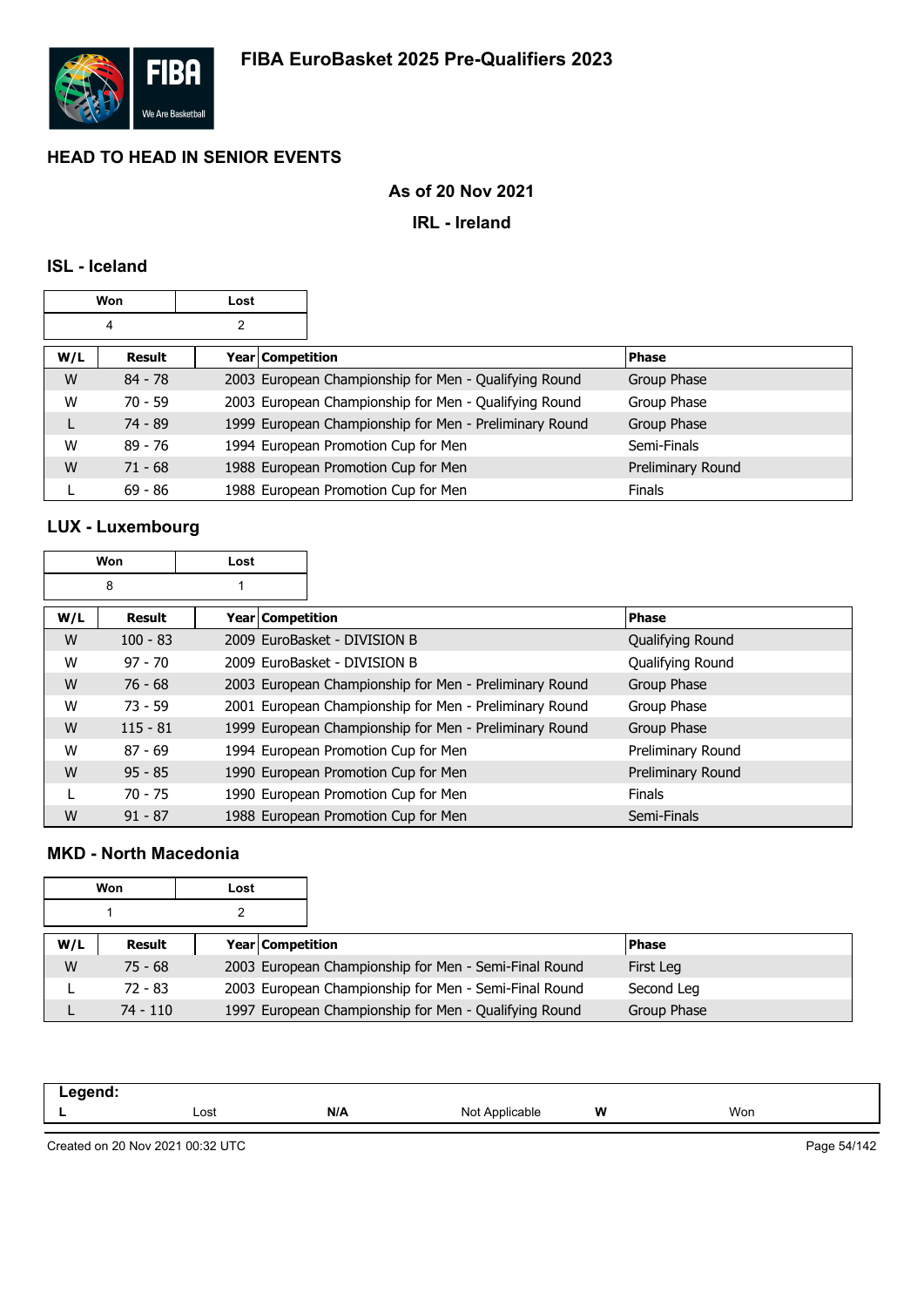

### **As of 20 Nov 2021**

### **IRL - Ireland**

### **MLT - Malta**

| Won    |           | Lost |                  |                                                     |                   |
|--------|-----------|------|------------------|-----------------------------------------------------|-------------------|
| 5<br>0 |           |      |                  |                                                     |                   |
| W/L    | Result    |      | Year Competition |                                                     | <b>Phase</b>      |
| W      | $91 - 34$ |      |                  | 2016 FIBA European Championship For Small Countries | Group Phase       |
| W      | $90 - 51$ |      | 2005 EuroBasket  |                                                     | Qualifying Round  |
| W      | $98 - 49$ |      | 2005 EuroBasket  |                                                     | Qualifying Round  |
| W      | $95 - 54$ |      |                  | 1994 European Promotion Cup for Men                 | Preliminary Round |
| W      | $91 - 45$ |      |                  | 1992 European Promotion Cup for Men                 | Preliminary Round |

# **NOR - Norway**

|     | Won       | Lost |                                                        |               |
|-----|-----------|------|--------------------------------------------------------|---------------|
|     |           |      |                                                        |               |
| W/L | Result    |      | <b>Year Competition</b>                                | <b>IPhase</b> |
|     | $66 - 69$ |      | 2001 European Championship for Men - Preliminary Round | Group Phase   |
| W   | 78 - 65   |      | 1999 European Championship for Men - Qualifying Round  | Group Phase   |
| W   | $86 - 65$ |      | 1997 European Championship for Men - Qualifying Round  | Group Phase   |

# **POR - Portugal**

|     | Won        | Lost |                         |                                                       |               |
|-----|------------|------|-------------------------|-------------------------------------------------------|---------------|
|     |            |      |                         |                                                       |               |
| W/L | Result     |      | <b>Year Competition</b> |                                                       | <b>IPhase</b> |
|     | $85 - 100$ |      |                         | 2001 European Championship for Men - Qualifying Round | Group Phase   |

### **ROU - Romania**

|     | Won       | Lost |                                                        |                  |
|-----|-----------|------|--------------------------------------------------------|------------------|
|     |           |      |                                                        |                  |
| W/L | Result    |      | Year Competition                                       | <b>Phase</b>     |
|     | $62 - 81$ |      | 2007 EuroBasket - DIVISION B                           | Qualifying Round |
|     | $54 - 64$ |      | 2007 EuroBasket - DIVISION B                           | Qualifying Round |
| W   | $57 - 51$ |      | 2003 European Championship for Men - Preliminary Round | Group Phase      |

| -----<br>$\sim$ $\sim$ |      |     |                      |   |     |  |
|------------------------|------|-----|----------------------|---|-----|--|
| -                      | Lost | N/A | N <sub>IO</sub><br>. | W | Won |  |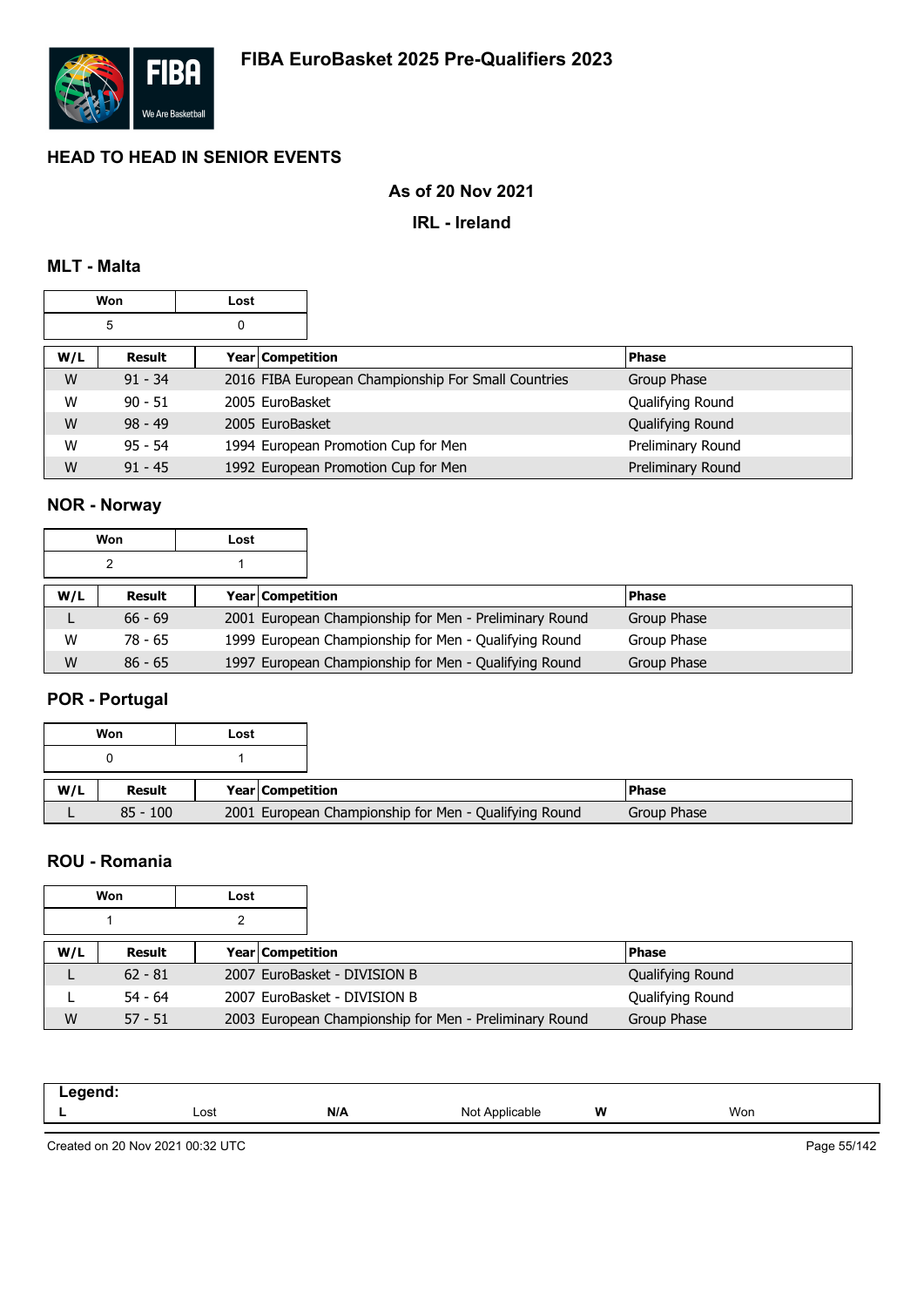

## **As of 20 Nov 2021**

### **IRL - Ireland**

### **SMR - San Marino**

| Won<br>Lost |           |                  |                                                     |                                              |
|-------------|-----------|------------------|-----------------------------------------------------|----------------------------------------------|
|             | 4         |                  |                                                     |                                              |
| W/L         | Result    | Year Competition |                                                     | <b>Phase</b>                                 |
| W           | $79 - 55$ |                  | 2016 FIBA European Championship For Small Countries | Group Phase                                  |
|             | $53 - 60$ |                  | 2016 FIBA European Championship For Small Countries | Classirfication Game for 3rd to 4th<br>Place |
| W           | $64 - 43$ |                  | 1992 European Promotion Cup for Men                 | Preliminary Round                            |
| W           | $79 - 77$ |                  | 1990 European Promotion Cup for Men                 | Preliminary Round                            |
| W           | $79 - 74$ |                  | 1988 European Promotion Cup for Men                 | Preliminary Round                            |

### **SUI - Switzerland**

|     | Won           | Lost               |                                                        |                             |
|-----|---------------|--------------------|--------------------------------------------------------|-----------------------------|
|     | 3             | 6                  |                                                        |                             |
| W/L | <b>Result</b> | Year   Competition |                                                        | <b>Phase</b>                |
|     | $57 - 59$     |                    | 2007 EuroBasket - DIVISION B                           | Qualifying Round            |
|     | $58 - 86$     |                    | 2007 EuroBasket - DIVISION B                           | Qualifying Round            |
|     | $57 - 76$     | 2005 EuroBasket    |                                                        | Qualifying Round            |
| W   | $79 - 68$     | 2005 EuroBasket    |                                                        | Qualifying Round            |
| L   | $58 - 67$     |                    | 2003 European Championship for Men - Qualifying Round  | Group Phase                 |
| W   | $69 - 62$     |                    | 2003 European Championship for Men - Qualifying Round  | Group Phase                 |
| W   | $88 - 80$     |                    | 2001 European Championship for Men - Preliminary Round | Group Phase                 |
|     | $68 - 69$     |                    | 2001 European Championship for Men - Qualifying Round  | Group Phase                 |
|     | $12 - 55$     |                    | 1948 Olympic Games: Tournament for Men                 | <b>Classification Round</b> |

### **SVK - Slovakia**

|     | Won       | Lost                    |                              |                  |
|-----|-----------|-------------------------|------------------------------|------------------|
|     |           | 3                       |                              |                  |
| W/L | Result    | <b>Year Competition</b> |                              | <b>Phase</b>     |
| ┗   | $68 - 75$ |                         | 2009 EuroBasket - DIVISION B | Qualifying Round |
|     | $88 - 95$ |                         | 2009 EuroBasket - DIVISION B | Qualifying Round |
| W   | $82 - 68$ | 2005 EuroBasket         |                              | Qualifying Round |
|     | $67 - 70$ | 2005 EuroBasket         |                              | Qualifying Round |

| ----<br>–- ១- |      |     |                                                                                                                |   |     |
|---------------|------|-----|----------------------------------------------------------------------------------------------------------------|---|-----|
|               | Lost | N/A | ۱۱^۱<br><b>Icable</b><br>vu<br>the contract of the contract of the contract of the contract of the contract of | W | Won |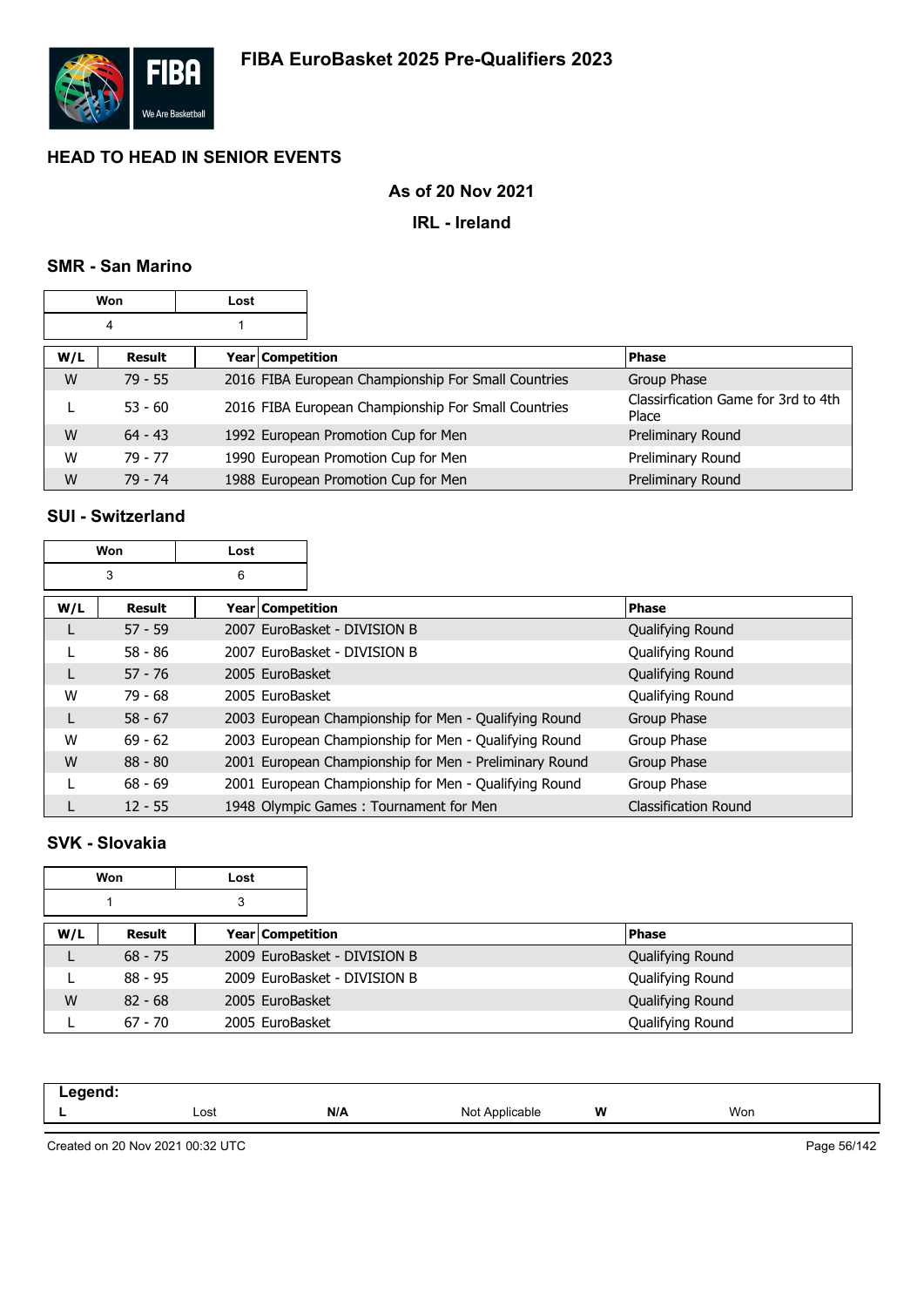

## **As of 20 Nov 2021**

**IRL - Ireland**

### **SWE - Sweden**

|     | Won        | Lost |                    |                                                     |                   |
|-----|------------|------|--------------------|-----------------------------------------------------|-------------------|
|     | 0          | 6    |                    |                                                     |                   |
| W/L | Result     |      | Year   Competition |                                                     | <b>Phase</b>      |
| L   | $50 - 66$  |      |                    | 2009 EuroBasket - DIVISION B                        | Qualifying Round  |
|     | $63 - 82$  |      |                    | 2009 EuroBasket - DIVISION B                        | Qualifying Round  |
|     | $56 - 92$  |      |                    | 1992 European Olympic Qualifying Tournament for Men | Preliminary Round |
|     | $76 - 111$ |      |                    | 1988 European Olympic Qualifying Tournament for Men | Preliminary Round |
|     | $51 - 95$  |      |                    | 1984 European Olympic Qualifying Tournament for Men | Preliminary Round |
|     | $65 - 99$  |      |                    | 1972 European Olympic Qualifying Tournament for Men | Preliminary Round |

| .<br>--<br>-- - |      |     |                           |   |     |
|-----------------|------|-----|---------------------------|---|-----|
|                 | Lost | N/A | NMt<br>Applicable<br>ט צו | W | Won |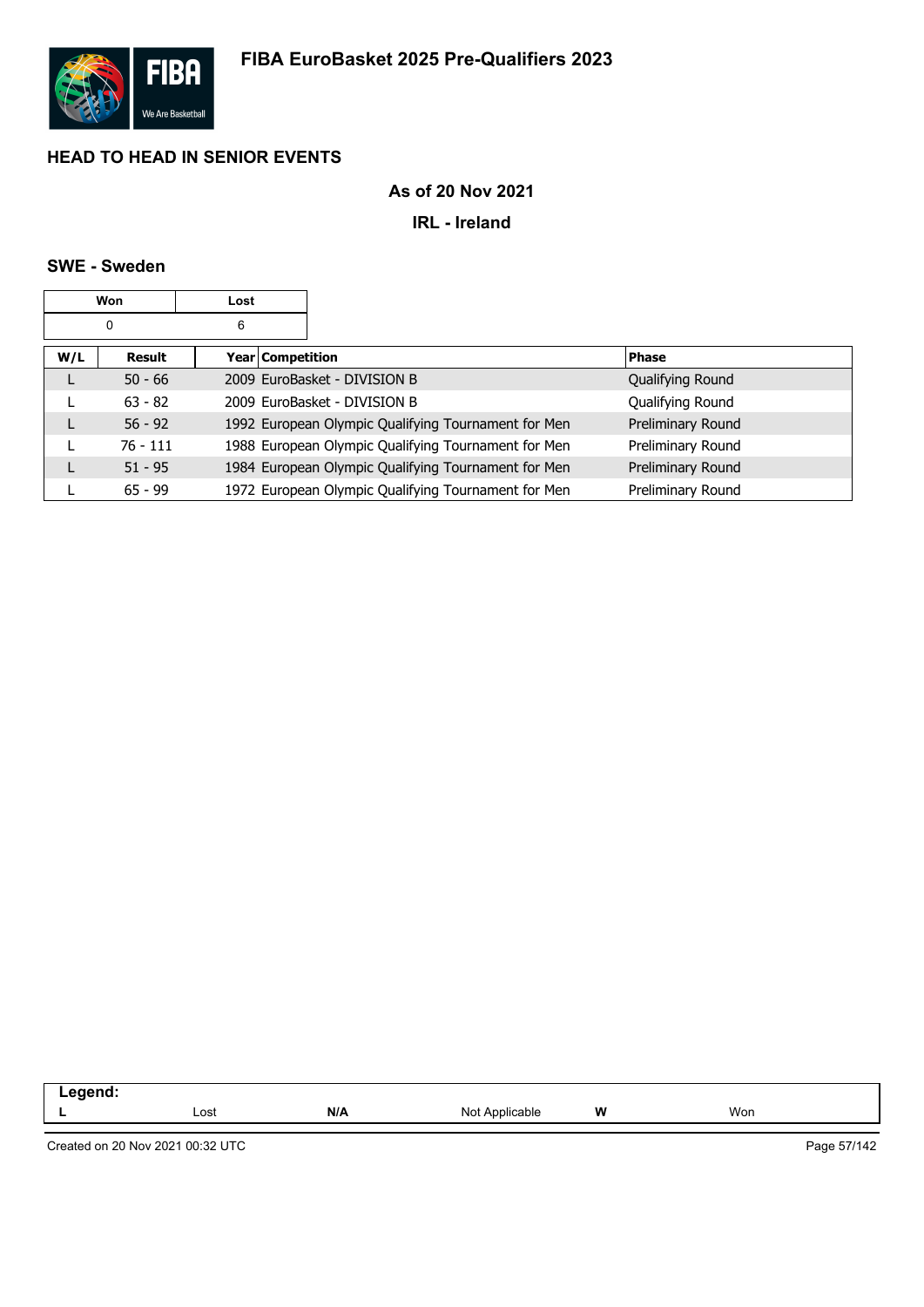

### **As of 20 Nov 2021**

#### **ISL - Iceland**

| <b>Total Summary</b> |             |                |                |                |              |                  |
|----------------------|-------------|----------------|----------------|----------------|--------------|------------------|
| <b>Team Name</b>     | Win %       | <b>Played</b>  | Won            | Lost           | For          | <b>Against</b>   |
| Gibraltar            | 100         | $\overline{2}$ | $\overline{2}$ | 0              | 176          | 103              |
| Luxembourg           | 100         | $\overline{7}$ | 7              | 0              | 652          | 552              |
| Malta                | 100         | $\mathbf{1}$   | $\mathbf{1}$   | $\mathbf 0$    | 114          | 64               |
| San Marino           | 100         | 1              | $\mathbf{1}$   | 0              | 83           | 75               |
| Andorra              | 100         | $\mathbf{1}$   | $\mathbf{1}$   | $\mathbf 0$    | 99           | 90               |
| Cyprus               | 88          | 9              | 8              | $\mathbf{1}$   | 759          | 651              |
| Romania              | 71          | $\overline{7}$ | 5              | $\overline{2}$ | 552          | 542              |
| Slovakia             | 60          | 5              | 3              | $\overline{2}$ | 391          | 378              |
| <b>Denmark</b>       | 57          | $\overline{7}$ | $\overline{4}$ | 3              | 541          | 524              |
| Austria              | 50          | 6              | 3              | 3              | 463          | 450              |
| Kosovo               | 50          | $\overline{2}$ | $\mathbf{1}$   | $\mathbf{1}$   | 164          | 142              |
| Ireland              | 33          | 6              | $\overline{2}$ | 4              | 456          | 457              |
| Portugal             | 25          | $\overline{4}$ | $\mathbf{1}$   | 3              | 300          | 339              |
| Switzerland          | 20          | 5              | 1              | 4              | 376          | 398              |
| <b>Belarus</b>       | $\mathbf 0$ | $\mathbf{1}$   | $\mathbf{0}$   | $\mathbf{1}$   | 62           | 63               |
| North Macedonia      | 0           | 2              | 0              | 2              | 148          | 196              |
| Montenegro           | $\mathbf 0$ | 6              | $\mathbf 0$    | 6              | 432          | 533              |
| Albania              | $\mathbf 0$ | $\mathbf{1}$   | 0              | $\mathbf{1}$   | 71           | 85               |
| Latvia               | N/A         | $\mathbf 0$    | 0              | $\mathbf 0$    | 0            | $\boldsymbol{0}$ |
| Republic of Moldova  | N/A         | 0              | 0              | 0              | 0            | 0                |
| Armenia              | N/A         | $\mathbf 0$    | $\mathbf{0}$   | $\mathbf 0$    | 0            | $\mathbf 0$      |
| Azerbaijan           | N/A         | $\mathbf{0}$   | 0              | 0              | 0            | 0                |
| Monaco               | N/A         | $\mathbf{0}$   | $\mathbf{0}$   | 0              | $\mathbf{0}$ | $\pmb{0}$        |
| Norway               | N/A         | $\mathbf{0}$   | 0              | 0              | 0            | 0                |
| Sweden               | N/A         | $\mathbf 0$    | 0              | $\mathbf 0$    | $\mathbf 0$  | $\mathbf{0}$     |
| <b>Total</b>         | 55          | 73             | 40             | 33             | 5839         | 5642             |

### **Overview per opponent**

| .<br>--<br>$\sim$ $\sim$<br>and the control of |      |     |                     |          |     |  |
|------------------------------------------------|------|-----|---------------------|----------|-----|--|
|                                                | Lost | N/A | Not A<br>Applicable | W<br>. . | Won |  |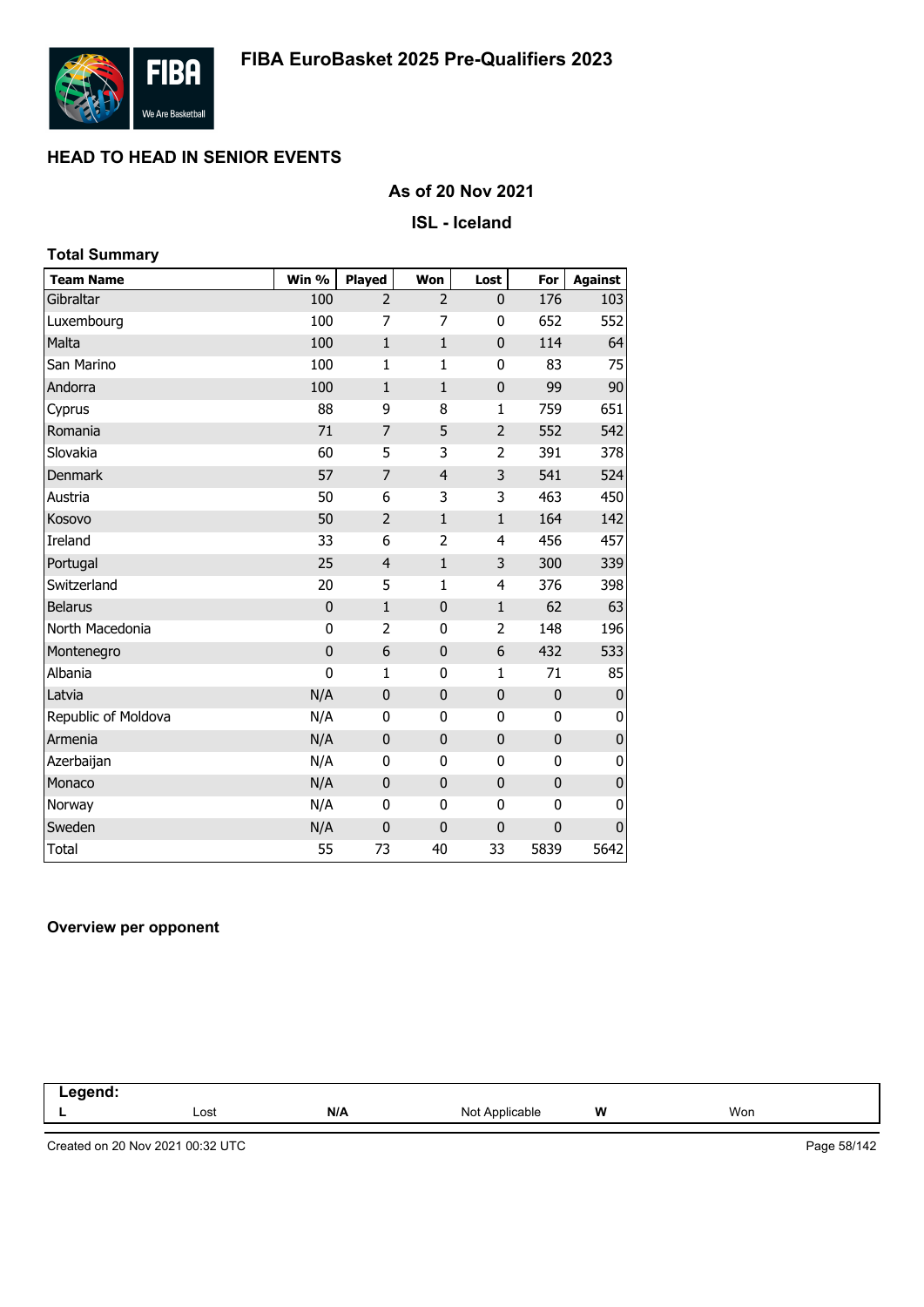

### **As of 20 Nov 2021**

**ISL - Iceland**

### **ALB - Albania**

|     | Won           | Lost |                  |                                                        |              |
|-----|---------------|------|------------------|--------------------------------------------------------|--------------|
|     |               |      |                  |                                                        |              |
| W/L | <b>Result</b> |      | Year Competition |                                                        | <b>Phase</b> |
|     | 71 - 85       |      |                  | 1999 European Championship for Men - Preliminary Round | Group Phase  |

### **AND - Andorra**

|     | Won       | Lost |                                     |                   |
|-----|-----------|------|-------------------------------------|-------------------|
|     |           |      |                                     |                   |
| W/L | Result    |      | Year Competition                    | <b>Phase</b>      |
| W   | $99 - 90$ |      | 1994 European Promotion Cup for Men | Preliminary Round |

### **AUT - Austria**

|     | <b>Won</b> | Lost |                    |                                                       |                  |
|-----|------------|------|--------------------|-------------------------------------------------------|------------------|
|     | 3          | 3    |                    |                                                       |                  |
| W/L | Result     |      | Year   Competition |                                                       | <b>Phase</b>     |
| L   | $65 - 76$  |      |                    | 2009 EuroBasket - DIVISION B                          | Qualifying Round |
|     | $74 - 81$  |      |                    | 2009 EuroBasket - DIVISION B                          | Qualifying Round |
| W   | $91 - 77$  |      |                    | 2007 EuroBasket - DIVISION B                          | Qualifying Round |
|     | $64 - 85$  |      |                    | 2007 EuroBasket - DIVISION B                          | Qualifying Round |
| W   | $74 - 58$  |      |                    | 1997 European Championship for Men - Qualifying Round | Group Phase      |
| W   | $95 - 73$  |      |                    | 1995 European Championship for Men - Qualifying Round | Group Phase      |

### **BLR - Belarus**

|     | Won       | Lost |                  |                                                       |               |
|-----|-----------|------|------------------|-------------------------------------------------------|---------------|
|     |           |      |                  |                                                       |               |
| W/L | Result    |      | Year Competition |                                                       | <b>IPhase</b> |
|     | $62 - 63$ |      |                  | 2001 European Championship for Men - Qualifying Round | Group Phase   |

| ------ |      |     |                    |   |     |  |
|--------|------|-----|--------------------|---|-----|--|
| -      | Lost | N/A | Not<br>١Ι<br>11011 | W | Won |  |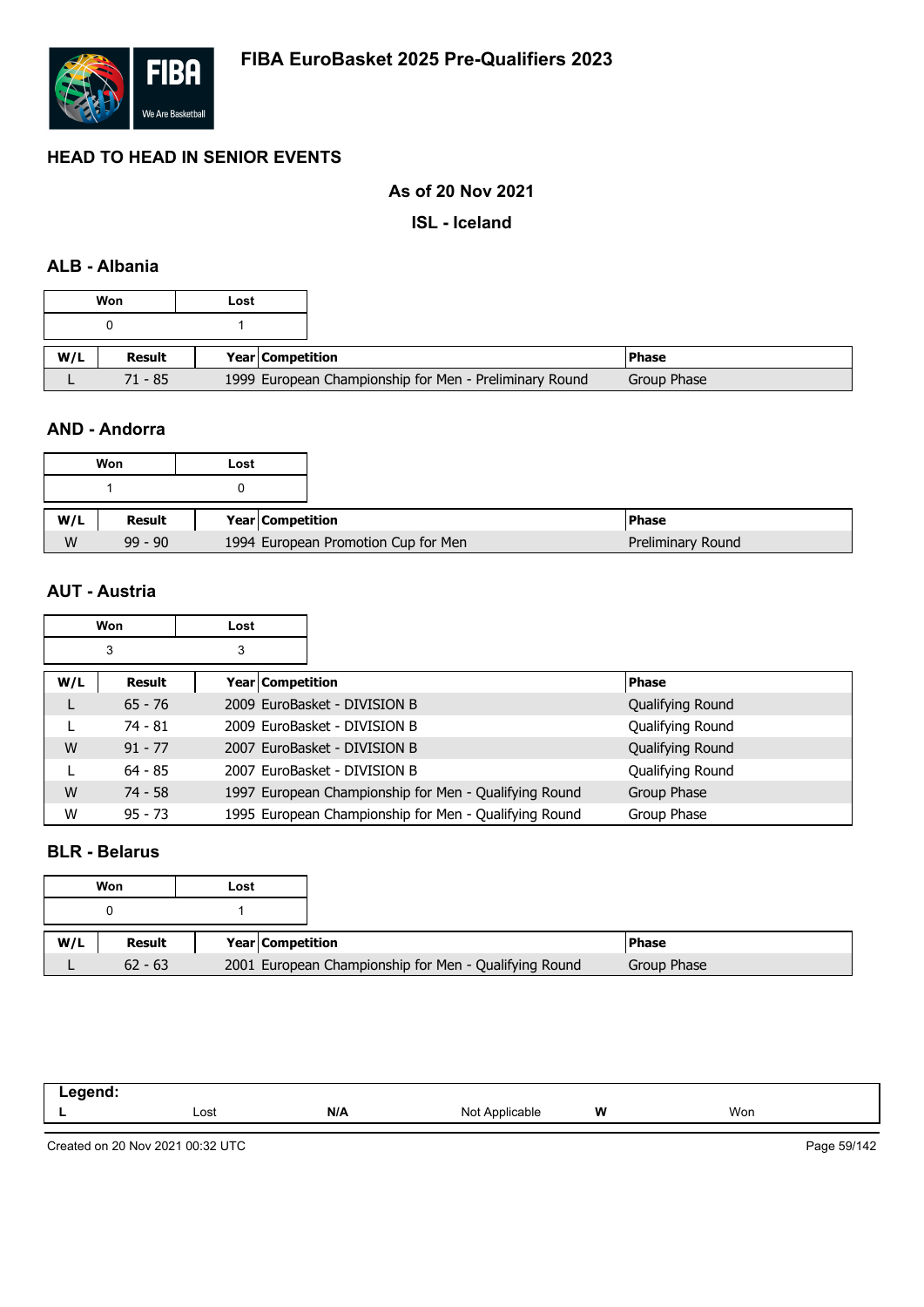

### **As of 20 Nov 2021**

**ISL - Iceland**

# **CYP - Cyprus**

|     | Won        | Lost               |                                                        |                   |
|-----|------------|--------------------|--------------------------------------------------------|-------------------|
|     | 8          |                    |                                                        |                   |
| W/L | Result     | Year   Competition |                                                        | <b>Phase</b>      |
| W   | $84 - 62$  |                    | 2017 FIBA EuroBasket - Qualifiers                      | Group Phase       |
| W   | $75 - 64$  |                    | 2017 FIBA EuroBasket - Qualifiers                      | Group Phase       |
| W   | $74 - 69$  |                    | 2001 European Championship for Men - Qualifying Round  | Group Phase       |
| W   | $70 - 61$  |                    | 1999 European Championship for Men - Preliminary Round | Group Phase       |
| W   | $77 - 62$  |                    | 1997 European Championship for Men - Qualifying Round  | Group Phase       |
|     | $75 - 83$  |                    | 1994 European Promotion Cup for Men                    | Preliminary Round |
| W   | $95 - 79$  |                    | 1990 European Promotion Cup for Men                    | Preliminary Round |
| W   | $101 - 93$ |                    | 1990 European Promotion Cup for Men                    | <b>Finals</b>     |
| W   | $108 - 78$ |                    | 1988 European Promotion Cup for Men                    | Semi-Finals       |

### **DEN - Denmark**

|     | Won       | Lost               |                                                             |                  |
|-----|-----------|--------------------|-------------------------------------------------------------|------------------|
|     | 4         | 3                  |                                                             |                  |
| W/L | Result    | Year   Competition |                                                             | <b>Phase</b>     |
| W   | $89 - 73$ |                    | 2021 FIBA Basketball World Cup 2023 European Pre-Qualifiers | Second Round     |
| W   | $91 - 70$ |                    | 2021 FIBA Basketball World Cup 2023 European Pre-Qualifiers | Second Round     |
| W   | $66 - 54$ |                    | 2009 EuroBasket - DIVISION B                                | Qualifying Round |
| W   | $77 - 71$ |                    | 2009 EuroBasket - DIVISION B                                | Qualifying Round |
|     | $71 - 81$ | 2005 EuroBasket    |                                                             | Qualifying Round |
|     | $60 - 77$ | 2005 EuroBasket    |                                                             | Qualifying Round |
|     | $87 - 98$ |                    | 1999 European Championship for Men - Preliminary Round      | Group Phase      |

# **GIB - Gibraltar**

|     | Won       | Lost |                  |                                     |                   |
|-----|-----------|------|------------------|-------------------------------------|-------------------|
|     |           |      |                  |                                     |                   |
| W/L | Result    |      | Year Competition |                                     | l Phase           |
| W   | $90 - 49$ |      |                  | 1994 European Promotion Cup for Men | Preliminary Round |
| W   | $86 - 54$ |      |                  | 1988 European Promotion Cup for Men | Preliminary Round |

| . |      |     |                  |   |     |  |
|---|------|-----|------------------|---|-----|--|
|   | Lost | N/A | Not A<br>licable | W | Won |  |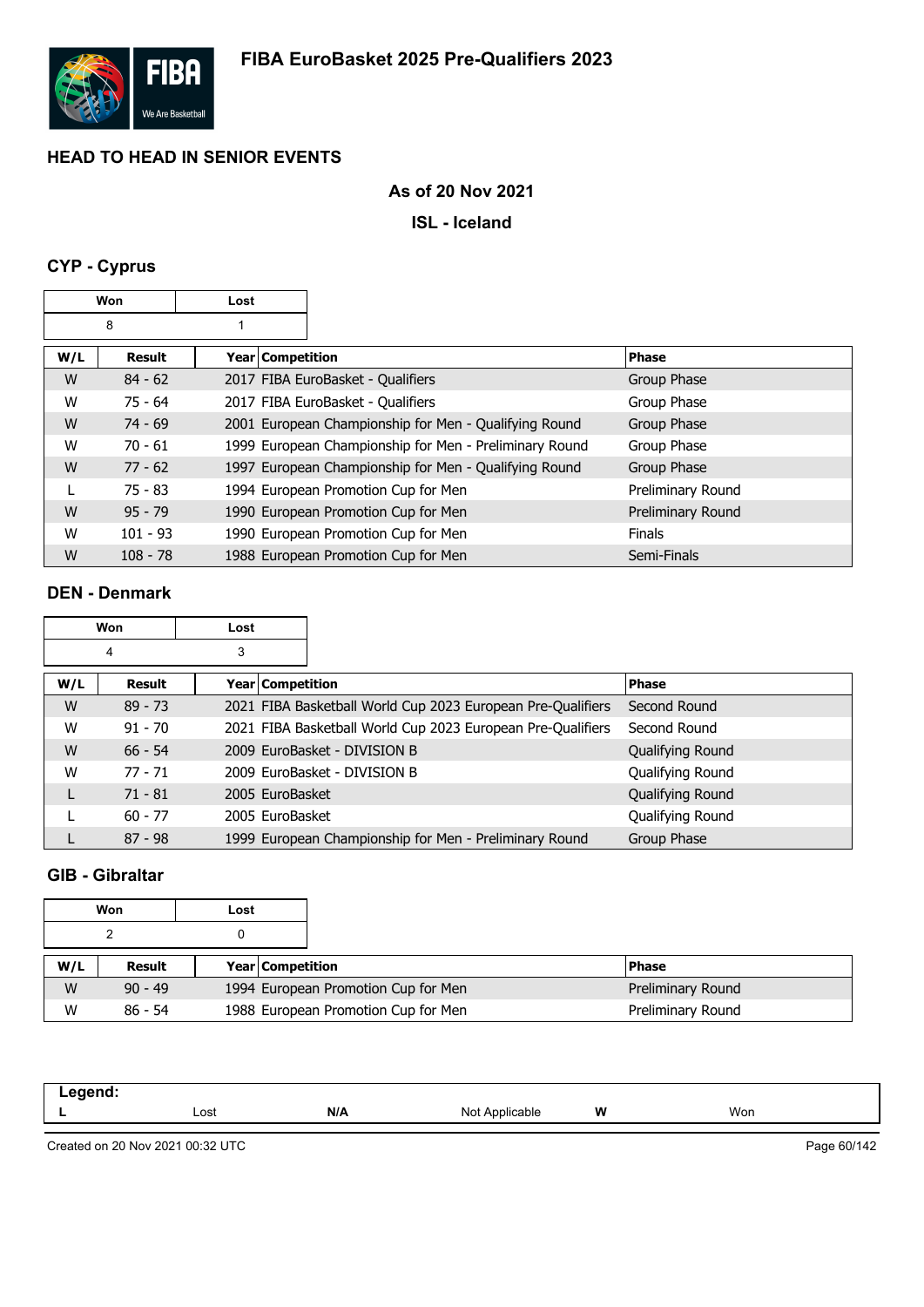

### **As of 20 Nov 2021**

### **ISL - Iceland**

### **IRL - Ireland**

|     | Won       | Lost |                    |                                                        |                   |
|-----|-----------|------|--------------------|--------------------------------------------------------|-------------------|
|     | 2         | 4    |                    |                                                        |                   |
| W/L | Result    |      | Year   Competition |                                                        | <b>Phase</b>      |
| L   | 78 - 84   |      |                    | 2003 European Championship for Men - Qualifying Round  | Group Phase       |
|     | $59 - 70$ |      |                    | 2003 European Championship for Men - Qualifying Round  | Group Phase       |
| W   | $89 - 74$ |      |                    | 1999 European Championship for Men - Preliminary Round | Group Phase       |
|     | $76 - 89$ |      |                    | 1994 European Promotion Cup for Men                    | Semi-Finals       |
| L   | $68 - 71$ |      |                    | 1988 European Promotion Cup for Men                    | Preliminary Round |
| W   | $86 - 69$ |      |                    | 1988 European Promotion Cup for Men                    | <b>Finals</b>     |

# **KOS - Kosovo**

|     | Won<br>Lost |  |                         |                                                             |              |
|-----|-------------|--|-------------------------|-------------------------------------------------------------|--------------|
|     |             |  |                         |                                                             |              |
| W/L | Result      |  | <b>Year Competition</b> |                                                             | <b>Phase</b> |
| W   | $86 - 62$   |  |                         | 2021 FIBA Basketball World Cup 2023 European Pre-Qualifiers | First Round  |
|     | 78 - 80     |  |                         | 2021 FIBA Basketball World Cup 2023 European Pre-Qualifiers | First Round  |

# **LUX - Luxembourg**

|     | Won           | Lost |                                                             |                    |
|-----|---------------|------|-------------------------------------------------------------|--------------------|
|     |               | 0    |                                                             |                    |
| W/L | <b>Result</b> |      | Year   Competition                                          | <b>Phase</b>       |
| W   | $90 - 76$     |      | 2021 FIBA Basketball World Cup 2023 European Pre-Qualifiers | <b>First Round</b> |
| W   | $86 - 84$     |      | 2021 FIBA Basketball World Cup 2023 European Pre-Qualifiers | <b>First Round</b> |
| W   | $89 - 73$     |      | 2007 EuroBasket - DIVISION B                                | Qualifying Round   |
| W   | $98 - 76$     |      | 2007 EuroBasket - DIVISION B                                | Qualifying Round   |
| W   | $96 - 63$     |      | 1999 European Championship for Men - Preliminary Round      | Group Phase        |
| W   | $95 - 87$     |      | 1994 European Promotion Cup for Men                         | <b>Finals</b>      |
| W   | $98 - 93$     |      | 1990 European Promotion Cup for Men                         | Semi-Finals        |

| Lost | N/A | nlle <sub>n</sub><br>N0 | W | Won |  |
|------|-----|-------------------------|---|-----|--|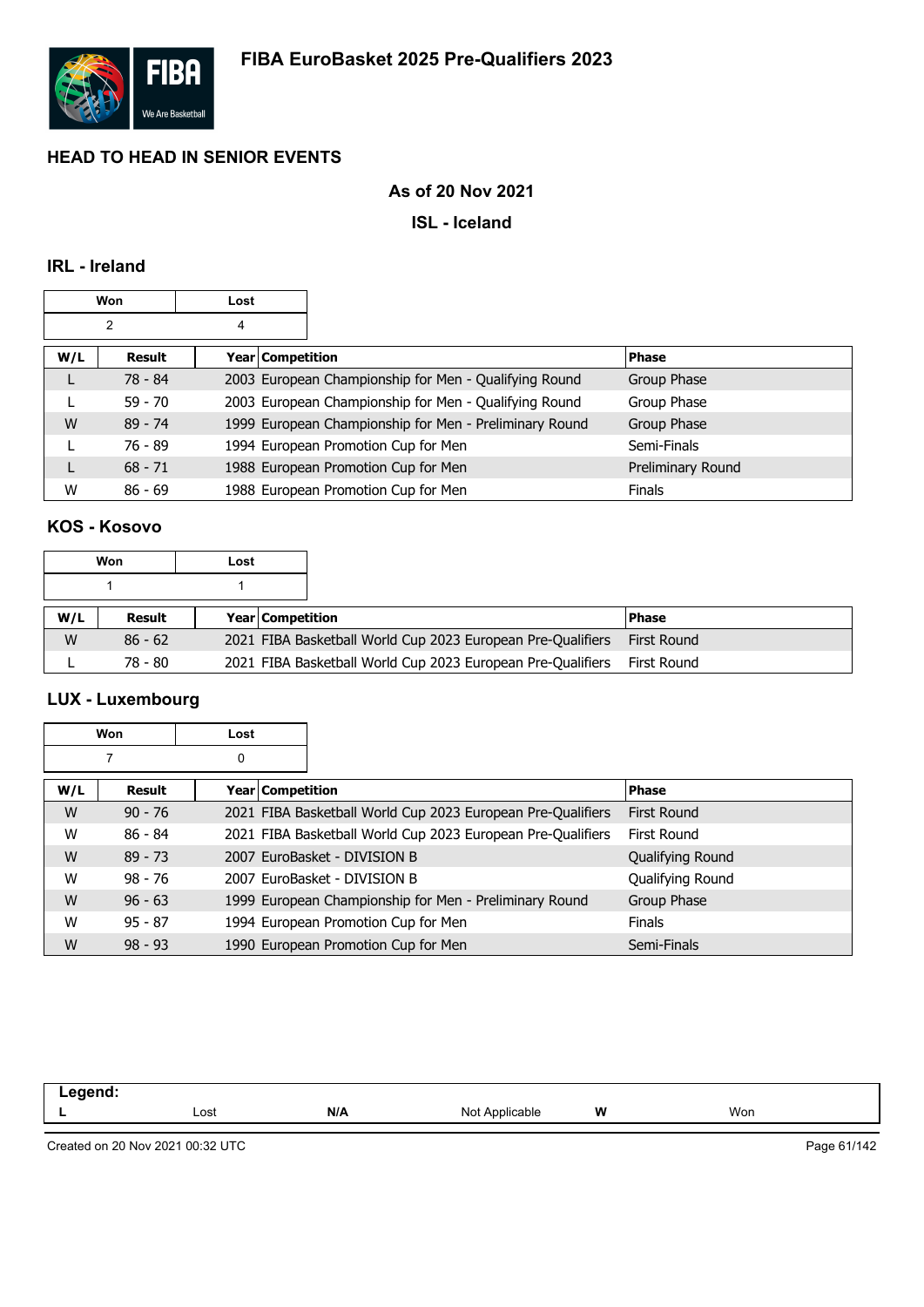

### **As of 20 Nov 2021**

**ISL - Iceland**

### **MKD - North Macedonia**

|     | Won        | Lost |                         |                                                       |             |
|-----|------------|------|-------------------------|-------------------------------------------------------|-------------|
|     |            |      |                         |                                                       |             |
| W/L | Result     |      | <b>Year Competition</b> |                                                       | l Phase     |
|     | $65 - 94$  |      |                         | 2001 European Championship for Men - Semi-Final Round | Group Phase |
|     | $83 - 102$ |      |                         | 2001 European Championship for Men - Semi-Final Round | Group Phase |

### **MLT - Malta**

|     | Won        | Lost |                                     |
|-----|------------|------|-------------------------------------|
|     |            |      |                                     |
|     |            |      |                                     |
| W/L | Result     |      | Year   Competition                  |
| W   | $114 - 64$ |      | 1990 European Promotion Cup for Men |

### **MNE - Montenegro**

|     | Won        | Lost |                         |                                                             |                  |
|-----|------------|------|-------------------------|-------------------------------------------------------------|------------------|
|     | 0          | 6    |                         |                                                             |                  |
| W/L | Result     |      | <b>Year Competition</b> |                                                             | <b>Phase</b>     |
|     | $80 - 82$  |      |                         | 2021 FIBA Basketball World Cup 2023 European Pre-Qualifiers | Second Round     |
|     | $69 - 83$  |      |                         | 2021 FIBA Basketball World Cup 2023 European Pre-Qualifiers | Second Round     |
|     | $67 - 85$  |      |                         | 2013 EuroBasket - Qualification Round                       | Qualifying Round |
|     | $92 - 101$ |      |                         | 2013 EuroBasket - Qualification Round                       | Qualifying Round |
|     | $58 - 102$ |      |                         | 2009 EuroBasket - DIVISION B                                | Qualifying Round |
|     | $66 - 80$  |      |                         | 2009 EuroBasket - DIVISION B                                | Qualifying Round |

# **POR - Portugal**

| Won<br>Lost |           |   |                  |                                                       |                   |  |
|-------------|-----------|---|------------------|-------------------------------------------------------|-------------------|--|
|             |           | 3 |                  |                                                       |                   |  |
| W/L         | Result    |   | Year Competition |                                                       | <b>Phase</b>      |  |
| ┗           | $68 - 87$ |   |                  | 2001 European Championship for Men - Semi-Final Round | Group Phase       |  |
| W           | $84 - 81$ |   |                  | 2001 European Championship for Men - Semi-Final Round | Group Phase       |  |
|             | $70 - 88$ |   |                  | 1997 European Championship for Men - Qualifying Round | Group Phase       |  |
|             | 78 - 83   |   |                  | 1992 European Olympic Qualifying Tournament for Men   | Preliminary Round |  |

| eand:<br>$- -$ . |      |     |                   |   |     |
|------------------|------|-----|-------------------|---|-----|
|                  | Lost | N/A | Not<br>Applicable | W | Won |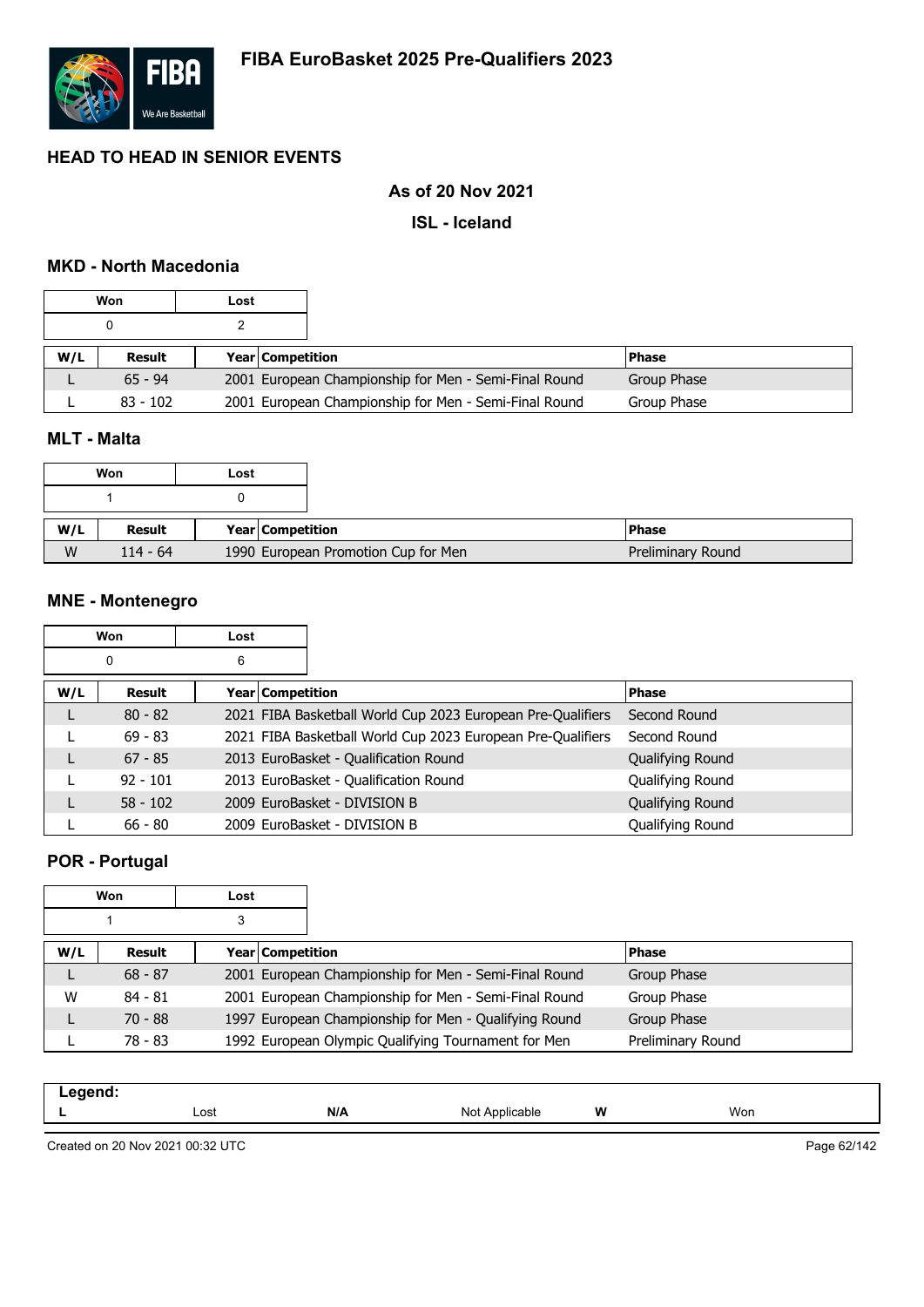

## **As of 20 Nov 2021**

### **ISL - Iceland**

### **ROU - Romania**

|     | Won        | Lost               |                                                       |                   |
|-----|------------|--------------------|-------------------------------------------------------|-------------------|
|     | 5          | 2                  |                                                       |                   |
| W/L | Result     | Year   Competition |                                                       | <b>Phase</b>      |
| W   | $72 - 64$  |                    | 2015 EuroBasket - 1st Qualifying Tournament           | Group Round       |
| W   | $77 - 71$  |                    | 2015 EuroBasket - 1st Qualifying Tournament           | Group Round       |
| W   | $80 - 72$  | 2005 EuroBasket    |                                                       | Qualifying Round  |
| W   | $79 - 73$  | 2005 EuroBasket    |                                                       | Qualifying Round  |
| W   | $74 - 61$  |                    | 2001 European Championship for Men - Qualifying Round | Group Phase       |
|     | $85 - 102$ |                    | 1997 European Championship for Men - Qualifying Round | Group Phase       |
|     | $85 - 99$  |                    | 1992 European Olympic Qualifying Tournament for Men   | Preliminary Round |

### **SMR - San Marino**

|     | Won       | Lost |                  |                                     |                   |
|-----|-----------|------|------------------|-------------------------------------|-------------------|
|     |           |      |                  |                                     |                   |
| W/L | Result    |      | Year Competition |                                     | <b>IPhase</b>     |
| W   | $83 - 75$ |      |                  | 1988 European Promotion Cup for Men | Preliminary Round |

# **SUI - Switzerland**

|     | Won       | Lost |                                                       |              |
|-----|-----------|------|-------------------------------------------------------|--------------|
|     |           | 4    |                                                       |              |
| W/L | Result    |      | Year Competition                                      | <b>Phase</b> |
| W   | $88 - 72$ |      | 2017 FIBA EuroBasket - Qualifiers                     | Group Phase  |
|     | $80 - 83$ |      | 2017 FIBA EuroBasket - Qualifiers                     | Group Phase  |
|     | $68 - 77$ |      | 2003 European Championship for Men - Qualifying Round | Group Phase  |
|     | $62 - 79$ |      | 2003 European Championship for Men - Qualifying Round | Group Phase  |
|     | $78 - 87$ |      | 1997 European Championship for Men - Qualifying Round | Group Phase  |

| $\sim$ 000 $\sim$ $\sim$ $\sim$<br>. |      |     |                     |   |     |
|--------------------------------------|------|-----|---------------------|---|-----|
|                                      | Lost | N/A | Not A<br>Applicable | W | Won |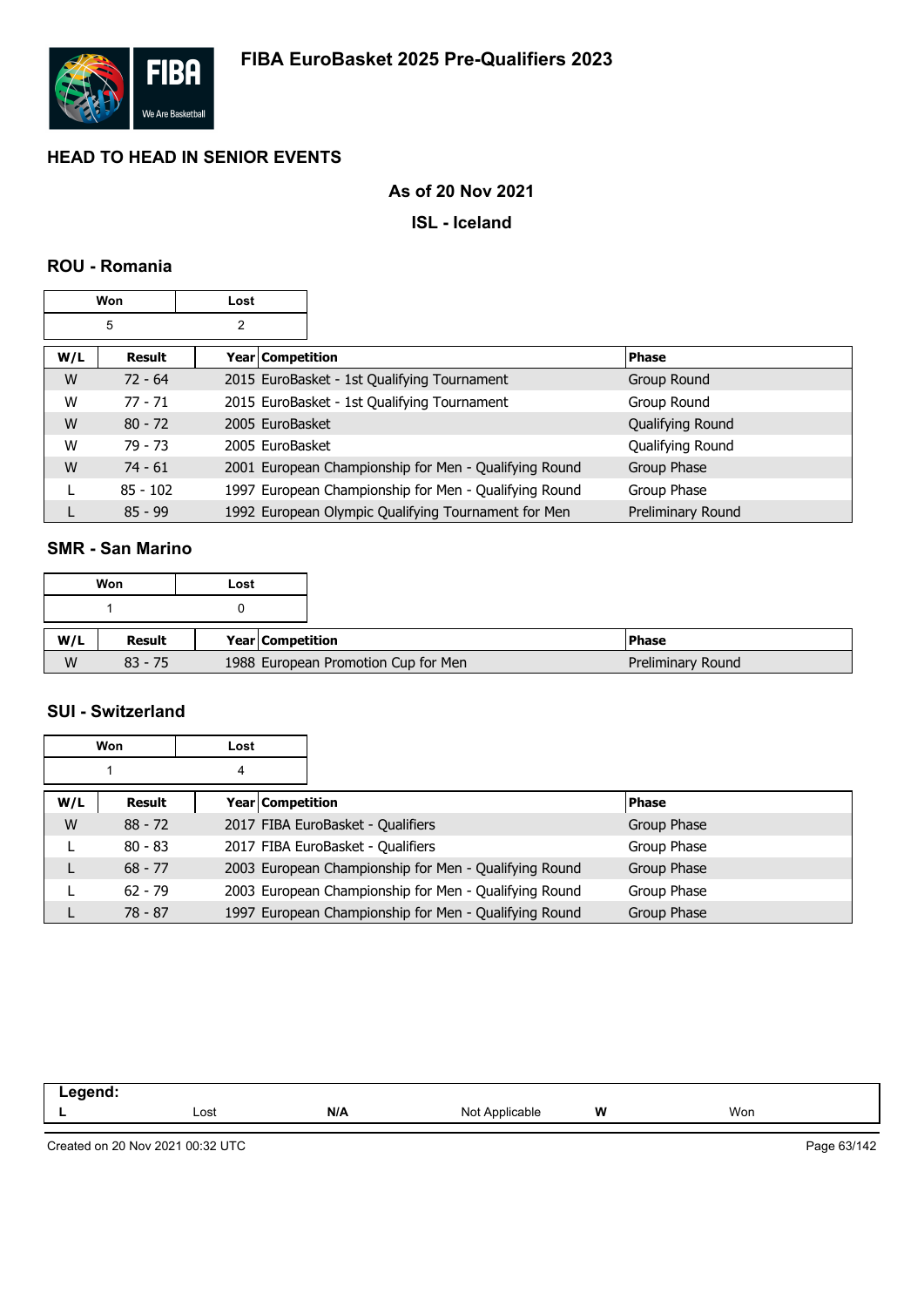

## **As of 20 Nov 2021**

**ISL - Iceland**

# **SVK - Slovakia**

|     | Won       | Lost |                  |                                                             |                  |
|-----|-----------|------|------------------|-------------------------------------------------------------|------------------|
|     | 3         | 2    |                  |                                                             |                  |
| W/L | Result    |      | Year Competition |                                                             | <b>Phase</b>     |
| W   | $94 - 79$ |      |                  | 2021 FIBA Basketball World Cup 2023 European Pre-Qualifiers | First Round      |
| W   | $83 - 74$ |      |                  | 2021 FIBA Basketball World Cup 2023 European Pre-Qualifiers | First Round      |
| L   | $84 - 86$ |      |                  | 2013 EuroBasket - Qualification Round                       | Qualifying Round |
| W   | $81 - 75$ |      |                  | 2013 EuroBasket - Qualification Round                       | Qualifying Round |
|     | $49 - 64$ |      |                  | 2001 European Championship for Men - Qualifying Round       | Group Phase      |

| $\sim$ . The second second second second second second second second second second second second second second second second second second second second second second second second second second second second second second<br>- - - - - - |      |     |                   |       |     |
|-----------------------------------------------------------------------------------------------------------------------------------------------------------------------------------------------------------------------------------------------|------|-----|-------------------|-------|-----|
|                                                                                                                                                                                                                                               | Lost | N/L | Applicable<br>Not | w<br> | Won |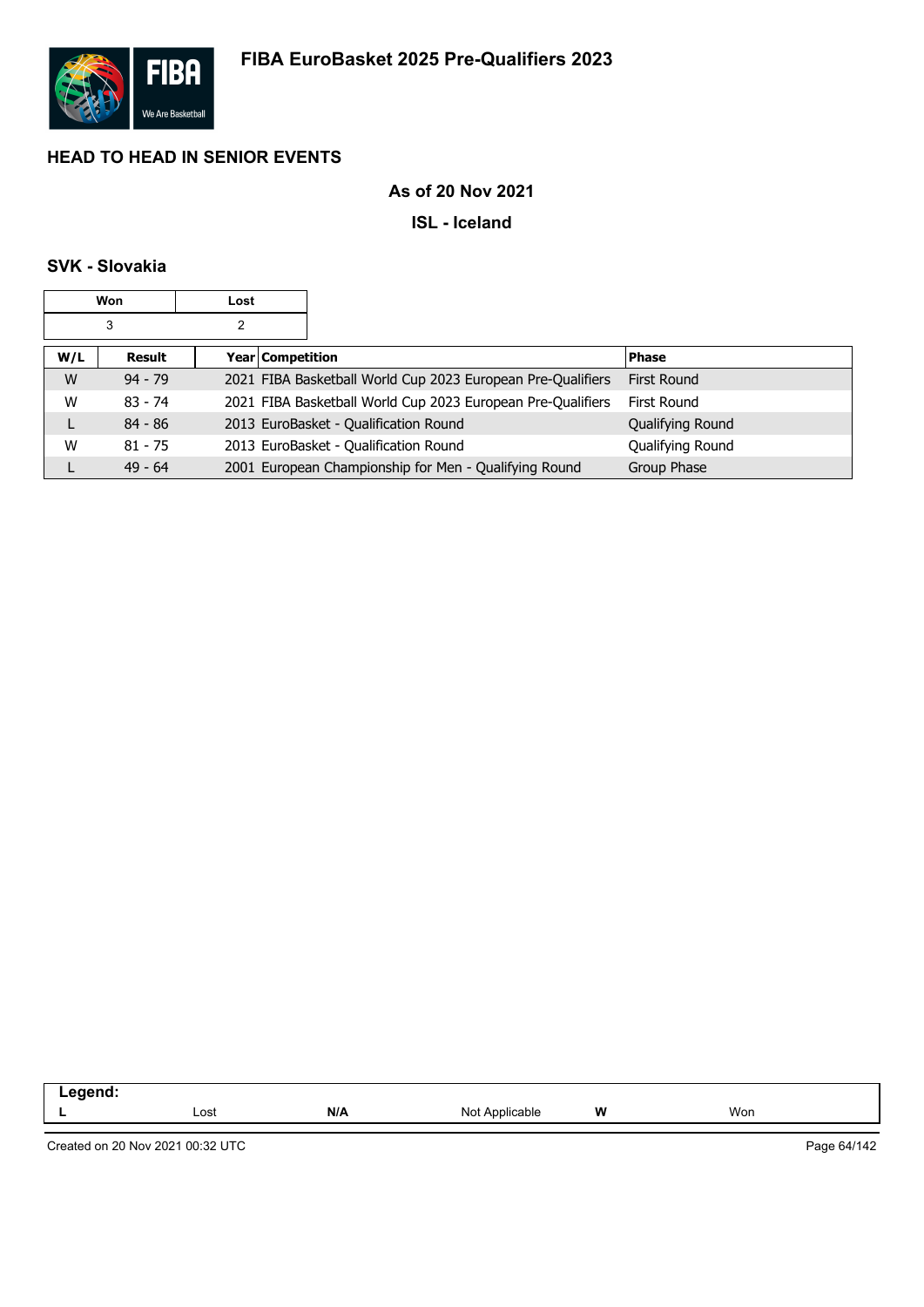

**Total Summary**

# **HEAD TO HEAD IN SENIOR EVENTS**

### **As of 20 Nov 2021**

### **KOS - Kosovo**

| Total Summary       |       |                |                |              |                |                |
|---------------------|-------|----------------|----------------|--------------|----------------|----------------|
| <b>Team Name</b>    | Win % | <b>Played</b>  | Won            | Lost         | For            | <b>Against</b> |
| Iceland             | 50    | $\overline{2}$ | $\mathbf{1}$   | $\mathbf{1}$ | 142            | 164            |
| Luxembourg          | 50    | $\overline{2}$ | $\mathbf{1}$   | 1            | 173            | 179            |
| North Macedonia     | 50    | $\overline{2}$ | $\mathbf{1}$   | $\mathbf 1$  | 146            | 155            |
| Slovakia            | 0     | $\overline{2}$ | 0              | 2            | 140            | 168            |
| Cyprus              | N/A   | 0              | $\mathbf 0$    | $\mathbf 0$  | $\pmb{0}$      | 0              |
| Latvia              | N/A   | 0              | $\mathbf{0}$   | 0            | 0              | 0              |
| Albania             | N/A   | 0              | $\mathbf 0$    | $\mathbf{0}$ | $\mathbf 0$    | $\pmb{0}$      |
| Montenegro          | N/A   | 0              | 0              | 0            | $\mathbf{0}$   | 0              |
| Gibraltar           | N/A   | 0              | $\mathbf 0$    | $\mathbf{0}$ | 0              | $\overline{0}$ |
| Republic of Moldova | N/A   | 0              | 0              | 0            | 0              | $\pmb{0}$      |
| Switzerland         | N/A   | 0              | $\mathbf 0$    | 0            | 0              | $\pmb{0}$      |
| Romania             | N/A   | 0              | 0              | 0            | 0              | 0              |
| Andorra             | N/A   | $\mathbf 0$    | $\mathbf 0$    | $\mathbf{0}$ | $\mathbf 0$    | $\pmb{0}$      |
| Ireland             | N/A   | 0              | $\mathbf 0$    | 0            | 0              | $\pmb{0}$      |
| San Marino          | N/A   | $\overline{0}$ | $\overline{0}$ | 0            | $\overline{0}$ | $\pmb{0}$      |
| Malta               | N/A   | 0              | 0              | 0            | 0              | 0              |
| Portugal            | N/A   | 0              | $\mathbf 0$    | 0            | $\mathbf 0$    | $\pmb{0}$      |
| <b>Belarus</b>      | N/A   | 0              | 0              | 0            | 0              | $\pmb{0}$      |
| Armenia             | N/A   | $\mathbf 0$    | $\mathbf 0$    | 0            | $\mathbf 0$    | $\pmb{0}$      |
| Azerbaijan          | N/A   | 0              | 0              | 0            | 0              | 0              |
| Monaco              | N/A   | $\mathbf 0$    | 0              | $\mathbf 0$  | $\pmb{0}$      | $\pmb{0}$      |
| Denmark             | N/A   | 0              | 0              | 0            | 0              | 0              |
| Norway              | N/A   | $\mathbf 0$    | $\mathbf 0$    | $\mathbf 0$  | 0              | $\pmb{0}$      |
| Austria             | N/A   | 0              | 0              | 0            | $\mathbf 0$    | 0              |
| Sweden              | N/A   | $\mathbf 0$    | 0              | $\mathbf 0$  | $\mathbf 0$    | $\pmb{0}$      |
| <b>Total</b>        | 38    | 8              | 3              | 5            | 601            | 666            |

**Legend: L** Lost **N/A** Not Applicable **W** Won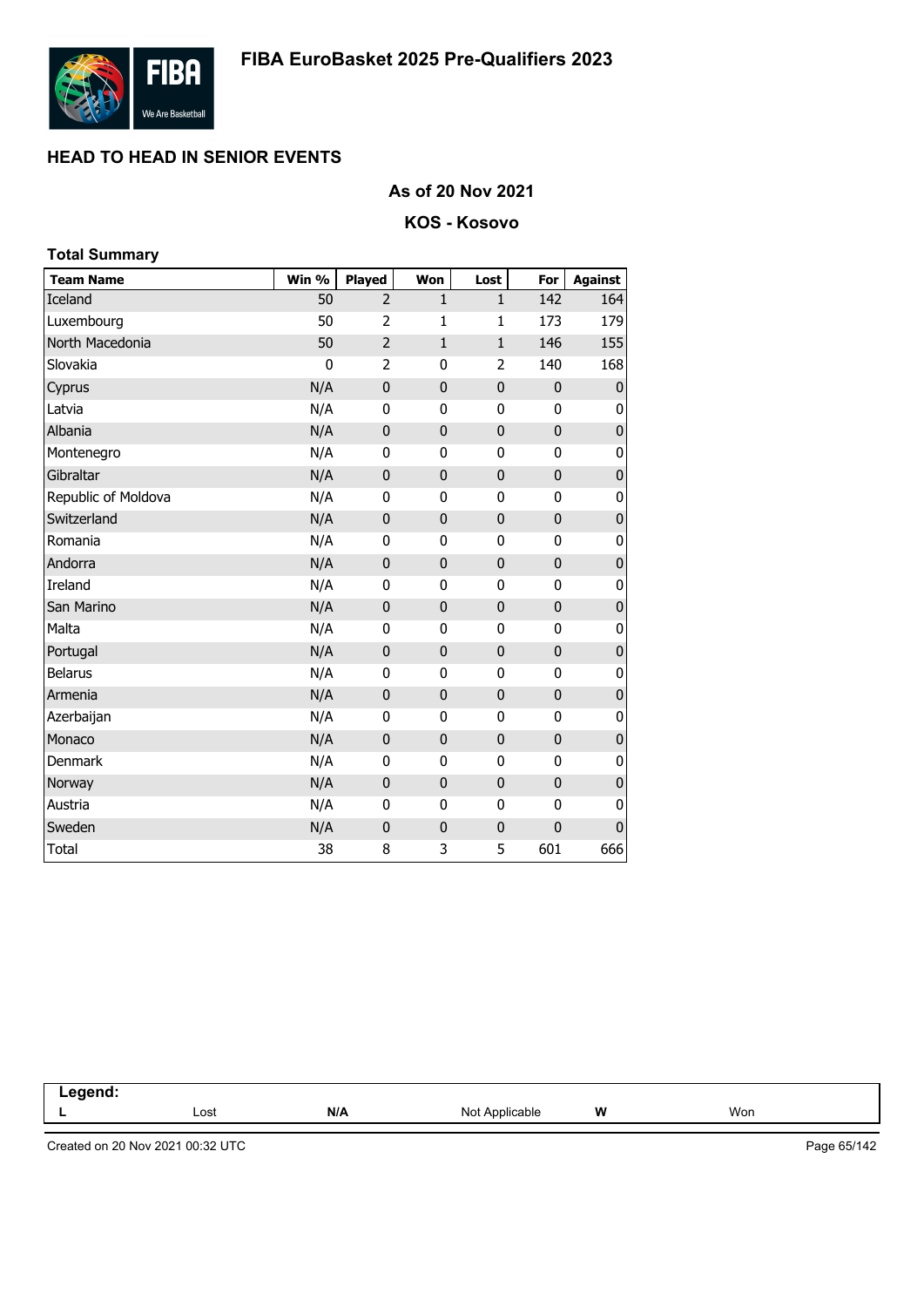

**KOS - Kosovo**

### **Overview per opponent**

### **ISL - Iceland**

|     | Won       | Lost |                         |                                                             |                    |
|-----|-----------|------|-------------------------|-------------------------------------------------------------|--------------------|
|     |           |      |                         |                                                             |                    |
| W/L | Result    |      | <b>Year Competition</b> |                                                             | l Phase            |
|     | $62 - 86$ |      |                         | 2021 FIBA Basketball World Cup 2023 European Pre-Qualifiers | <b>First Round</b> |
| W   | $80 - 78$ |      |                         | 2021 FIBA Basketball World Cup 2023 European Pre-Qualifiers | First Round        |

# **LUX - Luxembourg**

|     | Won       | Lost |                         |                                                             |                    |
|-----|-----------|------|-------------------------|-------------------------------------------------------------|--------------------|
|     |           |      |                         |                                                             |                    |
| W/L | Result    |      | <b>Year Competition</b> |                                                             | <b>Phase</b>       |
| W   | $84 - 80$ |      |                         | 2021 FIBA Basketball World Cup 2023 European Pre-Qualifiers | <b>First Round</b> |
|     | $89 - 99$ |      |                         | 2021 FIBA Basketball World Cup 2023 European Pre-Qualifiers | First Round        |

## **MKD - North Macedonia**

|     | Won       | Lost |                                                             |                        |
|-----|-----------|------|-------------------------------------------------------------|------------------------|
|     |           |      |                                                             |                        |
| W/L | Result    |      | <b>Year Competition</b>                                     | <b>Phase</b>           |
| W   | $72 - 68$ |      | 2017 FIBA Basketball World Cup 2019 European Pre-Qualifiers | European Pre-Qualifers |
|     | 74 - 87   |      | 2017 FIBA Basketball World Cup 2019 European Pre-Qualifiers | European Pre-Qualifers |

## **SVK - Slovakia**

|     | Won       | Lost |                         |                                                             |              |
|-----|-----------|------|-------------------------|-------------------------------------------------------------|--------------|
|     |           |      |                         |                                                             |              |
| W/L | Result    |      | <b>Year Competition</b> |                                                             | <b>Phase</b> |
|     | $73 - 77$ |      |                         | 2021 FIBA Basketball World Cup 2023 European Pre-Qualifiers | First Round  |
|     | $67 - 91$ |      |                         | 2021 FIBA Basketball World Cup 2023 European Pre-Qualifiers | First Round  |

| Lost | N/A | Not<br>`Applicable | W | Won |
|------|-----|--------------------|---|-----|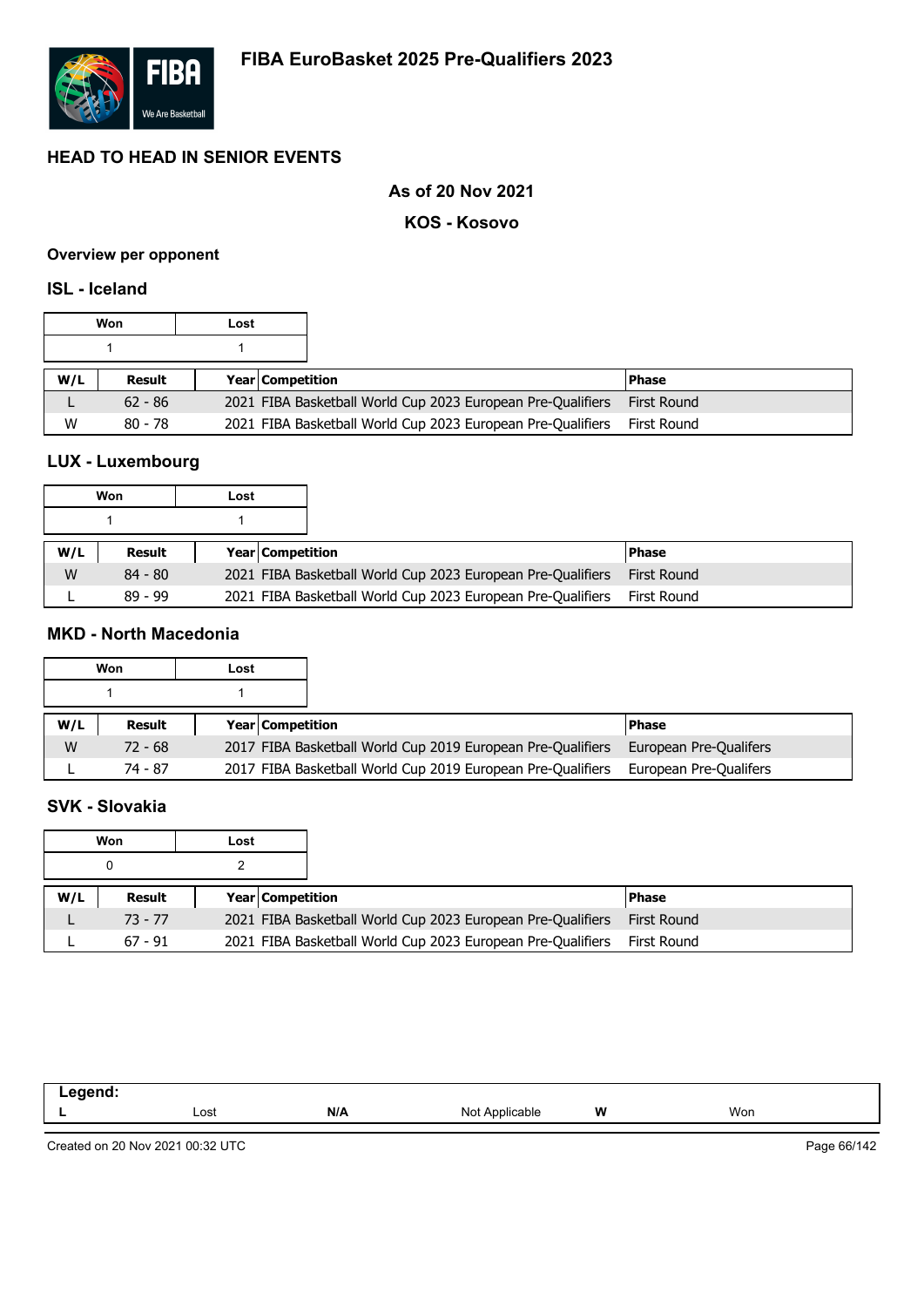

### **As of 20 Nov 2021**

### **LAT - Latvia**

| <b>Total Summary</b> |       |                |                |                |              |                |
|----------------------|-------|----------------|----------------|----------------|--------------|----------------|
| <b>Team Name</b>     | Win % | <b>Played</b>  | Won            | Lost           | For          | <b>Against</b> |
| Albania              | 100   | $\mathbf{1}$   | $\mathbf{1}$   | 0              | 94           | 78             |
| Denmark              | 100   | 2              | 2              | 0              | 168          | 140            |
| Luxembourg           | 100   | $\mathbf{1}$   | $\mathbf{1}$   | $\mathbf 0$    | 106          | 65             |
| Norway               | 100   | $\mathbf{1}$   | $\mathbf{1}$   | 0              | 114          | 74             |
| Romania              | 100   | 6              | 6              | $\mathbf 0$    | 531          | 406            |
| Switzerland          | 100   | 4              | $\overline{4}$ | 0              | 311          | 238            |
| <b>Belarus</b>       | 100   | $\overline{4}$ | $\overline{4}$ | $\mathbf 0$    | 355          | 297            |
| Slovakia             | 100   | 4              | 4              | 0              | 355          | 270            |
| Portugal             | 71    | 7              | 5              | $\overline{2}$ | 557          | 485            |
| North Macedonia      | 66    | 3              | $\overline{2}$ | $\mathbf{1}$   | 237          | 228            |
| Sweden               | 66    | 6              | $\overline{4}$ | $\overline{2}$ | 470          | 442            |
| Montenegro           | 50    | 6              | 3              | 3              | 478          | 484            |
| Cyprus               | N/A   | $\mathbf 0$    | $\bf 0$        | $\pmb{0}$      | $\mathbf 0$  | $\pmb{0}$      |
| Gibraltar            | N/A   | 0              | $\mathbf 0$    | $\bf{0}$       | 0            | 0              |
| Republic of Moldova  | N/A   | $\mathbf 0$    | $\mathbf 0$    | $\mathbf 0$    | $\mathbf 0$  | $\pmb{0}$      |
| Andorra              | N/A   | $\mathbf 0$    | $\mathbf 0$    | 0              | 0            | 0              |
| Ireland              | N/A   | $\mathbf{0}$   | $\mathbf 0$    | $\mathbf 0$    | $\mathbf 0$  | $\pmb{0}$      |
| San Marino           | N/A   | 0              | $\mathbf 0$    | $\mathbf 0$    | 0            | 0              |
| Malta                | N/A   | $\mathbf 0$    | $\bf 0$        | $\mathbf 0$    | $\mathbf 0$  | $\pmb{0}$      |
| Armenia              | N/A   | 0              | $\mathbf 0$    | 0              | 0            | 0              |
| Azerbaijan           | N/A   | $\mathbf 0$    | $\mathbf 0$    | $\mathbf 0$    | 0            | $\mathbf 0$    |
| Iceland              | N/A   | 0              | 0              | 0              | 0            | 0              |
| Monaco               | N/A   | $\mathbf 0$    | $\mathbf 0$    | $\mathbf 0$    | $\mathbf 0$  | $\pmb{0}$      |
| Kosovo               | N/A   | 0              | $\mathbf 0$    | 0              | 0            | 0              |
| Austria              | N/A   | $\mathbf 0$    | $\mathbf 0$    | $\mathbf 0$    | $\mathbf{0}$ | $\mathbf{0}$   |
| <b>Total</b>         | 82    | 45             | 37             | 8              | 3776         | 3207           |

### **Overview per opponent**

| $\sim$ $\sim$ $\sim$ $\sim$ $\sim$<br>-- |      |     |                   |   |     |  |
|------------------------------------------|------|-----|-------------------|---|-----|--|
|                                          | Lost | N/A | Not<br>Applicable | W | Won |  |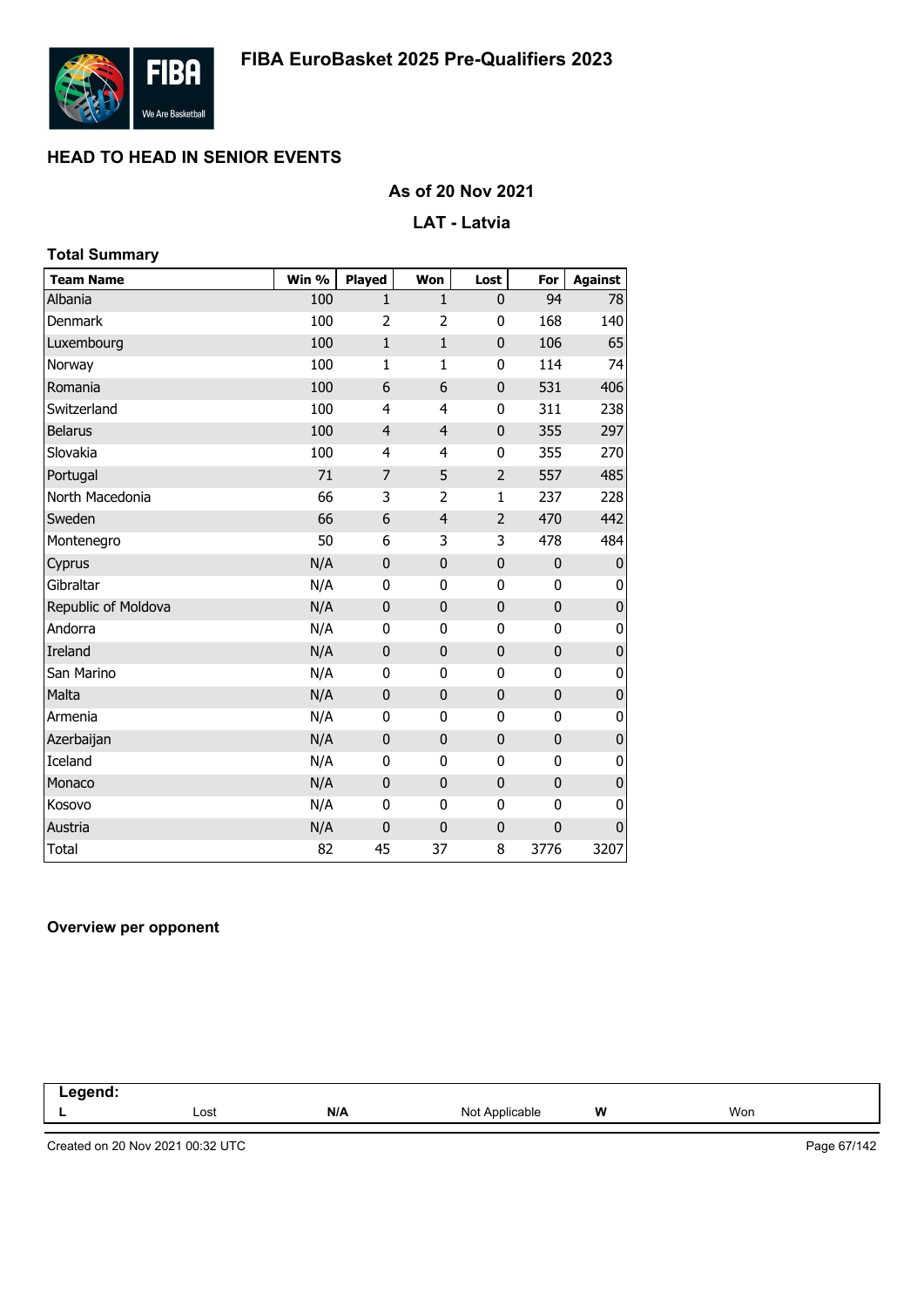

### **As of 20 Nov 2021**

**LAT - Latvia**

### **ALB - Albania**

|     | Won           | ∟ost                                                |
|-----|---------------|-----------------------------------------------------|
|     |               |                                                     |
| W/L | <b>Result</b> | Year Competition                                    |
| W   | $94 - 78$     | 1992 European Olympic Qualifying Tournament for Men |

#### **BLR - Belarus**

|     | Won        | Lost |                  |                                                             |              |
|-----|------------|------|------------------|-------------------------------------------------------------|--------------|
|     | 4          |      |                  |                                                             |              |
| W/L | Result     |      | Year Competition |                                                             | <b>Phase</b> |
| W   | $83 - 60$  |      |                  | 2021 FIBA Basketball World Cup 2023 European Pre-Qualifiers | Second Round |
| W   | $92 - 83$  |      |                  | 2021 FIBA Basketball World Cup 2023 European Pre-Qualifiers | Second Round |
| W   | $115 - 91$ |      |                  | 2003 European Championship for Men - Semi-Final Round       | First Leg    |
| W   | $65 - 63$  |      |                  | 2003 European Championship for Men - Semi-Final Round       | Second Leg   |

# **DEN - Denmark**

|     | Won       | Lost |                              |  |                  |
|-----|-----------|------|------------------------------|--|------------------|
|     |           | 0    |                              |  |                  |
| W/L | Result    |      | <b>Year Competition</b>      |  | <b>Phase</b>     |
| W   | 78 - 66   |      | 2007 EuroBasket - DIVISION A |  | Qualifying Round |
| W   | $90 - 74$ |      | 2007 EuroBasket - DIVISION A |  | Qualifying Round |

# **LUX - Luxembourg**

|     | Won        | Lost |                                                       |
|-----|------------|------|-------------------------------------------------------|
|     |            |      |                                                       |
| W/L | Result     |      | Year Competition                                      |
| W   | $106 - 65$ |      | 2001 European Championship for Men - Qualifying Round |

| end. |      |     |                   |   |     |
|------|------|-----|-------------------|---|-----|
|      | Lost | N/A | Not<br>Applicable | W | Won |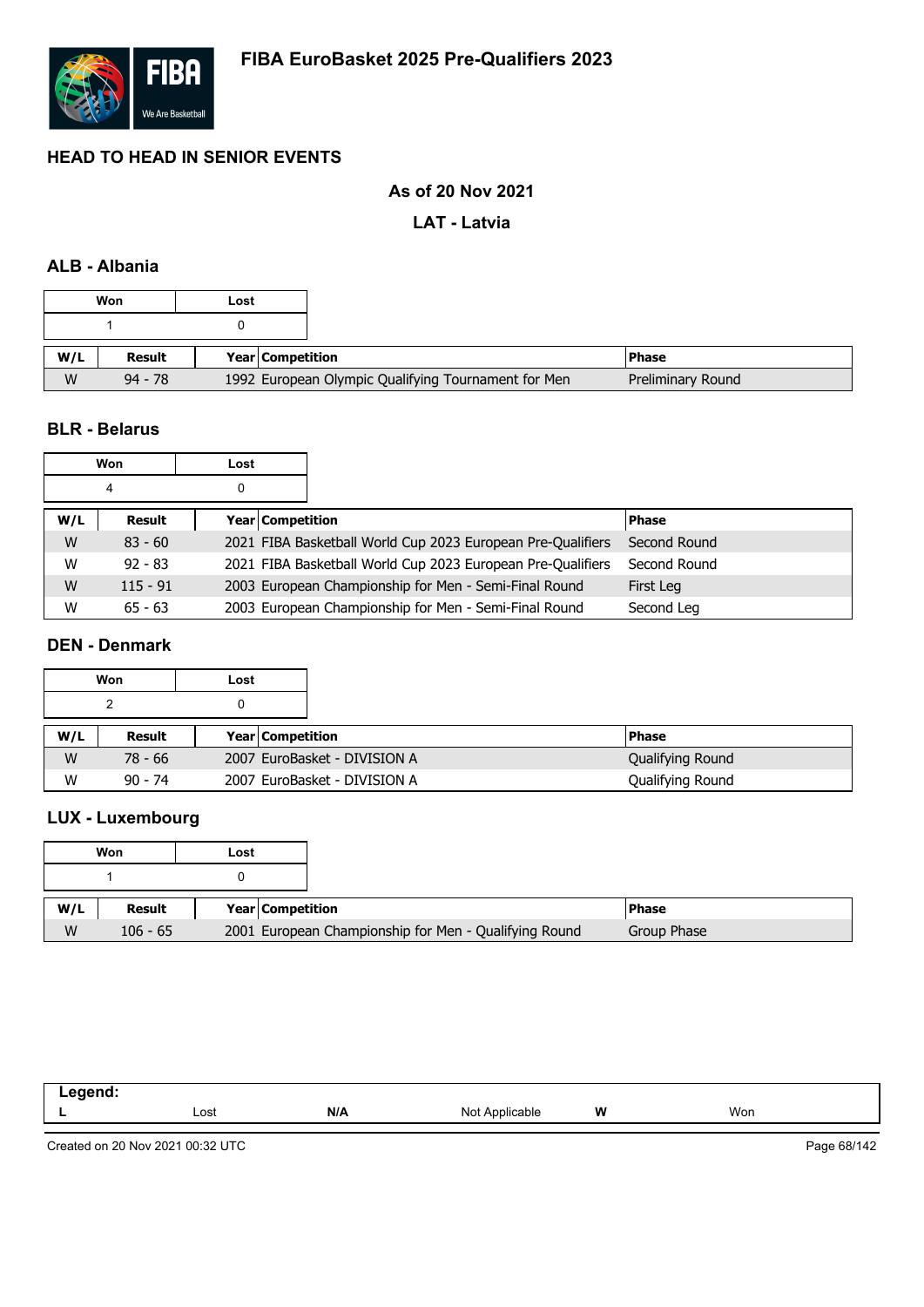

### **As of 20 Nov 2021**

**LAT - Latvia**

### **MKD - North Macedonia**

|     | Won       | Lost |                              |  |                    |
|-----|-----------|------|------------------------------|--|--------------------|
|     | 2         |      |                              |  |                    |
| W/L | Result    |      | <b>Year Competition</b>      |  | <b>Phase</b>       |
| W   | 76 - 66   |      | 2013 EuroBasket              |  | <b>First Round</b> |
| W   | $83 - 82$ |      | 2009 EuroBasket - DIVISION A |  | Qualifying Round   |
|     | $78 - 80$ |      | 2009 EuroBasket - DIVISION A |  | Qualifying Round   |

# **MNE - Montenegro**

|     | Won        | Lost                    |                                                         |                  |
|-----|------------|-------------------------|---------------------------------------------------------|------------------|
|     | 3          | 3                       |                                                         |                  |
| W/L | Result     | <b>Year Competition</b> |                                                         | <b>Phase</b>     |
| W   | $80 - 74$  |                         | 2019 FIBA Basketball World Cup 2019 European Qualifiers | Second Round     |
|     | 75 - 84    |                         | 2019 FIBA Basketball World Cup 2019 European Qualifiers | Second Round     |
| W   | $100 - 68$ | 2017 FIBA EuroBasket    |                                                         | Round of 16      |
| W   | $73 - 72$  | 2013 EuroBasket         |                                                         | First Round      |
|     | $84 - 90$  |                         | 2011 EuroBasket - DIVISION A                            | Qualifying Round |
|     | $66 - 96$  |                         | 2011 EuroBasket - DIVISION A                            | Qualifying Round |

#### **NOR - Norway**

| Won<br>Lost |            |                  |                                                       |               |
|-------------|------------|------------------|-------------------------------------------------------|---------------|
|             |            |                  |                                                       |               |
| W/L         | Result     | Year Competition |                                                       | <b>IPhase</b> |
| W           | $114 - 74$ |                  | 2001 European Championship for Men - Qualifying Round | Group Phase   |

| .<br>--<br>. |      |     |                   |   |     |
|--------------|------|-----|-------------------|---|-----|
| -            | Lost | N/A | Not<br>Applicable | W | Won |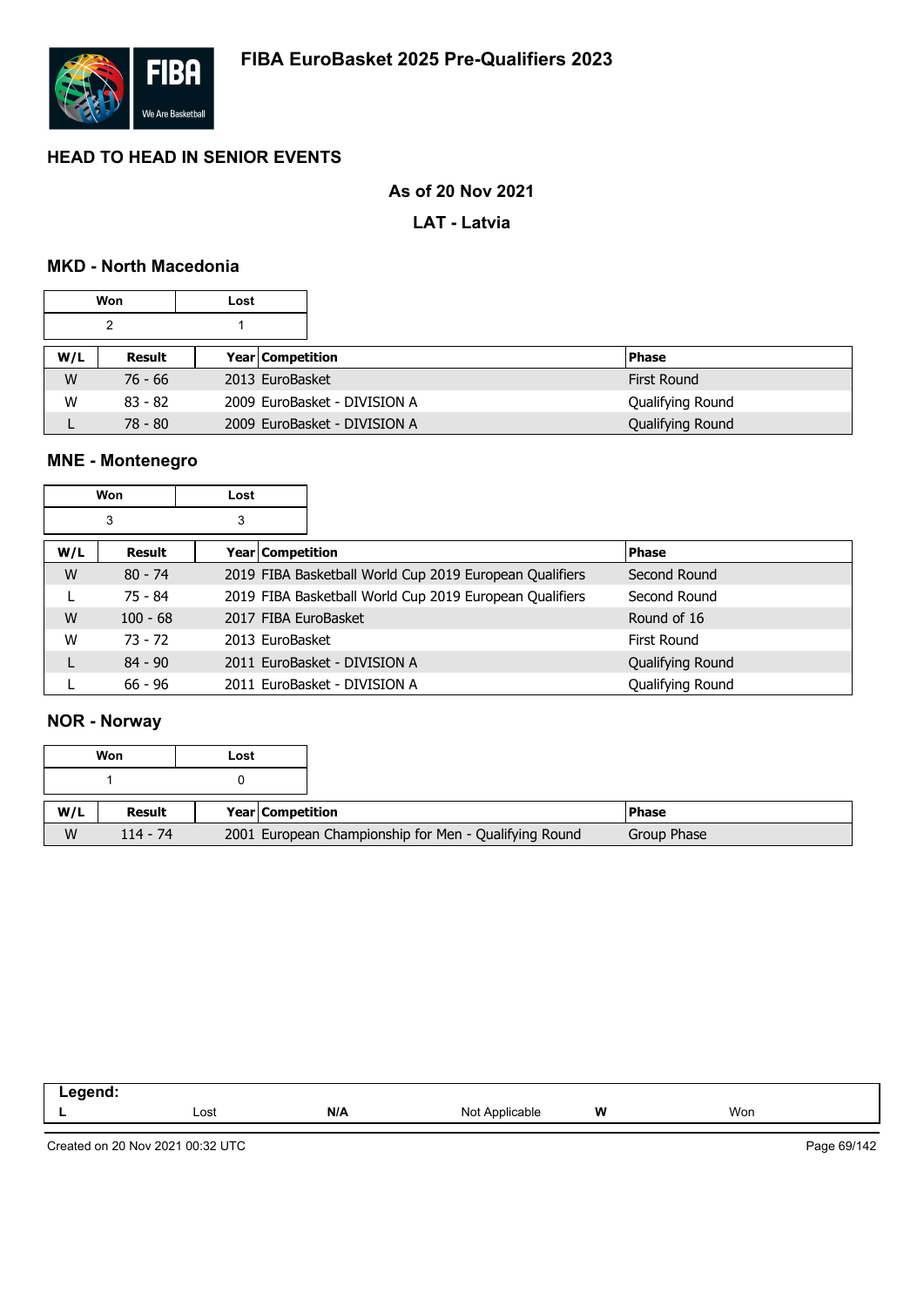

### **As of 20 Nov 2021**

**LAT - Latvia**

# **POR - Portugal**

| Won |               | Lost |                    |                                                       |                   |
|-----|---------------|------|--------------------|-------------------------------------------------------|-------------------|
|     | 5             | 2    |                    |                                                       |                   |
| W/L | <b>Result</b> |      | Year   Competition |                                                       | <b>Phase</b>      |
|     | $92 - 93$     |      |                    | 2009 EuroBasket - DIVISION A                          | Qualifying Round  |
| W   | $79 - 43$     |      |                    | 2009 EuroBasket - DIVISION A                          | Qualifying Round  |
| L   | $67 - 77$     |      | 2007 EuroBasket    |                                                       | Preliminary Round |
| W   | $92 - 64$     |      | 2005 EuroBasket    |                                                       | Qualifying Round  |
| W   | $81 - 76$     |      | 2005 EuroBasket    |                                                       | Qualifying Round  |
| W   | $81 - 76$     |      |                    | 1997 European Championship for Men - Semi-Final Round | Group Phase       |
| W   | $65 - 56$     |      |                    | 1997 European Championship for Men - Semi-Final Round | Group Phase       |

### **ROU - Romania**

| Won |            | Lost |                  |                                                             |                  |
|-----|------------|------|------------------|-------------------------------------------------------------|------------------|
|     | 6          | 0    |                  |                                                             |                  |
| W/L | Result     |      | Year Competition |                                                             | Phase            |
| W   | $79 - 69$  |      |                  | 2021 FIBA Basketball World Cup 2023 European Pre-Qualifiers | Second Round     |
| W   | $108 - 72$ |      |                  | 2021 FIBA Basketball World Cup 2023 European Pre-Qualifiers | Second Round     |
| W   | $82 - 70$  |      |                  | 2015 EuroBasket - 2nd Qualifying Round                      | Group Phase      |
| W   | $88 - 65$  |      |                  | 2015 EuroBasket - 2nd Qualifying Round                      | Group Phase      |
| W   | $89 - 53$  |      |                  | 2013 EuroBasket - Qualification Round                       | Qualifying Round |
| W   | $85 - 77$  |      |                  | 2013 EuroBasket - Qualification Round                       | Qualifying Round |

## **SUI - Switzerland**

|        | Won<br>Lost |                  |                                                       |                   |
|--------|-------------|------------------|-------------------------------------------------------|-------------------|
| 4<br>0 |             |                  |                                                       |                   |
| W/L    | Result      | Year Competition |                                                       | <b>Phase</b>      |
| W      | $92 - 67$   |                  | 2001 European Championship for Men - Semi-Final Round | Group Phase       |
| W      | $91 - 76$   |                  | 2001 European Championship for Men - Semi-Final Round | Group Phase       |
| W      | $100 - 76$  |                  | 1992 European Olympic Qualifying Tournament for Men   | Preliminary Round |
| W      | $28 - 19$   |                  | 1935 European Championship for Men                    | Semi-Finals       |

| - | Lost | N/A | $\sim$<br>anie<br>$\sim$<br>the contract of the contract of the contract of the contract of the contract of | W | Won |
|---|------|-----|-------------------------------------------------------------------------------------------------------------|---|-----|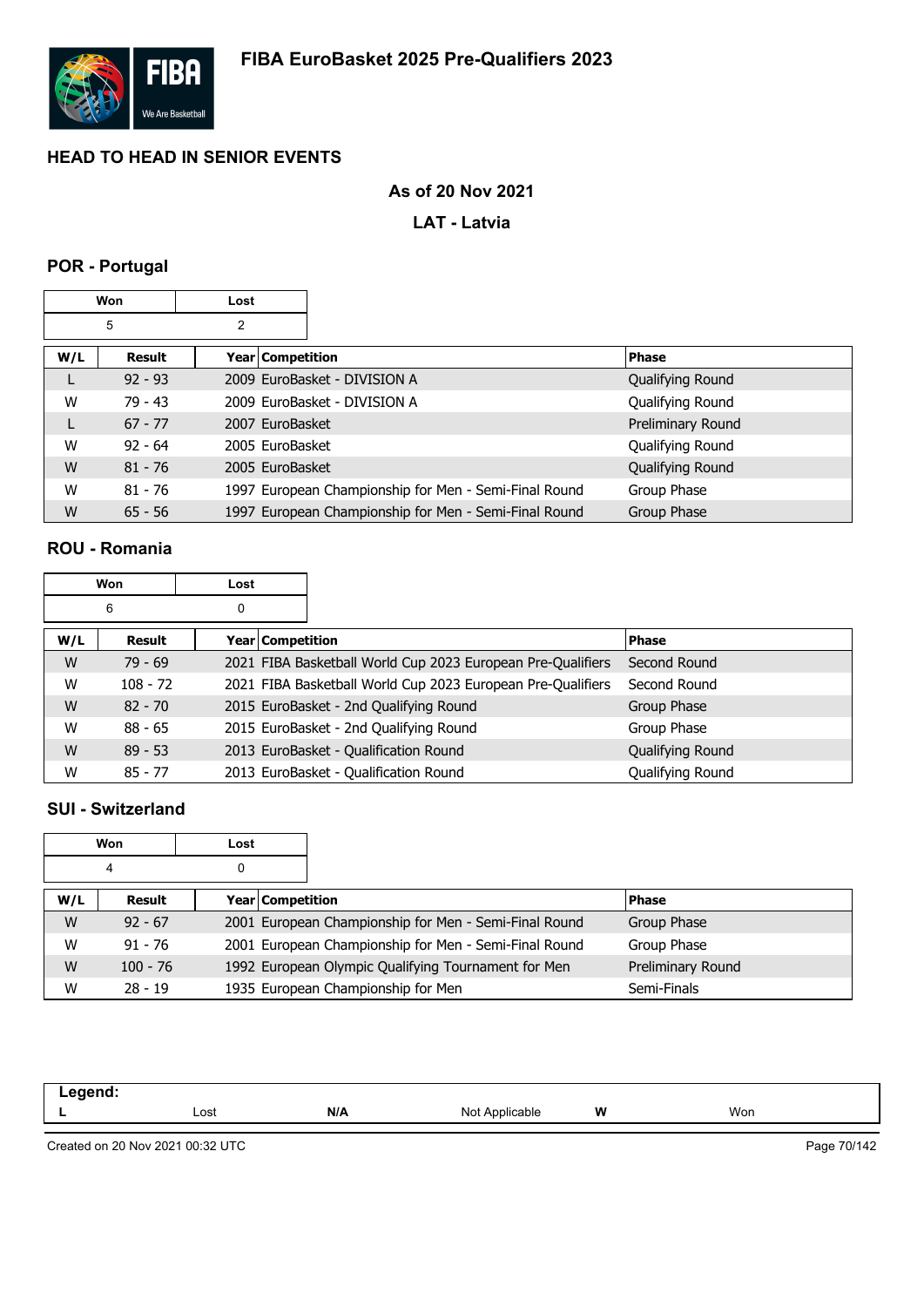

### **As of 20 Nov 2021**

### **LAT - Latvia**

## **SVK - Slovakia**

|     | Won        | Lost |                  |                                                       |              |
|-----|------------|------|------------------|-------------------------------------------------------|--------------|
| 4   |            | 0    |                  |                                                       |              |
| W/L | Result     |      | Year Competition |                                                       | <b>Phase</b> |
| W   | $86 - 66$  |      |                  | 2015 EuroBasket - 2nd Qualifying Round                | Group Phase  |
| W   | $89 - 65$  |      |                  | 2015 EuroBasket - 2nd Qualifying Round                | Group Phase  |
| W   | $79 - 61$  |      |                  | 2001 European Championship for Men - Semi-Final Round | Group Phase  |
| W   | $101 - 78$ |      |                  | 2001 European Championship for Men - Semi-Final Round | Group Phase  |

### **SWE - Sweden**

| Won |           | Lost |                         |                                                         |                    |
|-----|-----------|------|-------------------------|---------------------------------------------------------|--------------------|
|     | 4         | 2    |                         |                                                         |                    |
| W/L | Result    |      | <b>Year Competition</b> |                                                         | <b>Phase</b>       |
| W   | $82 - 73$ |      |                         | 2019 FIBA Basketball World Cup 2019 European Qualifiers | <b>First Round</b> |
| W   | $82 - 72$ |      |                         | 2019 FIBA Basketball World Cup 2019 European Qualifiers | First Round        |
| W   | $62 - 50$ |      |                         | 2015 EuroBasket - 2nd Qualifying Round                  | Group Phase        |
| W   | 79 - 76   |      |                         | 2015 EuroBasket - 2nd Qualifying Round                  | Group Phase        |
|     | $82 - 87$ |      |                         | 1999 European Championship for Men - Semi-Final Round   | Group Phase        |
|     | $83 - 84$ |      |                         | 1999 European Championship for Men - Semi-Final Round   | Group Phase        |

| and an advertised the contract of<br>- - |      |     |                                  |          |     |  |
|------------------------------------------|------|-----|----------------------------------|----------|-----|--|
|                                          | Lost | N/A | Applicable<br><b>NIC</b><br>ט צו | W<br>. . | Won |  |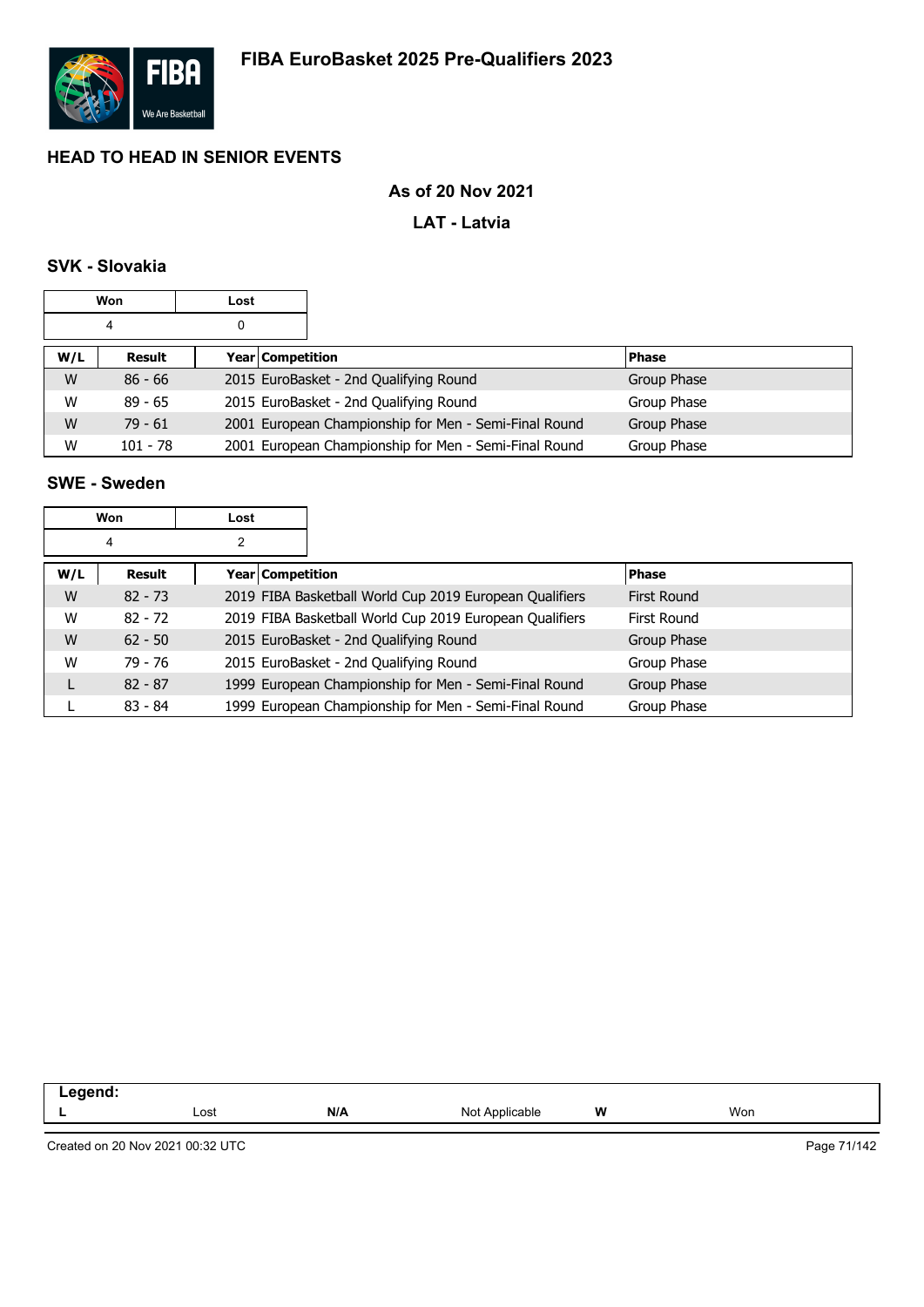

### **As of 20 Nov 2021**

# **LUX - Luxembourg**

| <b>Total Summary</b> |                |                |                |                |             |                |
|----------------------|----------------|----------------|----------------|----------------|-------------|----------------|
| <b>Team Name</b>     | Win %          | Played         | Won            | Lost           | For         | <b>Against</b> |
| Malta                | 100            | 3              | 3              | 0              | 273         | 205            |
| San Marino           | 100            | $\mathbf{1}$   | 1              | 0              | 91          | 55             |
| Gibraltar            | 100            | $\overline{2}$ | $\overline{2}$ | 0              | 186         | 131            |
| Albania              | 66             | 3              | $\overline{2}$ | $\mathbf{1}$   | 231         | 235            |
| Norway               | 50             | $\overline{2}$ | $\mathbf{1}$   | $\mathbf{1}$   | 164         | 182            |
| Kosovo               | 50             | $\overline{2}$ | $\mathbf{1}$   | $\mathbf{1}$   | 179         | 173            |
| Sweden               | 20             | 10             | $\overline{2}$ | 8              | 589         | 874            |
| Cyprus               | 14             | 7              | 1              | 6              | 473         | 528            |
| <b>Denmark</b>       | 14             | 7              | $\mathbf{1}$   | 6              | 418         | 511            |
| Slovakia             | 14             | 7              | $\mathbf{1}$   | 6              | 446         | 629            |
| Ireland              | 11             | 9              | $\mathbf{1}$   | 8              | 677         | 804            |
| Iceland              | $\mathbf{0}$   | 7              | 0              | 7              | 552         | 652            |
| Austria              | $\mathbf{0}$   | 12             | $\pmb{0}$      | 12             | 822         | 1035           |
| Portugal             | 0              | 4              | $\mathbf{0}$   | 4              | 274         | 352            |
| Romania              | $\mathbf{0}$   | 3              | $\pmb{0}$      | 3              | 195         | 264            |
| Switzerland          | 0              | 8              | $\mathbf{0}$   | 8              | 434         | 640            |
| Andorra              | 0              | $\mathbf{1}$   | $\bf{0}$       | $\mathbf{1}$   | 83          | 95             |
| Latvia               | 0              | $\mathbf{1}$   | 0              | $\mathbf{1}$   | 65          | 106            |
| <b>Belarus</b>       | $\mathbf{0}$   | $\mathbf{1}$   | $\pmb{0}$      | $\mathbf{1}$   | 65          | 90             |
| Azerbaijan           | 0              | $\overline{2}$ | 0              | 2              | 155         | 196            |
| North Macedonia      | $\overline{0}$ | $\overline{4}$ | $\bf{0}$       | $\overline{4}$ | 284         | 370            |
| Montenegro           | N/A            | 0              | 0              | 0              | 0           | 0              |
| Republic of Moldova  | N/A            | $\mathbf 0$    | $\bf{0}$       | $\pmb{0}$      | $\mathbf 0$ | $\bf{0}$       |
| Armenia              | N/A            | 0              | 0              | 0              | 0           | 0              |
| Monaco               | N/A            | $\overline{0}$ | $\mathbf 0$    | $\mathbf 0$    | $\mathbf 0$ | $\mathbf 0$    |
| <b>Total</b>         | 17             | 96             | 16             | 80             | 6656        | 8127           |

### **Overview per opponent**

| $\sim$ |      |              |                   |          |     |  |
|--------|------|--------------|-------------------|----------|-----|--|
|        | Lost | N/A<br>_____ | Not<br>Applicable | W<br>. . | Won |  |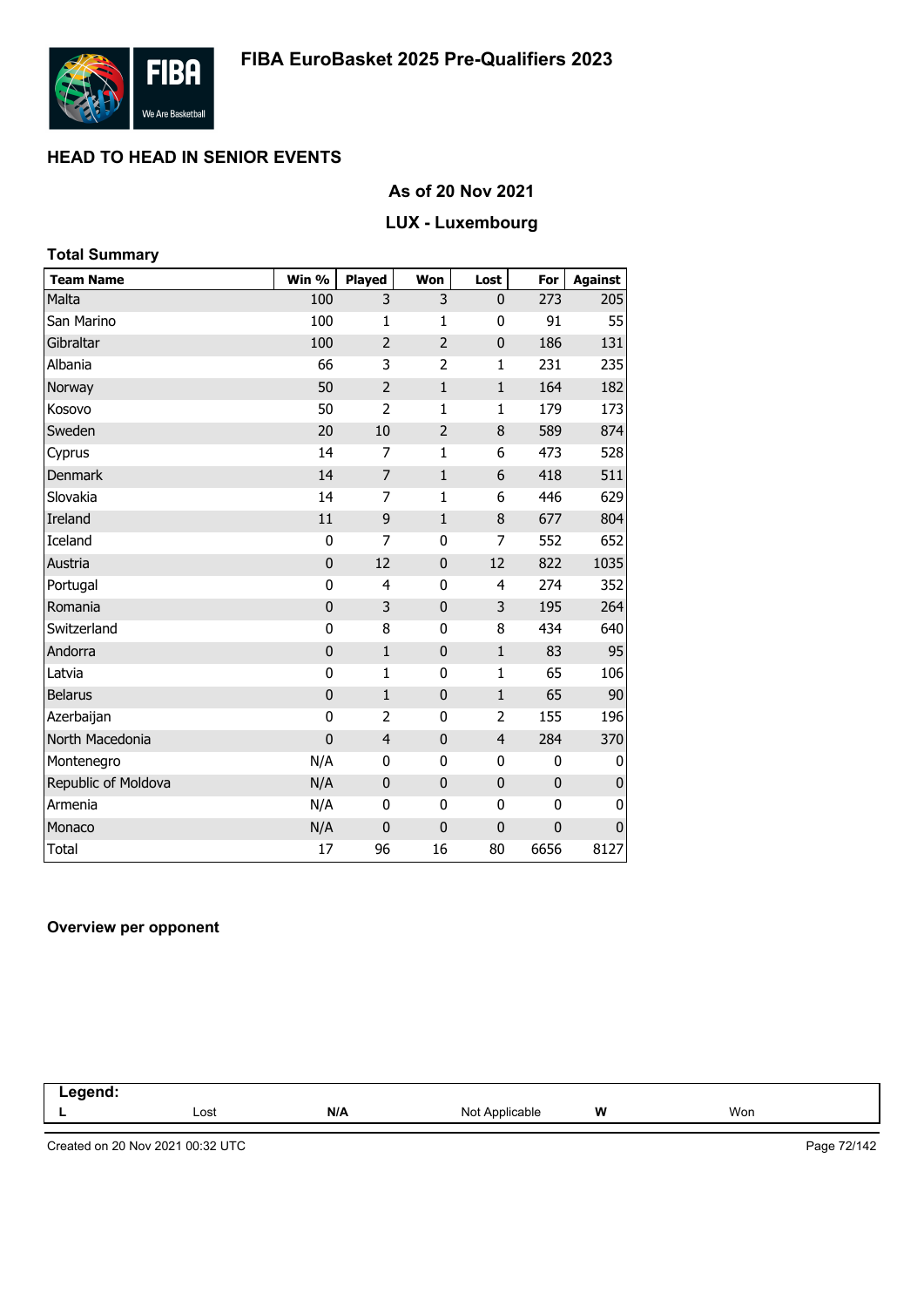

## **As of 20 Nov 2021**

# **LUX - Luxembourg**

## **ALB - Albania**

|     | Won       | Lost |                         |                                                        |                   |
|-----|-----------|------|-------------------------|--------------------------------------------------------|-------------------|
|     |           |      |                         |                                                        |                   |
| W/L | Result    |      | <b>Year Competition</b> |                                                        | <b>Phase</b>      |
| W   | $77 - 71$ |      |                         | 2004 European Promotion Cup for Men                    | Preliminary Round |
| W   | 74 - 71   |      |                         | 1999 European Championship for Men - Preliminary Round | Group Phase       |
|     | $80 - 93$ |      |                         | 1995 European Championship for Men - Qualifying Round  | Group Phase       |

## **AND - Andorra**

|     | Won       | Lost |                                     |
|-----|-----------|------|-------------------------------------|
|     |           |      |                                     |
| W/L | Result    |      | Year Competition                    |
|     | $83 - 95$ |      | 2004 European Promotion Cup for Men |

#### **AUT - Austria**

|     | Won           | Lost               |                                                        |                         |
|-----|---------------|--------------------|--------------------------------------------------------|-------------------------|
|     | 0             | 12                 |                                                        |                         |
| W/L | <b>Result</b> | Year   Competition |                                                        | <b>Phase</b>            |
|     | 76 - 84       |                    | 2015 EuroBasket - 2nd Qualifying Round                 | Group Phase             |
|     | $71 - 80$     |                    | 2015 EuroBasket - 2nd Qualifying Round                 | Group Phase             |
|     | $77 - 111$    |                    | 2015 EuroBasket - 1st Qualifying Tournament            | Group Round             |
|     | $65 - 98$     |                    | 2015 EuroBasket - 1st Qualifying Tournament            | Group Round             |
|     | $67 - 83$     |                    | 2011 EuroBasket - DIVISION B                           | Qualifying Round        |
|     | $72 - 103$    |                    | 2011 EuroBasket - DIVISION B                           | Qualifying Round        |
|     | $46 - 79$     |                    | 2007 EuroBasket - DIVISION B                           | Qualifying Round        |
|     | $62 - 64$     |                    | 2007 EuroBasket - DIVISION B                           | Qualifying Round        |
|     | $82 - 98$     |                    | 2001 European Championship for Men - Preliminary Round | Group Phase             |
|     | $81 - 85$     |                    | 1992 European Promotion Cup for Men                    | Preliminary Round       |
|     | $68 - 70$     |                    | 1992 European Promotion Cup for Men                    | <b>Finals</b>           |
|     | $55 - 80$     |                    | 1955 European Championship for Men                     | Classification Round II |

| .eaend<br>$- -$ . |      |     |                |          |     |
|-------------------|------|-----|----------------|----------|-----|
|                   | Lost | N/A | Not Applicable | W<br>. . | Won |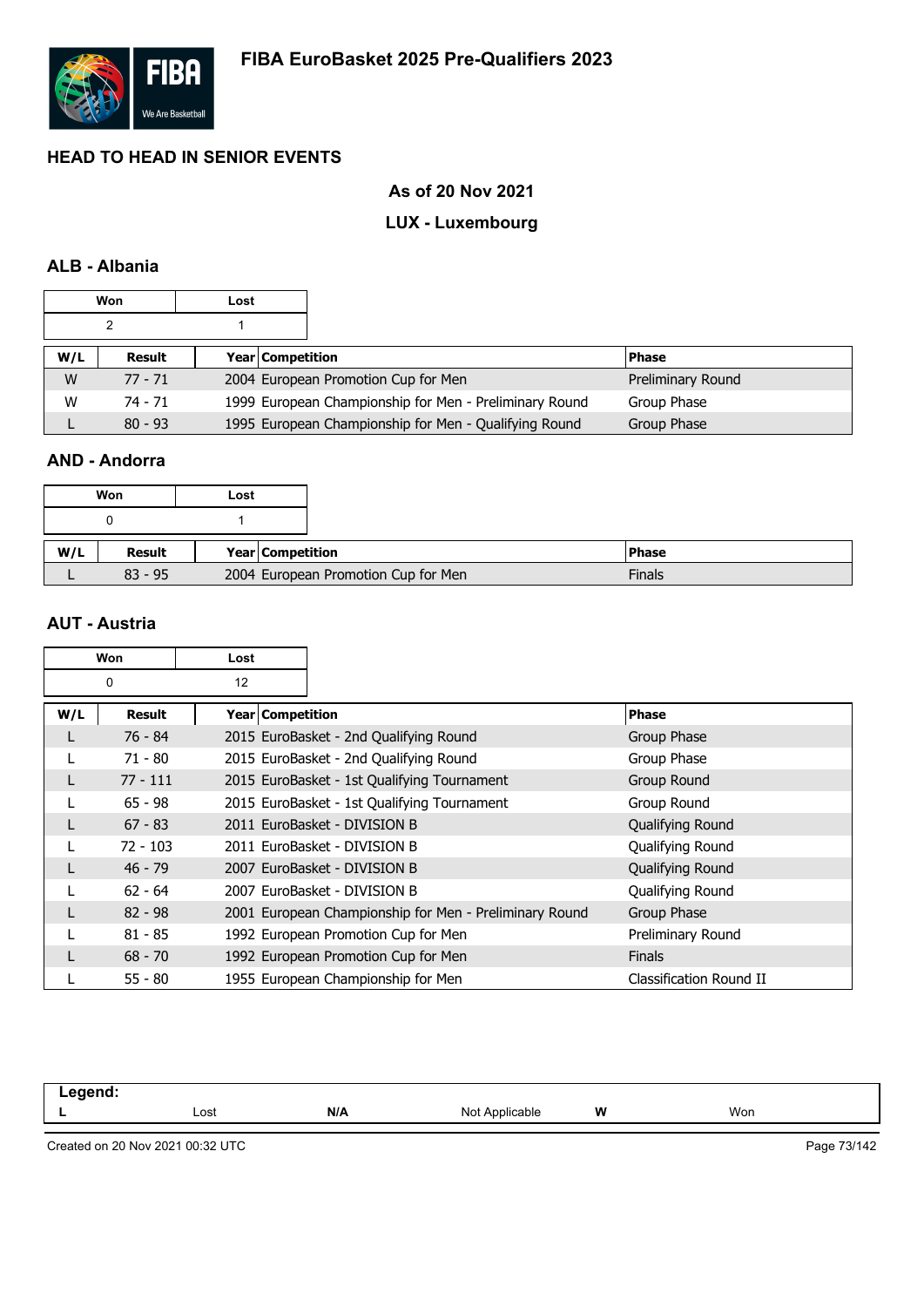

## **As of 20 Nov 2021**

# **LUX - Luxembourg**

# **AZE - Azerbaijan**

|     | Won        | Lost |                         |                                       |                  |
|-----|------------|------|-------------------------|---------------------------------------|------------------|
|     |            |      |                         |                                       |                  |
| W/L | Result     |      | <b>Year Competition</b> |                                       | <b>Phase</b>     |
|     | $77 - 95$  |      |                         | 2013 EuroBasket - Qualification Round | Qualifying Round |
|     | $78 - 101$ |      |                         | 2013 EuroBasket - Qualification Round | Qualifying Round |

## **BLR - Belarus**

|     | Won           | Lost |                                                       |
|-----|---------------|------|-------------------------------------------------------|
|     |               |      |                                                       |
|     |               |      |                                                       |
| W/L | <b>Result</b> |      | Year Competition                                      |
|     | $65 - 90$     |      | 1995 European Championship for Men - Qualifying Round |

# **CYP - Cyprus**

|     | Won           | Lost |                  |                                                        |                   |
|-----|---------------|------|------------------|--------------------------------------------------------|-------------------|
|     |               | 6    |                  |                                                        |                   |
| W/L | <b>Result</b> |      | Year Competition |                                                        | <b>Phase</b>      |
|     | $68 - 77$     |      |                  | 2003 European Championship for Men - Preliminary Round | Group Phase       |
|     | $38 - 52$     |      |                  | 2001 European Championship for Men - Preliminary Round | Group Phase       |
|     | $62 - 78$     |      |                  | 1999 European Championship for Men - Preliminary Round | Group Phase       |
|     | $76 - 85$     |      |                  | 1994 European Promotion Cup for Men                    | Semi-Finals       |
| W   | $82 - 69$     |      |                  | 1992 European Promotion Cup for Men                    | Semi-Finals       |
|     | $79 - 94$     |      |                  | 1988 European Promotion Cup for Men                    | Preliminary Round |
|     | $68 - 73$     |      |                  | 1988 European Promotion Cup for Men                    | <b>Finals</b>     |

| -- 3 |      |     |                    |   |     |  |
|------|------|-----|--------------------|---|-----|--|
|      | Lost | N/A | ៱៲៹<br>able<br>חור | W | Won |  |
|      |      |     |                    |   |     |  |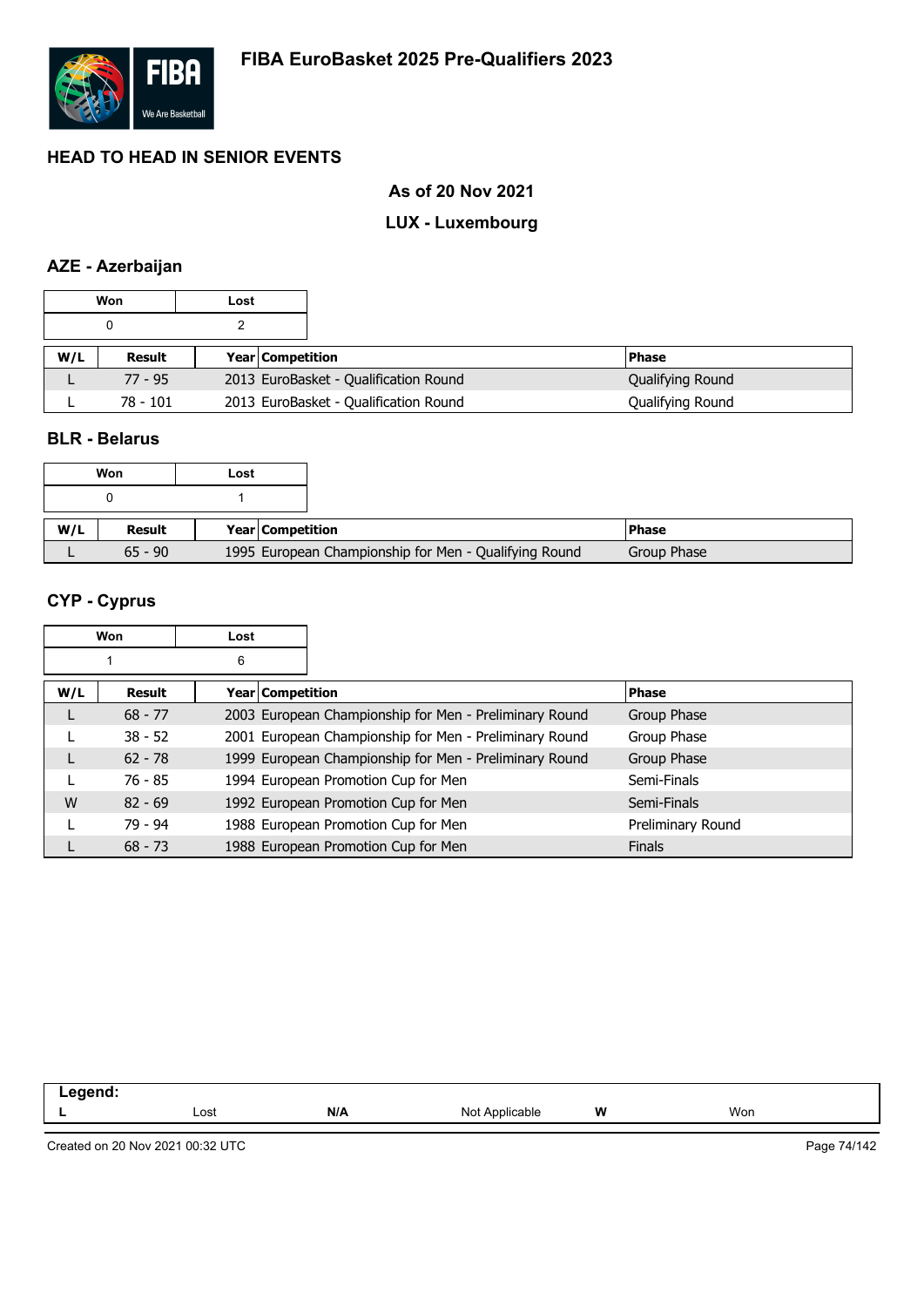

## **As of 20 Nov 2021**

# **LUX - Luxembourg**

## **DEN - Denmark**

|     | Won        | Lost |                  |                                                        |                           |
|-----|------------|------|------------------|--------------------------------------------------------|---------------------------|
|     |            | 6    |                  |                                                        |                           |
| W/L | Result     |      | Year Competition |                                                        | <b>Phase</b>              |
|     | $58 - 87$  |      |                  | 2015 EuroBasket - 1st Qualifying Tournament            | Group Round               |
|     | $62 - 73$  |      |                  | 2015 EuroBasket - 1st Qualifying Tournament            | Group Round               |
| L   | $60 - 74$  |      |                  | 2003 European Championship for Men - Preliminary Round | Group Phase               |
|     | $72 - 105$ |      |                  | 1999 European Championship for Men - Preliminary Round | Group Phase               |
| L   | $75 - 95$  |      |                  | 1997 European Championship for Men - Qualifying Round  | Group Phase               |
| W   | $46 - 31$  |      |                  | 1955 European Championship for Men                     | Classification Round I    |
|     | $45 - 46$  |      |                  | 1951 European Championship for Men                     | <b>Qualification Game</b> |

## **GIB - Gibraltar**

|     | Won       | Lost |                         |                                     |                   |
|-----|-----------|------|-------------------------|-------------------------------------|-------------------|
|     |           |      |                         |                                     |                   |
| W/L | Result    |      | <b>Year Competition</b> |                                     | l Phase           |
| W   | $96 - 73$ |      |                         | 1992 European Promotion Cup for Men | Preliminary Round |
| W   | $90 - 58$ |      |                         | 1990 European Promotion Cup for Men | Preliminary Round |

#### **IRL - Ireland**

**Won Lost**

|     |            | 8                |                                                        |                   |
|-----|------------|------------------|--------------------------------------------------------|-------------------|
| W/L | Result     | Year Competition |                                                        | <b>Phase</b>      |
| L   | $83 - 100$ |                  | 2009 EuroBasket - DIVISION B                           | Qualifying Round  |
|     | $70 - 97$  |                  | 2009 EuroBasket - DIVISION B                           | Qualifying Round  |
|     | $68 - 76$  |                  | 2003 European Championship for Men - Preliminary Round | Group Phase       |
|     | $59 - 73$  |                  | 2001 European Championship for Men - Preliminary Round | Group Phase       |
|     | $81 - 115$ |                  | 1999 European Championship for Men - Preliminary Round | Group Phase       |
|     | $69 - 87$  |                  | 1994 European Promotion Cup for Men                    | Preliminary Round |
|     | $85 - 95$  |                  | 1990 European Promotion Cup for Men                    | Preliminary Round |
| W   | $75 - 70$  |                  | 1990 European Promotion Cup for Men                    | <b>Finals</b>     |
|     | $87 - 91$  |                  | 1988 European Promotion Cup for Men                    | Semi-Finals       |

| - | Lost | N/A | Not A<br>de∩": | W | Won |  |
|---|------|-----|----------------|---|-----|--|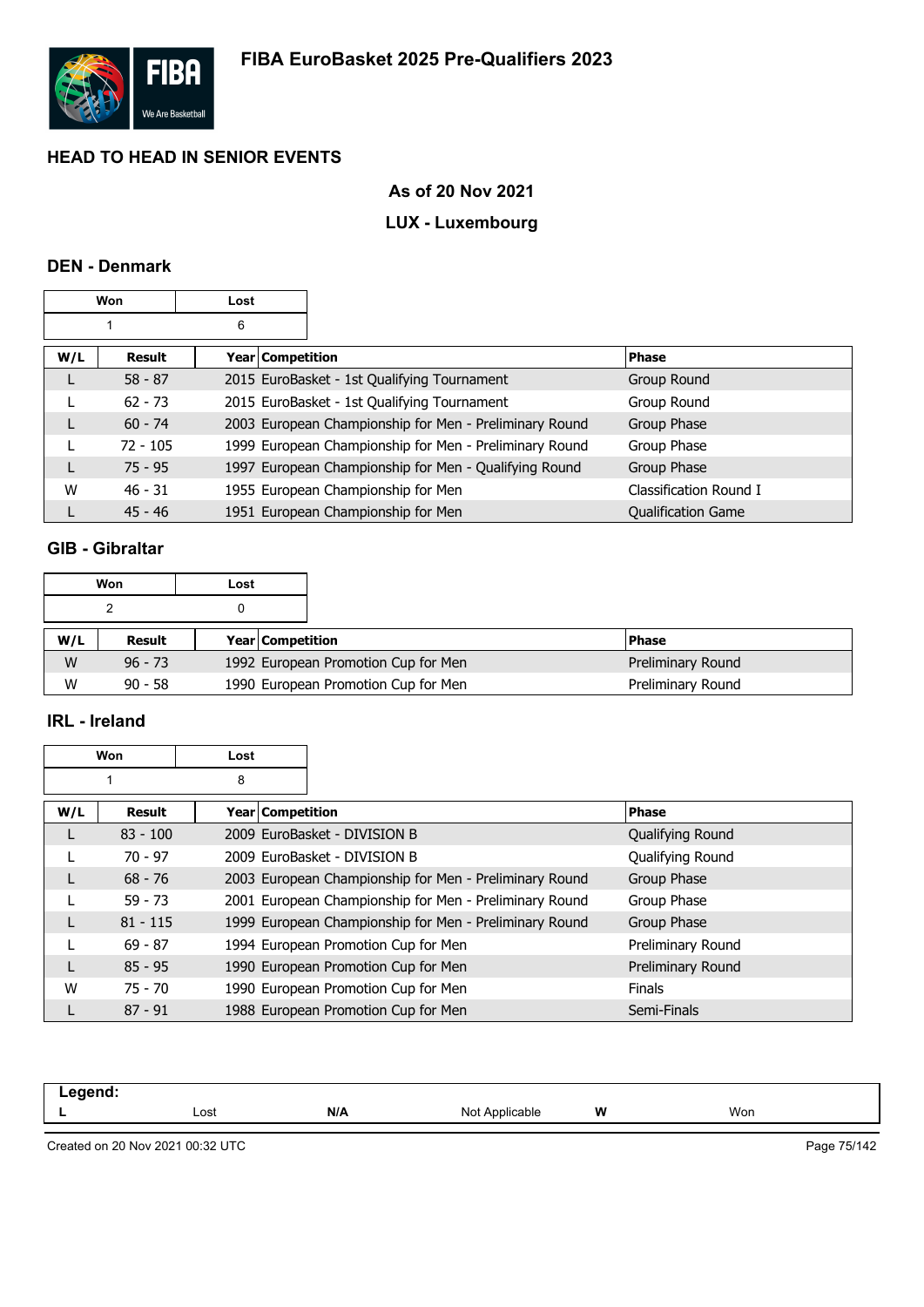

## **As of 20 Nov 2021**

# **LUX - Luxembourg**

## **ISL - Iceland**

| Won |           | Lost |                    |                                                             |                    |
|-----|-----------|------|--------------------|-------------------------------------------------------------|--------------------|
|     | 0         |      |                    |                                                             |                    |
| W/L | Result    |      | Year   Competition |                                                             | Phase              |
|     | $76 - 90$ |      |                    | 2021 FIBA Basketball World Cup 2023 European Pre-Qualifiers | <b>First Round</b> |
|     | $84 - 86$ |      |                    | 2021 FIBA Basketball World Cup 2023 European Pre-Qualifiers | First Round        |
|     | $73 - 89$ |      |                    | 2007 EuroBasket - DIVISION B                                | Qualifying Round   |
|     | $76 - 98$ |      |                    | 2007 EuroBasket - DIVISION B                                | Qualifying Round   |
|     | $63 - 96$ |      |                    | 1999 European Championship for Men - Preliminary Round      | Group Phase        |
|     | $87 - 95$ |      |                    | 1994 European Promotion Cup for Men                         | <b>Finals</b>      |
|     | $93 - 98$ |      |                    | 1990 European Promotion Cup for Men                         | Semi-Finals        |

#### **KOS - Kosovo**

|     | Won       | Lost |                         |                                                             |              |
|-----|-----------|------|-------------------------|-------------------------------------------------------------|--------------|
|     |           |      |                         |                                                             |              |
| W/L | Result    |      | <b>Year Competition</b> |                                                             | <b>Phase</b> |
|     | $80 - 84$ |      |                         | 2021 FIBA Basketball World Cup 2023 European Pre-Qualifiers | First Round  |
| W   | $99 - 89$ |      |                         | 2021 FIBA Basketball World Cup 2023 European Pre-Qualifiers | First Round  |

#### **LAT - Latvia**

| Won |            | Lost |                                                       |               |
|-----|------------|------|-------------------------------------------------------|---------------|
|     |            |      |                                                       |               |
| W/L | Result     |      | Year Competition                                      | <b>IPhase</b> |
|     | $65 - 106$ |      | 2001 European Championship for Men - Qualifying Round | Group Phase   |

#### **MKD - North Macedonia**

| Won     |            | Lost |                                   |                |   |                  |
|---------|------------|------|-----------------------------------|----------------|---|------------------|
|         | 0          | 4    |                                   |                |   |                  |
| W/L     | Result     |      | Year Competition                  |                |   | Phase            |
|         | $75 - 89$  |      | 2017 FIBA EuroBasket - Qualifiers |                |   | Group Phase      |
|         | 74 - 82    |      | 2017 FIBA EuroBasket - Qualifiers |                |   | Group Phase      |
|         | $69 - 94$  |      | 2005 EuroBasket                   |                |   | Qualifying Round |
|         | $66 - 105$ |      | 2005 EuroBasket                   |                |   | Qualifying Round |
| Legend: |            |      |                                   |                |   |                  |
|         |            | Lost | N/A                               | Not Applicable | W | Won              |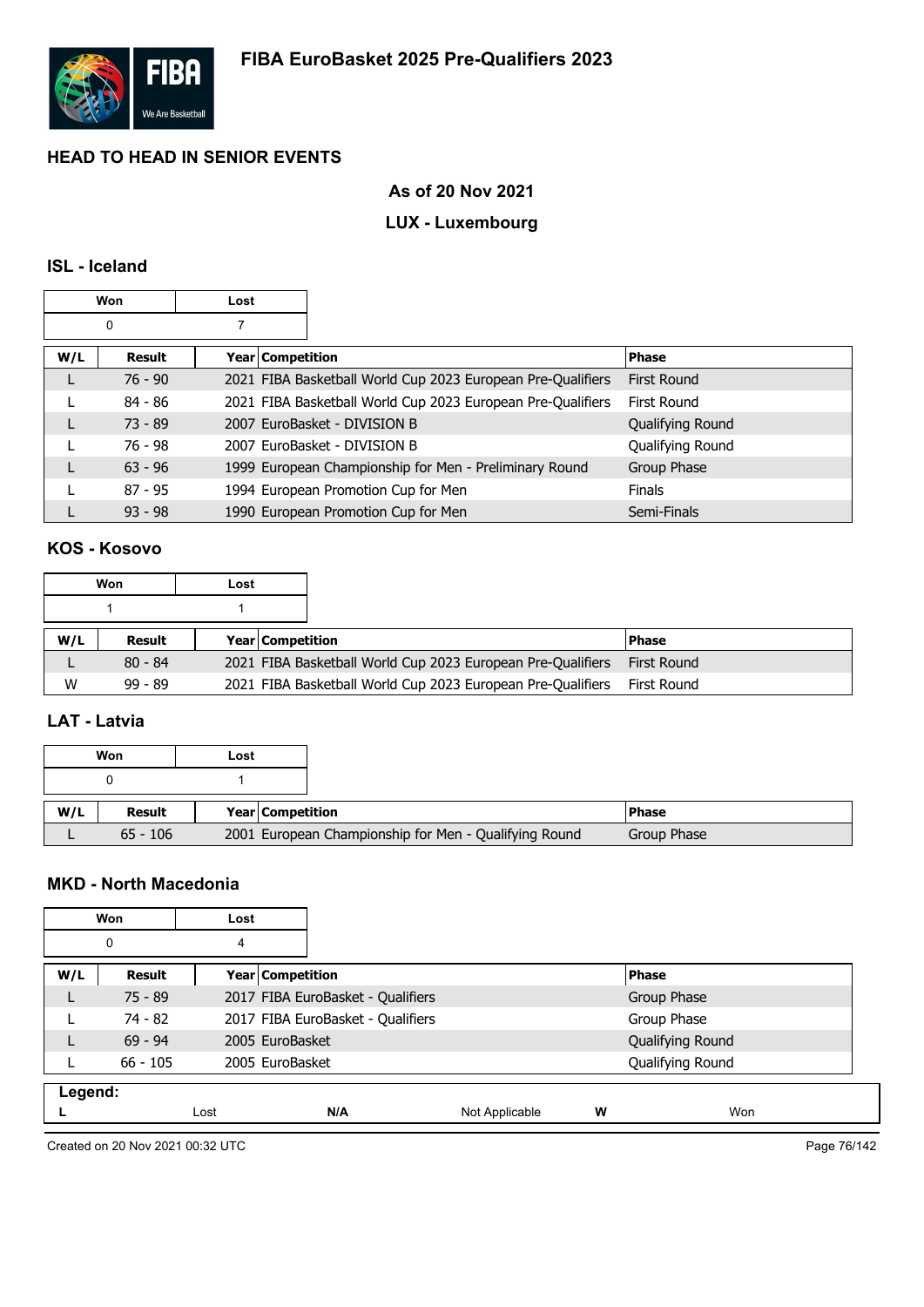

#### **As of 20 Nov 2021**

# **LUX - Luxembourg**

### **MKD - North Macedonia**

| Won | Lost |
|-----|------|
|     |      |

## **MLT - Malta**

|     | Won       | Lost |                  |                                     |                   |
|-----|-----------|------|------------------|-------------------------------------|-------------------|
|     | 3         |      |                  |                                     |                   |
| W/L | Result    |      | Year Competition |                                     | <b>Phase</b>      |
| W   | $92 - 61$ |      |                  | 2004 European Promotion Cup for Men | Preliminary Round |
| W   | $89 - 74$ |      |                  | 1994 European Promotion Cup for Men | Preliminary Round |
| W   | $92 - 70$ |      |                  | 1988 European Promotion Cup for Men | Preliminary Round |

#### **NOR - Norway**

|     | Won           | Lost                    |                                                        |              |
|-----|---------------|-------------------------|--------------------------------------------------------|--------------|
|     |               |                         |                                                        |              |
| W/L | <b>Result</b> | <b>Year Competition</b> |                                                        | <b>Phase</b> |
|     | $67 - 100$    |                         | 2001 European Championship for Men - Preliminary Round | Group Phase  |
| W   | $97 - 82$     |                         | 2001 European Championship for Men - Qualifying Round  | Group Phase  |

# **POR - Portugal**

|     | Won       | Lost             |                                                             |              |
|-----|-----------|------------------|-------------------------------------------------------------|--------------|
|     | 0         | 4                |                                                             |              |
| W/L | Result    | Year Competition |                                                             | <b>Phase</b> |
|     | $74 - 80$ |                  | 2021 FIBA Basketball World Cup 2023 European Pre-Qualifiers | Second Round |
|     | 74 - 83   |                  | 2021 FIBA Basketball World Cup 2023 European Pre-Qualifiers | Second Round |
|     | $67 - 98$ |                  | 2003 European Championship for Men - Qualifying Round       | Group Phase  |
|     | $59 - 91$ |                  | 2003 European Championship for Men - Qualifying Round       | Group Phase  |

| ∟eaend <sup>.</sup><br>--<br>$\sim$<br>__ |      |     |                |   |     |
|-------------------------------------------|------|-----|----------------|---|-----|
|                                           | Lost | N/A | Not Applicable | W | Won |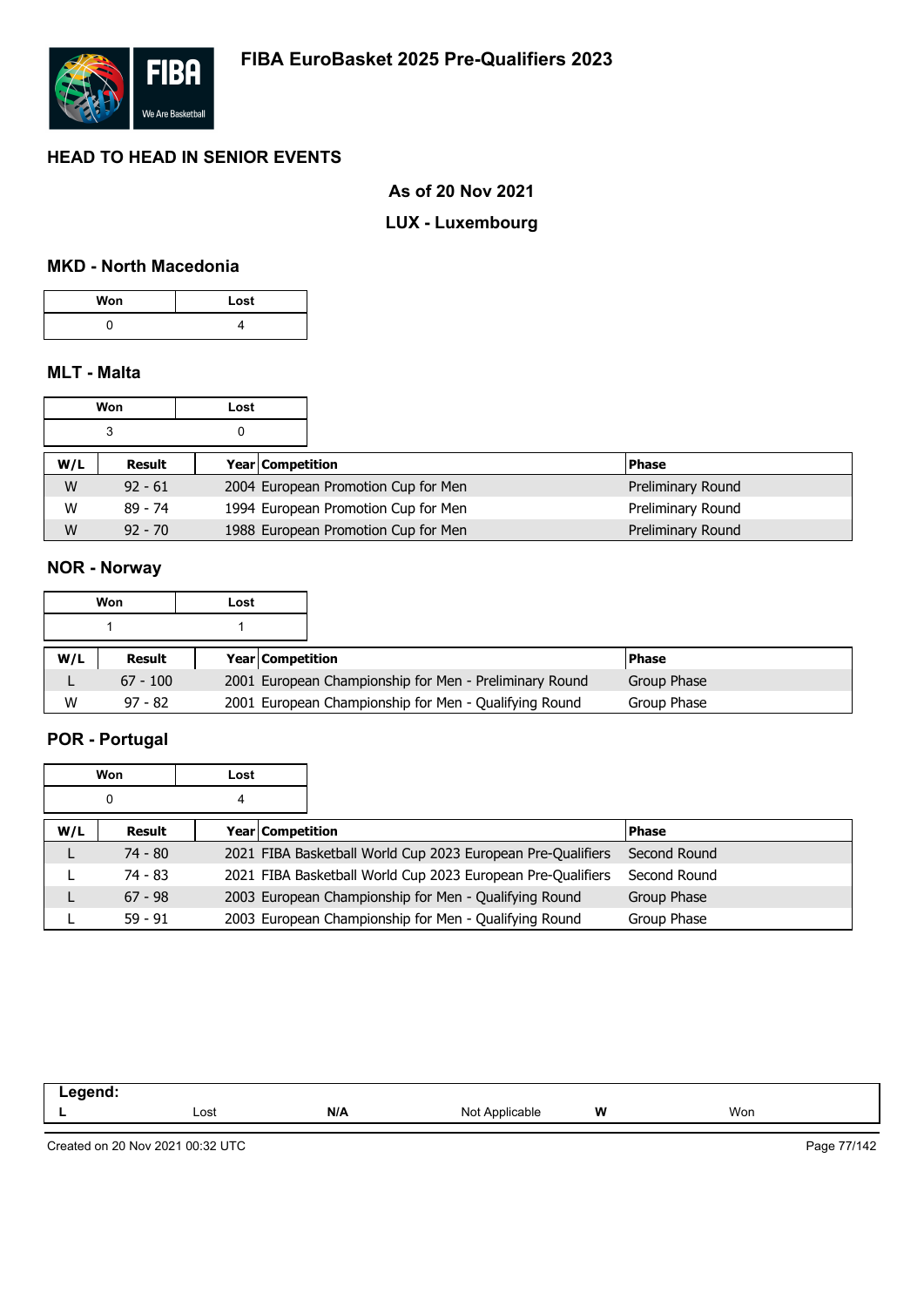

## **As of 20 Nov 2021**

# **LUX - Luxembourg**

### **ROU - Romania**

|     | Won        | Lost |                  |                                                        |                   |
|-----|------------|------|------------------|--------------------------------------------------------|-------------------|
|     |            |      |                  |                                                        |                   |
| W/L | Result     |      | Year Competition |                                                        | <b>Phase</b>      |
|     | $62 - 88$  |      |                  | 2003 European Championship for Men - Preliminary Round | Group Phase       |
|     | $93 - 108$ |      |                  | 1995 European Championship for Men - Qualifying Round  | Group Phase       |
|     | $40 - 68$  |      |                  | 1955 European Championship for Men                     | Preliminary Round |

## **SMR - San Marino**

| Won |           | Lost |                  |                                     |                   |
|-----|-----------|------|------------------|-------------------------------------|-------------------|
|     |           |      |                  |                                     |                   |
| W/L | Result    |      | Year Competition |                                     | <b>IPhase</b>     |
| W   | $91 - 55$ |      |                  | 1990 European Promotion Cup for Men | Preliminary Round |

#### **SUI - Switzerland**

|     | Won           | Lost               |                                                        |                   |
|-----|---------------|--------------------|--------------------------------------------------------|-------------------|
|     | 0             | 8                  |                                                        |                   |
| W/L | <b>Result</b> | Year   Competition |                                                        | <b>Phase</b>      |
| L   | $57 - 75$     |                    | 2015 EuroBasket - 1st Qualifying Tournament            | Group Round       |
|     | $59 - 77$     |                    | 2015 EuroBasket - 1st Qualifying Tournament            | Group Round       |
| L   | $52 - 94$     |                    | 2001 European Championship for Men - Preliminary Round | Group Phase       |
|     | $70 - 78$     |                    | 1999 European Championship for Men - Qualifying Round  | Group Phase       |
| L   | $60 - 89$     |                    | 1980 European Olympic Qualifying Tournament for Men    | Preliminary Round |
|     | $50 - 86$     |                    | 1964 European Olympic Qualifying Tournament for Men    | Classification    |
| L   | $50 - 73$     |                    | 1955 European Championship for Men                     | Preliminary Round |
|     | $36 - 68$     |                    | 1951 European Championship for Men                     | Preliminary Round |

| $   -$ |      |     |                         |   |     |
|--------|------|-----|-------------------------|---|-----|
| --     | Lost | N/A | ™cable<br>Annlı.<br>Not | W | Won |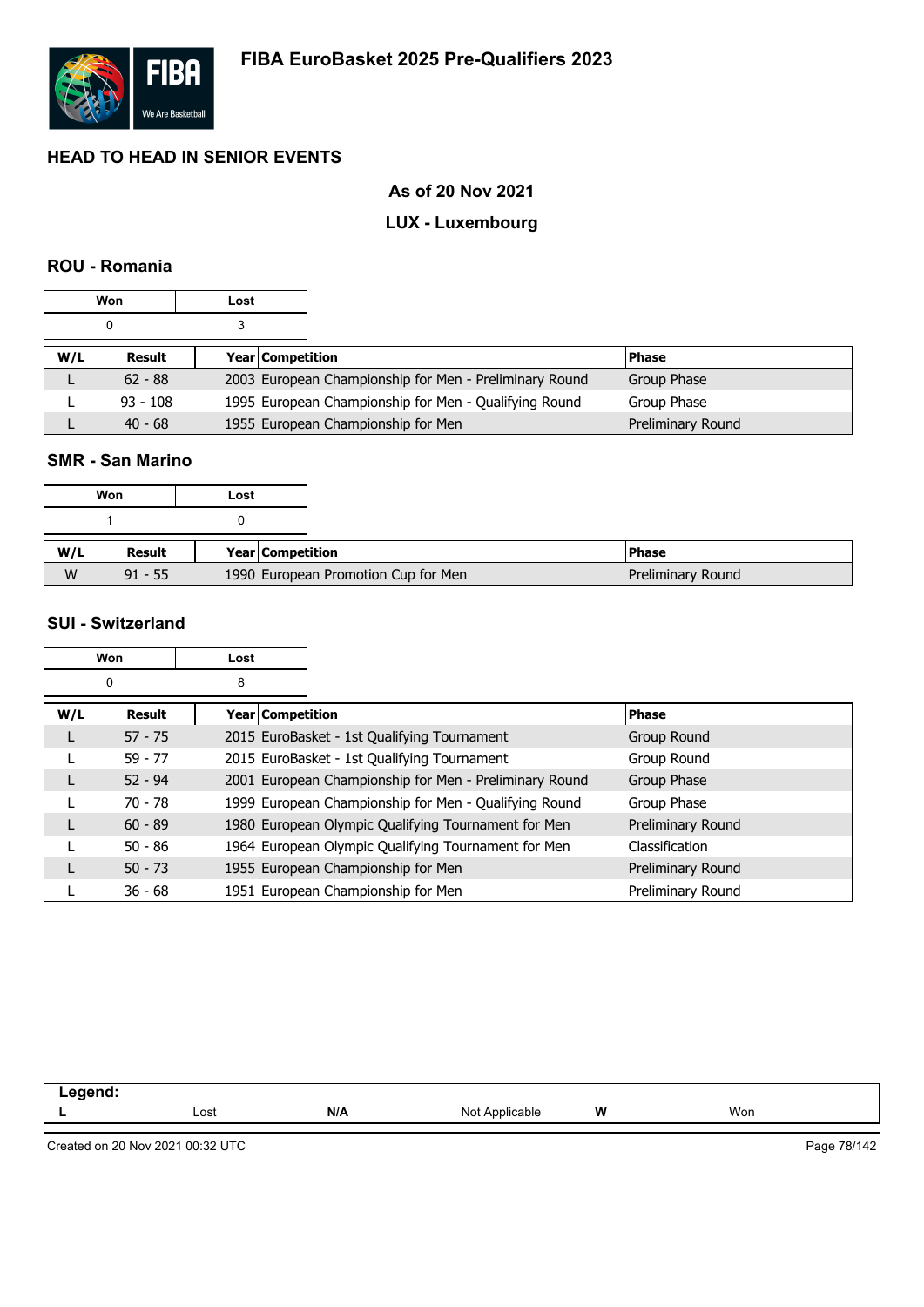

## **As of 20 Nov 2021**

# **LUX - Luxembourg**

## **SVK - Slovakia**

|     | Won           | Lost |                  |                                                             |                    |
|-----|---------------|------|------------------|-------------------------------------------------------------|--------------------|
|     |               | 6    |                  |                                                             |                    |
| W/L | <b>Result</b> |      | Year Competition |                                                             | <b>Phase</b>       |
| W   | $77 - 73$     |      |                  | 2021 FIBA Basketball World Cup 2023 European Pre-Qualifiers | <b>First Round</b> |
|     | $65 - 73$     |      |                  | 2021 FIBA Basketball World Cup 2023 European Pre-Qualifiers | First Round        |
|     | $63 - 76$     |      |                  | 2009 EuroBasket - DIVISION B                                | Qualifying Round   |
|     | $67 - 110$    |      |                  | 2009 EuroBasket - DIVISION B                                | Qualifying Round   |
|     | $64 - 111$    |      |                  | 2003 European Championship for Men - Qualifying Round       | Group Phase        |
|     | $57 - 106$    |      |                  | 2003 European Championship for Men - Qualifying Round       | Group Phase        |
|     | $53 - 80$     |      |                  | 1999 European Championship for Men - Qualifying Round       | Group Phase        |

## **SWE - Sweden**

|     | Won        | Lost               |                                                             |                         |
|-----|------------|--------------------|-------------------------------------------------------------|-------------------------|
|     | 2          | 8                  |                                                             |                         |
| W/L | Result     | Year   Competition |                                                             | <b>Phase</b>            |
| L   | $58 - 94$  |                    | 2021 FIBA Basketball World Cup 2023 European Pre-Qualifiers | Second Round            |
|     | $76 - 129$ |                    | 2021 FIBA Basketball World Cup 2023 European Pre-Qualifiers | Second Round            |
| L   | $74 - 111$ |                    | 2013 EuroBasket - Qualification Round                       | Qualifying Round        |
|     | $68 - 85$  |                    | 2013 EuroBasket - Qualification Round                       | Qualifying Round        |
| L   | $51 - 96$  |                    | 2009 EuroBasket - DIVISION B                                | Qualifying Round        |
|     | $40 - 97$  |                    | 2009 EuroBasket - DIVISION B                                | Qualifying Round        |
| L   | $48 - 97$  |                    | 1980 European Olympic Qualifying Tournament for Men         | Preliminary Round       |
|     | $53 - 54$  |                    | 1955 European Championship for Men                          | Preliminary Round       |
| W   | $65 - 59$  |                    | 1955 European Championship for Men                          | Classification Round I  |
| W   | $56 - 52$  |                    | 1955 European Championship for Men                          | Classification Round II |

| المنتقب بمنتقص<br>-- |      |     |                     |   |     |
|----------------------|------|-----|---------------------|---|-----|
|                      | Lost | N/A | Not A<br>Applicable | W | Won |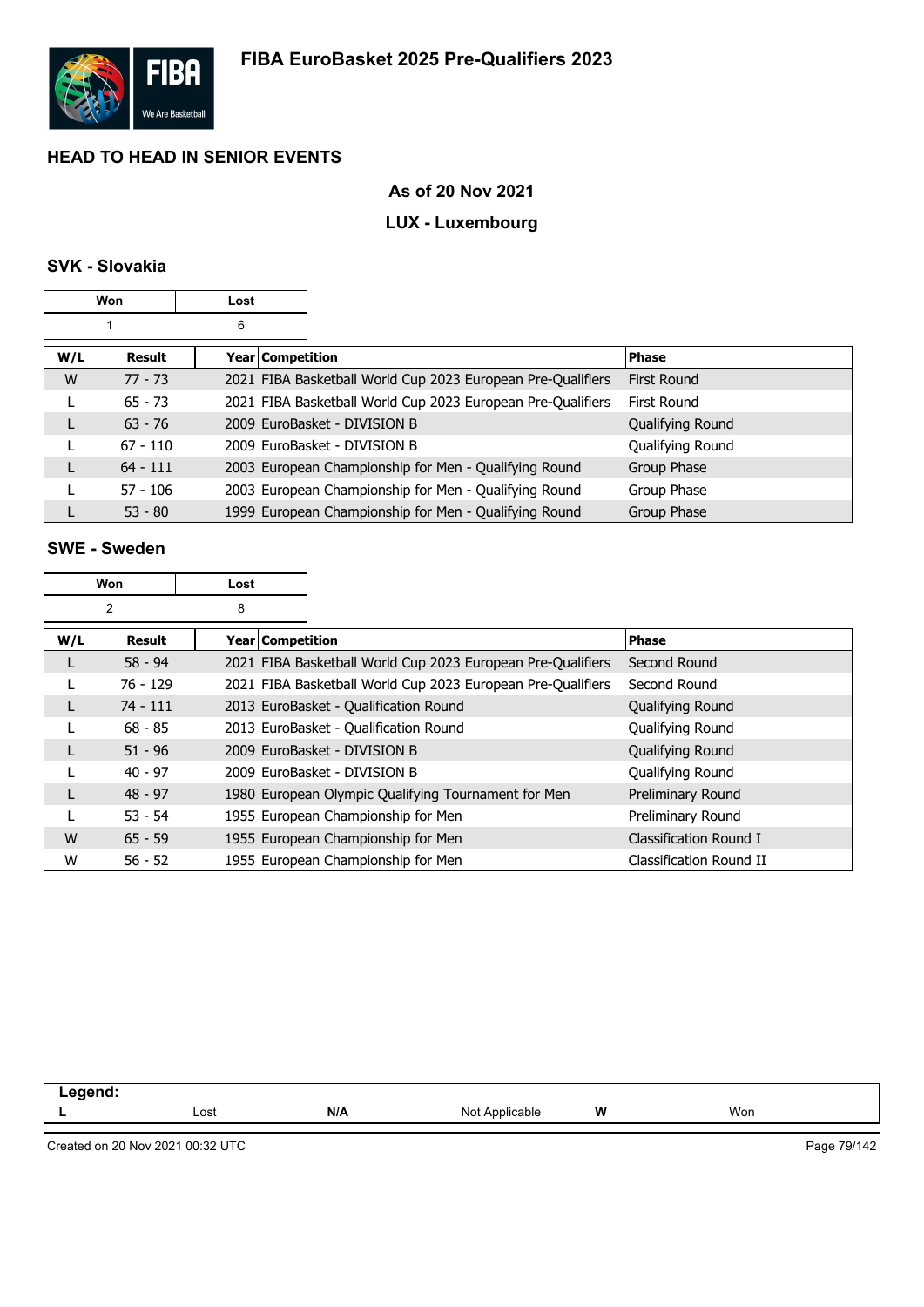

## **As of 20 Nov 2021**

#### **MDA - Republic of Moldova**

| <b>Total Summary</b> |             |                |                |                |              |                |
|----------------------|-------------|----------------|----------------|----------------|--------------|----------------|
| <b>Team Name</b>     | Win %       | <b>Played</b>  | Won            | Lost           | For          | <b>Against</b> |
| Albania              | 100         | $\mathbf{1}$   | $\mathbf{1}$   | $\mathbf{0}$   | 95           | 93             |
| Gibraltar            | 100         | 6              | 6              | 0              | 537          | 308            |
| San Marino           | 100         | $\overline{2}$ | $\overline{2}$ | $\mathbf 0$    | 173          | 127            |
| Malta                | 75          | 4              | 3              | $\mathbf{1}$   | 304          | 258            |
| Azerbaijan           | 33          | 3              | $\mathbf{1}$   | $\overline{2}$ | 218          | 222            |
| Andorra              | 25          | 8              | $\overline{2}$ | 6              | 642          | 663            |
| Armenia              | $\mathbf 0$ | $\mathbf{1}$   | $\mathbf 0$    | $\mathbf 1$    | 64           | 83             |
| <b>Denmark</b>       | $\mathbf 0$ | $\mathbf{1}$   | 0              | $\mathbf{1}$   | 69           | 88             |
| Cyprus               | N/A         | $\mathbf 0$    | $\mathbf 0$    | $\mathbf 0$    | $\pmb{0}$    | $\pmb{0}$      |
| Latvia               | N/A         | $\mathbf 0$    | 0              | 0              | $\mathbf{0}$ | 0              |
| Montenegro           | N/A         | $\mathbf 0$    | $\mathbf{0}$   | $\mathbf 0$    | $\mathbf 0$  | $\pmb{0}$      |
| Slovakia             | N/A         | $\mathbf 0$    | $\mathbf 0$    | 0              | $\mathbf 0$  | $\pmb{0}$      |
| Switzerland          | N/A         | $\mathbf 0$    | $\mathbf 0$    | $\mathbf 0$    | $\mathbf 0$  | $\pmb{0}$      |
| Romania              | N/A         | 0              | 0              | 0              | $\mathbf{0}$ | 0              |
| Ireland              | N/A         | $\mathbf 0$    | $\mathbf 0$    | $\mathbf 0$    | $\mathbf 0$  | $\pmb{0}$      |
| Portugal             | N/A         | $\mathbf 0$    | $\mathbf{0}$   | 0              | $\mathbf{0}$ | 0              |
| <b>Belarus</b>       | N/A         | $\mathbf 0$    | $\mathbf{0}$   | $\pmb{0}$      | $\mathbf 0$  | $\pmb{0}$      |
| Luxembourg           | N/A         | $\mathbf 0$    | $\mathbf 0$    | 0              | 0            | 0              |
| North Macedonia      | N/A         | $\mathbf 0$    | $\mathbf 0$    | $\mathbf 0$    | $\mathbf 0$  | $\pmb{0}$      |
| Iceland              | N/A         | 0              | $\mathbf 0$    | 0              | $\mathbf 0$  | 0              |
| Monaco               | N/A         | $\mathbf 0$    | $\mathbf{0}$   | 0              | $\mathbf 0$  | $\pmb{0}$      |
| Kosovo               | N/A         | 0              | 0              | 0              | $\mathbf{0}$ | 0              |
| Norway               | N/A         | $\mathbf 0$    | $\mathbf 0$    | $\mathbf 0$    | $\mathbf 0$  | $\pmb{0}$      |
| Austria              | N/A         | 0              | 0              | 0              | $\mathbf{0}$ | 0              |
| Sweden               | N/A         | $\mathbf 0$    | $\mathbf 0$    | $\mathbf 0$    | $\mathbf 0$  | $\pmb{0}$      |
| <b>Total</b>         | 58          | 26             | 15             | 11             | 2102         | 1842           |

#### **Overview per opponent**

| -----<br>.<br>$\sim$ $\sim$ |      |     |                     |   |     |  |
|-----------------------------|------|-----|---------------------|---|-----|--|
|                             | Lost | N/A | Not A<br>Applicable | W | Won |  |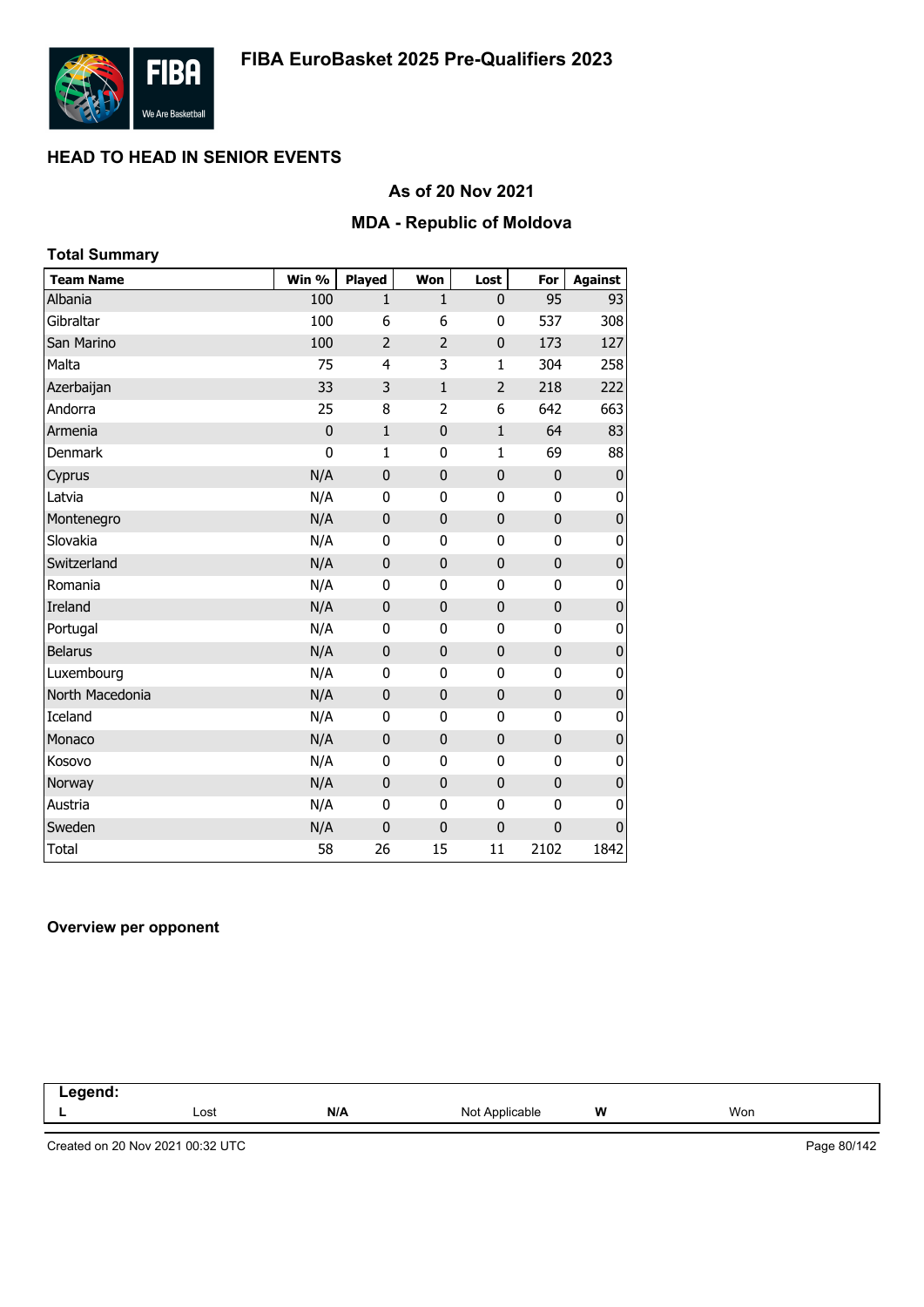

## **As of 20 Nov 2021**

## **MDA - Republic of Moldova**

## **ALB - Albania**

|     | Won       | Lost |                  |                                     |              |
|-----|-----------|------|------------------|-------------------------------------|--------------|
|     |           |      |                  |                                     |              |
| W/L | Result    |      | Year Competition |                                     | <b>Phase</b> |
| W   | $95 - 93$ |      |                  | 2002 European Promotion Cup for Men |              |

#### **AND - Andorra**

|     | Won            | Lost                    |                                                     |                      |
|-----|----------------|-------------------------|-----------------------------------------------------|----------------------|
|     | $\overline{2}$ | 6                       |                                                     |                      |
| W/L | <b>Result</b>  | <b>Year Competition</b> |                                                     | <b>Phase</b>         |
| L   | $72 - 80$      |                         | 2016 FIBA European Championship For Small Countries | Group Phase          |
|     | $84 - 100$     |                         | 2012 European Championship Small Countries Men      | <b>First Round</b>   |
| L   | $72 - 74$      |                         | 2012 European Championship Small Countries Men      | Final                |
|     | $70 - 73$      |                         | 2010 European Championship Men Division C           | Preliminary Round    |
| W   | $85 - 74$      |                         | 2008 European Championship Men Division C           | Semi-Finals          |
| W   | $87 - 73$      |                         | 2006 European Promotion Cup for Men                 | Preliminary Round    |
| L   | $85 - 94$      |                         | 2006 European Promotion Cup for Men                 | Placings 3rd and 4th |
|     | $87 - 95$      |                         | 2002 European Promotion Cup for Men                 | Preliminary Round    |

#### **ARM - Armenia**

|     | Won       | Lost |                                                     |               |
|-----|-----------|------|-----------------------------------------------------|---------------|
|     |           |      |                                                     |               |
| W/L | Result    |      | Year Competition                                    | <b>IPhase</b> |
|     | $64 - 83$ |      | 2016 FIBA European Championship For Small Countries | Group Phase   |

# **AZE - Azerbaijan**

|     | Won       | Lost |                                                    |                   |  |  |
|-----|-----------|------|----------------------------------------------------|-------------------|--|--|
|     |           |      |                                                    |                   |  |  |
| W/L | Result    |      | Year Competition                                   | <b>Phase</b>      |  |  |
| W   | $70 - 61$ |      | 2008 European Championship Men Division C          | Preliminary Round |  |  |
|     | 78 - 80   |      | 2008 European Championship Men Division C<br>Final |                   |  |  |
|     | $70 - 81$ |      | 2006 European Promotion Cup for Men                | Semi-Finals       |  |  |

| N/A<br>W<br>Won<br>Lost<br>N∩t<br>ካle<br>11011<br>_ |  |  |  |
|-----------------------------------------------------|--|--|--|
|                                                     |  |  |  |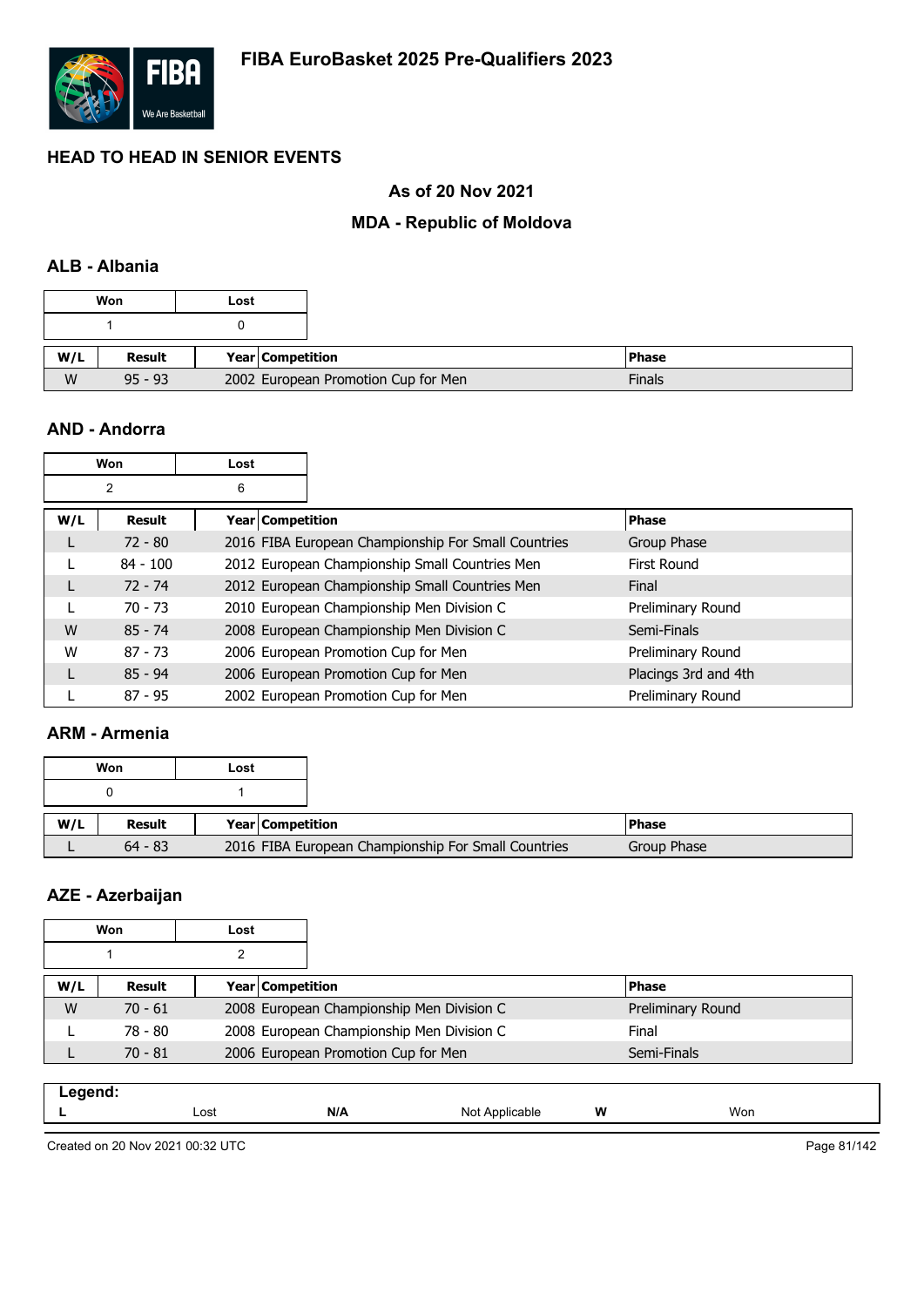

## **As of 20 Nov 2021**

#### **MDA - Republic of Moldova**

#### **DEN - Denmark**

|     | Won           | Lost |                         |                                           |                  |
|-----|---------------|------|-------------------------|-------------------------------------------|------------------|
|     |               |      |                         |                                           |                  |
| W/L | <b>Result</b> |      | <b>Year Competition</b> |                                           | l Phase          |
|     | $69 - 88$     |      |                         | 2010 European Championship Men Division C | Semi-Final Round |

#### **GIB - Gibraltar**

|     | Won        | Lost             |                                                     |                                              |
|-----|------------|------------------|-----------------------------------------------------|----------------------------------------------|
|     | 6          | 0                |                                                     |                                              |
| W/L | Result     | Year Competition |                                                     | <b>Phase</b>                                 |
| W   | $85 - 43$  |                  | 2016 FIBA European Championship For Small Countries | Classification Games for 5th to 8th<br>Place |
| W   | $81 - 62$  |                  | 2012 European Championship Small Countries Men      | First Round                                  |
| W   | $80 - 37$  |                  | 2010 European Championship Men Division C           | Preliminary Round                            |
| W   | $97 - 54$  |                  | 2008 European Championship Men Division C           | Preliminary Round                            |
| W   | $100 - 54$ |                  | 2006 European Promotion Cup for Men                 | Preliminary Round                            |
| W   | $94 - 58$  |                  | 2002 European Promotion Cup for Men                 | Preliminary Round                            |

#### **MLT - Malta**

| Won<br>Lost |           |  |                  |                                                     |                                             |
|-------------|-----------|--|------------------|-----------------------------------------------------|---------------------------------------------|
|             | 3         |  |                  |                                                     |                                             |
| W/L         | Result    |  | Year Competition |                                                     | <b>Phase</b>                                |
| W           | $73 - 63$ |  |                  | 2016 FIBA European Championship For Small Countries | Classification Game for 5th to 6th<br>Place |
|             | 77 - 85   |  |                  | 2010 European Championship Men Division C           | Classification Game for 3rd to 4th<br>Place |
| W           | 78 - 66   |  |                  | 2006 European Promotion Cup for Men                 | Preliminary Round                           |
| W           | 76 - 44   |  |                  | 2002 European Promotion Cup for Men                 | Semi-Finals                                 |

| .<br>-- 9 - - |      |     |                   |   |     |
|---------------|------|-----|-------------------|---|-----|
|               | Lost | N/A | Not<br>Applicable | W | Won |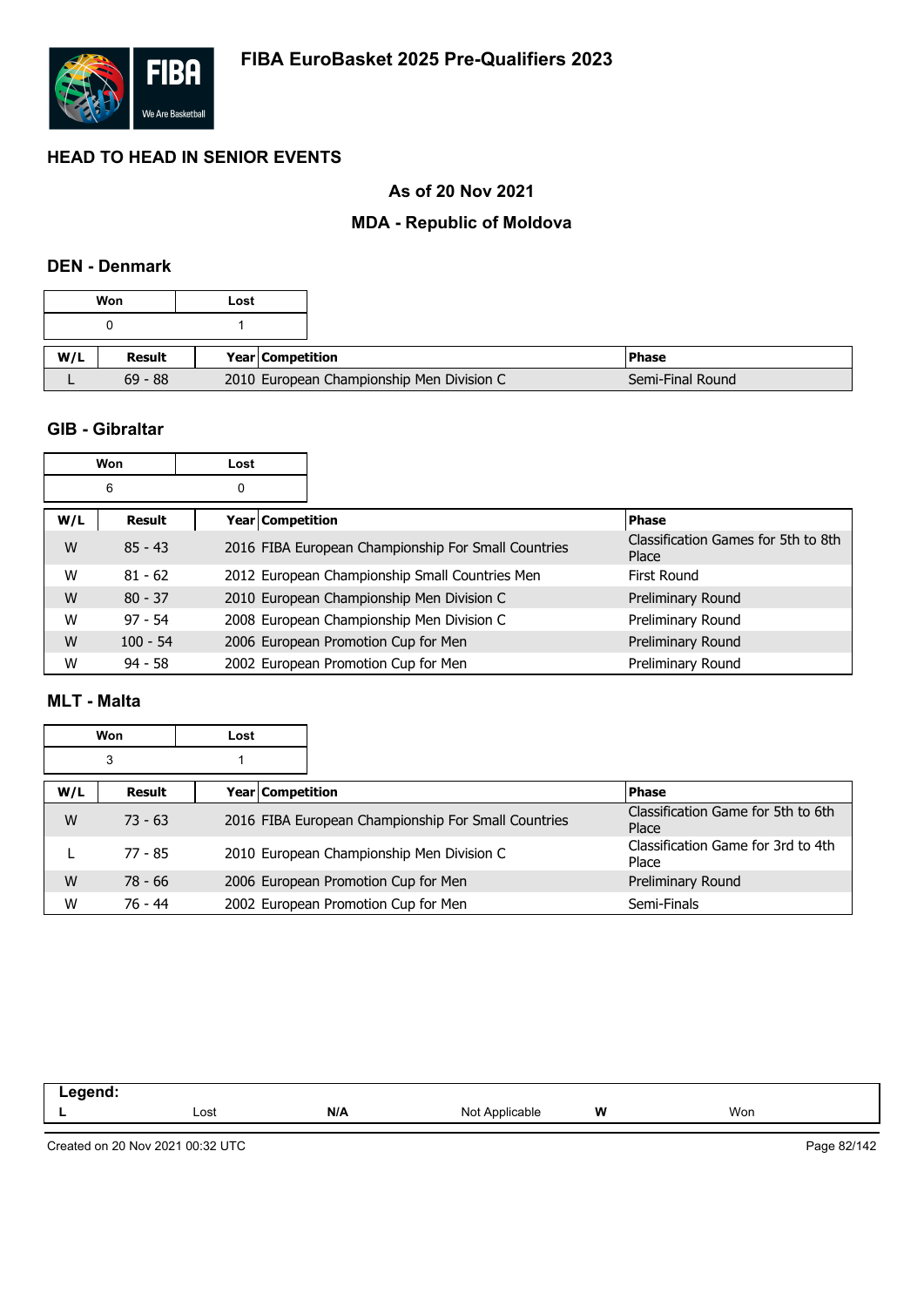

## **As of 20 Nov 2021**

### **MDA - Republic of Moldova**

### **SMR - San Marino**

|     | Won           | Lost |                                                |                   |
|-----|---------------|------|------------------------------------------------|-------------------|
|     |               |      |                                                |                   |
| W/L | <b>Result</b> |      | <b>Year Competition</b>                        | l Phase           |
| W   | $88 - 63$     |      | 2012 European Championship Small Countries Men | Semi-Finals       |
| W   | $85 - 64$     |      | 2008 European Championship Men Division C      | Preliminary Round |

| امیم میں<br>--<br>-- -<br>$\sim$ |      |     |                   |   |     |
|----------------------------------|------|-----|-------------------|---|-----|
|                                  | Lost | N/A | Not<br>Applicable | W | Won |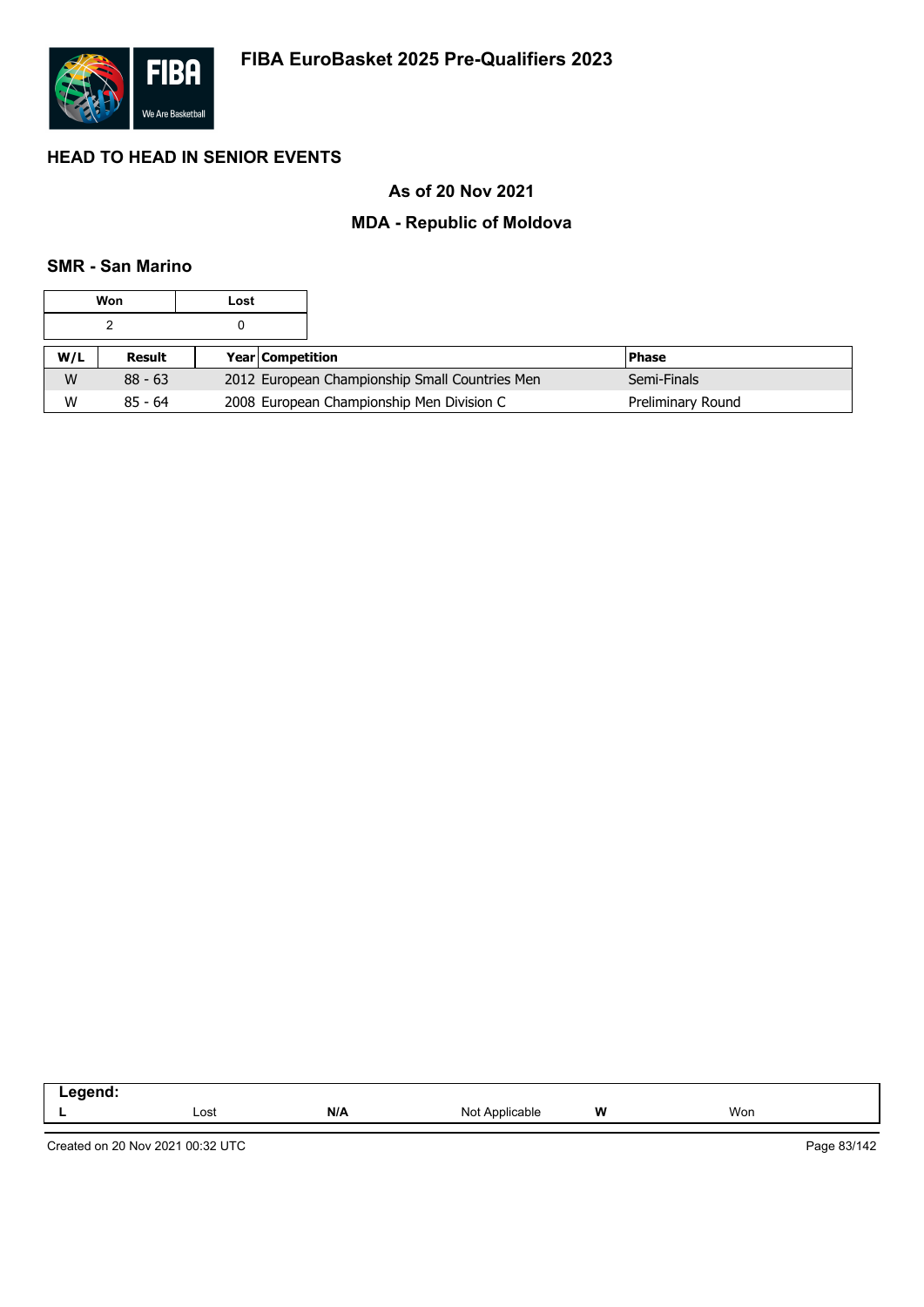

## **As of 20 Nov 2021**

#### **MKD - North Macedonia**

| <b>Total Summary</b> |                |                |                |                |             |                |
|----------------------|----------------|----------------|----------------|----------------|-------------|----------------|
| <b>Team Name</b>     | Win %          | <b>Played</b>  | Won            | Lost           | For         | <b>Against</b> |
| Albania              | 100            | 1              | 1              | 0              | 100         | 74             |
| Austria              | 100            | $\overline{2}$ | $\overline{2}$ | 0              | 200         | 137            |
| Cyprus               | 100            | $\overline{2}$ | $\overline{2}$ | 0              | 176         | 128            |
| Denmark              | 100            | 2              | 2              | 0              | 161         | 121            |
| Iceland              | 100            | $\overline{2}$ | $\overline{2}$ | 0              | 196         | 148            |
| Romania              | 100            | $\overline{2}$ | $\overline{2}$ | $\bf{0}$       | 151         | 111            |
| Sweden               | 100            | $\overline{2}$ | $\overline{2}$ | $\mathbf 0$    | 155         | 131            |
| Luxembourg           | 100            | 4              | 4              | 0              | 370         | 284            |
| Norway               | 100            | $\mathbf{1}$   | $1\,$          | $\mathbf{0}$   | 99          | 79             |
| Portugal             | 75             | 8              | 6              | 2              | 634         | 557            |
| <b>Belarus</b>       | 66             | 3              | $\overline{2}$ | $\mathbf{1}$   | 233         | 238            |
| Ireland              | 66             | 3              | 2              | $\mathbf{1}$   | 261         | 221            |
| Switzerland          | 50             | $\overline{2}$ | $1\,$          | $\mathbf 1$    | 129         | 128            |
| Kosovo               | 50             | $\overline{2}$ | 1              | $\mathbf{1}$   | 155         | 146            |
| Slovakia             | 50             | $\overline{2}$ | $1\,$          | $\mathbf 1$    | 141         | 135            |
| Latvia               | 33             | 3              | $\mathbf{1}$   | 2              | 228         | 237            |
| Montenegro           | $\overline{0}$ | $\overline{2}$ | $\overline{0}$ | $\overline{2}$ | 145         | 151            |
| Gibraltar            | N/A            | 0              | $\mathbf 0$    | 0              | 0           | 0              |
| Republic of Moldova  | N/A            | $\mathbf 0$    | $\mathbf 0$    | $\mathbf 0$    | $\mathbf 0$ | $\pmb{0}$      |
| Andorra              | N/A            | 0              | 0              | 0              | 0           | 0              |
| San Marino           | N/A            | $\mathbf 0$    | $\mathbf 0$    | $\mathbf{0}$   | $\mathbf 0$ | $\pmb{0}$      |
| Malta                | N/A            | 0              | 0              | 0              | 0           | $\pmb{0}$      |
| Armenia              | N/A            | $\mathbf 0$    | $\mathbf 0$    | 0              | $\mathbf 0$ | $\pmb{0}$      |
| Azerbaijan           | N/A            | 0              | 0              | $\mathbf 0$    | 0           | 0              |
| Monaco               | N/A            | 0              | $\mathbf 0$    | $\mathbf{0}$   | 0           | $\pmb{0}$      |
| <b>Total</b>         | 74             | 43             | 32             | 11             | 3534        | 3026           |

#### **Overview per opponent**

| ------<br><br>-- |      |     |                           |   |     |  |
|------------------|------|-----|---------------------------|---|-----|--|
|                  | Lost | N/A | Not<br>Annlicable<br>apie | W | Won |  |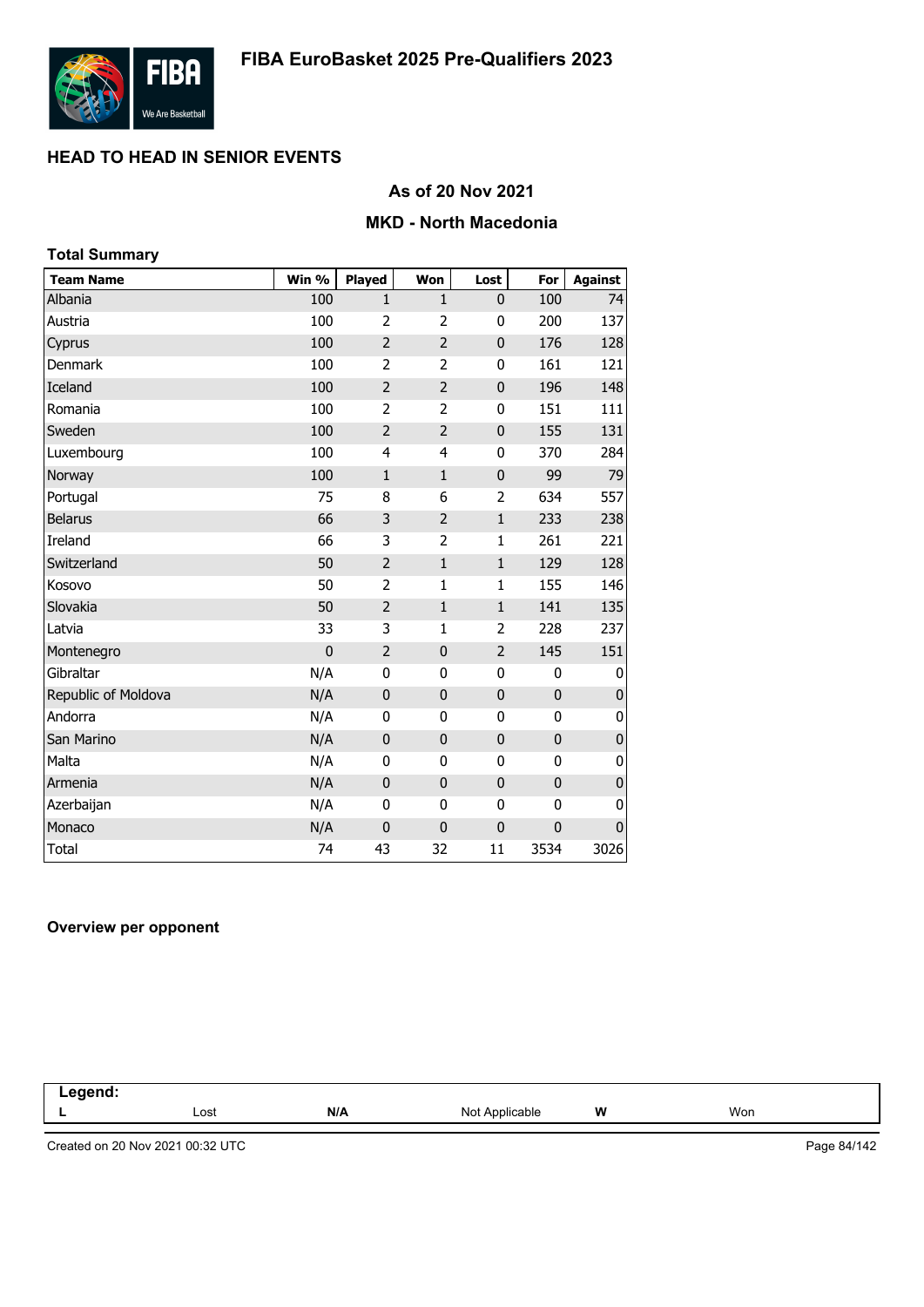

## **As of 20 Nov 2021**

#### **MKD - North Macedonia**

### **ALB - Albania**

|     | Won        | Lost |                                                       |              |
|-----|------------|------|-------------------------------------------------------|--------------|
|     |            |      |                                                       |              |
| W/L | Result     |      | Year Competition                                      | <b>Phase</b> |
| W   | $100 - 74$ |      | 1997 European Championship for Men - Qualifying Round | Group Phase  |

## **AUT - Austria**

|     | Won        | Lost |                         |                            |
|-----|------------|------|-------------------------|----------------------------|
|     |            |      |                         |                            |
| W/L | Result     |      | <b>Year Competition</b> | <b>Phase</b>               |
| W   | $101 - 75$ |      | 2005 EuroBasket         | <b>Qualification Games</b> |
| W   | $99 - 62$  |      | 2005 EuroBasket         | <b>Qualification Games</b> |

#### **BLR - Belarus**

|     | Won        | Lost |                  |                                                       |              |
|-----|------------|------|------------------|-------------------------------------------------------|--------------|
|     |            |      |                  |                                                       |              |
| W/L | Result     |      | Year Competition |                                                       | <b>Phase</b> |
| W   | $72 - 66$  |      |                  | 2015 EuroBasket - 2nd Qualifying Round                | Group Phase  |
| W   | $81 - 70$  |      |                  | 2015 EuroBasket - 2nd Qualifying Round                | Group Phase  |
|     | $80 - 102$ |      |                  | 1997 European Championship for Men - Qualifying Round | Group Phase  |

# **CYP - Cyprus**

|     | Won       | Lost |                         |                                                       |              |  |
|-----|-----------|------|-------------------------|-------------------------------------------------------|--------------|--|
|     |           |      |                         |                                                       |              |  |
| W/L | Result    |      | <b>Year Competition</b> |                                                       | <b>Phase</b> |  |
| W   | $93 - 63$ |      |                         | 2003 European Championship for Men - Semi-Final Round | First Leg    |  |
| W   | $83 - 65$ |      |                         | 2003 European Championship for Men - Semi-Final Round | Second Leg   |  |

| ----- |      |     |                |   |     |
|-------|------|-----|----------------|---|-----|
| --    | Lost | N/A | licable<br>Not | W | Won |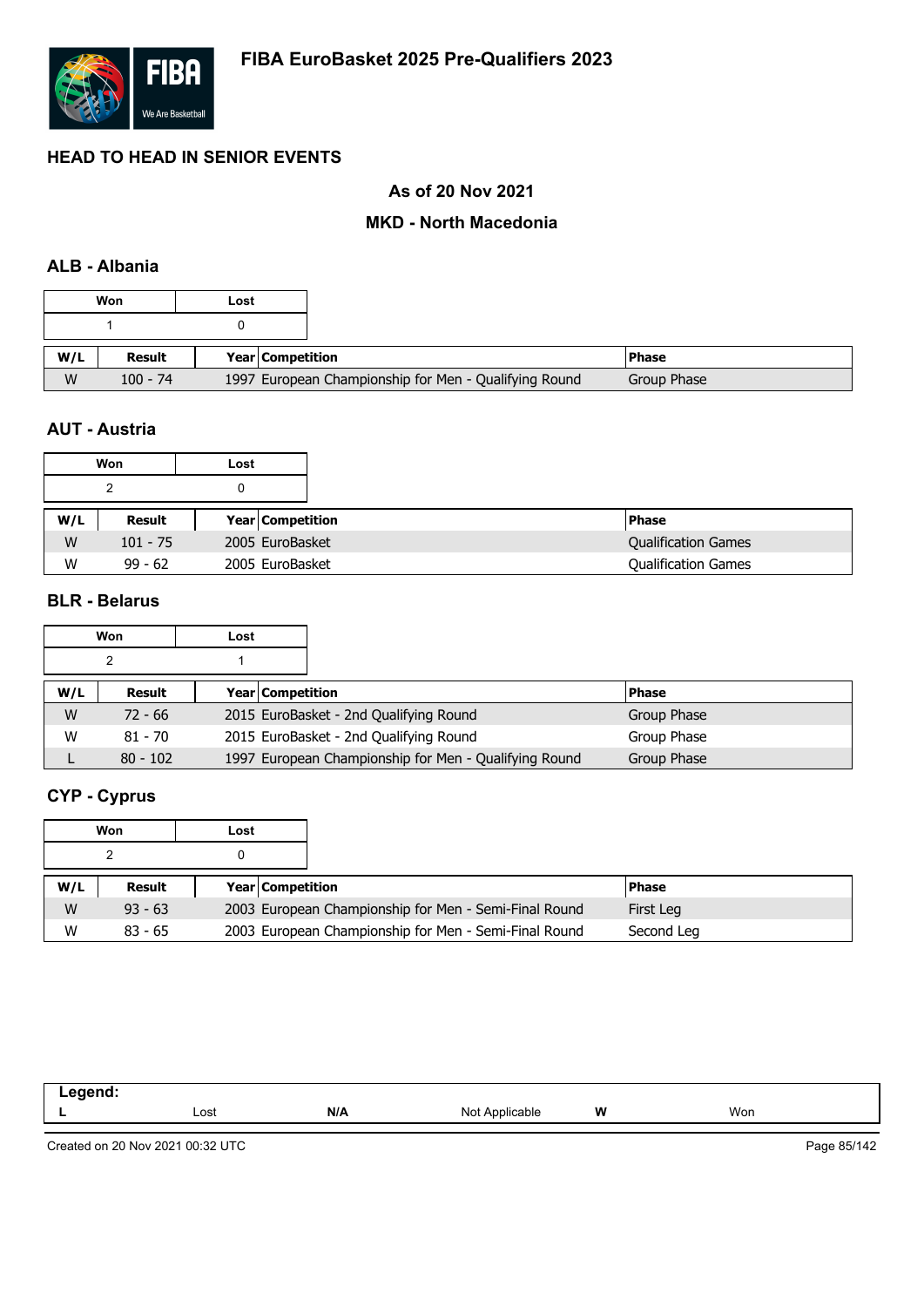

## **As of 20 Nov 2021**

#### **MKD - North Macedonia**

#### **DEN - Denmark**

| Won |           | Lost |                         |                                        |              |
|-----|-----------|------|-------------------------|----------------------------------------|--------------|
|     |           |      |                         |                                        |              |
| W/L | Result    |      | <b>Year Competition</b> |                                        | <b>Phase</b> |
| W   | $80 - 46$ |      |                         | 2015 EuroBasket - 2nd Qualifying Round | Group Phase  |
| W   | $81 - 75$ |      |                         | 2015 EuroBasket - 2nd Qualifying Round | Group Phase  |

#### **IRL - Ireland**

| Won |            | Lost |                         |                                                       |              |
|-----|------------|------|-------------------------|-------------------------------------------------------|--------------|
| ົ   |            |      |                         |                                                       |              |
| W/L | Result     |      | <b>Year Competition</b> |                                                       | <b>Phase</b> |
|     | $68 - 75$  |      |                         | 2003 European Championship for Men - Semi-Final Round | First Leg    |
| W   | $83 - 72$  |      |                         | 2003 European Championship for Men - Semi-Final Round | Second Leg   |
| W   | $110 - 74$ |      |                         | 1997 European Championship for Men - Qualifying Round | Group Phase  |

#### **ISL - Iceland**

|     | Won        | Lost |                         |                                                       |              |  |
|-----|------------|------|-------------------------|-------------------------------------------------------|--------------|--|
|     |            |      |                         |                                                       |              |  |
| W/L | Result     |      | <b>Year Competition</b> |                                                       | <b>Phase</b> |  |
| W   | $94 - 65$  |      |                         | 2001 European Championship for Men - Semi-Final Round | Group Phase  |  |
| W   | $102 - 83$ |      |                         | 2001 European Championship for Men - Semi-Final Round | Group Phase  |  |

#### **KOS - Kosovo**

|     | Won       | Lost |                         |                                                             |                        |
|-----|-----------|------|-------------------------|-------------------------------------------------------------|------------------------|
|     |           |      |                         |                                                             |                        |
| W/L | Result    |      | <b>Year Competition</b> |                                                             | l Phase                |
|     | $68 - 72$ |      |                         | 2017 FIBA Basketball World Cup 2019 European Pre-Qualifiers | European Pre-Qualifers |
| W   | 87 - 74   |      |                         | 2017 FIBA Basketball World Cup 2019 European Pre-Qualifiers | European Pre-Qualifers |

| . |      |     |                |   |     |
|---|------|-----|----------------|---|-----|
|   | Lost | N/A | Not Applicable | W | Won |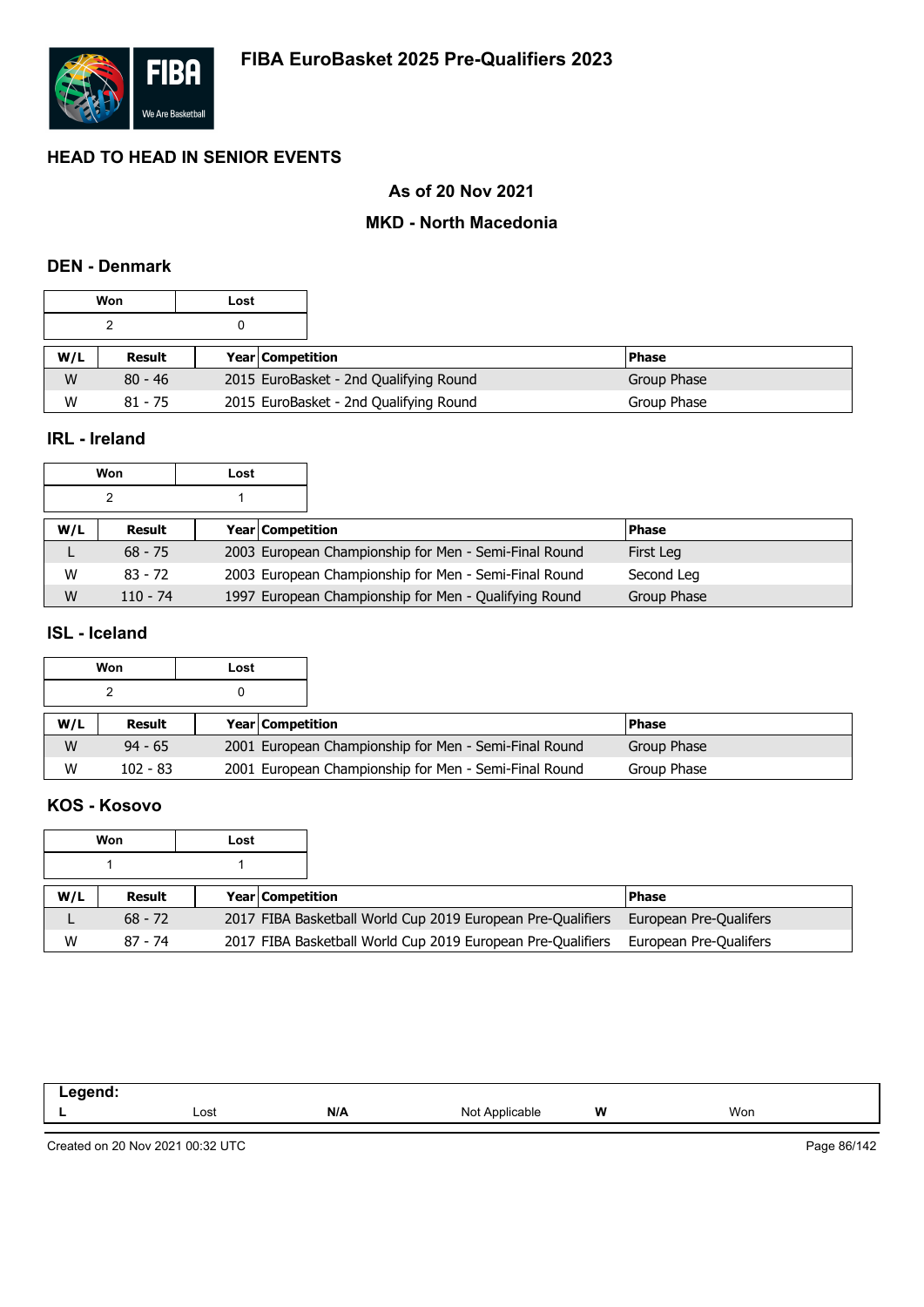

## **As of 20 Nov 2021**

## **MKD - North Macedonia**

## **LAT - Latvia**

| Won<br>Lost |           |  |                  |                              |                  |
|-------------|-----------|--|------------------|------------------------------|------------------|
|             |           |  |                  |                              |                  |
| W/L         | Result    |  | Year Competition |                              | <b>Phase</b>     |
|             | $66 - 76$ |  | 2013 EuroBasket  |                              | First Round      |
|             | $82 - 83$ |  |                  | 2009 EuroBasket - DIVISION A | Qualifying Round |
| W           | $80 - 78$ |  |                  | 2009 EuroBasket - DIVISION A | Qualifying Round |

# **LUX - Luxembourg**

| Won    |            | Lost            |                                   |                  |
|--------|------------|-----------------|-----------------------------------|------------------|
| 0<br>4 |            |                 |                                   |                  |
| W/L    | Result     |                 | Year Competition                  | <b>Phase</b>     |
| W      | $89 - 75$  |                 | 2017 FIBA EuroBasket - Qualifiers | Group Phase      |
| W      | $82 - 74$  |                 | 2017 FIBA EuroBasket - Qualifiers | Group Phase      |
| W      | $94 - 69$  | 2005 EuroBasket |                                   | Qualifying Round |
| W      | $105 - 66$ | 2005 EuroBasket |                                   | Qualifying Round |

#### **MNE - Montenegro**

|     | Won       | Lost |                         |
|-----|-----------|------|-------------------------|
|     | 0         | 2    |                         |
| W/L | Result    |      | <b>Year Competition</b> |
|     | $80 - 81$ |      | 2013 EuroBasket         |
|     | $65 - 70$ |      | 2011 EuroBasket         |

# **NOR - Norway**

|     | Won       | Lost |                  |                                                       |  |
|-----|-----------|------|------------------|-------------------------------------------------------|--|
|     |           |      |                  |                                                       |  |
| W/L | Result    |      | Year Competition |                                                       |  |
| W   | $99 - 79$ |      |                  | 1997 European Championship for Men - Qualifying Round |  |

| .<br>- - - |      |     |                            |   |     |
|------------|------|-----|----------------------------|---|-----|
| --         | Lost | N/A | NM.<br>`Applicable<br>IVU. | W | Won |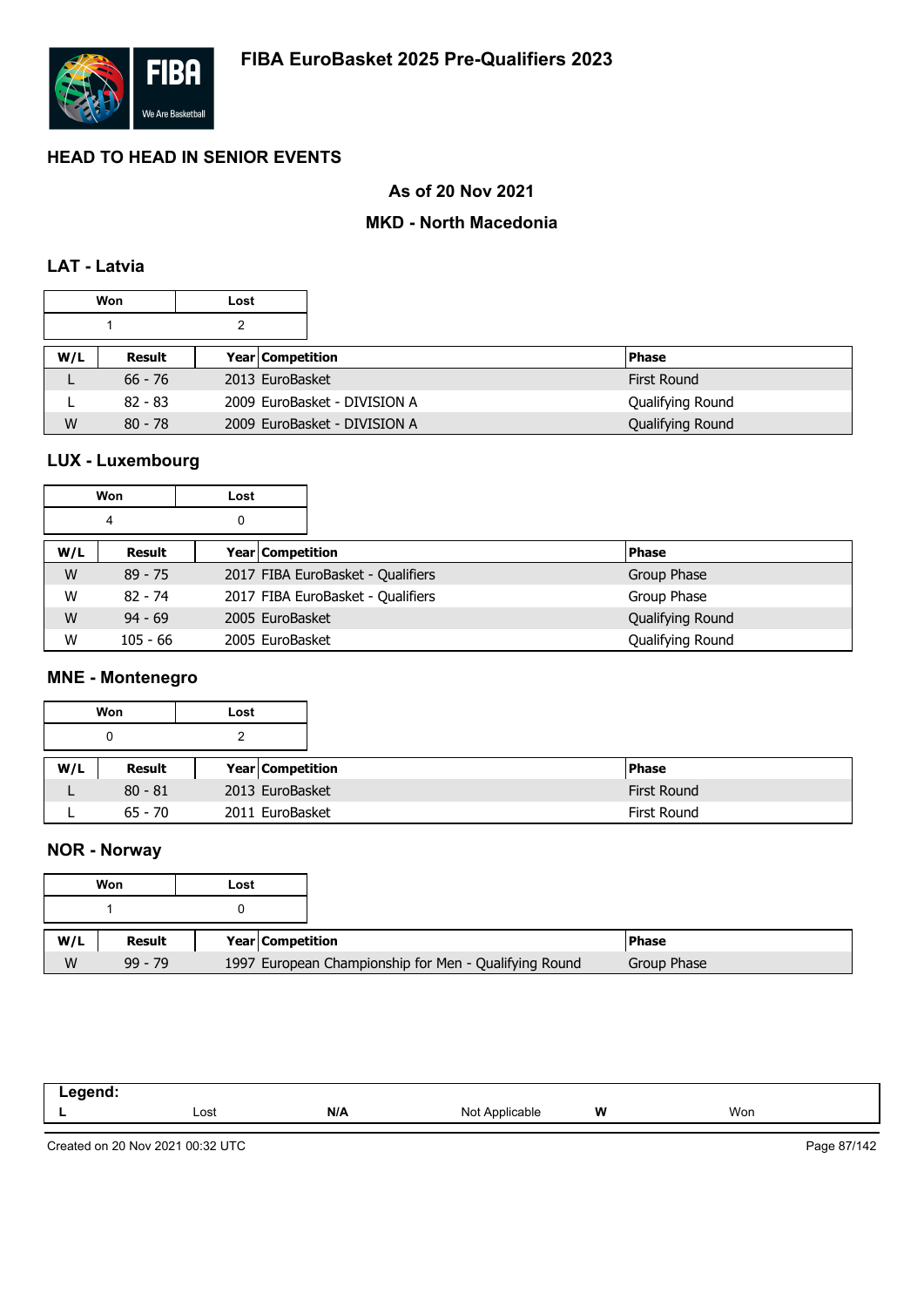

## **As of 20 Nov 2021**

#### **MKD - North Macedonia**

#### **POR - Portugal**

|     | Won        | Lost               |                                                       |                  |
|-----|------------|--------------------|-------------------------------------------------------|------------------|
|     | 6          | 2                  |                                                       |                  |
| W/L | Result     | Year   Competition |                                                       | <b>Phase</b>     |
| L   | $71 - 81$  |                    | 2009 EuroBasket - DIVISION A                          | Qualifying Round |
| W   | $85 - 48$  |                    | 2009 EuroBasket - DIVISION A                          | Qualifying Round |
| L   | $90 - 108$ |                    | 2007 EuroBasket - DIVISION A                          | Qualifying Round |
| W   | $83 - 63$  |                    | 2007 EuroBasket - DIVISION A                          | Qualifying Round |
| W   | $71 - 67$  |                    | 2001 European Championship for Men - Semi-Final Round | Group Phase      |
| W   | $72 - 63$  |                    | 2001 European Championship for Men - Semi-Final Round | Group Phase      |
| W   | $75 - 63$  |                    | 1999 European Championship for Men - Semi-Final Round | Group Phase      |
| W   | $87 - 64$  |                    | 1999 European Championship for Men - Semi-Final Round | Group Phase      |

#### **ROU - Romania**

|     | Won       | Lost                    |                                                       |               |
|-----|-----------|-------------------------|-------------------------------------------------------|---------------|
|     |           |                         |                                                       |               |
| W/L | Result    | <b>Year Competition</b> |                                                       | <b>IPhase</b> |
| W   | $80 - 52$ |                         | 1999 European Championship for Men - Semi-Final Round | Group Phase   |
| W   | 71 - 59   |                         | 1999 European Championship for Men - Semi-Final Round | Group Phase   |

## **SUI - Switzerland**

|     | Won           | Lost |                         |                                                             |              |
|-----|---------------|------|-------------------------|-------------------------------------------------------------|--------------|
|     |               |      |                         |                                                             |              |
| W/L | <b>Result</b> |      | <b>Year Competition</b> |                                                             | <b>Phase</b> |
| W   | $67 - 61$     |      |                         | 2021 FIBA Basketball World Cup 2023 European Pre-Qualifiers | Second Round |
|     | $62 - 67$     |      |                         | 2021 FIBA Basketball World Cup 2023 European Pre-Qualifiers | Second Round |

# **SVK - Slovakia**

|     | Won       | Lost |                         |                                                             |              |
|-----|-----------|------|-------------------------|-------------------------------------------------------------|--------------|
|     |           |      |                         |                                                             |              |
| W/L | Result    |      | <b>Year Competition</b> |                                                             | <b>Phase</b> |
| W   | $69 - 47$ |      |                         | 2021 FIBA Basketball World Cup 2023 European Pre-Qualifiers | Second Round |
|     | 72 - 88   |      |                         | 2021 FIBA Basketball World Cup 2023 European Pre-Qualifiers | Second Round |

| .<br>-- - |      |                 |              |   |     |
|-----------|------|-----------------|--------------|---|-----|
| -         | Lost | M<br><u>IVA</u> | Not<br>cable | W | Won |

Created on 20 Nov 2021 00:32 UTC

Page 88/142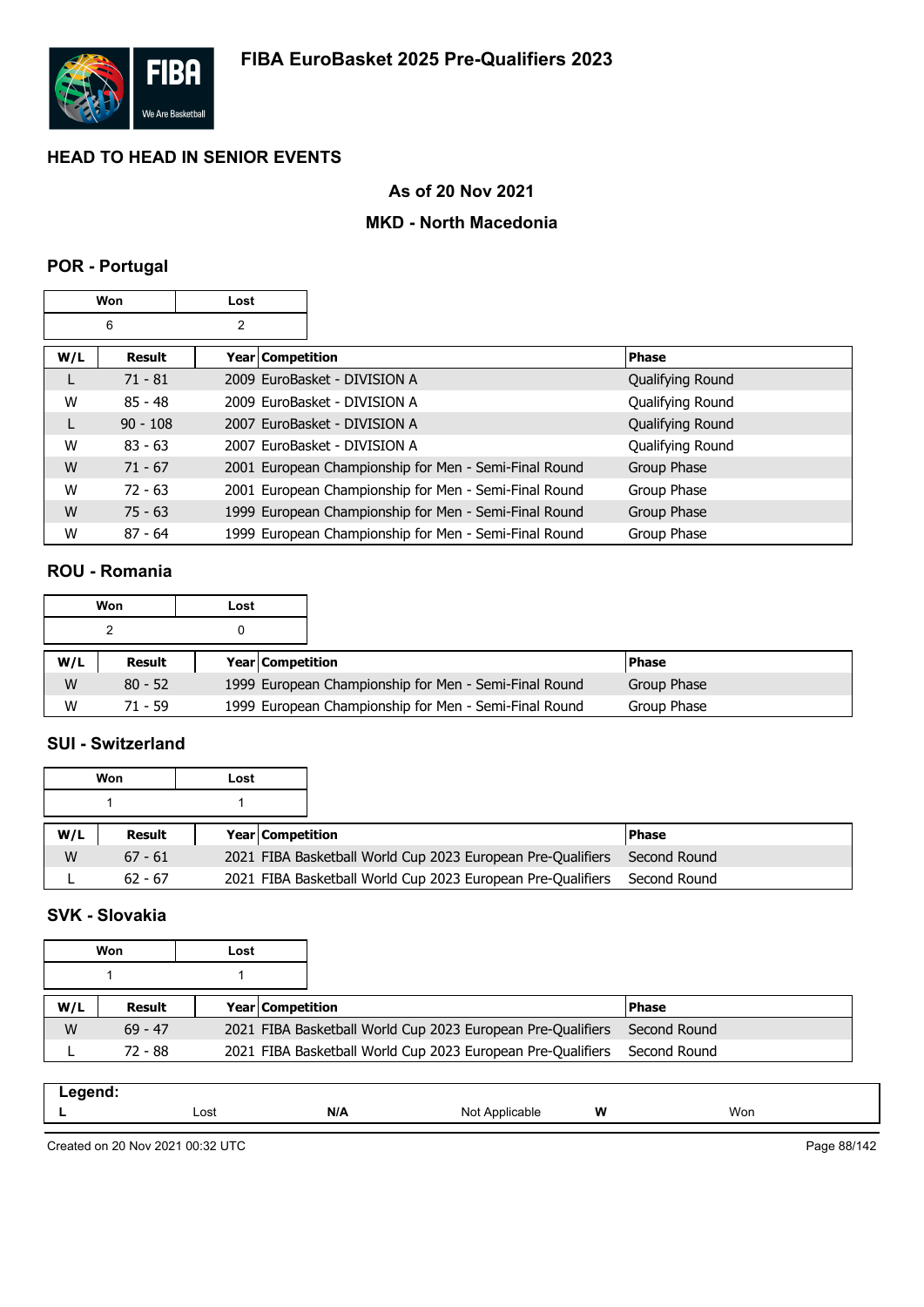

## **As of 20 Nov 2021**

### **MKD - North Macedonia**

#### **SWE - Sweden**

|     | Won       | Lost |                              |                             |
|-----|-----------|------|------------------------------|-----------------------------|
|     |           | 0    |                              |                             |
| W/L | Result    |      | <b>Year Competition</b>      | <b>Phase</b>                |
| W   | $77 - 58$ |      | 2007 EuroBasket - DIVISION A | Additional Qualifying Round |
| W   | 78 - 73   |      | 2007 EuroBasket - DIVISION A | Additional Qualifying Round |

| .<br>-- |      |     |                                                                      |   |     |
|---------|------|-----|----------------------------------------------------------------------|---|-----|
|         | ∟ost | N/A | Not<br>Applicable<br>the contract of the contract of the contract of | W | Won |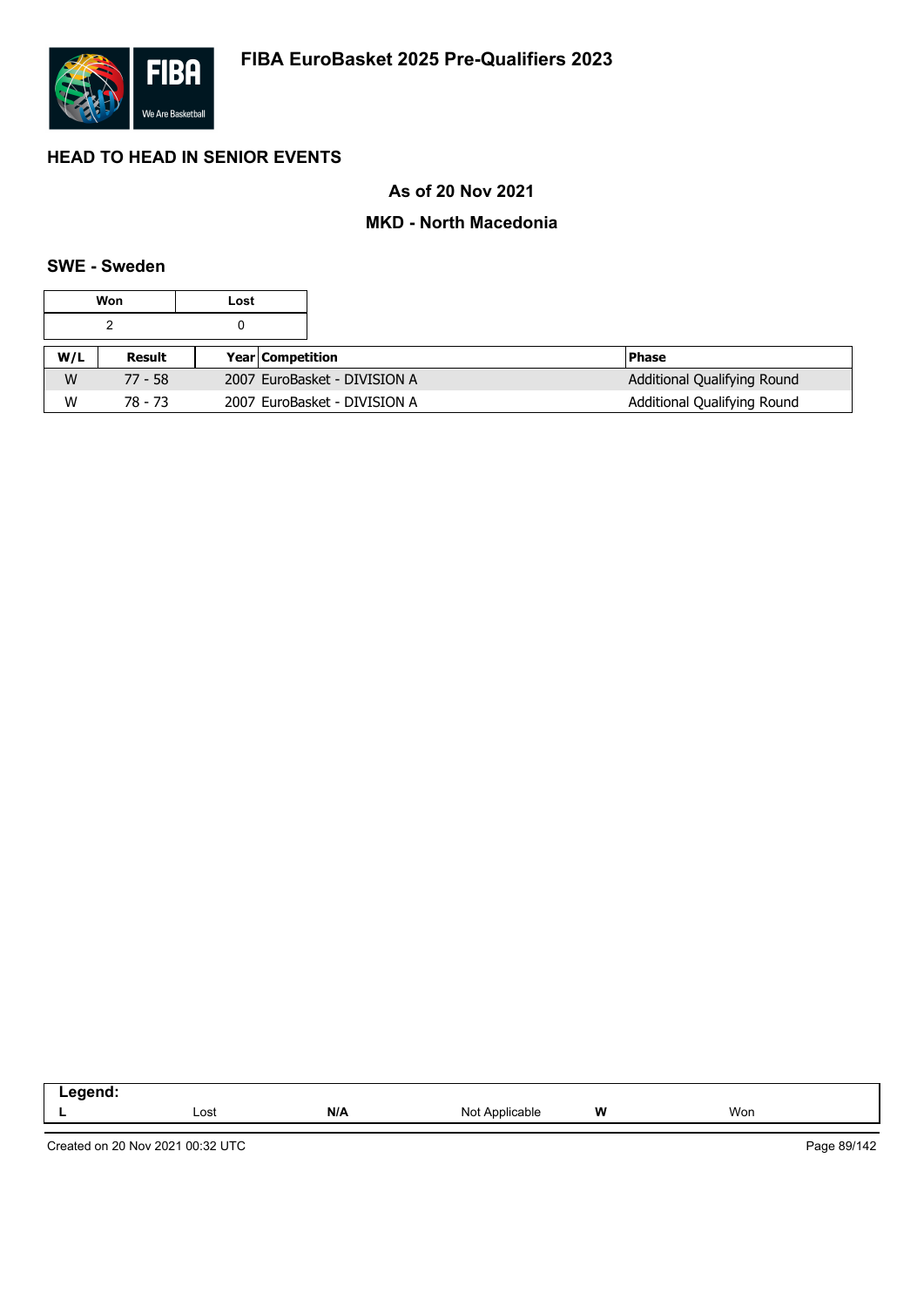

## **As of 20 Nov 2021**

#### **MLT - Malta**

| <b>Total Summary</b> |             |                |                |                |              |                |
|----------------------|-------------|----------------|----------------|----------------|--------------|----------------|
| <b>Team Name</b>     | Win %       | <b>Played</b>  | Won            | Lost           | For          | <b>Against</b> |
| Gibraltar            | 63          | 11             | $\overline{7}$ | $\overline{4}$ | 811          | 764            |
| Republic of Moldova  | 25          | 4              | 1              | 3              | 258          | 304            |
| San Marino           | 23          | 13             | 3              | 10             | 873          | 946            |
| Switzerland          | $\bf{0}$    | $\overline{2}$ | 0              | $\overline{2}$ | 94           | 173            |
| Andorra              | $\mathbf 0$ | $\overline{7}$ | $\mathbf 0$    | $\overline{7}$ | 439          | 535            |
| Slovakia             | $\bf{0}$    | $\overline{2}$ | 0              | $\overline{2}$ | 92           | 207            |
| Iceland              | $\mathbf 0$ | $\mathbf{1}$   | $\mathbf{0}$   | $\mathbf 1$    | 64           | 114            |
| Ireland              | $\bf{0}$    | 5              | 0              | 5              | 233          | 465            |
| Luxembourg           | $\mathbf 0$ | 3              | $\mathbf{0}$   | 3              | 205          | 273            |
| Norway               | 0           | $\mathbf{1}$   | 0              | 1              | 51           | 94             |
| Romania              | $\mathbf 0$ | $\overline{2}$ | $\mathbf{0}$   | $\overline{2}$ | 128          | 211            |
| Albania              | 0           | $\overline{2}$ | 0              | $\overline{2}$ | 136          | 173            |
| Austria              | $\mathbf 0$ | $\overline{2}$ | $\mathbf{0}$   | $\overline{2}$ | 137          | 192            |
| Cyprus               | $\mathbf 0$ | 3              | 0              | 3              | 196          | 290            |
| <b>Denmark</b>       | $\mathbf 0$ | $\mathbf{1}$   | $\mathbf{0}$   | $\mathbf 1$    | 73           | 86             |
| Latvia               | N/A         | 0              | 0              | 0              | 0            | 0              |
| Montenegro           | N/A         | $\mathbf 0$    | $\mathbf{0}$   | $\pmb{0}$      | $\mathbf 0$  | $\pmb{0}$      |
| Portugal             | N/A         | $\mathbf{0}$   | 0              | 0              | 0            | 0              |
| <b>Belarus</b>       | N/A         | $\mathbf 0$    | $\mathbf{0}$   | $\pmb{0}$      | $\mathbf 0$  | $\bf{0}$       |
| Armenia              | N/A         | 0              | 0              | $\pmb{0}$      | 0            | 0              |
| Azerbaijan           | N/A         | $\mathbf 0$    | $\mathbf{0}$   | $\bf{0}$       | $\pmb{0}$    | $\mathbf 0$    |
| North Macedonia      | N/A         | 0              | 0              | 0              | 0            | 0              |
| Monaco               | N/A         | $\mathbf 0$    | $\mathbf{0}$   | $\pmb{0}$      | $\mathbf 0$  | $\pmb{0}$      |
| Kosovo               | N/A         | 0              | 0              | 0              | 0            | 0              |
| Sweden               | N/A         | $\mathbf 0$    | $\bf{0}$       | $\mathbf 0$    | $\mathbf{0}$ | $\mathbf{0}$   |
| Total                | 19          | 59             | 11             | 48             | 3790         | 4827           |

#### **Overview per opponent**

| .7001<br>$\sim$ $\sim$ $\sim$<br>-- |      |     |                              |       |     |  |
|-------------------------------------|------|-----|------------------------------|-------|-----|--|
|                                     | Lost | N/A | Not $\epsilon$<br>Applicable | W<br> | Won |  |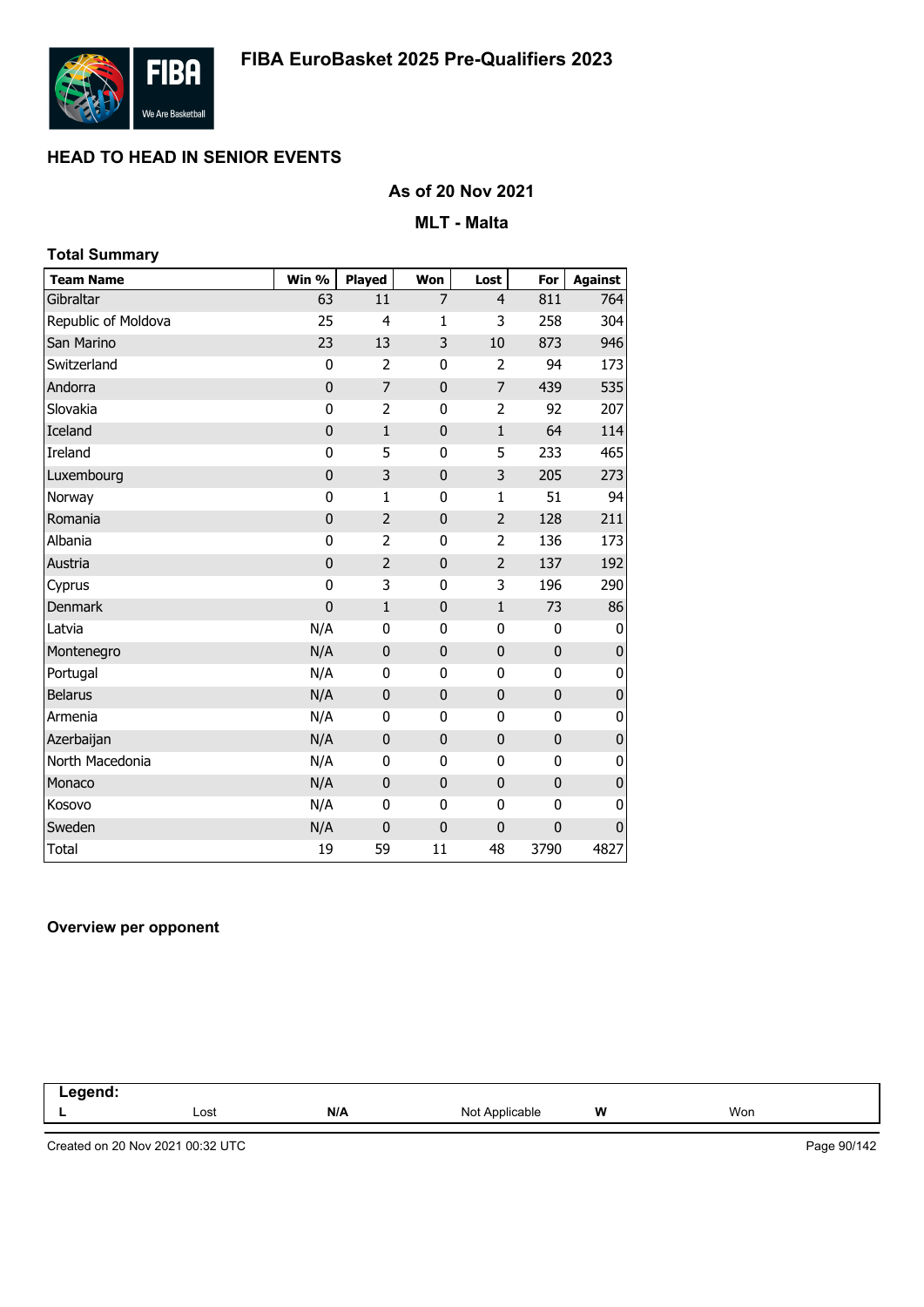

## **As of 20 Nov 2021**

**MLT - Malta**

## **ALB - Albania**

|     | Won       | Lost |                  |                                     |                   |
|-----|-----------|------|------------------|-------------------------------------|-------------------|
|     |           |      |                  |                                     |                   |
| W/L | Result    |      | Year Competition |                                     | l Phase           |
|     | $76 - 86$ |      |                  | 2004 European Promotion Cup for Men | Preliminary Round |
|     | $60 - 87$ |      |                  | 2002 European Promotion Cup for Men | Preliminary Round |

## **AND - Andorra**

|     | Won           | Lost               |                                                         |                   |
|-----|---------------|--------------------|---------------------------------------------------------|-------------------|
|     | 0             |                    |                                                         |                   |
| W/L | <b>Result</b> | Year   Competition |                                                         | <b>Phase</b>      |
|     | $63 - 66$     |                    | 2014 European Championship for Small Countries Men      | Final             |
|     | $65 - 75$     |                    | 2012 European Championship Small Countries Men          | Semi-Finals       |
|     | $60 - 82$     |                    | 2010 European Championship Men Division C               | Semi-Final Round  |
|     | $52 - 55$     |                    | 2008 European Championship Men Division C               | Preliminary Round |
|     | $73 - 87$     |                    | 2006 European Promotion Cup for Men                     | Preliminary Round |
|     | $65 - 90$     |                    | 2000 European Promotion Cup for Men - Preliminary Round | Group Phase       |
|     | $61 - 80$     |                    | 1998 European Promotion Cup for Men                     | Group Phase       |

#### **AUT - Austria**

|     | Won        | Lost |                                                       |              |
|-----|------------|------|-------------------------------------------------------|--------------|
|     |            |      |                                                       |              |
| W/L | Result     |      | <b>Year Competition</b>                               | <b>Phase</b> |
|     | $53 - 90$  |      | 2003 European Championship for Men - Qualifying Round | Group Phase  |
|     | $84 - 102$ |      | 2003 European Championship for Men - Qualifying Round | Group Phase  |

# **CYP - Cyprus**

|     | Won        | Lost |                                     |                   |
|-----|------------|------|-------------------------------------|-------------------|
|     | 0          | 3    |                                     |                   |
| W/L | Result     |      | <b>Year Competition</b>             | <b>Phase</b>      |
|     | $51 - 100$ |      | 1992 European Promotion Cup for Men | Preliminary Round |
|     | $87 - 104$ |      | 1990 European Promotion Cup for Men | Preliminary Round |
|     | $58 - 86$  |      | 1988 European Promotion Cup for Men | Preliminary Round |

| .<br>--<br>. |      |     |                                          |   |     |  |
|--------------|------|-----|------------------------------------------|---|-----|--|
|              | Lost | N/A | Not<br>$\mathbf{A}$ r<br>oplica.<br>able | W | Won |  |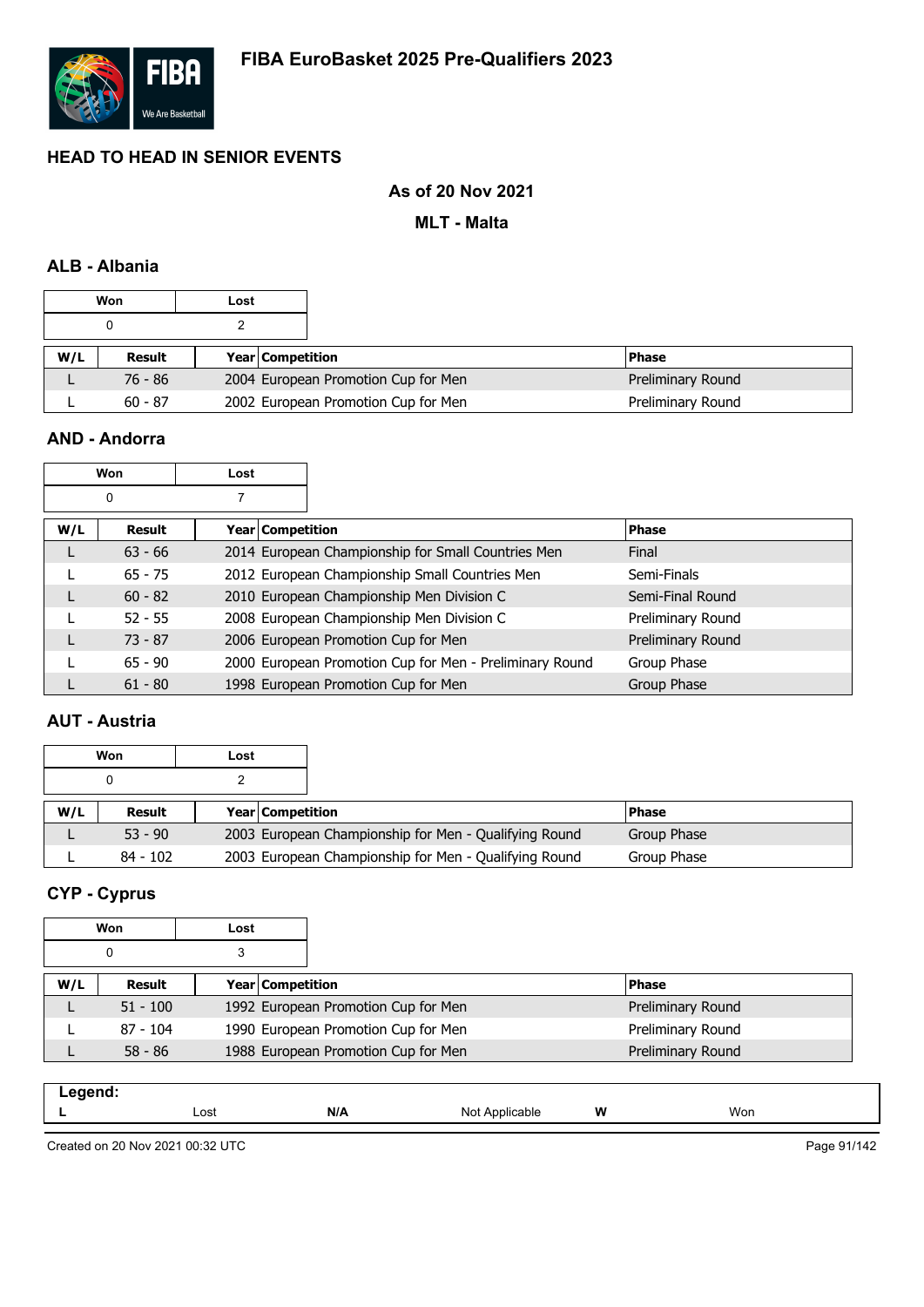

## **As of 20 Nov 2021**

**MLT - Malta**

## **DEN - Denmark**

|     | Won       | Lost |                                           |                   |
|-----|-----------|------|-------------------------------------------|-------------------|
|     |           |      |                                           |                   |
| W/L | Result    |      | Year Competition                          | l Phase           |
|     | $73 - 86$ |      | 2010 European Championship Men Division C | Preliminary Round |

#### **GIB - Gibraltar**

|     | Won<br>Lost |                    |                                                         |                      |
|-----|-------------|--------------------|---------------------------------------------------------|----------------------|
|     | 7           | 4                  |                                                         |                      |
| W/L | Result      | Year   Competition |                                                         | <b>Phase</b>         |
| W   | $70 - 50$   |                    | 2016 FIBA European Championship For Small Countries     | Group Phase          |
| W   | $70 - 63$   |                    | 2006 European Promotion Cup for Men                     | Preliminary Round    |
|     | $55 - 60$   |                    | 2006 European Promotion Cup for Men                     | Placings 7th and 8th |
| W   | $81 - 68$   |                    | 2002 European Promotion Cup for Men                     | <b>Finals</b>        |
| W   | $83 - 67$   |                    | 2000 European Promotion Cup for Men - Preliminary Round | Group Phase          |
|     | 74 - 76     |                    | 1998 European Promotion Cup for Men                     | Group Phase          |
| L   | $76 - 90$   |                    | 1996 European Promotion Cup for Men                     | Preliminary Round    |
| W   | $93 - 84$   |                    | 1996 European Promotion Cup for Men                     | <b>Finals</b>        |
| W   | $74 - 60$   |                    | 1994 European Promotion Cup for Men                     | Semi-Finals          |
|     | $61 - 77$   |                    | 1990 European Promotion Cup for Men                     | Semi-Finals          |
| W   | $74 - 69$   |                    | 1988 European Promotion Cup for Men                     | Semi-Finals          |

#### **IRL - Ireland**

|     | Won       | Lost                    |                                                     |                   |
|-----|-----------|-------------------------|-----------------------------------------------------|-------------------|
|     | 0         | 5                       |                                                     |                   |
| W/L | Result    | <b>Year Competition</b> |                                                     | <b>Phase</b>      |
|     | $34 - 91$ |                         | 2016 FIBA European Championship For Small Countries | Group Phase       |
|     | $51 - 90$ | 2005 EuroBasket         |                                                     | Qualifying Round  |
|     | $49 - 98$ | 2005 EuroBasket         |                                                     | Qualifying Round  |
|     | $54 - 95$ |                         | 1994 European Promotion Cup for Men                 | Preliminary Round |
|     | $45 - 91$ |                         | 1992 European Promotion Cup for Men                 | Preliminary Round |

| ------ |      |     |                  |   |     |  |
|--------|------|-----|------------------|---|-----|--|
| -      | Lost | N/A | Nol<br>oplicable | W | Won |  |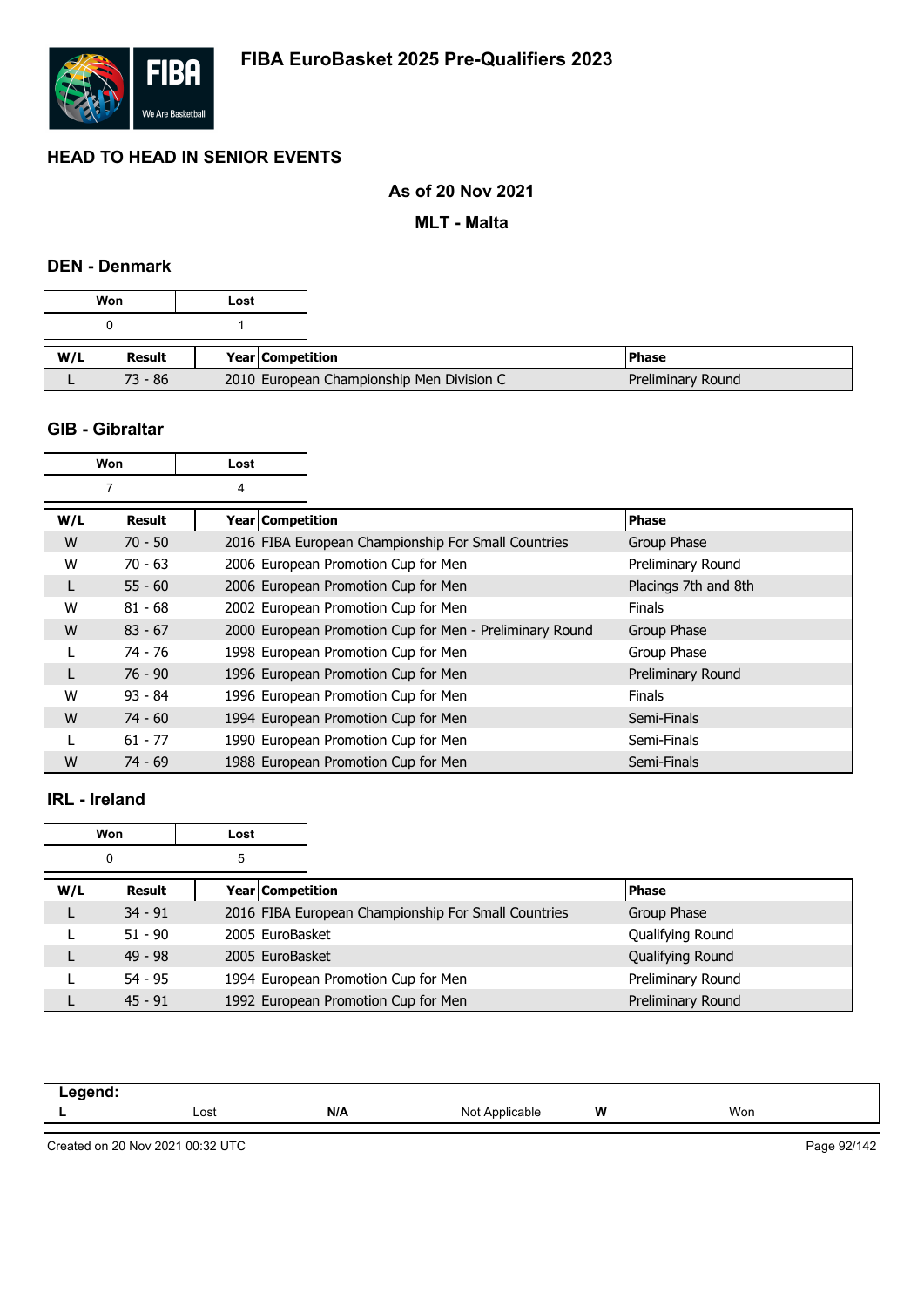

## **As of 20 Nov 2021**

**MLT - Malta**

## **ISL - Iceland**

|     |               | Won | Lost                                |
|-----|---------------|-----|-------------------------------------|
|     |               |     |                                     |
| W/L | <b>Result</b> |     | <b>Year Competition</b>             |
|     | $64 - 114$    |     | 1990 European Promotion Cup for Men |

# **LUX - Luxembourg**

|     | Won       | Lost |                                     |                   |
|-----|-----------|------|-------------------------------------|-------------------|
|     | 0         |      |                                     |                   |
| W/L | Result    |      | Year Competition                    | <b>Phase</b>      |
| ட   | $61 - 92$ |      | 2004 European Promotion Cup for Men | Preliminary Round |
|     | 74 - 89   |      | 1994 European Promotion Cup for Men | Preliminary Round |
|     | $70 - 92$ |      | 1988 European Promotion Cup for Men | Preliminary Round |

# **MDA - Republic of Moldova**

|     | Won       | Lost |                         |                                                     |                                             |
|-----|-----------|------|-------------------------|-----------------------------------------------------|---------------------------------------------|
|     |           | 3    |                         |                                                     |                                             |
| W/L | Result    |      | <b>Year Competition</b> |                                                     | <b>Phase</b>                                |
|     | $63 - 73$ |      |                         | 2016 FIBA European Championship For Small Countries | Classification Game for 5th to 6th<br>Place |
| W   | $85 - 77$ |      |                         | 2010 European Championship Men Division C           | Classification Game for 3rd to 4th<br>Place |
|     | $66 - 78$ |      |                         | 2006 European Promotion Cup for Men                 | Preliminary Round                           |
|     | 44 - 76   |      |                         | 2002 European Promotion Cup for Men                 | Semi-Finals                                 |

## **NOR - Norway**

|     | Won       | Lost |                                     |
|-----|-----------|------|-------------------------------------|
|     |           |      |                                     |
| W/L | Result    |      | Year   Competition                  |
|     | $51 - 94$ |      | 1996 European Promotion Cup for Men |

| ------<br>____<br>- - - |      |     |                            |   |     |
|-------------------------|------|-----|----------------------------|---|-----|
| --                      | Lost | N/A | Not .<br><b>Applicable</b> | W | Won |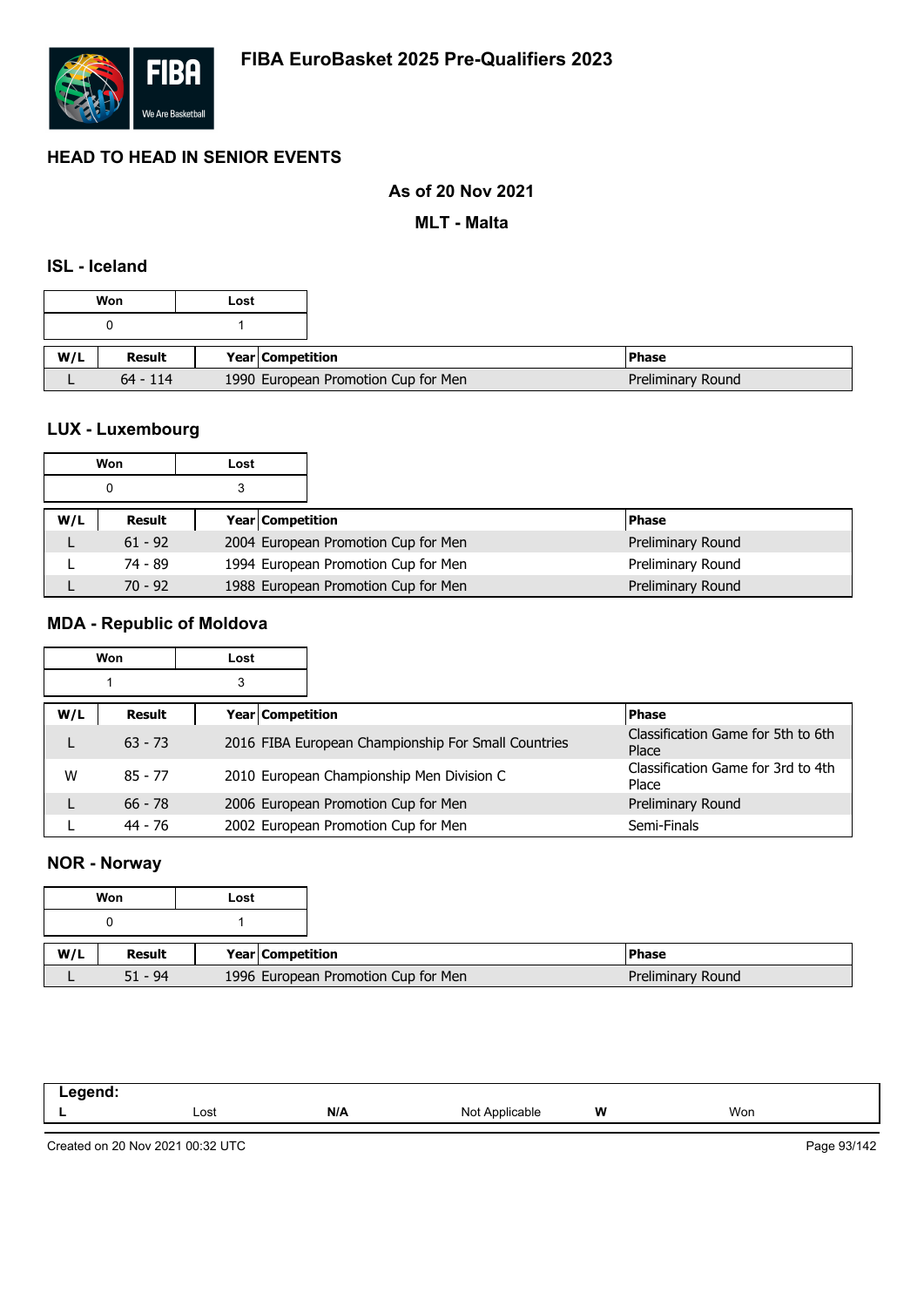

## **As of 20 Nov 2021**

#### **MLT - Malta**

### **ROU - Romania**

| Won<br>Lost |            |                         |                                                       |              |
|-------------|------------|-------------------------|-------------------------------------------------------|--------------|
|             |            |                         |                                                       |              |
| W/L         | Result     | <b>Year Competition</b> |                                                       | <b>Phase</b> |
|             | $81 - 101$ |                         | 2003 European Championship for Men - Qualifying Round | Group Phase  |
|             | 47 - 110   |                         | 2003 European Championship for Men - Qualifying Round | Group Phase  |

#### **SMR - San Marino**

 $\Gamma$ 

|     | Won           | Lost               |                                                         |                                             |
|-----|---------------|--------------------|---------------------------------------------------------|---------------------------------------------|
|     | 3             | 10                 |                                                         |                                             |
| W/L | <b>Result</b> | Year   Competition |                                                         | <b>Phase</b>                                |
| L   | $41 - 61$     |                    | 2016 FIBA European Championship For Small Countries     | Group Phase                                 |
| W   | $89 - 68$     |                    | 2014 European Championship for Small Countries Men      | Semi-Finals                                 |
| L   | $69 - 71$     |                    | 2012 European Championship Small Countries Men          | <b>First Round</b>                          |
| W   | $96 - 57$     |                    | 2012 European Championship Small Countries Men          | Classification Game for 3rd to 4th<br>Place |
| W   | $83 - 51$     |                    | 2010 European Championship Men Division C               | Preliminary Round                           |
|     | $57 - 73$     |                    | 2008 European Championship Men Division C               | 5th to 8th Place                            |
| L   | $60 - 84$     |                    | 2002 European Promotion Cup for Men                     | Preliminary Round                           |
|     | $55 - 74$     |                    | 2000 European Promotion Cup for Men - Preliminary Round | Group Phase                                 |
|     | $61 - 69$     |                    | 1998 European Promotion Cup for Men                     | Group Phase                                 |
|     | $59 - 85$     |                    | 1996 European Promotion Cup for Men                     | Preliminary Round                           |
| L   | $60 - 84$     |                    | 1992 European Promotion Cup for Men                     | Preliminary Round                           |
|     | $71 - 87$     |                    | 1992 European Promotion Cup for Men                     | <b>Finals</b>                               |
|     | $72 - 82$     |                    | 1988 European Promotion Cup for Men                     | <b>Finals</b>                               |

## **SUI - Switzerland**

|     | Won       | Lost |                         |  |                  |
|-----|-----------|------|-------------------------|--|------------------|
|     |           |      |                         |  |                  |
| W/L | Result    |      | <b>Year Competition</b> |  | <b>Phase</b>     |
|     | $37 - 83$ |      | 2005 EuroBasket         |  | Qualifying Round |
|     | $57 - 90$ |      | 2005 EuroBasket         |  | Qualifying Round |

| .<br>______ |      |     |                   |   |     |
|-------------|------|-----|-------------------|---|-----|
|             | Lost | N/A | Not<br>Applicable | W | Won |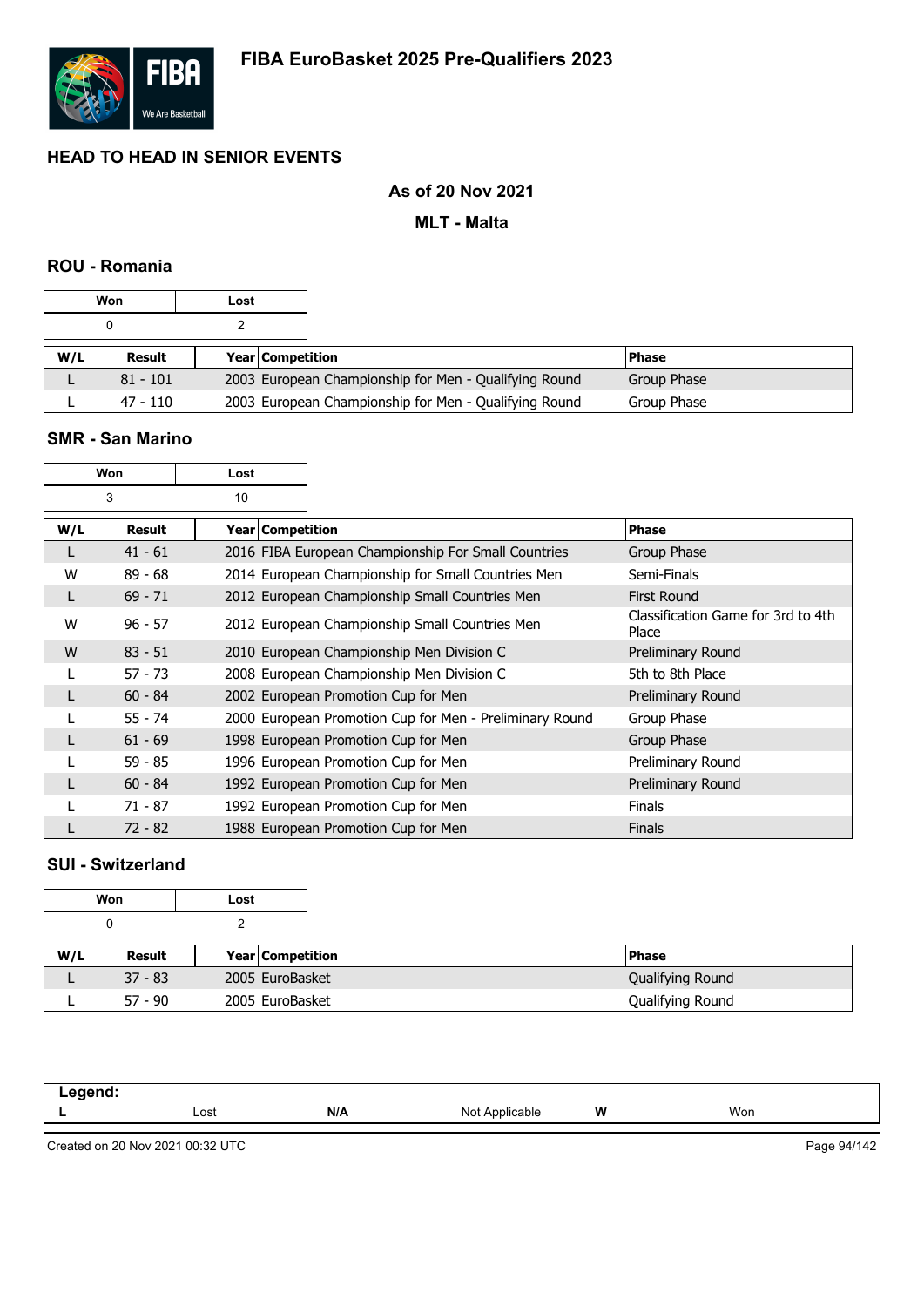

## **As of 20 Nov 2021**

**MLT - Malta**

## **SVK - Slovakia**

|     | Won        | Lost |                  |                  |
|-----|------------|------|------------------|------------------|
|     |            |      |                  |                  |
| W/L | Result     |      | Year Competition | <b>Phase</b>     |
| ட   | $53 - 107$ |      | 2005 EuroBasket  | Qualifying Round |
|     | $39 - 100$ |      | 2005 EuroBasket  | Qualifying Round |

| -----<br>--<br>.<br>__ |      |     |                |   |     |  |
|------------------------|------|-----|----------------|---|-----|--|
|                        | Lost | N/A | Not<br>licable | W | Won |  |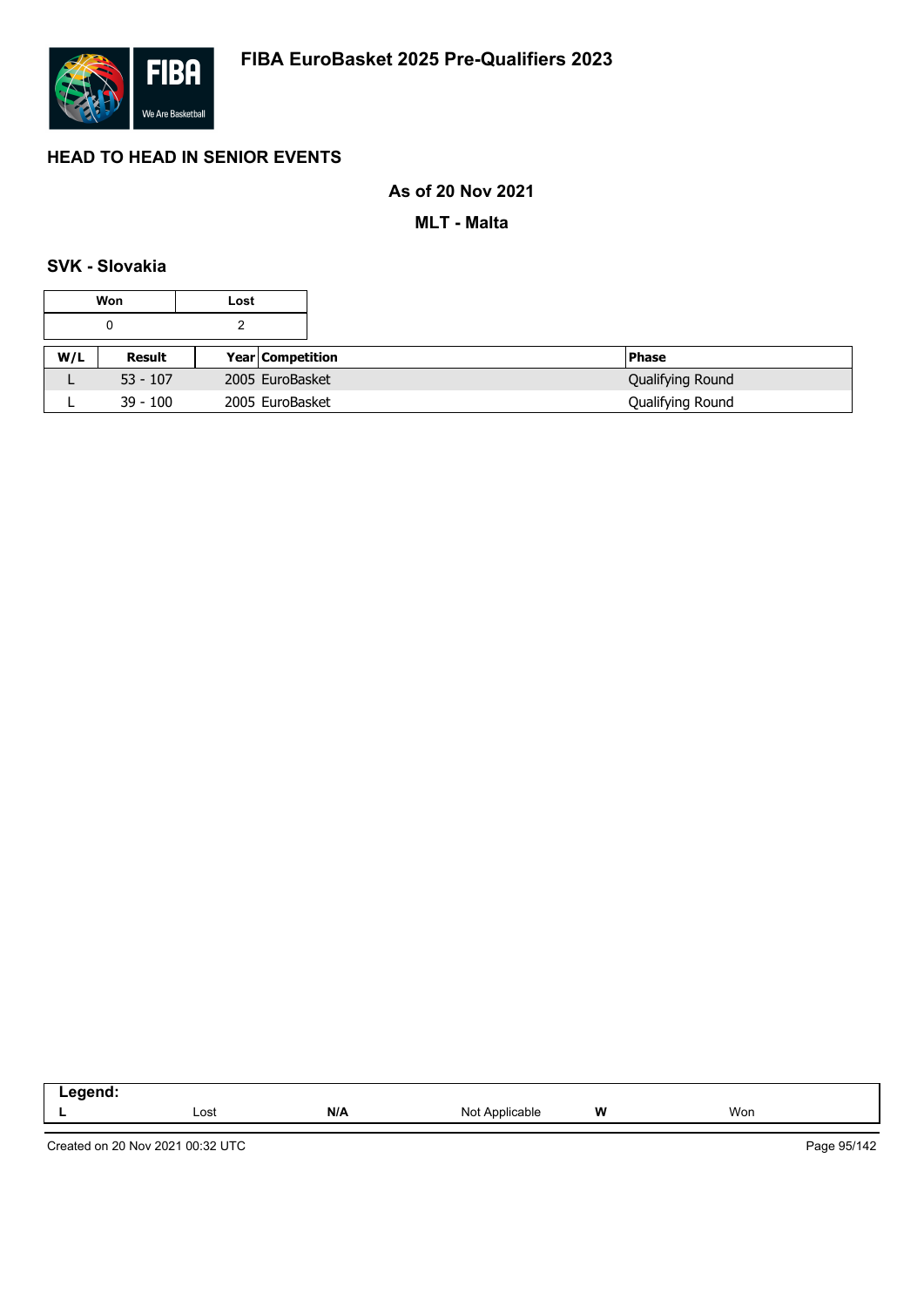

### **As of 20 Nov 2021**

# **MNE - Montenegro**

| <b>Total Summary</b> |       |                |                |              |              |                |
|----------------------|-------|----------------|----------------|--------------|--------------|----------------|
| <b>Team Name</b>     | Win % | <b>Played</b>  | Won            | Lost         | For          | <b>Against</b> |
| <b>Belarus</b>       | 100   | $\overline{2}$ | 2              | 0            | 171          | 136            |
| North Macedonia      | 100   | $\overline{2}$ | $\overline{2}$ | 0            | 151          | 145            |
| Slovakia             | 100   | $\overline{4}$ | $\overline{4}$ | 0            | 370          | 256            |
| Albania              | 100   | 2              | 2              | 0            | 207          | 129            |
| Austria              | 100   | $\overline{2}$ | $\overline{2}$ | 0            | 182          | 136            |
| Denmark              | 100   | 4              | 4              | $\bf{0}$     | 336          | 260            |
| Iceland              | 100   | 6              | 6              | $\mathbf 0$  | 533          | 432            |
| Romania              | 100   | $\mathbf{1}$   | 1              | 0            | 86           | 69             |
| Sweden               | 100   | $\overline{2}$ | $\overline{2}$ | $\mathbf{0}$ | 158          | 121            |
| Latvia               | 50    | 6              | 3              | 3            | 484          | 478            |
| Cyprus               | N/A   | $\mathbf 0$    | $\mathbf 0$    | $\mathbf 0$  | $\mathbf 0$  | $\pmb{0}$      |
| Gibraltar            | N/A   | 0              | 0              | 0            | 0            | 0              |
| Republic of Moldova  | N/A   | 0              | $\mathbf 0$    | $\mathbf 0$  | 0            | $\pmb{0}$      |
| Switzerland          | N/A   | 0              | 0              | 0            | 0            | 0              |
| Andorra              | N/A   | $\mathbf 0$    | $\mathbf 0$    | $\mathbf{0}$ | $\mathbf 0$  | $\pmb{0}$      |
| Ireland              | N/A   | 0              | 0              | 0            | 0            | $\pmb{0}$      |
| San Marino           | N/A   | $\mathbf 0$    | $\overline{0}$ | 0            | $\mathbf{0}$ | $\pmb{0}$      |
| Malta                | N/A   | 0              | $\mathbf 0$    | 0            | 0            | $\pmb{0}$      |
| Portugal             | N/A   | 0              | $\mathbf 0$    | $\mathbf 0$  | 0            | $\pmb{0}$      |
| Armenia              | N/A   | 0              | 0              | 0            | 0            | 0              |
| Luxembourg           | N/A   | $\mathbf 0$    | $\mathbf 0$    | $\mathbf{0}$ | $\mathbf 0$  | $\pmb{0}$      |
| Azerbaijan           | N/A   | 0              | 0              | 0            | 0            | $\pmb{0}$      |
| Monaco               | N/A   | $\mathbf 0$    | $\mathbf 0$    | 0            | $\mathbf 0$  | $\pmb{0}$      |
| Kosovo               | N/A   | 0              | 0              | 0            | 0            | 0              |
| Norway               | N/A   | 0              | 0              | 0            | $\mathbf 0$  | $\pmb{0}$      |
| Total                | 90    | 31             | 28             | 3            | 2678         | 2162           |

#### **Overview per opponent**

| $     -$<br>чіс<br>בזו<br><br>. |      |     |                |   |     |  |
|---------------------------------|------|-----|----------------|---|-----|--|
|                                 | Lost | N/A | Not Applicable | W | Won |  |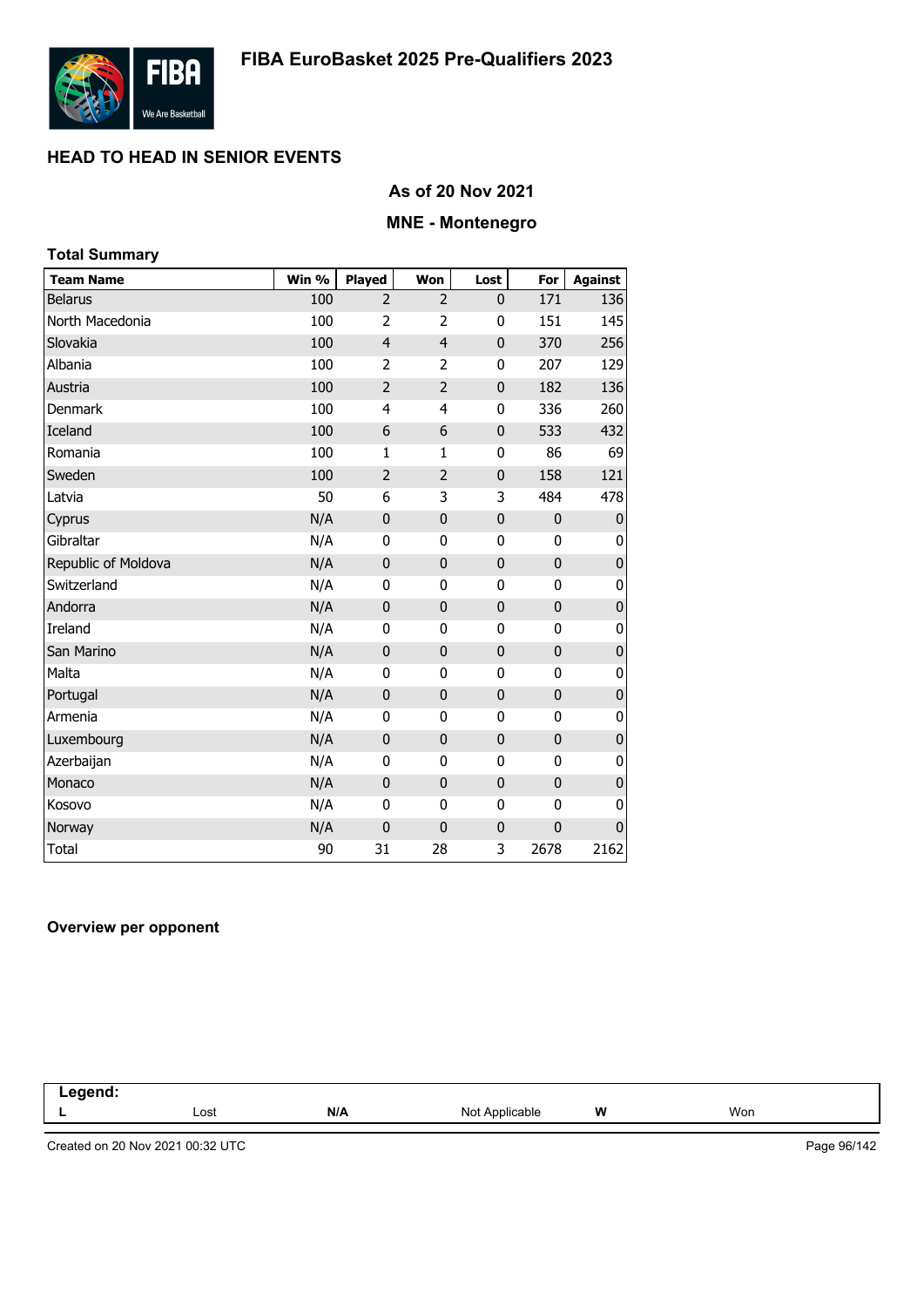

## **As of 20 Nov 2021**

#### **MNE - Montenegro**

## **ALB - Albania**

|     | Won        | Lost |                                   |                                   |  |              |
|-----|------------|------|-----------------------------------|-----------------------------------|--|--------------|
|     |            | 0    |                                   |                                   |  |              |
| W/L | Result     |      | <b>Year Competition</b>           |                                   |  | <b>Phase</b> |
| W   | $94 - 56$  |      | 2017 FIBA EuroBasket - Qualifiers |                                   |  | Group Phase  |
| W   | $113 - 73$ |      |                                   | 2017 FIBA EuroBasket - Qualifiers |  | Group Phase  |

# **AUT - Austria**

|     | Won       | Lost |                              |                  |
|-----|-----------|------|------------------------------|------------------|
|     |           |      |                              |                  |
| W/L | Result    |      | <b>Year Competition</b>      | <b>Phase</b>     |
| W   | $86 - 63$ |      | 2009 EuroBasket - DIVISION B | Qualifying Round |
| W   | $96 - 73$ |      | 2009 EuroBasket - DIVISION B | Qualifying Round |

#### **BLR - Belarus**

|     | Won       | Lost |                         |                                                         |                    |
|-----|-----------|------|-------------------------|---------------------------------------------------------|--------------------|
|     |           |      |                         |                                                         |                    |
| W/L | Result    |      | <b>Year Competition</b> |                                                         | <b>Phase</b>       |
| W   | $91 - 67$ |      |                         | 2019 FIBA Basketball World Cup 2019 European Qualifiers | <b>First Round</b> |
| W   | $80 - 69$ |      |                         | 2019 FIBA Basketball World Cup 2019 European Qualifiers | First Round        |

#### **DEN - Denmark**

|     | Won       | Lost |                         |                                                             |                  |
|-----|-----------|------|-------------------------|-------------------------------------------------------------|------------------|
|     | 4         | 0    |                         |                                                             |                  |
| W/L | Result    |      | <b>Year Competition</b> |                                                             | <b>Phase</b>     |
| W   | $79 - 67$ |      |                         | 2021 FIBA Basketball World Cup 2023 European Pre-Qualifiers | Second Round     |
| W   | $79 - 68$ |      |                         | 2021 FIBA Basketball World Cup 2023 European Pre-Qualifiers | Second Round     |
| W   | $96 - 60$ |      |                         | 2009 EuroBasket - DIVISION B                                | Qualifying Round |
| W   | $82 - 65$ |      |                         | 2009 EuroBasket - DIVISION B                                | Qualifying Round |

| Lost | N/A | Not<br>≌able | W | Won |
|------|-----|--------------|---|-----|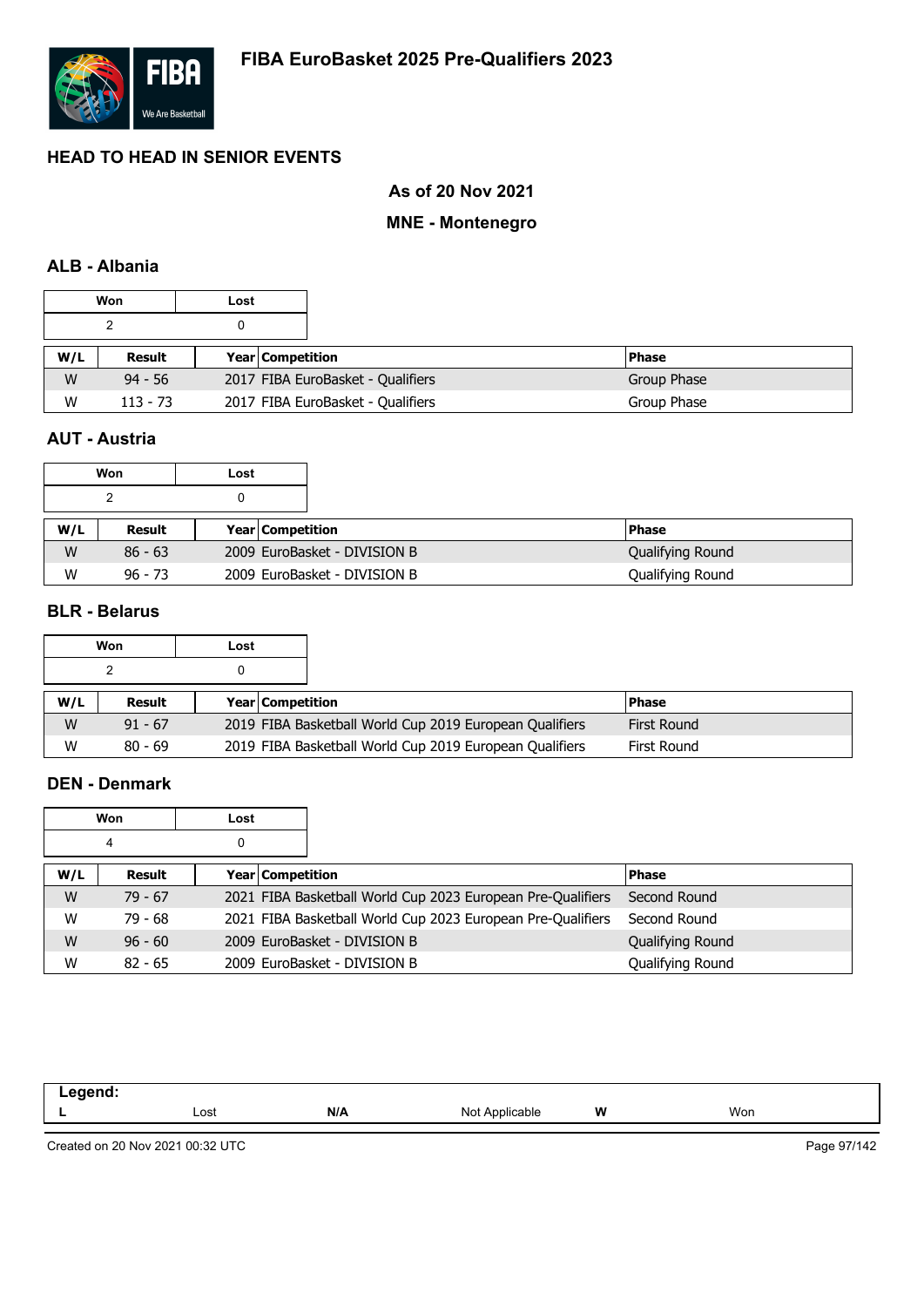

### **As of 20 Nov 2021**

# **MNE - Montenegro**

#### **ISL - Iceland**

|     | Won        | Lost |                    |                                                             |                  |
|-----|------------|------|--------------------|-------------------------------------------------------------|------------------|
|     | 6          | 0    |                    |                                                             |                  |
| W/L | Result     |      | Year   Competition |                                                             | <b>Phase</b>     |
| W   | $82 - 80$  |      |                    | 2021 FIBA Basketball World Cup 2023 European Pre-Qualifiers | Second Round     |
| W   | $83 - 69$  |      |                    | 2021 FIBA Basketball World Cup 2023 European Pre-Qualifiers | Second Round     |
| W   | $85 - 67$  |      |                    | 2013 EuroBasket - Qualification Round                       | Qualifying Round |
| W   | $101 - 92$ |      |                    | 2013 EuroBasket - Qualification Round                       | Qualifying Round |
| W   | $102 - 58$ |      |                    | 2009 EuroBasket - DIVISION B                                | Qualifying Round |
| W   | $80 - 66$  |      |                    | 2009 EuroBasket - DIVISION B                                | Qualifying Round |

## **LAT - Latvia**

| Won |            | Lost |                                                         |                  |
|-----|------------|------|---------------------------------------------------------|------------------|
|     | 3          | 3    |                                                         |                  |
| W/L | Result     |      | <b>Year Competition</b>                                 | <b>Phase</b>     |
|     | $74 - 80$  |      | 2019 FIBA Basketball World Cup 2019 European Qualifiers | Second Round     |
| W   | $84 - 75$  |      | 2019 FIBA Basketball World Cup 2019 European Qualifiers | Second Round     |
| L   | $68 - 100$ |      | 2017 FIBA EuroBasket                                    | Round of 16      |
|     | $72 - 73$  |      | 2013 EuroBasket                                         | First Round      |
| W   | $90 - 84$  |      | 2011 EuroBasket - DIVISION A                            | Qualifying Round |
| W   | $96 - 66$  |      | 2011 EuroBasket - DIVISION A                            | Qualifying Round |

## **MKD - North Macedonia**

|     | Won       | Lost |                         |                    |
|-----|-----------|------|-------------------------|--------------------|
|     | າ         |      |                         |                    |
| W/L | Result    |      | <b>Year Competition</b> | <b>Phase</b>       |
| W   | $81 - 80$ |      | 2013 EuroBasket         | First Round        |
| W   | $70 - 65$ |      | 2011 EuroBasket         | <b>First Round</b> |

| . |      |     |                     |   |     |
|---|------|-----|---------------------|---|-----|
|   | Lost | N/A | Not<br>: Applicable | W | Won |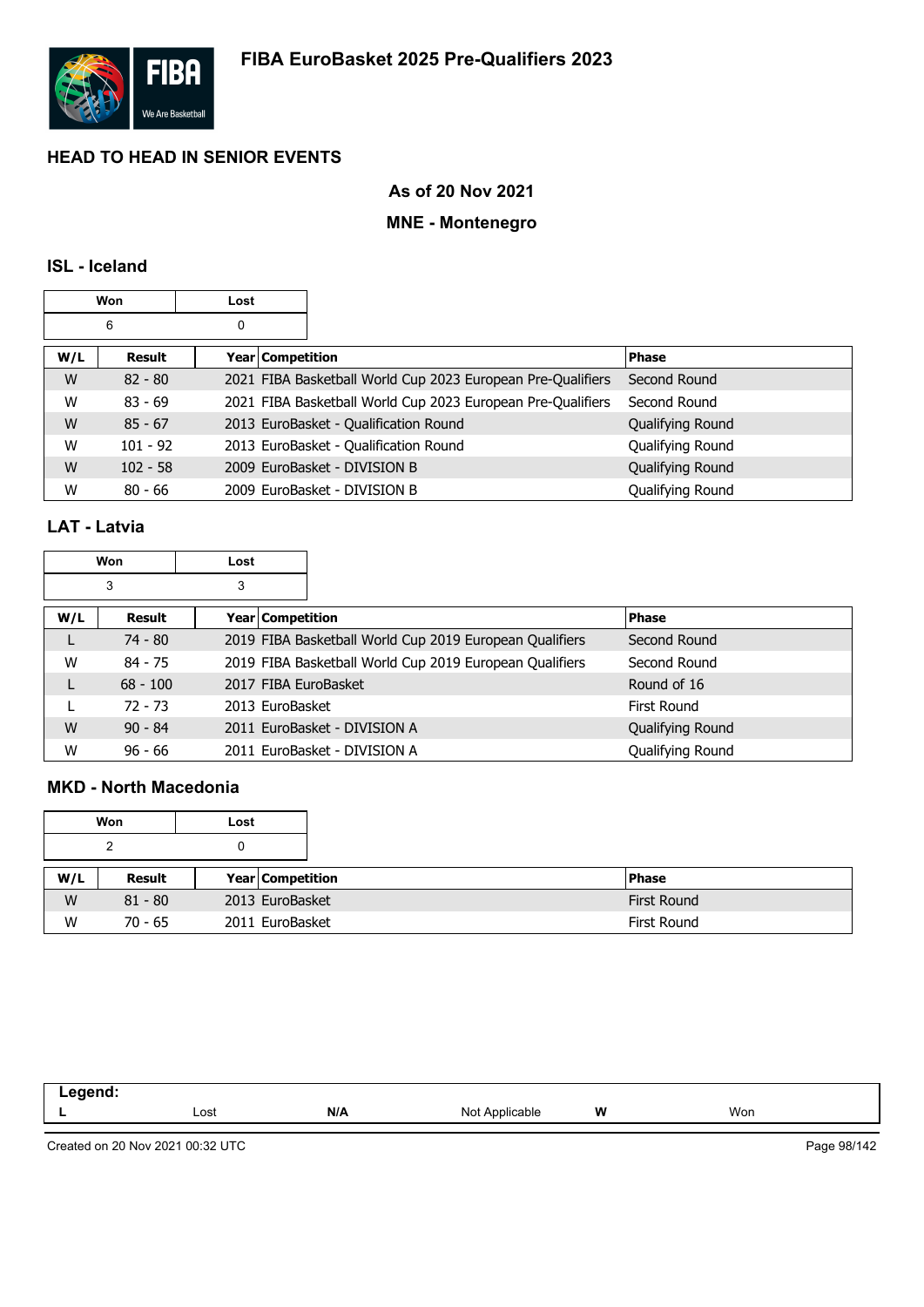

## **As of 20 Nov 2021**

# **MNE - Montenegro**

#### **ROU - Romania**

|     | Won       | Lost                    |
|-----|-----------|-------------------------|
|     |           | υ                       |
| W/L | Result    | <b>Year Competition</b> |
| W   | $86 - 69$ | 2017 FIBA EuroBasket    |

## **SVK - Slovakia**

|     | Won       | Lost             |                                       |                  |
|-----|-----------|------------------|---------------------------------------|------------------|
|     | 4         |                  |                                       |                  |
| W/L | Result    | Year Competition |                                       | <b>Phase</b>     |
| W   | $97 - 65$ |                  | 2017 FIBA EuroBasket - Qualifiers     | Group Phase      |
| W   | $99 - 62$ |                  | 2017 FIBA EuroBasket - Qualifiers     | Group Phase      |
| W   | $94 - 81$ |                  | 2013 EuroBasket - Qualification Round | Qualifying Round |
| W   | $80 - 48$ |                  | 2013 EuroBasket - Qualification Round | Qualifying Round |

# **SWE - Sweden**

|     | Won       | Lost |                         |                                                        |
|-----|-----------|------|-------------------------|--------------------------------------------------------|
|     |           |      |                         |                                                        |
| W/L | Result    |      | <b>Year Competition</b> | <b>Phase</b>                                           |
| W   | $70 - 50$ |      |                         | 2009 EuroBasket - DIVISION B<br><b>Promotion Round</b> |
| W   | $88 - 71$ |      |                         | 2009 EuroBasket - DIVISION B<br><b>Promotion Round</b> |

| Lost | N/A | nie | W<br>. . | Won |
|------|-----|-----|----------|-----|
|      |     |     |          |     |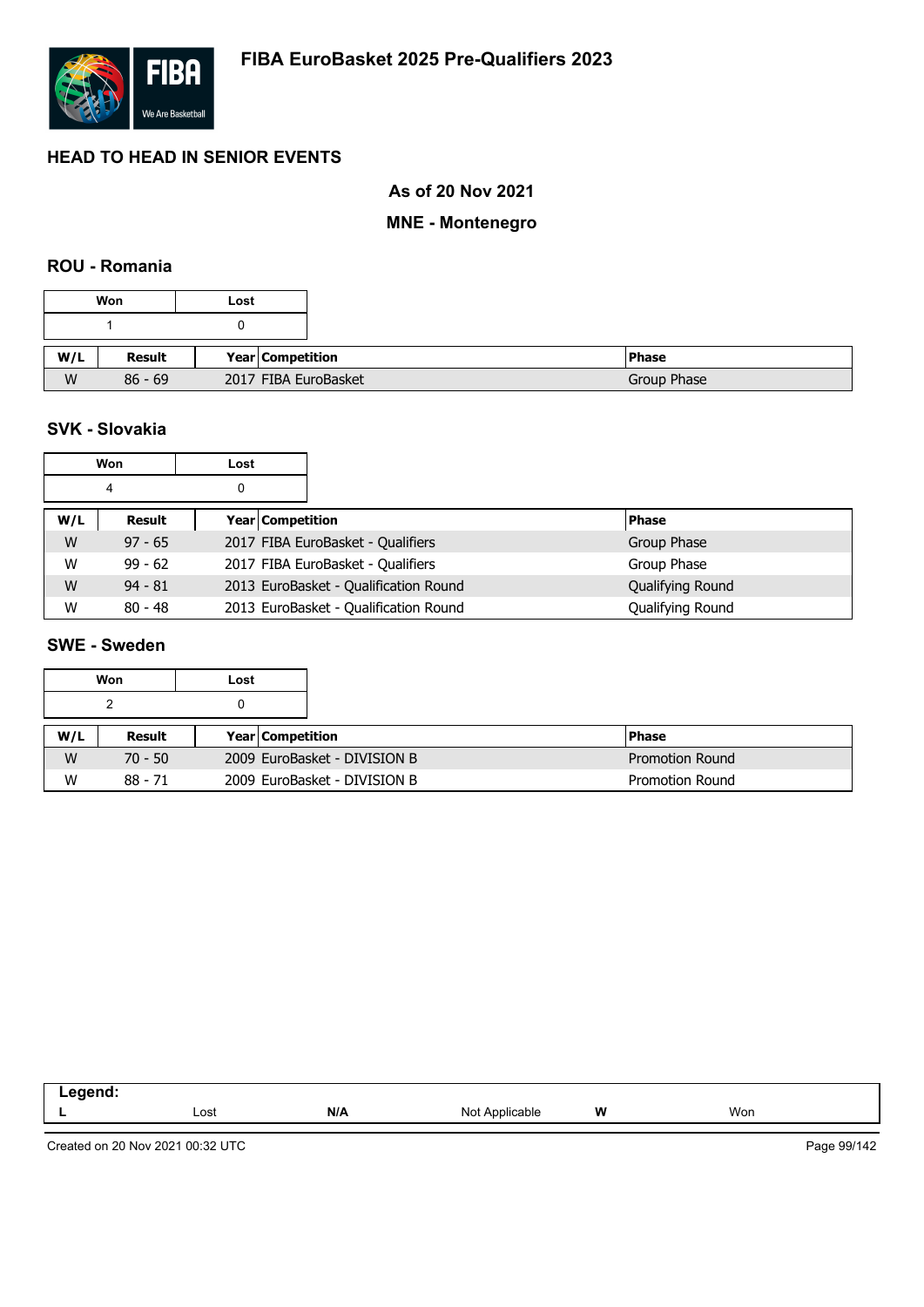

## **As of 20 Nov 2021**

#### **MON - Monaco**

## **Team Name Win % Played Won Lost For Against** Cyprus N/A 0 0 0 0 0 Latvia N/A 0 0 0 0 0 Albania N/A 0 0 0 0 0 Montenegro M/A 0 0 0 0 0 Slovakia N/A 0 0 0 0 0 Gibraltar N/A 0 0 0 0 0 Republic of Moldova **N/A** 0 0 0 0 0 0 0 Switzerland **N/A** 0 0 0 0 0 Romania N/A 0 0 0 0 0 Andorra N/A 0 0 0 0 0 Ireland N/A 0 0 0 0 0 San Marino N/A 0 0 0 0 0 Malta N/A 0 0 0 0 0 Portugal N/A 0 0 0 0 0 Belarus N/A 0 0 0 0 0 Armenia N/A 0 0 0 0 0 Luxembourg **N/A** 0 0 0 0 0 Azerbaijan N/A 0 0 0 0 0 North Macedonia **N/A** 0 0 0 0 0 0 Iceland N/A 0 0 0 0 0 Denmark N/A 0 0 0 0 0 Kosovo N/A 0 0 0 0 0 Norway N/A 0 0 0 0 0 Austria N/A 0 0 0 0 0 Sweden N/A 0 0 0 0 0 Total N/A 0 0 0 0 **Total Summary**

#### **Overview per opponent**

| egend: |      |     |                |   |     |  |
|--------|------|-----|----------------|---|-----|--|
|        | Lost | N/A | Not Applicable | W | Won |  |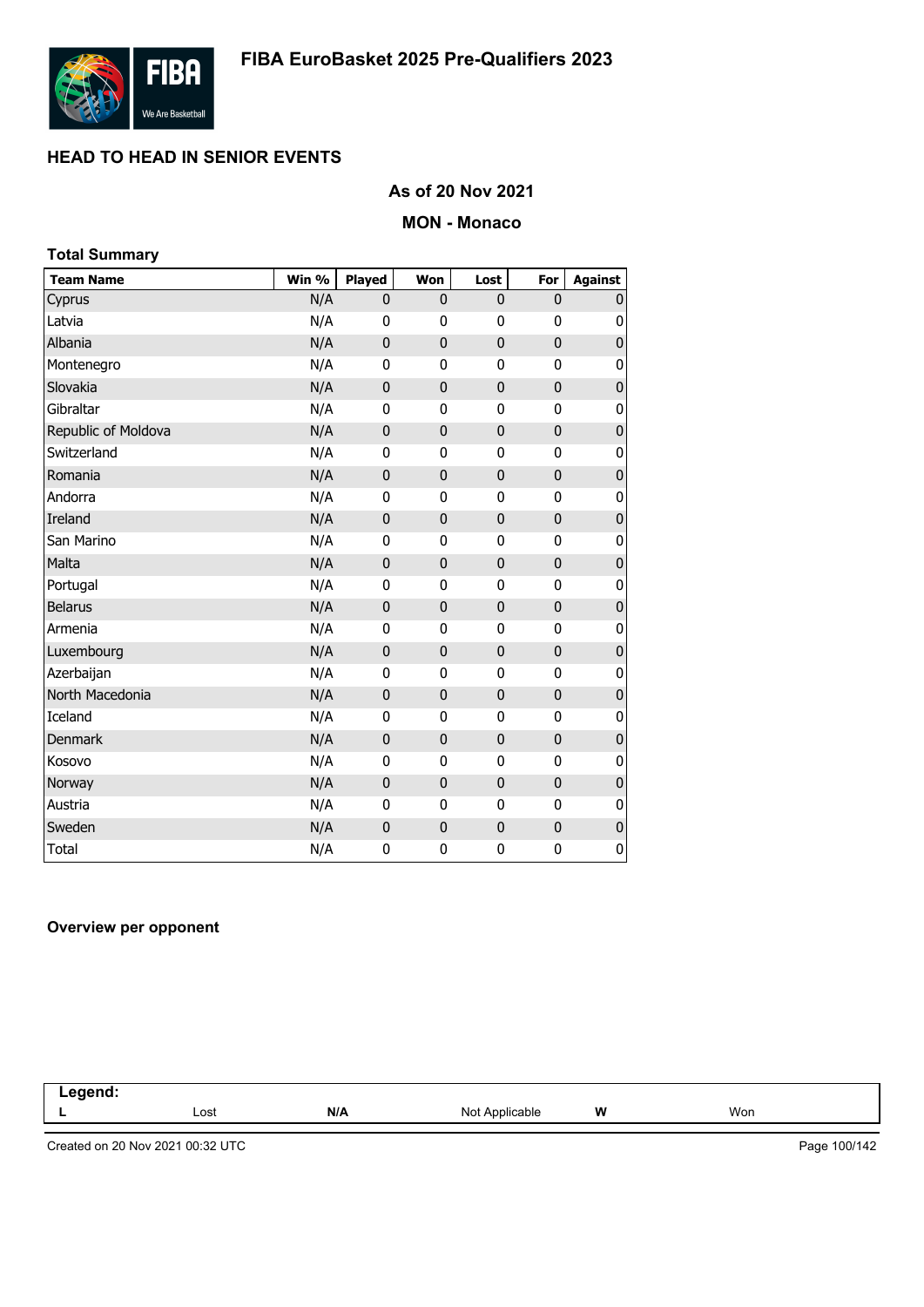

## **As of 20 Nov 2021**

#### **NOR - Norway**

| <b>Total Summary</b> |             |                |              |              |             |                  |
|----------------------|-------------|----------------|--------------|--------------|-------------|------------------|
| <b>Team Name</b>     | Win %       | Played         | Won          | Lost         | For         | <b>Against</b>   |
| Malta                | 100         | 1              | $\mathbf{1}$ | 0            | 94          | 51               |
| San Marino           | 100         | 1              | 1            | 0            | 80          | 72               |
| Gibraltar            | 100         | $\mathbf{1}$   | $\mathbf{1}$ | $\mathbf 0$  | 81          | 47               |
| Luxembourg           | 50          | $\overline{2}$ | 1            | 1            | 182         | 164              |
| Ireland              | 33          | 3              | $\mathbf{1}$ | 2            | 199         | 230              |
| Austria              | 33          | 3              | $\mathbf{1}$ | 2            | 207         | 202              |
| Cyprus               | $\mathbf 0$ | $\mathbf{1}$   | $\mathbf 0$  | $\mathbf 1$  | 49          | 55               |
| Albania              | $\bf{0}$    | 1              | 0            | $\mathbf 1$  | 77          | 81               |
| Switzerland          | $\mathbf 0$ | $\mathbf{1}$   | $\mathbf 0$  | $\mathbf{1}$ | 56          | 80               |
| Latvia               | 0           | $\mathbf{1}$   | 0            | $\mathbf 1$  | 74          | 114              |
| <b>Belarus</b>       | $\mathbf 0$ | 1              | $\mathbf 0$  | $\mathbf{1}$ | 68          | 100              |
| North Macedonia      | 0           | $\mathbf{1}$   | 0            | 1            | 79          | 99               |
| Montenegro           | N/A         | $\mathbf 0$    | $\mathbf 0$  | $\mathbf 0$  | 0           | $\mathbf 0$      |
| Slovakia             | N/A         | 0              | 0            | $\bf{0}$     | 0           | 0                |
| Republic of Moldova  | N/A         | $\mathbf 0$    | $\mathbf 0$  | $\mathbf 0$  | $\mathbf 0$ | $\boldsymbol{0}$ |
| Romania              | N/A         | $\mathbf{0}$   | 0            | 0            | 0           | 0                |
| Andorra              | N/A         | $\mathbf 0$    | $\mathbf 0$  | 0            | 0           | $\pmb{0}$        |
| Portugal             | N/A         | 0              | 0            | 0            | 0           | 0                |
| Armenia              | N/A         | $\mathbf 0$    | $\mathbf 0$  | $\mathbf{0}$ | $\mathbf 0$ | $\pmb{0}$        |
| Azerbaijan           | N/A         | 0              | 0            | 0            | 0           | 0                |
| Iceland              | N/A         | $\mathbf 0$    | $\mathbf 0$  | $\mathbf 0$  | $\mathbf 0$ | $\mathbf 0$      |
| Monaco               | N/A         | $\mathbf{0}$   | 0            | 0            | 0           | 0                |
| Denmark              | N/A         | $\mathbf 0$    | $\mathbf 0$  | 0            | 0           | 0                |
| Kosovo               | N/A         | 0              | 0            | 0            | 0           | 0                |
| Sweden               | N/A         | $\mathbf 0$    | $\mathbf 0$  | $\mathbf{0}$ | 0           | 0                |
| <b>Total</b>         | 35          | 17             | 6            | 11           | 1246        | 1295             |

#### **Overview per opponent**

| .<br>$\sim$<br>$\sim$ $\sim$<br>and the control of |      |     |                          |   |     |  |
|----------------------------------------------------|------|-----|--------------------------|---|-----|--|
|                                                    | Lost | N/A | Not A<br>Anr<br>plicable | W | Won |  |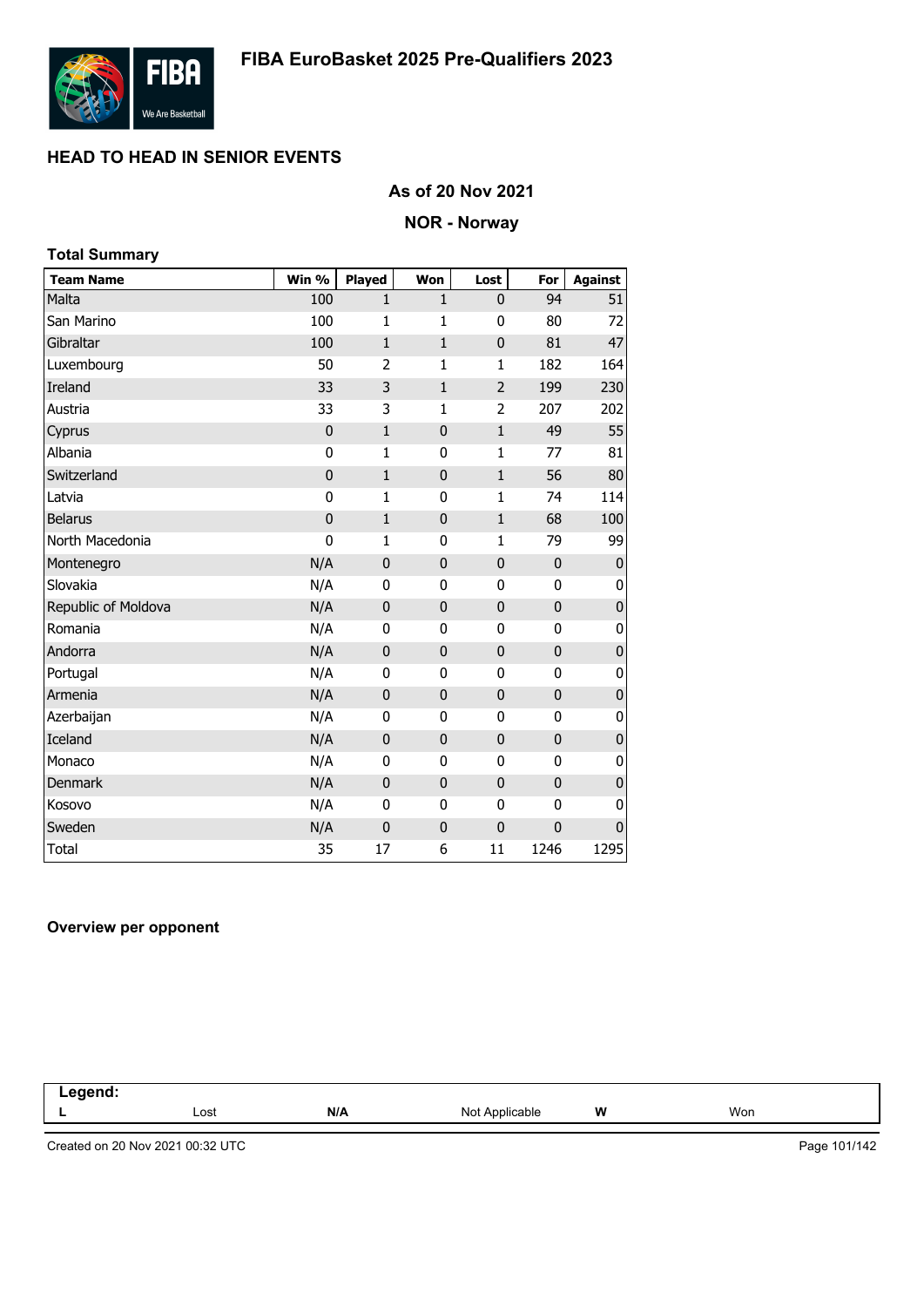

## **As of 20 Nov 2021**

**NOR - Norway**

# **ALB - Albania**

|     | Won           | Lost |                  |                                                       |             |
|-----|---------------|------|------------------|-------------------------------------------------------|-------------|
|     |               |      |                  |                                                       |             |
| W/L | <b>Result</b> |      | Year Competition |                                                       | l Phase     |
|     | 77 - 81       |      |                  | 1997 European Championship for Men - Qualifying Round | Group Phase |

#### **AUT - Austria**

|     | Won       | Lost |                                                        |                   |
|-----|-----------|------|--------------------------------------------------------|-------------------|
|     |           |      |                                                        |                   |
| W/L | Result    |      | <b>Year Competition</b>                                | <b>Phase</b>      |
| W   | $81 - 70$ |      | 2001 European Championship for Men - Preliminary Round | Group Phase       |
|     | $52 - 54$ |      | 1996 European Promotion Cup for Men                    | <b>Finals</b>     |
|     | 74 - 78   |      | 1980 European Olympic Qualifying Tournament for Men    | Preliminary Round |

#### **BLR - Belarus**

|     | Won        | Lost |                  |                                                       |             |
|-----|------------|------|------------------|-------------------------------------------------------|-------------|
|     | 0          |      |                  |                                                       |             |
| W/L | Result     |      | Year Competition |                                                       | l Phase     |
|     | $68 - 100$ |      |                  | 1997 European Championship for Men - Qualifying Round | Group Phase |

# **CYP - Cyprus**

| Won           | Lost |                                                        |
|---------------|------|--------------------------------------------------------|
|               |      |                                                        |
| <b>Result</b> |      | Year Competition                                       |
| $49 - 55$     |      | 2001 European Championship for Men - Preliminary Round |

| . |      |     |                |   |     |
|---|------|-----|----------------|---|-----|
|   | Lost | N/A | Not Applicable | W | Won |

Created on 20 Nov 2021 00:32 UTC

Page 102/142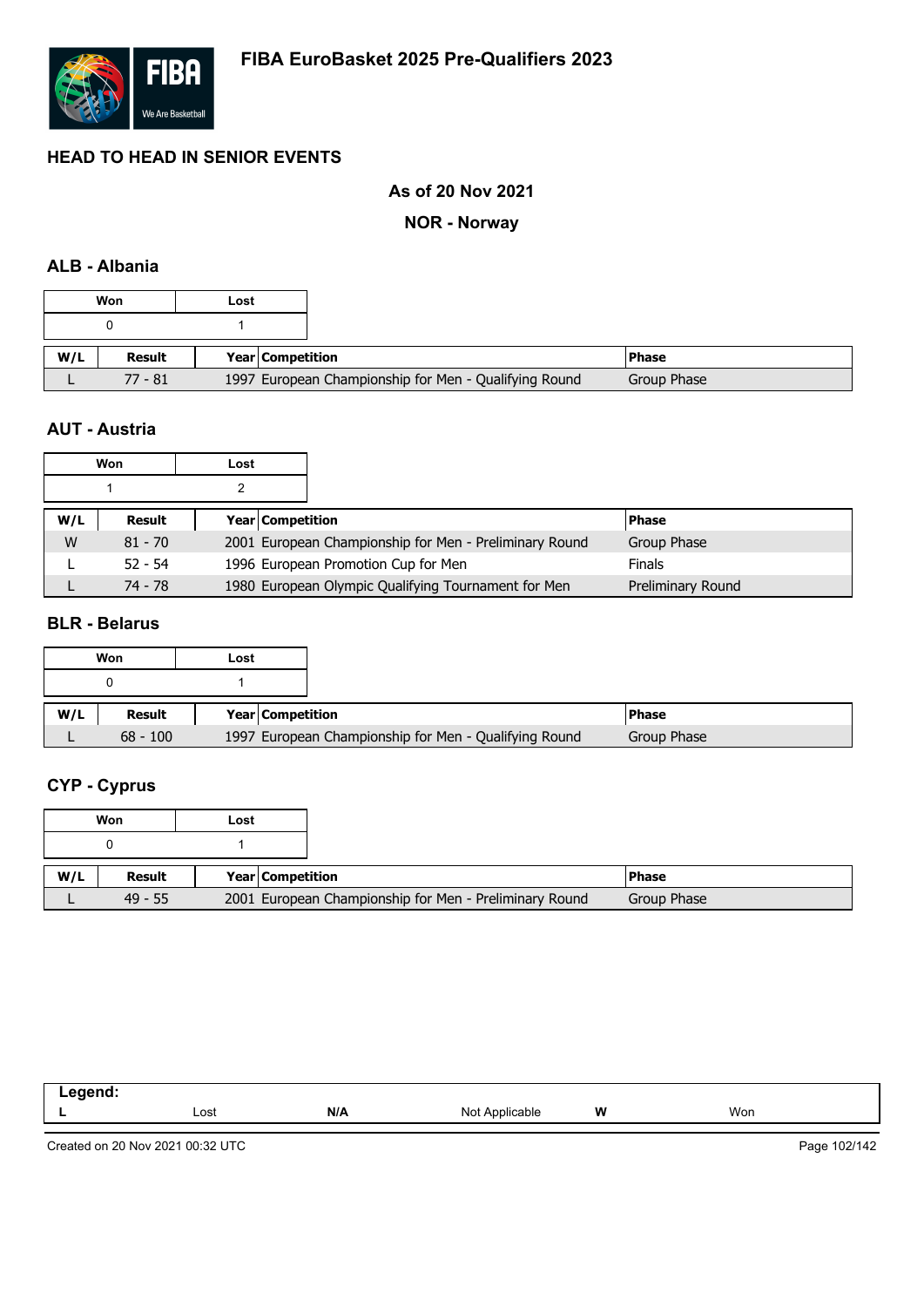

## **As of 20 Nov 2021**

**NOR - Norway**

# **GIB - Gibraltar**

## **IRL - Ireland**

| Won |           | Lost |                         |                                                        |              |
|-----|-----------|------|-------------------------|--------------------------------------------------------|--------------|
|     |           |      |                         |                                                        |              |
| W/L | Result    |      | <b>Year Competition</b> |                                                        | <b>Phase</b> |
| W   | $69 - 66$ |      |                         | 2001 European Championship for Men - Preliminary Round | Group Phase  |
|     | $65 - 78$ |      |                         | 1999 European Championship for Men - Qualifying Round  | Group Phase  |
|     | $65 - 86$ |      |                         | 1997 European Championship for Men - Qualifying Round  | Group Phase  |

## **LAT - Latvia**

|     | Won      | Lost |                  |                                                       |             |
|-----|----------|------|------------------|-------------------------------------------------------|-------------|
|     | 0        |      |                  |                                                       |             |
| W/L | Result   |      | Year Competition |                                                       | l Phase     |
|     | 74 - 114 |      |                  | 2001 European Championship for Men - Qualifying Round | Group Phase |

# **LUX - Luxembourg**

| Won |            | Lost |                         |                                                        |              |
|-----|------------|------|-------------------------|--------------------------------------------------------|--------------|
|     |            |      |                         |                                                        |              |
| W/L | Result     |      | <b>Year Competition</b> |                                                        | <b>Phase</b> |
| W   | $100 - 67$ |      |                         | 2001 European Championship for Men - Preliminary Round | Group Phase  |
|     | $82 - 97$  |      |                         | 2001 European Championship for Men - Qualifying Round  | Group Phase  |

| - | Lost | N/A | <b>Not</b><br>able. | W<br>. . | Won |
|---|------|-----|---------------------|----------|-----|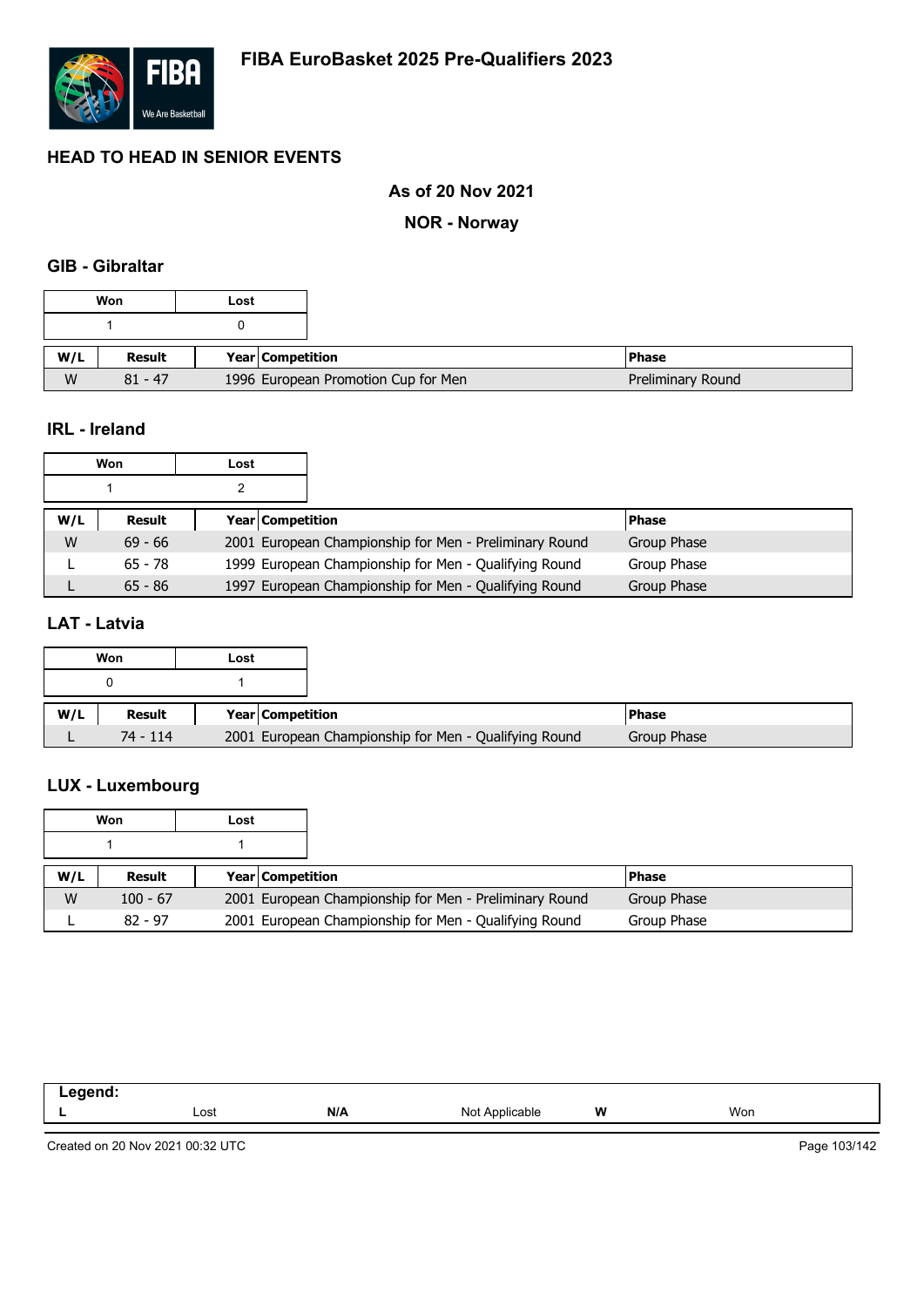

## **As of 20 Nov 2021**

#### **NOR - Norway**

### **MKD - North Macedonia**

|     | Won           | Lost                    |                                                       |             |
|-----|---------------|-------------------------|-------------------------------------------------------|-------------|
|     |               |                         |                                                       |             |
| W/L | <b>Result</b> | <b>Year Competition</b> |                                                       | l Phase     |
|     | $79 - 99$     |                         | 1997 European Championship for Men - Qualifying Round | Group Phase |

#### **MLT - Malta**

|     | Won       | Lost |                                     |
|-----|-----------|------|-------------------------------------|
|     |           |      |                                     |
|     |           |      |                                     |
| W/L | Result    |      | Year Competition                    |
| W   | $94 - 51$ |      | 1996 European Promotion Cup for Men |

#### **SMR - San Marino**

|     | Won       | Lost             |                                     |                   |
|-----|-----------|------------------|-------------------------------------|-------------------|
|     |           |                  |                                     |                   |
| W/L | Result    | Year Competition |                                     | <b>IPhase</b>     |
| W   | $80 - 72$ |                  | 1996 European Promotion Cup for Men | Preliminary Round |

#### **SUI - Switzerland**

|     | Won       | Lost |                  |                                                        |              |
|-----|-----------|------|------------------|--------------------------------------------------------|--------------|
|     |           |      |                  |                                                        |              |
| W/L | Result    |      | Year Competition |                                                        | <b>Phase</b> |
|     | $56 - 80$ |      |                  | 2001 European Championship for Men - Preliminary Round | Group Phase  |

| المنتقب بمنتقص<br>_ |      |     |                    |       |     |
|---------------------|------|-----|--------------------|-------|-----|
|                     | ∟ost | N/A | Not<br>`Applicable | W<br> | Won |

Created on 20 Nov 2021 00:32 UTC

Page 104/142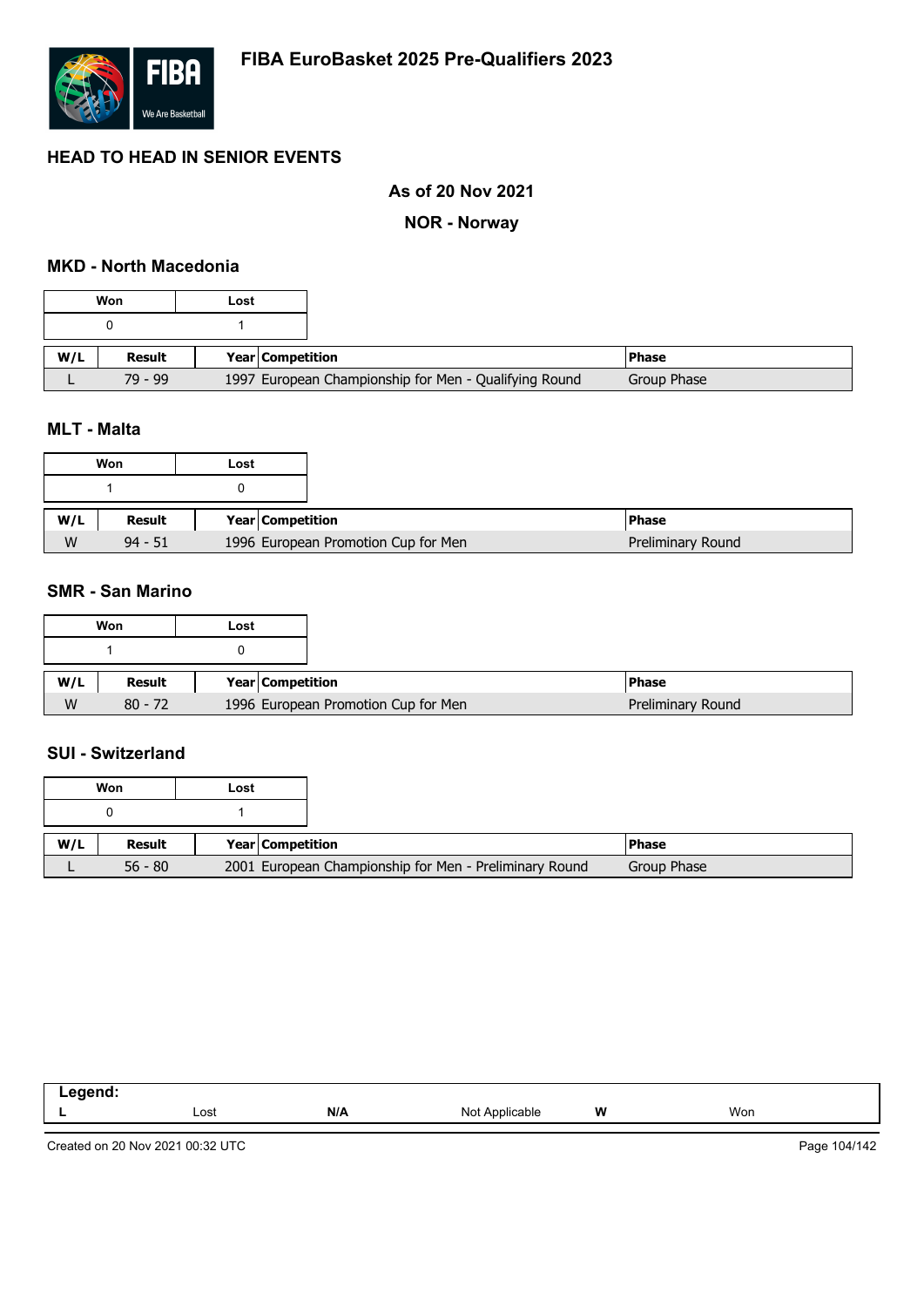

## **As of 20 Nov 2021**

#### **POR - Portugal**

| <b>Total Summary</b> |       |                |                |                |              |                |
|----------------------|-------|----------------|----------------|----------------|--------------|----------------|
| <b>Team Name</b>     | Win % | Played         | Won            | Lost           | For          | <b>Against</b> |
| Albania              | 100   | $\overline{2}$ | $\overline{2}$ | $\mathbf{0}$   | 158          | 132            |
| Cyprus               | 100   | 4              | 4              | 0              | 356          | 245            |
| Ireland              | 100   | $\mathbf{1}$   | $\mathbf{1}$   | $\mathbf 0$    | 100          | 85             |
| Luxembourg           | 100   | 4              | 4              | 0              | 352          | 274            |
| Switzerland          | 100   | $\overline{4}$ | $\overline{4}$ | $\bf{0}$       | 286          | 250            |
| Iceland              | 75    | $\overline{4}$ | 3              | $\mathbf 1$    | 339          | 300            |
| Sweden               | 75    | $\overline{4}$ | 3              | $\mathbf 1$    | 290          | 294            |
| Romania              | 66    | 6              | 4              | $\overline{2}$ | 370          | 359            |
| <b>Denmark</b>       | 50    | $\overline{2}$ | $\mathbf 1$    | $\mathbf 1$    | 105          | 109            |
| Austria              | 50    | $\overline{2}$ | $\mathbf{1}$   | $\mathbf{1}$   | 110          | 100            |
| <b>Belarus</b>       | 37    | 8              | 3              | 5              | 563          | 578            |
| Slovakia             | 33    | 3              | $\mathbf 1$    | $\overline{2}$ | 231          | 254            |
| Latvia               | 28    | 7              | $\overline{2}$ | 5              | 485          | 557            |
| North Macedonia      | 25    | 8              | $\overline{2}$ | 6              | 557          | 634            |
| Montenegro           | N/A   | $\mathbf 0$    | $\mathbf 0$    | $\pmb{0}$      | $\pmb{0}$    | $\pmb{0}$      |
| Gibraltar            | N/A   | 0              | $\mathbf 0$    | $\bf{0}$       | 0            | 0              |
| Republic of Moldova  | N/A   | $\mathbf 0$    | $\mathbf 0$    | $\mathbf 0$    | $\mathbf 0$  | $\pmb{0}$      |
| Andorra              | N/A   | 0              | 0              | 0              | 0            | 0              |
| San Marino           | N/A   | $\mathbf 0$    | $\mathbf 0$    | $\mathbf 0$    | $\mathbf 0$  | $\pmb{0}$      |
| Malta                | N/A   | 0              | 0              | 0              | $\mathbf{0}$ | 0              |
| Armenia              | N/A   | $\mathbf 0$    | $\mathbf 0$    | 0              | $\mathbf 0$  | $\pmb{0}$      |
| Azerbaijan           | N/A   | 0              | 0              | 0              | 0            | 0              |
| Monaco               | N/A   | $\mathbf 0$    | $\mathbf 0$    | $\mathbf 0$    | $\mathbf 0$  | $\pmb{0}$      |
| Kosovo               | N/A   | 0              | $\mathbf 0$    | $\bf{0}$       | 0            | 0              |
| Norway               | N/A   | $\mathbf 0$    | $\mathbf 0$    | $\mathbf 0$    | $\mathbf 0$  | $\mathbf 0$    |
| <b>Total</b>         | 59    | 59             | 35             | 24             | 4302         | 4171           |

#### **Overview per opponent**

| egend: |      |     |                |   |     |  |
|--------|------|-----|----------------|---|-----|--|
|        | Lost | N/A | Not Applicable | W | Won |  |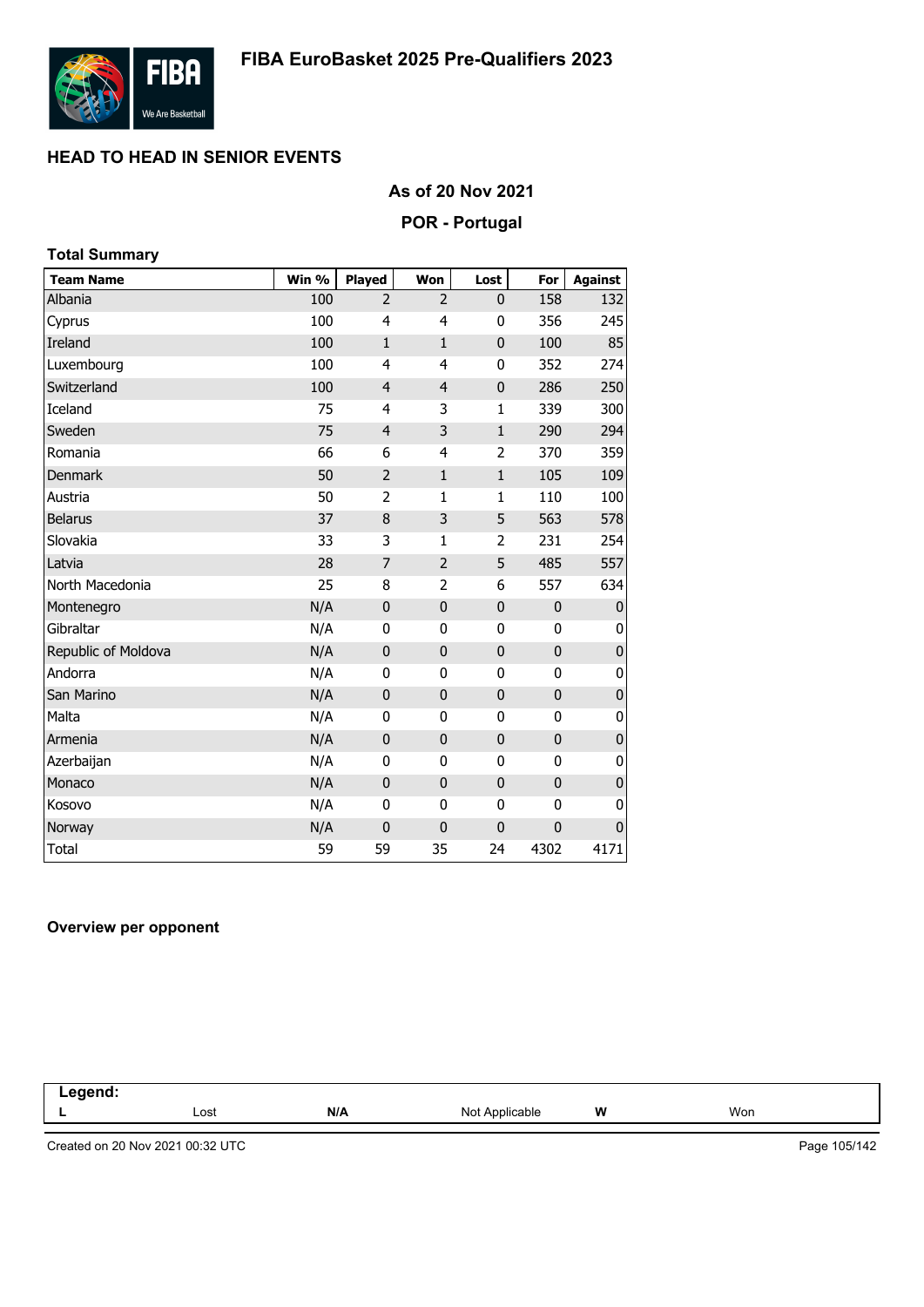

## **As of 20 Nov 2021**

#### **POR - Portugal**

## **ALB - Albania**

|     | Won       | Lost |                         |                                                             |             |
|-----|-----------|------|-------------------------|-------------------------------------------------------------|-------------|
|     |           |      |                         |                                                             |             |
| W/L | Result    |      | <b>Year Competition</b> |                                                             | l Phase     |
|     |           |      |                         |                                                             |             |
| W   | $88 - 70$ |      |                         | 2021 FIBA Basketball World Cup 2023 European Pre-Qualifiers | First Round |

# **AUT - Austria**

|     | Won       | Lost                    |                                                       |                        |
|-----|-----------|-------------------------|-------------------------------------------------------|------------------------|
|     |           |                         |                                                       |                        |
| W/L | Result    | <b>Year Competition</b> |                                                       | l Phase                |
| W   | $79 - 57$ |                         | 1997 European Championship for Men - Qualifying Round | Group Phase            |
|     | $31 - 43$ |                         | 1951 European Championship for Men                    | Classification Round I |

 $\overline{\mathbf{1}}$ 

#### **BLR - Belarus**

 $\Gamma$ 

|     | Won       | Lost             |                                                             |                        |
|-----|-----------|------------------|-------------------------------------------------------------|------------------------|
|     | 3         | 5                |                                                             |                        |
| W/L | Result    | Year Competition |                                                             | <b>Phase</b>           |
| W   | $75 - 57$ |                  | 2021 FIBA Basketball World Cup 2023 European Pre-Qualifiers | First Round            |
|     | $56 - 72$ |                  | 2021 FIBA Basketball World Cup 2023 European Pre-Qualifiers | First Round            |
| W   | $77 - 62$ |                  | 2017 FIBA EuroBasket - Qualifiers                           | Group Phase            |
| L   | $62 - 72$ |                  | 2017 FIBA EuroBasket - Qualifiers                           | Group Phase            |
| L   | $75 - 78$ |                  | 2017 FIBA Basketball World Cup 2019 European Pre-Qualifiers | European Pre-Qualifers |
| W   | 79 - 78   |                  | 2017 FIBA Basketball World Cup 2019 European Pre-Qualifiers | European Pre-Qualifers |
| L   | $75 - 82$ |                  | 2013 EuroBasket - Qualification Round                       | Qualifying Round       |
|     | $64 - 77$ |                  | 2013 EuroBasket - Qualification Round                       | Qualifying Round       |

| --   |          |                        |          |
|------|----------|------------------------|----------|
| Lost | .<br>N/A | W<br>Nr<br>anie<br>,,, | .<br>Won |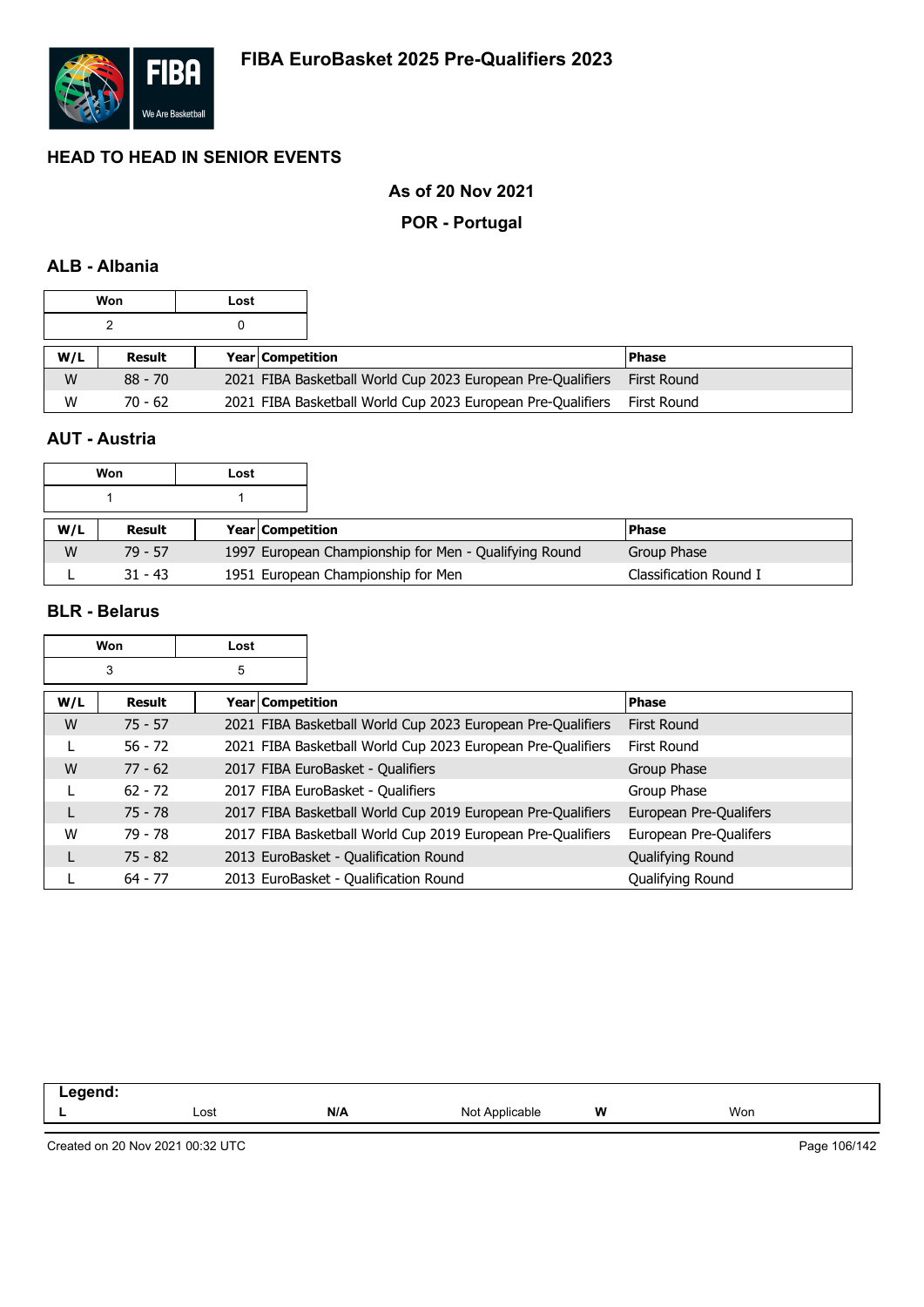

## **As of 20 Nov 2021**

#### **POR - Portugal**

# **CYP - Cyprus**

|     | Won        | Lost |                  |                                                             |                    |
|-----|------------|------|------------------|-------------------------------------------------------------|--------------------|
|     | 4          | 0    |                  |                                                             |                    |
| W/L | Result     |      | Year Competition |                                                             | <b>Phase</b>       |
| W   | 74 - 56    |      |                  | 2021 FIBA Basketball World Cup 2023 European Pre-Qualifiers | <b>First Round</b> |
| W   | $84 - 52$  |      |                  | 2021 FIBA Basketball World Cup 2023 European Pre-Qualifiers | First Round        |
| W   | $81 - 60$  |      |                  | 1997 European Championship for Men - Qualifying Round       | Group Phase        |
| W   | $117 - 77$ |      |                  | 1995 European Championship for Men - Qualifying Round       | Group Phase        |

#### **DEN - Denmark**

|     | Won       | Lost |                         |                                                       |                         |
|-----|-----------|------|-------------------------|-------------------------------------------------------|-------------------------|
|     |           |      |                         |                                                       |                         |
| W/L | Result    |      | <b>Year Competition</b> |                                                       | <b>Phase</b>            |
| W   | $66 - 63$ |      |                         | 2001 European Championship for Men - Qualifying Round | Group Phase             |
|     | $39 - 46$ |      |                         | 1951 European Championship for Men                    | Classification Round II |

### **IRL - Ireland**

|     | Won    | Lost |                         |  |
|-----|--------|------|-------------------------|--|
|     |        |      |                         |  |
| W/L | Result |      | <b>Year Competition</b> |  |
|     |        |      |                         |  |

## **ISL - Iceland**

|     | Won       | Lost                    |                                                       |                   |
|-----|-----------|-------------------------|-------------------------------------------------------|-------------------|
|     | 3         |                         |                                                       |                   |
| W/L | Result    | <b>Year Competition</b> |                                                       | <b>Phase</b>      |
| W   | $87 - 68$ |                         | 2001 European Championship for Men - Semi-Final Round | Group Phase       |
|     | $81 - 84$ |                         | 2001 European Championship for Men - Semi-Final Round | Group Phase       |
| W   | $88 - 70$ |                         | 1997 European Championship for Men - Qualifying Round | Group Phase       |
| W   | $83 - 78$ |                         | 1992 European Olympic Qualifying Tournament for Men   | Preliminary Round |

| eaend<br>-- 3 |      |     |                |   |     |
|---------------|------|-----|----------------|---|-----|
|               | Lost | N/A | Not Applicable | W | Won |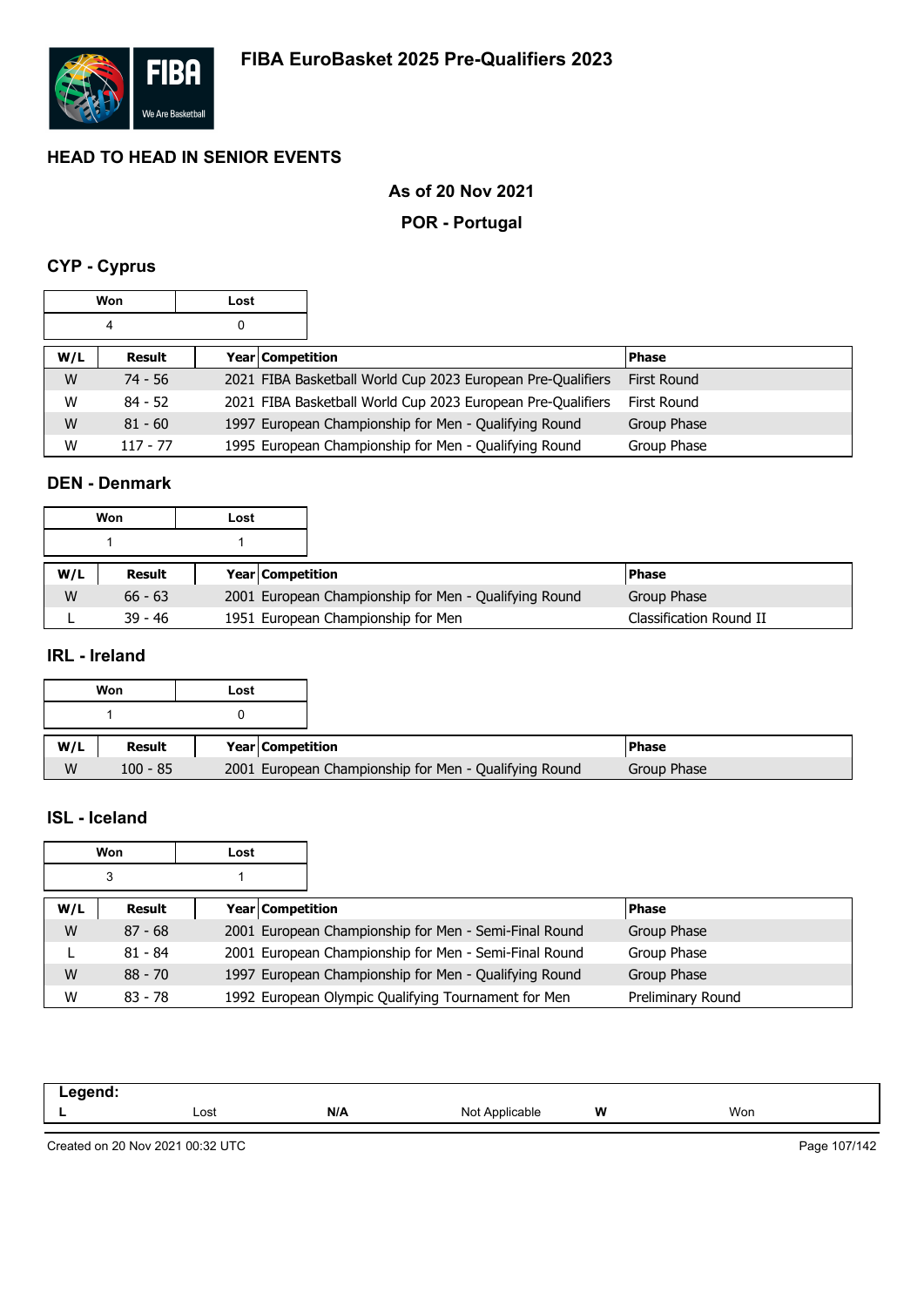

### **As of 20 Nov 2021**

#### **POR - Portugal**

## **LAT - Latvia**

|     | Won            | Lost               |                                                       |                   |
|-----|----------------|--------------------|-------------------------------------------------------|-------------------|
|     | $\overline{2}$ | 5                  |                                                       |                   |
| W/L | Result         | Year   Competition |                                                       | <b>Phase</b>      |
| W   | $93 - 92$      |                    | 2009 EuroBasket - DIVISION A                          | Qualifying Round  |
|     | $43 - 79$      |                    | 2009 EuroBasket - DIVISION A                          | Qualifying Round  |
| W   | $77 - 67$      | 2007 EuroBasket    |                                                       | Preliminary Round |
|     | $64 - 92$      | 2005 EuroBasket    |                                                       | Qualifying Round  |
|     | $76 - 81$      | 2005 EuroBasket    |                                                       | Qualifying Round  |
|     | $76 - 81$      |                    | 1997 European Championship for Men - Semi-Final Round | Group Phase       |
|     | $56 - 65$      |                    | 1997 European Championship for Men - Semi-Final Round | Group Phase       |

# **LUX - Luxembourg**

| Won |           | Lost |                  |                                                             |              |
|-----|-----------|------|------------------|-------------------------------------------------------------|--------------|
| 4   |           | 0    |                  |                                                             |              |
| W/L | Result    |      | Year Competition |                                                             | <b>Phase</b> |
| W   | $80 - 74$ |      |                  | 2021 FIBA Basketball World Cup 2023 European Pre-Qualifiers | Second Round |
| W   | $83 - 74$ |      |                  | 2021 FIBA Basketball World Cup 2023 European Pre-Qualifiers | Second Round |
| W   | $98 - 67$ |      |                  | 2003 European Championship for Men - Qualifying Round       | Group Phase  |
| W   | $91 - 59$ |      |                  | 2003 European Championship for Men - Qualifying Round       | Group Phase  |

#### **MKD - North Macedonia**

| <b>Won</b> |                | Lost |                                                       |                  |
|------------|----------------|------|-------------------------------------------------------|------------------|
|            | $\overline{2}$ | 6    |                                                       |                  |
| W/L        | Result         |      | Year   Competition                                    | <b>Phase</b>     |
| W          | $81 - 71$      |      | 2009 EuroBasket - DIVISION A                          | Qualifying Round |
|            | $48 - 85$      |      | 2009 EuroBasket - DIVISION A                          | Qualifying Round |
| W          | $108 - 90$     |      | 2007 EuroBasket - DIVISION A                          | Qualifying Round |
|            | $63 - 83$      |      | 2007 EuroBasket - DIVISION A                          | Qualifying Round |
| L          | $67 - 71$      |      | 2001 European Championship for Men - Semi-Final Round | Group Phase      |
|            | $63 - 72$      |      | 2001 European Championship for Men - Semi-Final Round | Group Phase      |
| L          | $63 - 75$      |      | 1999 European Championship for Men - Semi-Final Round | Group Phase      |
|            | $64 - 87$      |      | 1999 European Championship for Men - Semi-Final Round | Group Phase      |

| -----<br>$\sim$ $\sim$ |      |     |                      |   |     |  |
|------------------------|------|-----|----------------------|---|-----|--|
| -                      | Lost | N/A | N <sub>IO</sub><br>. | W | Won |  |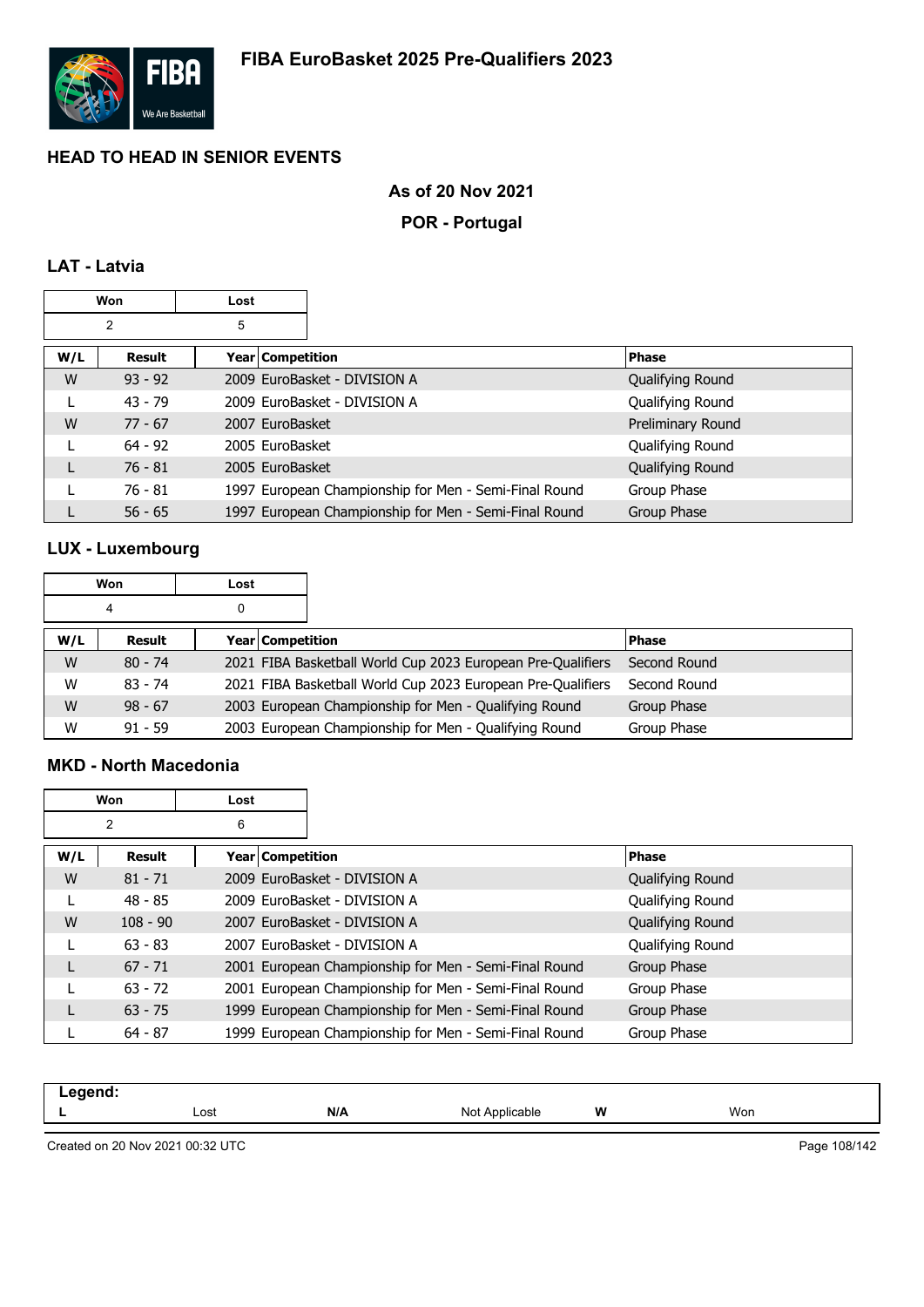

### **As of 20 Nov 2021**

### **POR - Portugal**

### **ROU - Romania**

|     | Won       | Lost |                  |                                                       |                   |
|-----|-----------|------|------------------|-------------------------------------------------------|-------------------|
|     | 4         | 2    |                  |                                                       |                   |
| W/L | Result    |      | Year Competition |                                                       | <b>Phase</b>      |
|     | $85 - 89$ |      |                  | 1999 European Championship for Men - Qualifying Round | Group Phase       |
| W   | $81 - 64$ |      |                  | 1999 European Championship for Men - Semi-Final Round | Group Phase       |
| W   | $71 - 70$ |      |                  | 1999 European Championship for Men - Semi-Final Round | Group Phase       |
| W   | $74 - 61$ |      |                  | 1997 European Championship for Men - Qualifying Round | Group Phase       |
|     | $57 - 75$ |      |                  | 1992 European Olympic Qualifying Tournament for Men   | Preliminary Round |
| W   | $2 - 0$   |      |                  | 1951 European Championship for Men                    | Preliminary Round |

### **SUI - Switzerland**

| Won<br>Lost |           |                         |                                                       |                        |
|-------------|-----------|-------------------------|-------------------------------------------------------|------------------------|
|             | 4         | 0                       |                                                       |                        |
| W/L         | Result    | <b>Year Competition</b> |                                                       | <b>Phase</b>           |
| W           | $75 - 71$ |                         | 2001 European Championship for Men - Qualifying Round | Group Phase            |
| W           | $65 - 59$ |                         | 1997 European Championship for Men - Qualifying Round | Group Phase            |
| W           | $94 - 71$ |                         | 1995 European Championship for Men - Qualifying Round | Group Phase            |
| W           | $52 - 49$ |                         | 1951 European Championship for Men                    | Classification Round I |

### **SVK - Slovakia**

|     | Won        | Lost |                                                       |              |
|-----|------------|------|-------------------------------------------------------|--------------|
|     |            |      |                                                       |              |
| W/L | Result     |      | <b>Year Competition</b>                               | <b>Phase</b> |
| W   | $77 - 64$  |      | 2003 European Championship for Men - Qualifying Round | Group Phase  |
|     | $83 - 88$  |      | 2003 European Championship for Men - Qualifying Round | Group Phase  |
|     | $71 - 102$ |      | 1995 European Championship for Men - Qualifying Round | Group Phase  |

| eaend.<br>- 9<br>--<br>__<br>____ |      |     |                           |   |     |
|-----------------------------------|------|-----|---------------------------|---|-----|
| _                                 | Lost | N/A | $\cdot$<br>Not Applicable | W | Won |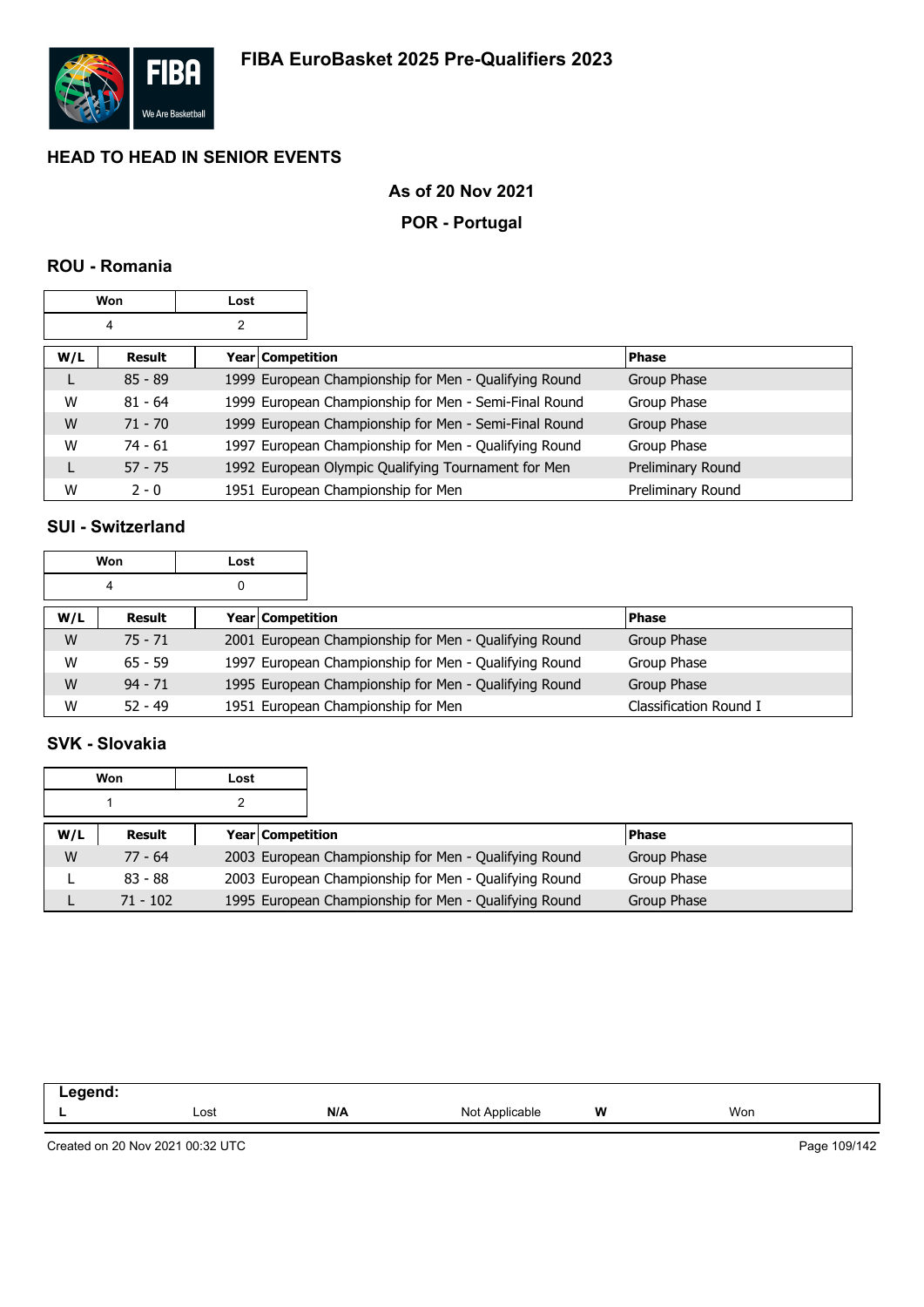

### **As of 20 Nov 2021**

### **POR - Portugal**

### **SWE - Sweden**

|     | Won       | Lost                    |                                                             |                                   |
|-----|-----------|-------------------------|-------------------------------------------------------------|-----------------------------------|
|     | 3         |                         |                                                             |                                   |
| W/L | Result    | <b>Year Competition</b> |                                                             | <b>Phase</b>                      |
| W   | 79 - 77   |                         | 2021 FIBA Basketball World Cup 2023 European Pre-Qualifiers | Second Round                      |
|     | $60 - 79$ |                         | 2021 FIBA Basketball World Cup 2023 European Pre-Qualifiers | Second Round                      |
| W   | $77 - 71$ | 2005 EuroBasket         |                                                             | Additional Qualifying Round Games |
| W   | 74 - 67   | 2005 EuroBasket         |                                                             | Additional Qualifying Round Games |

| .<br>-- |      |     |                                                                      |   |     |  |
|---------|------|-----|----------------------------------------------------------------------|---|-----|--|
|         | Lost | N/A | Not<br>Applicable<br>the contract of the contract of the contract of | W | Won |  |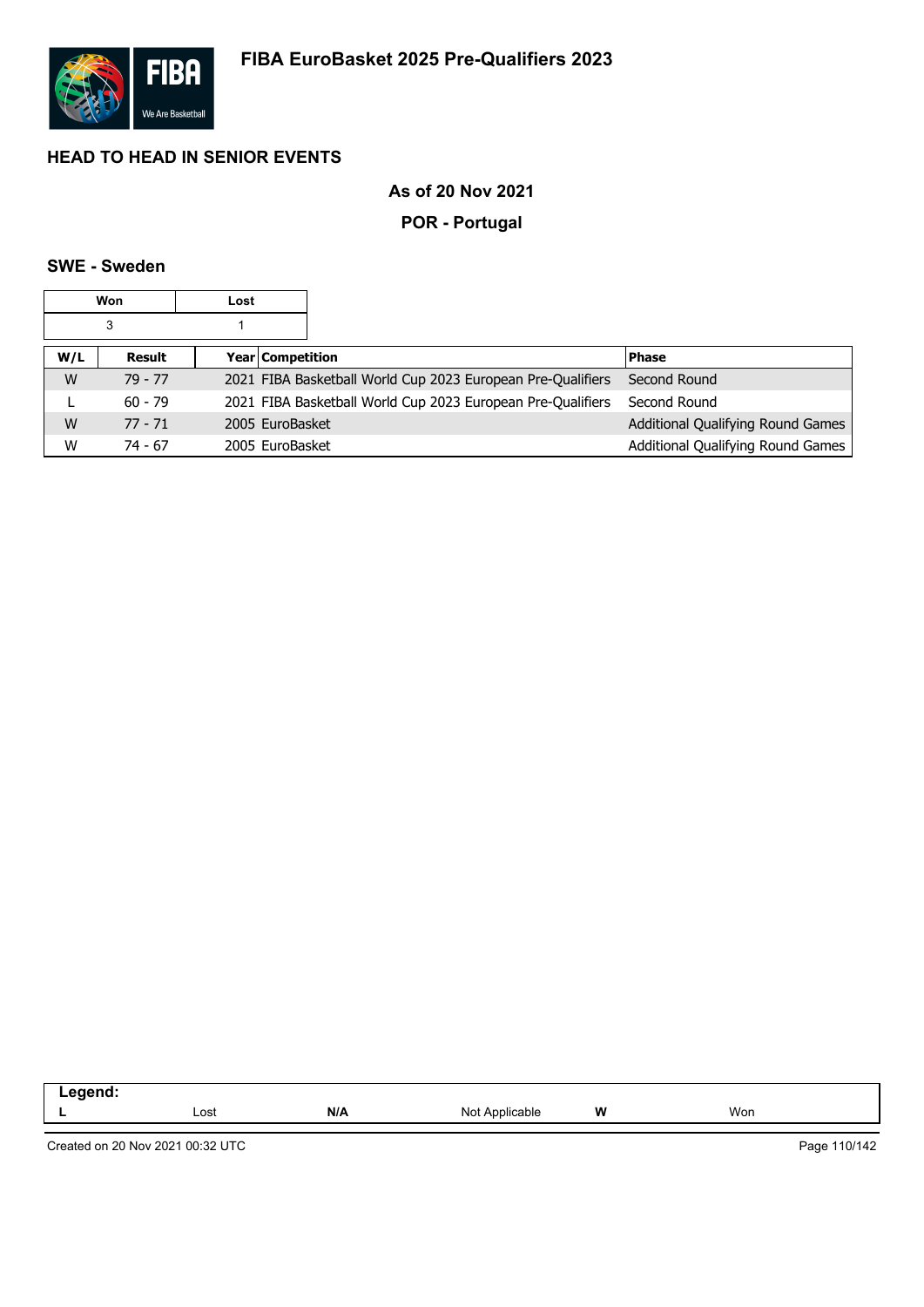

### **As of 20 Nov 2021**

### **ROU - Romania**

| <b>Total Summary</b> |                |                |                |                |              |                |
|----------------------|----------------|----------------|----------------|----------------|--------------|----------------|
| <b>Team Name</b>     | Win %          | Played         | Won            | Lost           | For          | <b>Against</b> |
| Albania              | 100            | 6              | 6              | 0              | 529          | 393            |
| Austria              | 100            | 5              | 5              | 0              | 368          | 261            |
| Luxembourg           | 100            | 3              | 3              | $\mathbf 0$    | 264          | 195            |
| Malta                | 100            | $\overline{2}$ | $\overline{2}$ | 0              | 211          | 128            |
| Sweden               | 87             | 8              | $\overline{7}$ | $\mathbf{1}$   | 620          | 544            |
| <b>Denmark</b>       | 66             | 6              | 4              | 2              | 440          | 380            |
| Slovakia             | 66             | 3              | $\overline{2}$ | $\mathbf 1$    | 230          | 245            |
| Ireland              | 66             | 3              | $\overline{2}$ | $\mathbf{1}$   | 196          | 173            |
| Cyprus               | 57             | 7              | $\overline{4}$ | 3              | 477          | 449            |
| Switzerland          | 50             | 8              | 4              | $\overline{4}$ | 464          | 438            |
| <b>Belarus</b>       | 37             | 8              | 3              | 5              | 599          | 625            |
| Portugal             | 33             | 6              | $\overline{2}$ | $\overline{4}$ | 359          | 370            |
| Iceland              | 28             | 7              | $\overline{2}$ | 5              | 542          | 552            |
| Latvia               | 0              | 6              | 0              | 6              | 406          | 531            |
| Montenegro           | $\mathbf 0$    | $\mathbf{1}$   | $\mathbf{0}$   | $\mathbf{1}$   | 69           | 86             |
| Azerbaijan           | 0              | $\overline{2}$ | $\mathbf{0}$   | $\overline{2}$ | 142          | 175            |
| North Macedonia      | $\overline{0}$ | $\overline{2}$ | $\overline{0}$ | $\overline{2}$ | 111          | 151            |
| Gibraltar            | N/A            | 0              | $\mathbf 0$    | 0              | 0            | 0              |
| Republic of Moldova  | N/A            | $\mathbf{0}$   | $\mathbf 0$    | $\pmb{0}$      | $\pmb{0}$    | $\pmb{0}$      |
| Andorra              | N/A            | 0              | 0              | 0              | 0            | 0              |
| San Marino           | N/A            | 0              | $\mathbf 0$    | $\mathbf 0$    | $\mathbf 0$  | $\mathbf 0$    |
| Armenia              | N/A            | 0              | 0              | 0              | $\mathbf{0}$ | 0              |
| Monaco               | N/A            | $\mathbf{0}$   | $\mathbf{0}$   | 0              | $\mathbf{0}$ | $\pmb{0}$      |
| Kosovo               | N/A            | 0              | 0              | 0              | 0            | $\mathbf 0$    |
| Norway               | N/A            | $\mathbf 0$    | $\mathbf 0$    | $\mathbf 0$    | $\mathbf 0$  | $\pmb{0}$      |
| <b>Total</b>         | 55             | 83             | 46             | 37             | 6027         | 5696           |

#### **Overview per opponent**

| .<br>$\sim$<br>$\sim$ $\sim$<br>and the control of |      |     |                          |   |     |  |
|----------------------------------------------------|------|-----|--------------------------|---|-----|--|
|                                                    | Lost | N/A | Not A<br>Anr<br>plicable | W | Won |  |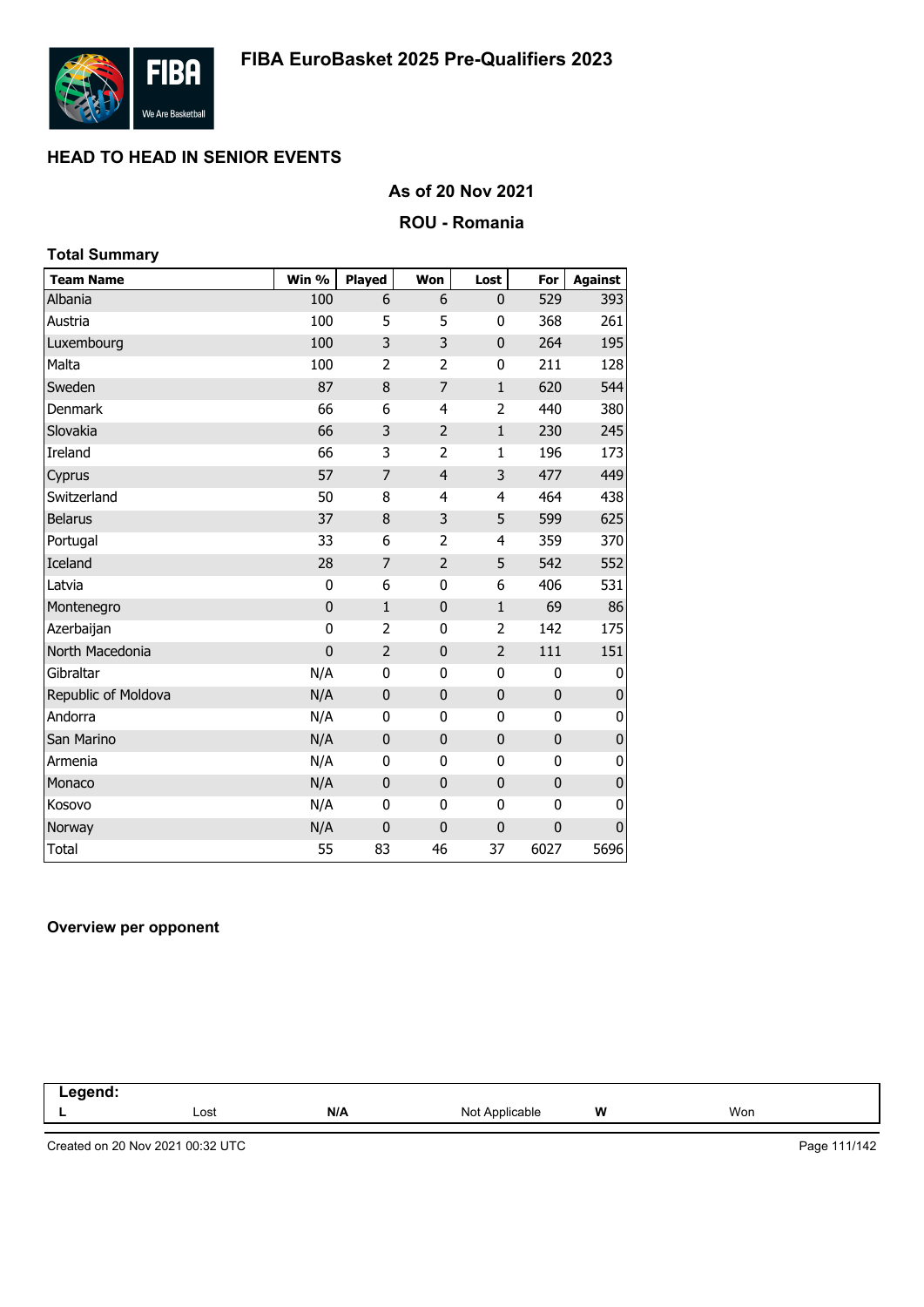

### **As of 20 Nov 2021**

#### **ROU - Romania**

### **ALB - Albania**

|     | Won        | Lost |                    |                                                       |              |                  |
|-----|------------|------|--------------------|-------------------------------------------------------|--------------|------------------|
|     | 6          | 0    |                    |                                                       |              |                  |
| W/L | Result     |      | Year   Competition |                                                       | <b>Phase</b> |                  |
| W   | 79 - 78    |      |                    | 2011 EuroBasket - DIVISION B                          |              | Qualifying Round |
| W   | $93 - 74$  |      |                    | 2011 EuroBasket - DIVISION B                          |              | Qualifying Round |
| W   | $80 - 66$  |      |                    | 2009 EuroBasket - DIVISION B                          |              | Qualifying Round |
| W   | $100 - 69$ |      |                    | 2009 EuroBasket - DIVISION B                          |              | Qualifying Round |
| W   | $104 - 87$ |      |                    | 1995 European Championship for Men - Qualifying Round | Group Phase  |                  |
| W   | $73 - 19$  |      |                    | 1947 European Championship for Men                    |              | Semi-Final Round |

### **AUT - Austria**

|     | Won       | Lost |                  |                                                       |                   |
|-----|-----------|------|------------------|-------------------------------------------------------|-------------------|
|     | 5         | 0    |                  |                                                       |                   |
| W/L | Result    |      | Year Competition |                                                       | <b>Phase</b>      |
| W   | $73 - 68$ |      |                  | 2003 European Championship for Men - Qualifying Round | Group Phase       |
| W   | 74 - 59   |      |                  | 2003 European Championship for Men - Qualifying Round | Group Phase       |
| W   | $69 - 63$ |      |                  | 1997 European Championship for Men - Qualifying Round | Group Phase       |
| W   | $83 - 48$ |      |                  | 1959 European Championship for Men                    | Preliminary Round |
| W   | $69 - 23$ |      |                  | 1947 European Championship for Men                    | Semi-Final Round  |

### **AZE - Azerbaijan**

|     | Won        | Lost |                         |                              |                  |
|-----|------------|------|-------------------------|------------------------------|------------------|
|     |            |      |                         |                              |                  |
| W/L | Result     |      | <b>Year Competition</b> |                              | <b>Phase</b>     |
|     | $56 - 74$  |      |                         | 2011 EuroBasket - DIVISION B | Qualifying Round |
|     | $86 - 101$ |      |                         | 2011 EuroBasket - DIVISION B | Qualifying Round |

| . . | Lost | N/A | <b>Not</b><br>≘anie. | W | Won |
|-----|------|-----|----------------------|---|-----|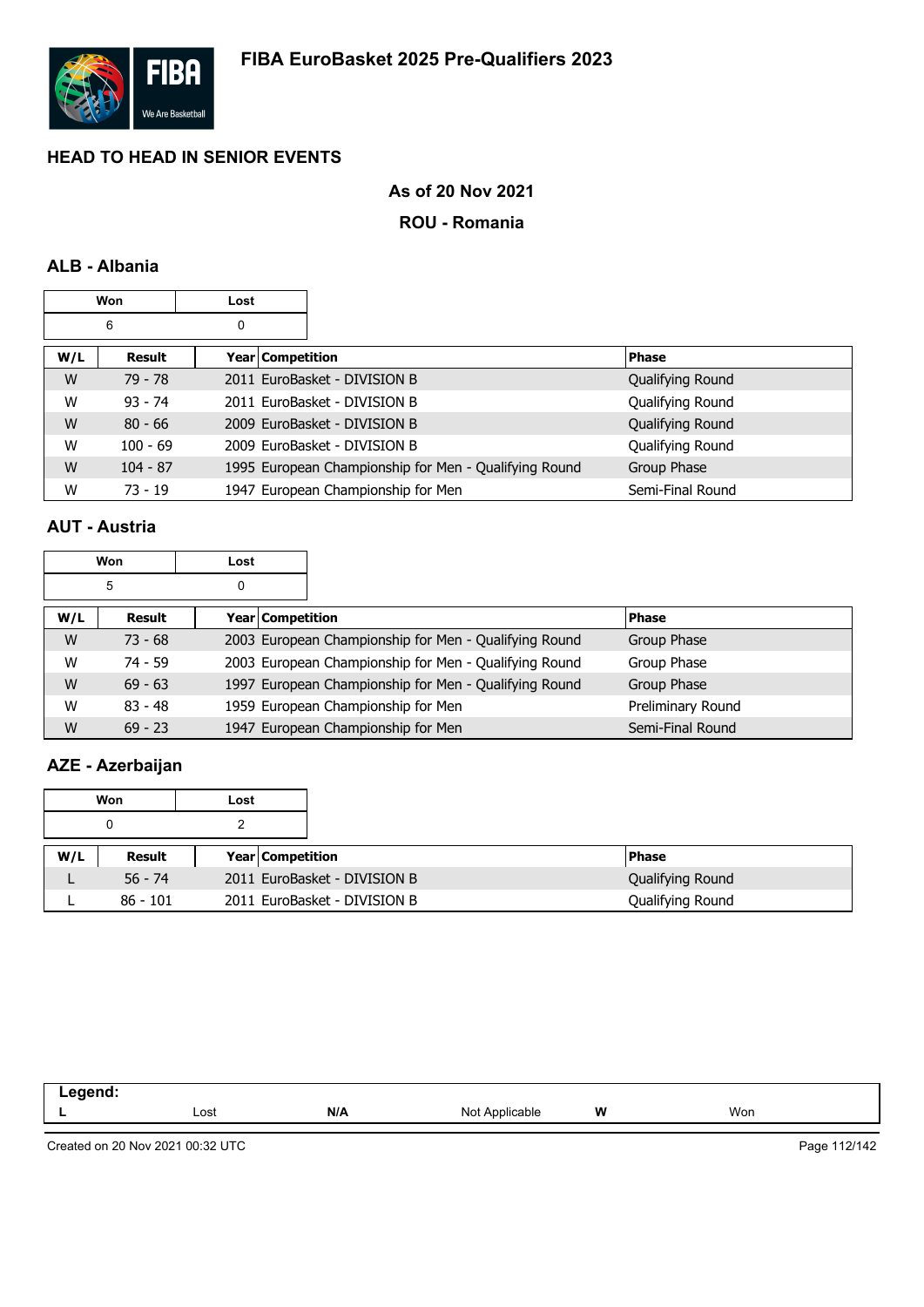

### **As of 20 Nov 2021**

### **ROU - Romania**

### **BLR - Belarus**

|     | Won           | Lost                    |                                                             |                  |
|-----|---------------|-------------------------|-------------------------------------------------------------|------------------|
|     | 3             | 5                       |                                                             |                  |
| W/L | <b>Result</b> | <b>Year Competition</b> |                                                             | <b>Phase</b>     |
|     | $66 - 94$     |                         | 2021 FIBA Basketball World Cup 2023 European Pre-Qualifiers | Second Round     |
|     | $72 - 77$     |                         | 2021 FIBA Basketball World Cup 2023 European Pre-Qualifiers | Second Round     |
|     | $65 - 85$     |                         | 2011 EuroBasket - DIVISION B                                | Qualifying Round |
| W   | $80 - 79$     |                         | 2011 EuroBasket - DIVISION B                                | Qualifying Round |
|     | 70 - 78       |                         | 2009 EuroBasket - DIVISION B                                | Qualifying Round |
|     | $59 - 70$     |                         | 2009 EuroBasket - DIVISION B                                | Qualifying Round |
| W   | $81 - 67$     |                         | 2001 European Championship for Men - Qualifying Round       | Group Phase      |
| W   | $106 - 75$    |                         | 1995 European Championship for Men - Qualifying Round       | Group Phase      |

### **CYP - Cyprus**

|     | Won       | Lost |                  |                                                        |                  |
|-----|-----------|------|------------------|--------------------------------------------------------|------------------|
|     | 4         | 3    |                  |                                                        |                  |
| W/L | Result    |      | Year Competition |                                                        | <b>Phase</b>     |
| L   | $69 - 78$ |      |                  | 2009 EuroBasket - DIVISION B                           | Qualifying Round |
|     | $70 - 71$ |      |                  | 2009 EuroBasket - DIVISION B                           | Qualifying Round |
| W   | $79 - 64$ |      |                  | 2007 EuroBasket - DIVISION B                           | Qualifying Round |
| W   | $68 - 65$ |      |                  | 2007 EuroBasket - DIVISION B                           | Qualifying Round |
| L   | $51 - 65$ |      |                  | 2003 European Championship for Men - Preliminary Round | Group Phase      |
| W   | $78 - 65$ |      |                  | 2001 European Championship for Men - Qualifying Round  | Group Phase      |
| W   | $62 - 41$ |      |                  | 1997 European Championship for Men - Qualifying Round  | Group Phase      |

| - - - - - - -<br>nenu.<br>m.<br>. |      |     |                         |       |      |  |
|-----------------------------------|------|-----|-------------------------|-------|------|--|
|                                   | Lost | N/A | `Applicable_<br>NM<br>w | w<br> | Wor. |  |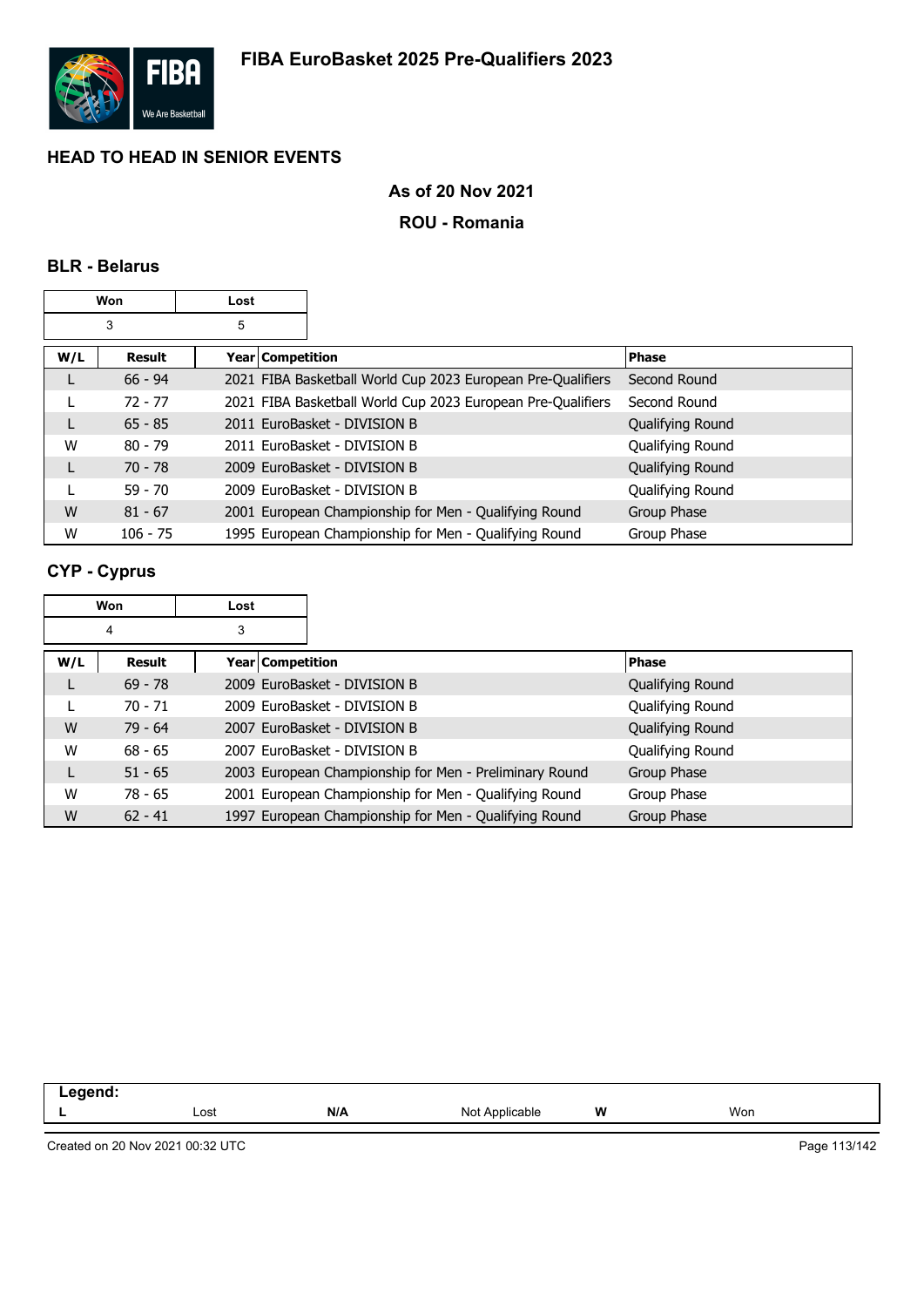

### **As of 20 Nov 2021**

### **ROU - Romania**

### **DEN - Denmark**

|     | Won       | Lost |                  |                                                        |                         |  |
|-----|-----------|------|------------------|--------------------------------------------------------|-------------------------|--|
|     | 4         | 2    |                  |                                                        |                         |  |
| W/L | Result    |      | Year Competition |                                                        | <b>Phase</b>            |  |
| W   | $69 - 67$ |      | 2005 EuroBasket  |                                                        | Qualifying Round        |  |
|     | $73 - 74$ |      | 2005 EuroBasket  |                                                        | Qualifying Round        |  |
|     | $54 - 64$ |      |                  | 2003 European Championship for Men - Preliminary Round | Group Phase             |  |
| W   | 76 - 75   |      |                  | 2003 European Championship for Men - Semi-Final Round  | First Leg               |  |
| W   | $88 - 47$ |      |                  | 2003 European Championship for Men - Semi-Final Round  | Second Leg              |  |
| W   | $80 - 53$ |      |                  | 1953 European Championship for Men                     | Classification Round II |  |

### **IRL - Ireland**

|     | Won       | Lost |                                                        |                  |
|-----|-----------|------|--------------------------------------------------------|------------------|
|     |           |      |                                                        |                  |
| W/L | Result    |      | <b>Year Competition</b>                                | <b>Phase</b>     |
| W   | $81 - 62$ |      | 2007 EuroBasket - DIVISION B                           | Qualifying Round |
| W   | $64 - 54$ |      | 2007 EuroBasket - DIVISION B                           | Qualifying Round |
|     | $51 - 57$ |      | 2003 European Championship for Men - Preliminary Round | Group Phase      |

#### **ISL - Iceland**

|     | Won        | Lost             |                                                       |                   |
|-----|------------|------------------|-------------------------------------------------------|-------------------|
|     | 2          | 5                |                                                       |                   |
| W/L | Result     | Year Competition |                                                       | <b>Phase</b>      |
|     | $64 - 72$  |                  | 2015 EuroBasket - 1st Qualifying Tournament           | Group Round       |
|     | $71 - 77$  |                  | 2015 EuroBasket - 1st Qualifying Tournament           | Group Round       |
|     | $72 - 80$  | 2005 EuroBasket  |                                                       | Qualifying Round  |
|     | $73 - 79$  | 2005 EuroBasket  |                                                       | Qualifying Round  |
|     | $61 - 74$  |                  | 2001 European Championship for Men - Qualifying Round | Group Phase       |
| W   | $102 - 85$ |                  | 1997 European Championship for Men - Qualifying Round | Group Phase       |
| W   | $99 - 85$  |                  | 1992 European Olympic Qualifying Tournament for Men   | Preliminary Round |

| امیم میں<br>—— ອູ— |      |     |                   |   |     |
|--------------------|------|-----|-------------------|---|-----|
| -                  | Lost | N/A | Not<br><b>Anr</b> | W | Won |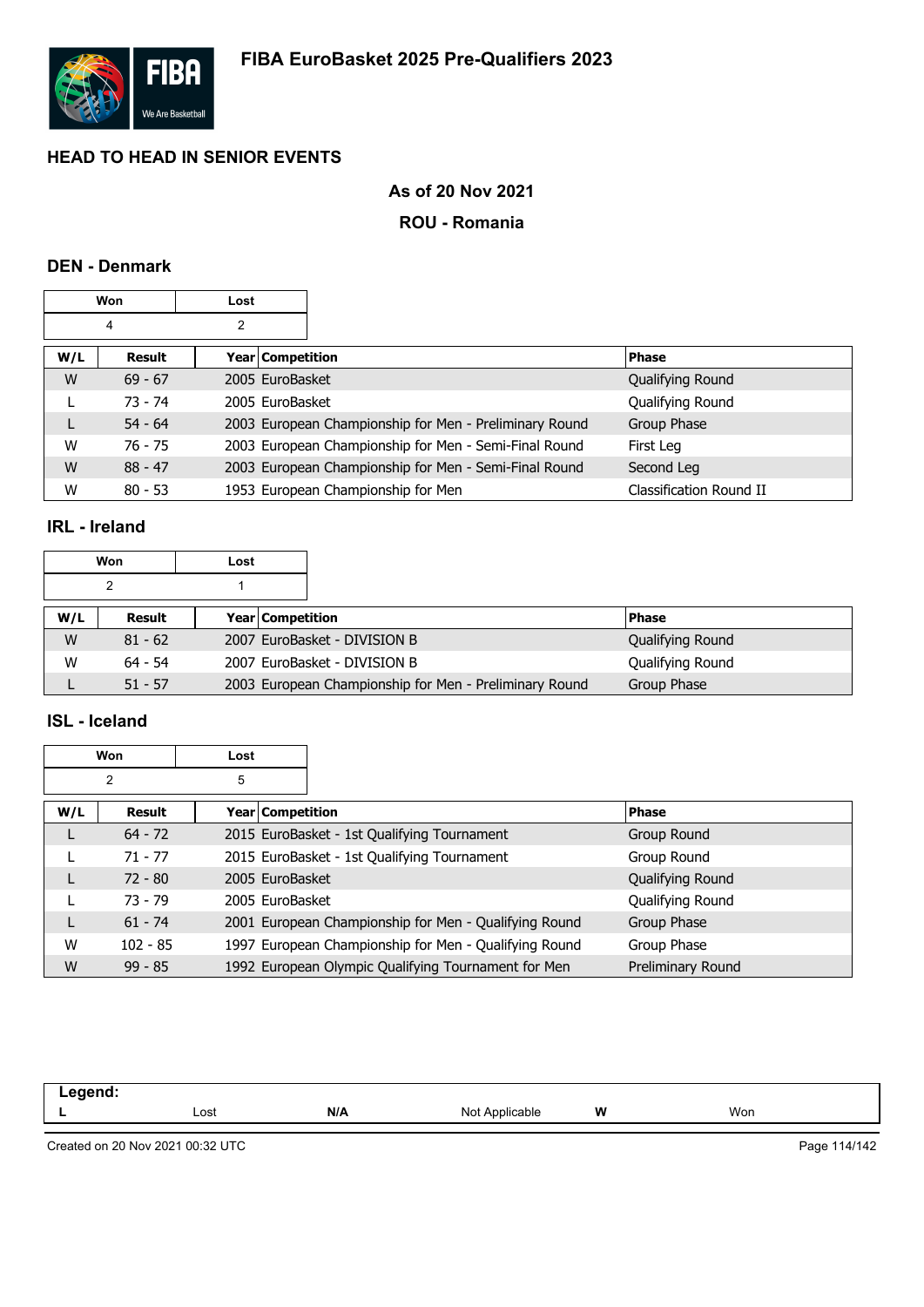

### **As of 20 Nov 2021**

### **ROU - Romania**

### **LAT - Latvia**

|     | Won        | Lost |                    |                                                             |                  |
|-----|------------|------|--------------------|-------------------------------------------------------------|------------------|
|     | 0          | 6    |                    |                                                             |                  |
| W/L | Result     |      | Year   Competition |                                                             | <b>Phase</b>     |
|     | $69 - 79$  |      |                    | 2021 FIBA Basketball World Cup 2023 European Pre-Qualifiers | Second Round     |
|     | $72 - 108$ |      |                    | 2021 FIBA Basketball World Cup 2023 European Pre-Qualifiers | Second Round     |
|     | $70 - 82$  |      |                    | 2015 EuroBasket - 2nd Qualifying Round                      | Group Phase      |
|     | $65 - 88$  |      |                    | 2015 EuroBasket - 2nd Qualifying Round                      | Group Phase      |
|     | $53 - 89$  |      |                    | 2013 EuroBasket - Qualification Round                       | Qualifying Round |
|     | 77 - 85    |      |                    | 2013 EuroBasket - Qualification Round                       | Qualifying Round |

### **LUX - Luxembourg**

|     | Won        | Lost |                                                        |                   |
|-----|------------|------|--------------------------------------------------------|-------------------|
|     | 3          | 0    |                                                        |                   |
| W/L | Result     |      | Year   Competition                                     | <b>Phase</b>      |
| W   | $88 - 62$  |      | 2003 European Championship for Men - Preliminary Round | Group Phase       |
| W   | $108 - 93$ |      | 1995 European Championship for Men - Qualifying Round  | Group Phase       |
| W   | $68 - 40$  |      | 1955 European Championship for Men                     | Preliminary Round |

#### **MKD - North Macedonia**

 $\overline{\phantom{a}}$ 

|     | Won       | Lost |                         |                                                       |             |  |
|-----|-----------|------|-------------------------|-------------------------------------------------------|-------------|--|
|     |           |      |                         |                                                       |             |  |
| W/L | Result    |      | <b>Year Competition</b> |                                                       | l Phase     |  |
|     | $52 - 80$ |      |                         | 1999 European Championship for Men - Semi-Final Round | Group Phase |  |
|     | $59 - 71$ |      |                         | 1999 European Championship for Men - Semi-Final Round | Group Phase |  |

#### **MLT - Malta**

|     | Won        | Lost |                  |                                                       |              |  |
|-----|------------|------|------------------|-------------------------------------------------------|--------------|--|
|     |            |      |                  |                                                       |              |  |
| W/L | Result     |      | Year Competition |                                                       | <b>Phase</b> |  |
| W   | $101 - 81$ |      |                  | 2003 European Championship for Men - Qualifying Round | Group Phase  |  |
| W   | $110 - 47$ |      |                  | 2003 European Championship for Men - Qualifying Round | Group Phase  |  |

| .eaend:<br>-- 9 |      |     |                                                                                                                |   |     |
|-----------------|------|-----|----------------------------------------------------------------------------------------------------------------|---|-----|
|                 | Lost | N/A | Not Applicable<br>11017<br>and the contract of the contract of the contract of the contract of the contract of | W | Won |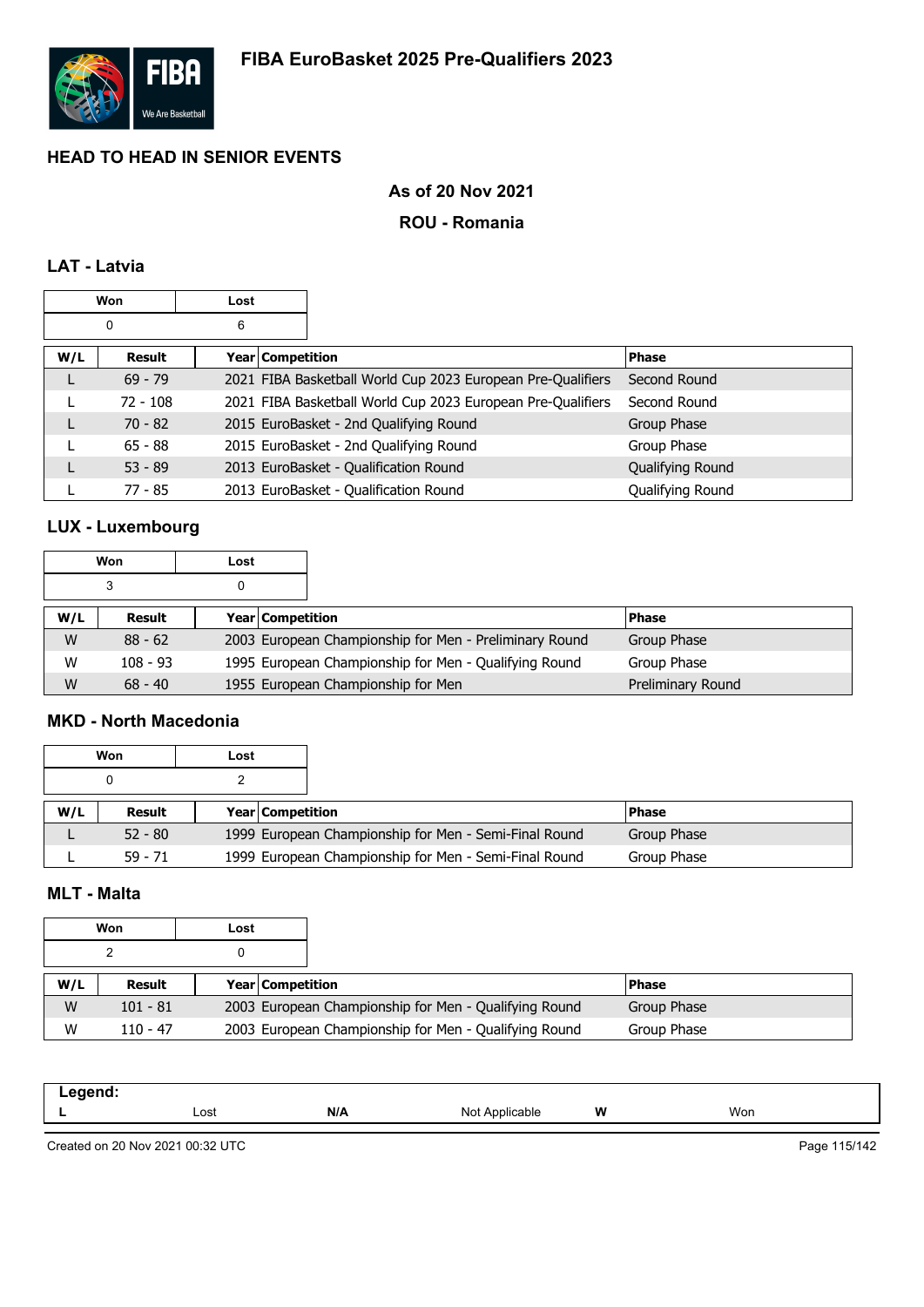

### **As of 20 Nov 2021**

**ROU - Romania**

### **MNE - Montenegro**

|     | Won       | Lost |                      |
|-----|-----------|------|----------------------|
|     |           |      |                      |
| W/L | Result    |      | Year Competition     |
|     | $69 - 86$ |      | 2017 FIBA EuroBasket |

### **POR - Portugal**

|     | Won       | Lost |                  |                                                       |                   |
|-----|-----------|------|------------------|-------------------------------------------------------|-------------------|
|     | 2         | 4    |                  |                                                       |                   |
| W/L | Result    |      | Year Competition |                                                       | <b>Phase</b>      |
| W   | $89 - 85$ |      |                  | 1999 European Championship for Men - Qualifying Round | Group Phase       |
|     | $64 - 81$ |      |                  | 1999 European Championship for Men - Semi-Final Round | Group Phase       |
| L   | $70 - 71$ |      |                  | 1999 European Championship for Men - Semi-Final Round | Group Phase       |
|     | $61 - 74$ |      |                  | 1997 European Championship for Men - Qualifying Round | Group Phase       |
| W   | $75 - 57$ |      |                  | 1992 European Olympic Qualifying Tournament for Men   | Preliminary Round |
|     | $0 - 2$   |      |                  | 1951 European Championship for Men                    | Preliminary Round |

### **SUI - Switzerland**

|     | Won       | Lost               |                                                       |                   |
|-----|-----------|--------------------|-------------------------------------------------------|-------------------|
|     | 4         | 4                  |                                                       |                   |
| W/L | Result    | Year   Competition |                                                       | <b>Phase</b>      |
|     | $69 - 81$ |                    | 2009 EuroBasket - DIVISION B                          | Qualifying Round  |
| W   | $83 - 53$ |                    | 2009 EuroBasket - DIVISION B                          | Qualifying Round  |
|     | $51 - 65$ |                    | 2007 EuroBasket - DIVISION B                          | Qualifying Round  |
| W   | $68 - 59$ |                    | 2007 EuroBasket - DIVISION B                          | Qualifying Round  |
|     | $47 - 63$ |                    | 1997 European Championship for Men - Qualifying Round | Group Phase       |
| W   | $63 - 39$ |                    | 1955 European Championship for Men                    | Preliminary Round |
| W   | $74 - 36$ |                    | 1953 European Championship for Men                    | Preliminary Round |
|     | $9 - 42$  |                    | 1935 European Championship for Men                    | Preliminary Round |

| . . | Lost | N/A | <b>Not</b><br>: Applicable | W<br>. . | Won |
|-----|------|-----|----------------------------|----------|-----|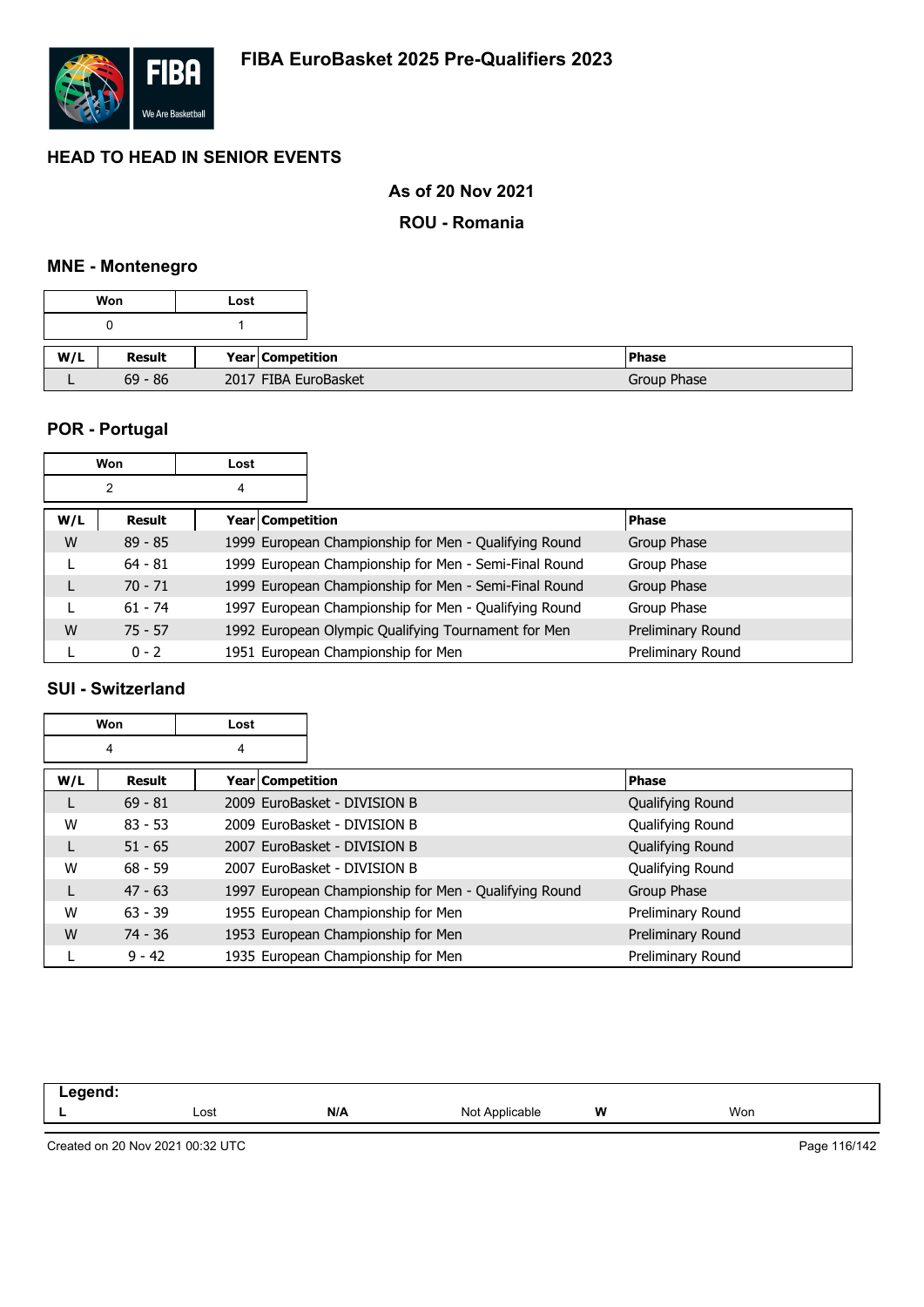

### **As of 20 Nov 2021**

#### **ROU - Romania**

### **SVK - Slovakia**

|     | Won       | Lost |                                                       |              |
|-----|-----------|------|-------------------------------------------------------|--------------|
|     |           |      |                                                       |              |
| W/L | Result    |      | Year Competition                                      | <b>Phase</b> |
| W   | $81 - 69$ |      | 2015 EuroBasket - 2nd Qualifying Round                | Group Phase  |
| W   | $90 - 86$ |      | 2015 EuroBasket - 2nd Qualifying Round                | Group Phase  |
|     | $59 - 90$ |      | 2001 European Championship for Men - Qualifying Round | Group Phase  |

### **SWE - Sweden**

|     | Won       | Lost               |                                        |                        |
|-----|-----------|--------------------|----------------------------------------|------------------------|
|     | 7         |                    |                                        |                        |
| W/L | Result    | Year   Competition |                                        | <b>Phase</b>           |
| W   | $88 - 86$ |                    | 2015 EuroBasket - 2nd Qualifying Round | Group Phase            |
| W   | $77 - 72$ |                    | 2015 EuroBasket - 2nd Qualifying Round | Group Phase            |
| L   | $44 - 93$ |                    | 2011 EuroBasket - DIVISION B           | Qualifying Round       |
| W   | $70 - 54$ |                    | 2011 EuroBasket - DIVISION B           | Qualifying Round       |
| W   | $95 - 84$ |                    | 1969 European Championship for Men     | Semi-Final Round       |
| W   | $86 - 60$ |                    | 1965 European Championship for Men     | Semi-Final Round       |
| W   | $86 - 52$ |                    | 1955 European Championship for Men     | Preliminary Round      |
| W   | $74 - 43$ |                    | 1953 European Championship for Men     | Classification Round I |

| - | Lost | N/A | No<br>able | W | Won |
|---|------|-----|------------|---|-----|
|   |      |     |            |   |     |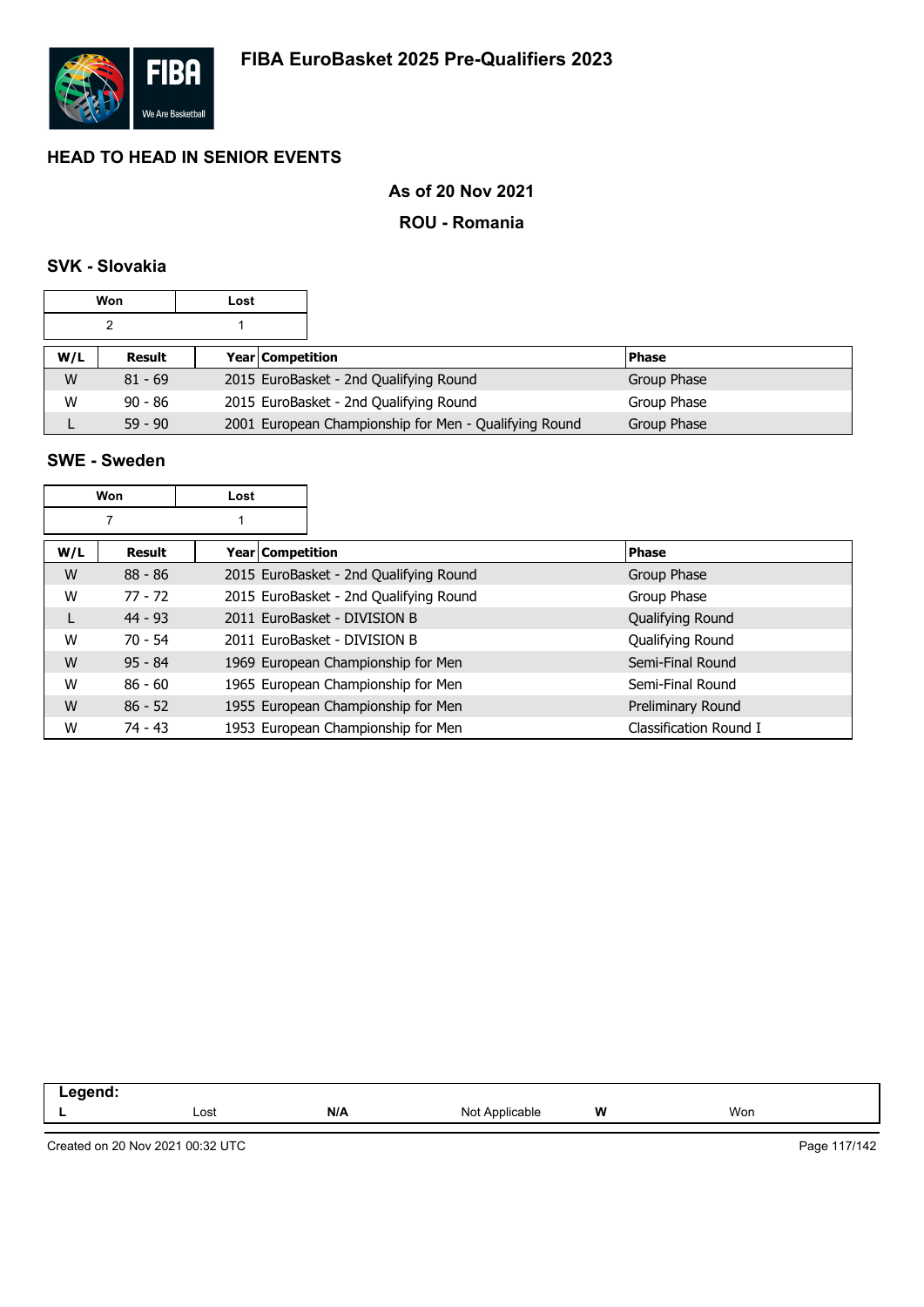

### **As of 20 Nov 2021**

### **SMR - San Marino**

| <b>Total Summary</b> |                |                |              |                |              |                |
|----------------------|----------------|----------------|--------------|----------------|--------------|----------------|
| <b>Team Name</b>     | Win %          | <b>Played</b>  | Won          | Lost           | For          | <b>Against</b> |
| Gibraltar            | 85             | 14             | 12           | $\overline{2}$ | 1082         | 833            |
| Malta                | 76             | 13             | 10           | 3              | 946          | 873            |
| <b>Ireland</b>       | 20             | 5              | $\mathbf{1}$ | $\overline{4}$ | 309          | 354            |
| Andorra              | 16             | 6              | $\mathbf{1}$ | 5              | 399          | 468            |
| Azerbaijan           | $\mathbf 0$    | 3              | $\mathbf{0}$ | 3              | 202          | 242            |
| Republic of Moldova  | 0              | $\overline{2}$ | 0            | 2              | 127          | 173            |
| Luxembourg           | $\mathbf 0$    | $\mathbf{1}$   | $\bf{0}$     | $\mathbf 1$    | 55           | 91             |
| Iceland              | 0              | 1              | $\mathbf{0}$ | $\mathbf{1}$   | 75           | 83             |
| Albania              | $\mathbf 0$    | 3              | $\bf{0}$     | 3              | 223          | 246            |
| Austria              | $\mathbf 0$    | $\mathbf{1}$   | $\mathbf{0}$ | $\mathbf{1}$   | 72           | 82             |
| Cyprus               | $\mathbf 0$    | $\mathbf{1}$   | $\mathbf{0}$ | $\mathbf{1}$   | 64           | 73             |
| <b>Denmark</b>       | 0              | $\mathbf{1}$   | 0            | $\mathbf{1}$   | 37           | 95             |
| Norway               | $\overline{0}$ | $\mathbf{1}$   | $\bf{0}$     | $\mathbf{1}$   | 72           | 80             |
| Latvia               | N/A            | 0              | 0            | 0              | 0            | 0              |
| Montenegro           | N/A            | $\mathbf 0$    | $\bf{0}$     | 0              | $\mathbf 0$  | $\pmb{0}$      |
| Slovakia             | N/A            | $\mathbf 0$    | $\mathbf{0}$ | 0              | 0            | 0              |
| Switzerland          | N/A            | $\mathbf{0}$   | $\mathbf{0}$ | 0              | $\mathbf{0}$ | $\pmb{0}$      |
| Romania              | N/A            | $\mathbf 0$    | 0            | 0              | $\mathbf 0$  | 0              |
| Portugal             | N/A            | $\mathbf 0$    | $\bf{0}$     | $\mathbf 0$    | $\mathbf 0$  | $\pmb{0}$      |
| <b>Belarus</b>       | N/A            | 0              | 0            | 0              | 0            | 0              |
| Armenia              | N/A            | $\mathbf 0$    | $\bf{0}$     | $\mathbf 0$    | $\mathbf 0$  | $\mathbf 0$    |
| North Macedonia      | N/A            | 0              | 0            | 0              | 0            | 0              |
| Monaco               | N/A            | $\mathbf{0}$   | $\mathbf{0}$ | 0              | $\mathbf{0}$ | $\pmb{0}$      |
| Kosovo               | N/A            | 0              | 0            | 0              | 0            | 0              |
| Sweden               | N/A            | $\mathbf 0$    | $\bf{0}$     | 0              | 0            | $\mathbf 0$    |
| <b>Total</b>         | 46             | 52             | 24           | 28             | 3663         | 3693           |

#### **Overview per opponent**

| .<br>чи<br>יי<br>-----<br>. |      |     |                     |   |     |  |
|-----------------------------|------|-----|---------------------|---|-----|--|
|                             | Lost | N/A | Not<br>Applicable > | W | Won |  |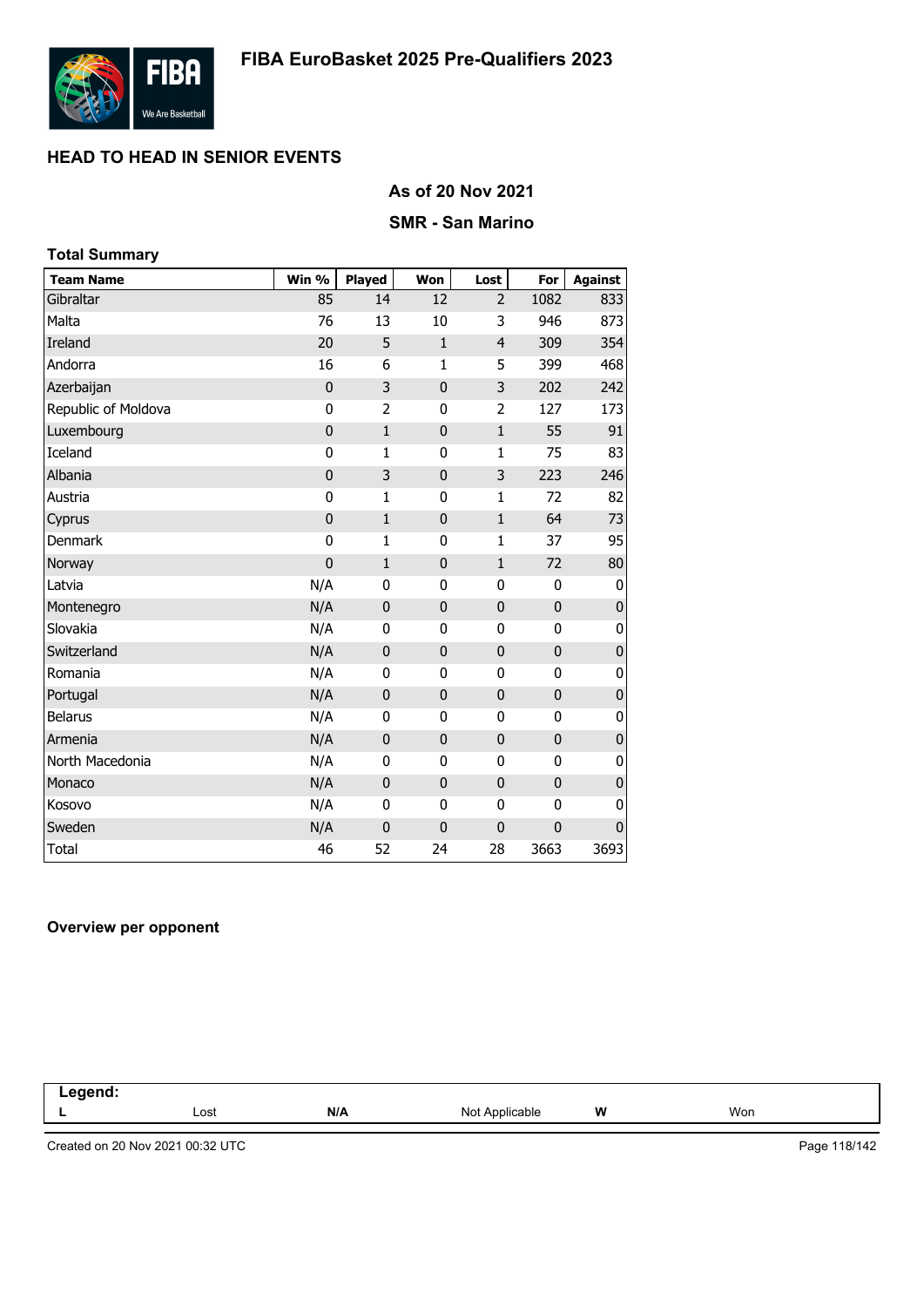

### **As of 20 Nov 2021**

### **SMR - San Marino**

### **ALB - Albania**

|     | Won       | Lost |                                     |                   |
|-----|-----------|------|-------------------------------------|-------------------|
|     | 0         |      |                                     |                   |
| W/L | Result    |      | <b>Year Competition</b>             | <b>Phase</b>      |
|     | $76 - 84$ |      | 2006 European Promotion Cup for Men | Preliminary Round |
|     | $70 - 84$ |      | 2004 European Promotion Cup for Men | <b>Finals</b>     |
|     | 77 - 78   |      | 2002 European Promotion Cup for Men | Preliminary Round |

### **AND - Andorra**

|     | Won       | Lost |                  |                                                         |                   |
|-----|-----------|------|------------------|---------------------------------------------------------|-------------------|
|     |           | 5    |                  |                                                         |                   |
| W/L | Result    |      | Year Competition |                                                         | <b>Phase</b>      |
|     | $57 - 63$ |      |                  | 2016 FIBA European Championship For Small Countries     | Semi-Finals       |
|     | $47 - 83$ |      |                  | 2014 European Championship for Small Countries Men      | First Round       |
| L   | $82 - 86$ |      |                  | 2004 European Promotion Cup for Men                     | Preliminary Round |
| W   | $78 - 77$ |      |                  | 2002 European Promotion Cup for Men                     | Semi-Finals       |
| L   | $61 - 69$ |      |                  | 2000 European Promotion Cup for Men - Preliminary Round | Group Phase       |
|     | 74 - 90   |      |                  | 1998 European Promotion Cup for Men                     | Group Phase       |

### **AUT - Austria**

|     | Won       | Lost |                                     |
|-----|-----------|------|-------------------------------------|
|     |           |      |                                     |
|     |           |      |                                     |
| W/L | Result    |      | Year Competition                    |
|     | $72 - 82$ |      | 1996 European Promotion Cup for Men |

### **AZE - Azerbaijan**

|     | Won       | Lost |                  |                                           |  |                   |
|-----|-----------|------|------------------|-------------------------------------------|--|-------------------|
|     |           |      |                  |                                           |  |                   |
| W/L | Result    |      | Year Competition |                                           |  | <b>Phase</b>      |
|     | $69 - 75$ |      |                  | 2008 European Championship Men Division C |  | Preliminary Round |
|     | 74 - 86   |      |                  | 2006 European Promotion Cup for Men       |  | Preliminary Round |
|     | $59 - 81$ |      |                  | 2004 European Promotion Cup for Men       |  | Preliminary Round |

| Lost | N/A | Not<br>* Applicable | W | Won |  |
|------|-----|---------------------|---|-----|--|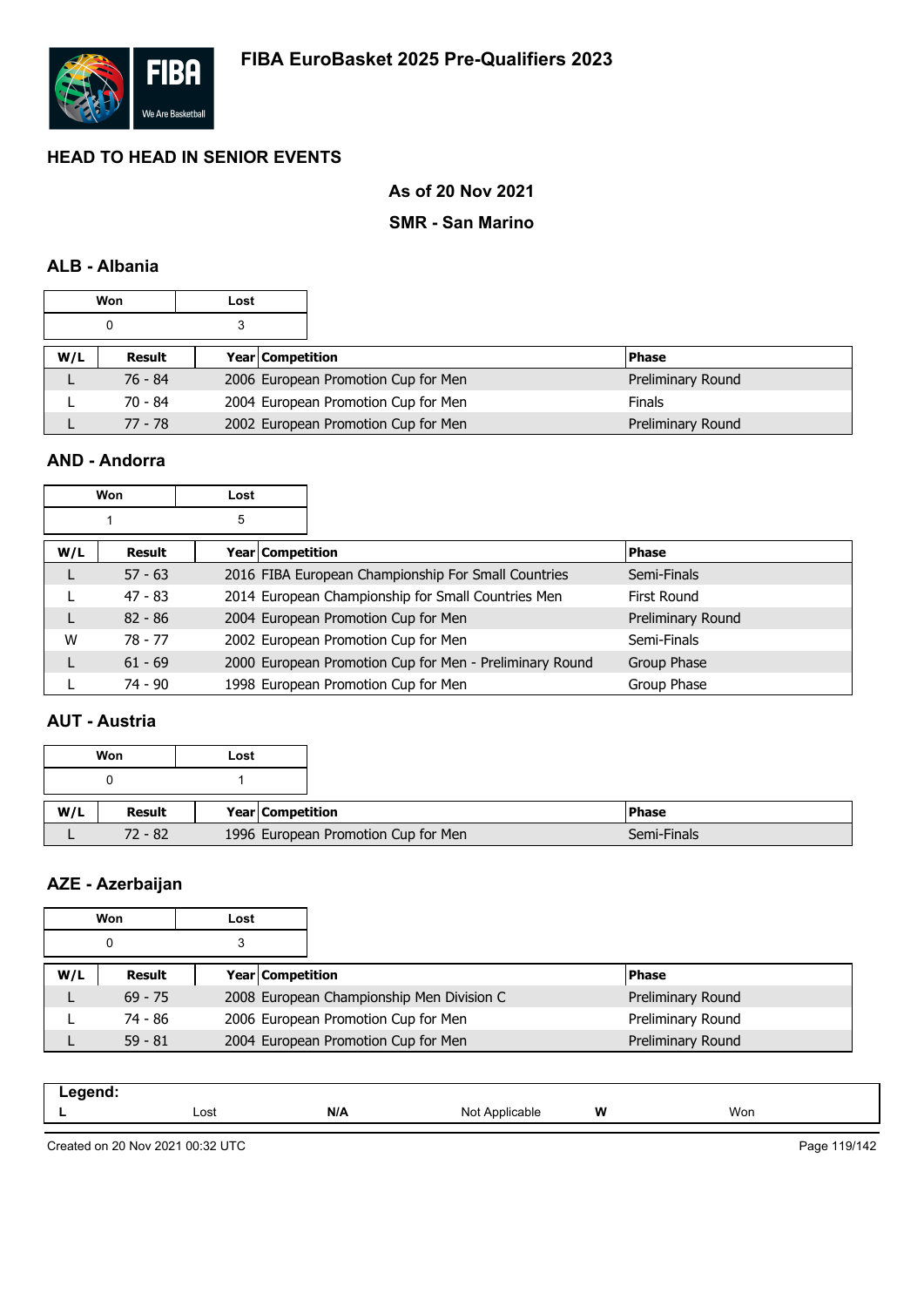

### **As of 20 Nov 2021**

### **SMR - San Marino**

### **CYP - Cyprus**

|     | Won       | Lost                                |
|-----|-----------|-------------------------------------|
|     |           |                                     |
| W/L | Result    | Year   Competition                  |
|     | $64 - 73$ | 1992 European Promotion Cup for Men |

#### **DEN - Denmark**

|     | Won       | Lost |                                           |
|-----|-----------|------|-------------------------------------------|
|     |           |      |                                           |
| W/L | Result    |      | Year Competition                          |
|     | $37 - 95$ |      | 2010 European Championship Men Division C |

### **GIB - Gibraltar**

| Won |            | Lost               |                                                         |                                               |
|-----|------------|--------------------|---------------------------------------------------------|-----------------------------------------------|
|     | 12         | 2                  |                                                         |                                               |
| W/L | Result     | Year   Competition |                                                         | <b>Phase</b>                                  |
| W   | $49 - 32$  |                    | 2016 FIBA European Championship For Small Countries     | Group Phase                                   |
| W   | $80 - 39$  |                    | 2014 European Championship for Small Countries Men      | <b>First Round</b>                            |
| L   | $81 - 89$  |                    | 2010 European Championship Men Division C               | Classification Game for 7th to 8th<br>Place   |
| W   | $91 - 80$  |                    | 2008 European Championship Men Division C               | Preliminary Round                             |
| W   | $77 - 64$  |                    | 2008 European Championship Men Division C               | 5th to 6th Place                              |
| W   | 74 - 54    |                    | 2006 European Promotion Cup for Men                     | Classification Games for 5th to 8th<br>places |
| W   | $74 - 54$  |                    | 2004 European Promotion Cup for Men                     | Preliminary Round                             |
| W   | $86 - 51$  |                    | 2000 European Promotion Cup for Men - Preliminary Round | Group Phase                                   |
| W   | $83 - 58$  |                    | 1998 European Promotion Cup for Men                     | Group Phase                                   |
| W   | $103 - 58$ |                    | 1996 European Promotion Cup for Men                     | Preliminary Round                             |
| W   | $76 - 59$  |                    | 1992 European Promotion Cup for Men                     | Semi-Finals                                   |
| W   | $66 - 60$  |                    | 1990 European Promotion Cup for Men                     | Preliminary Round                             |
|     | $58 - 81$  |                    | 1990 European Promotion Cup for Men                     | <b>Finals</b>                                 |
| W   | $84 - 54$  |                    | 1988 European Promotion Cup for Men                     | Preliminary Round                             |

| -----<br>$\sim$ $\sim$ |      |     |                      |   |     |  |
|------------------------|------|-----|----------------------|---|-----|--|
| -                      | Lost | N/A | N <sub>IO</sub><br>. | W | Won |  |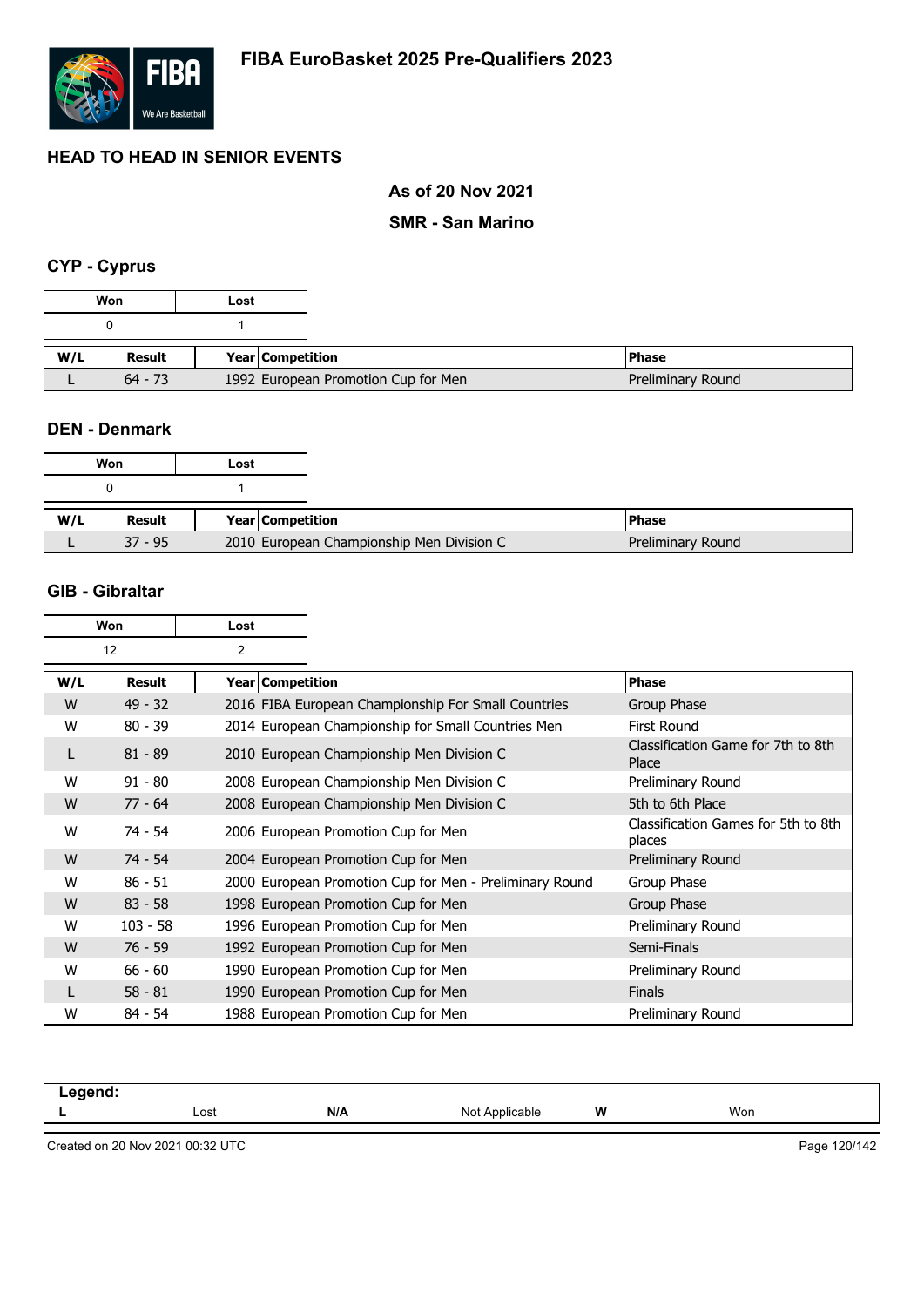

### **As of 20 Nov 2021**

### **SMR - San Marino**

### **IRL - Ireland**

| Won<br>Lost |           |                    |                                                     |                                              |
|-------------|-----------|--------------------|-----------------------------------------------------|----------------------------------------------|
|             |           | 4                  |                                                     |                                              |
| W/L         | Result    | Year   Competition |                                                     | <b>Phase</b>                                 |
| L           | $55 - 79$ |                    | 2016 FIBA European Championship For Small Countries | Group Phase                                  |
| W           | $60 - 53$ |                    | 2016 FIBA European Championship For Small Countries | Classirfication Game for 3rd to 4th<br>Place |
|             | $43 - 64$ |                    | 1992 European Promotion Cup for Men                 | Preliminary Round                            |
|             | $77 - 79$ |                    | 1990 European Promotion Cup for Men                 | Preliminary Round                            |
|             | $74 - 79$ |                    | 1988 European Promotion Cup for Men                 | Preliminary Round                            |

#### **ISL - Iceland**

| Won |           | Lost |                  |                                     |                   |
|-----|-----------|------|------------------|-------------------------------------|-------------------|
|     |           |      |                  |                                     |                   |
| W/L | Result    |      | Year Competition |                                     | <b>Phase</b>      |
|     | $75 - 83$ |      |                  | 1988 European Promotion Cup for Men | Preliminary Round |

### **LUX - Luxembourg**

|     | Won       | Lost                    |                                     |
|-----|-----------|-------------------------|-------------------------------------|
|     |           |                         |                                     |
|     |           |                         |                                     |
| W/L | Result    | <b>Year Competition</b> |                                     |
|     | $55 - 91$ |                         | 1990 European Promotion Cup for Men |

### **MDA - Republic of Moldova**

|     | Won       | Lost |                         |                                                |  |                   |
|-----|-----------|------|-------------------------|------------------------------------------------|--|-------------------|
|     |           |      |                         |                                                |  |                   |
| W/L | Result    |      | <b>Year Competition</b> |                                                |  | <b>Phase</b>      |
|     | $63 - 88$ |      |                         | 2012 European Championship Small Countries Men |  | Semi-Finals       |
|     | $64 - 85$ |      |                         | 2008 European Championship Men Division C      |  | Preliminary Round |

| $    -$<br>$  -$ |      |     |                         |   |     |
|------------------|------|-----|-------------------------|---|-----|
|                  | Lost | N/A | Not Applicable<br>1101. | W | Won |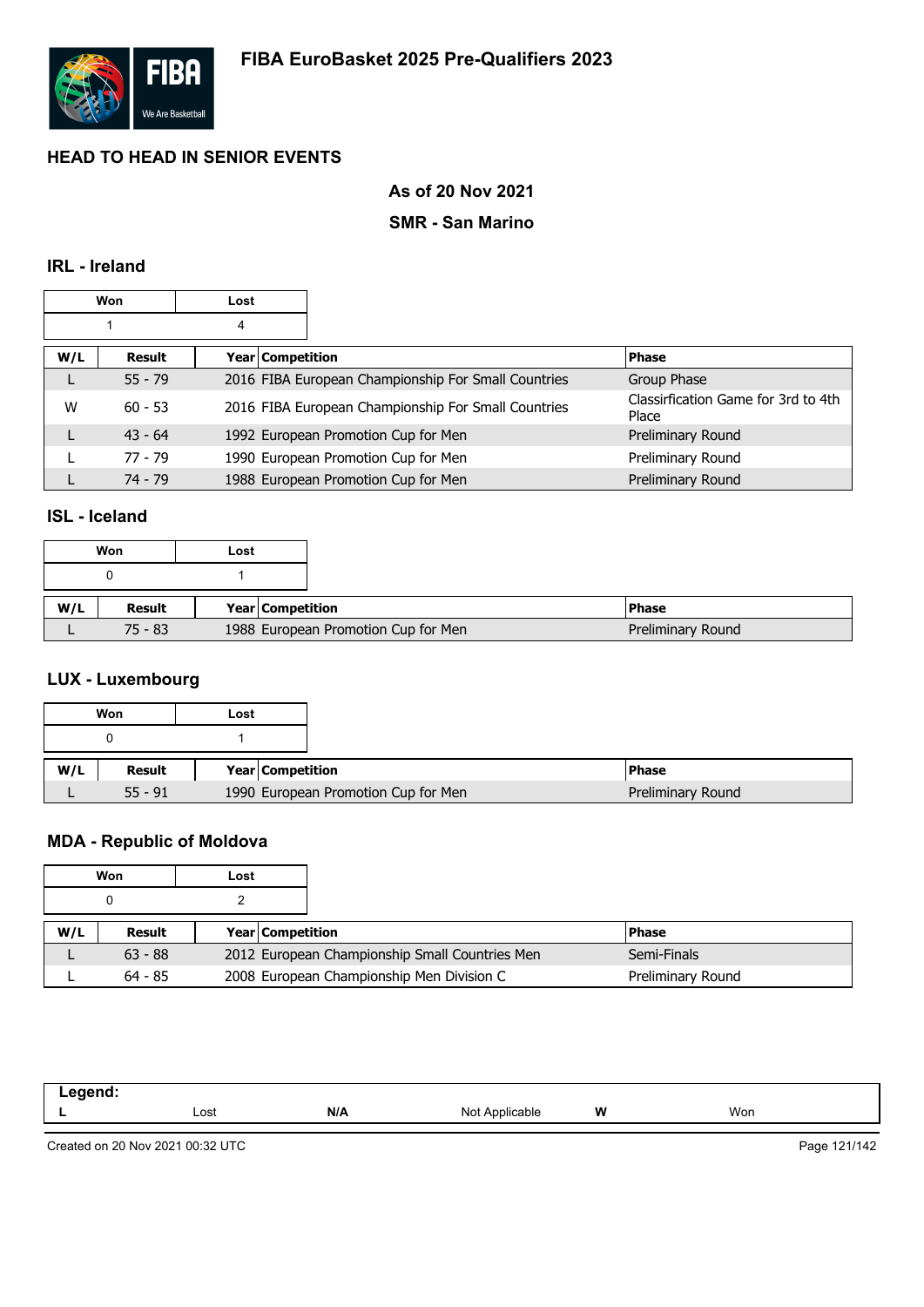

### **As of 20 Nov 2021**

### **SMR - San Marino**

### **MLT - Malta**

| Won |           | Lost               |                                                         |                                             |
|-----|-----------|--------------------|---------------------------------------------------------|---------------------------------------------|
|     | 10        | 3                  |                                                         |                                             |
| W/L | Result    | Year   Competition |                                                         | <b>Phase</b>                                |
| W   | $61 - 41$ |                    | 2016 FIBA European Championship For Small Countries     | Group Phase                                 |
| L   | $68 - 89$ |                    | 2014 European Championship for Small Countries Men      | Semi-Finals                                 |
| W   | $71 - 69$ |                    | 2012 European Championship Small Countries Men          | <b>First Round</b>                          |
| L   | $57 - 96$ |                    | 2012 European Championship Small Countries Men          | Classification Game for 3rd to 4th<br>Place |
| L   | $51 - 83$ |                    | 2010 European Championship Men Division C               | Preliminary Round                           |
| W   | $73 - 57$ |                    | 2008 European Championship Men Division C               | 5th to 8th Place                            |
| W   | $84 - 60$ |                    | 2002 European Promotion Cup for Men                     | Preliminary Round                           |
| W   | $74 - 55$ |                    | 2000 European Promotion Cup for Men - Preliminary Round | Group Phase                                 |
| W   | $69 - 61$ |                    | 1998 European Promotion Cup for Men                     | Group Phase                                 |
| W   | $85 - 59$ |                    | 1996 European Promotion Cup for Men                     | Preliminary Round                           |
| W   | $84 - 60$ |                    | 1992 European Promotion Cup for Men                     | Preliminary Round                           |
| W   | $87 - 71$ |                    | 1992 European Promotion Cup for Men                     | Finals                                      |
| W   | $82 - 72$ |                    | 1988 European Promotion Cup for Men                     | <b>Finals</b>                               |

### **NOR - Norway**

|     | Won     | Lost                                |
|-----|---------|-------------------------------------|
|     |         |                                     |
| W/L | Result  | Year Competition                    |
|     | 72 - 80 | 1996 European Promotion Cup for Men |

| - - |      |     |                               |        |     |  |
|-----|------|-----|-------------------------------|--------|-----|--|
|     | Lost | N/A | able<br>-Nc<br>חוו<br>$\cdot$ | W<br>. | Won |  |
|     |      |     |                               |        |     |  |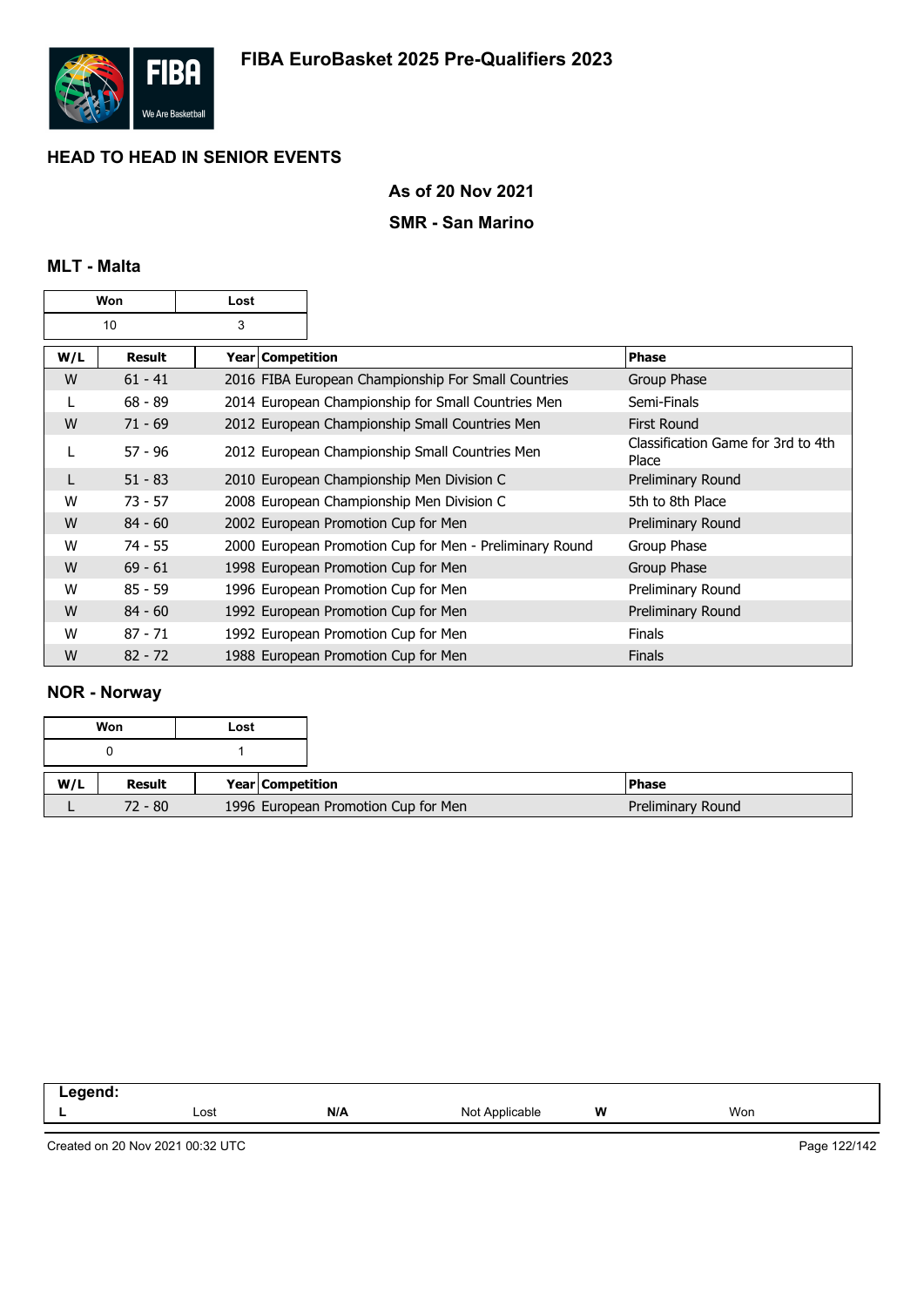

#### **As of 20 Nov 2021**

#### **SUI - Switzerland**

### **Team Name Win % Played Won Lost For Against** Denmark 100 5 5 0 331 233 Luxembourg 100 8 8 0 640 434 Malta 100 2 2 0 173 94 Norway 100 1 1 0 80 56 Iceland 80 5 4 1 398 376 Cyprus 72 11 8 3 742 691 Ireland 66 9 6 3 622 546 Albania 60 5 3 2 417 375 Sweden 60 5 3 2 314 307 Romania 50 8 4 4 438 464 Belarus 50 2 1 1 147 147 North Macedonia 50 2 1 1 128 129 Slovakia 50 10 5 5 624 653 Austria 37 8 3 5 509 496 Portugal 0 4 0 4 250 286 Latvia 0 4 0 4 238 311 Montenegro N/A 0 0 0 0 0 Gibraltar N/A 0 0 0 0 0 Republic of Moldova **N/A** 0 0 0 0 0 0 0 0 Andorra N/A 0 0 0 0 0 San Marino N/A 0 0 0 0 0 Armenia N/A 0 0 0 0 0 ere Azerbaijan kalendari kalendari kalendari N/A dan di Danmark dan ditemperaturan di Danmark di Nord-Afrika S<br>Azerbaijan Monaco N/A 0 0 0 0 0 Kosovo N/A 0 0 0 0 0 Total 61 89 54 35 6051 5598 **Total Summary**

### **Overview per opponent**

| .<br>--<br>$\sim$ $\sim$ $\sim$ $\sim$ $\sim$ |      |     |                              |   |     |
|-----------------------------------------------|------|-----|------------------------------|---|-----|
|                                               | Lost | N/A | Not /<br>$n_{m}$<br>plicable | W | Won |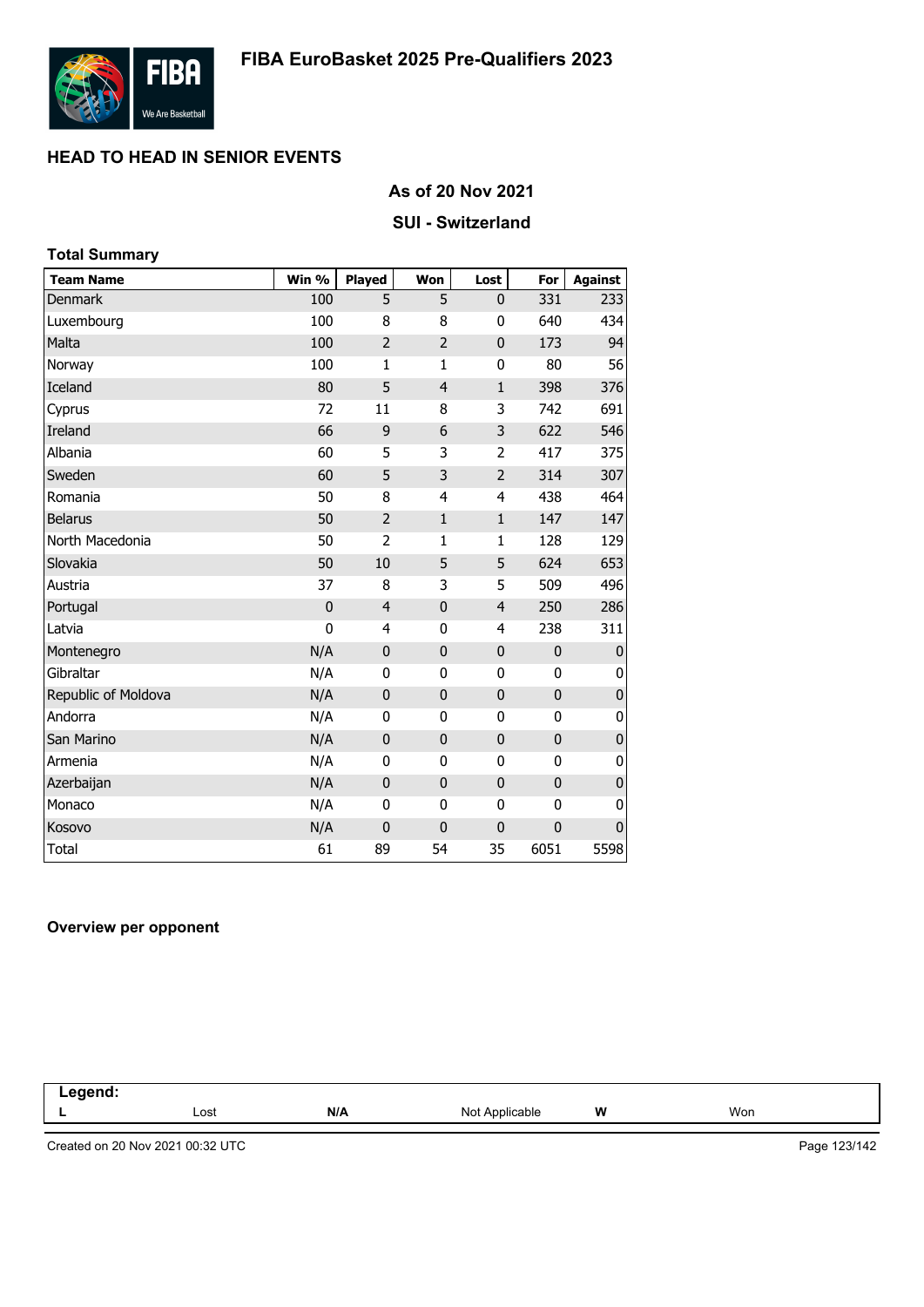

### **As of 20 Nov 2021**

### **SUI - Switzerland**

### **ALB - Albania**

|        | <b>Won</b> | Lost |                  |                                                     |                   |
|--------|------------|------|------------------|-----------------------------------------------------|-------------------|
| 3<br>2 |            |      |                  |                                                     |                   |
| W/L    | Result     |      | Year Competition |                                                     | <b>Phase</b>      |
| W      | $93 - 84$  |      |                  | 2013 EuroBasket - Qualification Round               | Qualifying Round  |
| W      | $76 - 51$  |      |                  | 2013 EuroBasket - Qualification Round               | Qualifying Round  |
| W      | $91 - 79$  |      |                  | 2009 EuroBasket - DIVISION B                        | Qualifying Round  |
|        | $73 - 76$  |      |                  | 2009 EuroBasket - DIVISION B                        | Qualifying Round  |
|        | $84 - 85$  |      |                  | 1992 European Olympic Qualifying Tournament for Men | Preliminary Round |

### **AUT - Austria**

| Won |           | Lost                    |                                                        |                         |
|-----|-----------|-------------------------|--------------------------------------------------------|-------------------------|
|     | 3         | 5                       |                                                        |                         |
| W/L | Result    | <b>Year Competition</b> |                                                        | <b>Phase</b>            |
| L   | $96 - 97$ |                         | 2015 EuroBasket - 1st Qualifying Tournament            | Group Round             |
| W   | $69 - 63$ |                         | 2015 EuroBasket - 1st Qualifying Tournament            | Group Round             |
| L   | $73 - 86$ |                         | 2001 European Championship for Men - Preliminary Round | Group Phase             |
| W   | $58 - 51$ |                         | 1997 European Championship for Men - Qualifying Round  | Group Phase             |
| L   | $67 - 70$ |                         | 1964 European Olympic Qualifying Tournament for Men    | Preliminary Round       |
| W   | $65 - 41$ |                         | 1955 European Championship for Men                     | Classification Round I  |
| L   | $47 - 52$ |                         | 1955 European Championship for Men                     | Classification Round II |
|     | $34 - 36$ |                         | 1951 European Championship for Men                     | Classification Round I  |

### **BLR - Belarus**

| Won<br>Lost |           |                         |                              |                  |
|-------------|-----------|-------------------------|------------------------------|------------------|
|             |           |                         |                              |                  |
| W/L         | Result    | <b>Year Competition</b> |                              | <b>Phase</b>     |
| W           | $70 - 66$ |                         | 2009 EuroBasket - DIVISION B | Qualifying Round |
|             | 77 - 81   |                         | 2009 EuroBasket - DIVISION B | Qualifying Round |

| . .<br>$\sim$ $\sim$ |      |     |             |   |     |  |
|----------------------|------|-----|-------------|---|-----|--|
|                      | Lost | N/A | Not<br>able | W | Won |  |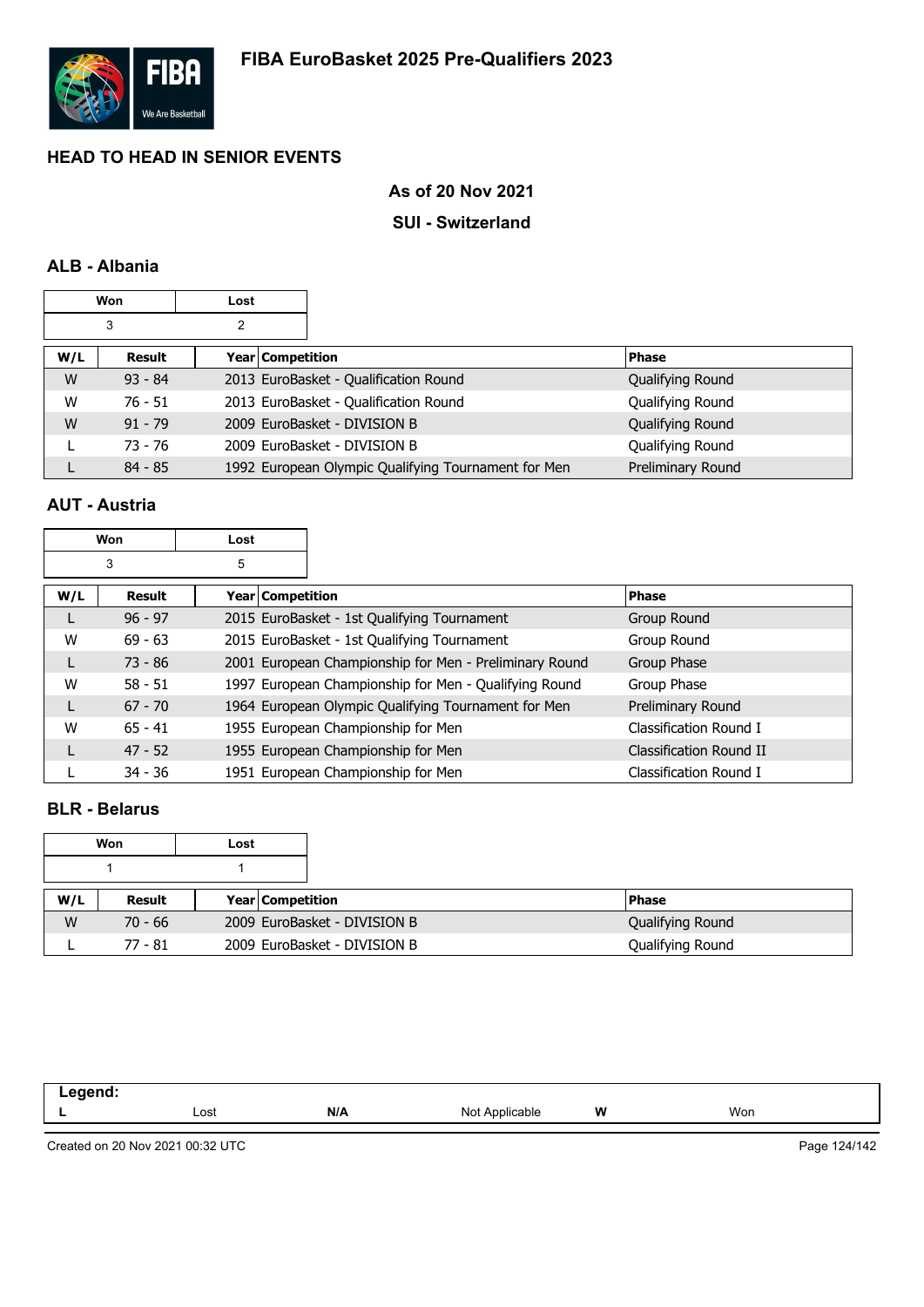

### **SUI - Switzerland**

## **CYP - Cyprus**

| Won |           | Lost |                    |                                                        |                  |
|-----|-----------|------|--------------------|--------------------------------------------------------|------------------|
|     | 8         | 3    |                    |                                                        |                  |
| W/L | Result    |      | Year   Competition |                                                        | <b>Phase</b>     |
| L   | $78 - 92$ |      |                    | 2017 FIBA EuroBasket - Qualifiers                      | Group Phase      |
|     | $76 - 80$ |      |                    | 2017 FIBA EuroBasket - Qualifiers                      | Group Phase      |
| W   | $70 - 67$ |      |                    | 2011 EuroBasket - DIVISION B                           | Qualifying Round |
| W   | $71 - 43$ |      |                    | 2011 EuroBasket - DIVISION B                           | Qualifying Round |
| W   | $55 - 54$ |      |                    | 2009 EuroBasket - DIVISION B                           | Qualifying Round |
| W   | $61 - 59$ |      |                    | 2009 EuroBasket - DIVISION B                           | Qualifying Round |
| W   | $76 - 67$ |      |                    | 2007 EuroBasket - DIVISION B                           | Qualifying Round |
| W   | $64 - 46$ |      |                    | 2007 EuroBasket - DIVISION B                           | Qualifying Round |
| L   | $47 - 52$ |      |                    | 2001 European Championship for Men - Preliminary Round | Group Phase      |
| W   | $66 - 58$ |      |                    | 1997 European Championship for Men - Qualifying Round  | Group Phase      |
| W   | 78 - 73   |      |                    | 1995 European Championship for Men - Qualifying Round  | Group Phase      |

### **DEN - Denmark**

| Won    |           | Lost |                  |                                                       |                         |  |
|--------|-----------|------|------------------|-------------------------------------------------------|-------------------------|--|
| 5<br>0 |           |      |                  |                                                       |                         |  |
| W/L    | Result    |      | Year Competition |                                                       | <b>Phase</b>            |  |
| W      | $78 - 37$ |      |                  | 2015 EuroBasket - 1st Qualifying Tournament           | Group Round             |  |
| W      | $66 - 65$ |      |                  | 2015 EuroBasket - 1st Qualifying Tournament           | Group Round             |  |
| W      | $68 - 67$ |      |                  | 2001 European Championship for Men - Qualifying Round | Group Phase             |  |
| W      | $65 - 42$ |      |                  | 1953 European Championship for Men                    | Classification Round I  |  |
| W      | $54 - 22$ |      |                  | 1951 European Championship for Men                    | Classification Round II |  |

| eaend<br>--<br>- - - |      |     |                         |   |     |  |
|----------------------|------|-----|-------------------------|---|-----|--|
|                      | Lost | N/A | N∩t<br>Applicable<br>◥◡ | W | Won |  |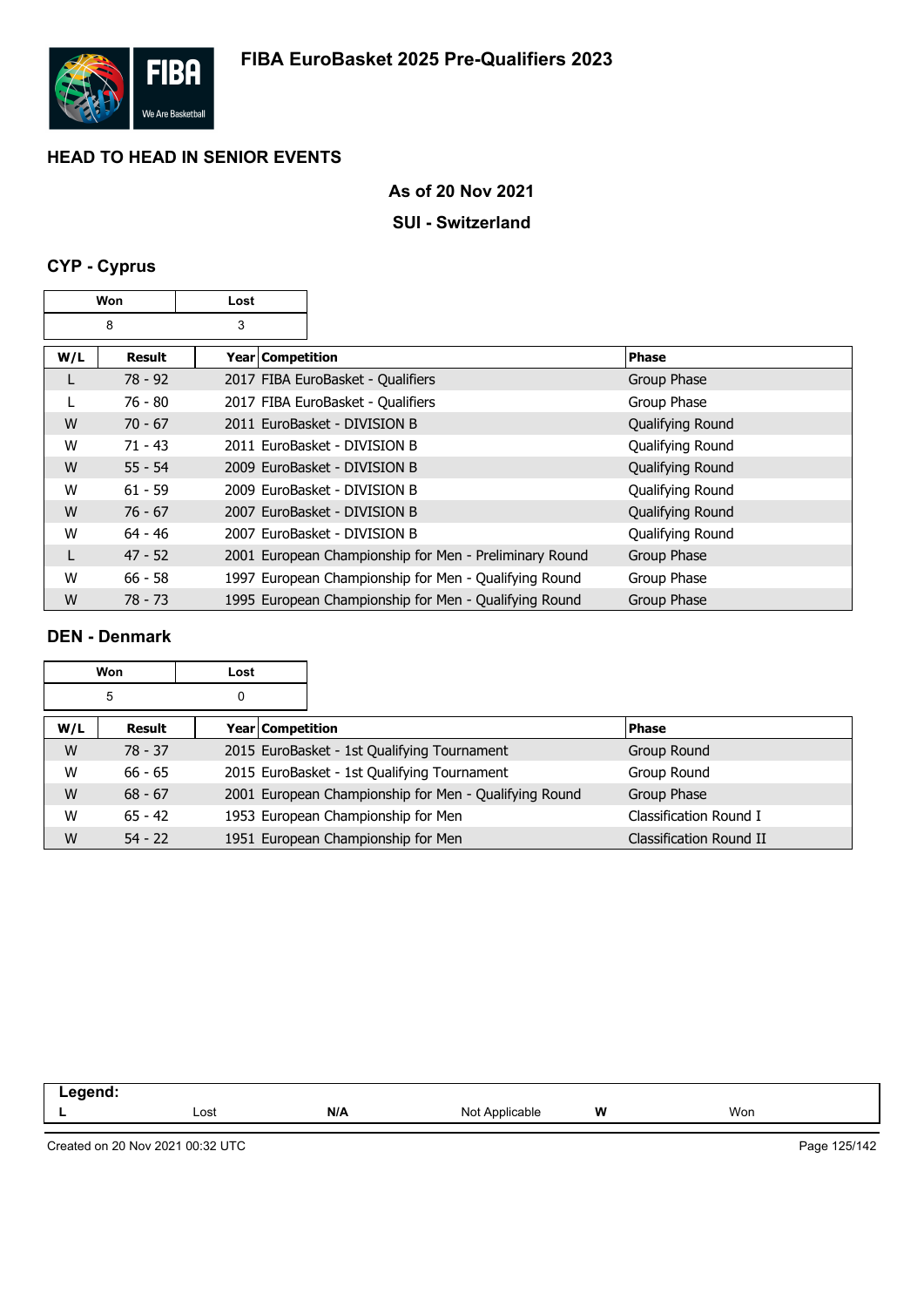

### **As of 20 Nov 2021**

### **SUI - Switzerland**

### **IRL - Ireland**

| Won<br>Lost |               |                    |                                                        |                             |
|-------------|---------------|--------------------|--------------------------------------------------------|-----------------------------|
|             | 6             | 3                  |                                                        |                             |
| W/L         | <b>Result</b> | Year   Competition |                                                        | <b>Phase</b>                |
| W           | $59 - 57$     |                    | 2007 EuroBasket - DIVISION B                           | Qualifying Round            |
| W           | $86 - 58$     |                    | 2007 EuroBasket - DIVISION B                           | Qualifying Round            |
| W           | $76 - 57$     | 2005 EuroBasket    |                                                        | Qualifying Round            |
| L           | $68 - 79$     | 2005 EuroBasket    |                                                        | Qualifying Round            |
| W           | $67 - 58$     |                    | 2003 European Championship for Men - Qualifying Round  | Group Phase                 |
| L           | $62 - 69$     |                    | 2003 European Championship for Men - Qualifying Round  | Group Phase                 |
| L           | $80 - 88$     |                    | 2001 European Championship for Men - Preliminary Round | Group Phase                 |
| W           | $69 - 68$     |                    | 2001 European Championship for Men - Qualifying Round  | Group Phase                 |
| W           | $55 - 12$     |                    | 1948 Olympic Games: Tournament for Men                 | <b>Classification Round</b> |

### **ISL - Iceland**

|     | Won       | Lost |                         |                                                       |              |
|-----|-----------|------|-------------------------|-------------------------------------------------------|--------------|
|     | 4         |      |                         |                                                       |              |
| W/L | Result    |      | <b>Year Competition</b> |                                                       | <b>Phase</b> |
|     | $72 - 88$ |      |                         | 2017 FIBA EuroBasket - Qualifiers                     | Group Phase  |
| W   | $83 - 80$ |      |                         | 2017 FIBA EuroBasket - Qualifiers                     | Group Phase  |
| W   | $77 - 68$ |      |                         | 2003 European Championship for Men - Qualifying Round | Group Phase  |
| W   | $79 - 62$ |      |                         | 2003 European Championship for Men - Qualifying Round | Group Phase  |
| W   | $87 - 78$ |      |                         | 1997 European Championship for Men - Qualifying Round | Group Phase  |

### **LAT - Latvia**

|     | Won        | Lost |                  |                                                       |                   |
|-----|------------|------|------------------|-------------------------------------------------------|-------------------|
|     | 0          | 4    |                  |                                                       |                   |
| W/L | Result     |      | Year Competition |                                                       | <b>Phase</b>      |
|     | $67 - 92$  |      |                  | 2001 European Championship for Men - Semi-Final Round | Group Phase       |
|     | 76 - 91    |      |                  | 2001 European Championship for Men - Semi-Final Round | Group Phase       |
|     | $76 - 100$ |      |                  | 1992 European Olympic Qualifying Tournament for Men   | Preliminary Round |
|     | $19 - 28$  |      |                  | 1935 European Championship for Men                    | Semi-Finals       |

| ----- |      |     |                                     |   |     |
|-------|------|-----|-------------------------------------|---|-----|
|       | Lost | N/A | NM<br>$\cdot$ Annuar<br>. .<br>ישוי | W | Won |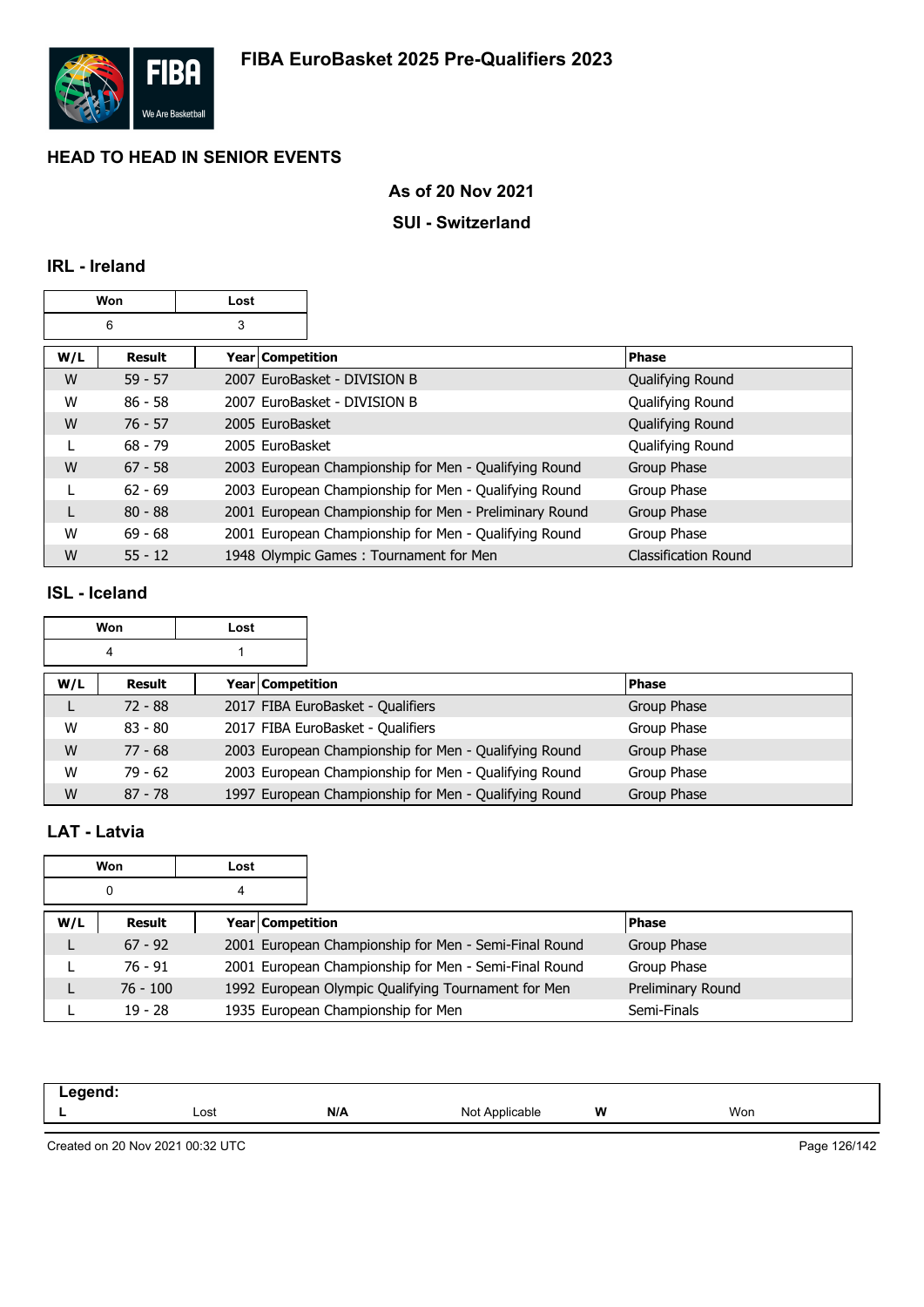

### **As of 20 Nov 2021**

### **SUI - Switzerland**

### **LUX - Luxembourg**

|     | Won       | Lost             |                                                        |                   |
|-----|-----------|------------------|--------------------------------------------------------|-------------------|
|     | 8         | 0                |                                                        |                   |
| W/L | Result    | Year Competition |                                                        | <b>Phase</b>      |
| W   | $75 - 57$ |                  | 2015 EuroBasket - 1st Qualifying Tournament            | Group Round       |
| W   | $77 - 59$ |                  | 2015 EuroBasket - 1st Qualifying Tournament            | Group Round       |
| W   | $94 - 52$ |                  | 2001 European Championship for Men - Preliminary Round | Group Phase       |
| W   | $78 - 70$ |                  | 1999 European Championship for Men - Qualifying Round  | Group Phase       |
| W   | $89 - 60$ |                  | 1980 European Olympic Qualifying Tournament for Men    | Preliminary Round |
| W   | $86 - 50$ |                  | 1964 European Olympic Qualifying Tournament for Men    | Classification    |
| W   | $73 - 50$ |                  | 1955 European Championship for Men                     | Preliminary Round |
| W   | $68 - 36$ |                  | 1951 European Championship for Men                     | Preliminary Round |

### **MKD - North Macedonia**

|     | Won       | Lost |                                                             |              |
|-----|-----------|------|-------------------------------------------------------------|--------------|
|     |           |      |                                                             |              |
| W/L | Result    |      | <b>Year Competition</b>                                     | l Phase      |
|     | $61 - 67$ |      | 2021 FIBA Basketball World Cup 2023 European Pre-Qualifiers | Second Round |
| W   | $67 - 62$ |      | 2021 FIBA Basketball World Cup 2023 European Pre-Qualifiers | Second Round |

### **MLT - Malta**

|     | Won       | Lost |                         |                  |
|-----|-----------|------|-------------------------|------------------|
|     | າ         |      |                         |                  |
| W/L | Result    |      | <b>Year Competition</b> | <b>Phase</b>     |
| W   | $83 - 37$ |      | 2005 EuroBasket         | Qualifying Round |
| W   | $90 - 57$ |      | 2005 EuroBasket         | Qualifying Round |

### **NOR - Norway**

|     | Won       | Lost |                         |                                                        |              |
|-----|-----------|------|-------------------------|--------------------------------------------------------|--------------|
|     |           |      |                         |                                                        |              |
| W/L | Result    |      | <b>Year Competition</b> |                                                        | <b>Phase</b> |
| W   | $80 - 56$ |      |                         | 2001 European Championship for Men - Preliminary Round | Group Phase  |

| Lost | N/A | הוח<br>$\cdots$ | W | Won |
|------|-----|-----------------|---|-----|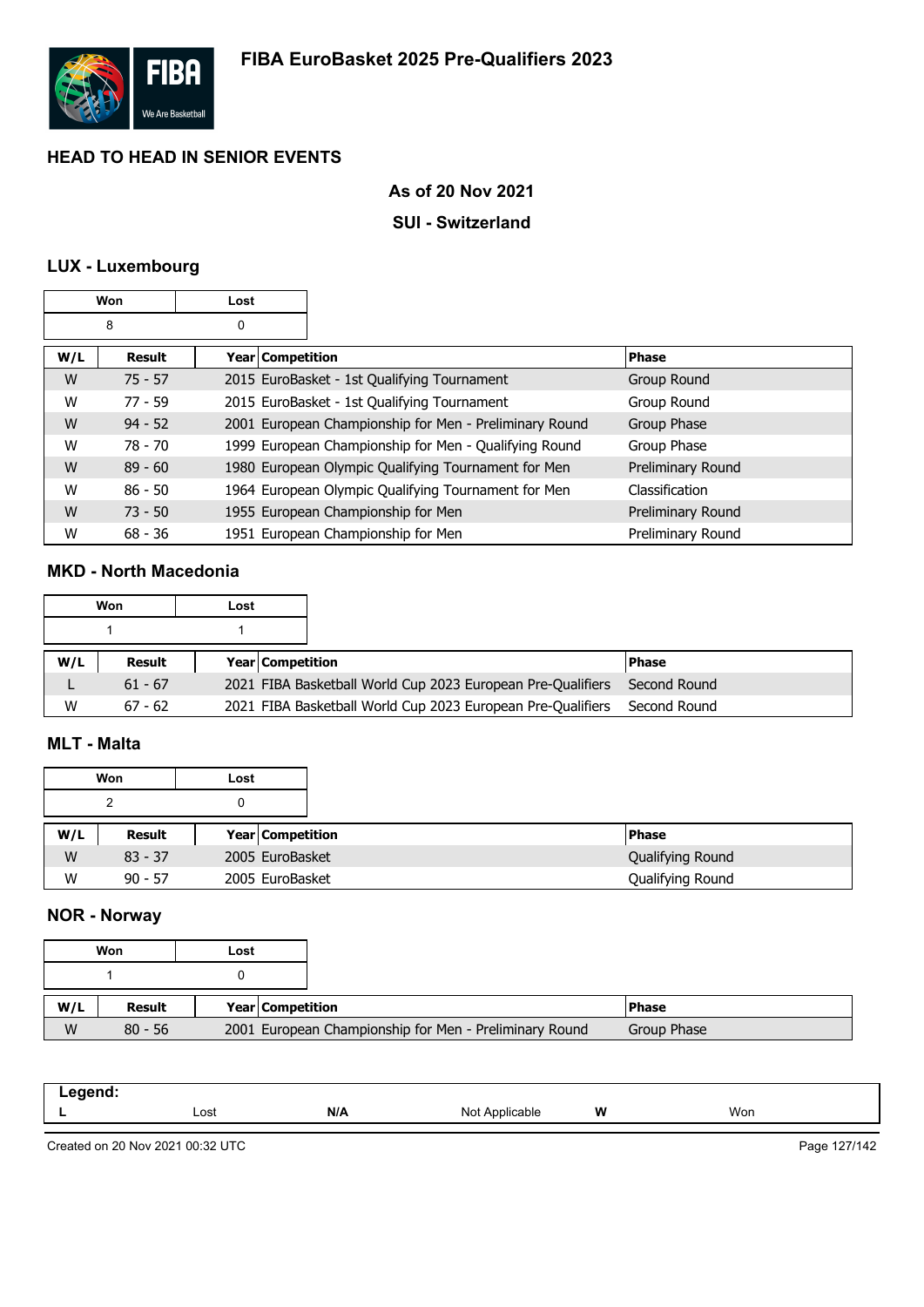

### **As of 20 Nov 2021**

### **SUI - Switzerland**

### **POR - Portugal**

|     | <b>Won</b> | Lost |                  |                                                       |                        |
|-----|------------|------|------------------|-------------------------------------------------------|------------------------|
|     | 0          | 4    |                  |                                                       |                        |
| W/L | Result     |      | Year Competition |                                                       | <b>Phase</b>           |
|     | $71 - 75$  |      |                  | 2001 European Championship for Men - Qualifying Round | Group Phase            |
|     | $59 - 65$  |      |                  | 1997 European Championship for Men - Qualifying Round | Group Phase            |
|     | $71 - 94$  |      |                  | 1995 European Championship for Men - Qualifying Round | Group Phase            |
|     | $49 - 52$  |      |                  | 1951 European Championship for Men                    | Classification Round I |

#### **ROU - Romania**

|     | Won       | Lost             |                                                       |                   |
|-----|-----------|------------------|-------------------------------------------------------|-------------------|
|     | 4         | 4                |                                                       |                   |
| W/L | Result    | Year Competition |                                                       | <b>Phase</b>      |
| W   | $81 - 69$ |                  | 2009 EuroBasket - DIVISION B                          | Qualifying Round  |
|     | $53 - 83$ |                  | 2009 EuroBasket - DIVISION B                          | Qualifying Round  |
| W   | $65 - 51$ |                  | 2007 EuroBasket - DIVISION B                          | Qualifying Round  |
|     | $59 - 68$ |                  | 2007 EuroBasket - DIVISION B                          | Qualifying Round  |
| W   | $63 - 47$ |                  | 1997 European Championship for Men - Qualifying Round | Group Phase       |
|     | $39 - 63$ |                  | 1955 European Championship for Men                    | Preliminary Round |
| L   | $36 - 74$ |                  | 1953 European Championship for Men                    | Preliminary Round |
| W   | $42 - 9$  |                  | 1935 European Championship for Men                    | Preliminary Round |

| Lost | N/A | <b>\pplicable</b><br>N∩t<br>. | W<br>. . | Won |
|------|-----|-------------------------------|----------|-----|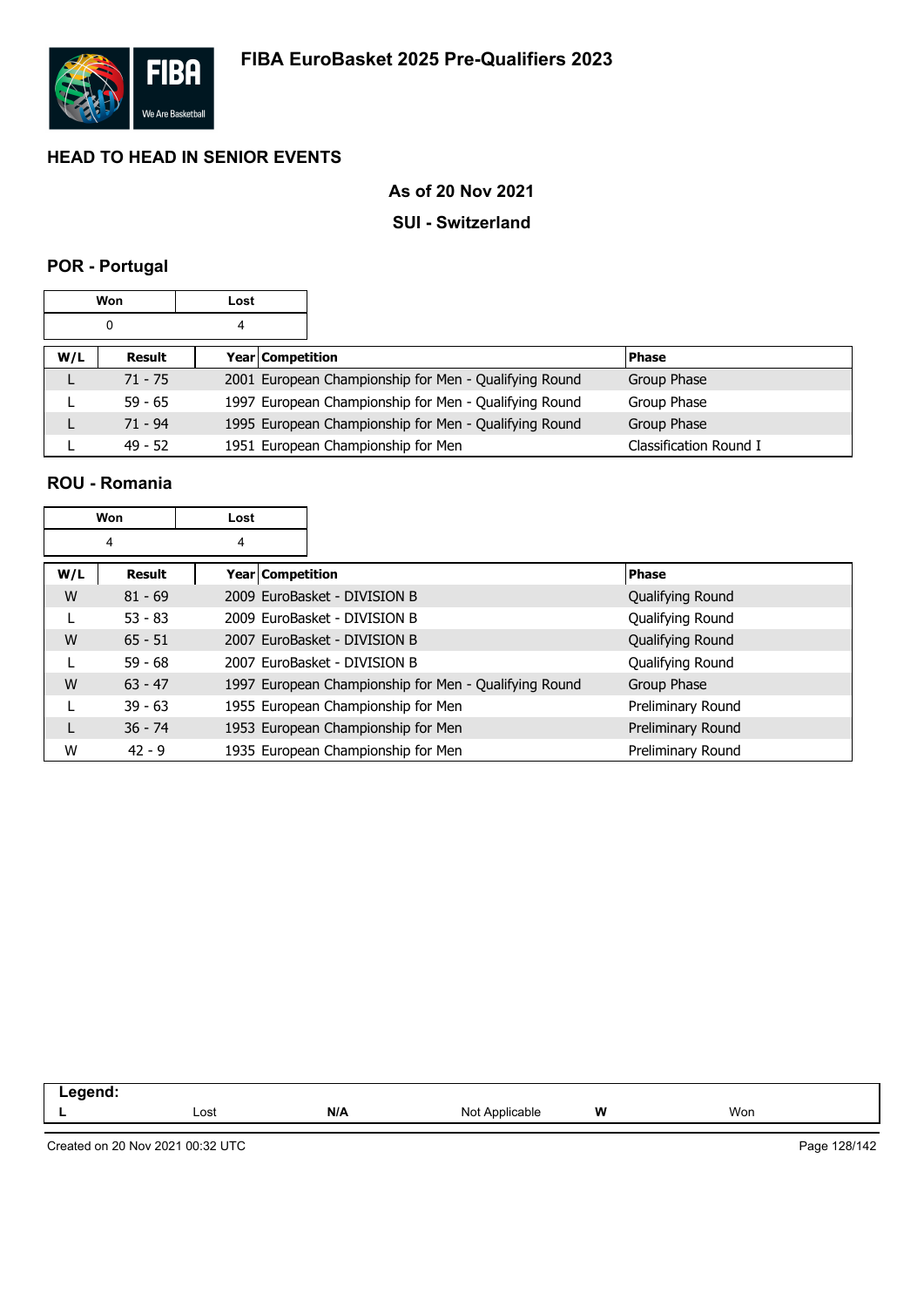

### **As of 20 Nov 2021**

### **SUI - Switzerland**

### **SVK - Slovakia**

|     | Won       | Lost                    |                                                             |                  |
|-----|-----------|-------------------------|-------------------------------------------------------------|------------------|
|     | 5         | 5                       |                                                             |                  |
| W/L | Result    | <b>Year Competition</b> |                                                             | <b>Phase</b>     |
|     | $56 - 64$ |                         | 2021 FIBA Basketball World Cup 2023 European Pre-Qualifiers | Second Round     |
| W   | $65 - 60$ |                         | 2021 FIBA Basketball World Cup 2023 European Pre-Qualifiers | Second Round     |
| L   | $52 - 60$ |                         | 2011 EuroBasket - DIVISION B                                | Qualifying Round |
| W   | $76 - 57$ |                         | 2011 EuroBasket - DIVISION B                                | Qualifying Round |
| L   | $56 - 73$ | 2005 EuroBasket         |                                                             | Qualifying Round |
| W   | $66 - 60$ | 2005 EuroBasket         |                                                             | Qualifying Round |
| W   | $73 - 58$ |                         | 2001 European Championship for Men - Semi-Final Round       | Group Phase      |
| W   | $62 - 58$ |                         | 2001 European Championship for Men - Semi-Final Round       | Group Phase      |
|     | $58 - 68$ |                         | 1999 European Championship for Men - Qualifying Round       | Group Phase      |
|     | $60 - 95$ |                         | 1995 European Championship for Men - Qualifying Round       | Group Phase      |

#### **SWE - Sweden**

|     | <b>Won</b> | Lost |                         |                                                       |                         |
|-----|------------|------|-------------------------|-------------------------------------------------------|-------------------------|
|     | 3          | 2    |                         |                                                       |                         |
| W/L | Result     |      | <b>Year Competition</b> |                                                       | <b>Phase</b>            |
|     | $63 - 76$  |      |                         | 1997 European Championship for Men - Semi-Final Round | Group Phase             |
| W   | $63 - 57$  |      |                         | 1997 European Championship for Men - Semi-Final Round | Group Phase             |
|     | $62 - 79$  |      |                         | 1980 European Olympic Qualifying Tournament for Men   | Preliminary Round       |
| W   | $72 - 52$  |      |                         | 1955 European Championship for Men                    | Preliminary Round       |
| W   | $54 - 43$  |      |                         | 1955 European Championship for Men                    | Classification Round II |

| - -<br>$\sim$ $\sim$ |      |     |             |                 |     |  |
|----------------------|------|-----|-------------|-----------------|-----|--|
|                      | Lost | N/A | able<br>-NC | <b>W</b><br>. . | Won |  |
|                      |      |     |             |                 |     |  |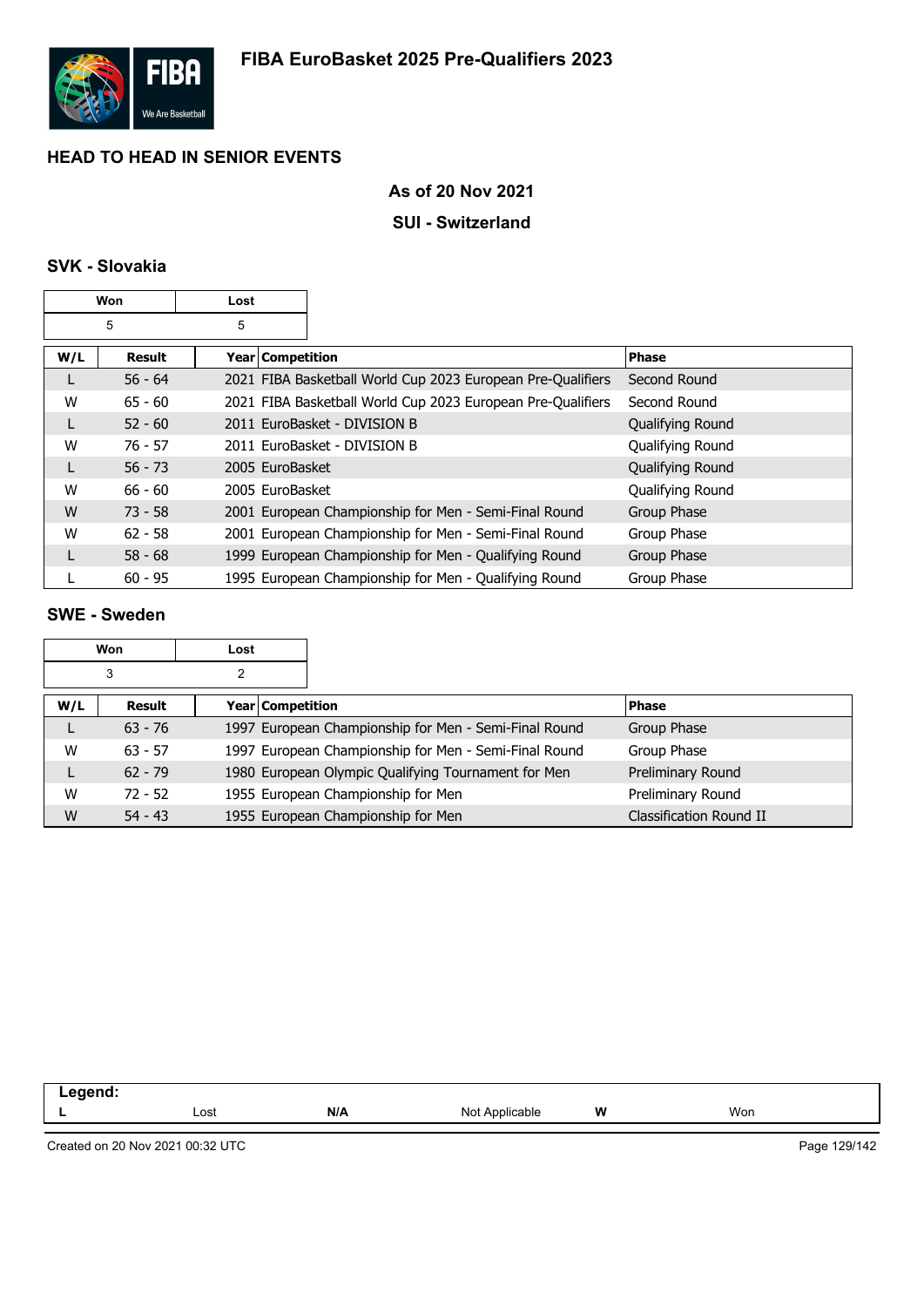

### **As of 20 Nov 2021**

### **SVK - Slovakia**

| <b>Total Summary</b> |             |                |                |                |             |                |
|----------------------|-------------|----------------|----------------|----------------|-------------|----------------|
| <b>Team Name</b>     | Win %       | <b>Played</b>  | Won            | Lost           | For         | <b>Against</b> |
| Cyprus               | 100         | 4              | $\overline{4}$ | 0              | 311         | 254            |
| Malta                | 100         | 2              | 2              | 0              | 207         | 92             |
| Kosovo               | 100         | $\overline{2}$ | 2              | 0              | 168         | 140            |
| Luxembourg           | 85          | 7              | 6              | $\mathbf{1}$   | 629         | 446            |
| Albania              | 75          | $\overline{4}$ | 3              | $\mathbf{1}$   | 328         | 283            |
| Ireland              | 75          | 4              | 3              | 1              | 308         | 305            |
| Portugal             | 66          | 3              | $\overline{2}$ | $\mathbf 1$    | 254         | 231            |
| North Macedonia      | 50          | $\overline{2}$ | 1              | 1              | 135         | 141            |
| Switzerland          | 50          | 10             | 5              | 5              | 653         | 624            |
| Iceland              | 40          | 5              | $\overline{2}$ | 3              | 378         | 391            |
| Romania              | 33          | 3              | $\mathbf{1}$   | $\overline{2}$ | 245         | 230            |
| Sweden               | 25          | 8              | $\overline{2}$ | 6              | 591         | 616            |
| <b>Belarus</b>       | 14          | 7              | $\mathbf{1}$   | 6              | 533         | 607            |
| Armenia              | 0           | $\overline{2}$ | 0              | 2              | 139         | 167            |
| Latvia               | $\mathbf 0$ | $\overline{4}$ | $\mathbf 0$    | $\overline{4}$ | 270         | 355            |
| Montenegro           | $\mathbf 0$ | 4              | $\mathbf 0$    | 4              | 256         | 370            |
| Gibraltar            | N/A         | $\mathbf{0}$   | $\mathbf 0$    | 0              | 0           | $\bf{0}$       |
| Republic of Moldova  | N/A         | 0              | 0              | 0              | 0           | 0              |
| Andorra              | N/A         | $\mathbf 0$    | $\mathbf 0$    | $\mathbf 0$    | 0           | $\pmb{0}$      |
| San Marino           | N/A         | 0              | 0              | 0              | 0           | 0              |
| Azerbaijan           | N/A         | $\mathbf 0$    | $\mathbf 0$    | $\mathbf{0}$   | 0           | $\mathbf 0$    |
| Monaco               | N/A         | 0              | 0              | 0              | 0           | 0              |
| <b>Denmark</b>       | N/A         | $\mathbf{0}$   | $\mathbf 0$    | 0              | $\mathbf 0$ | $\pmb{0}$      |
| Norway               | N/A         | 0              | 0              | 0              | 0           | 0              |
| Austria              | N/A         | $\mathbf 0$    | $\mathbf 0$    | $\mathbf{0}$   | 0           | $\mathbf{0}$   |
| Total                | 48          | 71             | 34             | 37             | 5405        | 5252           |

#### **Overview per opponent**

| -----<br>.<br>$\sim$ $\sim$ |      |     |                            |   |     |  |
|-----------------------------|------|-----|----------------------------|---|-----|--|
|                             | Lost | N/A | Not A<br><b>Applicable</b> | W | Won |  |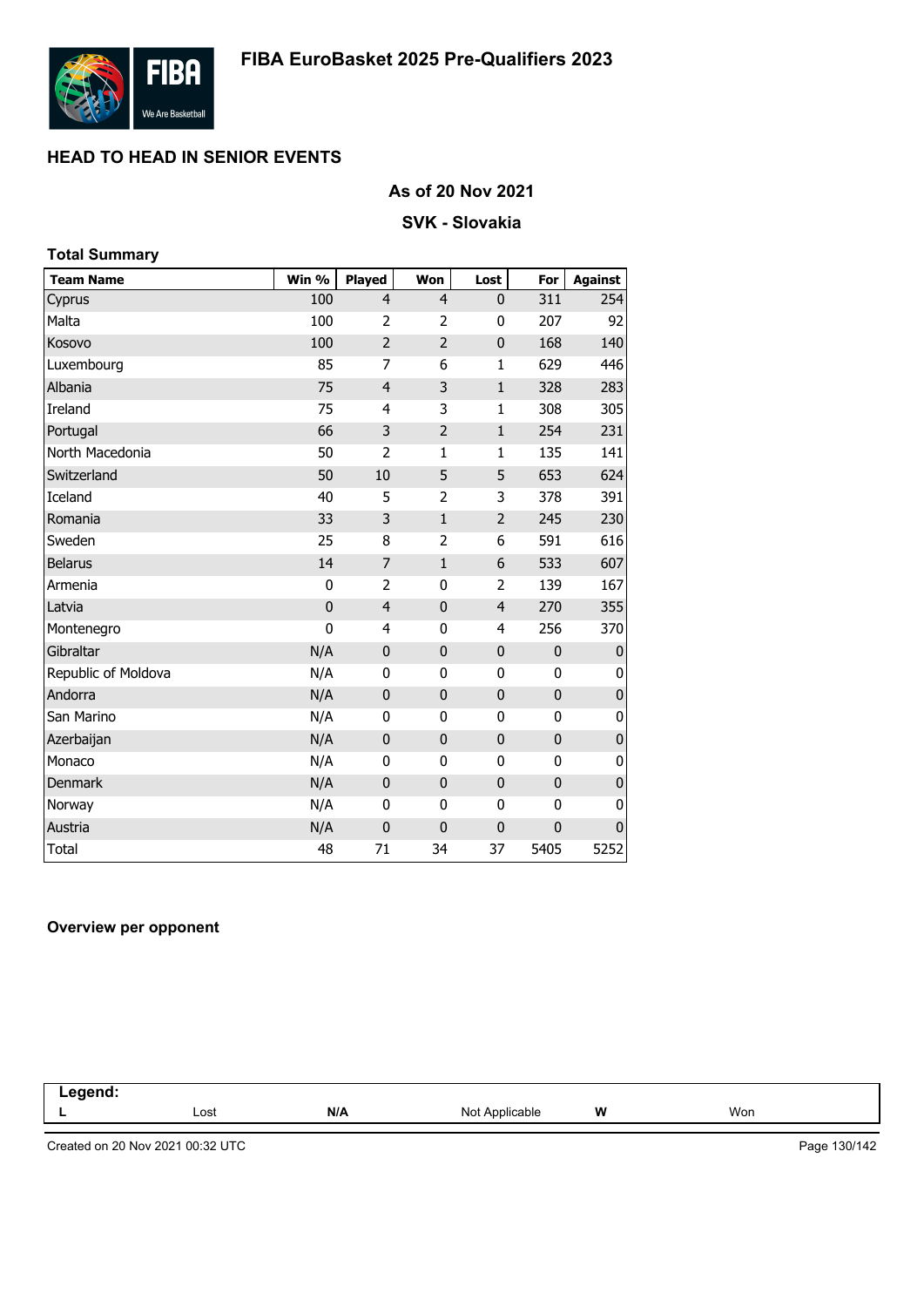

### **As of 20 Nov 2021**

#### **SVK - Slovakia**

### **ALB - Albania**

|     | <b>Won</b> | Lost |                  |                                   |                  |
|-----|------------|------|------------------|-----------------------------------|------------------|
| 3   |            |      |                  |                                   |                  |
| W/L | Result     |      | Year Competition |                                   | <b>Phase</b>     |
| ┗   | $65 - 72$  |      |                  | 2017 FIBA EuroBasket - Qualifiers | Group Phase      |
| W   | $69 - 60$  |      |                  | 2017 FIBA EuroBasket - Qualifiers | Group Phase      |
| W   | $93 - 63$  |      |                  | 2007 EuroBasket - DIVISION B      | Qualifying Round |
| W   | $101 - 88$ |      |                  | 2007 EuroBasket - DIVISION B      | Qualifying Round |

#### **ARM - Armenia**

|     | Won       | Lost |                         |                                                             |                        |
|-----|-----------|------|-------------------------|-------------------------------------------------------------|------------------------|
|     |           |      |                         |                                                             |                        |
| W/L | Result    |      | <b>Year Competition</b> |                                                             | <b>Phase</b>           |
|     | $61 - 75$ |      |                         | 2017 FIBA Basketball World Cup 2019 European Pre-Qualifiers | European Pre-Qualifers |
|     | 78 - 92   |      |                         | 2017 FIBA Basketball World Cup 2019 European Pre-Qualifiers | European Pre-Qualifers |

### **BLR - Belarus**

|     | Won        | Lost             |                                                       |                  |
|-----|------------|------------------|-------------------------------------------------------|------------------|
|     |            | 6                |                                                       |                  |
| W/L | Result     | Year Competition |                                                       | <b>Phase</b>     |
| W   | $97 - 85$  |                  | 2015 EuroBasket - 1st Qualifying Tournament           | Group Round      |
| L   | $73 - 114$ |                  | 2015 EuroBasket - 1st Qualifying Tournament           | Group Round      |
|     | $68 - 75$  |                  | 2007 EuroBasket - DIVISION B                          | Qualifying Round |
|     | $59 - 82$  |                  | 2007 EuroBasket - DIVISION B                          | Qualifying Round |
|     | $70 - 71$  |                  | 2001 European Championship for Men - Qualifying Round | Group Phase      |
|     | $81 - 86$  |                  | 1997 European Championship for Men - Semi-Final Round | Group Phase      |
|     | $85 - 94$  |                  | 1997 European Championship for Men - Semi-Final Round | Group Phase      |

| eaend<br>--<br>$-0.5$ |      |     |                   |   |     |  |
|-----------------------|------|-----|-------------------|---|-----|--|
|                       | Lost | N/A | Not<br>Applicable | W | Won |  |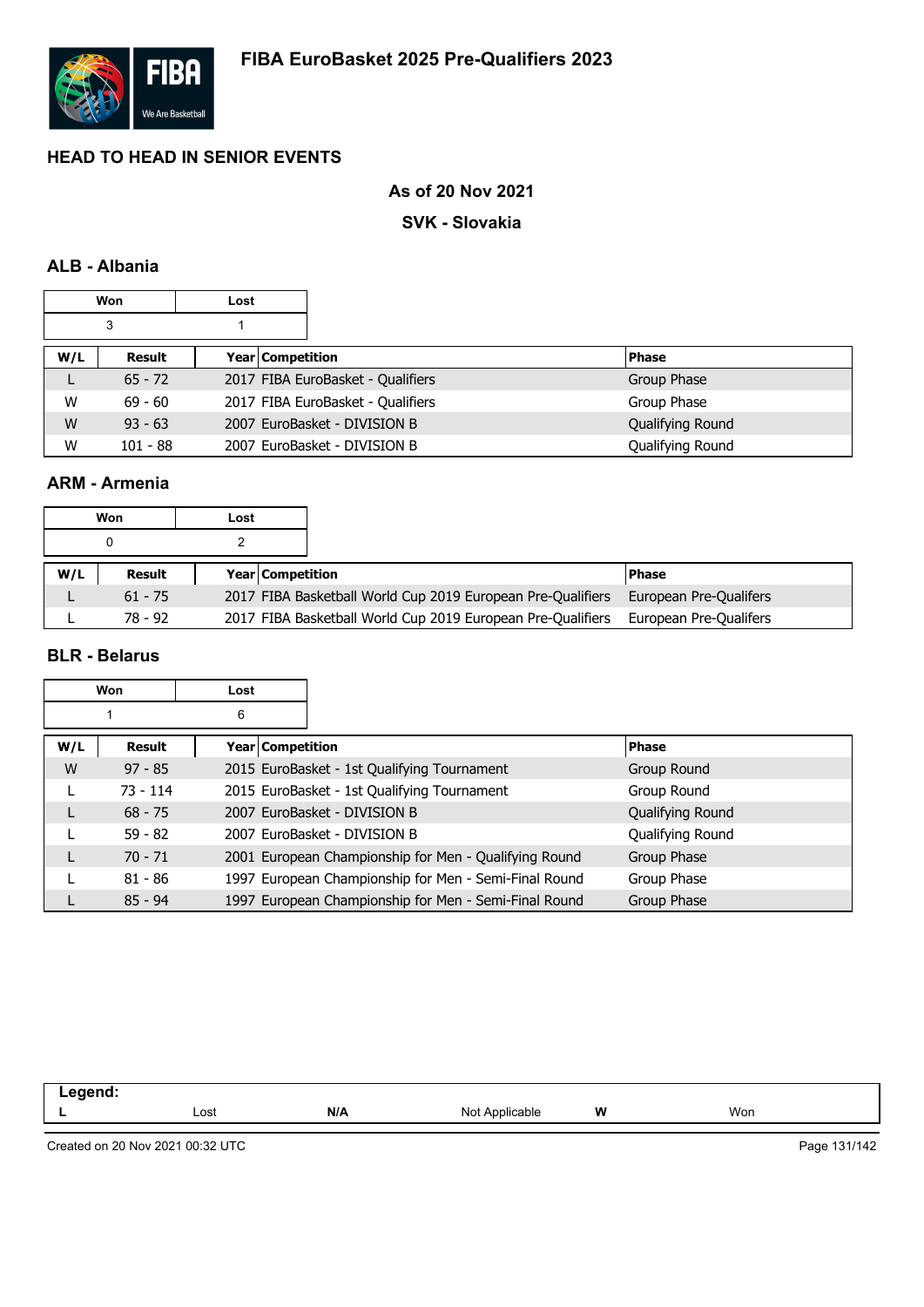

### **As of 20 Nov 2021**

#### **SVK - Slovakia**

## **CYP - Cyprus**

|     | <b>Won</b> | Lost |                         |                                                       |                  |
|-----|------------|------|-------------------------|-------------------------------------------------------|------------------|
|     | 4          | 0    |                         |                                                       |                  |
| W/L | Result     |      | <b>Year Competition</b> |                                                       | <b>Phase</b>     |
| W   | $76 - 68$  |      |                         | 2011 EuroBasket - DIVISION B                          | Qualifying Round |
| W   | $85 - 58$  |      |                         | 2011 EuroBasket - DIVISION B                          | Qualifying Round |
| W   | $72 - 64$  |      |                         | 2001 European Championship for Men - Qualifying Round | Group Phase      |
| W   | $78 - 64$  |      |                         | 1995 European Championship for Men - Qualifying Round | Group Phase      |

### **IRL - Ireland**

|     | Won       | Lost             |                              |                  |
|-----|-----------|------------------|------------------------------|------------------|
|     | 3         |                  |                              |                  |
| W/L | Result    | Year Competition |                              | <b>Phase</b>     |
| W   | $75 - 68$ |                  | 2009 EuroBasket - DIVISION B | Qualifying Round |
| W   | $95 - 88$ |                  | 2009 EuroBasket - DIVISION B | Qualifying Round |
|     | $68 - 82$ | 2005 EuroBasket  |                              | Qualifying Round |
| W   | $70 - 67$ | 2005 EuroBasket  |                              | Qualifying Round |

### **ISL - Iceland**

|     | Won       | Lost |                  |                                                             |                    |
|-----|-----------|------|------------------|-------------------------------------------------------------|--------------------|
|     | 2         | 3    |                  |                                                             |                    |
| W/L | Result    |      | Year Competition |                                                             | <b>Phase</b>       |
|     | $79 - 94$ |      |                  | 2021 FIBA Basketball World Cup 2023 European Pre-Qualifiers | <b>First Round</b> |
|     | 74 - 83   |      |                  | 2021 FIBA Basketball World Cup 2023 European Pre-Qualifiers | First Round        |
| W   | $86 - 84$ |      |                  | 2013 EuroBasket - Qualification Round                       | Qualifying Round   |
|     | $75 - 81$ |      |                  | 2013 EuroBasket - Qualification Round                       | Qualifying Round   |
| W   | $64 - 49$ |      |                  | 2001 European Championship for Men - Qualifying Round       | Group Phase        |

| -----<br>-- 0<br>$\sim$ |      |     |                   |   |     |
|-------------------------|------|-----|-------------------|---|-----|
|                         | Lost | N/A | Not<br>Applicable | W | Won |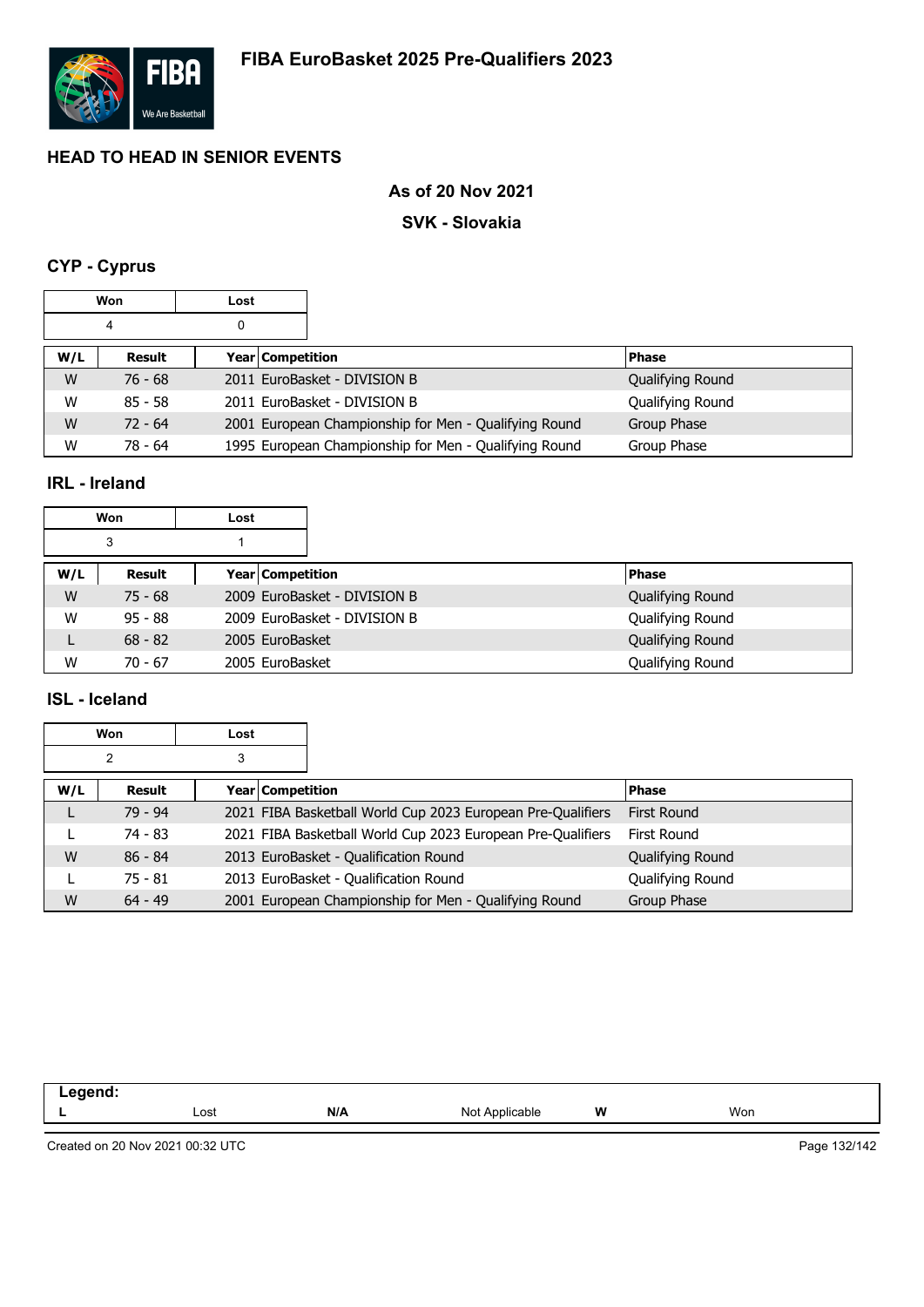

### **As of 20 Nov 2021**

#### **SVK - Slovakia**

#### **KOS - Kosovo**

|     | Won       | Lost |                         |                                                             |             |
|-----|-----------|------|-------------------------|-------------------------------------------------------------|-------------|
|     |           |      |                         |                                                             |             |
| W/L | Result    |      | <b>Year Competition</b> |                                                             | l Phase     |
| W   | $77 - 73$ |      |                         | 2021 FIBA Basketball World Cup 2023 European Pre-Qualifiers | First Round |
| W   | $91 - 67$ |      |                         | 2021 FIBA Basketball World Cup 2023 European Pre-Qualifiers | First Round |

### **LAT - Latvia**

|     | Won        | Lost               |                                                       |             |
|-----|------------|--------------------|-------------------------------------------------------|-------------|
|     | 0          | 4                  |                                                       |             |
| W/L | Result     | Year   Competition |                                                       | l Phase     |
|     | $66 - 86$  |                    | 2015 EuroBasket - 2nd Qualifying Round                | Group Phase |
|     | $65 - 89$  |                    | 2015 EuroBasket - 2nd Qualifying Round                | Group Phase |
|     | $61 - 79$  |                    | 2001 European Championship for Men - Semi-Final Round | Group Phase |
|     | $78 - 101$ |                    | 2001 European Championship for Men - Semi-Final Round | Group Phase |

### **LUX - Luxembourg**

|     | Won        | Lost |                  |                                                             |                  |
|-----|------------|------|------------------|-------------------------------------------------------------|------------------|
|     | 6          |      |                  |                                                             |                  |
| W/L | Result     |      | Year Competition |                                                             | <b>Phase</b>     |
| L   | $73 - 77$  |      |                  | 2021 FIBA Basketball World Cup 2023 European Pre-Qualifiers | First Round      |
| W   | $73 - 65$  |      |                  | 2021 FIBA Basketball World Cup 2023 European Pre-Qualifiers | First Round      |
| W   | $76 - 63$  |      |                  | 2009 EuroBasket - DIVISION B                                | Qualifying Round |
| W   | $110 - 67$ |      |                  | 2009 EuroBasket - DIVISION B                                | Qualifying Round |
| W   | $111 - 64$ |      |                  | 2003 European Championship for Men - Qualifying Round       | Group Phase      |
| W   | $106 - 57$ |      |                  | 2003 European Championship for Men - Qualifying Round       | Group Phase      |
| W   | $80 - 53$  |      |                  | 1999 European Championship for Men - Qualifying Round       | Group Phase      |

| .<br>--<br>$- - -$ |      |     |                                                     |   |     |
|--------------------|------|-----|-----------------------------------------------------|---|-----|
| _                  | Lost | N/A | $\ddot{\phantom{0}}$<br>Not A<br>Annlicable<br>avic | W | Won |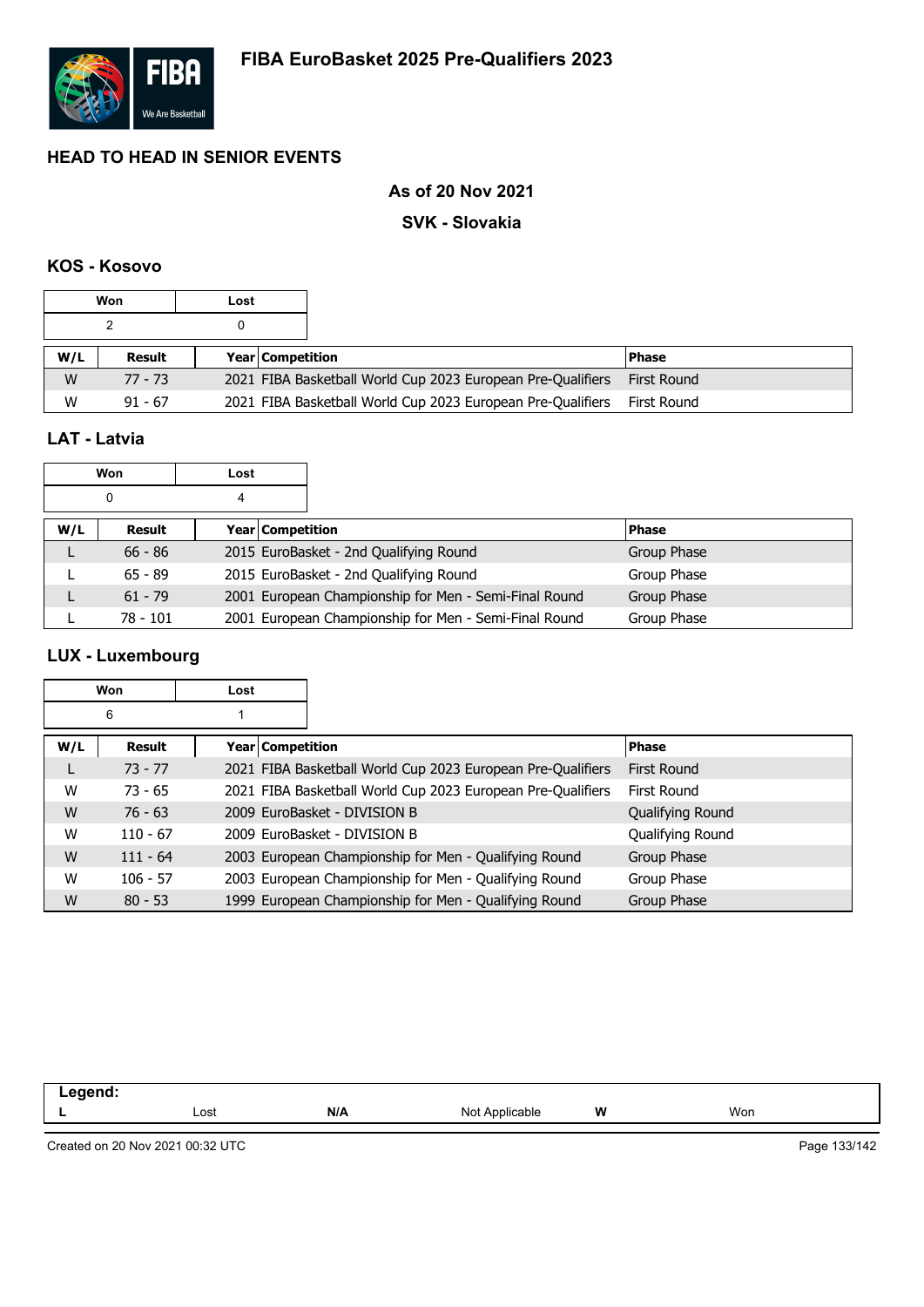

### **As of 20 Nov 2021**

#### **SVK - Slovakia**

### **MKD - North Macedonia**

|     | Won       | Lost |                                                             |              |
|-----|-----------|------|-------------------------------------------------------------|--------------|
|     |           |      |                                                             |              |
| W/L | Result    |      | <b>Year Competition</b>                                     | l Phase      |
|     | $47 - 69$ |      | 2021 FIBA Basketball World Cup 2023 European Pre-Qualifiers | Second Round |
| W   | $88 - 72$ |      | 2021 FIBA Basketball World Cup 2023 European Pre-Qualifiers | Second Round |

### **MLT - Malta**

|     | Won        | Lost                    |                  |
|-----|------------|-------------------------|------------------|
|     | າ          |                         |                  |
| W/L | Result     | <b>Year Competition</b> | <b>Phase</b>     |
| W   | $107 - 53$ | 2005 EuroBasket         | Qualifying Round |
| W   | $100 - 39$ | 2005 EuroBasket         | Qualifying Round |

#### **MNE - Montenegro**

|     | Won       | Lost             |                                       |                  |
|-----|-----------|------------------|---------------------------------------|------------------|
|     | 0         | 4                |                                       |                  |
| W/L | Result    | Year Competition |                                       | <b>Phase</b>     |
|     | $65 - 97$ |                  | 2017 FIBA EuroBasket - Qualifiers     | Group Phase      |
|     | $62 - 99$ |                  | 2017 FIBA EuroBasket - Qualifiers     | Group Phase      |
|     | $81 - 94$ |                  | 2013 EuroBasket - Qualification Round | Qualifying Round |
|     | $48 - 80$ |                  | 2013 EuroBasket - Qualification Round | Qualifying Round |

### **POR - Portugal**

|     | Won        | Lost |                                                       |              |
|-----|------------|------|-------------------------------------------------------|--------------|
|     | ົ          |      |                                                       |              |
| W/L | Result     |      | <b>Year Competition</b>                               | <b>Phase</b> |
|     | $64 - 77$  |      | 2003 European Championship for Men - Qualifying Round | Group Phase  |
| W   | $88 - 83$  |      | 2003 European Championship for Men - Qualifying Round | Group Phase  |
| W   | $102 - 71$ |      | 1995 European Championship for Men - Qualifying Round | Group Phase  |

| - -- - -- --<br>. |      |     |                                             |   |     |
|-------------------|------|-----|---------------------------------------------|---|-----|
| -                 | Lost | N/A | $N \sim$<br>Annlicable<br>900ء۔<br>$\cdots$ | W | Won |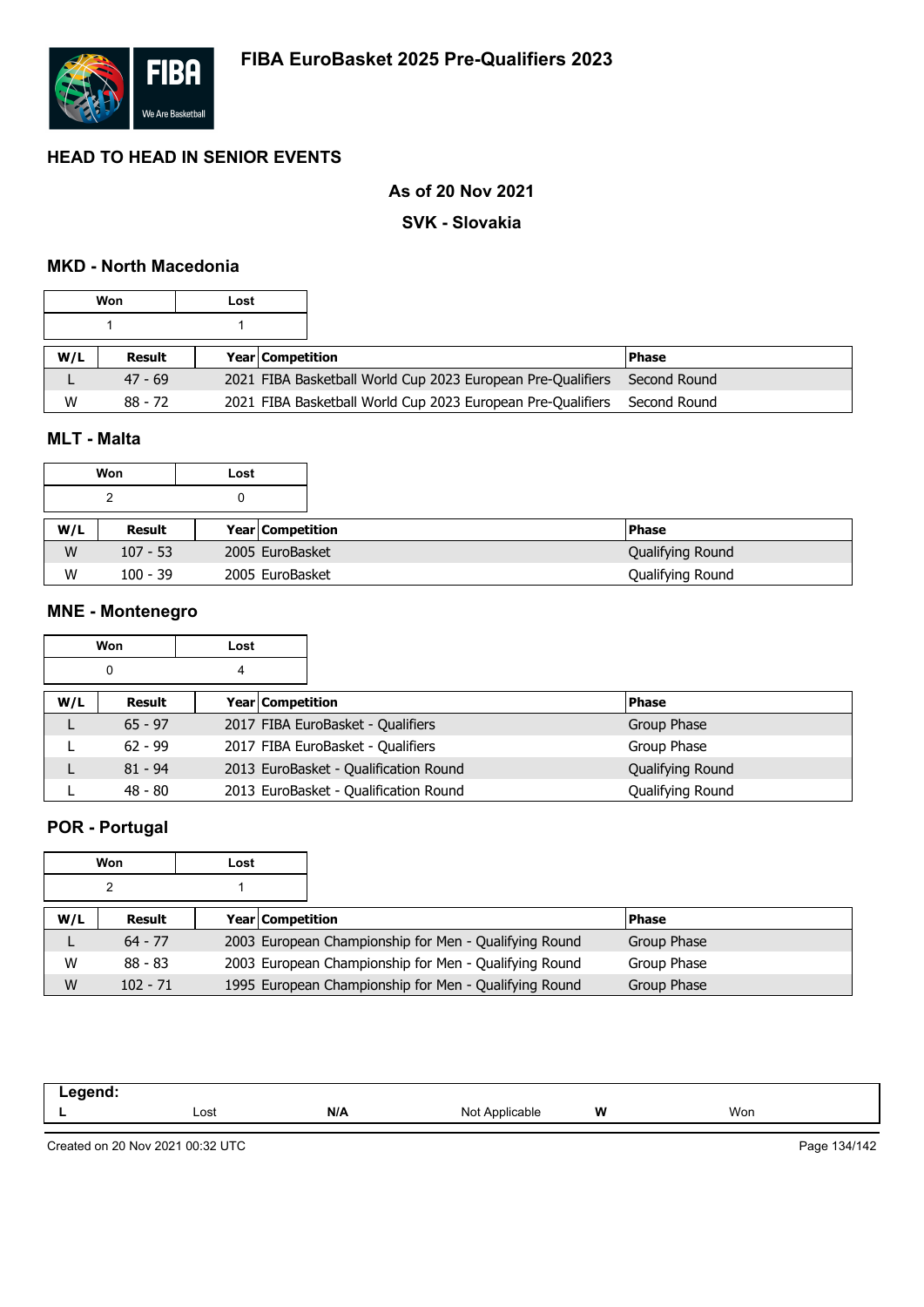

### **As of 20 Nov 2021**

#### **SVK - Slovakia**

### **ROU - Romania**

|     | Won       | Lost |                                                       |              |
|-----|-----------|------|-------------------------------------------------------|--------------|
|     |           |      |                                                       |              |
| W/L | Result    |      | <b>Year Competition</b>                               | <b>Phase</b> |
|     | $69 - 81$ |      | 2015 EuroBasket - 2nd Qualifying Round                | Group Phase  |
|     | 86 - 90   |      | 2015 EuroBasket - 2nd Qualifying Round                | Group Phase  |
| W   | $90 - 59$ |      | 2001 European Championship for Men - Qualifying Round | Group Phase  |

### **SUI - Switzerland**

|     | Won       | Lost             |                                                             |                  |
|-----|-----------|------------------|-------------------------------------------------------------|------------------|
|     | 5         | 5                |                                                             |                  |
| W/L | Result    | Year Competition |                                                             | <b>Phase</b>     |
| W   | $64 - 56$ |                  | 2021 FIBA Basketball World Cup 2023 European Pre-Qualifiers | Second Round     |
|     | $60 - 65$ |                  | 2021 FIBA Basketball World Cup 2023 European Pre-Qualifiers | Second Round     |
| W   | $60 - 52$ |                  | 2011 EuroBasket - DIVISION B                                | Qualifying Round |
|     | $57 - 76$ |                  | 2011 EuroBasket - DIVISION B                                | Qualifying Round |
| W   | $73 - 56$ | 2005 EuroBasket  |                                                             | Qualifying Round |
|     | $60 - 66$ | 2005 EuroBasket  |                                                             | Qualifying Round |
|     | $58 - 73$ |                  | 2001 European Championship for Men - Semi-Final Round       | Group Phase      |
|     | $58 - 62$ |                  | 2001 European Championship for Men - Semi-Final Round       | Group Phase      |
| W   | $68 - 58$ |                  | 1999 European Championship for Men - Qualifying Round       | Group Phase      |
| W   | $95 - 60$ |                  | 1995 European Championship for Men - Qualifying Round       | Group Phase      |

| <b>M/</b>                      |                |                         |     |
|--------------------------------|----------------|-------------------------|-----|
| Lost<br>$\mathbf{m}$<br>$\sim$ | NI∩<br>$\cdot$ | w<br>nnlıc<br>able<br>. | Won |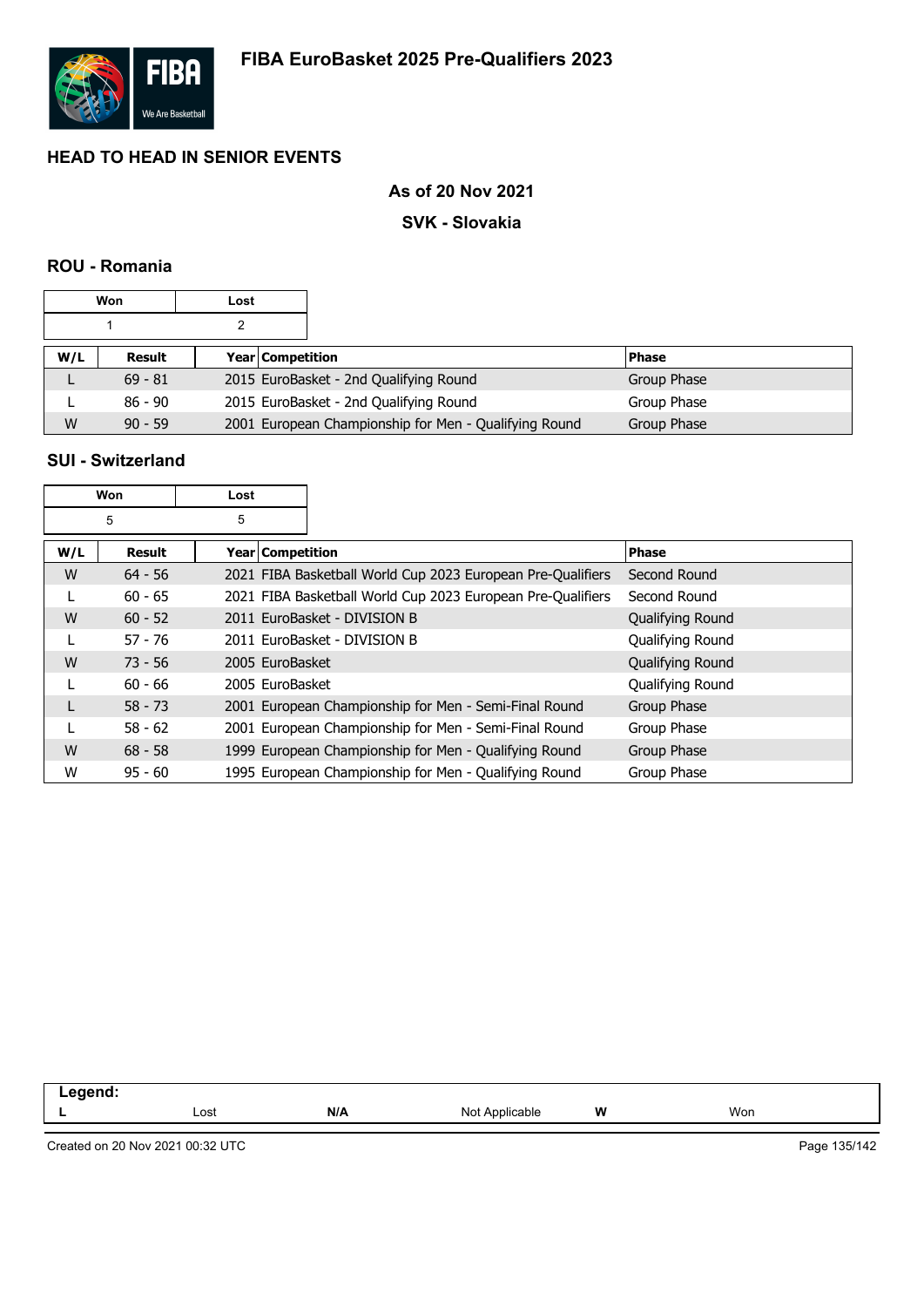

### **As of 20 Nov 2021**

#### **SVK - Slovakia**

### **SWE - Sweden**

|     | Won            | Lost             |                                                             |                        |
|-----|----------------|------------------|-------------------------------------------------------------|------------------------|
|     | $\overline{2}$ | 6                |                                                             |                        |
| W/L | <b>Result</b>  | Year Competition |                                                             | <b>Phase</b>           |
|     | $82 - 86$      |                  | 2017 FIBA Basketball World Cup 2019 European Pre-Qualifiers | European Pre-Qualifers |
| W   | $68 - 59$      |                  | 2017 FIBA Basketball World Cup 2019 European Pre-Qualifiers | European Pre-Qualifers |
|     | $77 - 83$      |                  | 2015 EuroBasket - 2nd Qualifying Round                      | Group Phase            |
|     | $72 - 75$      |                  | 2015 EuroBasket - 2nd Qualifying Round                      | Group Phase            |
|     | $58 - 64$      |                  | 2009 EuroBasket - DIVISION B                                | Qualifying Round       |
|     | $88 - 89$      |                  | 2009 EuroBasket - DIVISION B                                | Qualifying Round       |
|     | $65 - 91$      |                  | 1995 European Championship for Men - Semi-Final Round       | Group Phase            |
| W   | $81 - 69$      |                  | 1995 European Championship for Men - Semi-Final Round       | Group Phase            |

| . |      |     |                   |          |     |
|---|------|-----|-------------------|----------|-----|
|   | Lost | N/A | N∩t<br>Applicable | <b>W</b> | Won |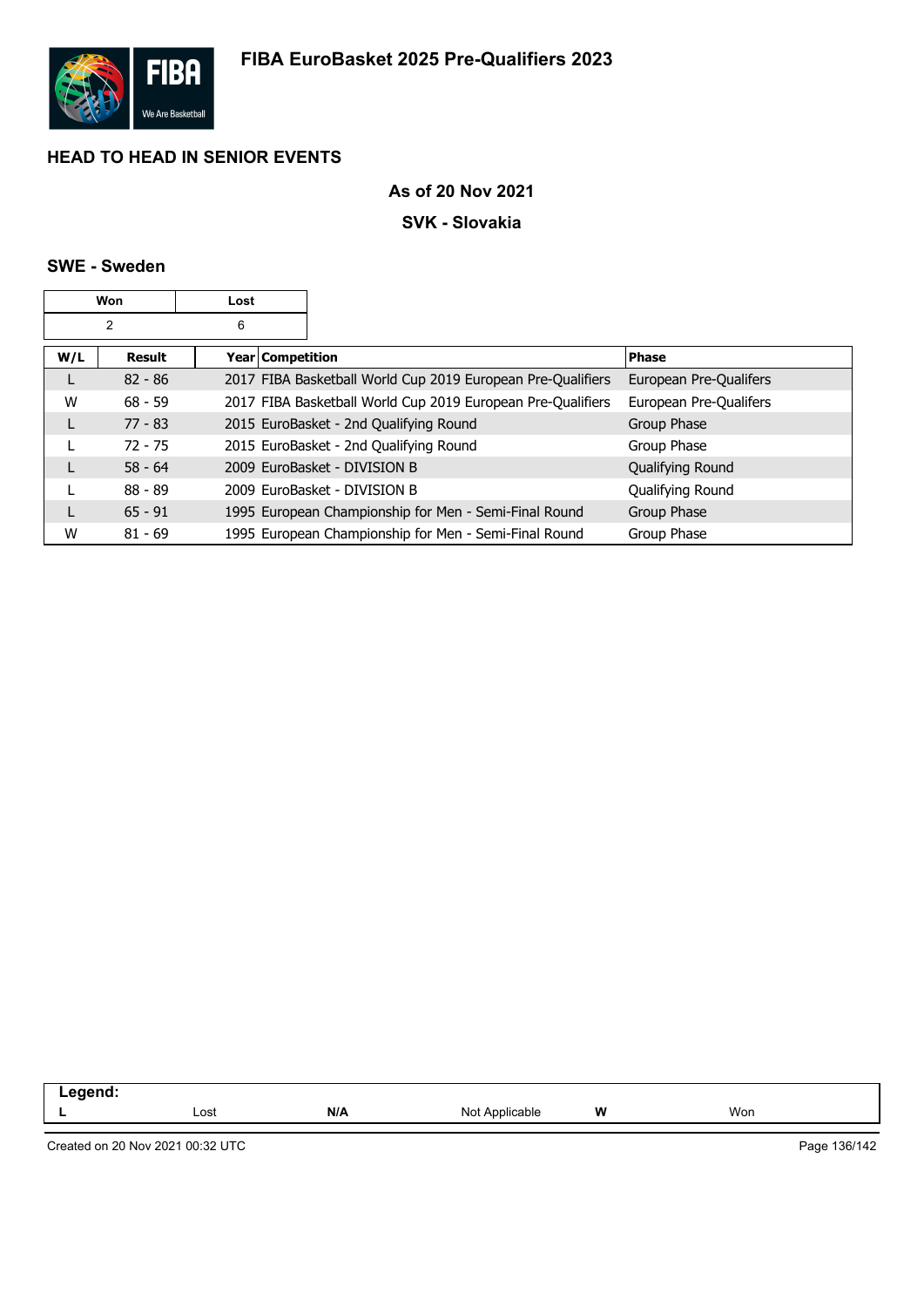

### **As of 20 Nov 2021**

#### **SWE - Sweden**

| <b>Total Summary</b> |             |                |                |                |             |                |
|----------------------|-------------|----------------|----------------|----------------|-------------|----------------|
| <b>Team Name</b>     | Win %       | <b>Played</b>  | Won            | Lost           | For         | <b>Against</b> |
| <b>Denmark</b>       | 100         | $\overline{2}$ | $\overline{2}$ | 0              | 117         | 96             |
| Ireland              | 100         | 6              | 6              | 0              | 545         | 361            |
| Albania              | 100         | $\overline{2}$ | $\overline{2}$ | 0              | 179         | 121            |
| Belarus              | 100         | $\overline{2}$ | $\overline{2}$ | 0              | 161         | 143            |
| Luxembourg           | 80          | 10             | 8              | $\overline{2}$ | 874         | 589            |
| Slovakia             | 75          | 8              | 6              | 2              | 616         | 591            |
| Azerbaijan           | 75          | $\overline{4}$ | 3              | $\mathbf 1$    | 401         | 295            |
| Armenia              | 50          | 2              | $\mathbf{1}$   | $\mathbf 1$    | 162         | 152            |
| Austria              | 50          | $\overline{2}$ | $1\,$          | $\mathbf{1}$   | 184         | 173            |
| Switzerland          | 40          | 5              | 2              | 3              | 307         | 314            |
| Latvia               | 33          | 6              | $\overline{2}$ | $\overline{4}$ | 442         | 470            |
| Portugal             | 25          | 4              | 1              | 3              | 294         | 290            |
| Romania              | 12          | 8              | $\mathbf{1}$   | 7              | 544         | 620            |
| Montenegro           | 0           | $\overline{2}$ | 0              | 2              | 121         | 158            |
| North Macedonia      | $\mathbf 0$ | $\overline{2}$ | $\mathbf 0$    | $\overline{2}$ | 131         | 155            |
| Cyprus               | N/A         | 0              | 0              | $\bf{0}$       | 0           | 0              |
| Gibraltar            | N/A         | $\mathbf 0$    | $\mathbf 0$    | $\mathbf 0$    | $\mathbf 0$ | $\pmb{0}$      |
| Republic of Moldova  | N/A         | 0              | 0              | $\mathbf 0$    | 0           | 0              |
| Andorra              | N/A         | $\mathbf 0$    | $\mathbf 0$    | $\pmb{0}$      | $\mathbf 0$ | $\pmb{0}$      |
| San Marino           | N/A         | 0              | 0              | 0              | 0           | 0              |
| Malta                | N/A         | $\mathbf 0$    | 0              | 0              | $\mathbf 0$ | $\pmb{0}$      |
| Iceland              | N/A         | 0              | 0              | 0              | 0           | 0              |
| Monaco               | N/A         | $\mathbf 0$    | $\mathbf 0$    | $\mathbf 0$    | $\mathbf 0$ | $\pmb{0}$      |
| Kosovo               | N/A         | 0              | 0              | 0              | 0           | 0              |
| Norway               | N/A         | 0              | $\mathbf 0$    | $\mathbf{0}$   | $\mathbf 0$ | $\mathbf 0$    |
| <b>Total</b>         | 57          | 65             | 37             | 28             | 5078        | 4528           |

#### **Overview per opponent**

| .<br>nenc.<br>-- |      |     |                     |   |     |  |
|------------------|------|-----|---------------------|---|-----|--|
|                  | Lost | N/A | Not<br>`Applicable` | W | Won |  |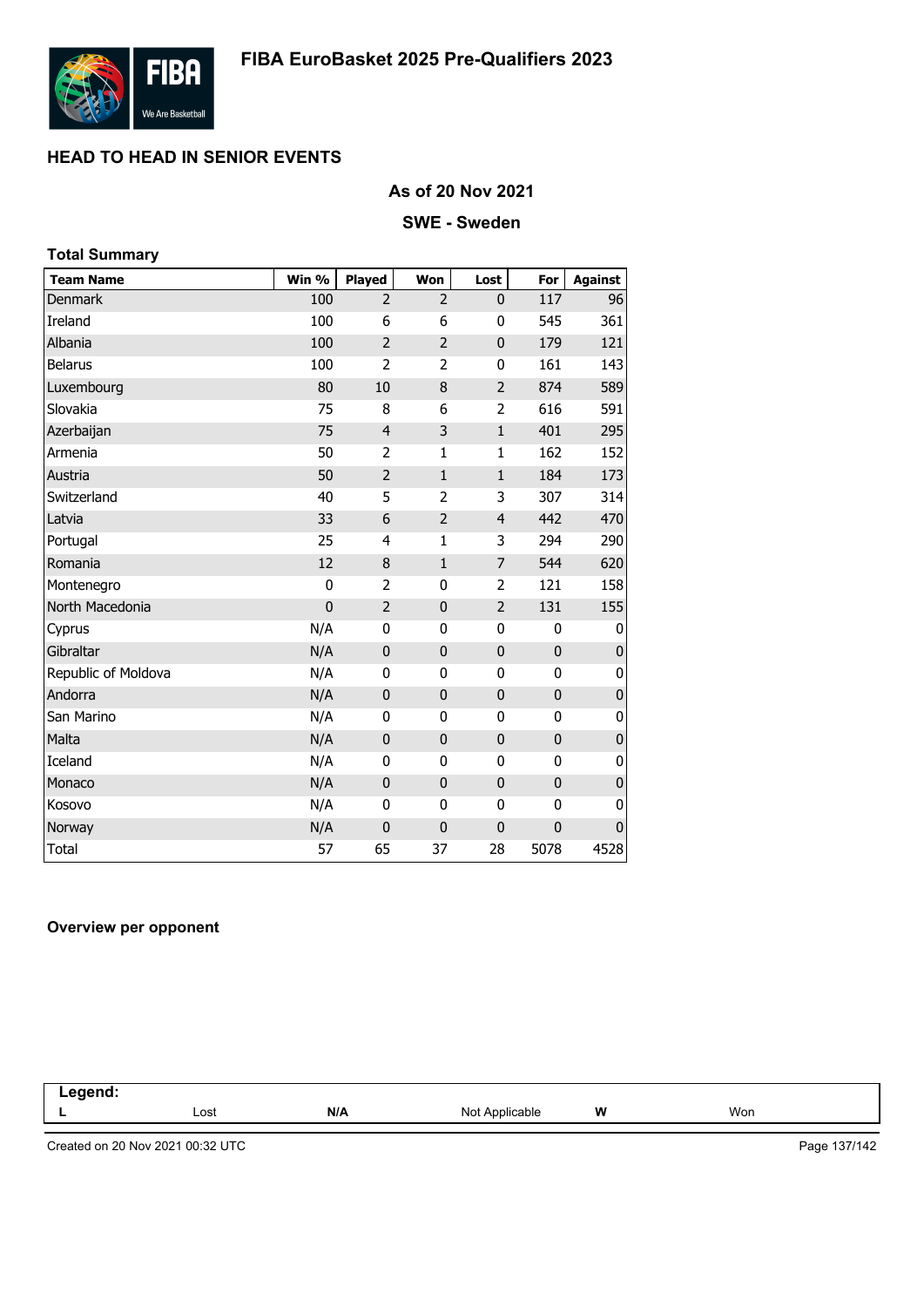

### **As of 20 Nov 2021**

#### **SWE - Sweden**

### **ALB - Albania**

|     | Won        | Lost |                              |                  |
|-----|------------|------|------------------------------|------------------|
| 0   |            |      |                              |                  |
| W/L | Result     |      | <b>Year Competition</b>      | <b>Phase</b>     |
| W   | $68 - 57$  |      | 2011 EuroBasket - DIVISION B | Qualifying Round |
| W   | $111 - 64$ |      | 2011 EuroBasket - DIVISION B | Qualifying Round |

### **ARM - Armenia**

|     | Won           | Lost |                         |                                                             |                        |
|-----|---------------|------|-------------------------|-------------------------------------------------------------|------------------------|
|     |               |      |                         |                                                             |                        |
| W/L | <b>Result</b> |      | <b>Year Competition</b> |                                                             | <b>IPhase</b>          |
| W   | $93 - 70$     |      |                         | 2017 FIBA Basketball World Cup 2019 European Pre-Qualifiers | European Pre-Qualifers |
|     | $69 - 82$     |      |                         | 2017 FIBA Basketball World Cup 2019 European Pre-Qualifiers | European Pre-Qualifers |

## **AUT - Austria**

|     | Won       | Lost |                                                     |                             |
|-----|-----------|------|-----------------------------------------------------|-----------------------------|
|     |           |      |                                                     |                             |
| W/L | Result    |      | <b>Year Competition</b>                             | <b>Phase</b>                |
| W   | $97 - 80$ |      | 1972 European Olympic Qualifying Tournament for Men | Preliminary Round           |
|     | $87 - 93$ |      | 1968 European Olympic Qualifying Tournament for Men | <b>Classification Round</b> |

### **AZE - Azerbaijan**

|     | Won        | Lost                    |                                       |                  |
|-----|------------|-------------------------|---------------------------------------|------------------|
|     | 3          |                         |                                       |                  |
| W/L | Result     | <b>Year Competition</b> |                                       | <b>Phase</b>     |
| ┗   | $76 - 82$  |                         | 2013 EuroBasket - Qualification Round | Qualifying Round |
| W   | $96 - 79$  |                         | 2013 EuroBasket - Qualification Round | Qualifying Round |
| W   | $101 - 73$ |                         | 2011 EuroBasket - DIVISION B          | Qualifying Round |
| W   | $128 - 61$ |                         | 2011 EuroBasket - DIVISION B          | Qualifying Round |

| -----<br>.<br>$\sim$ $\sim$ |      |     |                   |   |     |  |
|-----------------------------|------|-----|-------------------|---|-----|--|
| . .                         | Lost | N/A | Not<br>Applicable | W | Won |  |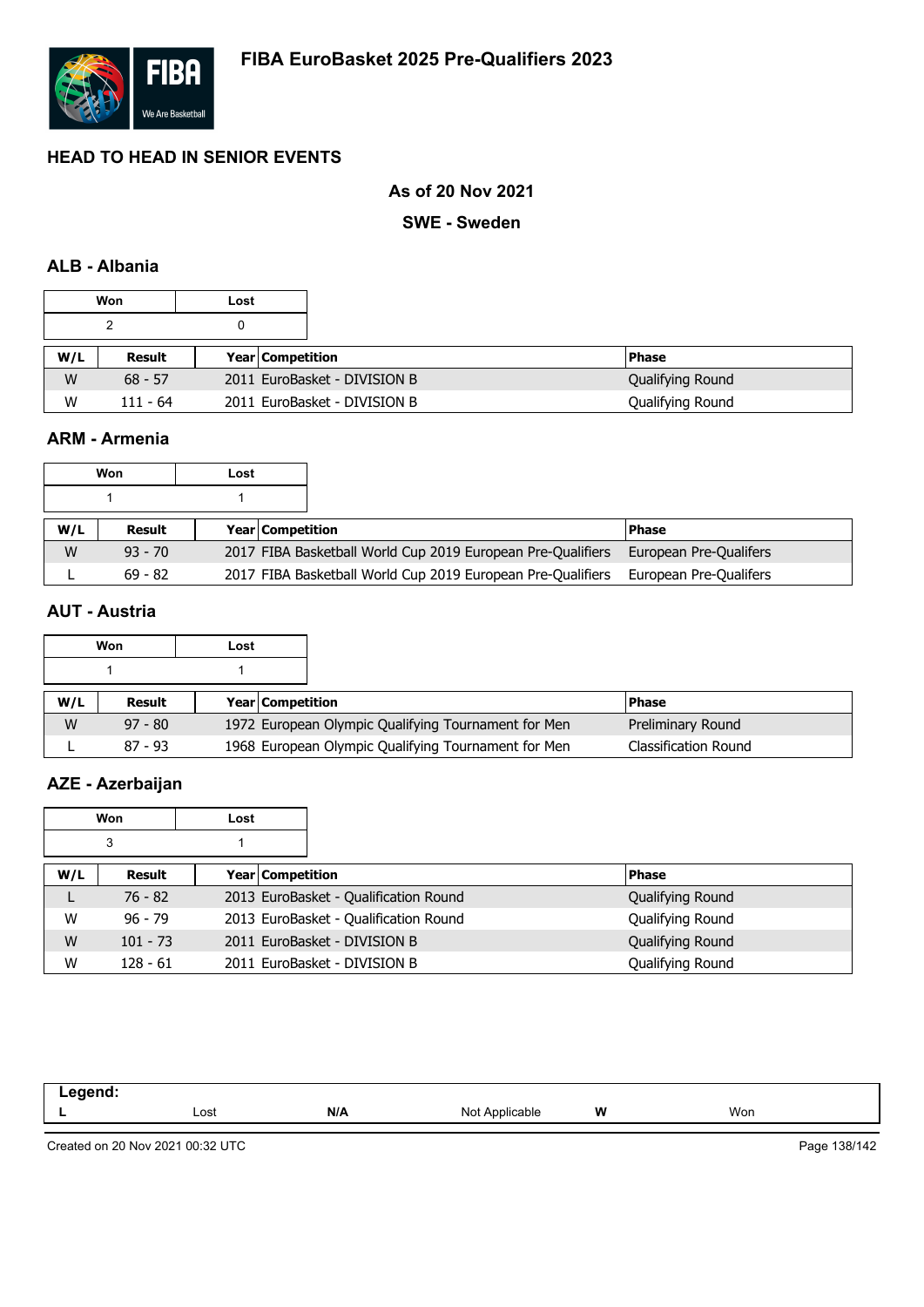

### **As of 20 Nov 2021**

**SWE - Sweden**

#### **BLR - Belarus**

|     | Won       | Lost |                              |                  |
|-----|-----------|------|------------------------------|------------------|
| 0   |           |      |                              |                  |
| W/L | Result    |      | <b>Year Competition</b>      | l Phase          |
| W   | $86 - 77$ |      | 2011 EuroBasket - DIVISION B | Qualifying Round |
| W   | 75 - 66   |      | 2011 EuroBasket - DIVISION B | Qualifying Round |

### **DEN - Denmark**

|     | Won       | Lost |                                    |                              |
|-----|-----------|------|------------------------------------|------------------------------|
|     |           |      |                                    |                              |
| W/L | Result    |      | <b>Year Competition</b>            | l Phase                      |
| W   | $66 - 55$ |      | 2007 EuroBasket - DIVISION A       | <b>Relegation Tournament</b> |
| W   | $51 - 41$ |      | 1955 European Championship for Men | Classification Round I       |

### **IRL - Ireland**

|     | Won        | Lost |                         |                                                     |                   |
|-----|------------|------|-------------------------|-----------------------------------------------------|-------------------|
|     | 6          | 0    |                         |                                                     |                   |
| W/L | Result     |      | <b>Year Competition</b> |                                                     | <b>Phase</b>      |
| W   | $66 - 50$  |      |                         | 2009 EuroBasket - DIVISION B                        | Qualifying Round  |
| W   | $82 - 63$  |      |                         | 2009 EuroBasket - DIVISION B                        | Qualifying Round  |
| W   | $92 - 56$  |      |                         | 1992 European Olympic Qualifying Tournament for Men | Preliminary Round |
| W   | $111 - 76$ |      |                         | 1988 European Olympic Qualifying Tournament for Men | Preliminary Round |
| W   | $95 - 51$  |      |                         | 1984 European Olympic Qualifying Tournament for Men | Preliminary Round |
| W   | $99 - 65$  |      |                         | 1972 European Olympic Qualifying Tournament for Men | Preliminary Round |

| -----<br>-- 3 |      |     |                                     |   |     |
|---------------|------|-----|-------------------------------------|---|-----|
|               | Lost | N/A | NM†<br><b>Icable</b><br>Anr<br>ט שו | W | Won |
|               |      |     |                                     |   |     |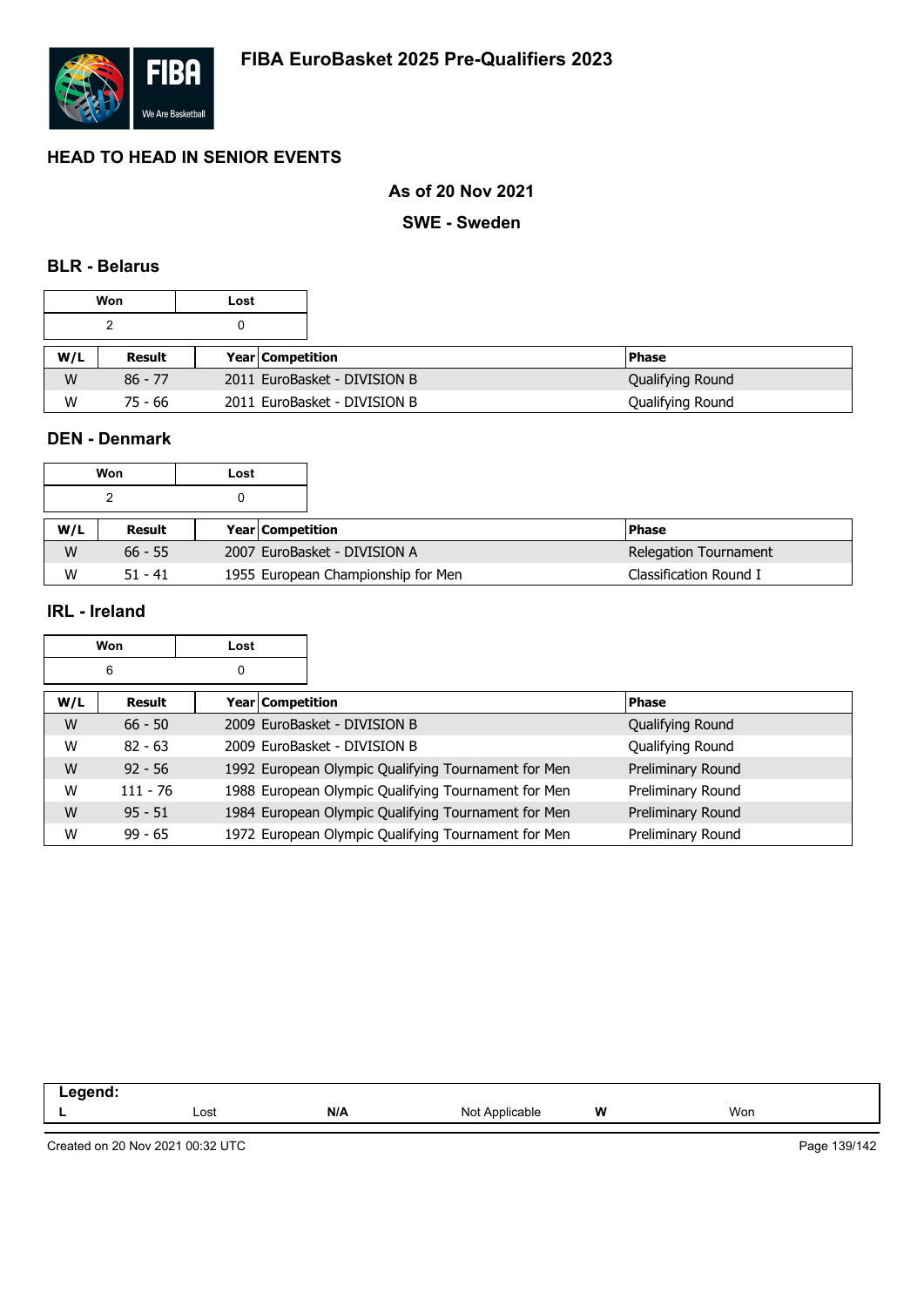

### **As of 20 Nov 2021**

#### **SWE - Sweden**

### **LAT - Latvia**

|     | Won            | Lost |                    |                                                         |                    |
|-----|----------------|------|--------------------|---------------------------------------------------------|--------------------|
|     | $\overline{2}$ | 4    |                    |                                                         |                    |
| W/L | Result         |      | Year   Competition |                                                         | <b>Phase</b>       |
| L   | $73 - 82$      |      |                    | 2019 FIBA Basketball World Cup 2019 European Qualifiers | <b>First Round</b> |
|     | $72 - 82$      |      |                    | 2019 FIBA Basketball World Cup 2019 European Qualifiers | First Round        |
| L   | $50 - 62$      |      |                    | 2015 EuroBasket - 2nd Qualifying Round                  | Group Phase        |
|     | $76 - 79$      |      |                    | 2015 EuroBasket - 2nd Qualifying Round                  | Group Phase        |
| W   | $87 - 82$      |      |                    | 1999 European Championship for Men - Semi-Final Round   | Group Phase        |
| W   | $84 - 83$      |      |                    | 1999 European Championship for Men - Semi-Final Round   | Group Phase        |

## **LUX - Luxembourg**

|     | Won        | Lost             |                                                             |                         |
|-----|------------|------------------|-------------------------------------------------------------|-------------------------|
|     | 8          | 2                |                                                             |                         |
| W/L | Result     | Year Competition |                                                             | <b>Phase</b>            |
| W   | $94 - 58$  |                  | 2021 FIBA Basketball World Cup 2023 European Pre-Qualifiers | Second Round            |
| W   | $129 - 76$ |                  | 2021 FIBA Basketball World Cup 2023 European Pre-Qualifiers | Second Round            |
| W   | $111 - 74$ |                  | 2013 EuroBasket - Qualification Round                       | Qualifying Round        |
| W   | $85 - 68$  |                  | 2013 EuroBasket - Qualification Round                       | Qualifying Round        |
| W   | $96 - 51$  |                  | 2009 EuroBasket - DIVISION B                                | Qualifying Round        |
| W   | $97 - 40$  |                  | 2009 EuroBasket - DIVISION B                                | Qualifying Round        |
| W   | $97 - 48$  |                  | 1980 European Olympic Qualifying Tournament for Men         | Preliminary Round       |
| W   | $54 - 53$  |                  | 1955 European Championship for Men                          | Preliminary Round       |
| L   | $59 - 65$  |                  | 1955 European Championship for Men                          | Classification Round I  |
|     | $52 - 56$  |                  | 1955 European Championship for Men                          | Classification Round II |

### **MKD - North Macedonia**

|     | Won       | Lost |                              |                             |
|-----|-----------|------|------------------------------|-----------------------------|
|     |           |      |                              |                             |
| W/L | Result    |      | Year Competition             | <b>Phase</b>                |
|     | $58 - 77$ |      | 2007 EuroBasket - DIVISION A | Additional Qualifying Round |
|     | 73 - 78   |      | 2007 EuroBasket - DIVISION A | Additional Qualifying Round |

| .<br>______ |      |     |                   |   |     |
|-------------|------|-----|-------------------|---|-----|
|             | Lost | N/A | Not<br>Annlicable | W | Won |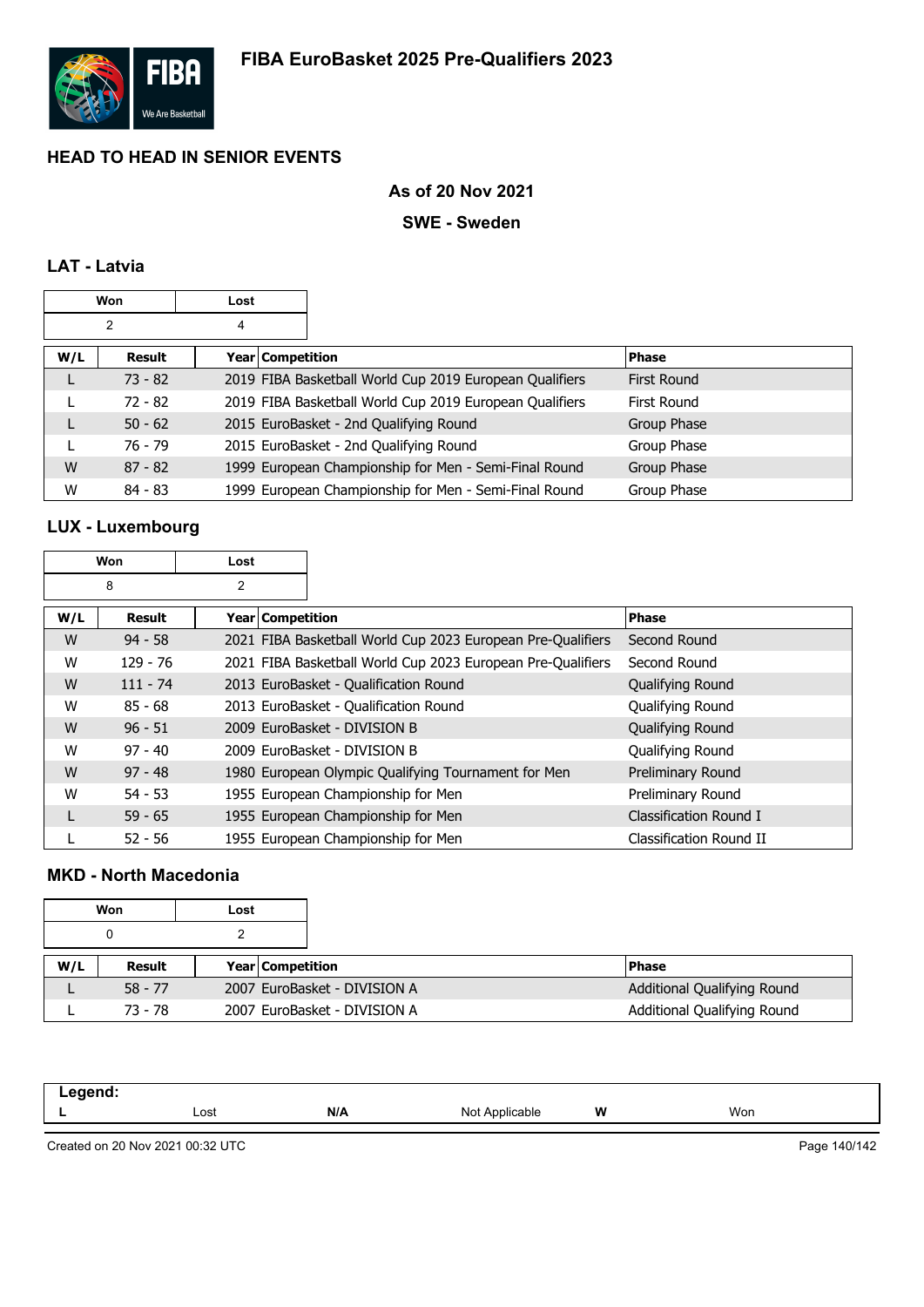

### **As of 20 Nov 2021**

**SWE - Sweden**

### **MNE - Montenegro**

|     | Won       | Lost |                         |                              |                        |
|-----|-----------|------|-------------------------|------------------------------|------------------------|
|     |           |      |                         |                              |                        |
| W/L | Result    |      | <b>Year Competition</b> |                              | <b>Phase</b>           |
|     | $50 - 70$ |      |                         | 2009 EuroBasket - DIVISION B | <b>Promotion Round</b> |
|     | $71 - 88$ |      |                         | 2009 EuroBasket - DIVISION B | <b>Promotion Round</b> |

### **POR - Portugal**

|     | Won       | Lost                    |                                                             |                                   |
|-----|-----------|-------------------------|-------------------------------------------------------------|-----------------------------------|
|     |           |                         |                                                             |                                   |
| W/L | Result    | <b>Year Competition</b> |                                                             | <b>Phase</b>                      |
|     | $77 - 79$ |                         | 2021 FIBA Basketball World Cup 2023 European Pre-Qualifiers | Second Round                      |
| W   | $79 - 60$ |                         | 2021 FIBA Basketball World Cup 2023 European Pre-Qualifiers | Second Round                      |
|     | $71 - 77$ | 2005 EuroBasket         |                                                             | Additional Qualifying Round Games |
|     | $67 - 74$ | 2005 EuroBasket         |                                                             | Additional Qualifying Round Games |

#### **ROU - Romania**

|     | Won       | Lost             |                                        |                        |
|-----|-----------|------------------|----------------------------------------|------------------------|
|     |           |                  |                                        |                        |
| W/L | Result    | Year Competition |                                        | <b>Phase</b>           |
|     | $86 - 88$ |                  | 2015 EuroBasket - 2nd Qualifying Round | Group Phase            |
|     | $72 - 77$ |                  | 2015 EuroBasket - 2nd Qualifying Round | Group Phase            |
| W   | $93 - 44$ |                  | 2011 EuroBasket - DIVISION B           | Qualifying Round       |
|     | $54 - 70$ |                  | 2011 EuroBasket - DIVISION B           | Qualifying Round       |
|     | $84 - 95$ |                  | 1969 European Championship for Men     | Semi-Final Round       |
|     | $60 - 86$ |                  | 1965 European Championship for Men     | Semi-Final Round       |
|     | $52 - 86$ |                  | 1955 European Championship for Men     | Preliminary Round      |
|     | $43 - 74$ |                  | 1953 European Championship for Men     | Classification Round I |

| -----<br>- - - |      |     |                                           |   |     |  |
|----------------|------|-----|-------------------------------------------|---|-----|--|
|                | Lost | N/A | nic.<br>Applicable -<br>$\cdot\cdot\cdot$ | W | Won |  |